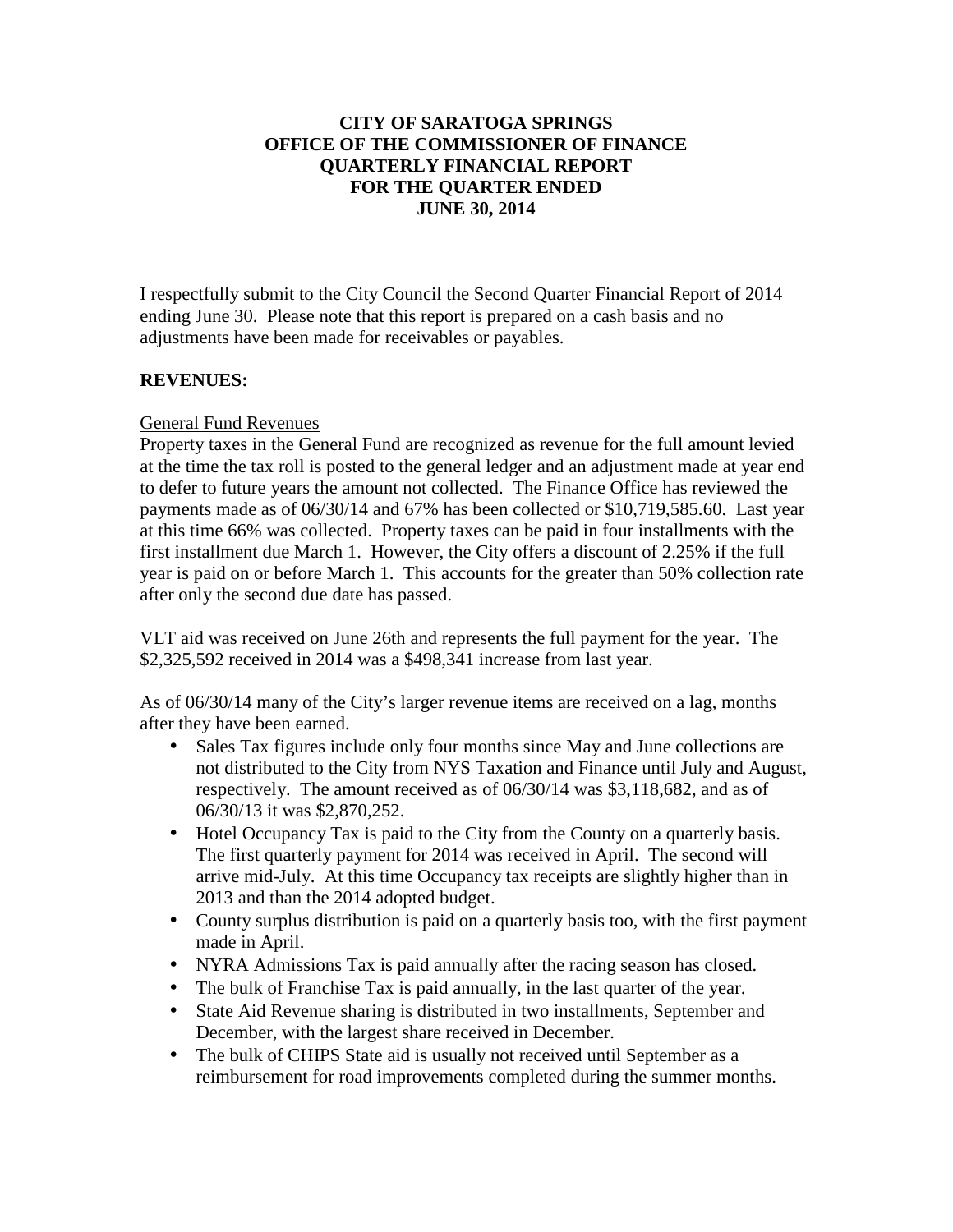- Ambulance Transport fees as of  $06/30/14$  were \$363,018 and were \$417,607 as of 06/30/13.
- Mortgage Tax is paid semiannually in May and November. As of June  $30<sup>th</sup>$ Mortgage Tax appears to be lagging behind prior year receipts and the 2014 adopted budget.

Taking into consideration the property tax revenue recognition issues, approximately 50% of revenues were actually received as of 06/30/14. This activity is a slight increase from 06/30/13 when 49% of revenues were collected.

### Water and Sewer Revenues

The first quarter water and sewer bills for 2014 were mailed in April for a May  $15<sup>th</sup>$  due date and second quarter will be mailed in July for an August  $15<sup>th</sup>$  due date.

### Capital Revenues

The City issued a General Obligation Bond on June 11, 2014 to finance various 2014 capital projects.

### **EXPENSES:**

### General Fund Expenses

Finance Office – Discount on Taxes is a final figure.

Accounts – The Accounts office is at 31% expended. This is not unusual since the City must budget for claims against assessments even though it is uncertain as to when or if a refund will be made.

Recreation – Recreation expenses are typically less than 50% expended when compared to budgeted amounts. This is due to the timing of when programs, clinics, and other activities occur.

All – Liability insurance has been paid in full for the year. Additional expenses would be for claims or additional coverage. Also most departments' total expenses are running at about 45%, which is consistent with prior years. Variances are due to seasonal expenses and grants.

### Capital Expenses

Capital expenses are usually larger in the months where weather is more conducive to construction.

### Community Development

Since the Community Development block grants are awarded on a different schedule than the City's fiscal year, no budget is established.

Submittal Date: August 5, 2014 Agenda Date: August 5, 2014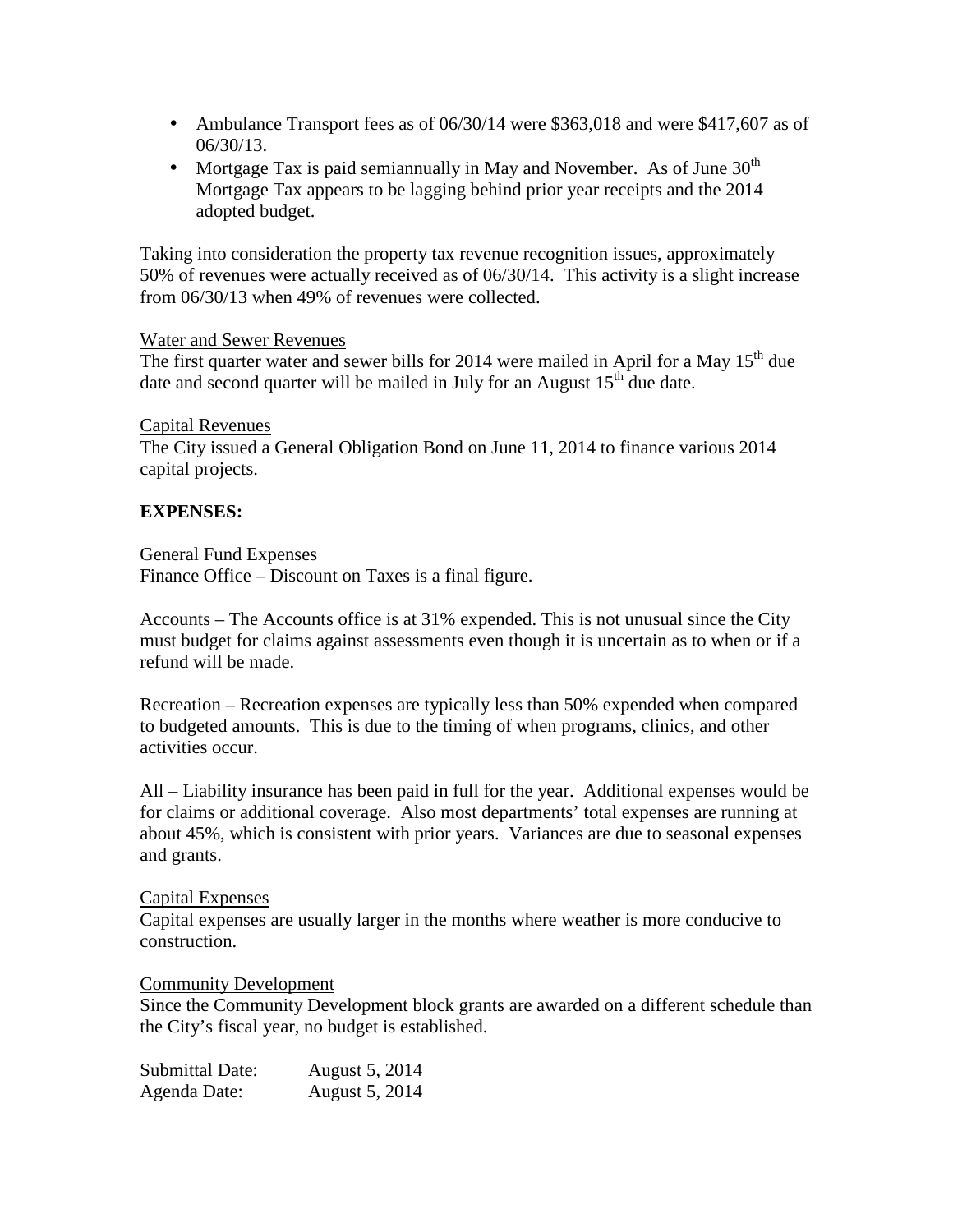**07/25/2014 08:50 |CITY OF SARATOGA SPRINGS LIVE |PG 1**

# **u05 |2014 REVENUES AS OF 063014 |glytdbud**



. munis<sup>.</sup>

 $\mathbf{C}$ 

**FOR 2014 06**

| ACCOUNT<br>л. | TOR.<br>. .<br>21 V 12 O | <b>TUND</b> | ORIGINAL<br>RE\<br>50 T | REV<br>$\lambda$ n tam $\epsilon$ m $\epsilon$ | [SE]<br>יה ס<br>REV<br>EST | YTD<br>"UAL<br>AC<br><b>EVENUE</b> | NING.<br>-----<br>75 | PC.<br><b>COLL</b> |
|---------------|--------------------------|-------------|-------------------------|------------------------------------------------|----------------------------|------------------------------------|----------------------|--------------------|
|               |                          |             |                         |                                                |                            |                                    |                      |                    |

#### 1 MAYOR \_\_\_\_\_\_\_\_\_\_\_\_\_\_\_\_\_\_\_\_\_\_\_\_\_\_\_\_\_\_\_\_\_\_\_\_\_\_\_\_\_

# 0000 NOT USED \_\_\_\_\_\_\_\_\_\_\_\_\_\_\_\_\_\_\_\_\_\_\_\_\_\_\_\_\_\_\_\_\_\_\_\_\_\_\_\_\_

0 NOT USED \_\_\_\_\_\_\_\_\_\_\_\_\_\_\_\_\_\_\_\_\_\_\_\_\_\_\_\_\_\_\_\_\_\_\_\_\_\_\_\_\_

| A041 41289  | CITY ATTORNEY FEES             | $-600$     | .00           | $-600.00$      | $-300.00$     | $-300.00$     | 50.0%      |
|-------------|--------------------------------|------------|---------------|----------------|---------------|---------------|------------|
| A041 42010  | VISITOR CENETER FEES           | $-200$     | .00           | $-200.00$      | .00           | $-200.00$     | $.0$ %*    |
| A041 42012  | EDUCATIONAL OUT REACH P        | $-2,000$   | .00           | $-2,000.00$    | $-304.50$     | $-1,695.50$   | $15.2$ $*$ |
| A041 42015  | VC TOURS                       | $-1,200$   | .00           | $-1,200.00$    | $-680.00$     | $-520.00$     | 56.7%      |
| A041 42016  | VC CONCERT DONATIONS           | - 0        | .00           | $.00 \,$       | $-1,000.00$   | 1,000.00      | 100.0%*    |
| A041 42017  | VC BROCHURE MEMBERS            | $-3,800$   | .00           | $-3,800.00$    | $-4,085.00$   | 285.00        | 107.5%     |
| A041 42018  | VC VENDING COMMISSION          | $-300$     | .00           | $-300.00$      | .00           | $-300.00$     | $.0$ %*    |
| A041 42102  | SITE PLAN ENGINEER REVI        | $\Omega$   | $-34, 250.00$ | $-34, 250.00$  | $-42,750.00$  | 8,500.00      | 124.8%     |
| A041 42109  | PLAN BD SPECIAL PROJECT        | $-5,000$   | .00           | $-5,000.00$    | .00           | $-5,000.00$   | $.0$ %*    |
| A041 42110  | ZONING FEES                    | $-15,000$  | .00           | $-15,000.00$   | $-10,900.00$  | $-4,100.00$   | 72.7%      |
| A041 42115  | PLANNING BOARD FEES            | $-140,000$ | .00           | $-140,000.00$  | $-45,944.00$  | $-94,056.00$  | $32.8$ *   |
| A041 42118  | DESIGN REVIEW FEES             | $-12,000$  | $.00 \,$      | $-12,000.00$   | $-8,575.00$   | $-3,425.00$   | 71.5%      |
| A051 42220  | CIVIL SERVICE FEES             | $-24,502$  | .00           | $-24,502.00$   | -32,751.86    | 8,249.86      | 133.7%     |
| A061 42410  | LEASE OF PROPERTY              | $-14,000$  | .00           | $-14,000.00$   | $-9,000.00$   | $-5,000.00$   | 64.3%      |
| A071 42555  | <b>BUILDING PERMITS</b>        | $-235,000$ | .00           | $-235,000.00$  | $-157,802.85$ | $-77, 197.15$ | 67.2%      |
| A071 42556  | TEMPORARY CO                   | $-1,000$   | .00           | $-1,000.00$    | $-425.00$     | $-575.00$     | $42.5$ *   |
| A071 42557  | BUILDING COPY FEE              | $-1,000$   | $.00 \,$      | $-1,000.00$    | $-781.75$     | $-218.25$     | 78.2%      |
| A091 42682  | EMPLOYEE HOSPITALIZATIO        | -11,432    | .00           | -11,431.72     | $-21,559.08$  | 10,127.36     | 188.6%     |
| A091 42692  | DISABILITY CONTRIBUTION        | $-240$     | .00           | $-240.00$      | $-204.04$     | $-35.96$      | 85.0%      |
| A101 42773  | OPED MISCELLANEOUS REVE        | $-400$     | $.00 \,$      | $-400.00$      | $-306.00$     | $-94.00$      | 76.5%      |
| A121 42113  | DRC CLG GRANT REVENUE          | $-6,000$   | .00           | $-6,000.00$    | .00           | $-6,000.00$   | $.0$ %*    |
| A141 45032  | <b>INTERFUND TRANSFER COMM</b> | $-54,500$  | $.00 \,$      | $-54,500.00$   | $-27, 250.00$ | $-27, 250.00$ | 50.0%      |
|             |                                |            |               |                |               |               |            |
|             | TOTAL NOT USED                 | -528,174   | $-34,250.00$  | -562,423.72    | $-364,619.08$ | $-197,804.64$ | 64.8%      |
|             | TOTAL NOT USED                 | -528,174   | $-34,250.00$  | $-562, 423.72$ | $-364,619.08$ | $-197,804.64$ | 64.8%      |
|             |                                |            |               |                |               |               |            |
| TOTAL MAYOR |                                | -528,174   | $-34, 250.00$ | -562,423.72    | $-364,619.08$ | $-197,804.64$ | 64.8%      |
|             |                                |            |               |                |               |               |            |

2 COMMISSIONER OF FINANCE

0000 NOT USED \_\_\_\_\_\_\_\_\_\_\_\_\_\_\_\_\_\_\_\_\_\_\_\_\_\_\_\_\_\_\_\_\_\_\_\_\_\_\_\_\_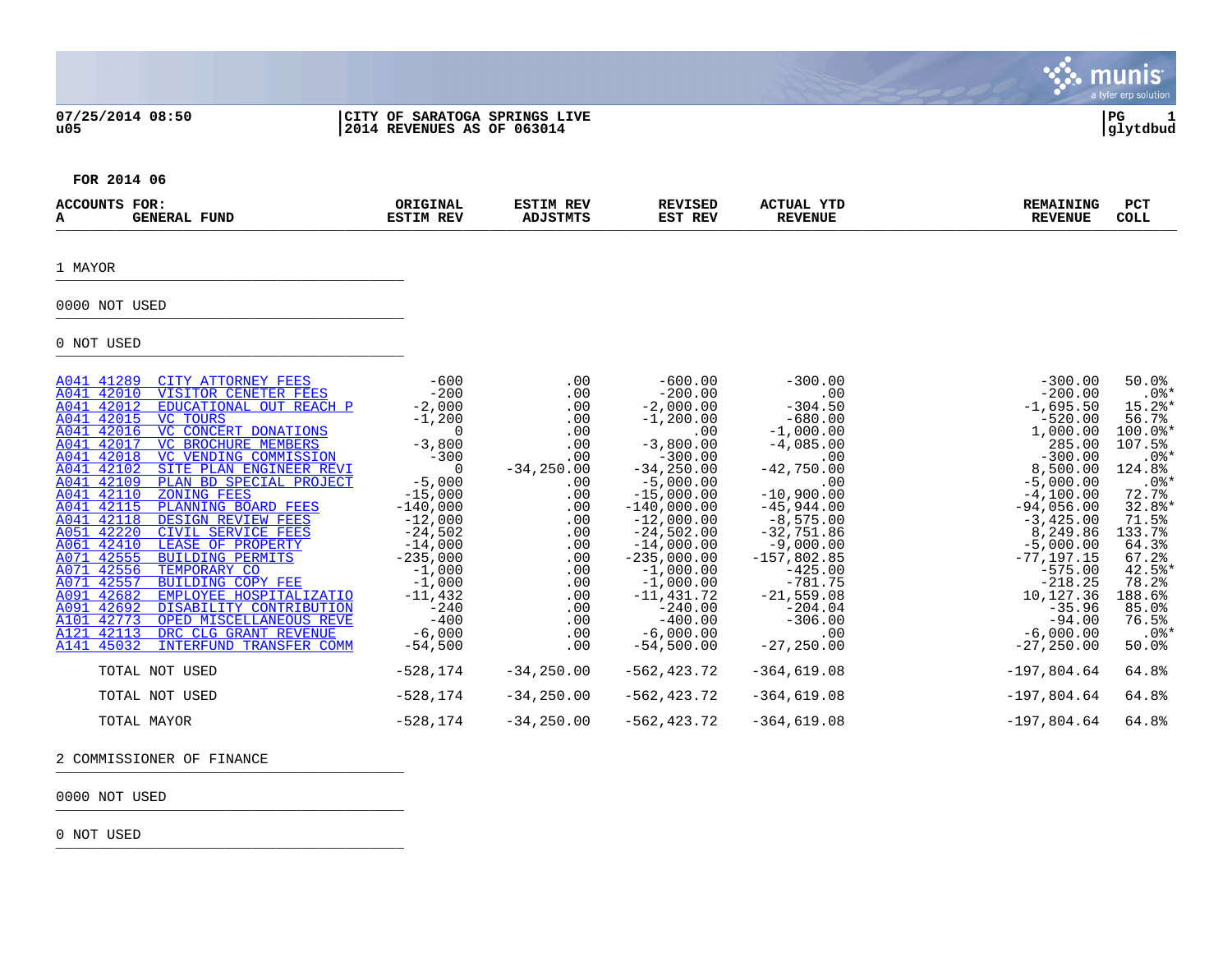

| ACCOUNTS FOR:<br><b>GENERAL FUND</b><br>A                                                                                                                                                                                                                                                                                                                                                                                                                                                                                                                                                                                                                                                                                                                                                                                                                                                                                                                                                                                                                                                                                  | ORIGINAL<br><b>ESTIM REV</b>                                                                                                                                                                                                                                                                                                                                                    | <b>ESTIM REV</b><br>ADJSTMTS                                                                                                                                                                                                 | <b>REVISED</b><br>EST REV                                                                                                                                                                                                                                                                                                                                                                                                                          | <b>ACTUAL YTD</b><br><b>REVENUE</b>                                                                                                                                                                                                                                                                                                                                                                                                      | <b>REMAINING</b><br><b>REVENUE</b>                                                                                                                                                                                                                                                                                                                                                                                                                        | <b>PCT</b><br><b>COLL</b>                                                                                                                                                                                                                                                                                        |
|----------------------------------------------------------------------------------------------------------------------------------------------------------------------------------------------------------------------------------------------------------------------------------------------------------------------------------------------------------------------------------------------------------------------------------------------------------------------------------------------------------------------------------------------------------------------------------------------------------------------------------------------------------------------------------------------------------------------------------------------------------------------------------------------------------------------------------------------------------------------------------------------------------------------------------------------------------------------------------------------------------------------------------------------------------------------------------------------------------------------------|---------------------------------------------------------------------------------------------------------------------------------------------------------------------------------------------------------------------------------------------------------------------------------------------------------------------------------------------------------------------------------|------------------------------------------------------------------------------------------------------------------------------------------------------------------------------------------------------------------------------|----------------------------------------------------------------------------------------------------------------------------------------------------------------------------------------------------------------------------------------------------------------------------------------------------------------------------------------------------------------------------------------------------------------------------------------------------|------------------------------------------------------------------------------------------------------------------------------------------------------------------------------------------------------------------------------------------------------------------------------------------------------------------------------------------------------------------------------------------------------------------------------------------|-----------------------------------------------------------------------------------------------------------------------------------------------------------------------------------------------------------------------------------------------------------------------------------------------------------------------------------------------------------------------------------------------------------------------------------------------------------|------------------------------------------------------------------------------------------------------------------------------------------------------------------------------------------------------------------------------------------------------------------------------------------------------------------|
| A012 40511<br>USE OF RESTRICTED FUND<br>A012 40599<br>USE OF UNASSIGNED FUND<br>A012 41001<br>REAL PROPERTY TAXES<br>BIRCH RUN SPECIAL DISTR<br>A022 41030<br>MORGAN STREET BIRCH RUN<br>A022 41031<br>A022 41032<br><b>INTERLAKEN SAD</b><br>A022 41080<br>PAYMENT IN LIEU OF TAXE<br>A022 41081<br>EXEMPT TO NON EXEMPT<br>A022 41090<br>INT AND PENALTIES ON PR<br>A032 41110 SALES TAX<br>A032 41111<br>UTILITIES TAX<br>A032 41113<br>HOTEL OCCUPANCY TAX<br>COUNTY SURPLUS DISTRIBU<br>A032 41120<br>NYRA ADMISSIONS TAX<br>A032 41135<br>A032 41170<br>FRANCHISE TAX<br>A042 41230<br><b>FINANCE FEES</b><br>A042 41232<br>TAX SEARCH CHARGES<br>A042 41235<br>ADVERTISING TAX SALE<br>A062 42401<br>INTEREST ON INVESTMENTS<br>A092 42661<br>SALE OF REAL PROPERTY<br>A092 42682<br>EMPLOYEE HOSPITALIZATIO<br>A092 42692<br>DISABILITY CONTRIBUTION<br>A102 42701<br>REFUND CURRENT YEAR EXP<br>A102 42702<br>REFUND PRIOR YEAR EXPEN<br>A102 42705<br>GIFTS AND DONATIONS<br>A102 42725<br>VLT AID<br>A102 42770<br>MISCELLANEOUS REVENUE<br>A112 43001<br>STATE AID REVENUE SHARI<br>A112 43005<br>MORTGAGE TAX | $-150,000$<br>$-483,000$<br>$-15,997,374$<br>$-59,400$<br>-93,800<br>$-315,750$<br>$-93,800$<br>$-20,000$<br>$-215,000$<br>$-10,500,000$<br>$-500,000$<br>$-510,000$<br>$-364,000$<br>$-441,000$<br>$-484,000$<br>$-85,000$<br>$-4,000$<br>$-2,500$<br>$-13,600$<br>$\Omega$<br>$-9,429$<br>$-180$<br>0<br>$\Omega$<br>$-1,827,251$<br>$\Omega$<br>$-1,649,701$<br>$-1,450,000$ | $-18,951.58$<br>.00<br>.00<br>.00<br>$-17, 281.25$<br>.00<br>.00<br>.00<br>.00<br>.00<br>.00<br>.00<br>.00<br>.00<br>.00<br>.00<br>.00<br>.00<br>.00<br>.00<br>$-2,000.00$<br>.00<br>$-4,000.00$<br>.00<br>.00<br>.00<br>.00 | $-168,951.58$<br>$-483,000.00$<br>$-59,400.00$<br>$-93,800.00$<br>$-333,031.25$<br>$-93,800.00$<br>$-20,000.00$<br>$-215,000.00$<br>$.00 - 10,500,000.00$<br>$-500,000.00$<br>$-510,000.00$<br>$-364,000.00$<br>$-441,000.00$<br>$-484,000.00$<br>$-85,000.00$<br>$-4,000.00$<br>$-2,500.00$<br>$-13,600.00$<br>.00<br>$-9,428.52$<br>$-180.00$<br>$-2,000.00$<br>.00<br>$-4,000.00$<br>-1,827,251.00<br>.00<br>$-1,649,701.00$<br>$-1,450,000.00$ | .00<br>.00<br>$.00 - 15,997,374.25 - 15,979,201.27$<br>.00<br>$-48,300.00$<br>$-165, 443.75$<br>$-28,142.41$<br>.00<br>$-110.040.27$<br>$-3,118,681.65$<br>$-146, 539.54$<br>-64,402.47<br>$-91,488.00$<br>.00<br>$-132, 774.25$<br>$-24, 257.43$<br>$-1, 145.00$<br>.00<br>$-8,029.74$<br>$-4,750.00$<br>$-6, 114.24$<br>$-127.50$<br>$-2,741.57$<br>$-17,629.87$<br>$-4,000.00$<br>$-2, 325, 592.00$<br>$-50.00$<br>.00<br>-571,432.13 | $-168,951.58$<br>$-483,000.00$<br>$-18, 172.98$<br>$-59,400.00$<br>$-45,500.00$<br>$-167,587.50$<br>$-65,657.59$<br>$-20,000.00$<br>$-104, 959.73$<br>$-7,381,318.35$<br>$-353, 460.46$<br>$-445, 597.53$<br>$-272,512.00$<br>$-441,000.00$<br>$-351, 225.75$<br>$-60, 742.57$<br>$-2,855.00$<br>$-2,500.00$<br>$-5,570.26$<br>4,750.00<br>$-3,314.28$<br>$-52.50$<br>741.57<br>17,629.87<br>.00<br>498,341.00<br>50.00<br>$-1,649,701.00$<br>-878,567.87 | $.0$ %*<br>$.0$ %*<br>99.9%<br>$.0$ %*<br>51.5%<br>49.7%<br>$30.0$ *<br>$.0$ %*<br>51.2%<br>29.7%<br>$29.3$ *<br>$12.6$ $*$<br>$25.1$ %*<br>$.0$ %*<br>$27.4$ *<br>$28.5$ *<br>$28.6$ *<br>$.0$ %*<br>59.0%<br>100.0%<br>64.8%<br>70.8%<br>137.1%<br>100.0%<br>100.0%<br>127.3%<br>100.0%<br>$.0$ %*<br>$39.4$ * |
| TOTAL NOT USED                                                                                                                                                                                                                                                                                                                                                                                                                                                                                                                                                                                                                                                                                                                                                                                                                                                                                                                                                                                                                                                                                                             | $-35, 268, 785$                                                                                                                                                                                                                                                                                                                                                                 |                                                                                                                                                                                                                              | $-42, 232.83 - 35, 311, 017.60 - 22, 850, 883.09$                                                                                                                                                                                                                                                                                                                                                                                                  |                                                                                                                                                                                                                                                                                                                                                                                                                                          | $-12,460,134.51$                                                                                                                                                                                                                                                                                                                                                                                                                                          | 64.7%                                                                                                                                                                                                                                                                                                            |
| TOTAL NOT USED                                                                                                                                                                                                                                                                                                                                                                                                                                                                                                                                                                                                                                                                                                                                                                                                                                                                                                                                                                                                                                                                                                             | $-35, 268, 785$                                                                                                                                                                                                                                                                                                                                                                 |                                                                                                                                                                                                                              | $-42, 232.83 - 35, 311, 017.60 - 22, 850, 883.09$                                                                                                                                                                                                                                                                                                                                                                                                  |                                                                                                                                                                                                                                                                                                                                                                                                                                          | $-12,460,134.51$                                                                                                                                                                                                                                                                                                                                                                                                                                          | 64.7%                                                                                                                                                                                                                                                                                                            |
| TOTAL COMMISSIONER OF FINANCE                                                                                                                                                                                                                                                                                                                                                                                                                                                                                                                                                                                                                                                                                                                                                                                                                                                                                                                                                                                                                                                                                              | $-35, 268, 785$                                                                                                                                                                                                                                                                                                                                                                 |                                                                                                                                                                                                                              | $-42, 232.83 - 35, 311, 017.60 - 22, 850, 883.09$                                                                                                                                                                                                                                                                                                                                                                                                  |                                                                                                                                                                                                                                                                                                                                                                                                                                          | $-12,460,134.51$                                                                                                                                                                                                                                                                                                                                                                                                                                          | 64.7%                                                                                                                                                                                                                                                                                                            |

3 COMMISSIONER OF PUBLIC WORKS

0000 NOT USED \_\_\_\_\_\_\_\_\_\_\_\_\_\_\_\_\_\_\_\_\_\_\_\_\_\_\_\_\_\_\_\_\_\_\_\_\_\_\_\_\_

0 NOT USED \_\_\_\_\_\_\_\_\_\_\_\_\_\_\_\_\_\_\_\_\_\_\_\_\_\_\_\_\_\_\_\_\_\_\_\_\_\_\_\_\_

[A043 41710 PUBLIC WORKS SERVICES](http://munis1:55003/views/PassThru.aspx?-E=mFFdVuIt7o3BLP5GicfvLPm2qjWxCWn3aM1Oq7aGpRadhRlgPYgVLYmjyuJxkJnd&) -45,000 .00 -45,000.00 -20,145.00 -24,855.00 44.8%\*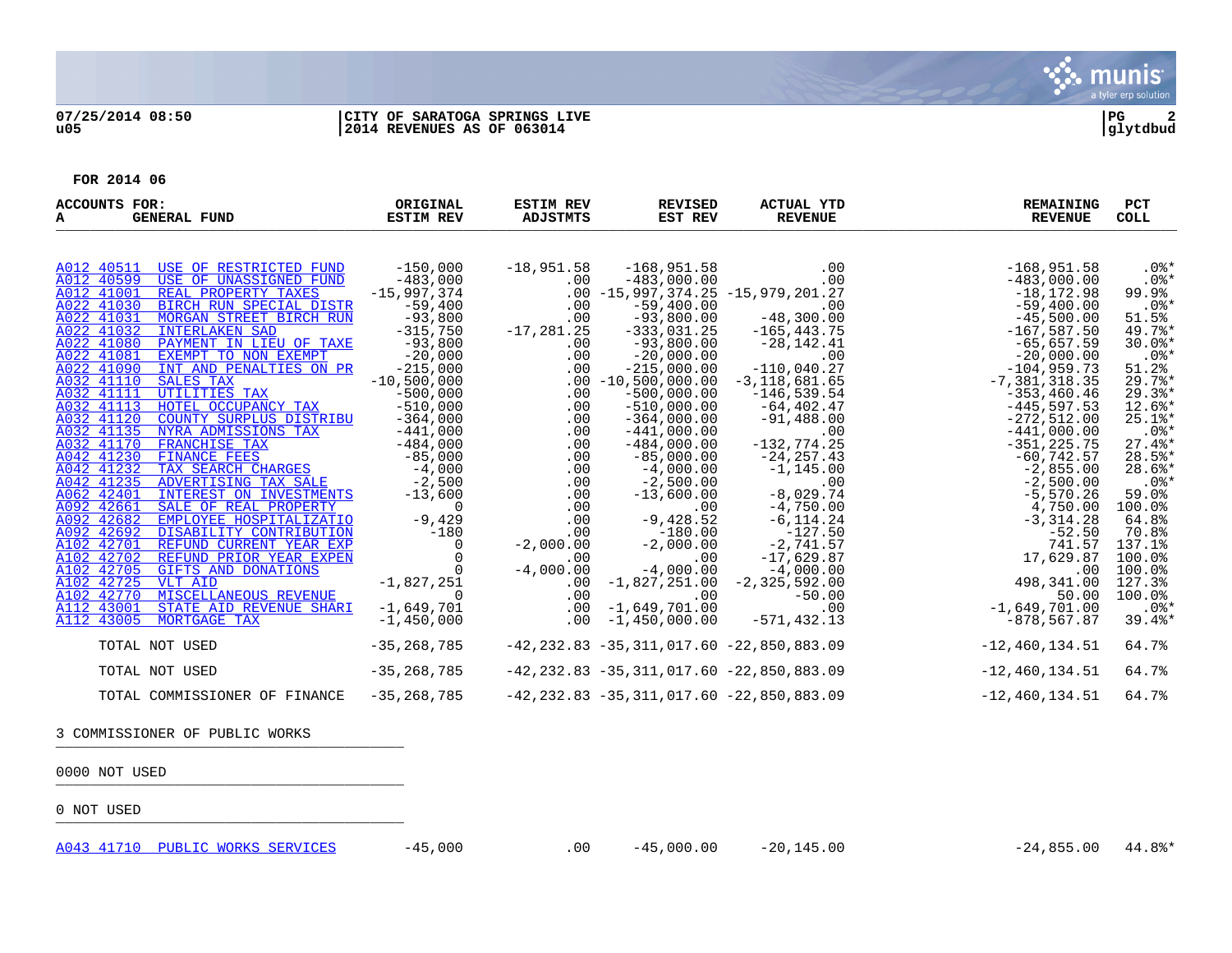

| ACCOUNTS FOR:<br>GENERAL FUND<br>A                                                                                                                                                                                                                                                                                                                                                                                                                                                                                                                                                                                                                 | ORIGINAL<br><b>ESTIM REV</b>                                                                                                                                                               | <b>ESTIM REV</b><br>ADJSTMTS                                                                                                                                  | <b>REVISED</b><br>EST REV                                                                                                                                                                                                                     | <b>ACTUAL YTD</b><br><b>REVENUE</b>                                                                                                                                                                                             | <b>REMAINING</b><br><b>REVENUE</b>                                                                                                                                                                                               | PCT<br>COLL                                                                                                                                                                                 |
|----------------------------------------------------------------------------------------------------------------------------------------------------------------------------------------------------------------------------------------------------------------------------------------------------------------------------------------------------------------------------------------------------------------------------------------------------------------------------------------------------------------------------------------------------------------------------------------------------------------------------------------------------|--------------------------------------------------------------------------------------------------------------------------------------------------------------------------------------------|---------------------------------------------------------------------------------------------------------------------------------------------------------------|-----------------------------------------------------------------------------------------------------------------------------------------------------------------------------------------------------------------------------------------------|---------------------------------------------------------------------------------------------------------------------------------------------------------------------------------------------------------------------------------|----------------------------------------------------------------------------------------------------------------------------------------------------------------------------------------------------------------------------------|---------------------------------------------------------------------------------------------------------------------------------------------------------------------------------------------|
| A043 42027<br>NATIONAL GRID RENT<br>A043 42090<br>CAROUSEL SALES<br>A043 42100<br>ENGINEERING SERVICES<br>A043 42116<br>PROJECT REVIEW FEES<br>A043 42130<br>TRANSFER STATION BAGS<br>A043 42652<br>COMPOST MATERIAL SALES<br>A053 42230<br><b>GAS REIMBURSEMENT</b><br>A063 42411<br>RENTAL CASINO, CITY HALL<br>A063 42412<br>CASINO CHAIR RENTAL<br>A073 42560<br>STREET OPENING PERMITS<br>A093 42680<br><b>INSURANCE RECOVERY</b><br>A093 42682<br>EMPLOYEE HOSPITALIZATIO<br>A093 42690<br>WORKMAN'S COMPENSATION<br>A093 42692<br>DISABILITY CONTRIBUTION<br>A103 42701<br>REFUND CURRENT YEAR EXP<br>A103 42711<br>SAD REIMBURSEMENT TO DP | $-187,200$<br>$-50,000$<br>$-150$<br>$-9,000$<br>$-175,000$<br>$-110,000$<br>$\overline{0}$<br>$-370,000$<br>$-5,000$<br>$-13,000$<br>- 0<br>$-101,568$<br>$\Omega$<br>$-240$<br>$-15,000$ | $.00 \,$<br>$.00 \,$<br>.00<br>.00<br>$.00 \,$<br>.00<br>$-7,390.44$<br>.00<br>$.00 \,$<br>.00<br>$-6, 263.37$<br>.00<br>.00<br>$-170.00$<br>$-726.89$<br>.00 | $-187, 200.00$<br>$-50,000.00$<br>$-150.00$<br>$-9,000.00$<br>$-175,000.00$<br>$-110,000.00$<br>$-7,390.44$<br>$-370,000.00$<br>$-5,000.00$<br>$-13,000.00$<br>$-6, 263.37$<br>$-101,568.20$<br>.00<br>$-410.00$<br>$-726.89$<br>$-15,000.00$ | $-93,600.00$<br>$-13,716.62$<br>$-39.00$<br>$-3,705.00$<br>$-75,412.03$<br>$-39,520.00$<br>$-14,032.03$<br>$-211,988.36$<br>$-1,999.05$<br>$-5,750.00$<br>$-6, 335.37$<br>$-61, 137.35$<br>$-170.00$<br>$-650.31$<br>.00<br>.00 | $-93,600.00$<br>$-36, 283.38$<br>$-111.00$<br>$-5, 295.00$<br>$-99,587.97$<br>$-70,480.00$<br>6,641.59<br>$-158,011.64$<br>$-3,000.95$<br>$-7,250.00$<br>72.00<br>$-40, 430.85$<br>170.00<br>240.31<br>$-726.89$<br>$-15,000.00$ | 50.0%<br>$27.4$ $*$<br>$26.0$ $*$<br>$41.2$ $*$<br>43.1%*<br>$35.9$ $*$<br>189.9%<br>57.3%<br>$40.0$ *<br>44.2%*<br>101.1%<br>60.2%<br>$100.0$ <sup>8</sup><br>158.6%<br>$.0$ %*<br>$.0$ %* |
| A103 42726<br>REIMBURSEMENT LABOR EXP<br>A113 43021<br>COURT FACILITIES AID<br>A113 43501<br>STATE AID CHIPS PROGRAM<br>A143 45032<br>INTERFUND TRANSFER COMM                                                                                                                                                                                                                                                                                                                                                                                                                                                                                      | $\Omega$<br>$-18,000$<br>$-400,000$<br>$-35,896$                                                                                                                                           | $-3,825.00$<br>.00<br>$-269,969.16$<br>$-16,655.00$                                                                                                           | $-3,825.00$<br>$-18,000.00$<br>$-669,969.16$<br>$-52,551.00$                                                                                                                                                                                  | $-3,925.00$<br>$-5,784.00$<br>$-536.58$<br>$-48,798.00$                                                                                                                                                                         | 100.00<br>$-12, 216.00$<br>$-669, 432.58$<br>$-3,753.00$                                                                                                                                                                         | 102.6%<br>$32.1$ $*$<br>$.1$ $\,^*$<br>92.9%                                                                                                                                                |
| TOTAL NOT USED<br>TOTAL NOT USED                                                                                                                                                                                                                                                                                                                                                                                                                                                                                                                                                                                                                   | $-1,535,054$<br>$-1,535,054$                                                                                                                                                               | $-304,999.86$<br>$-304,999.86$                                                                                                                                | $-1,840,054.06$<br>$-1,840,054.06$                                                                                                                                                                                                            | $-607, 243.70$<br>$-607, 243.70$                                                                                                                                                                                                | $-1, 232, 810.36$<br>$-1, 232, 810.36$                                                                                                                                                                                           | 33.0%<br>33.0%                                                                                                                                                                              |
| TOTAL COMMISSIONER OF PUBLIC W                                                                                                                                                                                                                                                                                                                                                                                                                                                                                                                                                                                                                     | $-1,535,054$                                                                                                                                                                               |                                                                                                                                                               | $-304,999.86 -1,840,054.06$                                                                                                                                                                                                                   | $-607, 243, 70$                                                                                                                                                                                                                 | $-1, 232, 810.36$                                                                                                                                                                                                                | 33.0%                                                                                                                                                                                       |

# 4 COMMISSIONER OF PUBLIC SAFETY

0000 NOT USED \_\_\_\_\_\_\_\_\_\_\_\_\_\_\_\_\_\_\_\_\_\_\_\_\_\_\_\_\_\_\_\_\_\_\_\_\_\_\_\_\_

| A024 41082 NAVY PILOT              | $-94,360$ | .00        | $-94,360.00$ | -53,056.86   | $-41,303.14$                     | 56.2%  |
|------------------------------------|-----------|------------|--------------|--------------|----------------------------------|--------|
| A044 41520 FINGERPRINT FEES        | $-5,000$  | .00        | $-5.000.00$  | -4.657.50    | $-342.50$                        | 93.2%  |
| A044 41540 FIRE INSPECTION FEES    | $-37,250$ | $.00 \,$   | $-37.250.00$ | $-17.257.50$ | -19,992.50                       | 46.3%* |
| A044 41541 FIRE SERVICES           | $-20,000$ | $.00 \,$   | $-20.000.00$ | $-9.653.64$  | $-10,346,36$ $48.3$ <sup>*</sup> |        |
| A044 41587 DUMPSTER/RIGHT OF WAY   | $-6,000$  | . 00       | $-6,000,00$  | $-3.520.00$  | -2,480.00                        | 58.7%  |
| A044 41588 PUBLIC SAFETTY, OTHER   | $-12,000$ | -24,216.67 | -36,216.67   | -25,210.97   | $-11.005.70$                     | 69.6%  |
| A044 41589 PARKING TICKET VIOLATIO | $-1,500$  | .00        | $-1,500.00$  | $-375.00$    | -1,125.00                        | 25.0%* |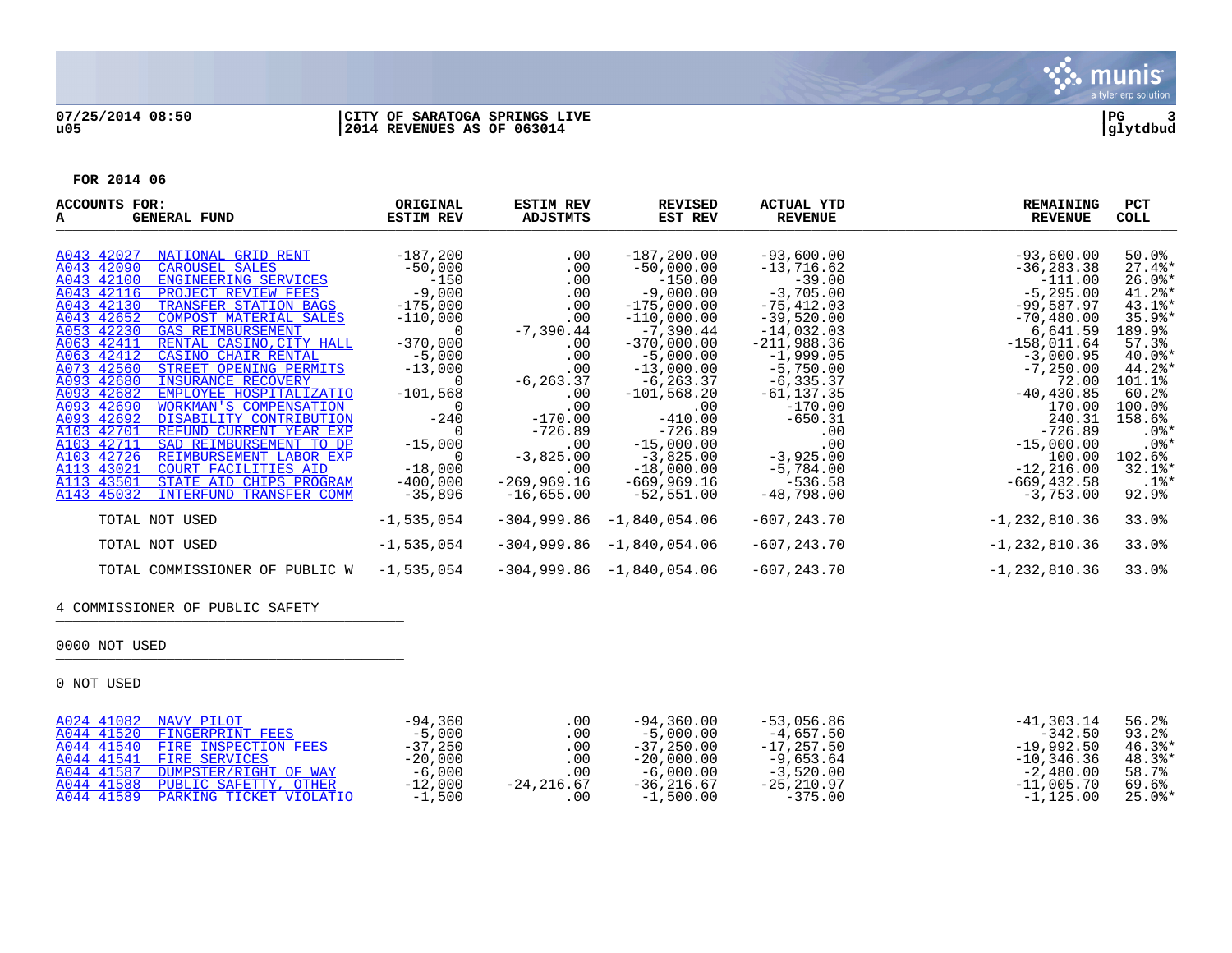

| ACCOUNTS FOR:<br><b>GENERAL FUND</b><br>A                                     | ORIGINAL<br><b>ESTIM REV</b> | <b>ESTIM REV</b><br>ADJSTMTS | <b>REVISED</b><br>EST REV                    | <b>ACTUAL YTD</b><br><b>REVENUE</b> | <b>REMAINING</b><br><b>REVENUE</b> | <b>PCT</b><br>COLL   |
|-------------------------------------------------------------------------------|------------------------------|------------------------------|----------------------------------------------|-------------------------------------|------------------------------------|----------------------|
| A044 41640 AMBULANCE TRANSPORT CHA                                            | $-775,000$                   | .00                          | $-775,000.00$                                | $-363,018.65$                       | $-411,981.35$                      | $46.8$ *             |
| A044 41641<br>AMBULANCE ADVANCED LIFE                                         | $-10,000$                    | .00                          | $-10,000.00$                                 | $-1,098.32$                         | $-8,901.68$                        | $11.0$ %*            |
| A054 42260 POLICE SERVICES                                                    | $-20,000$                    | .00                          | $-20,000.00$                                 | $-17,080.62$                        | $-2,919.38$                        | 85.4%                |
| A054 44325 COPS IN SCHOOL                                                     | $-43,200$                    | .00                          | $-43, 200.00$                                | .00                                 | $-43, 200, 00$                     | $.0$ %*              |
| A064 42413 RENTAL WEST AVENUE FIRE                                            | $-30,000$                    | .00                          | $-30,000.00$                                 | $-15,000.00$                        | $-15,000.00$                       | 50.0%                |
| A084 42262 FIRE SERVICES FALSE ALA                                            | $-10,000$                    | .00                          | $-10,000.00$                                 | $-4,150.00$                         | $-5,850.00$                        | $41.5$ %*            |
| A084 42610 FINES & FORFEITED BAIL                                             | $-200,000$                   | .00                          | $-200,000.00$                                | $-71, 277.00$                       | $-128,723.00$                      | $35.6$ *             |
| A084 42612 TRUCK ENFORCEMENT FINES                                            | $-16,000$                    | .00                          | $-16$ ,000.00                                | $-625.00$                           | $-15,375.00$                       | $3.9$ <sup>*</sup>   |
| A084 42613 PARKING TICKET REVENUE                                             | $-350,000$                   | .00                          | $-350,000.00$                                | $-192, 190.00$                      | $-157,810.00$                      | 54.9%                |
| A084 42620<br><b>CODE VIOLATION REIMBURS</b>                                  | $\overline{0}$               | .00                          | .00                                          | $-1,450.00$                         | 1,450.00                           | 100.0%               |
| A094 42651<br>SALE OF BIKES & OTHER G                                         | 0                            | $-7,549.78$                  | $-7,549.78$                                  | $-7,549.78$                         | .00                                | 100.0%               |
| A094 42680<br><b>INSURANCE RECOVERY</b>                                       | $\Omega$                     | $-9,844.03$                  | $-9,844.03$                                  | $-10,085.03$                        | 241.00                             | 102.4%               |
| A094 42682<br>EMPLOYEE HOSPITALIZATIO                                         | $-124,520$                   | .00                          | $-124, 519.68$                               | $-100, 253.65$                      | $-24, 266.03$                      | 80.5%                |
| A094 42685<br>INSURANCE RECOVERIES CA                                         | $\Omega$                     | .00                          | .00                                          | $-2, 363.00$                        | 2,363.00                           | 100.0%               |
| <b>WORKMAN'S COMPENSATION</b><br>A094 42690                                   | $-100,000$                   | .00                          | $-100,000.00$                                | $-56, 349.81$                       | $-43,650.19$                       | 56.3%                |
| A094 42691<br>OTHER COMPENSATION FOR                                          | $\overline{0}$               | $-4,905.00$                  | $-4,905.00$                                  | .00                                 | $-4,905.00$                        | $.0$ %*              |
| A094 42692 DISABILITY CONTRIBUTION                                            | $-730$                       | .00                          | $-730.00$                                    | $-331.56$                           | $-398.44$                          | $45.4$ *             |
| A104 42715<br><b>DONATIONS DPS</b>                                            | - 0                          | $-240.00$                    | $-240.00$                                    | $-240.00$                           | .00                                | $100.0$ <sup>8</sup> |
| A104 42727 SPECIAL EVENTS OT REIMB                                            | $-15,000$                    | .00                          | $-15,000.00$                                 | $-5.814.28$                         | $-9,185,72$                        | 38.8%*               |
| A104 42728 SPECIAL EVENTS REIMB OT                                            | $-90,000$                    | .00                          | $-90,000.00$                                 | $-1,162.50$                         | $-88,837.50$                       | $1.3$ $*$            |
| A104 42729 SPECIAL EVENTS REIMB OT                                            | $-2,000$                     | .00                          | $-2,000.00$                                  | $-507.64$                           | $-1,492.36$                        | $25.4$ *             |
| A114 43311 NYS CANINE TARINING GR                                             | $\Omega$                     | .00                          | .00                                          | $-1,680.00$                         | 1,680.00                           | 100.0%               |
| A114 43389<br>STATE AID DWI                                                   | $-34,200$                    | .00                          | $-34, 200.00$                                | $-17,100.00$                        | $-17, 100.00$                      | 50.0%                |
| A114 43398 STATE AID DOH EMS TRAIN                                            | $-8,000$                     | .00                          | $-8,000.00$                                  | $-1, 200.00$                        | $-6,800.00$                        | $15.0$ $*$           |
| A124 43315<br>CAP DIST DRUG ENF TASK<br>A124 43317<br>FBI CHILD EXPLOTATI TAS | $-15,000$                    | .00<br>$-967.10$             | $-15,000.00$<br>$-967.10$                    | $-8,579.96$                         | $-6,420.04$                        | 57.2<br>248.2%       |
| A124 44328 DWI PATROL GRANT                                                   | 0                            |                              |                                              | $-2,400.62$<br>$-7,068.80$          | 1,433.52                           | 120.5%               |
| A124 44341<br>INTERNET CRIMES AGAINST                                         |                              | $-5,864.40$<br>.00           | $-5,864.40$<br>.00                           | $-1,781.50$                         | 1,204.40                           | $100.0$ <sup>8</sup> |
|                                                                               |                              |                              |                                              |                                     | 1,781.50                           |                      |
| TOTAL NOT USED                                                                | $-2,019,760$                 |                              | $-53,586.98$ $-2,073,346.66$ $-1,004,089.19$ |                                     | $-1,069,257.47$                    | 48.4%                |
| TOTAL NOT USED                                                                | $-2,019,760$                 |                              | $-53,586.98$ $-2,073,346.66$ $-1,004,089.19$ |                                     | $-1,069,257.47$                    | 48.4%                |
| TOTAL COMMISSIONER OF PUBLIC S                                                | $-2,019,760$                 |                              | $-53,586.98$ $-2,073,346.66$ $-1,004,089.19$ |                                     | $-1,069,257.47$                    | 48.4%                |

5 COMMISSIONER OF ACCOUNTS

0000 NOT USED \_\_\_\_\_\_\_\_\_\_\_\_\_\_\_\_\_\_\_\_\_\_\_\_\_\_\_\_\_\_\_\_\_\_\_\_\_\_\_\_\_

0 NOT USED \_\_\_\_\_\_\_\_\_\_\_\_\_\_\_\_\_\_\_\_\_\_\_\_\_\_\_\_\_\_\_\_\_\_\_\_\_\_\_\_\_

[A045 41255 CITY CLERK FEES](http://munis1:55003/views/PassThru.aspx?-E=GSfoLqHA3I%2BWIPY82wHVkZBZutlZ0PNBBM5cRk56LkQ7%2BmNMAg/inDpHh2qYGv%2B7&) -4,000 -4,000 .00 -4,000.00 -3,575.83 -424.17 89.4%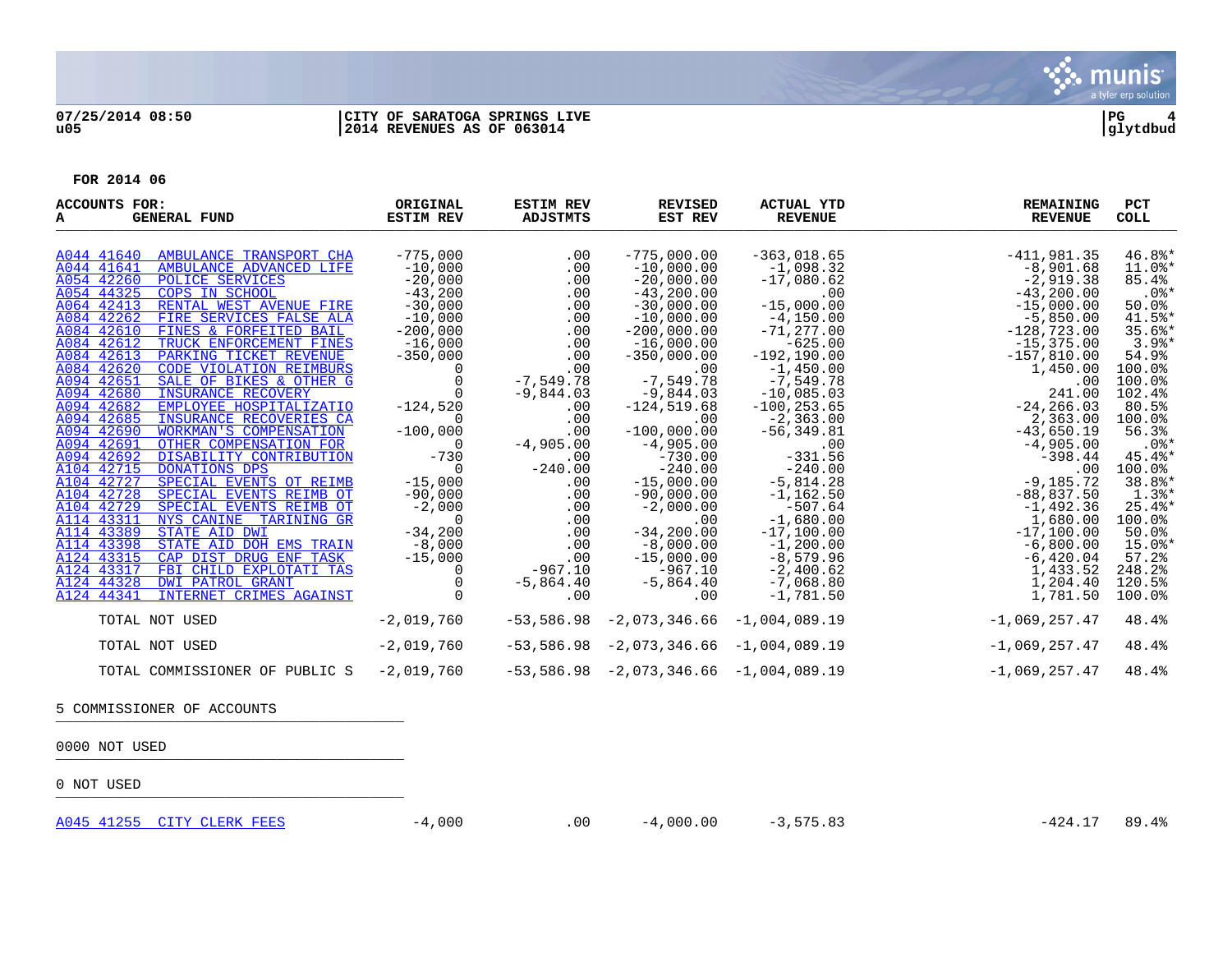

#### **07/25/2014 08:50 |CITY OF SARATOGA SPRINGS LIVE |PG 5 u05 |2014 REVENUES AS OF 063014 |glytdbud**



munis a tyler erp solutior

**FOR 2014 06**

\_\_\_\_\_\_\_\_\_\_\_\_\_\_\_\_\_\_\_\_\_\_\_\_\_\_\_\_\_\_\_\_\_\_\_\_\_\_\_\_\_

| <b>ACCOUNTS FOR:</b><br><b>GENERAL FUND</b><br>A                                                                                                                                                                                                                                                                                                                                                                                                                                                   | ORIGINAL<br><b>ESTIM REV</b>                                                                                                                  | <b>ESTIM REV</b><br>ADJSTMTS                                                            | <b>REVISED</b><br>EST REV                                                                                                                                                    | <b>ACTUAL YTD</b><br><b>REVENUE</b>                                                                                                                                                  | <b>REMAINING</b><br><b>REVENUE</b>                                                                                                                                       | <b>PCT</b><br>COLL                                                                                                        |
|----------------------------------------------------------------------------------------------------------------------------------------------------------------------------------------------------------------------------------------------------------------------------------------------------------------------------------------------------------------------------------------------------------------------------------------------------------------------------------------------------|-----------------------------------------------------------------------------------------------------------------------------------------------|-----------------------------------------------------------------------------------------|------------------------------------------------------------------------------------------------------------------------------------------------------------------------------|--------------------------------------------------------------------------------------------------------------------------------------------------------------------------------------|--------------------------------------------------------------------------------------------------------------------------------------------------------------------------|---------------------------------------------------------------------------------------------------------------------------|
| A045 41256<br>CDTA SWIPER CARD SALES<br>A045 41603 VITAL STATISTICS<br>A065 42401<br>INTEREST ON INSURANCE R<br>A075 42501<br>LICENSES, BUSINESS<br>A075 42540<br>LICENSES, BINGO<br>A075 42544<br>LICENSES, DOG<br>A075 42546<br>LICENSE, HOTEL/RESTAURA<br>A075 42547<br>LICENSES, HUNTING/FISHI<br>A075 42548 LICENSES, MARRIAGE<br>A075 42549<br>LICENSE, REAPPLICATION<br>A095 42654<br>SALE OF ADVERTISEMENTS<br>A095 42682<br>EMPLOYEE HOSPITALIZATIO<br>A095 42692 DISABILITY CONTRIBUTION | $-40$<br>$-42,640$<br>0<br>$-10,000$<br>$-1,500$<br>$-3,500$<br>$-26,000$<br>$-200$<br>$-5,000$<br>$\Omega$<br>$-1,800$<br>$-9,156$<br>$-250$ | .00<br>.00<br>.00<br>.00<br>.00<br>.00<br>.00<br>.00<br>.00<br>.00<br>.00<br>.00<br>.00 | $-40.00$<br>$-42,640.00$<br>.00<br>$-10,000.00$<br>$-1,500.00$<br>$-3,500.00$<br>$-26,000.00$<br>$-200.00$<br>$-5,000.00$<br>.00<br>$-1,800.00$<br>$-9, 155.60$<br>$-250.00$ | $-92.82$<br>$-24, 250.00$<br>$-31.17$<br>$-7,935.00$<br>$-940.01$<br>$-2,005.00$<br>$-14,975.00$<br>$-25.02$<br>$-3,700.00$<br>$-500.00$<br>$-1, 275.00$<br>$-5,830.72$<br>$-114.69$ | 52.82<br>$-18,390.00$<br>31.17<br>$-2,065.00$<br>$-559.99$<br>$-1,495.00$<br>$-11,025.00$<br>$-174.98$<br>$-1,300.00$<br>500.00<br>$-525.00$<br>$-3,324.88$<br>$-135.31$ | 232.1%<br>56.9%<br>100.0%<br>79.4%<br>62.7%<br>57.3%<br>57.6%<br>12.5%*<br>74.0%<br>100.0%<br>70.8%<br>63.7%<br>$45.9$ %* |
| TOTAL NOT USED                                                                                                                                                                                                                                                                                                                                                                                                                                                                                     | $-104,086$                                                                                                                                    | $.00 \,$                                                                                | $-104,085.60$                                                                                                                                                                | $-65, 250.26$                                                                                                                                                                        | $-38,835.34$                                                                                                                                                             | 62.7%                                                                                                                     |
| TOTAL NOT USED                                                                                                                                                                                                                                                                                                                                                                                                                                                                                     | $-104,086$                                                                                                                                    | $.00 \,$                                                                                | $-104,085.60$                                                                                                                                                                | $-65, 250.26$                                                                                                                                                                        | $-38,835.34$                                                                                                                                                             | 62.7%                                                                                                                     |
| TOTAL COMMISSIONER OF ACCOUNTS                                                                                                                                                                                                                                                                                                                                                                                                                                                                     | $-104,086$                                                                                                                                    | .00                                                                                     | $-104,085.60$                                                                                                                                                                | $-65, 250.26$                                                                                                                                                                        | $-38,835.34$                                                                                                                                                             | 62.7%                                                                                                                     |
| 6 DEPARTMENT OF RECREATION                                                                                                                                                                                                                                                                                                                                                                                                                                                                         |                                                                                                                                               |                                                                                         |                                                                                                                                                                              |                                                                                                                                                                                      |                                                                                                                                                                          |                                                                                                                           |
| 0000 NOT USED                                                                                                                                                                                                                                                                                                                                                                                                                                                                                      |                                                                                                                                               |                                                                                         |                                                                                                                                                                              |                                                                                                                                                                                      |                                                                                                                                                                          |                                                                                                                           |
| 0 NOT USED                                                                                                                                                                                                                                                                                                                                                                                                                                                                                         |                                                                                                                                               |                                                                                         |                                                                                                                                                                              |                                                                                                                                                                                      |                                                                                                                                                                          |                                                                                                                           |

[A046 42001 RECREATIONAL FEES](http://munis1:55003/views/PassThru.aspx?-E=5btyQbm7o3fixZXWKruft6LwVNC5uiJOEWU0K0xuZL6Vf41Peio9ORz39sAswO7h&) -51,300 -51,300 -51,300.00 -18,185.00 -18,185.00 -33,115.00 35.4%<br>A046 42023 FIELD FEES -18,500 -18,500.00 -18,500.00 -3,714.00 -3,714.00 -14,786.00 20.1%\* [A046 42023 FIELD FEES](http://munis1:55003/views/PassThru.aspx?-E=I%2B/wUkGFs%2BLFLlvq4%2BxlZ9FVh0hWBxrkGQyceqZsrgx5SdfUzGVfN3LatFj4hRoT&) -18,500 .00 -18,500.00 -3,714.00 -14,786.00 20.1%\* [A046 42024 INDOOR REC FACILITY REN](http://munis1:55003/views/PassThru.aspx?-E=cdciaEzBnrFus2KMxPY7Al4eiJU7U7wGXOi1%2BXL6/fOdMxUWJigvayWpi6n3JNil&) -150,000 .00 -150,000.00 -92,536.89 -57,463.11 61.7% [A046 42025 RENTAL ICE RINK WEIBEL](http://munis1:55003/views/PassThru.aspx?-E=Gjz1eqynA3m2UvBKmB9jub1%2BO3ykHuJn176Nn/Apu2X0hegyw8mm48EvVkMT%2BfEi&) -335,000 .00 -335,000.00 -123,476.50 -211,523.50 36.98<br>A046 42026 RENTAL ICE RINK VERNON -150,000 .00 -150,000.00 -79,683.50 -70,316.50 53.1% [A046 42026 RENTAL ICE RINK VERNON](http://munis1:55003/views/PassThru.aspx?-E=fhaMPjdR1DSBzB6PY3dijL1YOGr55ZNYs5XBv8PjKUYZiq3PIPfW4yRq3w1W82gg&) -150,000 .00 -150,000.00 -79,683.50 -70,316.50 53.1% [A046 42050 RACE TRACK PARKING FEES](http://munis1:55003/views/PassThru.aspx?-E=KrtvnEKgc9c3yZPLyD33QEpiejeM0eWJTDI8Szs/yjRu7fJaxzoUJJM/46D8iBIH&) -30,000 .00 -30,000.00 .00 -30,000.00 .0%\* [A046 42051 REC PROG CLINIC FEES](http://munis1:55003/views/PassThru.aspx?-E=9y7bh6EWCvtSrJieDTZuZeyZnbpNzxT8BSrX4HoNNHQBVVbQRyyxZpHnXawkXsEr&) -26,000 .00 -26,000.00 -17,075.00 -30,925.00 -8,925.00 65.7%<br>A056 42005 SUMMER PROGRAM -105,000 -105,000 -105,000.00 -80,784.98 -24,215.02 76.9% [A056 42005 SUMMER PROGRAM](http://munis1:55003/views/PassThru.aspx?-E=dkucc21n%2BjEt7VUxqwt5uFjnlpMDPkpRzZRKt4O0K5QRjlQYIKmlSbYbZ4m9%2Bo3G&) -105,000 .00 -105,000.00 -80,784.98 -24,215.02 76.9% [A056 42351 RECREATION SCHOOL CONTR](http://munis1:55003/views/PassThru.aspx?-E=8aINUMgwO58W2q/qEPSBC73UWAA9ZGvrMlfnNV45p4atz6HCumcT0qvLuHFse1nC&)UE -105,000 00 -105,000.00 -105,000.00 -105,000.00 -105,000.00 -105,000.00 -105,000.00 -105,000.00 -105,000.00 -105,000.00 -105,000.00 -105,000.00 -105,000.00 -105,000.00 -105,000.00 -105, [A096 42682 EMPLOYEE HOSPITALIZATIO](http://munis1:55003/views/PassThru.aspx?-E=l65X6cKMSmczqRdbTyT2MkzP4zgnSWwRC30y33GJ8QchShmtQlUJ2Ik6PGMb6RfU&) -13,253 .00 -13,253.32 -7,113.76 -6,139.56 53.7% [A096 42692 DISABILITY CONTRIBUTION](http://munis1:55003/views/PassThru.aspx?-E=2kpnb2yCjtgTW8RH50xCOgBhdqZo9FVKd7FMBlA0HgXCs9WzYMIi2BnMMcPsFMi6&) -110 .00 -110.00 -63.75 -46.25 58.0% GIFTS AND DONATIONS TOTAL NOT USED -984,163 .00 -984,163.32 -531,883.38 -452,279.94 54.0% TOTAL NOT USED -984,163 .00 -984,163.32 -531,883.38 -452,279.94 54.0% TOTAL DEPARTMENT OF RECREATION  $-984,163$  .00  $-984,163.32$   $-531,883.38$   $-452,279.94$  54.0%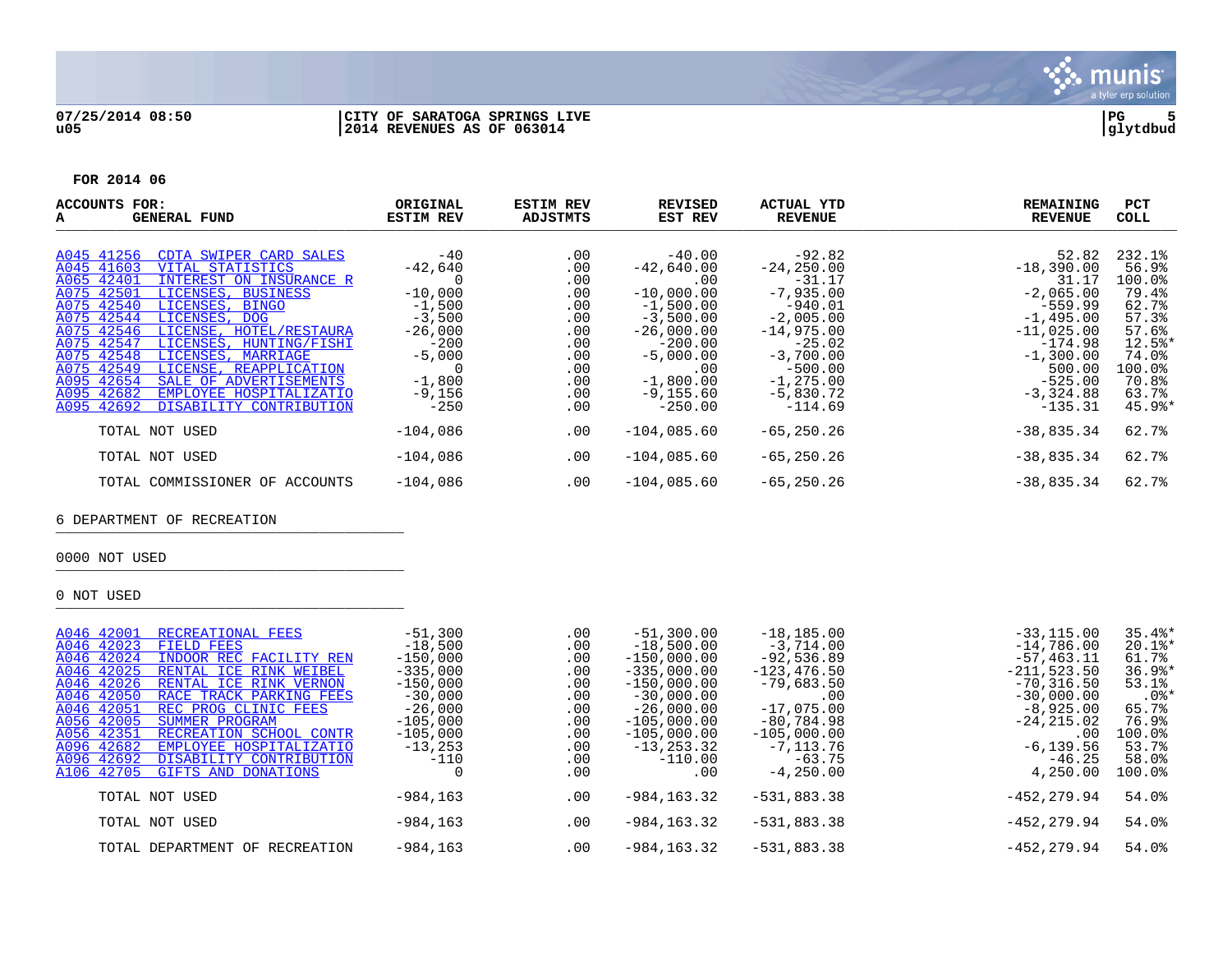munis a tyler erp solution **07/25/2014 08:50 |CITY OF SARATOGA SPRINGS LIVE |PG 6 u05 |2014 REVENUES AS OF 063014 |glytdbud**

**FOR 2014 06**

**ACCOUNTS FOR: ORIGINAL ESTIM REV REVISED ACTUAL YTD REMAINING PCT A GENERAL FUND ESTIM REV ADJSTMTS EST REV REVENUE REVENUE COLL** \_\_\_\_\_\_\_\_\_\_\_\_\_\_\_\_\_\_\_\_\_\_\_\_\_\_\_\_\_\_\_\_\_\_\_\_\_\_\_\_\_\_\_\_\_\_\_\_\_\_\_\_\_\_\_\_\_\_\_\_\_\_\_\_\_\_\_\_\_\_\_\_\_\_\_\_\_\_\_\_\_\_\_\_\_\_\_\_\_\_\_\_\_\_\_\_\_\_\_\_\_\_\_\_\_\_\_\_\_\_\_\_\_\_\_\_\_\_\_\_\_\_\_\_\_\_\_\_\_\_\_\_ TOTAL GENERAL FUND -40,440,021 -435,069.67 -40,875,090.96 -25,423,968.70 -15,451,122.26 62.2% TOTAL REVENUES -40,440,021 -435,069.67 -40,875,090.96 -25,423,968.70 -15,451,122.26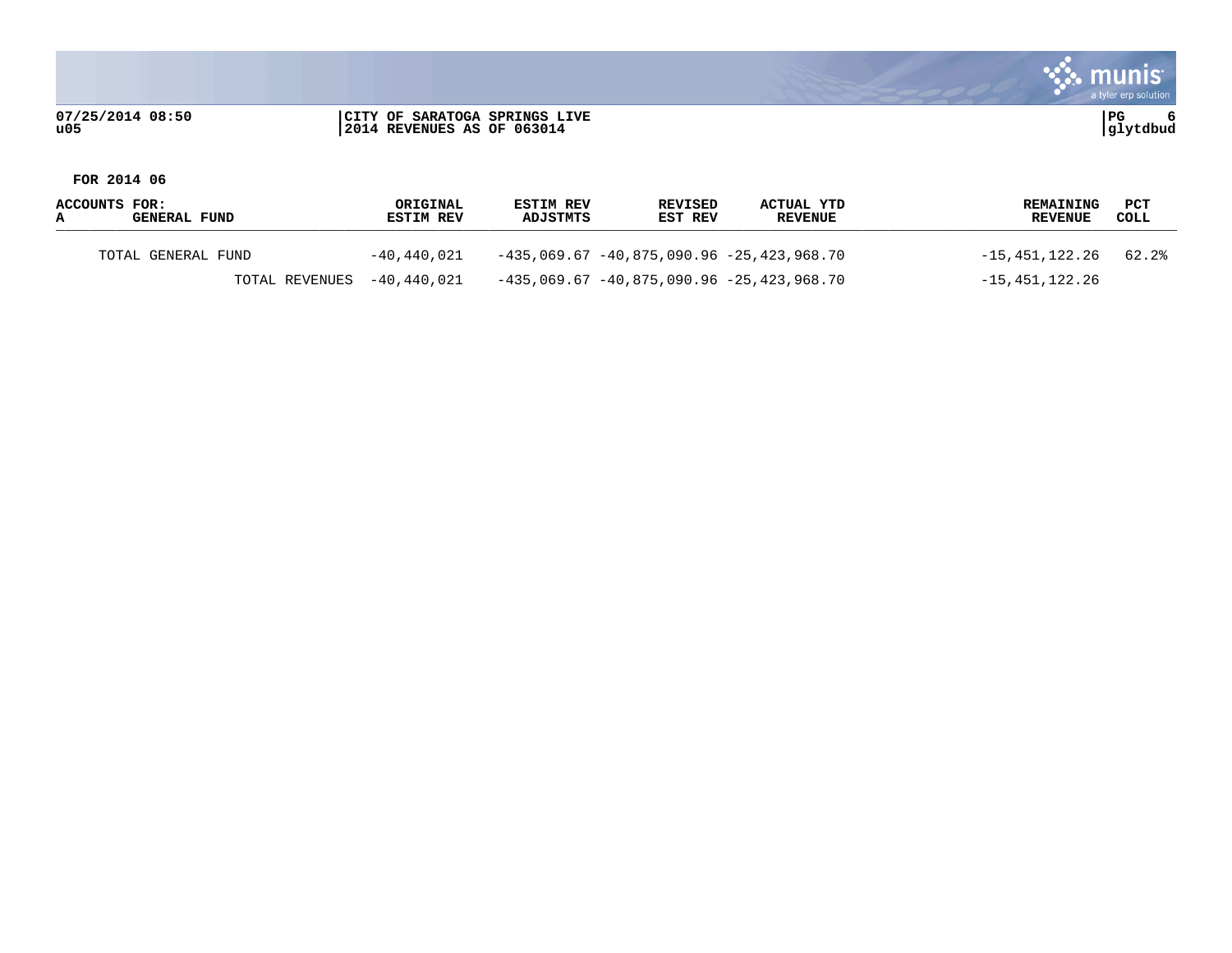### **07/25/2014 08:50 |CITY OF SARATOGA SPRINGS LIVE |PG 7 u05 |2014 REVENUES AS OF 063014 |glytdbud**



**FOR 2014 06**

| <b>ACCOUNT</b><br>д. | FOR:<br>ᇚᇚᅲᅲ<br>.TER<br>и:N<br>AU<br>HURIT. | ORIGINAL<br><b>REV</b> | IM REV<br>$\lambda$ ntam $\epsilon$ | VISET<br>וים ס<br>EST<br>REV | <b>TTUAL</b><br>YTD<br>$\mathbf{a}$<br><b>PEVENUE</b> | <b>LNING</b><br>RLMA. | PC <sub>1</sub><br><b>COLL</b> |  |
|----------------------|---------------------------------------------|------------------------|-------------------------------------|------------------------------|-------------------------------------------------------|-----------------------|--------------------------------|--|
|                      |                                             |                        |                                     |                              |                                                       |                       |                                |  |

# 7 CITY CENTER AUTHORITY \_\_\_\_\_\_\_\_\_\_\_\_\_\_\_\_\_\_\_\_\_\_\_\_\_\_\_\_\_\_\_\_\_\_\_\_\_\_\_\_\_

# 0000 NOT USED \_\_\_\_\_\_\_\_\_\_\_\_\_\_\_\_\_\_\_\_\_\_\_\_\_\_\_\_\_\_\_\_\_\_\_\_\_\_\_\_\_

| E037 41113 | HOTEL OCCUPANCY TAX         | $-545,764$   | .00      | $-545,764.00$   | $-128,804.94$  | $-416,959.06$     | $23.6$ *  |
|------------|-----------------------------|--------------|----------|-----------------|----------------|-------------------|-----------|
| E067 42401 | INTEREST ON INVESTMENTS     | $-200$       | .00      | $-200.00$       | $-3.477.55$    | 3, 277.55 1738.8% |           |
| E067 42410 | LEASE OF PROPERTY           | $-651,000$   | .00      | $-651,000.00$   | $-344.795.50$  | $-306.204.50$     | 53.0%     |
| E067 42515 | <b>CATERING</b>             | $-150, 100$  | .00      | $-150, 100, 00$ | $-74.721.66$   | $-75, 378, 34$    | 49.8%*    |
| E097 42682 | EMPLOYEE HOSPITALIZATIO     |              | .00      | .00             | $-9, 252.12$   | 9,252.12          | $100.0$ % |
| E107 42701 | REFUND CURRENT YEAR EXP     | $-76,900$    | .00      | $-76,900.00$    | $-31, 375.02$  | $-45,524.98$      | $40.8$ *  |
| E107 42705 | SPEC EVENTSGIFTS AND DO     |              | .00      | .00             | $-2,810.00$    | 2,810.00          | 100.0%    |
| E107 42770 | MISCELLANEOUS REVENUE       | $-60,000$    | .00      | $-60,000,00$    | $-22,063.08$   | $-37.936.92$      | $36.8$ *  |
| E147 45033 | <b>INTERFUND TRANSFER</b>   | $-135.934$   | .00      | $-135.934.00$   | $-33,570.63$   | $-102.363.37$     | $24.7$ %* |
|            |                             |              |          |                 |                |                   |           |
|            | TOTAL NOT USED              | $-1,619,898$ | .00      | $-1,619,898.00$ | $-650, 870.50$ | $-969.027.50$     | 40.2%     |
|            |                             |              |          |                 |                |                   |           |
|            | TOTAL NOT USED              | $-1,619,898$ | .00      | $-1,619,898.00$ | $-650.870.50$  | $-969,027.50$     | 40.2%     |
|            |                             |              |          |                 |                |                   |           |
|            | TOTAL CITY CENTER AUTHORITY | $-1,619,898$ | $.00 \,$ | $-1,619,898.00$ | $-650,870.50$  | $-969,027.50$     | 40.2%     |
|            |                             |              |          |                 |                |                   |           |
|            | TOTAL CITY CENTER AUTHORITY | $-1,619,898$ | $.00 \,$ | $-1,619,898.00$ | $-650, 870.50$ | $-969,027.50$     | 40.2%     |
|            |                             |              |          |                 |                |                   |           |
|            | TOTAL REVENUES              | $-1,619,898$ | .00      | $-1,619,898.00$ | $-650, 870.50$ | $-969.027.50$     |           |
|            |                             |              |          |                 |                |                   |           |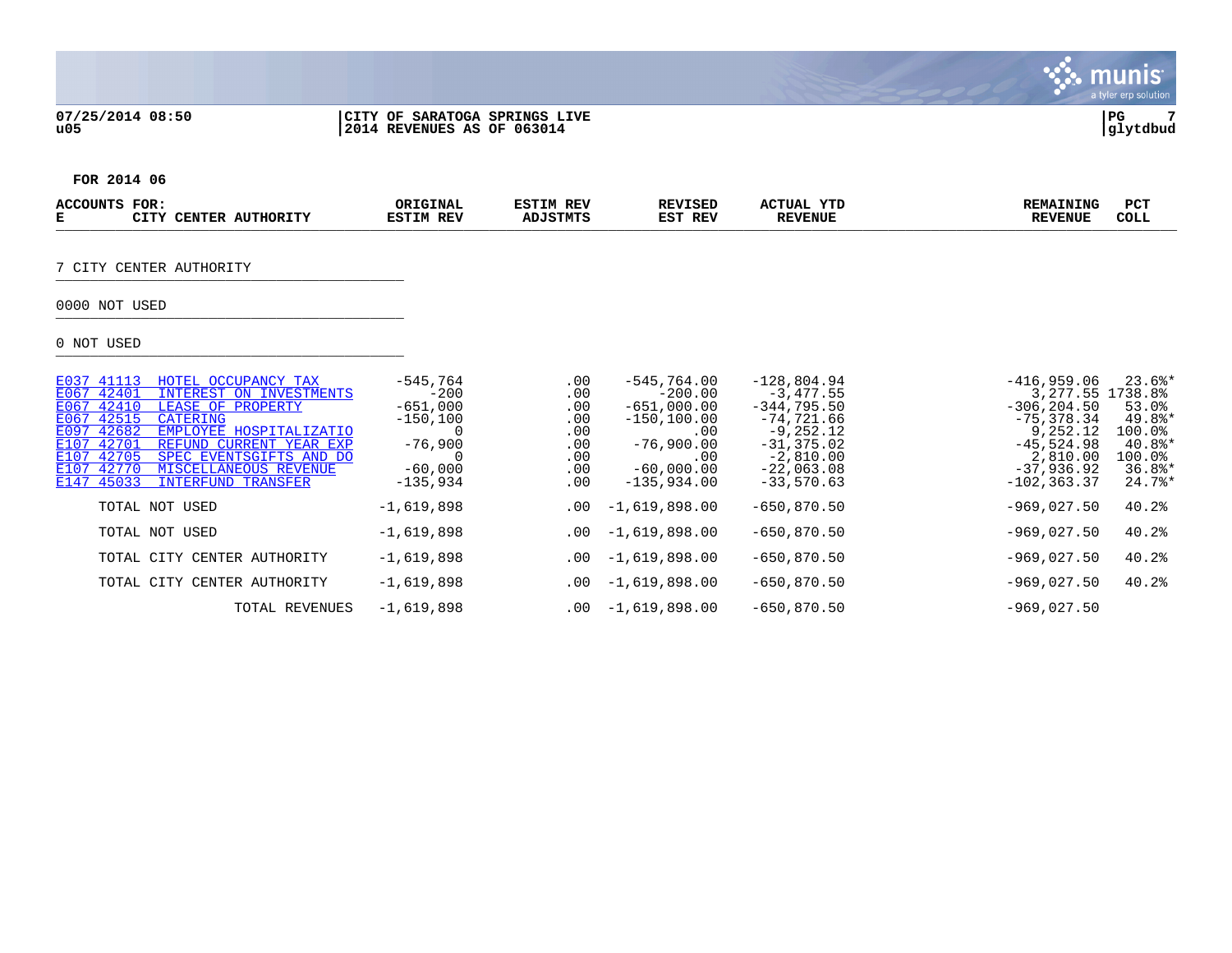### **07/25/2014 08:50 |CITY OF SARATOGA SPRINGS LIVE |PG 8 u05 |2014 REVENUES AS OF 063014 |glytdbud**



**FOR 2014 06**

| <b>ACCOT</b><br>באוו | FOR.<br><b>TUND</b><br>הי | ORIGINAI<br>TNAT<br>REV | זיסם או<br>KL'<br>$3.75.70$ mass $4.7$ | ISEI<br>יחם<br>REV<br>EST | <b>SEPTEMBER</b><br>'UAL<br>$\Delta$ $\Gamma$<br>…<br><b>EVENUE</b> | NING. | DO"<br>FC.<br>COLL |
|----------------------|---------------------------|-------------------------|----------------------------------------|---------------------------|---------------------------------------------------------------------|-------|--------------------|
|                      |                           |                         |                                        |                           |                                                                     |       |                    |

# 3 COMMISSIONER OF PUBLIC WORKS

# 0000 NOT USED \_\_\_\_\_\_\_\_\_\_\_\_\_\_\_\_\_\_\_\_\_\_\_\_\_\_\_\_\_\_\_\_\_\_\_\_\_\_\_\_\_

| F013 40511 | USE OF RESTRICTED FUND             | $-435, 367$    | .00      | $-435, 367, 00$       | .00            | $-435, 367.00$  | $.0$ % $*$          |
|------------|------------------------------------|----------------|----------|-----------------------|----------------|-----------------|---------------------|
| F013 40962 | BUDGETARY PROVISIONS FO            | $-130,000$     | .00      | $-130,000.00$         | $-45, 277.00$  | $-84, 723.00$   | $34.8$ *            |
| F013 41004 | GILBERT MEADOWBROOK TAX            | $-3,015$       | .00      | $-3.015.00$           | $-3,015.00$    | .00             | 100.0%              |
| F043 42140 | METERED SALES                      | $-2,411,511$   | .00      | $-2,411,511.13$       | $-495, 351.88$ | $-1,916,159.25$ | $20.5$ *            |
| F043 42141 | HYDRANT CHARGES                    | $-20,000$      | .00      | $-20,000.00$          | $-5,000.00$    | $-15,000.00$    | $25.0$ <sup>*</sup> |
| F043 42142 | MISCELLANEOUS & SPECIAL            | $-400$         | .00      | $-400.00$             | $-105.00$      | $-295.00$       | $26.3$ *            |
| F043 42143 | LOT CHARGES                        | $-30,000$      | .00      | $-30,000.00$          | 80.00          | $-30,080.00$    | $.3$ $*$            |
| F043 42144 | BUILDING CHARGES (01)              | $-7,500$       | .00      | $-7,500.00$           | $-2,565.00$    | $-4,935.00$     | $34.2$ $*$          |
|            | F043 42145 NO METER (02)           | $-7,500$       | .00      | $-7,500.00$           | $-1,000.00$    | $-6,500.00$     | $13.3$ <sup>*</sup> |
| F043 42148 | INTEREST & PENALTIES ON            | $-28,000$      | .00      | $-28,000.00$          | $-29,589.21$   | 1,589.21        | 105.7%              |
| F043 42149 | METER STORAGE, REPAIR, R           | $-1,500$       | .00      | $-1,500.00$           | $-2,805.00$    | 1,305.00        | 187.0%              |
| F043 42150 | METER INSTALLATION                 | $-20,000$      | .00      | $-20,000.00$          | $-2,850.00$    | $-17, 150.00$   | $14.3$ <sup>*</sup> |
| F043 42152 | FINAL METER READING FEE            | $-15,000$      | .00      | $-15,000.00$          | $-3,690.00$    | $-11, 310.00$   | $24.6$ <sup>*</sup> |
| F043 42153 | WATER CHARGE INTERLAKEN            | $-39,500$      | .00      | $-39,500.00$          | $-9,746.84$    | $-29,753.16$    | $24.7$ %*           |
| F043 42154 | MAINTENANCE FEE INTERLA            | $-14,000$      | .00      | $-14,000.00$          | $-3,498.00$    | $-10,502.00$    | $25.0$ *            |
| F043 42155 | EMERGENCY WATER SERVICE            | $-35,000$      | .00      | $-35,000.00$          | $-9,099.00$    | $-25,901.00$    | $26.0$ *            |
| F043 42157 | <b>ESTIMATED BILL FEE</b>          | $-15,000$      | .00      | $-15,000.00$          | $-2,100.00$    | $-12,900.00$    | $14.0$ <sup>*</sup> |
| F043 42159 | WATER CAPITAL IMPROVEME            | $\Omega$       | .00      | .00                   | $-121,886.75$  | 121,886.75      | 100.0%              |
| F043 42770 | MISCELLANEOUS REVENUE              | $-4,000$       | .00      | $-4,000.00$           | $-2,672.35$    | $-1,327.65$     | 66.8%               |
| F073 42590 | PERMITS                            | $-1,500$       | .00      | $-1,500.00$           | $-1,000.00$    | $-500.00$       | 66.7%               |
| F093 42682 | EMPLOYEE HOSPITALIZATIO            | $-32, 234$     | .00      | $-32, 233.90$         | $-16,560.84$   | $-15,673.06$    | 51.4%               |
| F093 42692 | DISABILITY CONTRIBUTION            | $-470$         | .00      | $-470.00$             | $-216.68$      | $-253.32$       | $46.1$ <sup>*</sup> |
|            | F103 42401 INTEREST ON INVESTMENTS | $-700$         | .00      | $-700.00$             | $-462.66$      | $-237.34$       | 66.1%               |
|            | TOTAL NOT USED                     | $-3,252,197$   |          | $.00 -3, 252, 197.03$ | $-758, 411.21$ | $-2,493,785.82$ | 23.3%               |
|            |                                    |                |          |                       |                |                 |                     |
|            | TOTAL NOT USED                     | $-3, 252, 197$ | $.00\,$  | $-3, 252, 197.03$     | $-758, 411.21$ | $-2,493,785.82$ | 23.3%               |
|            | TOTAL COMMISSIONER OF PUBLIC W     | $-3, 252, 197$ | $.00 \,$ | $-3, 252, 197.03$     | $-758, 411.21$ | $-2,493,785.82$ | 23.3%               |
|            |                                    |                |          |                       |                |                 |                     |
|            | TOTAL WATER FUND                   | $-3, 252, 197$ | $.00\,$  | $-3, 252, 197.03$     | $-758, 411.21$ | $-2,493,785.82$ | 23.3%               |
|            | TOTAL REVENUES                     | $-3, 252, 197$ |          | $.00 -3, 252, 197.03$ | $-758, 411.21$ | $-2,493,785.82$ |                     |
|            |                                    |                |          |                       |                |                 |                     |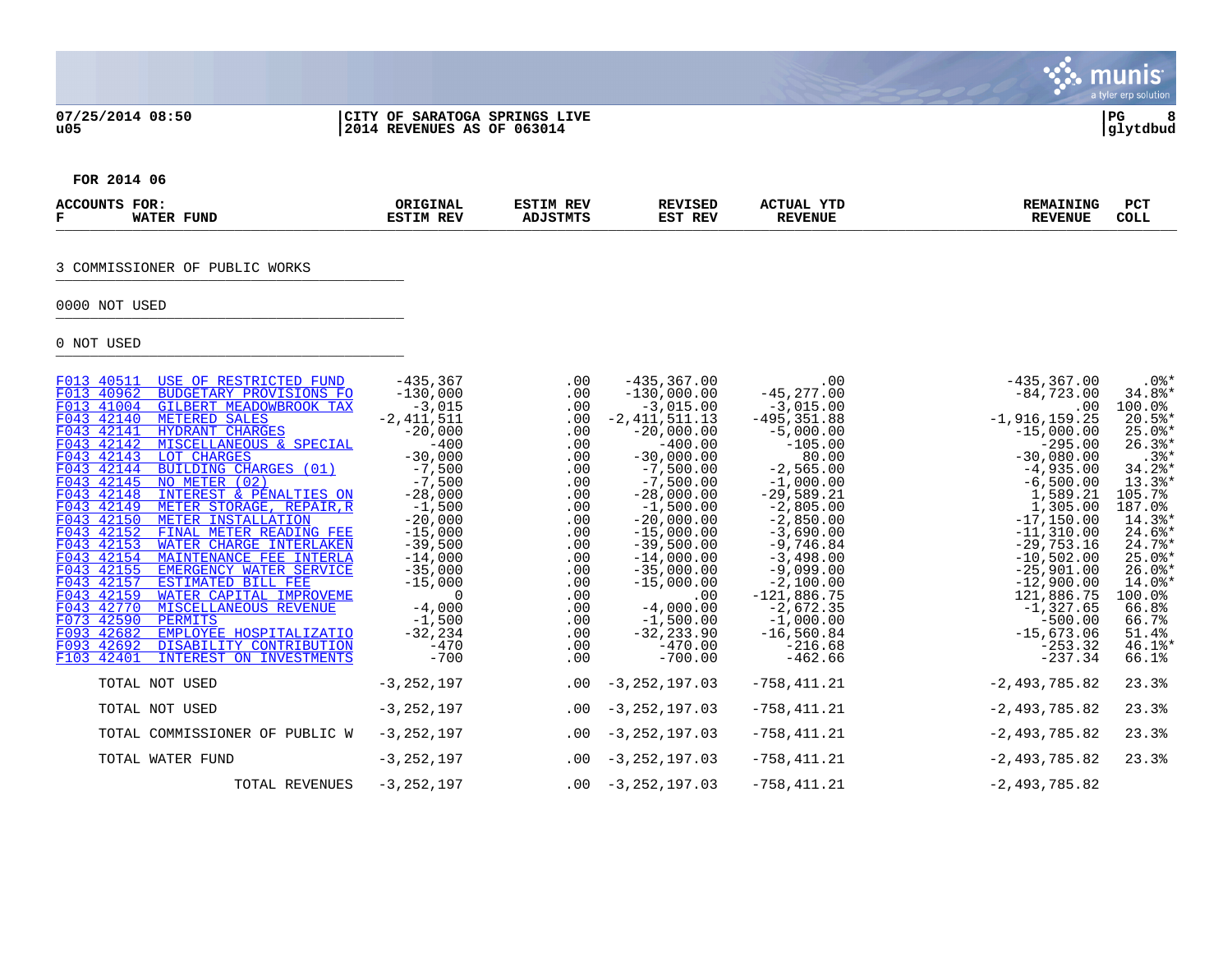### **07/25/2014 08:50 |CITY OF SARATOGA SPRINGS LIVE |PG 9 u05 |2014 REVENUES AS OF 063014 |glytdbud**



 $\blacksquare$ munis

 $\mathcal{L}$ 

**FOR 2014 06**

| ACCOU<br>- | FOR<br>FUND<br>ם סידותי<br>SLWLR | ORIGINAL<br>REV<br>cam | ודסם אדי<br>cat<br>$P = 100$ | <b>/ISEL</b><br>RFV<br>REV<br>更点更 | <b>CTUAL</b><br>YTD<br>л.<br>REVENUE | <b>ANING</b><br>ארה ר<br>R P.M.<br>-----<br>77 T | PC.<br><b>COLL</b> |
|------------|----------------------------------|------------------------|------------------------------|-----------------------------------|--------------------------------------|--------------------------------------------------|--------------------|
|            |                                  |                        |                              |                                   |                                      |                                                  |                    |

# 3 COMMISSIONER OF PUBLIC WORKS

# 0000 NOT USED \_\_\_\_\_\_\_\_\_\_\_\_\_\_\_\_\_\_\_\_\_\_\_\_\_\_\_\_\_\_\_\_\_\_\_\_\_\_\_\_\_

| G043 42120<br>SEWER SALES<br>G043 42122<br>MISCELLANEOUS & SPECIAL<br>G043 42124<br>BUILDING CHARGES (01)<br>G043 42125<br>NO METER (02)<br>G043 42127<br>DEAD SERVICE (06)<br>G043 42128<br>INTEREST AND PENALTIES<br>G093 42682<br>EMPLOYEE HOSPITALIZATIO | $-3,662,115$<br>$-43,000$<br>$-8,000$<br>$-25,000$<br>$-600$<br>$-43,000$<br>$-5,885$ | $.00 \,$<br>$.00 \,$<br>.00<br>.00<br>.00<br>.00<br>.00 | $-3,662,114.76$<br>$-43,000.00$<br>$-8,000.00$<br>$-25,000.00$<br>$-600.00$<br>$-43,000.00$<br>$-5,885.08$ | $-871,052.50$<br>$-4,230.36$<br>$-2, 265.00$<br>$-5,250.00$<br>.00<br>$-42, 257, 24$<br>$-3,150.76$ | $-2,791,062.26$<br>$-38,769.64$<br>$-5,735.00$<br>$-19,750.00$<br>$-600.00$<br>$-742.76$<br>$-2,734.32$ | $23.8$ *<br>$9.8$ <sup>*</sup><br>$28.3$ <sup>*</sup><br>$21.0$ <sup>*</sup><br>$.0$ %*<br>98.3%<br>53.5% |
|--------------------------------------------------------------------------------------------------------------------------------------------------------------------------------------------------------------------------------------------------------------|---------------------------------------------------------------------------------------|---------------------------------------------------------|------------------------------------------------------------------------------------------------------------|-----------------------------------------------------------------------------------------------------|---------------------------------------------------------------------------------------------------------|-----------------------------------------------------------------------------------------------------------|
| G093 42692<br>DISABILITY CONTRIBUTION<br>TOTAL NOT USED                                                                                                                                                                                                      | $-130$<br>$-3.787.730$                                                                | .00<br>.00                                              | $-130.00$<br>$-3,787,729.84$                                                                               | $-76.47$<br>$-928.282.33$                                                                           | $-53.53$<br>$-2,859,447.51$                                                                             | 58.8%<br>24.5%                                                                                            |
| TOTAL NOT USED<br>TOTAL COMMISSIONER OF<br>PUBLIC W                                                                                                                                                                                                          | $-3,787,730$<br>$-3.787.730$                                                          | .00<br>.00                                              | $-3,787,729.84$<br>-3,787,729.84                                                                           | $-928.282.33$<br>$-928.282.33$                                                                      | $-2,859,447.51$<br>$-2,859,447.51$                                                                      | 24.5%<br>24.5%                                                                                            |
| TOTAL SEWER FUND<br>TOTAL REVENUES                                                                                                                                                                                                                           | $-3,787,730$<br>$-3,787,730$                                                          | .00<br>.00                                              | -3,787,729.84<br>-3,787,729.84                                                                             | $-928, 282.33$<br>$-928, 282.33$                                                                    | $-2,859,447.51$<br>$-2,859,447.51$                                                                      | 24.5%                                                                                                     |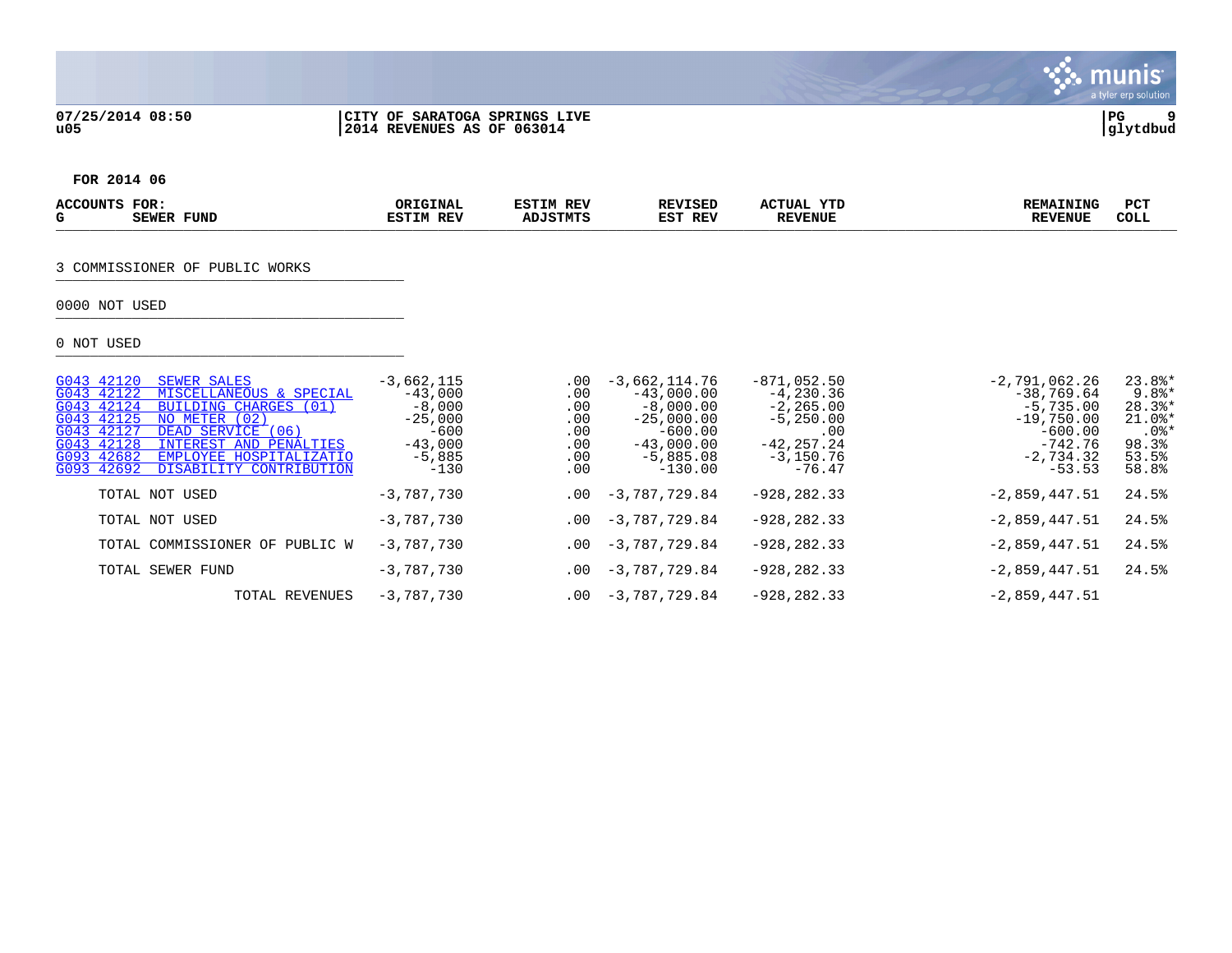|                                                                                                                                                                                                                                                                                        |                                                                                                     |                                               |                                                                                                         |                                                                                     |                                                                                                    | a tyler erp solution                                                                   |
|----------------------------------------------------------------------------------------------------------------------------------------------------------------------------------------------------------------------------------------------------------------------------------------|-----------------------------------------------------------------------------------------------------|-----------------------------------------------|---------------------------------------------------------------------------------------------------------|-------------------------------------------------------------------------------------|----------------------------------------------------------------------------------------------------|----------------------------------------------------------------------------------------|
| 07/25/2014 08:50<br>u05                                                                                                                                                                                                                                                                | CITY OF SARATOGA SPRINGS LIVE<br>2014 REVENUES AS OF 063014                                         |                                               |                                                                                                         |                                                                                     |                                                                                                    | $_{\rm PG}$<br>10<br>glytdbud                                                          |
| FOR 2014 06                                                                                                                                                                                                                                                                            |                                                                                                     |                                               |                                                                                                         |                                                                                     |                                                                                                    |                                                                                        |
| ACCOUNTS FOR:<br>н<br>CAPITAL PROJECTS FUND                                                                                                                                                                                                                                            | ORIGINAL<br><b>ESTIM REV</b>                                                                        | <b>ESTIM REV</b><br><b>ADJSTMTS</b>           | <b>REVISED</b><br>EST REV                                                                               | ACTUAL YTD<br><b>REVENUE</b>                                                        | <b>REMAINING</b><br><b>REVENUE</b>                                                                 | <b>PCT</b><br><b>COLL</b>                                                              |
| 1 MAYOR                                                                                                                                                                                                                                                                                |                                                                                                     |                                               |                                                                                                         |                                                                                     |                                                                                                    |                                                                                        |
| 0000 NOT USED                                                                                                                                                                                                                                                                          |                                                                                                     |                                               |                                                                                                         |                                                                                     |                                                                                                    |                                                                                        |
| 0 NOT USED                                                                                                                                                                                                                                                                             |                                                                                                     |                                               |                                                                                                         |                                                                                     |                                                                                                    |                                                                                        |
| H101 42401<br>INTEREST ON INVESTMENTS<br>42719<br>H101<br>ACCRUED INTEREST ON BON<br>H111<br>1200 OTHER STATE AID<br>43089<br>H111<br>43089<br>1209 OTHER STATE AID<br>H121<br>44089 1209 FEDERAL AID OTHER<br>45710 1200 GO BOND PROCEEDS<br>H131<br>H131 45710 1209 GO BOND PROCEEDS | $\mathbf 0$<br>$\Omega$<br>$-1, 163, 200$<br>$-600,000$<br>$-3,200,000$<br>$-290,800$<br>$-200,000$ | .00<br>.00<br>.00<br>.00<br>.00<br>.00<br>.00 | .00<br>.00<br>$-1, 163, 200.00$<br>$-600,000.00$<br>$-3, 200, 000.00$<br>$-290,800.00$<br>$-200,000.00$ | $-2, 344.65$<br>$-3,619.64$<br>.00<br>.00<br>.00<br>$-290, 800.00$<br>$-200,000.00$ | 2,344.65<br>3,619.64<br>$-1, 163, 200.00$<br>$-600,000.00$<br>$-3, 200, 000.00$<br>$.00 \,$<br>.00 | $100.0$ <sup>8</sup><br>100.0%<br>$.0$ %*<br>$.0$ %*<br>$.0$ %*<br>$100.0$ %<br>100.0% |
| TOTAL NOT USED                                                                                                                                                                                                                                                                         | $-5,454,000$                                                                                        | .00                                           | $-5,454,000.00$                                                                                         | $-496, 764.29$                                                                      | $-4,957,235.71$                                                                                    | 9.1%                                                                                   |
| TOTAL NOT USED                                                                                                                                                                                                                                                                         | $-5,454,000$                                                                                        | .00                                           | $-5,454,000.00$                                                                                         | $-496, 764.29$                                                                      | $-4,957,235.71$                                                                                    | 9.1%                                                                                   |
| TOTAL MAYOR                                                                                                                                                                                                                                                                            | $-5,454,000$                                                                                        | .00                                           | $-5,454,000.00$                                                                                         | $-496, 764.29$                                                                      | $-4,957,235.71$                                                                                    | 9.1%                                                                                   |
| 2 COMMISSIONER OF FINANCE                                                                                                                                                                                                                                                              |                                                                                                     |                                               |                                                                                                         |                                                                                     |                                                                                                    |                                                                                        |
| 0000 NOT USED                                                                                                                                                                                                                                                                          |                                                                                                     |                                               |                                                                                                         |                                                                                     |                                                                                                    |                                                                                        |
| 0 NOT USED                                                                                                                                                                                                                                                                             |                                                                                                     |                                               |                                                                                                         |                                                                                     |                                                                                                    |                                                                                        |
| H132 45710 1182 GO BOND PROCEEDS<br>H132 45710 1211 GO BOND PROCEEDS                                                                                                                                                                                                                   | $\Omega$<br>$-268,400$                                                                              | .00<br>.00                                    | .00<br>$-268, 400.00$                                                                                   | $-60,000.00$<br>$-268, 400.00$                                                      | 60,000.00 100.0%<br>$.00 \,$                                                                       | $100.0\%$                                                                              |
| TOTAL NOT USED                                                                                                                                                                                                                                                                         | $-268,400$                                                                                          | .00                                           | $-268, 400.00$                                                                                          | $-328, 400.00$                                                                      | 60,000.00 122.4%                                                                                   |                                                                                        |
| TOTAL NOT USED                                                                                                                                                                                                                                                                         | $-268,400$                                                                                          | .00                                           | $-268, 400.00$                                                                                          | $-328, 400.00$                                                                      | 60,000.00                                                                                          | 122.4%                                                                                 |
| TOTAL COMMISSIONER OF FINANCE                                                                                                                                                                                                                                                          | $-268,400$                                                                                          | .00                                           | $-268, 400.00$                                                                                          | $-328, 400.00$                                                                      | 60,000.00 122.4%                                                                                   |                                                                                        |

3 COMMISSIONER OF PUBLIC WORKS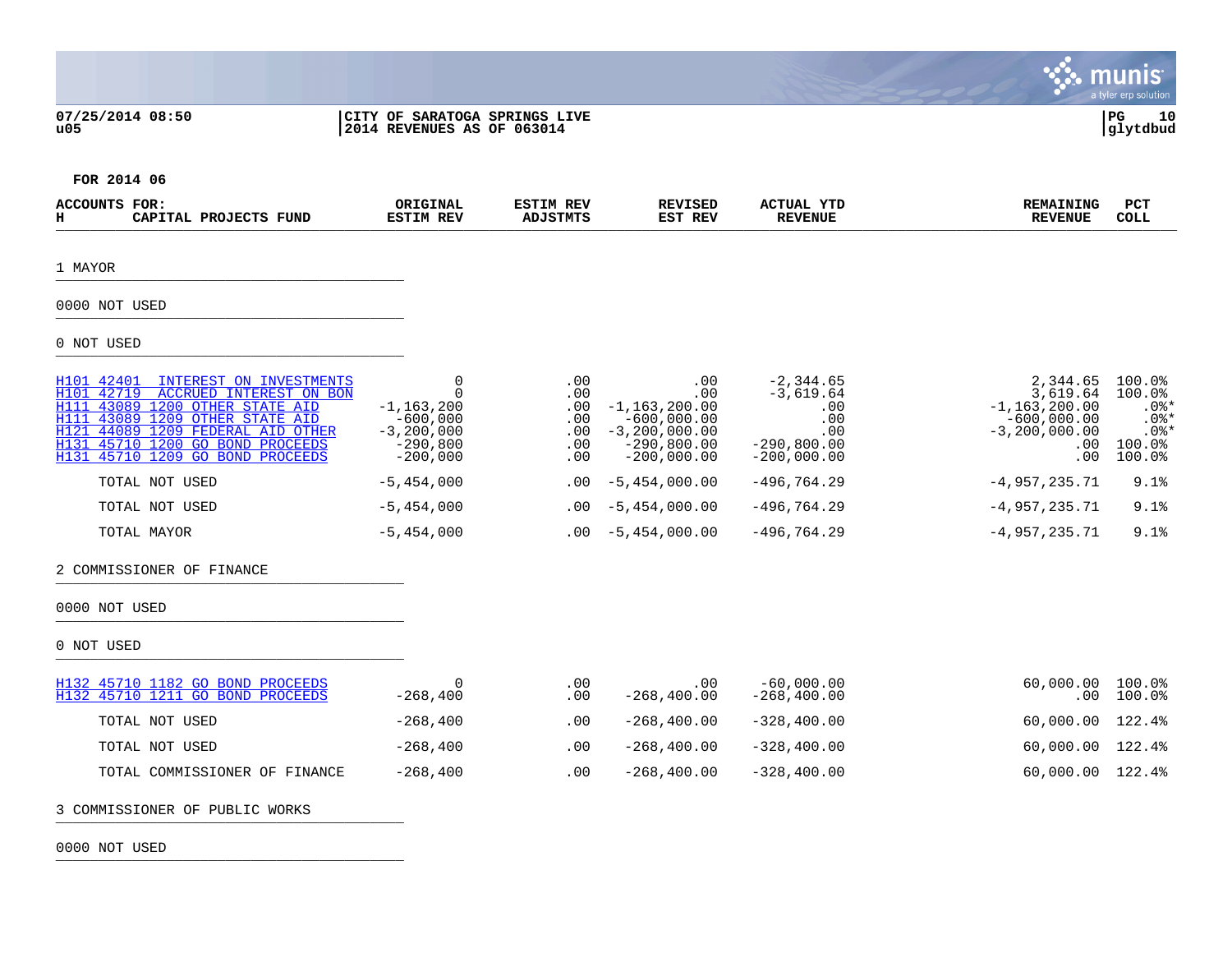munis a tyler erp solution

| 07/25/2014 08:50 | CITY OF SARATOGA SPRINGS LIVE | l PG     | 11 |
|------------------|-------------------------------|----------|----|
| u05              | 2014 REVENUES AS OF 063014    | glytdbud |    |



**FOR 2014 06**

| ACCOUNTS FOR:<br>CAPITAL PROJECTS FUND<br>н                                                                                                                                                                                                                                                                                                                                                                                                                                                                                                                                                                                                                                                                                                                                                                                                                                                                                                                                                    | ORIGINAL<br><b>ESTIM REV</b>                                                                                                                                                                                                                                                                               | <b>ESTIM REV</b><br>ADJSTMTS                                                                                                                                                                                                 | <b>REVISED</b><br>EST REV                                                                                                                                                                                                                                                                                                                                                     | <b>ACTUAL YTD</b><br><b>REVENUE</b>                                                                                                                                                                                                                                                                                                                                                          | <b>REMAINING</b><br><b>REVENUE</b>                                                                                                                                                                                                                                                                     | <b>PCT</b><br><b>COLL</b>                                                                                                                                                                                                                                                  |
|------------------------------------------------------------------------------------------------------------------------------------------------------------------------------------------------------------------------------------------------------------------------------------------------------------------------------------------------------------------------------------------------------------------------------------------------------------------------------------------------------------------------------------------------------------------------------------------------------------------------------------------------------------------------------------------------------------------------------------------------------------------------------------------------------------------------------------------------------------------------------------------------------------------------------------------------------------------------------------------------|------------------------------------------------------------------------------------------------------------------------------------------------------------------------------------------------------------------------------------------------------------------------------------------------------------|------------------------------------------------------------------------------------------------------------------------------------------------------------------------------------------------------------------------------|-------------------------------------------------------------------------------------------------------------------------------------------------------------------------------------------------------------------------------------------------------------------------------------------------------------------------------------------------------------------------------|----------------------------------------------------------------------------------------------------------------------------------------------------------------------------------------------------------------------------------------------------------------------------------------------------------------------------------------------------------------------------------------------|--------------------------------------------------------------------------------------------------------------------------------------------------------------------------------------------------------------------------------------------------------------------------------------------------------|----------------------------------------------------------------------------------------------------------------------------------------------------------------------------------------------------------------------------------------------------------------------------|
| 0 NOT USED                                                                                                                                                                                                                                                                                                                                                                                                                                                                                                                                                                                                                                                                                                                                                                                                                                                                                                                                                                                     |                                                                                                                                                                                                                                                                                                            |                                                                                                                                                                                                                              |                                                                                                                                                                                                                                                                                                                                                                               |                                                                                                                                                                                                                                                                                                                                                                                              |                                                                                                                                                                                                                                                                                                        |                                                                                                                                                                                                                                                                            |
| H103 42701 1227 REFUND CURRENT YEAR<br>H103 42702 1141 REFUND PRIOR YEAR E<br>H103 42705 1039 GIFTS AND DONATIONS<br>H103 42705 1137 GIFTS AND DONATIONS<br>H113 43089 1167 OTHER STATE AID<br>H113 43089 1228 LANDFILL OTHER STAT<br>H123 44913 75593 FED AID SPRING RUN<br>H123 44913 75660 FEDERAL AID BALLST<br>H133 45710 1039 GO BOND PROCEEDS<br>H133 45710 1139 GO BOND PROCEEDS<br>H133 45710 1141 GO BOND PROCEEDS<br>H133 45710 1165 GO BOND PROCEEDS<br>H133 45710 1167 GO BOND PROCEEDS<br>H133 45710 1183 GO BOND PROCEEDS<br>H133 45710 1212 GO BOND PROCEEDS<br>H133 45710 1213 GO BOND PROCEEDS<br>H133 45710 1214 GO BOND PROCEEDS<br>H133 45710 1215 GO BOND PROCEEDS<br>H133 45710 1219 GO BOND PROCEEDS<br>H133 45710 1221 GO BOND PROCEEDS<br>H133 45710 1223 GO BOND PROCEEDS<br>H133 45710 1226 GO BOND PROCEEDS<br>H133 45710 1227 GO BOND PROCEEDS<br>H133 45710 1228 LANDFILL GO BOND PR<br>H133 45710 75660 GO BOND PROCEEDS<br>H143 45033 1141 INTERFUND TRANSFER | $\Omega$<br>$\mathbf 0$<br>$-25,000$<br>0<br>0<br>$\Omega$<br>$\mathbf 0$<br>$-25,000$<br>$\Omega$<br>$-150,000$<br>$-200,000$<br>$-950,000$<br>$-200,000$<br>$-180,000$<br>$-180,000$<br>$-152,000$<br>$-174,000$<br>$-25,000$<br>$-45,240$<br>$-54,915$<br>$-125,000$<br>0<br>0<br>$\Omega$<br>$-50,000$ | .00<br>$-104.67$<br>.00<br>$-42,500.00$<br>$-30,000.00$<br>$-30,000.00$<br>.00<br>.00<br>.00<br>.00<br>.00<br>.00<br>.00<br>.00<br>.00<br>.00<br>.00<br>.00<br>.00<br>.00<br>.00<br>.00<br>.00<br>$-30,000.00$<br>.00<br>.00 | .00<br>$-104.67$<br>$-25,000.00$<br>$-42,500.00$<br>$-30,000.00$<br>$-30,000.00$<br>.00<br>.00<br>$-25,000.00$<br>.00<br>$-150,000.00$<br>$-200,000.00$<br>$-950,000.00$<br>$-200,000.00$<br>$-180,000.00$<br>$-180,000.00$<br>$-152,000.00$<br>$-174,000.00$<br>$-25,000.00$<br>$-45, 240.00$<br>$-54,915.00$<br>$-125,000.00$<br>.00<br>$-30,000.00$<br>.00<br>$-50,000.00$ | $-420.00$<br>$-104.67$<br>.00<br>$-16, 300.00$<br>.00<br>.00<br>$-31,093.50$<br>$-45,689.72$<br>$-25,000.00$<br>$-1, 200, 000.00$<br>$-150,000.00$<br>$-200,000.00$<br>$-134, 436.00$<br>$-200,000.00$<br>$-180,000.00$<br>$-180,000.00$<br>$-152,000.00$<br>$-174,000.00$<br>$-25,000.00$<br>$-45, 240.00$<br>$-54,915.00$<br>$-125,000.00$<br>$-815, 564.00$<br>.00<br>$-74,000.00$<br>.00 | 420.00<br>.00<br>$-25,000.00$<br>$-26, 200.00$<br>$-30,000,00$<br>$-30,000.00$<br>31,093.50<br>45,689.72<br>.00<br>1,200,000.00<br>.00<br>.00<br>$-815, 564.00$<br>$.00 \,$<br>.00<br>$.00 \ \rm$<br>.00<br>.00<br>.00<br>.00<br>.00<br>.00<br>815,564.00<br>$-30,000.00$<br>74,000.00<br>$-50,000.00$ | 100.0%<br>100.0%<br>$.0$ %*<br>38.4%*<br>$.0$ %*<br>$.0$ %*<br>100.0%<br>100.0%<br>100.0%<br>100.0%<br>100.0%<br>100.0%<br>$14.2$ $*$<br>100.0%<br>100.0%<br>100.0%<br>100.0%<br>100.0%<br>100.0%<br>100.0%<br>100.0%<br>100.0%<br>100.0%<br>$.0$ %*<br>100.0%<br>$.0$ % * |
| TOTAL NOT USED                                                                                                                                                                                                                                                                                                                                                                                                                                                                                                                                                                                                                                                                                                                                                                                                                                                                                                                                                                                 | $-2,536,155$                                                                                                                                                                                                                                                                                               | $-132,604.67$                                                                                                                                                                                                                | $-2,668,759.67$                                                                                                                                                                                                                                                                                                                                                               | -3,828,762.89                                                                                                                                                                                                                                                                                                                                                                                | 1,160,003.22 143.5%                                                                                                                                                                                                                                                                                    |                                                                                                                                                                                                                                                                            |
| TOTAL NOT USED                                                                                                                                                                                                                                                                                                                                                                                                                                                                                                                                                                                                                                                                                                                                                                                                                                                                                                                                                                                 | $-2,536,155$                                                                                                                                                                                                                                                                                               |                                                                                                                                                                                                                              | $-132,604.67$ $-2,668,759.67$ $-3,828,762.89$                                                                                                                                                                                                                                                                                                                                 |                                                                                                                                                                                                                                                                                                                                                                                              | 1,160,003.22 143.5%                                                                                                                                                                                                                                                                                    |                                                                                                                                                                                                                                                                            |
| TOTAL COMMISSIONER OF PUBLIC W                                                                                                                                                                                                                                                                                                                                                                                                                                                                                                                                                                                                                                                                                                                                                                                                                                                                                                                                                                 | $-2,536,155$                                                                                                                                                                                                                                                                                               |                                                                                                                                                                                                                              | $-132,604.67 -2,668,759.67 -3,828,762.89$                                                                                                                                                                                                                                                                                                                                     |                                                                                                                                                                                                                                                                                                                                                                                              | 1,160,003.22 143.5%                                                                                                                                                                                                                                                                                    |                                                                                                                                                                                                                                                                            |

4 COMMISSIONER OF PUBLIC SAFETY

- 0000 NOT USED \_\_\_\_\_\_\_\_\_\_\_\_\_\_\_\_\_\_\_\_\_\_\_\_\_\_\_\_\_\_\_\_\_\_\_\_\_\_\_\_\_
- 0 NOT USED \_\_\_\_\_\_\_\_\_\_\_\_\_\_\_\_\_\_\_\_\_\_\_\_\_\_\_\_\_\_\_\_\_\_\_\_\_\_\_\_\_

[H014 40511 1188 USE OF RESTRICTED F](http://munis1:55003/views/PassThru.aspx?-E=oDKZVNEL0zJkNxR0sabG7q34G/ZWcQDNJUvVlPnU1p1OwKWXL6XgaUVu51xikEqe&) 0 -325,000.00 -325,000.00 .00 -325,000.00 .0%\*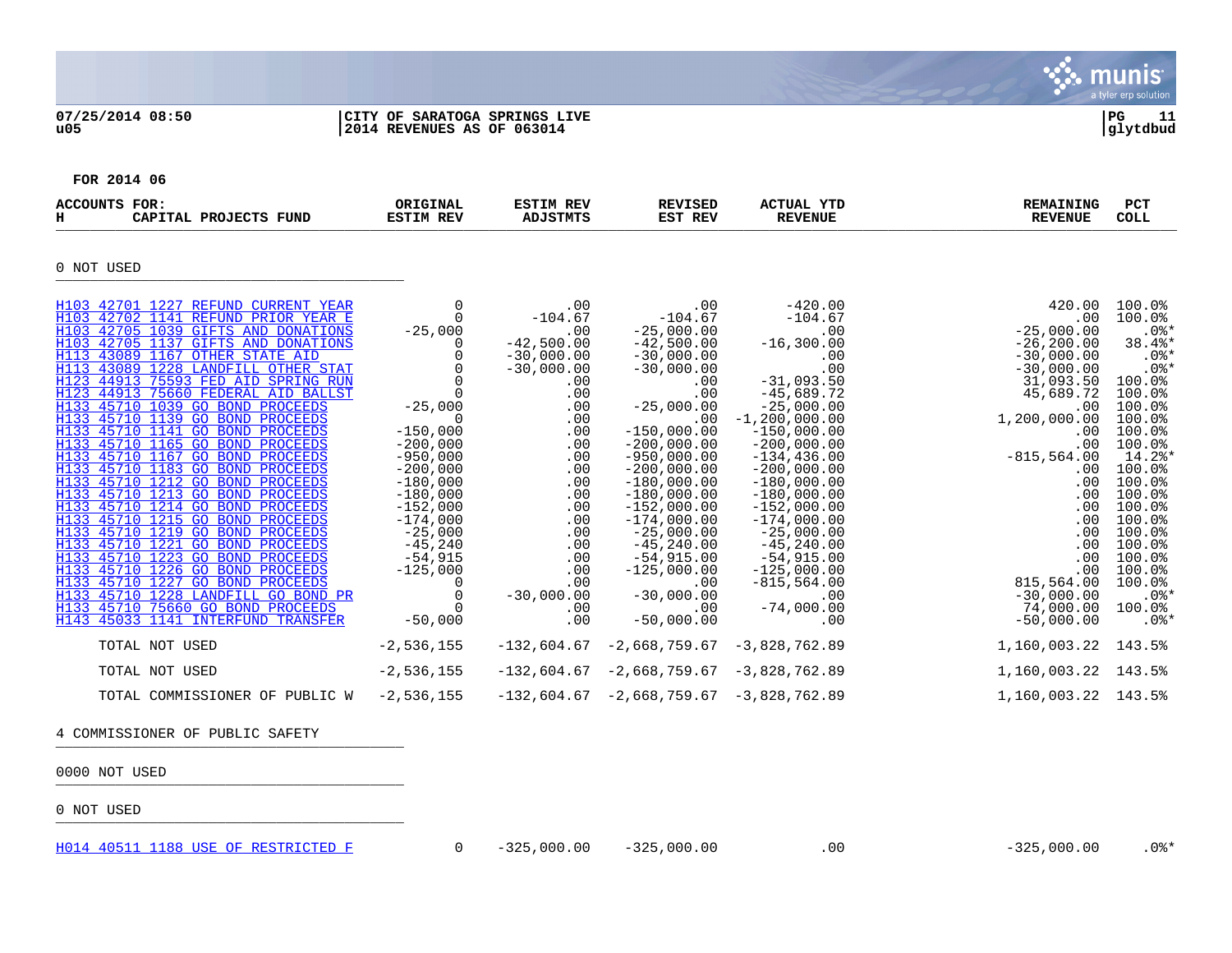

### **07/25/2014 08:50 |CITY OF SARATOGA SPRINGS LIVE |PG 12 u05 |2014 REVENUES AS OF 063014 |glytdbud**



### **FOR 2014 06**

| ACCOUNTS<br>FOR:<br>н<br>CAPITAL PROJECTS FUND                                                                                                                                                                                                                                                    | ORIGINAL<br><b>ESTIM REV</b>                                                 | <b>ESTIM REV</b><br>ADJSTMTS                                        | <b>REVISED</b><br>EST REV                                                                                                   | ACTUAL YTD<br><b>REVENUE</b>                                                                                                | <b>REMAINING</b><br><b>REVENUE</b>                        | <b>PCT</b><br>COLL                                                           |
|---------------------------------------------------------------------------------------------------------------------------------------------------------------------------------------------------------------------------------------------------------------------------------------------------|------------------------------------------------------------------------------|---------------------------------------------------------------------|-----------------------------------------------------------------------------------------------------------------------------|-----------------------------------------------------------------------------------------------------------------------------|-----------------------------------------------------------|------------------------------------------------------------------------------|
| H094 42691 1188 OTHER COMPENSATION<br>H104 42770 1188 MISCELLANEOUS REVEN<br>H134 45710 1133 GO BOND PROCEEDS<br>H134 45710 1203 GO BOND PROCEEDS<br>H134 45710 1216 GO BOND PROCEEDS<br>H134 45710 1217 GO BOND PROCEEDS<br>H134 45710 1218 GO BOND PROCEEDS<br>H134 45710 1220 GO BOND PROCEEDS | $-57,542$<br>$-21,120$<br>$-99,803$<br>$-192,500$<br>$-130.000$<br>$-43,200$ | $-48,100.00$<br>$-300.00$<br>.00<br>.00<br>.00<br>.00<br>.00<br>.00 | $-48,100.00$<br>$-300.00$<br>$-57.542.00$<br>$-21,120.00$<br>$-99,803.00$<br>$-192.500.00$<br>$-130.000.00$<br>$-43,200.00$ | $-53,005,00$<br>$-300.00$<br>$-57,542.00$<br>$-21,120,00$<br>$-99,803.00$<br>$-192,500.00$<br>$-130.000.00$<br>$-43,200,00$ | 4,905.00<br>.00<br>.00<br>.00<br>.00<br>.00<br>.00<br>.00 | 110.2%<br>100.0%<br>100.0%<br>100.0%<br>100.0%<br>100.0%<br>100.0%<br>100.0% |
| TOTAL NOT USED                                                                                                                                                                                                                                                                                    | $-544.165$                                                                   | $-373.400.00$                                                       | $-917.565.00$                                                                                                               | $-597.470.00$                                                                                                               | $-320.095.00$                                             | 65.1%                                                                        |
| TOTAL NOT USED                                                                                                                                                                                                                                                                                    | $-544.165$                                                                   | $-373.400.00$                                                       | $-917.565.00$                                                                                                               | $-597.470.00$                                                                                                               | $-320.095.00$                                             | 65.1%                                                                        |
| TOTAL COMMISSIONER OF PUBLIC S                                                                                                                                                                                                                                                                    | $-544, 165$                                                                  | $-373.400.00$                                                       | $-917.565.00$                                                                                                               | $-597.470.00$                                                                                                               | $-320,095.00$                                             | 65.1%                                                                        |

# 6 DEPARTMENT OF RECREATION

0000 NOT USED \_\_\_\_\_\_\_\_\_\_\_\_\_\_\_\_\_\_\_\_\_\_\_\_\_\_\_\_\_\_\_\_\_\_\_\_\_\_\_\_\_

| H056 42397 1008 SCHOOL DISTRICT CAP<br>H106 42770 1016 ICE RINK CAP IMP MI<br>H136 45710 1222 GO BOND PROCEEDS<br>H146 45033 1224 INTERFUND TRANSFER | $-30,000$<br>$-25.166$<br>$-189,500$ | .00<br>.00<br>.00<br>.00 | $-30,000.00$<br>.00<br>$-25, 166.00$<br>$-189,500.00$ | .00<br>$-.08$<br>$-25, 166.00$<br>.00 | $-30,000.00$<br>.08<br>.00<br>$-189,500.00$ | $.0$ %*<br>100.0%<br>100.0%<br>$.0$ %* |
|------------------------------------------------------------------------------------------------------------------------------------------------------|--------------------------------------|--------------------------|-------------------------------------------------------|---------------------------------------|---------------------------------------------|----------------------------------------|
| TOTAL NOT USED                                                                                                                                       | $-244,666$                           | .00                      | $-244,666.00$                                         | $-25, 166.08$                         | $-219, 499.92$                              | 10.3%                                  |
| TOTAL NOT USED                                                                                                                                       | $-244.666$                           | .00                      | $-244.666.00$                                         | $-25, 166.08$                         | $-219.499.92$                               | 10.3%                                  |
| TOTAL DEPARTMENT OF RECREATION                                                                                                                       | $-244.666$                           | .00                      | $-244.666.00$                                         | $-25, 166.08$                         | $-219.499.92$                               | 10.3%                                  |
| TOTAL CAPITAL PROJECTS FUND                                                                                                                          | $-9,047,386$                         | -506,004.67              | $-9,553,390.67$                                       | $-5.276.563.26$                       | $-4, 276, 827.41$                           | 55.2%                                  |
| TOTAL REVENUES                                                                                                                                       | $-9,047,386$                         | $-506.004.67$            | $-9,553,390.67$                                       | -5,276,563.26                         | $-4, 276, 827.41$                           |                                        |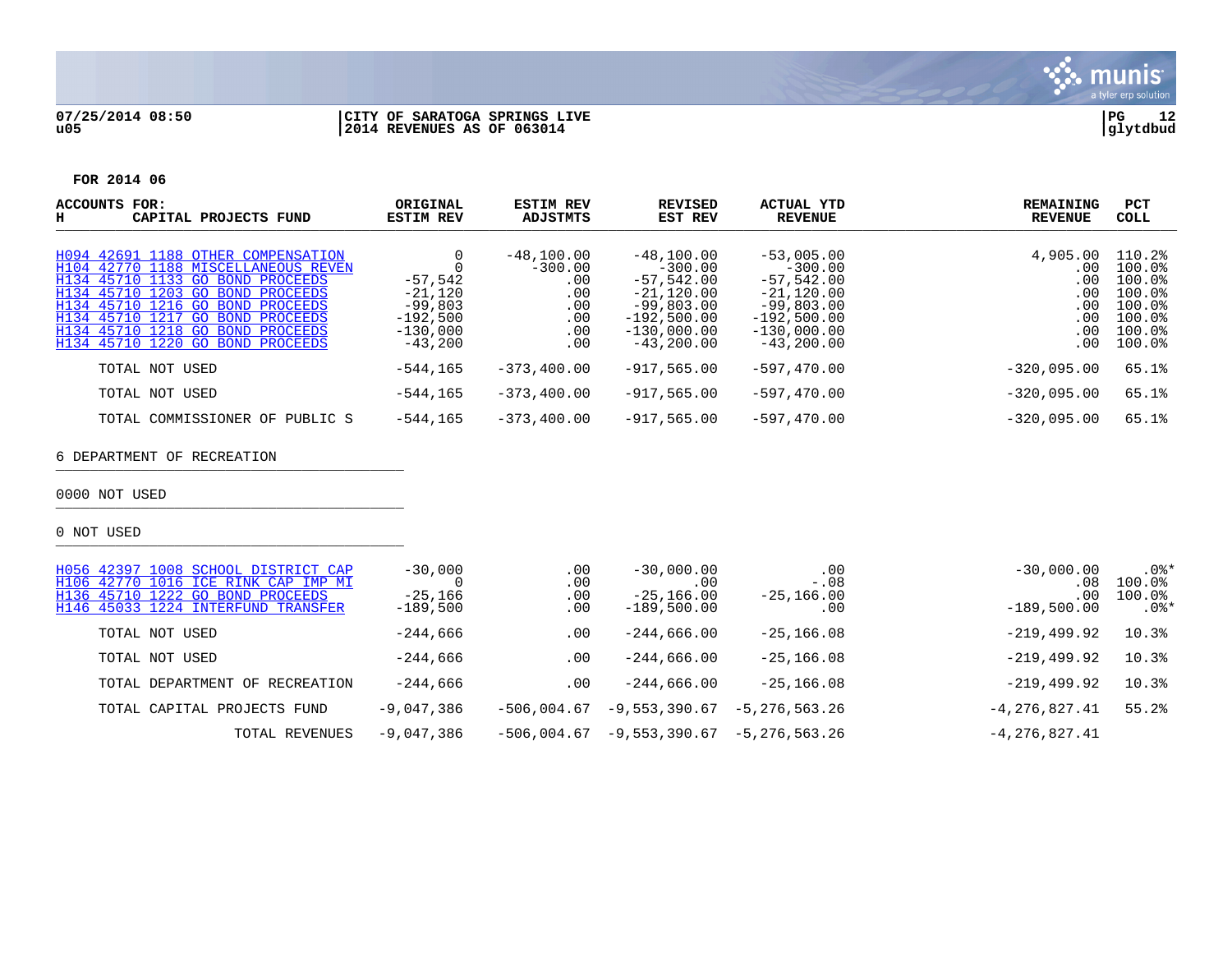|                                                                             |                              |                               |                           |                                     |                                    | a tyler erp solution    |
|-----------------------------------------------------------------------------|------------------------------|-------------------------------|---------------------------|-------------------------------------|------------------------------------|-------------------------|
| 07/25/2014 08:50<br>u05                                                     | 2014 REVENUES AS OF 063014   | CITY OF SARATOGA SPRINGS LIVE |                           |                                     |                                    | 13<br>l PG.<br>glytdbud |
| FOR 2014 06                                                                 |                              |                               |                           |                                     |                                    |                         |
| <b>ACCOUNTS FOR:</b><br>P<br>SPECIAL ASSESSMENT DISTRICT                    | ORIGINAL<br><b>ESTIM REV</b> | <b>ESTIM REV</b><br>ADJSTMTS  | <b>REVISED</b><br>EST REV | <b>ACTUAL YTD</b><br><b>REVENUE</b> | <b>REMAINING</b><br><b>REVENUE</b> | PCT<br><b>COLL</b>      |
| 2 COMMISSIONER OF FINANCE                                                   |                              |                               |                           |                                     |                                    |                         |
| 0000 NOT USED                                                               |                              |                               |                           |                                     |                                    |                         |
| 0 NOT USED                                                                  |                              |                               |                           |                                     |                                    |                         |
| P012 41003<br>SPECIAL ASSESSMENT TAX<br>P102 42770<br>MISCELLANEOUS REVENUE | $-115,595$<br>$\Omega$       | .00<br>.00                    | $-115,594.78$<br>.00      | $-114,768.78$<br>$-78.01$           | $-826.00$<br>78.01                 | 99.3%<br>100.0%         |
| TOTAL NOT USED                                                              | $-115,595$                   | .00                           | $-115,594.78$             | $-114,846.79$                       | $-747.99$                          | 99.4%                   |
| TOTAL NOT USED                                                              | $-115,595$                   | .00                           | $-115,594.78$             | $-114,846.79$                       | $-747.99$                          | 99.4%                   |
| TOTAL COMMISSIONER OF FINANCE                                               | $-115,595$                   | .00                           | $-115,594.78$             | $-114,846.79$                       | $-747.99$                          | 99.4%                   |

TOTAL SPECIAL ASSESSMENT DISTR -115,595 .00 -115,594.78 -114,846.79 - - - - -747.99 99.4%

TOTAL REVENUES -115,595 .00 -115,594.78 -114,846.79 -747.99

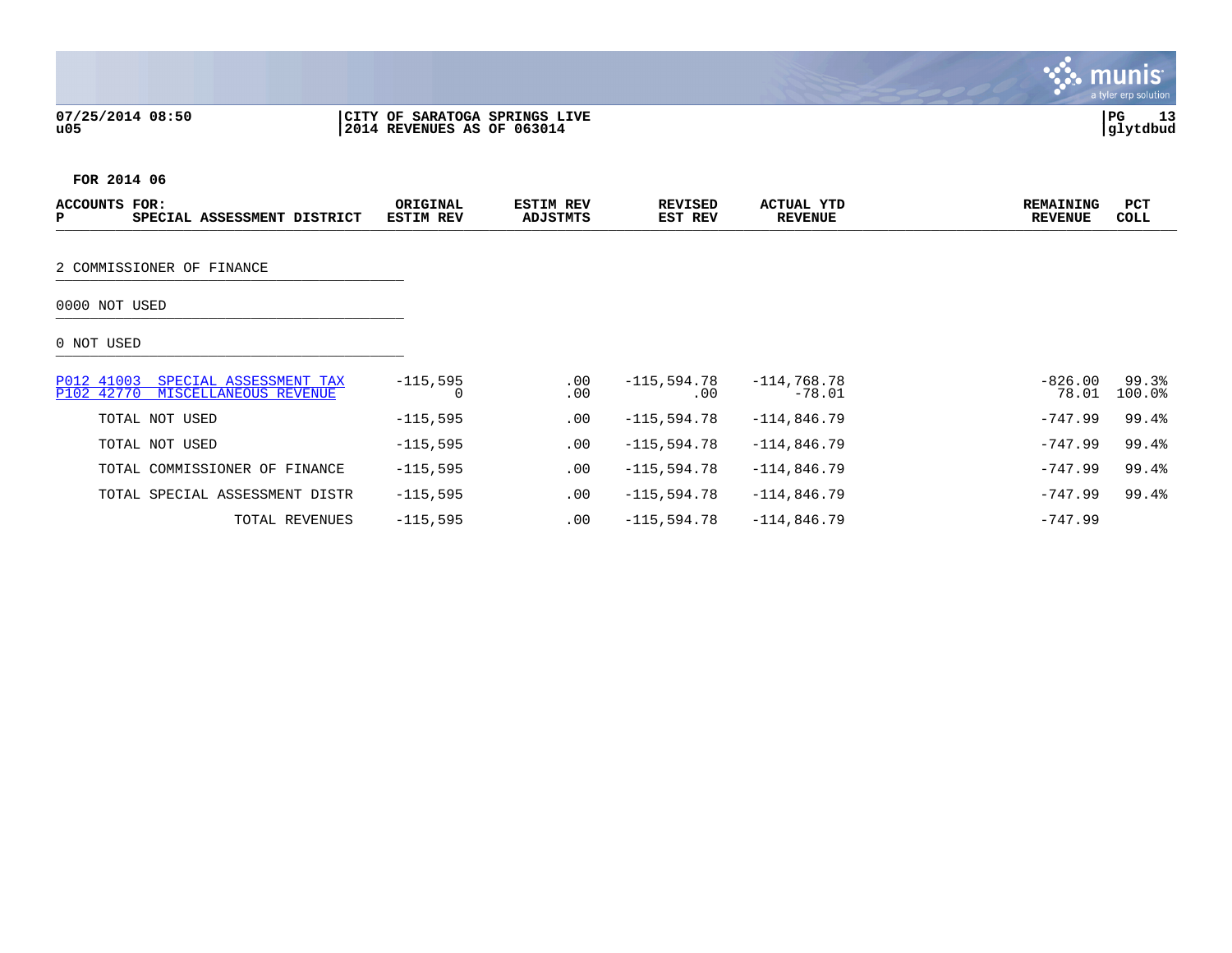**07/25/2014 08:50 |CITY OF SARATOGA SPRINGS LIVE |PG 14 u05 |2014 REVENUES AS OF 063014 |glytdbud**



 $\blacksquare$ munis a tyler erp solution

 $\mathcal{L}$ 

**FOR 2014 06**

| TOR.<br><b>ACCOUNT</b><br>WEST | AVE<br>חספ<br>галт<br>Δ. | ORIGINAL<br>REV<br>T C | <b>ESTIM REV</b><br>ADJSTMTS | <b>REVISED</b><br><b>REV</b><br>EST | 3753<br>"TUA.<br><b>REVENUE</b> | מאדזוד גאסס<br>N T UG.<br><b>REVENUE</b> | PC.<br><b>COLL</b> |
|--------------------------------|--------------------------|------------------------|------------------------------|-------------------------------------|---------------------------------|------------------------------------------|--------------------|
|                                |                          |                        |                              |                                     |                                 |                                          |                    |

# 2 COMMISSIONER OF FINANCE

# 0000 NOT USED \_\_\_\_\_\_\_\_\_\_\_\_\_\_\_\_\_\_\_\_\_\_\_\_\_\_\_\_\_\_\_\_\_\_\_\_\_\_\_\_\_

| 0012 40511<br>USE OF RESTRICTED FUND<br>0012 41003<br>SPECIAL ASSESSMENT TAX<br>0102 42770<br>MISCELLANEOUS REVENUE | $-51,003$ | $-190.00$<br>$.00 \,$<br>.00 | $-190.00$<br>-51,002.92<br>.00 | .00<br>-51,002.92<br>$-4.78$ | $-190.00$<br>.00<br>4.78 | $.0$ % $^{\prime}$<br>100.0%<br>100.0% |
|---------------------------------------------------------------------------------------------------------------------|-----------|------------------------------|--------------------------------|------------------------------|--------------------------|----------------------------------------|
| TOTAL NOT USED                                                                                                      | $-51,003$ | $-190.00$                    | -51,192.92                     | $-51.007.70$                 | $-185.22$                | 99.6%                                  |
| TOTAL NOT USED                                                                                                      | $-51,003$ | $-190.00$                    | $-51.192.92$                   | $-51.007.70$                 | $-185.22$                | 99.6%                                  |
| TOTAL COMMISSIONER OF FINANCE                                                                                       | $-51.003$ | $-190.00$                    | -51,192.92                     | $-51.007.70$                 | $-185.22$                | 99.6%                                  |
| TOTAL WEST AVE SPECIAL ASSESSM                                                                                      | $-51,003$ | $-190.00$                    | $-51.192.92$                   | $-51.007.70$                 | $-185.22$                | 99.6%                                  |
| TOTAL REVENUES                                                                                                      | $-51.003$ | $-190.00$                    | -51,192.92                     | $-51,007.70$                 | $-185.22$                |                                        |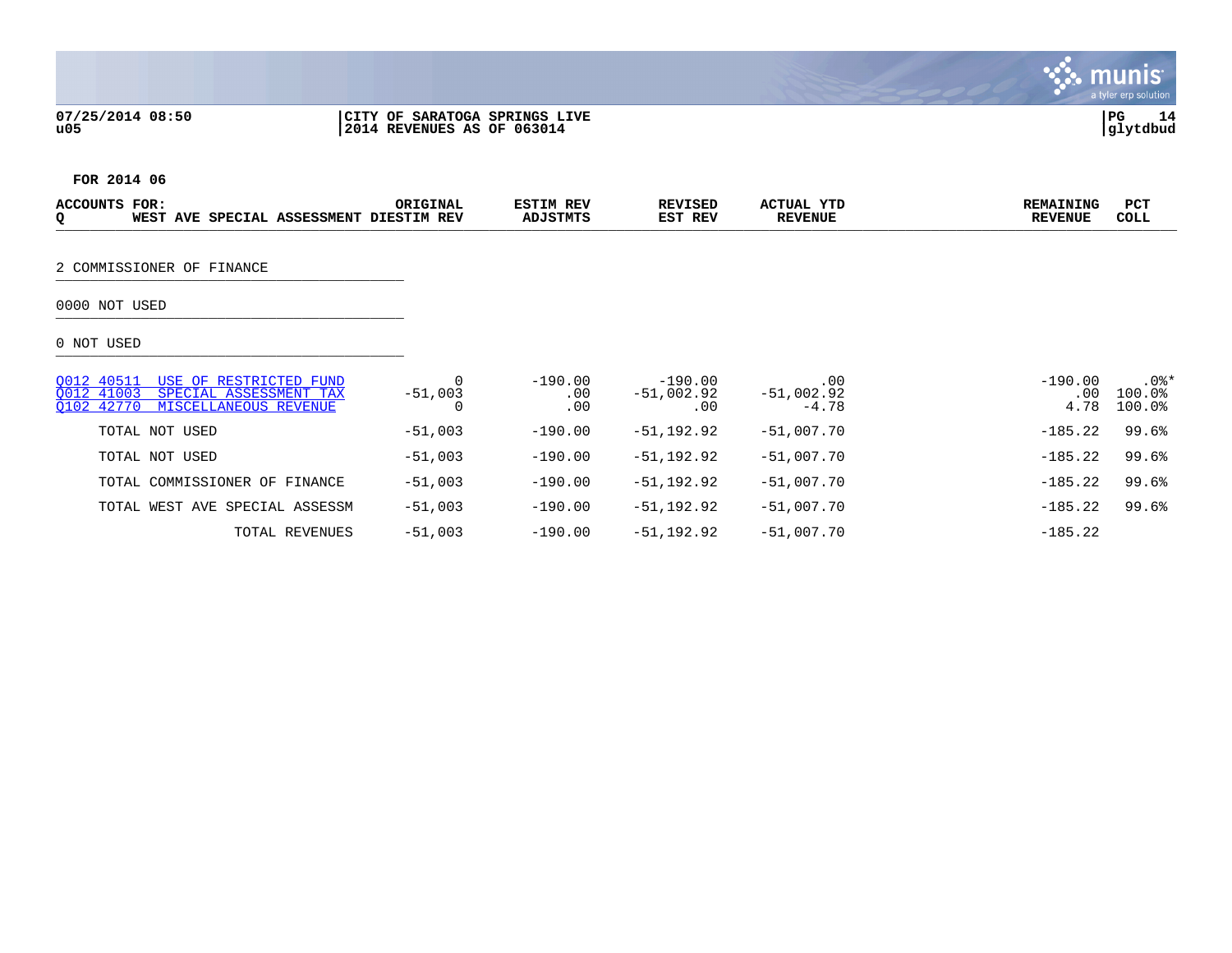### **07/25/2014 08:50 |CITY OF SARATOGA SPRINGS LIVE |PG 15 u05 |2014 REVENUES AS OF 063014 |glytdbud**



S. munis

**FOR 2014 06**

| ACCC<br><b>TT</b> | FOR<br>DEBT | "UND<br>$. \mathsf{m}$ D $\mathsf{v}$ | ORIG:<br>LANAL .<br><b>REV</b><br>--- | <b>DET</b><br>マセル<br>кв. | ISEI<br>יים ס<br>REV<br>更点更<br>- 60. | <b>CTUA)</b><br>YTL<br><b>REVENUE</b> | INC<br>. | PC.<br><b>COLL</b> |
|-------------------|-------------|---------------------------------------|---------------------------------------|--------------------------|--------------------------------------|---------------------------------------|----------|--------------------|
|                   |             |                                       |                                       |                          |                                      |                                       |          |                    |

1 MAYOR \_\_\_\_\_\_\_\_\_\_\_\_\_\_\_\_\_\_\_\_\_\_\_\_\_\_\_\_\_\_\_\_\_\_\_\_\_\_\_\_\_

# 0000 NOT USED \_\_\_\_\_\_\_\_\_\_\_\_\_\_\_\_\_\_\_\_\_\_\_\_\_\_\_\_\_\_\_\_\_\_\_\_\_\_\_\_\_

| V011 40511<br>USE OF RESTRICTED FUND<br>V011 41001<br>REAL PROPERTY TAXES<br>V011 41004<br>GILBERT MEADOWBROOK TAX<br>V021 42115<br>PLANNING BOARD FEES<br>V021 42274<br>ICE RINK DEBT FEES<br>V021 42401<br>INTEREST ON INVESTMENTS<br>V141 45033<br><b>INTERFUND TRANSFER</b> | $-308,183$<br>$-2,624,189$<br>$-19.478$<br>$-20.000$<br>$-700$<br>$-314,859$ | $.00 \,$<br>$.00 \,$<br>.00<br>.00<br>.00<br>.00<br>$.00 \,$ | $-308, 183.43$<br>$-2,624,189.32$<br>$-19.477.56$<br>$-20,000.00$<br>$.00 \,$<br>$-700.00$<br>$-314.859.11$ | .00<br>$-2,624,189.32$<br>$-19.477.56$<br>$-103,500.00$<br>$-10, 335.00$<br>$-589.48$<br>.00 | $-308, 183.43$<br>.00<br>.00<br>83,500.00<br>10,335.00<br>$-110.52$<br>$-314.859.11$ | $.0$ %*<br>100.0%<br>$100.0$ <sup>8</sup><br>517.5%<br>100.0%<br>84.2%<br>$.0$ %* |
|---------------------------------------------------------------------------------------------------------------------------------------------------------------------------------------------------------------------------------------------------------------------------------|------------------------------------------------------------------------------|--------------------------------------------------------------|-------------------------------------------------------------------------------------------------------------|----------------------------------------------------------------------------------------------|--------------------------------------------------------------------------------------|-----------------------------------------------------------------------------------|
| TOTAL NOT USED                                                                                                                                                                                                                                                                  | $-3,287,409$                                                                 |                                                              | $.00 -3.287.409.42$                                                                                         | -2,758,091.36                                                                                | $-529.318.06$                                                                        | 83.9%                                                                             |
| TOTAL NOT USED                                                                                                                                                                                                                                                                  | $-3,287,409$                                                                 |                                                              | $.00 - 3,287,409.42 - 2,758,091.36$                                                                         |                                                                                              | $-529.318.06$                                                                        | 83.9%                                                                             |
| TOTAL MAYOR                                                                                                                                                                                                                                                                     | $-3,287,409$                                                                 | .00                                                          | $-3.287.409.42 -2.758.091.36$                                                                               |                                                                                              | $-529.318.06$                                                                        | 83.9%                                                                             |
| TOTAL DEBT SERVICE FUND                                                                                                                                                                                                                                                         | $-3,287,409$                                                                 | .00                                                          | $-3, 287, 409.42$ $-2, 758, 091.36$                                                                         |                                                                                              | $-529,318.06$                                                                        | 83.9%                                                                             |
| TOTAL REVENUES                                                                                                                                                                                                                                                                  | $-3, 287, 409$                                                               |                                                              | $.00 - 3,287,409.42$                                                                                        | -2,758,091.36                                                                                | $-529, 318.06$                                                                       |                                                                                   |
|                                                                                                                                                                                                                                                                                 |                                                                              |                                                              |                                                                                                             |                                                                                              |                                                                                      |                                                                                   |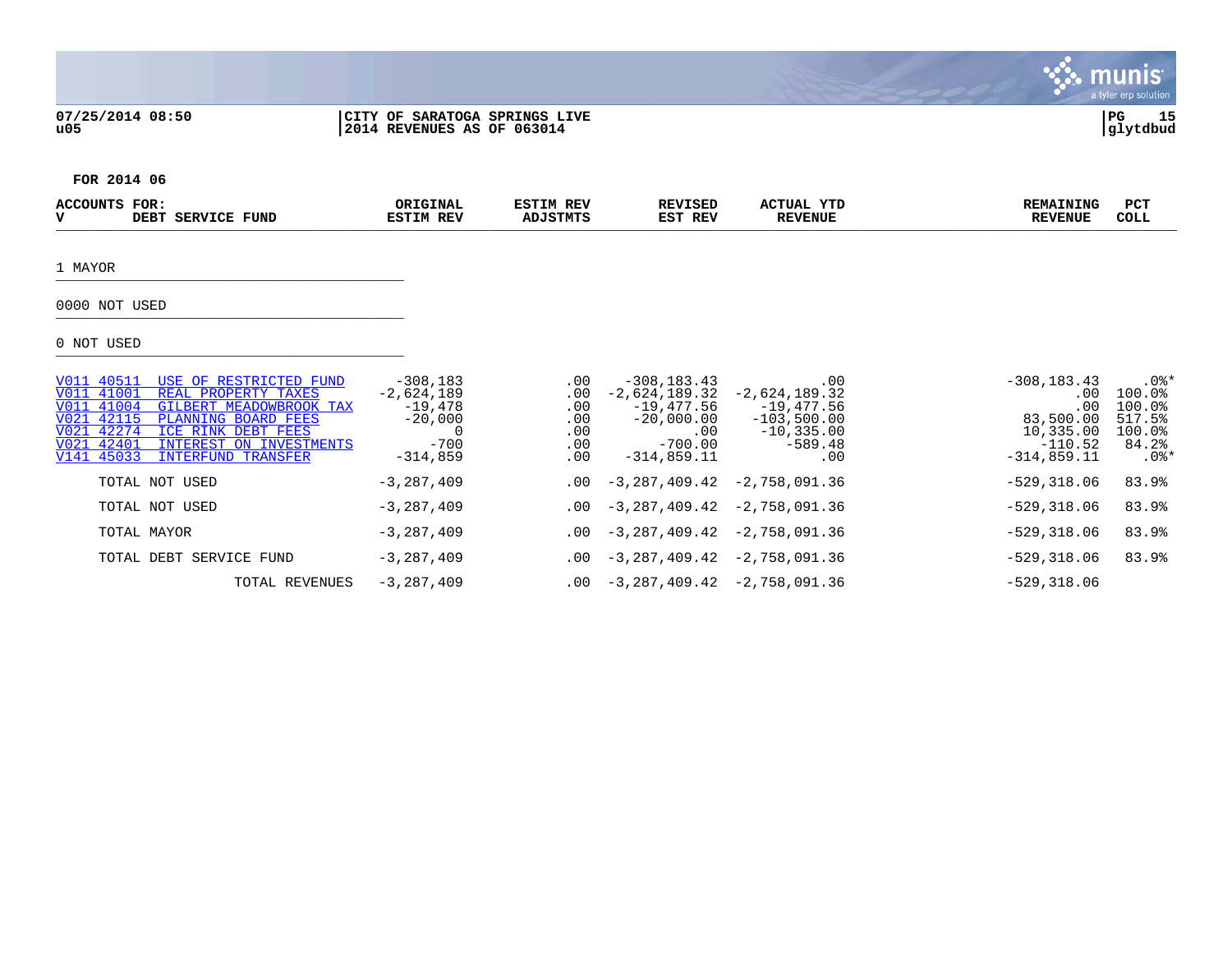|                                                                                                                                                                                                       |                                                             |                                     |                                 |                                                                                 |                                                               | <b>munis</b><br>a tyler erp solution           |
|-------------------------------------------------------------------------------------------------------------------------------------------------------------------------------------------------------|-------------------------------------------------------------|-------------------------------------|---------------------------------|---------------------------------------------------------------------------------|---------------------------------------------------------------|------------------------------------------------|
| 07/25/2014 08:50<br>u05                                                                                                                                                                               | CITY OF SARATOGA SPRINGS LIVE<br>2014 REVENUES AS OF 063014 |                                     |                                 |                                                                                 |                                                               | 16<br>  PG<br>glytdbud                         |
| FOR 2014 06                                                                                                                                                                                           |                                                             |                                     |                                 |                                                                                 |                                                               |                                                |
| <b>ACCOUNTS FOR:</b><br>Y<br>COMMUNITY DEVELOPMENT FUND                                                                                                                                               | ORIGINAL<br><b>ESTIM REV</b>                                | <b>ESTIM REV</b><br><b>ADJSTMTS</b> | <b>REVISED</b><br>EST REV       | ACTUAL YTD<br><b>REVENUE</b>                                                    | <b>REMAINING</b><br><b>REVENUE</b>                            | PCT<br><b>COLL</b>                             |
| 1 MAYOR                                                                                                                                                                                               |                                                             |                                     |                                 |                                                                                 |                                                               |                                                |
| 0000 NOT USED                                                                                                                                                                                         |                                                             |                                     |                                 |                                                                                 |                                                               |                                                |
| 0 NOT USED                                                                                                                                                                                            |                                                             |                                     |                                 |                                                                                 |                                                               |                                                |
| Y041 42170<br><b>GRANT INCOME</b><br>Y041 42171<br>RECAPTURE OF FUNDS<br>42401<br>INTEREST ON INVESTMENTS<br>Y041<br>44910<br>Y121<br>FEDERAL AID CD ACT<br>44911<br>SHELTER PLUS CARE<br><b>Y121</b> | 0<br>$\Omega$<br>0<br>0<br>$\Omega$                         | .00<br>.00<br>.00<br>.00<br>.00     | .00<br>.00<br>.00<br>.00<br>.00 | $-4,292.88$<br>$-13, 437.50$<br>$-1,024.19$<br>$-128, 479.92$<br>$-102, 411.00$ | 4,292.88<br>13,437.50<br>1,024.19<br>128,479.92<br>102,411.00 | 100.0%<br>100.0%<br>100.0%<br>100.0%<br>100.0% |
| TOTAL NOT USED                                                                                                                                                                                        | 0                                                           | .00                                 | .00                             | $-249,645.49$                                                                   | 249,645.49                                                    | 100.0%                                         |
| TOTAL NOT USED                                                                                                                                                                                        | 0                                                           | .00                                 | .00                             | $-249,645.49$                                                                   | 249,645.49                                                    | 100.0%                                         |
| TOTAL MAYOR                                                                                                                                                                                           | 0                                                           | .00                                 | .00                             | $-249,645.49$                                                                   | 249,645.49                                                    | 100.0%                                         |
| TOTAL COMMUNITY DEVELOPMENT FU                                                                                                                                                                        | 0                                                           | .00                                 | .00                             | $-249,645.49$                                                                   | 249,645.49                                                    | 100.0%                                         |
| TOTAL REVENUES                                                                                                                                                                                        | 0                                                           | .00                                 | .00                             | $-249,645.49$                                                                   | 249,645.49                                                    |                                                |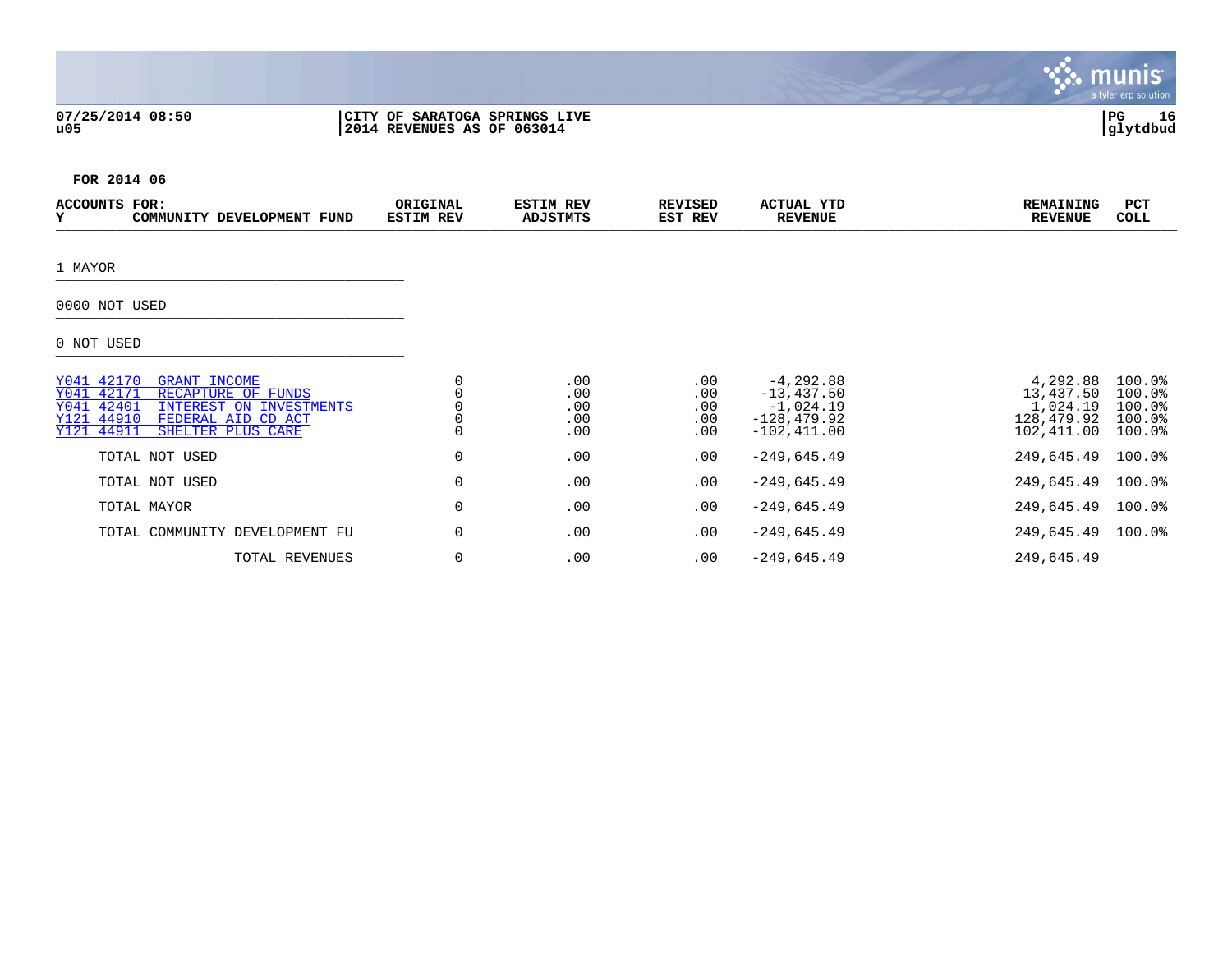|                         |                                                             | a tyler erp solution                       |
|-------------------------|-------------------------------------------------------------|--------------------------------------------|
| 07/25/2014 08:50<br>u05 | CITY OF SARATOGA SPRINGS LIVE<br>2014 REVENUES AS OF 063014 | 1.7<br>  PG<br><u>. на стр</u><br>glytdbud |

|             | ORIGINAL<br><b>ESTIM REV</b> | <b>ESTIM REV</b><br><b>ADJSTMTS</b> | <b>REVISED</b><br>EST REV                    | <b>ACTUAL YTD</b><br><b>REVENUE</b> | <b>REMAINING</b><br><b>REVENUE</b> | PCT<br>COLL |
|-------------|------------------------------|-------------------------------------|----------------------------------------------|-------------------------------------|------------------------------------|-------------|
| GRAND TOTAL | -61,601,239                  |                                     | $-941, 264.34 -62.542.503.62 -36.211.687.34$ |                                     | $-26,330,816.28$                   | 57.9%       |

\*\* END OF REPORT - Generated by Christine Gillmett-Brown \*\*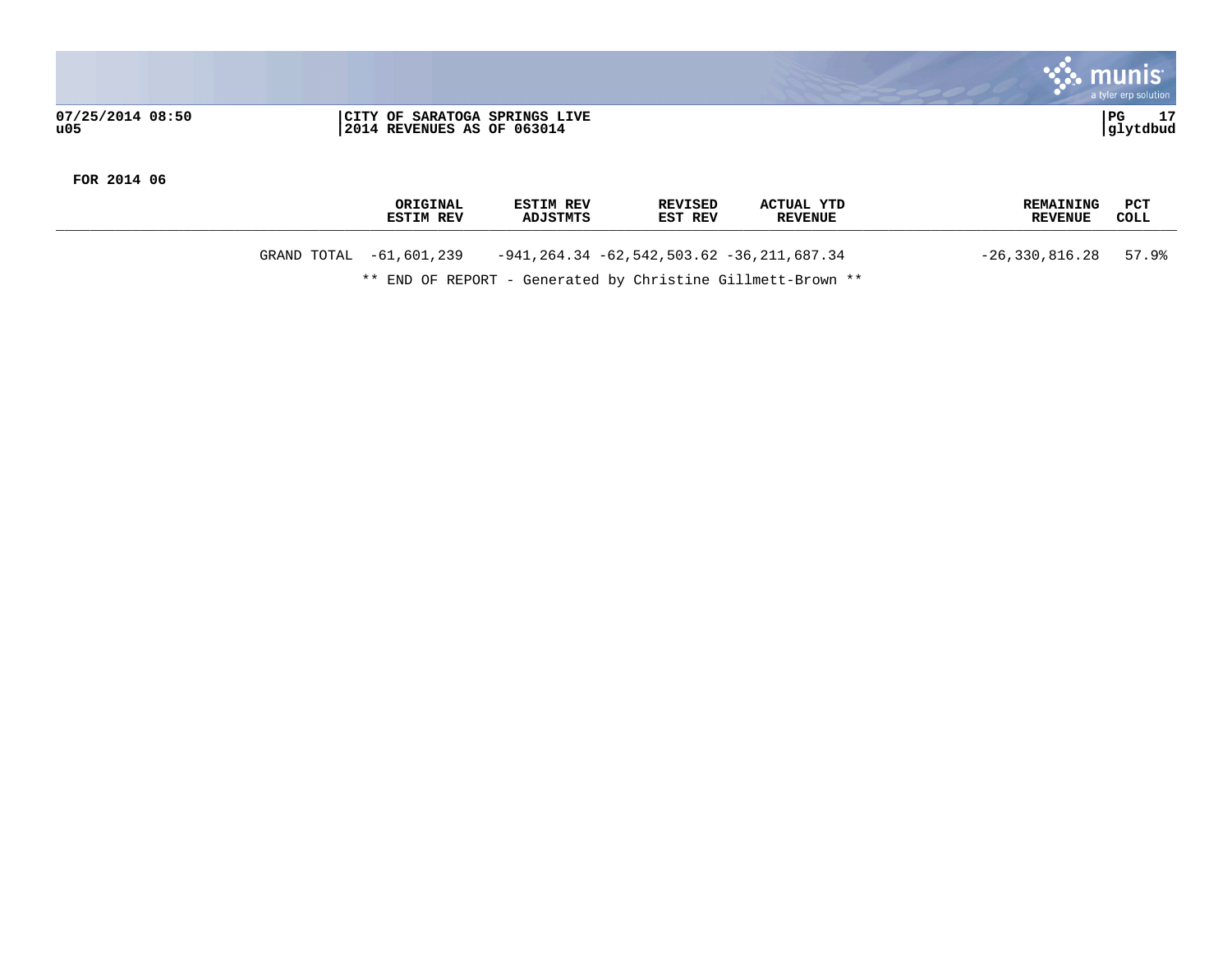**07/25/2014 08:51 |CITY OF SARATOGA SPRINGS LIVE |PG 1**

# **u05 |2014 EXPENSES AS OF 063014 |glytdbud**



. munis<sup>.</sup>

 $\mathcal{L}$ 

**FOR 2014 06**

| <b>ACCOUNTS FOR:</b><br><b>GENERAL FUND</b><br>A                                                                                                                                                                                                                                                                                                                    | ORIGINAL<br><b>APPROP</b>                                          | TRANFRS/<br><b>ADJSTMTS</b>                                 | <b>REVISED</b><br><b>BUDGET</b>                                                               | <b>YTD EXPENDED</b>                                                                   | <b>ENCUMBRANCES</b>                                             | <b>AVAILABLE</b><br><b>BUDGET</b>                                               | PCT<br><b>USED</b>                                                                                         |
|---------------------------------------------------------------------------------------------------------------------------------------------------------------------------------------------------------------------------------------------------------------------------------------------------------------------------------------------------------------------|--------------------------------------------------------------------|-------------------------------------------------------------|-----------------------------------------------------------------------------------------------|---------------------------------------------------------------------------------------|-----------------------------------------------------------------|---------------------------------------------------------------------------------|------------------------------------------------------------------------------------------------------------|
| 1 MAYOR                                                                                                                                                                                                                                                                                                                                                             |                                                                    |                                                             |                                                                                               |                                                                                       |                                                                 |                                                                                 |                                                                                                            |
| 1210 MAYORS OFFICE                                                                                                                                                                                                                                                                                                                                                  |                                                                    |                                                             |                                                                                               |                                                                                       |                                                                 |                                                                                 |                                                                                                            |
| 1 PERSONAL SERVICE                                                                                                                                                                                                                                                                                                                                                  |                                                                    |                                                             |                                                                                               |                                                                                       |                                                                 |                                                                                 |                                                                                                            |
| A3011211 51000<br><b>MAYOR</b><br>A3011211 51020<br>DEPUTY MAYOR<br>A3011211 51270<br>EXECUTIVE ASSISTANT<br>A3011211 51540<br><b>CLERK PART TIME</b><br>A3011211 58030<br>CITY PORTION SOCIAL                                                                                                                                                                      | 14,500<br>69,049<br>37,708<br>500<br>9,314                         | .00<br>.00<br>.00<br>79.00<br>.00                           | 14,500.00<br>69,049.00<br>37,708.00<br>579.00<br>9,314.41                                     | 7,071.18<br>33,103.84<br>18,388.67<br>579.00<br>4,474.35                              | .00<br>.00<br>.00<br>.00<br>.00                                 | 7,428.82<br>35,945.16<br>19,319.33<br>.00<br>4,840.06                           | 48.8%<br>47.9%<br>48.8%<br>$100.0$ *<br>48.0%                                                              |
| TOTAL PERSONAL SERVICE                                                                                                                                                                                                                                                                                                                                              | 131,071                                                            | 79.00                                                       | 131,150.41                                                                                    | 63,617.04                                                                             | .00                                                             | 67,533.37                                                                       | 48.5%                                                                                                      |
| 2 EOUIPMENT AND CAPITAL OUTLAY                                                                                                                                                                                                                                                                                                                                      |                                                                    |                                                             |                                                                                               |                                                                                       |                                                                 |                                                                                 |                                                                                                            |
| A3011212 52200<br>OFFICE EOUIPMENT                                                                                                                                                                                                                                                                                                                                  | 750                                                                | 573.98                                                      | 1,323.98                                                                                      | 1,126.20                                                                              | .00                                                             | 197.78                                                                          | $85.1$ %*                                                                                                  |
| TOTAL EQUIPMENT AND CAPITAL OU                                                                                                                                                                                                                                                                                                                                      | 750                                                                | 573.98                                                      | 1,323.98                                                                                      | 1,126.20                                                                              | .00                                                             | 197.78                                                                          | 85.1%                                                                                                      |
| 4 CONTRACTED SERVICES                                                                                                                                                                                                                                                                                                                                               |                                                                    |                                                             |                                                                                               |                                                                                       |                                                                 |                                                                                 |                                                                                                            |
| A3011214 54110<br>OFFICE SUPPLIES<br>A3011214 54120<br><b>POSTAGE</b><br>A3011214 54230<br><b>DUES</b><br>A3011214 54231<br><b>CHAMBER DUES</b><br>A3011214 54233<br>DOWNTOWN BUSINESS A<br>A3011214 54250<br><b>CONFERENCE REGISTRA</b><br>A3011214 54440<br><b>BOOKS PUBLICATIONS</b><br>A3011214 54670<br><b>PHONES</b><br>A3011214 54740<br>SERVICE CONTRACTS - | 2,000<br>250<br>950<br>1,500<br>500<br>750<br>66<br>2,000<br>1,000 | .00<br>.00<br>.00<br>.00<br>.00<br>.00<br>.00<br>.00<br>.00 | 2,000.00<br>250.00<br>950.00<br>1,500.00<br>500.00<br>750.00<br>66.00<br>2,000.00<br>1,000.00 | 2,005.03<br>.00<br>.00<br>1,459.00<br>500.00<br>230.00<br>66.00<br>690.49<br>1,000.00 | .00<br>.00<br>.00.<br>.00<br>.00<br>230.00<br>.00<br>.00<br>.00 | $-5.03$<br>250.00<br>950.00<br>41.00<br>.00<br>290.00<br>.00<br>1,309.51<br>.00 | 100.3%*<br>.0%<br>.0%<br>$97.3$ <sup>*</sup><br>$100.0$ *<br>$61.3$ $*$<br>$100.0$ *<br>34.5%<br>$100.0$ * |
| TOTAL CONTRACTED SERVICES                                                                                                                                                                                                                                                                                                                                           | 9,016                                                              | .00                                                         | 9,016.00                                                                                      | 5,950.52                                                                              | 230.00                                                          | 2,835.48                                                                        | 68.6%                                                                                                      |
| TOTAL MAYORS OFFICE                                                                                                                                                                                                                                                                                                                                                 | 140,837                                                            | 652.98                                                      | 141,490.39                                                                                    | 70,693.76                                                                             | 230.00                                                          | 70,566.63                                                                       | 50.1%                                                                                                      |

1420 CITY ATTORNEY'S OFFICE

1 PERSONAL SERVICE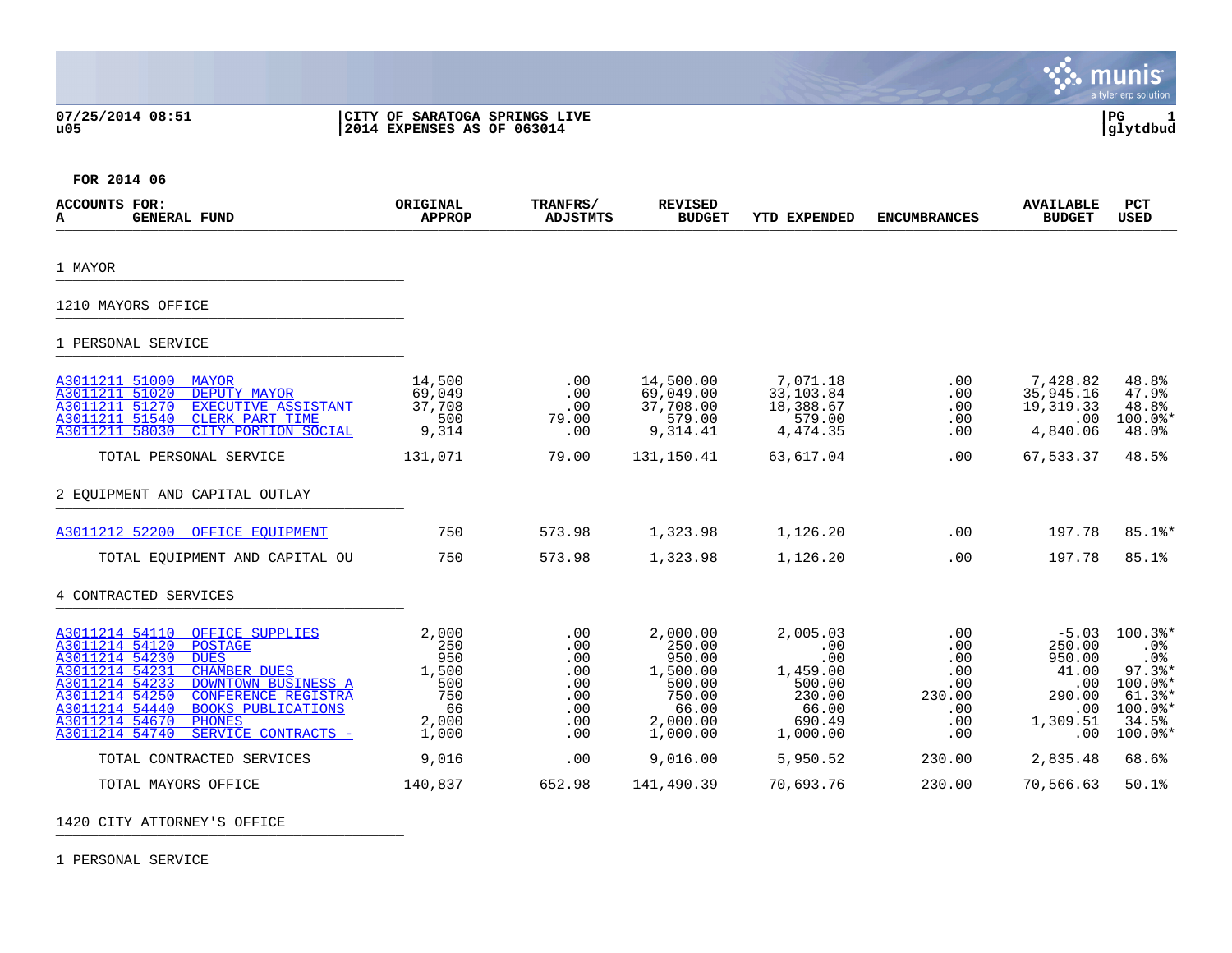### **07/25/2014 08:51 |CITY OF SARATOGA SPRINGS LIVE |PG 2 u05 |2014 EXPENSES AS OF 063014 |glytdbud**



| ACCOUNTS FOR:<br><b>GENERAL FUND</b><br>A                                                                                                                                                                                  | <b>ORIGINAL</b><br><b>APPROP</b>              | TRANFRS/<br><b>ADJSTMTS</b>                  | <b>REVISED</b><br><b>BUDGET</b>                                 | <b>YTD EXPENDED</b>                              | <b>ENCUMBRANCES</b>                               | <b>AVAILABLE</b><br><b>BUDGET</b>                                   | <b>PCT</b><br><b>USED</b>                                       |
|----------------------------------------------------------------------------------------------------------------------------------------------------------------------------------------------------------------------------|-----------------------------------------------|----------------------------------------------|-----------------------------------------------------------------|--------------------------------------------------|---------------------------------------------------|---------------------------------------------------------------------|-----------------------------------------------------------------|
|                                                                                                                                                                                                                            |                                               |                                              |                                                                 |                                                  |                                                   |                                                                     |                                                                 |
| A3011421 51090<br><b>CITY ATTORNEY</b><br>A3011421 51110<br>ASSISTANT CITY ATTO<br>A3011421 51669<br>ADMINISTRATIVE AIDE<br>A3011421 58030<br>CITY PORTION SOCIAL                                                          | 58,000<br>53,000<br>16,224<br>9,733           | .00<br>.00<br>.00<br>.00                     | 58,000.00<br>53,000.13<br>16,224.00<br>9,732.65                 | 28, 284.96<br>25,846.62<br>2,368.52<br>4,292.59  | .00<br>.00<br>$.00 \,$<br>.00                     | 29,715.04<br>27, 153.51<br>13,855.48<br>5,440.06                    | 48.8%<br>48.8%<br>14.6%*<br>44.1%                               |
| TOTAL PERSONAL SERVICE                                                                                                                                                                                                     | 136,957                                       | .00                                          | 136,956.78                                                      | 60,792.69                                        | .00                                               | 76,164.09                                                           | 44.4%                                                           |
| 2 EOUIPMENT AND CAPITAL OUTLAY                                                                                                                                                                                             |                                               |                                              |                                                                 |                                                  |                                                   |                                                                     |                                                                 |
| A3011422 52200<br>OFFICE EOUIPMENT                                                                                                                                                                                         | 250                                           | .00                                          | 250.00                                                          | .00                                              | .00                                               | 250.00                                                              | $.0\%$                                                          |
| TOTAL EQUIPMENT AND CAPITAL OU                                                                                                                                                                                             | 250                                           | .00                                          | 250.00                                                          | .00                                              | .00                                               | 250.00                                                              | .0%                                                             |
| 4 CONTRACTED SERVICES                                                                                                                                                                                                      |                                               |                                              |                                                                 |                                                  |                                                   |                                                                     |                                                                 |
| A3011424 54110<br>OFFICE SUPPLIES<br>A3011424 54120<br><b>POSTAGE</b><br>A3011424 54440<br><b>BOOKS PUBLICATIONS</b><br>A3011424 54671<br>PHONES & FAX<br>A3011424 54720<br>SERVICE CONTRACTS -<br>A3011424 54760<br>LEGAL | 400<br>300<br>2,500<br>350<br>55,000<br>1,000 | .00<br>.00<br>.00<br>.00<br>30,000.00<br>.00 | 400.00<br>300.00<br>2,500.00<br>350.00<br>85,000.00<br>1,000.00 | 510.28<br>.00<br>.00<br>57.75<br>2,738.52<br>.00 | .00<br>$.00 \,$<br>.00<br>.00<br>12,948.00<br>.00 | $-110.28$<br>300.00<br>2,500.00<br>292.25<br>69, 313.48<br>1,000.00 | $127.6$ *<br>$.0\%$<br>.0%<br>16.5%<br>18.5%<br>.0 <sub>8</sub> |
| TOTAL CONTRACTED SERVICES                                                                                                                                                                                                  | 59,550                                        | 30,000.00                                    | 89,550.00                                                       | 3,306.55                                         | 12,948.00                                         | 73,295.45                                                           | 18.2%                                                           |
| TOTAL CITY ATTORNEY'S OFFICE                                                                                                                                                                                               | 196,757                                       | 30,000.00                                    | 226,756.78                                                      | 64,099.24                                        | 12,948.00                                         | 149,709.54                                                          | 34.0%                                                           |
| 1430 HUMAN RESOURCE                                                                                                                                                                                                        |                                               |                                              |                                                                 |                                                  |                                                   |                                                                     |                                                                 |
| 1 PERSONAL SERVICE                                                                                                                                                                                                         |                                               |                                              |                                                                 |                                                  |                                                   |                                                                     |                                                                 |
| A3011431 51323<br>HUMAN RESOURCES ADM<br>A3011431 58030<br>CITY PORTION SOCIAL                                                                                                                                             | 65,000<br>5,738                               | $-39,000.00$<br>$-9.68$                      | 26,000.00<br>5,727.82                                           | 6,868.61<br>525.48                               | .00<br>.00                                        | 19,131.39<br>5,202.34                                               | 26.4%<br>9.2%                                                   |
| TOTAL PERSONAL SERVICE                                                                                                                                                                                                     | 70,738                                        | $-39,009.68$                                 | 31,727.82                                                       | 7,394.09                                         | .00                                               | 24, 333. 73                                                         | 23.3%                                                           |
| 4 CONTRACTED SERVICES                                                                                                                                                                                                      |                                               |                                              |                                                                 |                                                  |                                                   |                                                                     |                                                                 |
| A3011434 54110 OFFICE SUPPLIES                                                                                                                                                                                             | 500                                           | .00                                          | 500.00                                                          | 276.39                                           | .00                                               | 223.61                                                              | $55.3$ $*$                                                      |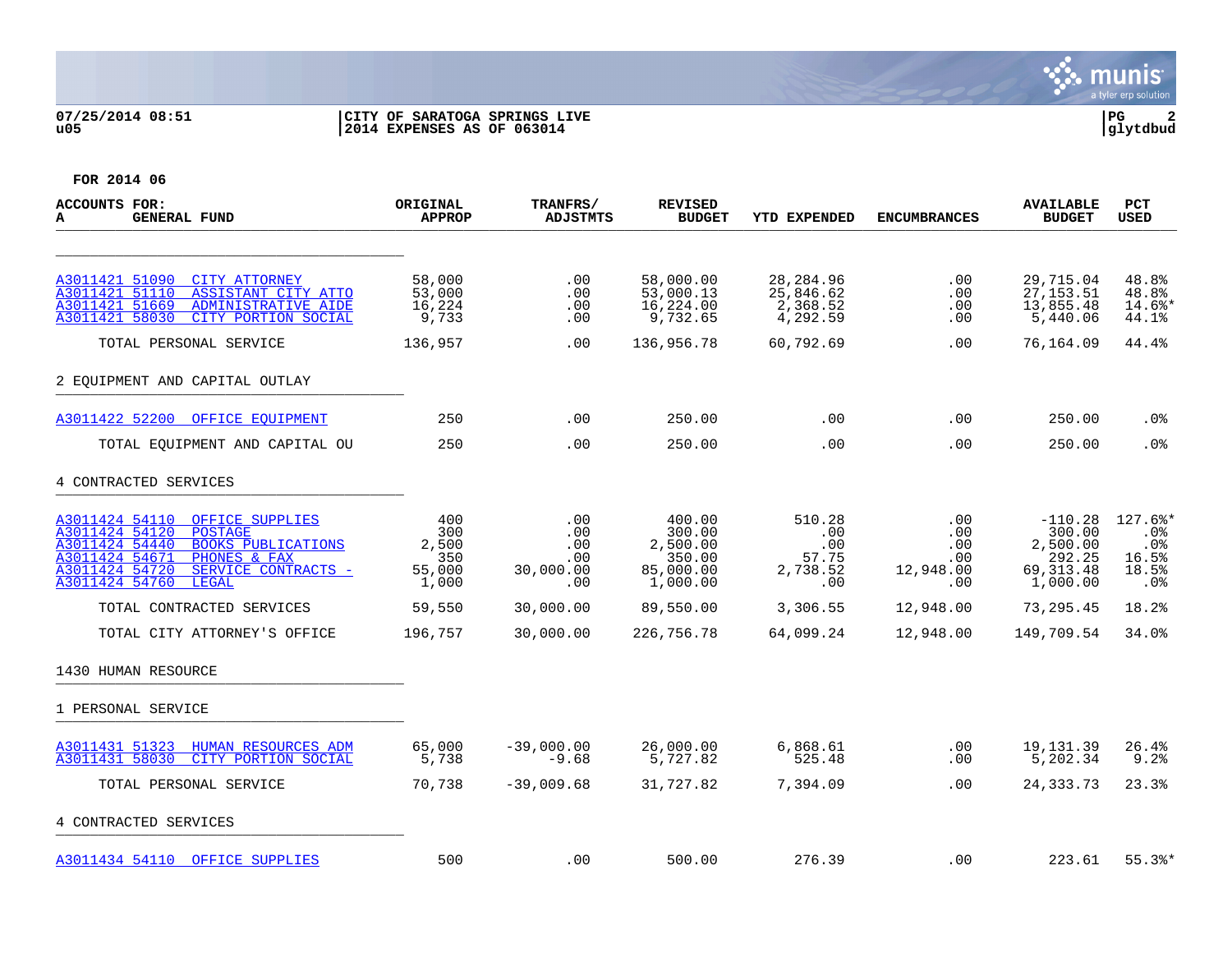

### **07/25/2014 08:51 |CITY OF SARATOGA SPRINGS LIVE |PG 3 u05 |2014 EXPENSES AS OF 063014 |glytdbud**

| ACCOUNTS FOR:<br>A<br><b>GENERAL FUND</b>                                                                                                                                                                                                                                                                                                                                                    | ORIGINAL<br>APPROP                                                               | TRANFRS/<br>ADJSTMTS                                                      | <b>REVISED</b><br><b>BUDGET</b>                                                                                | YTD EXPENDED                                                                                     | <b>ENCUMBRANCES</b>                                                                                  | <b>AVAILABLE</b><br><b>BUDGET</b>                                                                      | <b>PCT</b><br>USED                                                                                                     |
|----------------------------------------------------------------------------------------------------------------------------------------------------------------------------------------------------------------------------------------------------------------------------------------------------------------------------------------------------------------------------------------------|----------------------------------------------------------------------------------|---------------------------------------------------------------------------|----------------------------------------------------------------------------------------------------------------|--------------------------------------------------------------------------------------------------|------------------------------------------------------------------------------------------------------|--------------------------------------------------------------------------------------------------------|------------------------------------------------------------------------------------------------------------------------|
| A3011434 54120<br>POSTAGE<br>A3011434 54410<br>PRINTING<br>A3011434 54420<br>ADVERTISING<br>A3011434 54570<br>TRAINING<br>A3011434 54572<br><b>EMPLOYEE ASSISTANCE</b><br>A3011434 54610<br>REPAIRS & MAINTENAN<br>A3011434 54671<br>PHONES & FAX<br>SERVICE CONTRACTS -<br>A3011434 54720                                                                                                   | 250<br>250<br>1,000<br>1,000<br>7,800<br>$\overline{0}$<br>175<br>$\overline{0}$ | .00<br>.00<br>.00<br>1,500.00<br>.00<br>1,830.36<br>.00<br>39,000.00      | 250.00<br>250.00<br>1,000.00<br>2,500.00<br>7,800.00<br>1,830.36<br>175.00<br>39,000.00                        | $\,$ .00<br>45.75<br>.00<br>.00<br>7,600.20<br>.00<br>107.65<br>21,850.00                        | .00<br>$.00 \ \rm$<br>.00<br>.00<br>$.00\,$<br>1,830.36<br>.00<br>17,150.00                          | 250.00<br>204.25<br>1,000.00<br>2,500.00<br>199.80<br>$.00 \,$<br>67.35<br>.00                         | . 0 %<br>18.3%<br>$.0\%$<br>$.0\%$<br>$97.4$ <sup>*</sup><br>$100.0$ *<br>$61.5$ $*$<br>$100.0$ *                      |
| TOTAL CONTRACTED SERVICES                                                                                                                                                                                                                                                                                                                                                                    | 10,975                                                                           | 42,330.36                                                                 | 53,305.36                                                                                                      | 29,879.99                                                                                        | 18,980.36 4,445.01                                                                                   |                                                                                                        | 91.7%                                                                                                                  |
| TOTAL HUMAN RESOURCE                                                                                                                                                                                                                                                                                                                                                                         | 81,713                                                                           | 3,320.68                                                                  | 85,033.18                                                                                                      | 37, 274.08                                                                                       | 18,980.36 28,778.74                                                                                  |                                                                                                        | 66.2%                                                                                                                  |
| 1431 CIVIL SERVICE                                                                                                                                                                                                                                                                                                                                                                           |                                                                                  |                                                                           |                                                                                                                |                                                                                                  |                                                                                                      |                                                                                                        |                                                                                                                        |
| 1 PERSONAL SERVICE                                                                                                                                                                                                                                                                                                                                                                           |                                                                                  |                                                                           |                                                                                                                |                                                                                                  |                                                                                                      |                                                                                                        |                                                                                                                        |
| A3011471 51550 SECRETARY TO CIVIL<br>CITY PORTION SOCIAL<br>A3011471 58030                                                                                                                                                                                                                                                                                                                   | 41,476<br>3,173                                                                  | .00<br>.00                                                                | 41,476.00<br>3,172.91                                                                                          | 20,226.14<br>1,519.77                                                                            | .00<br>$.00 \,$                                                                                      | 21,249.86<br>1,653.14                                                                                  | 48.8%<br>47.9%                                                                                                         |
| TOTAL PERSONAL SERVICE                                                                                                                                                                                                                                                                                                                                                                       | 44,649                                                                           | .00                                                                       | 44,648.91                                                                                                      | 21,745.91                                                                                        | .00                                                                                                  | 22,903.00                                                                                              | 48.7%                                                                                                                  |
| 4 CONTRACTED SERVICES                                                                                                                                                                                                                                                                                                                                                                        |                                                                                  |                                                                           |                                                                                                                |                                                                                                  |                                                                                                      |                                                                                                        |                                                                                                                        |
| A3011474 54110 OFFICE SUPPLIES<br>A3011474 54120<br>POSTAGE<br>A3011474 54290<br>MEDICAL EXAMS<br>A3011474 54410<br>PRINTING<br>A3011474 54420<br>ADVERTISING<br>A3011474 54570<br>TRAINING<br>A3011474 54671<br>PHONES & FAX<br>A3011474 54740<br>SERVICE CONTRACTS -<br>A3011474 54770<br>DISABILITY INSURANC<br>A3011474 54773<br>LIABILITY INSURANCE<br>A3011474 54774<br>LIFE INSURANCE | 700<br>2,000<br>5,000<br>250<br>700<br>- 325<br>150<br>550<br>34<br>2,653<br>49  | .00<br>.00<br>.00<br>.00<br>.00<br>.00<br>.00<br>.00<br>.00<br>.00<br>.00 | 700.00<br>2,000.00<br>5,000.00<br>250.00<br>700.00<br>325.00<br>150.00<br>550.00<br>34.00<br>2,653.19<br>49.44 | 125.58<br>.00<br>450.00<br>.00<br>320.92<br>.00<br>122.57<br>550.00<br>8.25<br>2,649.51<br>28.00 | .00<br>.00<br>$.00 \,$<br>.00<br>.00<br>$.00 \ \,$<br>$.00 \,$<br>$.00 \,$<br>.00<br>$.00 \,$<br>.00 | 574.42<br>2,000.00<br>4,550.00<br>250.00<br>379.08<br>325.00<br>27.43<br>.00<br>25.75<br>3.68<br>21.44 | 17.9%<br>$.0\%$<br>9.0%<br>$.0\%$<br>45.8%<br>$.0\%$<br>81.7%*<br>100.0%*<br>24.3%<br>$99.9$ <sup>*</sup><br>$56.6$ %* |
| TOTAL CONTRACTED SERVICES                                                                                                                                                                                                                                                                                                                                                                    | 12,412                                                                           | .00                                                                       | 12,411.63                                                                                                      | 4,254.83                                                                                         | $.00\,$                                                                                              | 8,156.80                                                                                               | 34.3%                                                                                                                  |
| 8 EMPLOYEE BENEFITS                                                                                                                                                                                                                                                                                                                                                                          |                                                                                  |                                                                           |                                                                                                                |                                                                                                  |                                                                                                      |                                                                                                        |                                                                                                                        |
| A3011478 58010 HOSPITALIZATION                                                                                                                                                                                                                                                                                                                                                               | 15,705                                                                           | .00                                                                       | 15,705.12                                                                                                      | 7,783.80                                                                                         | $.00 \,$                                                                                             | 7,921.32                                                                                               | 49.6%                                                                                                                  |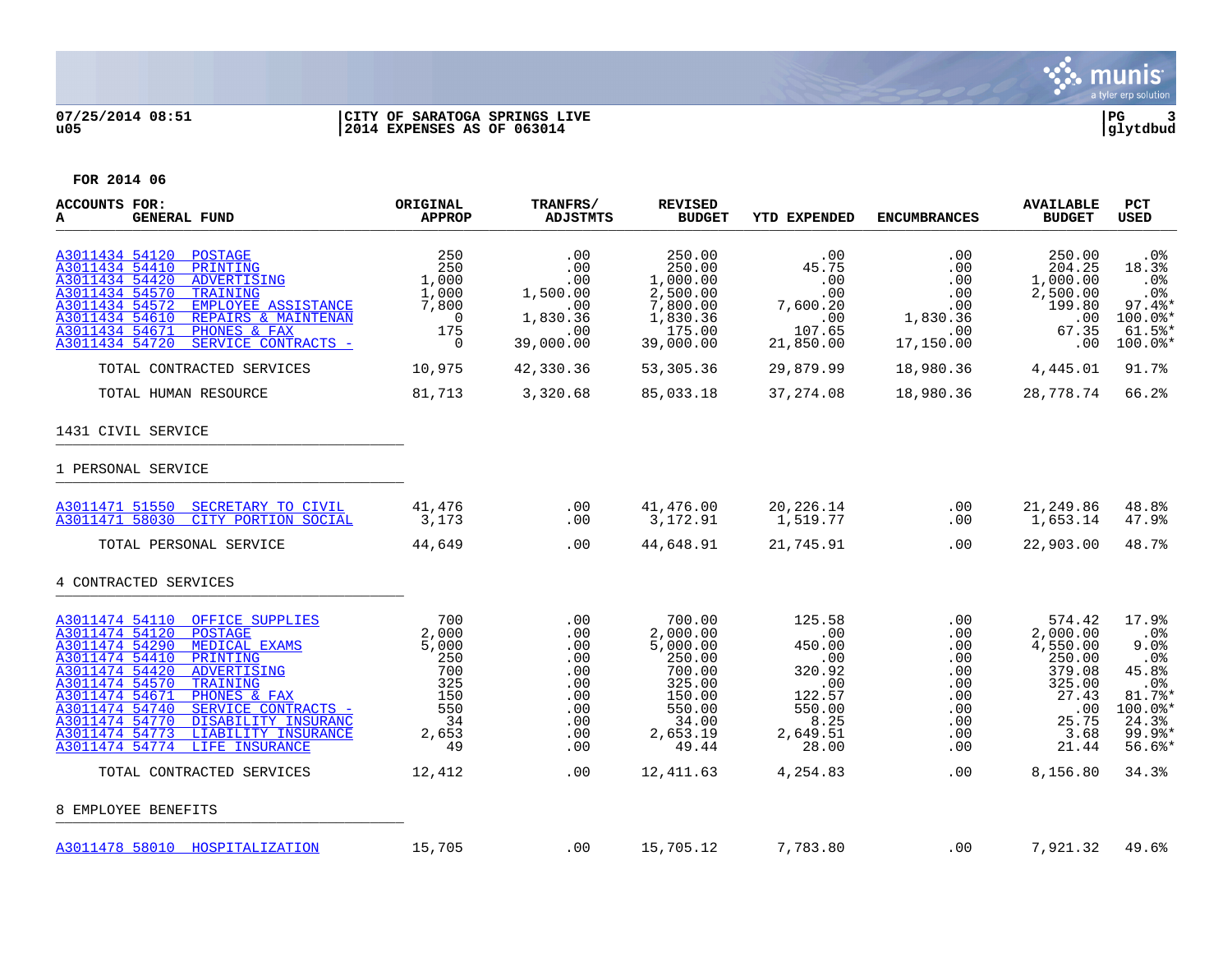

### **07/25/2014 08:51 |CITY OF SARATOGA SPRINGS LIVE |PG 4 u05 |2014 EXPENSES AS OF 063014 |glytdbud**



**FOR 2014 06**

| <b>ACCOUNTS FOR:</b><br><b>GENERAL FUND</b><br>A                                                                                                                    | ORIGINAL<br><b>APPROP</b> | TRANFRS/<br><b>ADJSTMTS</b> | <b>REVISED</b><br><b>BUDGET</b>       | <b>YTD EXPENDED</b>                | <b>ENCUMBRANCES</b>      | <b>AVAILABLE</b><br><b>BUDGET</b>     | <b>PCT</b><br><b>USED</b>         |
|---------------------------------------------------------------------------------------------------------------------------------------------------------------------|---------------------------|-----------------------------|---------------------------------------|------------------------------------|--------------------------|---------------------------------------|-----------------------------------|
| A3011478 58011<br><b>VISION INSURANCE</b><br>A3011478 58013<br>HRA ADMINISTRATIVE<br>HRA CO PAY REIMBURS<br>A3011478 58014<br>A3011478 58040<br>OTHER EMPLOYEES RET | 302<br>70<br>204<br>8,709 | .00<br>.00<br>.00<br>.00    | 302.08<br>69.60<br>204.00<br>8,709.36 | 143.16<br>29.00<br>.00<br>2,220.49 | .00<br>.00<br>.00<br>.00 | 158.92<br>40.60<br>204.00<br>6,488.87 | 47.4%<br>41.7%<br>$.0\%$<br>25.5% |
| TOTAL EMPLOYEE BENEFITS                                                                                                                                             | 24,990                    | .00                         | 24,990.16                             | 10,176.45                          | .00                      | 14,813.71                             | 40.7%                             |
| TOTAL CIVIL SERVICE                                                                                                                                                 | 82,051                    | .00                         | 82,050.70                             | 36, 177. 19                        | .00                      | 45,873.51                             | 44.1%                             |
| 1650 CITY PHONE SYSTEM                                                                                                                                              |                           |                             |                                       |                                    |                          |                                       |                                   |
| 1 PERSONAL SERVICE                                                                                                                                                  |                           |                             |                                       |                                    |                          |                                       |                                   |
| A3011651 51472<br><b>COMMUNICATIONS CLER</b><br>A3011651 51480<br>TELEPHONE OPERATOR<br>A3011651 58030<br>CITY PORTION SOCIAL                                       | 29,739<br>990<br>2,351    | .00<br>.00<br>.00           | 29,739.27<br>990.00<br>2,350.79       | 14,088.73<br>.00<br>923.21         | .00<br>.00<br>.00        | 15,650.54<br>990.00<br>1,427.58       | 47.4%<br>.0%<br>39.3%             |
| TOTAL PERSONAL SERVICE                                                                                                                                              | 33,080                    | .00                         | 33,080.06                             | 15,011.94                          | .00                      | 18,068.12                             | 45.4%                             |
| 2 EOUIPMENT AND CAPITAL OUTLAY                                                                                                                                      |                           |                             |                                       |                                    |                          |                                       |                                   |
| A3011652 52600 SOFTWARE                                                                                                                                             | 10,157                    | .00                         | 10,157.00                             | 7,515.60                           | .00                      | 2,641.40                              | $74.0$ <sup>*</sup>               |
| TOTAL EQUIPMENT AND CAPITAL OU                                                                                                                                      | 10,157                    | .00                         | 10,157.00                             | 7,515.60                           | .00                      | 2,641.40                              | 74.0%                             |
| 4 CONTRACTED SERVICES                                                                                                                                               |                           |                             |                                       |                                    |                          |                                       |                                   |
| A3011654 54330<br>REPAIRS & MAINTENAN<br>A3011654 54670<br><b>PHONES</b><br>A3011654 54730<br>SERVICE CONTRACTS M                                                   | 1,200<br>15,000<br>16,450 | .00<br>.00<br>.00           | 1,200.00<br>15,000.00<br>16,450.00    | 190.00<br>6,159.66<br>9,934.70     | .00<br>.00<br>.00        | 1,010.00<br>8,840.34<br>6,515.30      | 15.8%<br>41.1%<br>$60.4$ $*$      |
| TOTAL CONTRACTED SERVICES                                                                                                                                           | 32,650                    | .00                         | 32,650.00                             | 16,284.36                          | .00                      | 16,365.64                             | 49.9%                             |
| TOTAL CITY PHONE SYSTEM                                                                                                                                             | 75,887                    | .00                         | 75,887.06                             | 38,811.90                          | .00                      | 37,075.16                             | 51.1%                             |

1910 LIABILITY INSURANCE

4 CONTRACTED SERVICES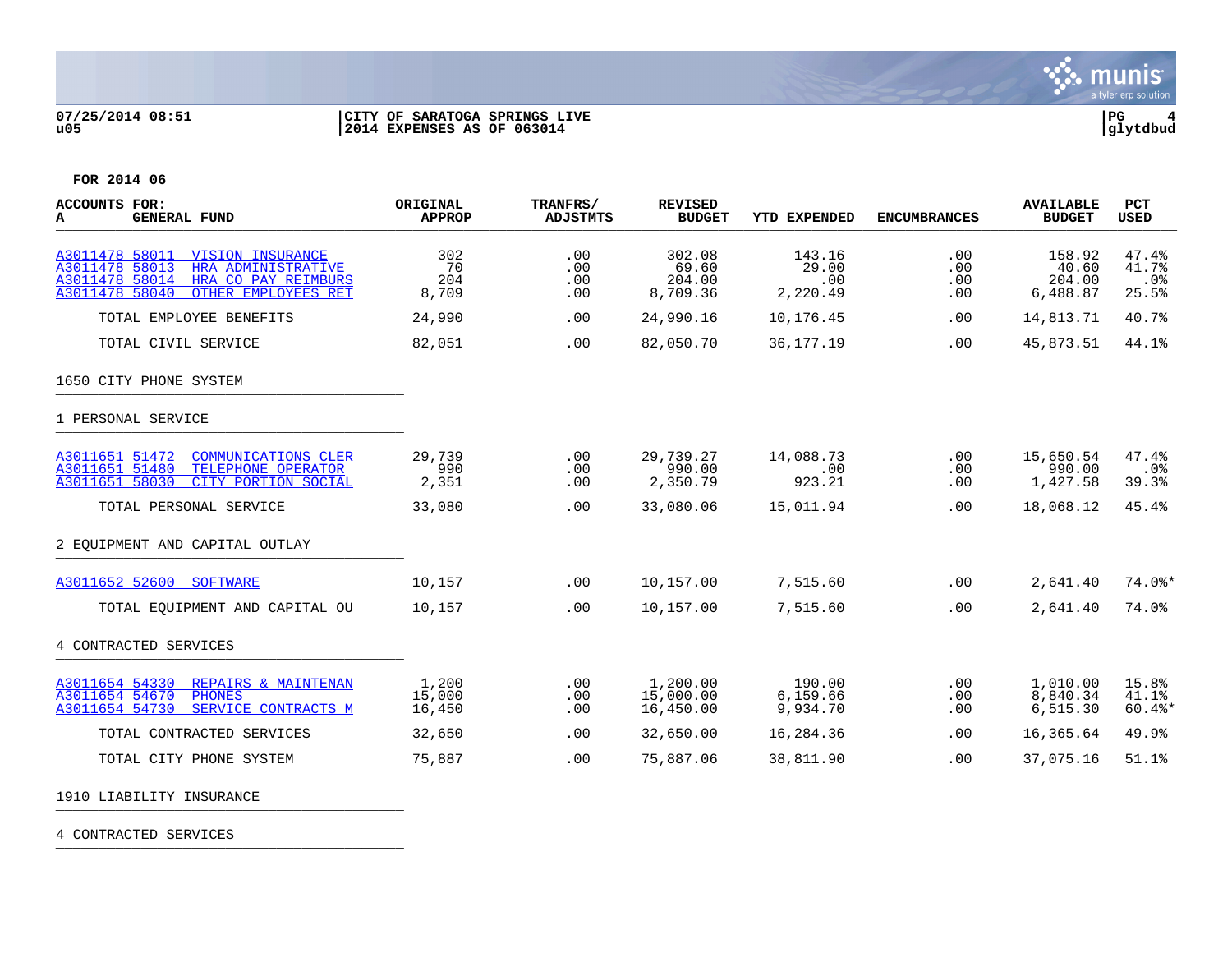### **07/25/2014 08:51 |CITY OF SARATOGA SPRINGS LIVE |PG 5 u05 |2014 EXPENSES AS OF 063014 |glytdbud**



| ACCOUNTS FOR:<br><b>GENERAL FUND</b><br>А | ORIGINAL<br><b>APPROP</b> | TRANFRS/<br><b>ADJSTMTS</b> | <b>REVISED</b><br><b>BUDGET</b> | <b>YTD EXPENDED</b> | <b>ENCUMBRANCES</b> | <b>AVAILABLE</b><br><b>BUDGET</b> | <b>PCT</b><br><b>USED</b> |
|-------------------------------------------|---------------------------|-----------------------------|---------------------------------|---------------------|---------------------|-----------------------------------|---------------------------|
|                                           |                           |                             |                                 |                     |                     |                                   |                           |
| A3011914 54773 LIABILITY INSURANCE        | 27,039                    | .00                         | 27,039.36                       | 27,039.36           | .00                 | .00                               | $100.0$ *                 |
| TOTAL CONTRACTED SERVICES                 | 27,039                    | .00                         | 27,039.36                       | 27,039.36           | .00                 | .00                               | 100.0%                    |
| TOTAL LIABILITY INSURANCE                 | 27,039                    | .00                         | 27,039.36                       | 27,039.36           | .00                 | .00                               | 100.0%                    |
| 1920 CONFERENCE OF MAYORS                 |                           |                             |                                 |                     |                     |                                   |                           |
| 4 CONTRACTED SERVICES                     |                           |                             |                                 |                     |                     |                                   |                           |
| A3011924 54230 DUES                       | 6,675                     | .00                         | 6,675.00                        | 6,518.00            | .00                 | 157.00                            | $97.6$ $*$                |
| TOTAL CONTRACTED SERVICES                 | 6,675                     | .00                         | 6,675.00                        | 6,518.00            | .00                 | 157.00                            | 97.6%                     |
| TOTAL CONFERENCE OF MAYORS                | 6,675                     | .00                         | 6,675.00                        | 6,518.00            | .00                 | 157.00                            | 97.6%                     |
| 1930 MEDICAL AND CASUALTY INSURANCE       |                           |                             |                                 |                     |                     |                                   |                           |
| 4 CONTRACTED SERVICES                     |                           |                             |                                 |                     |                     |                                   |                           |
| A3011934 54775 SELF INSURANCE             | 0                         | 70,000.00                   | 70,000.00                       | .00                 | 70,000.00           | .00                               | $100.0$ *                 |
| TOTAL CONTRACTED SERVICES                 | $\Omega$                  | 70,000.00                   | 70,000.00                       | .00                 | 70,000.00           | .00                               | 100.0%                    |
| TOTAL MEDICAL AND CASUALTY INS            | 0                         | 70,000.00                   | 70,000.00                       | .00                 | 70,000.00           | .00                               | 100.0%                    |
| 3510 COUNTY ANIMAL SHELTER                |                           |                             |                                 |                     |                     |                                   |                           |
| 4 CONTRACTED SERVICES                     |                           |                             |                                 |                     |                     |                                   |                           |
| A3113514 54720 SERVICE CONTRACTS -        | 4,200                     | .00                         | 4,200.00                        | .00                 | .00                 | 4,200.00                          | .0%                       |
| TOTAL CONTRACTED SERVICES                 | 4,200                     | .00                         | 4,200.00                        | .00                 | .00.                | 4,200.00                          | .0%                       |
| TOTAL COUNTY ANIMAL SHELTER               | 4,200                     | .00                         | 4,200.00                        | .00                 | .00                 | 4,200.00                          | .0%                       |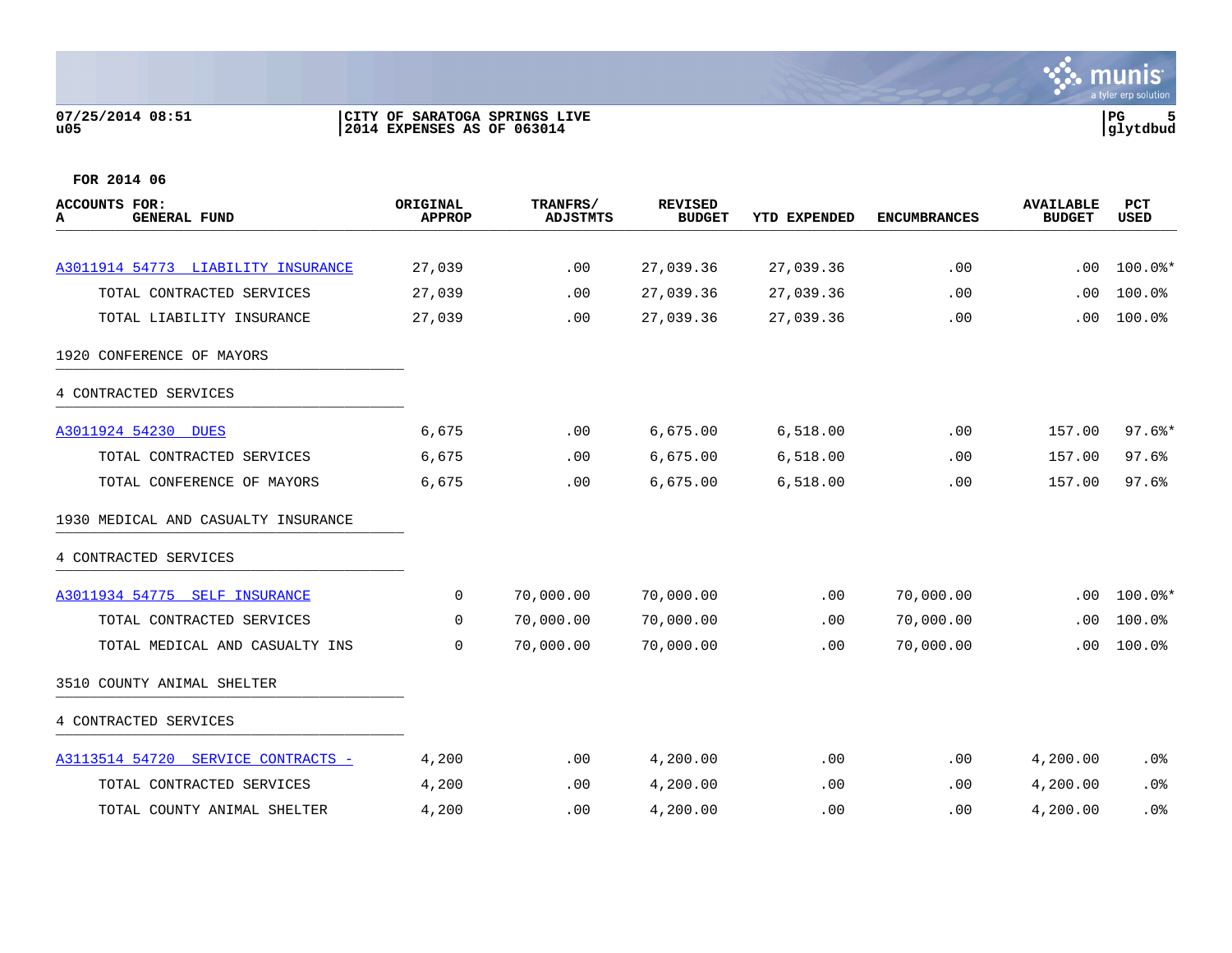### **07/25/2014 08:51 |CITY OF SARATOGA SPRINGS LIVE |PG 6 u05 |2014 EXPENSES AS OF 063014 |glytdbud**



**∵∴** munis

**FOR 2014 06**

| ACCOUNTS FOR:<br><b>GENERAL FUND</b><br>A                                                                                                                                                                                                                                                                                                                         | ORIGINAL<br><b>APPROP</b>                                               | TRANFRS/<br><b>ADJSTMTS</b>                                          | <b>REVISED</b><br><b>BUDGET</b>                                                              | <b>YTD EXPENDED</b>                                                                | <b>ENCUMBRANCES</b>                                                 | <b>AVAILABLE</b><br><b>BUDGET</b>                                                       | PCT<br><b>USED</b>                                                                        |
|-------------------------------------------------------------------------------------------------------------------------------------------------------------------------------------------------------------------------------------------------------------------------------------------------------------------------------------------------------------------|-------------------------------------------------------------------------|----------------------------------------------------------------------|----------------------------------------------------------------------------------------------|------------------------------------------------------------------------------------|---------------------------------------------------------------------|-----------------------------------------------------------------------------------------|-------------------------------------------------------------------------------------------|
| 3620 CODE ENFORCEMENT/BUILDING                                                                                                                                                                                                                                                                                                                                    |                                                                         |                                                                      |                                                                                              |                                                                                    |                                                                     |                                                                                         |                                                                                           |
| 1 PERSONAL SERVICE                                                                                                                                                                                                                                                                                                                                                |                                                                         |                                                                      |                                                                                              |                                                                                    |                                                                     |                                                                                         |                                                                                           |
| A3113621 51191<br>ZONING AND BUILDING<br>A3113621 51192<br>ZONING & BLDG TECH<br>A3113621 51210 ASSISTANT BUILDING<br>A3113621 51213<br>ASSIT BUILDING INSP<br>A3113621 51540<br><b>CLERK PART TIME</b><br>A3113621 51668<br>ADMINISTRATIVE AIDE<br>A3113621 58030<br>CITY PORTION SOCIAL                                                                         | 76,125<br>$\Omega$<br>109,018<br>26,000<br>$\sim$ 0<br>35,346<br>18,856 | .00<br>10,800.00<br>.00<br>$-17,075.00$<br>6,000.00<br>.00<br>275.00 | 76,125.00<br>10,800.00<br>109,018.05<br>8,925.00<br>6,000.00<br>35,346.00<br>19,131.41       | 37,623.36<br>1,440.00<br>51,036.81<br>.00<br>5,208.00<br>17,237.26<br>8,382.37     | .00<br>.00<br>.00<br>.00<br>.00<br>.00<br>.00                       | 38,501.64<br>9,360.00<br>57,981.24<br>8,925.00<br>792.00<br>18,108.74<br>10,749.04      | 49.4%<br>13.3%<br>46.8%<br>.0%<br>86.8%*<br>48.8%<br>43.8%                                |
| TOTAL PERSONAL SERVICE                                                                                                                                                                                                                                                                                                                                            | 265,345                                                                 | .00                                                                  | 265, 345.46                                                                                  | 120,927.80                                                                         | .00                                                                 | 144,417.66                                                                              | 45.6%                                                                                     |
| 2 EOUIPMENT AND CAPITAL OUTLAY                                                                                                                                                                                                                                                                                                                                    |                                                                         |                                                                      |                                                                                              |                                                                                    |                                                                     |                                                                                         |                                                                                           |
| A3113622 52200 OFFICE EOUIPMENT                                                                                                                                                                                                                                                                                                                                   | 35,550                                                                  | .00                                                                  | 35,550.45                                                                                    | $\sim$ 00                                                                          | .00                                                                 | 35,550.45                                                                               | $.0\%$                                                                                    |
| TOTAL EQUIPMENT AND CAPITAL OU                                                                                                                                                                                                                                                                                                                                    | 35,550                                                                  | .00                                                                  | 35,550.45                                                                                    | .00                                                                                | .00                                                                 | 35,550.45                                                                               | .0%                                                                                       |
| 4 CONTRACTED SERVICES                                                                                                                                                                                                                                                                                                                                             |                                                                         |                                                                      |                                                                                              |                                                                                    |                                                                     |                                                                                         |                                                                                           |
| A3113624 54110<br>OFFICE SUPPLIES<br>A3113624 54120<br><b>POSTAGE</b><br>A3113624 54250<br><b>CONFERENCE REGISTRA</b><br>A3113624 54440<br><b>BOOKS PUBLICATIONS</b><br>A3113624 54450<br>OUTSIDE REPRODUCTIO<br>A3113624 54510<br>REPAIRS & MAINTENAN<br>A3113624 54520<br>GAS & OIL<br>A3113624 54670<br><b>PHONES</b><br>A3113624 54740<br>SERVICE CONTRACTS - | 1,500<br>550<br>800<br>450<br>200<br>500<br>2,000<br>400<br>1,000       | .00<br>.00<br>.00<br>.00<br>.00<br>.00<br>.00<br>.00<br>.00          | 1,500.00<br>550.00<br>800.00<br>450.00<br>200.00<br>500.00<br>2,000.00<br>400.00<br>1,000.00 | 1,242.57<br>56.00<br>150.00<br>66.00<br>.00<br>76.99<br>382.01<br>118.06<br>247.56 | 246.00<br>.00<br>.00<br>$.00 \,$<br>.00<br>.00<br>.00<br>.00<br>.00 | 11.43<br>494.00<br>650.00<br>384.00<br>200.00<br>423.01<br>1,617.99<br>281.94<br>752.44 | $99.2$ <sup>*</sup><br>10.2%<br>18.8%<br>14.7%<br>.0%<br>15.4%<br>19.1%<br>29.5%<br>24.8% |
| TOTAL CONTRACTED SERVICES                                                                                                                                                                                                                                                                                                                                         | 7,400                                                                   | .00                                                                  | 7,400.00                                                                                     | 2,339.19                                                                           | 246.00                                                              | 4,814.81                                                                                | 34.9%                                                                                     |
| TOTAL CODE ENFORCEMENT/BUILDIN                                                                                                                                                                                                                                                                                                                                    | 308,296                                                                 | .00                                                                  | 308,295.91                                                                                   | 123,266.99                                                                         | 246.00                                                              | 184,782.92                                                                              | 40.1%                                                                                     |

6310 FRANKLIN COMMUNITY CENTER \_\_\_\_\_\_\_\_\_\_\_\_\_\_\_\_\_\_\_\_\_\_\_\_\_\_\_\_\_\_\_\_\_\_\_\_\_\_\_\_\_

4 CONTRACTED SERVICES \_\_\_\_\_\_\_\_\_\_\_\_\_\_\_\_\_\_\_\_\_\_\_\_\_\_\_\_\_\_\_\_\_\_\_\_\_\_\_\_\_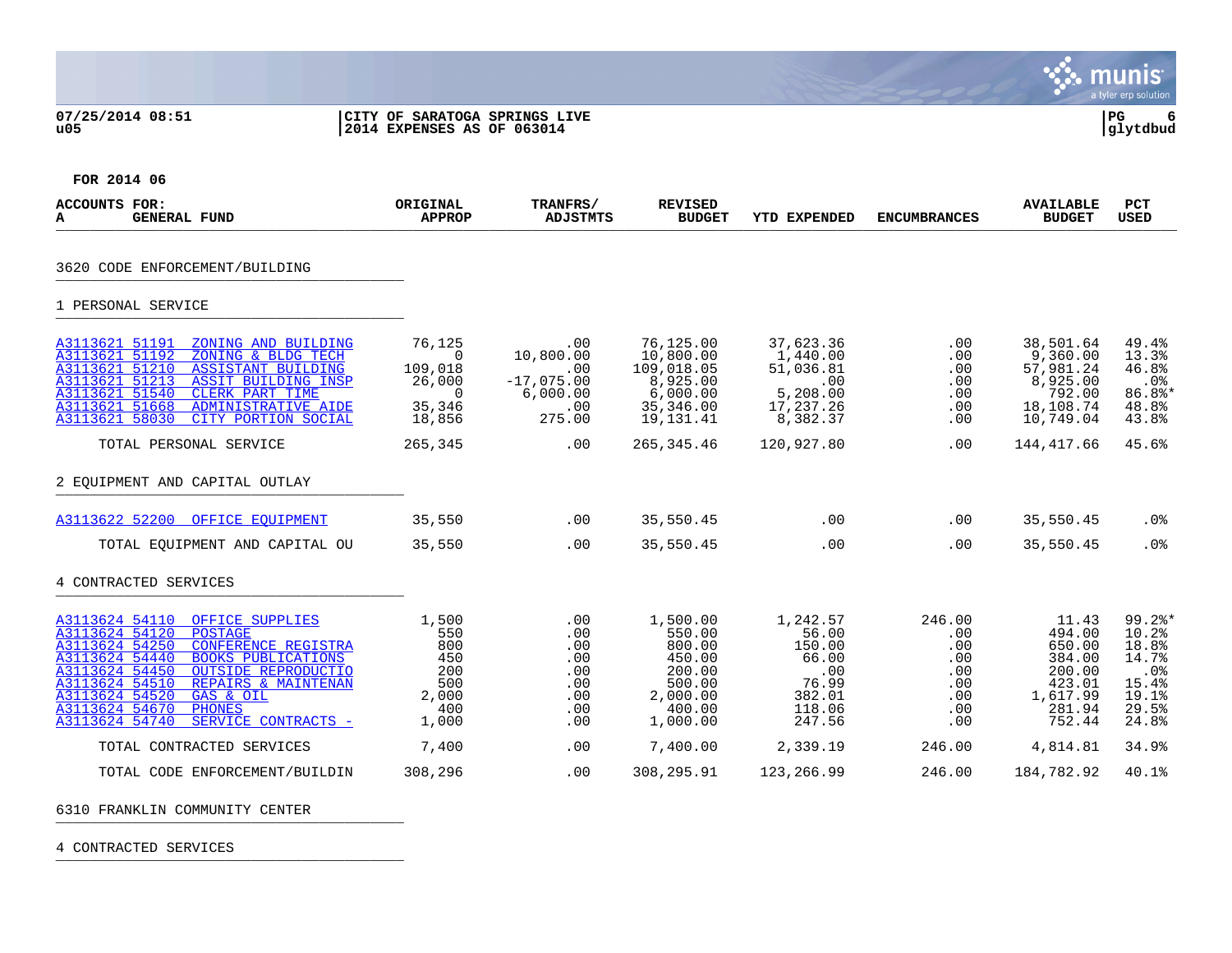### **07/25/2014 08:51 |CITY OF SARATOGA SPRINGS LIVE |PG 7 u05 |2014 EXPENSES AS OF 063014 |glytdbud**



| <b>ACCOUNTS FOR:</b><br><b>GENERAL FUND</b><br>А | ORIGINAL<br><b>APPROP</b> | <b>TRANFRS/</b><br><b>ADJSTMTS</b> | <b>REVISED</b><br><b>BUDGET</b> | YTD EXPENDED | <b>ENCUMBRANCES</b> | <b>AVAILABLE</b><br><b>BUDGET</b> | PCT<br><b>USED</b> |
|--------------------------------------------------|---------------------------|------------------------------------|---------------------------------|--------------|---------------------|-----------------------------------|--------------------|
| A3416314 54110<br>OFFICE SUPPLIES                | 500                       | .00                                | 500.00                          | .00          | .00                 | 500.00                            | $.0\%$             |
| A3416314 54720<br>SERVICE CONTRACTS -            | 16,500                    | .00                                | 16,500.00                       | 16,500.00    | .00                 | .00                               | $100.0$ *          |
| TOTAL CONTRACTED SERVICES                        | 17,000                    | .00                                | 17,000.00                       | 16,500.00    | .00                 | 500.00                            | 97.1%              |
| TOTAL FRANKLIN COMMUNITY CENTE                   | 17,000                    | .00                                | 17,000.00                       | 16,500.00    | .00                 | 500.00                            | 97.1%              |
| 6510 VETERAN'S ALLOWANCE                         |                           |                                    |                                 |              |                     |                                   |                    |
| 4 CONTRACTED SERVICES                            |                           |                                    |                                 |              |                     |                                   |                    |
| A3416514 54720 SERVICE CONTRACTS -               | 1,100                     | .00                                | 1,100.00                        | 1,100.00     | .00                 | .00                               | $100.0$ $*$        |
| TOTAL CONTRACTED SERVICES                        | 1,100                     | .00                                | 1,100.00                        | 1,100.00     | .00                 | .00                               | 100.0%             |
| TOTAL VETERAN'S ALLOWANCE                        | 1,100                     | .00                                | 1,100.00                        | 1,100.00     | .00                 | .00                               | 100.0%             |
| 6610 EOC SOUP KITCHEN                            |                           |                                    |                                 |              |                     |                                   |                    |
| 4 CONTRACTED SERVICES                            |                           |                                    |                                 |              |                     |                                   |                    |
| A3416614 54720 SERVICE CONTRACTS -               | 4,800                     | .00                                | 4,800.00                        | 4,800.00     | .00                 | .00                               | $100.0$ $*$        |
| TOTAL CONTRACTED SERVICES                        | 4,800                     | .00                                | 4,800.00                        | 4,800.00     | .00                 | .00                               | 100.0%             |
| TOTAL EOC SOUP KITCHEN                           | 4,800                     | .00                                | 4,800.00                        | 4,800.00     | .00                 | .00                               | 100.0%             |
| 6611 SARATOGA CENTER FOR FAMILY                  |                           |                                    |                                 |              |                     |                                   |                    |
| 4 CONTRACTED SERVICES                            |                           |                                    |                                 |              |                     |                                   |                    |
| A3216614 54720 SERVICE CONTRACTS -               | 10,000                    | .00                                | 10,000.00                       | 5,000.00     | 5,000.00            | .00                               | $100.0$ *          |
| TOTAL CONTRACTED SERVICES                        | 10,000                    | .00                                | 10,000.00                       | 5,000.00     | 5,000.00            | .00.                              | 100.0%             |
| TOTAL SARATOGA CENTER FOR FAMI                   | 10,000                    | .00                                | 10,000.00                       | 5,000.00     | 5,000.00            | .00                               | 100.0%             |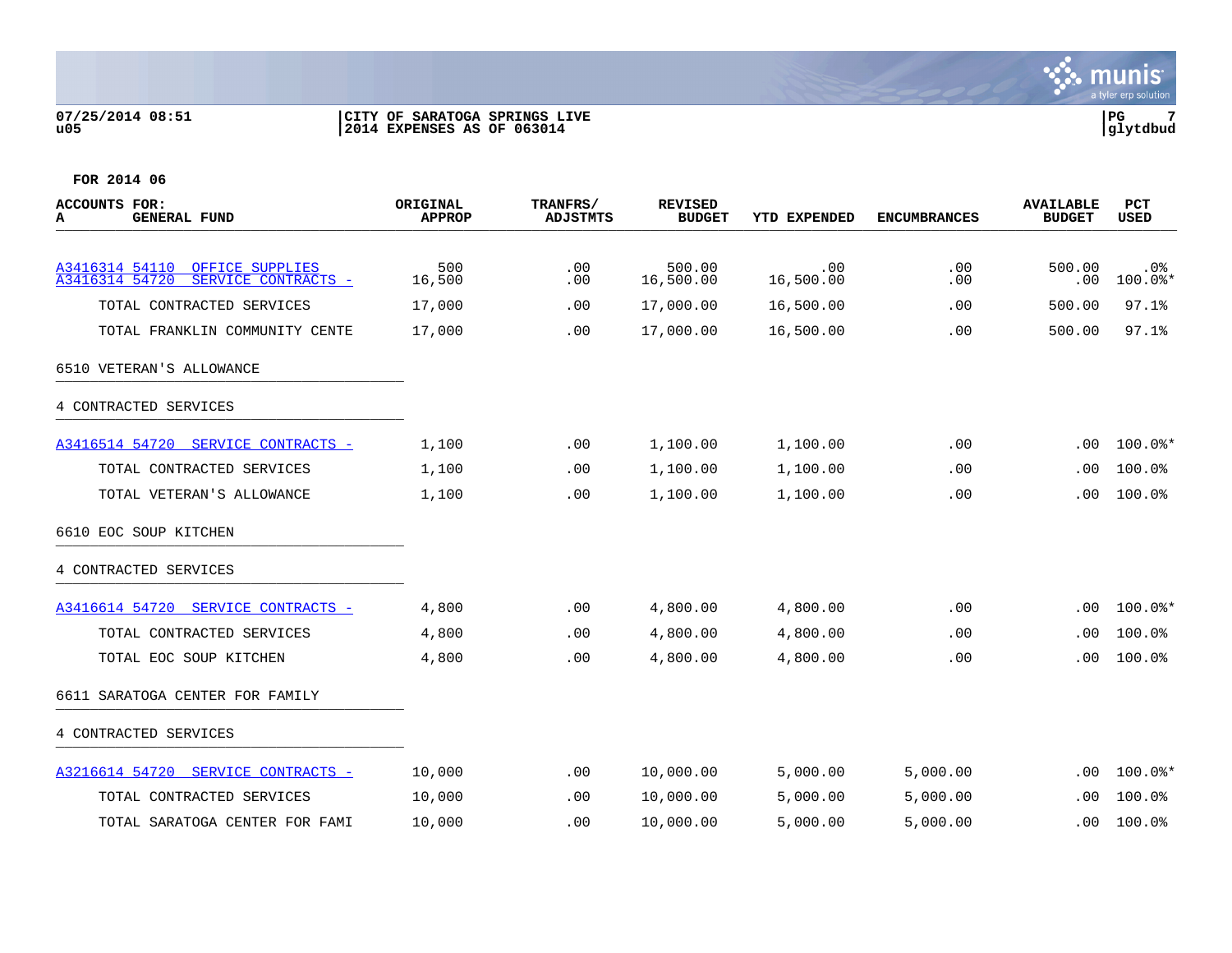### **07/25/2014 08:51 |CITY OF SARATOGA SPRINGS LIVE |PG 8 u05 |2014 EXPENSES AS OF 063014 |glytdbud**



| <b>ACCOUNTS FOR:</b><br><b>GENERAL FUND</b><br>А                           | ORIGINAL<br><b>APPROP</b> | TRANFRS/<br><b>ADJSTMTS</b> | <b>REVISED</b><br><b>BUDGET</b> | YTD EXPENDED     | <b>ENCUMBRANCES</b> | <b>AVAILABLE</b><br><b>BUDGET</b> | PCT<br><b>USED</b>         |
|----------------------------------------------------------------------------|---------------------------|-----------------------------|---------------------------------|------------------|---------------------|-----------------------------------|----------------------------|
| 6612 SARATOGA SPRINGS PRESERVATION                                         |                           |                             |                                 |                  |                     |                                   |                            |
| 4 CONTRACTED SERVICES                                                      |                           |                             |                                 |                  |                     |                                   |                            |
| A3416624 54720 SERVICE CONTRACTS -                                         | 12,000                    | .00                         | 12,000.00                       | 12,000.00        | .00                 | .00                               | $100.0$ $*$                |
| TOTAL CONTRACTED SERVICES                                                  | 12,000                    | .00                         | 12,000.00                       | 12,000.00        | .00                 | .00                               | 100.0%                     |
| TOTAL SARATOGA SPRINGS PRESERV                                             | 12,000                    | .00                         | 12,000.00                       | 12,000.00        | .00                 | .00                               | 100.0%                     |
| 6772 SENIOR CITIZENS ALLOWANCE                                             |                           |                             |                                 |                  |                     |                                   |                            |
| 4 CONTRACTED SERVICES                                                      |                           |                             |                                 |                  |                     |                                   |                            |
| A3416774 54110<br>OFFICE SUPPLIES<br>A3416774 54720<br>SERVICE CONTRACTS - | 1,000<br>83,375           | .00<br>$.00 \,$             | 1,000.00<br>83,375.00           | .00<br>34,739.84 | .00<br>48,635.16    | 1,000.00<br>.00                   | . 0%<br>$100.0$ *          |
| TOTAL CONTRACTED SERVICES                                                  | 84,375                    | .00                         | 84,375.00                       | 34,739.84        | 48,635.16           | 1,000.00                          | 98.8%                      |
| TOTAL SENIOR CITIZENS ALLOWANC                                             | 84,375                    | .00                         | 84, 375.00                      | 34,739.84        | 48,635.16           | 1,000.00                          | 98.8%                      |
| 6780 60+ DINING                                                            |                           |                             |                                 |                  |                     |                                   |                            |
| 4 CONTRACTED SERVICES                                                      |                           |                             |                                 |                  |                     |                                   |                            |
| A3416784 54720 SERVICE CONTRACTS -                                         | 6,008                     | .00                         | 6,008.00                        | 6,008.00         | .00                 | .00                               | $100.0$ *                  |
| TOTAL CONTRACTED SERVICES                                                  | 6,008                     | $.00 \,$                    | 6,008.00                        | 6,008.00         | .00                 | .00                               | 100.0%                     |
| TOTAL 60+ DINING                                                           | 6,008                     | .00                         | 6,008.00                        | 6,008.00         | .00                 | .00.                              | 100.0%                     |
| 6795 BUS RENTAL                                                            |                           |                             |                                 |                  |                     |                                   |                            |
| 4 CONTRACTED SERVICES                                                      |                           |                             |                                 |                  |                     |                                   |                            |
| A3416794 54720 SERVICE CONTRACTS -                                         | 6,008                     | .00                         | 6,008.00                        | 6,008.00         | .00                 |                                   | $.00$ $100.0$ <sup>*</sup> |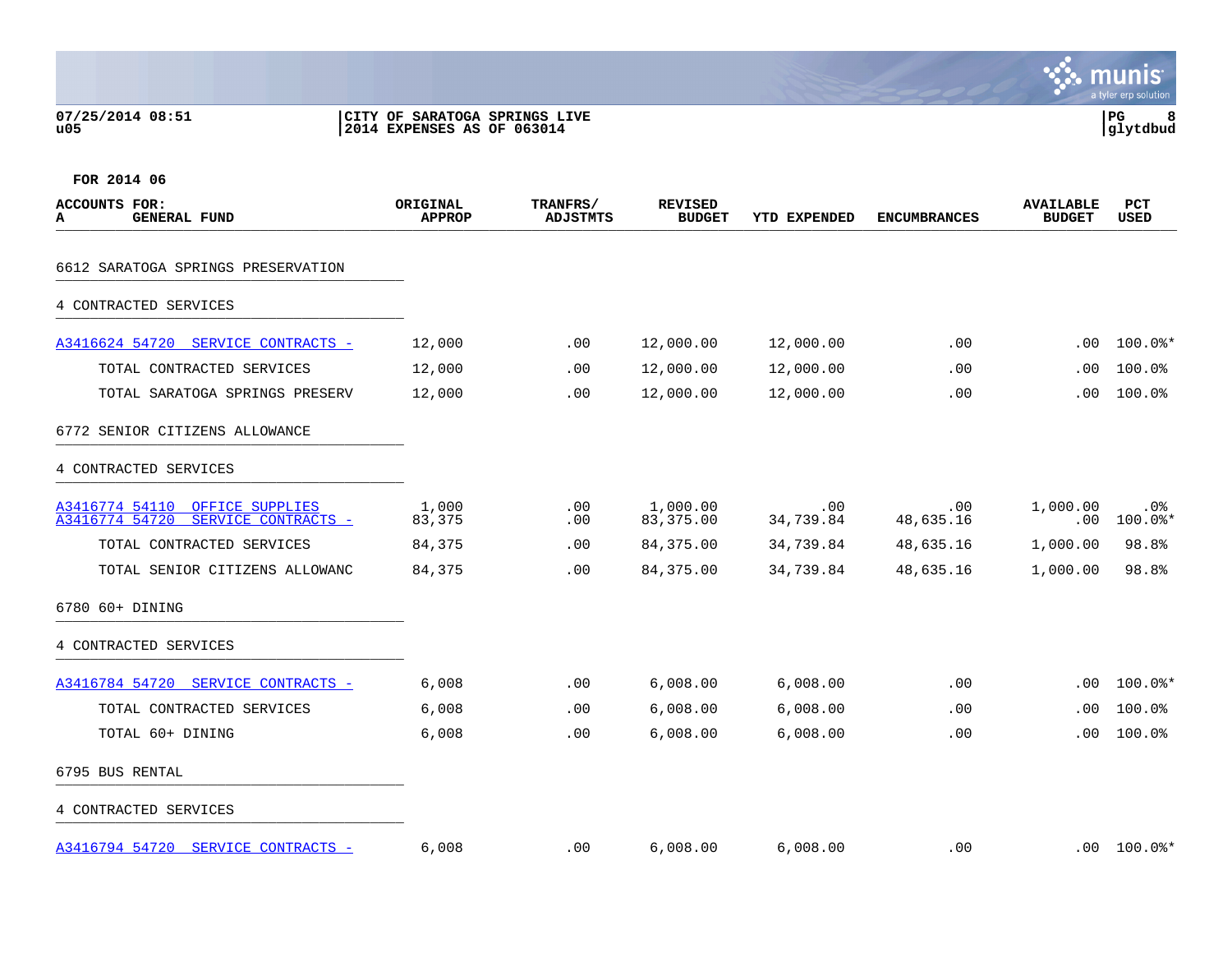### **07/25/2014 08:51 |CITY OF SARATOGA SPRINGS LIVE |PG 9 u05 |2014 EXPENSES AS OF 063014 |glytdbud**



| <b>ACCOUNTS FOR:</b><br><b>GENERAL FUND</b><br>A                                                                                                                                                                                                                                  | ORIGINAL<br><b>APPROP</b>                   | TRANFRS/<br><b>ADJSTMTS</b>                      | <b>REVISED</b><br><b>BUDGET</b>                                  | <b>YTD EXPENDED</b>                                         | <b>ENCUMBRANCES</b>                                     | <b>AVAILABLE</b><br><b>BUDGET</b>                            | <b>PCT</b><br><b>USED</b>                                  |
|-----------------------------------------------------------------------------------------------------------------------------------------------------------------------------------------------------------------------------------------------------------------------------------|---------------------------------------------|--------------------------------------------------|------------------------------------------------------------------|-------------------------------------------------------------|---------------------------------------------------------|--------------------------------------------------------------|------------------------------------------------------------|
|                                                                                                                                                                                                                                                                                   |                                             |                                                  |                                                                  |                                                             |                                                         |                                                              |                                                            |
| TOTAL CONTRACTED SERVICES                                                                                                                                                                                                                                                         | 6,008                                       | .00                                              | 6,008.00                                                         | 6,008.00                                                    | .00                                                     | .00                                                          | 100.0%                                                     |
| TOTAL BUS RENTAL                                                                                                                                                                                                                                                                  | 6,008                                       | .00                                              | 6,008.00                                                         | 6,008.00                                                    | .00                                                     | .00                                                          | 100.0%                                                     |
| 7510 CITY HISTORIAN                                                                                                                                                                                                                                                               |                                             |                                                  |                                                                  |                                                             |                                                         |                                                              |                                                            |
| 1 PERSONAL SERVICE                                                                                                                                                                                                                                                                |                                             |                                                  |                                                                  |                                                             |                                                         |                                                              |                                                            |
| A3517511 51108<br>CITY HISTORIAN (PAR<br>A3517511 58030<br>CITY PORTION SOCIAL                                                                                                                                                                                                    | 20,807<br>1,592                             | .00<br>.00                                       | 20,807.00<br>1,591.74                                            | 8,580.00<br>656.35                                          | .00<br>.00                                              | 12,227.00<br>935.39                                          | 41.2%<br>41.2%                                             |
| TOTAL PERSONAL SERVICE                                                                                                                                                                                                                                                            | 22,399                                      | .00                                              | 22,398.74                                                        | 9,236.35                                                    | .00                                                     | 13,162.39                                                    | 41.2%                                                      |
| 4 CONTRACTED SERVICES                                                                                                                                                                                                                                                             |                                             |                                                  |                                                                  |                                                             |                                                         |                                                              |                                                            |
| A3517514 54110<br>OFFICE SUPPLIES<br>A3517514 54120<br><b>POSTAGE</b><br>A3517514 54230<br><b>DUES</b><br>A3517514 54250<br><b>CONFERENCE REGISTRA</b><br>A3517514 54440<br><b>BOOKS PUBLICATIONS</b><br>A3517514 54670<br><b>PHONES</b><br>A3517514 54740<br>SERVICE CONTRACTS - | 250<br>50<br>120<br>210<br>150<br>350<br>60 | 300.00<br>.00<br>.00<br>.00<br>.00<br>.00<br>.00 | 550.00<br>50.00<br>120.00<br>210.00<br>150.00<br>350.00<br>60.00 | 209.70<br>.00<br>40.00<br>15.00<br>66.00<br>116.15<br>60.00 | $.00 \,$<br>.00<br>.00<br>.00<br>.00<br>.00<br>$.00 \,$ | 340.30<br>50.00<br>80.00<br>195.00<br>84.00<br>233.85<br>.00 | 38.1%<br>.0%<br>33.3%<br>7.1%<br>44.0%<br>33.2%<br>100.0%* |
| TOTAL CONTRACTED SERVICES                                                                                                                                                                                                                                                         | 1,190                                       | 300.00                                           | 1,490.00                                                         | 506.85                                                      | .00                                                     | 983.15                                                       | 34.0%                                                      |
| TOTAL CITY HISTORIAN                                                                                                                                                                                                                                                              | 23,589                                      | 300.00                                           | 23,888.74                                                        | 9,743.20                                                    | .00                                                     | 14, 145. 54                                                  | 40.8%                                                      |
| 7520 URBAN HERITAGE AREA PROGRAM                                                                                                                                                                                                                                                  |                                             |                                                  |                                                                  |                                                             |                                                         |                                                              |                                                            |
| 1 PERSONAL SERVICE                                                                                                                                                                                                                                                                |                                             |                                                  |                                                                  |                                                             |                                                         |                                                              |                                                            |
| A3517521 51450<br>PROGRAM & VISITOR C<br>A3517521 51454<br>PROGRAM & VISITOR C<br>A3517521 51540<br><b>CLERK PART TIME</b><br>A3517521 58030<br>CITY PORTION SOCIAL                                                                                                               | 42,963<br>20,000<br>6,000<br>5,276          | .00<br>.00<br>.00<br>.00                         | 42,963.00<br>20,000.00<br>6,000.00<br>5,275.67                   | 19,883.56<br>7,833.00<br>4,967.50<br>2,404.02               | .00<br>.00<br>.00<br>.00                                | 23,079.44<br>12,167.00<br>1,032.50<br>2,871.65               | 46.3%<br>39.2%<br>$82.8$ *<br>45.6%                        |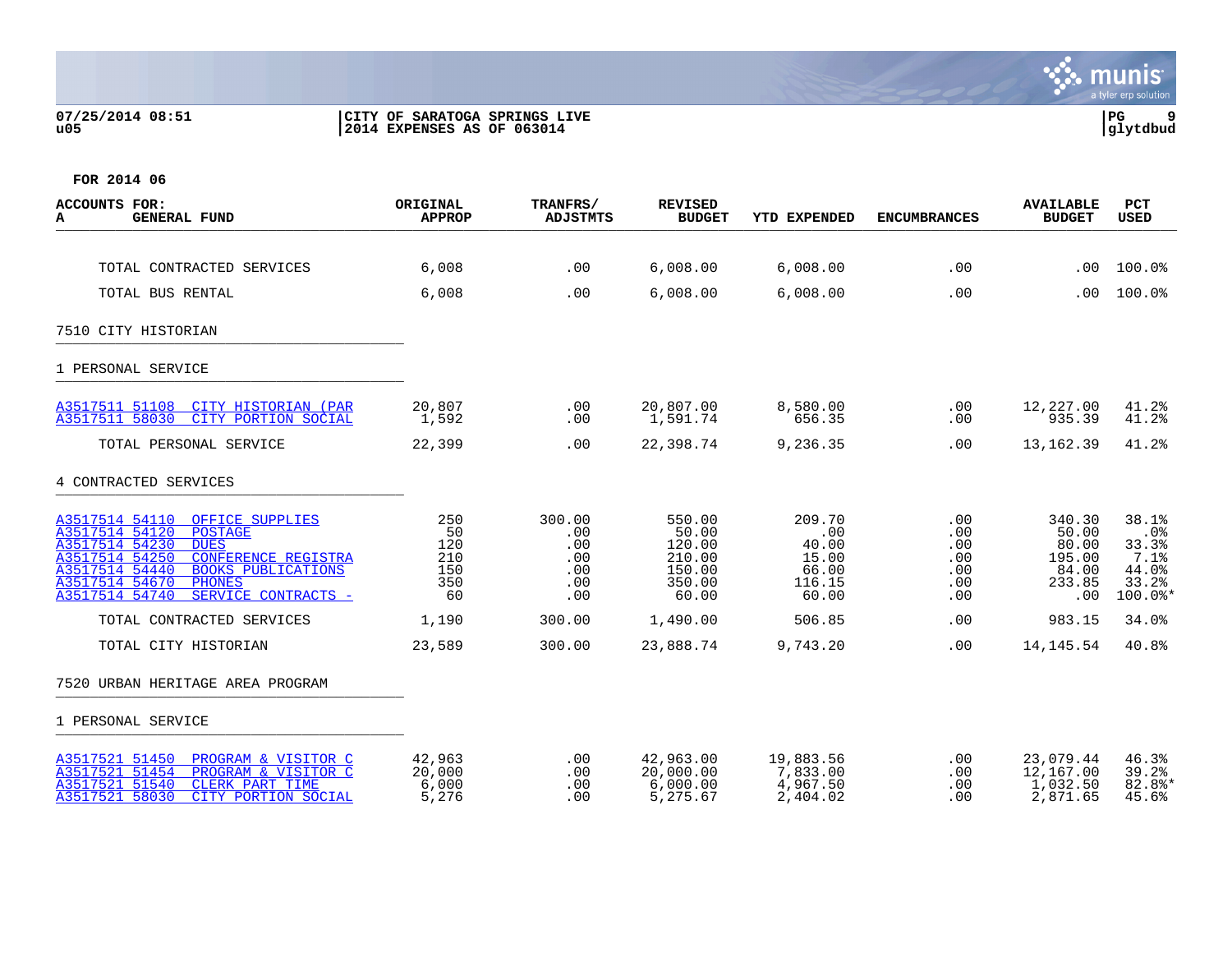### **07/25/2014 08:51 |CITY OF SARATOGA SPRINGS LIVE |PG 10 u05 |2014 EXPENSES AS OF 063014 |glytdbud**

| ACCOUNTS FOR:<br><b>GENERAL FUND</b><br>А                                                                                                                                                                                                                                                                                                                                                                                                                                                                                                                                                                      | ORIGINAL<br><b>APPROP</b>                                                                                                                   | TRANFRS/<br><b>ADJSTMTS</b>                                                                                                | <b>REVISED</b><br><b>BUDGET</b>                                                                                                                                      | <b>YTD EXPENDED</b>                                                                                                            | <b>ENCUMBRANCES</b>                                                                                                       | <b>AVAILABLE</b><br><b>BUDGET</b>                                                                                                                              | <b>PCT</b><br><b>USED</b>                                                                                                   |
|----------------------------------------------------------------------------------------------------------------------------------------------------------------------------------------------------------------------------------------------------------------------------------------------------------------------------------------------------------------------------------------------------------------------------------------------------------------------------------------------------------------------------------------------------------------------------------------------------------------|---------------------------------------------------------------------------------------------------------------------------------------------|----------------------------------------------------------------------------------------------------------------------------|----------------------------------------------------------------------------------------------------------------------------------------------------------------------|--------------------------------------------------------------------------------------------------------------------------------|---------------------------------------------------------------------------------------------------------------------------|----------------------------------------------------------------------------------------------------------------------------------------------------------------|-----------------------------------------------------------------------------------------------------------------------------|
| TOTAL PERSONAL SERVICE                                                                                                                                                                                                                                                                                                                                                                                                                                                                                                                                                                                         | 74,239                                                                                                                                      | .00                                                                                                                        | 74,238.67                                                                                                                                                            | 35,088.08                                                                                                                      | .00                                                                                                                       | 39,150.59                                                                                                                                                      | 47.3%                                                                                                                       |
| 2 EQUIPMENT AND CAPITAL OUTLAY                                                                                                                                                                                                                                                                                                                                                                                                                                                                                                                                                                                 |                                                                                                                                             |                                                                                                                            |                                                                                                                                                                      |                                                                                                                                |                                                                                                                           |                                                                                                                                                                |                                                                                                                             |
| A3517522 52200 OFFICE EQUIPMENT                                                                                                                                                                                                                                                                                                                                                                                                                                                                                                                                                                                | 1,475                                                                                                                                       | .00                                                                                                                        | 1,475.00                                                                                                                                                             | 33.97                                                                                                                          | 165.03                                                                                                                    | 1,276.00                                                                                                                                                       | 13.5%                                                                                                                       |
| TOTAL EQUIPMENT AND CAPITAL OU                                                                                                                                                                                                                                                                                                                                                                                                                                                                                                                                                                                 | 1,475                                                                                                                                       | .00                                                                                                                        | 1,475.00                                                                                                                                                             | 33.97                                                                                                                          | 165.03                                                                                                                    | 1,276.00                                                                                                                                                       | 13.5%                                                                                                                       |
| 4 CONTRACTED SERVICES                                                                                                                                                                                                                                                                                                                                                                                                                                                                                                                                                                                          |                                                                                                                                             |                                                                                                                            |                                                                                                                                                                      |                                                                                                                                |                                                                                                                           |                                                                                                                                                                |                                                                                                                             |
| A3517524 54110<br>OFFICE SUPPLIES<br>A3517524 54120<br><b>POSTAGE</b><br>A3517524 54140<br><b>JANITORIAL SUPPLIES</b><br>A3517524 54172<br><b>VC CONCERT EXPENSE</b><br>A3517524 54180<br><b>OTHER SUPPLIES</b><br>A3517524 54187<br>EDUCATIONAL OUTREAC<br>A3517524 54188<br>ART EXHIBIT EXPENSE<br>A3517524 54410<br>PRINTING<br>A3517524 54440<br><b>BOOKS PUBLICATIONS</b><br>A3517524 54491<br><b>GIFTS</b><br>A3517524 54534<br><b>BUILDING &amp; GROUNDS</b><br>A3517524 54670<br><b>PHONES</b><br>A3517524 54720<br>SERVICE CONTRACTS -<br>TOTAL CONTRACTED SERVICES<br>TOTAL URBAN HERITAGE AREA PROG | 1,500<br>250<br>1,700<br>$\overline{0}$<br>400<br>400<br>150<br>2,000<br>400<br>$\overline{0}$<br>875<br>1,700<br>6,500<br>15,875<br>91,589 | .00<br>.00<br>.00<br>350.00<br>.00<br>.00<br>.00<br>.00<br>.00<br>100.00<br>1,075.00<br>.00<br>.00<br>1,525.00<br>1,525.00 | 1,500.00<br>250.00<br>1,700.00<br>350.00<br>400.00<br>400.00<br>150.00<br>2,000.00<br>400.00<br>100.00<br>1,950.00<br>1,700.00<br>6,500.00<br>17,400.00<br>93,113.67 | 578.21<br>.00<br>461.71<br>.00<br>.00<br>.00<br>.00<br>.00<br>.00<br>.00<br>.00<br>637.75<br>1,760.00<br>3,437.67<br>38,559.72 | 77.83<br>.00<br>463.82<br>.00<br>.00<br>.00<br>.00<br>.00<br>.00<br>.00<br>1,075.00<br>.00<br>.00<br>1,616.65<br>1,781.68 | 843.96<br>250.00<br>774.47<br>350.00<br>400.00<br>400.00<br>150.00<br>2,000.00<br>400.00<br>100.00<br>875.00<br>1,062.25<br>4,740.00<br>12,345.68<br>52,772.27 | 43.7%<br>.0%<br>54.4%*<br>.0%<br>$.0\%$<br>.0%<br>.0%<br>.0%<br>.0%<br>.0%<br>$55.1$ %*<br>37.5%<br>27.1%<br>29.0%<br>43.3% |
| 7530 FORSETRY GRANT VC                                                                                                                                                                                                                                                                                                                                                                                                                                                                                                                                                                                         |                                                                                                                                             |                                                                                                                            |                                                                                                                                                                      |                                                                                                                                |                                                                                                                           |                                                                                                                                                                |                                                                                                                             |
| 4 CONTRACTED SERVICES                                                                                                                                                                                                                                                                                                                                                                                                                                                                                                                                                                                          |                                                                                                                                             |                                                                                                                            |                                                                                                                                                                      |                                                                                                                                |                                                                                                                           |                                                                                                                                                                |                                                                                                                             |
| A3517534 54720 SC PROF SERV FOREST                                                                                                                                                                                                                                                                                                                                                                                                                                                                                                                                                                             | $\overline{0}$                                                                                                                              | 1,000.00                                                                                                                   | 1,000.00                                                                                                                                                             | .00                                                                                                                            | .00                                                                                                                       | 1,000.00                                                                                                                                                       | .0%                                                                                                                         |
| TOTAL CONTRACTED SERVICES                                                                                                                                                                                                                                                                                                                                                                                                                                                                                                                                                                                      | $\mathbf 0$                                                                                                                                 | 1,000.00                                                                                                                   | 1,000.00                                                                                                                                                             | .00                                                                                                                            | .00                                                                                                                       | 1,000.00                                                                                                                                                       | .0%                                                                                                                         |
| TOTAL FORSETRY GRANT VC                                                                                                                                                                                                                                                                                                                                                                                                                                                                                                                                                                                        | 0                                                                                                                                           | 1,000.00                                                                                                                   | 1,000.00                                                                                                                                                             | .00                                                                                                                            | .00                                                                                                                       | 1,000.00                                                                                                                                                       | .0%                                                                                                                         |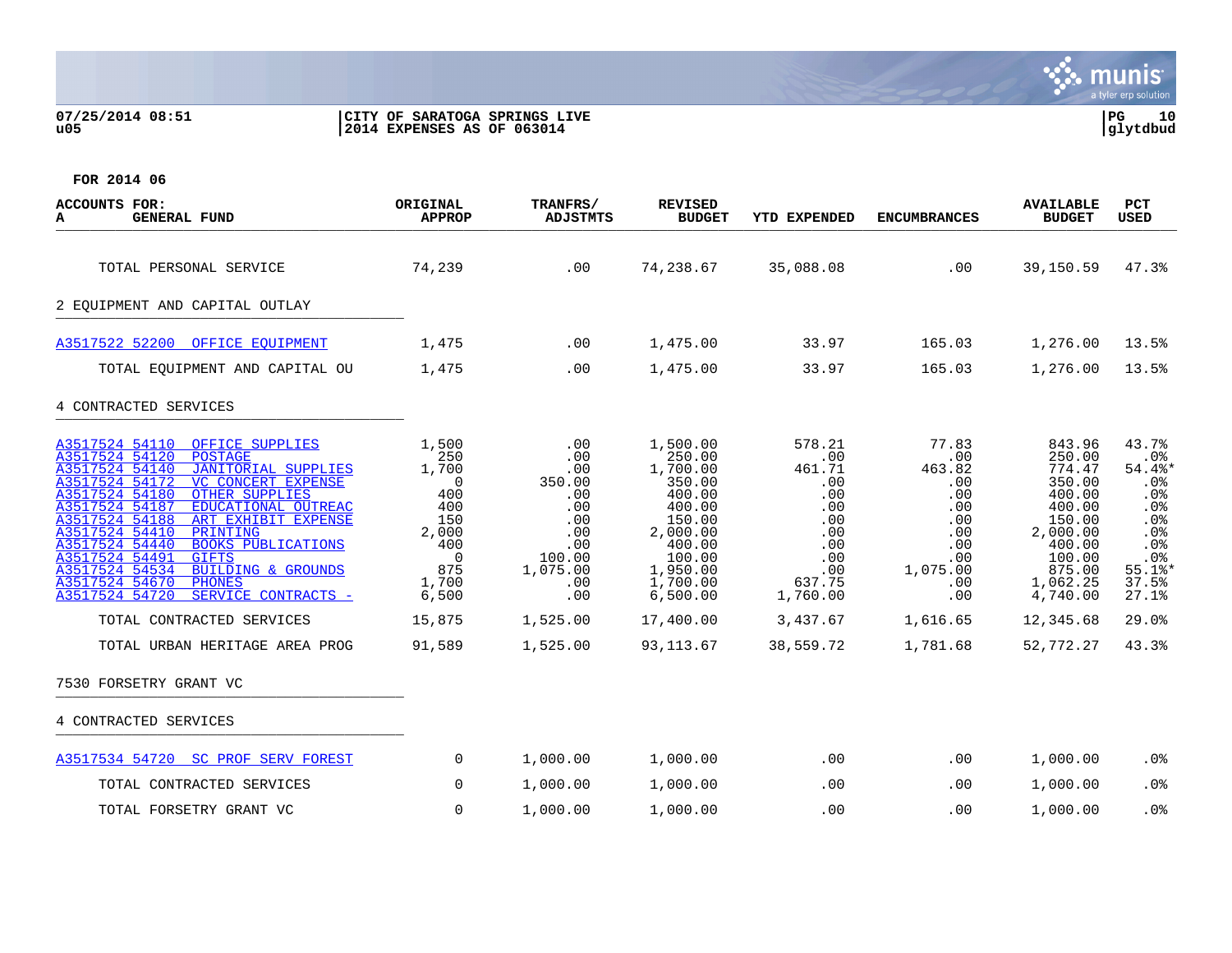### **07/25/2014 08:51 |CITY OF SARATOGA SPRINGS LIVE |PG 11 u05 |2014 EXPENSES AS OF 063014 |glytdbud**



| ACCOUNTS FOR:<br><b>GENERAL FUND</b><br>А                                                                                                                                                                                                                                                                                                                                                                                                                                                                              | ORIGINAL<br><b>APPROP</b>                                                                                            | <b>TRANFRS/</b><br><b>ADJSTMTS</b>                                                           | <b>REVISED</b><br><b>BUDGET</b>                                                                                                                                | YTD EXPENDED                                                                                                                                                   | <b>ENCUMBRANCES</b>                                                                     | <b>AVAILABLE</b><br><b>BUDGET</b>                                                                                                                          | PCT<br><b>USED</b>                                                                                                           |
|------------------------------------------------------------------------------------------------------------------------------------------------------------------------------------------------------------------------------------------------------------------------------------------------------------------------------------------------------------------------------------------------------------------------------------------------------------------------------------------------------------------------|----------------------------------------------------------------------------------------------------------------------|----------------------------------------------------------------------------------------------|----------------------------------------------------------------------------------------------------------------------------------------------------------------|----------------------------------------------------------------------------------------------------------------------------------------------------------------|-----------------------------------------------------------------------------------------|------------------------------------------------------------------------------------------------------------------------------------------------------------|------------------------------------------------------------------------------------------------------------------------------|
| 7550 MEMORIAL DAY ALLOWANCE                                                                                                                                                                                                                                                                                                                                                                                                                                                                                            |                                                                                                                      |                                                                                              |                                                                                                                                                                |                                                                                                                                                                |                                                                                         |                                                                                                                                                            |                                                                                                                              |
| 4 CONTRACTED SERVICES                                                                                                                                                                                                                                                                                                                                                                                                                                                                                                  |                                                                                                                      |                                                                                              |                                                                                                                                                                |                                                                                                                                                                |                                                                                         |                                                                                                                                                            |                                                                                                                              |
| A3517554 54720 SERVICE CONTRACTS -                                                                                                                                                                                                                                                                                                                                                                                                                                                                                     | 2,800                                                                                                                | .00                                                                                          | 2,800.00                                                                                                                                                       | 2,279.45                                                                                                                                                       | 450.00                                                                                  | 70.55                                                                                                                                                      | $97.5$ *                                                                                                                     |
| TOTAL CONTRACTED SERVICES                                                                                                                                                                                                                                                                                                                                                                                                                                                                                              | 2,800                                                                                                                | .00                                                                                          | 2,800.00                                                                                                                                                       | 2,279.45                                                                                                                                                       | 450.00                                                                                  | 70.55                                                                                                                                                      | 97.5%                                                                                                                        |
| TOTAL MEMORIAL DAY ALLOWANCE                                                                                                                                                                                                                                                                                                                                                                                                                                                                                           | 2,800                                                                                                                | $.00 \,$                                                                                     | 2,800.00                                                                                                                                                       | 2,279.45                                                                                                                                                       | 450.00                                                                                  | 70.55                                                                                                                                                      | 97.5%                                                                                                                        |
| 8687 PLANNING AND ECONOMIC DEVELOP                                                                                                                                                                                                                                                                                                                                                                                                                                                                                     |                                                                                                                      |                                                                                              |                                                                                                                                                                |                                                                                                                                                                |                                                                                         |                                                                                                                                                            |                                                                                                                              |
| 1 PERSONAL SERVICE                                                                                                                                                                                                                                                                                                                                                                                                                                                                                                     |                                                                                                                      |                                                                                              |                                                                                                                                                                |                                                                                                                                                                |                                                                                         |                                                                                                                                                            |                                                                                                                              |
| A3618681 51104<br>ADMINISTRATOR PLANN<br>A3618681 51105<br><b>COMMUNITY DEVELOPME</b><br>A3618681 51271<br>SECRETARY TO PLANNI<br>A3618681 51271 8010 SECRETARY TO ZO<br>A3618681 51271 8020 SECRETARY TO PL<br>A3618681 51271 8040 SECRETARY TO PL<br>A3618681 51532<br>PRINCIPAL PLANNER<br>A3618681 51533<br>SENIOR PLANNER<br>A3618681 58030<br>CITY PORTION SOCIAL<br>A3618681 58030 8010 CITY PORTION SO<br>A3618681 58030 8020 CITY PORTION SO<br>A3618681 58030 8040 CITY PORTION SO<br>TOTAL PERSONAL SERVICE | 121,298<br>57,699<br>45,273<br>3,500<br>6,000<br>4,000<br>69,366<br>59,365<br>28,437<br>383<br>459<br>536<br>396,315 | .00<br>.00<br>.00<br>.00<br>.00<br>.00<br>.00<br>.00<br>.00<br>.00<br>.00<br>.00<br>$.00 \,$ | 121,298.00<br>57,699.00<br>45, 273. 21<br>3,500.00<br>6,000.00<br>4,000.00<br>69,366.00<br>59,365.36<br>28,436.70<br>382.50<br>459.00<br>535.50<br>396, 315.27 | 59, 153. 48<br>28, 138. 22<br>21,440.92<br>2,097.00<br>2,713.50<br>2,137.50<br>35,625.94<br>27,931.25<br>13,006.71<br>160.39<br>207.63<br>163.56<br>192,776.10 | .00<br>.00<br>.00<br>.00<br>.00<br>.00<br>.00<br>.00<br>.00<br>.00<br>.00<br>.00<br>.00 | 62,144.52<br>29,560.78<br>23,832.29<br>1,403.00<br>3,286.50<br>1,862.50<br>33,740.06<br>31,434.11<br>15,429.99<br>222.11<br>251.37<br>371.94<br>203,539.17 | 48.8%<br>48.8%<br>47.4%<br>$59.9$ %*<br>45.2%<br>$53.4$ *<br>$51.4$ %*<br>47.0%<br>45.7%<br>41.9%<br>45.2%<br>30.5%<br>48.6% |
|                                                                                                                                                                                                                                                                                                                                                                                                                                                                                                                        |                                                                                                                      |                                                                                              |                                                                                                                                                                |                                                                                                                                                                |                                                                                         |                                                                                                                                                            |                                                                                                                              |
| 2 EOUIPMENT AND CAPITAL OUTLAY                                                                                                                                                                                                                                                                                                                                                                                                                                                                                         |                                                                                                                      |                                                                                              |                                                                                                                                                                |                                                                                                                                                                |                                                                                         |                                                                                                                                                            |                                                                                                                              |
| A3618682 52200<br>OFFICE EOUIPMENT                                                                                                                                                                                                                                                                                                                                                                                                                                                                                     | 42,283                                                                                                               | 6, 200.00                                                                                    | 48, 483. 37                                                                                                                                                    | .00                                                                                                                                                            | .00                                                                                     | 48,483.37                                                                                                                                                  | $.0\%$                                                                                                                       |
| TOTAL EQUIPMENT AND CAPITAL OU                                                                                                                                                                                                                                                                                                                                                                                                                                                                                         | 42,283                                                                                                               | 6, 200.00                                                                                    | 48, 483. 37                                                                                                                                                    | .00                                                                                                                                                            | .00                                                                                     | 48, 483. 37                                                                                                                                                | .0%                                                                                                                          |
| 4 CONTRACTED SERVICES                                                                                                                                                                                                                                                                                                                                                                                                                                                                                                  |                                                                                                                      |                                                                                              |                                                                                                                                                                |                                                                                                                                                                |                                                                                         |                                                                                                                                                            |                                                                                                                              |
| A3618684 54110 OFFICE SUPPLIES                                                                                                                                                                                                                                                                                                                                                                                                                                                                                         | 1,500                                                                                                                | $-109.00$                                                                                    | 1,391.00                                                                                                                                                       | 476.35                                                                                                                                                         | .00                                                                                     | 914.65                                                                                                                                                     | 34.2%                                                                                                                        |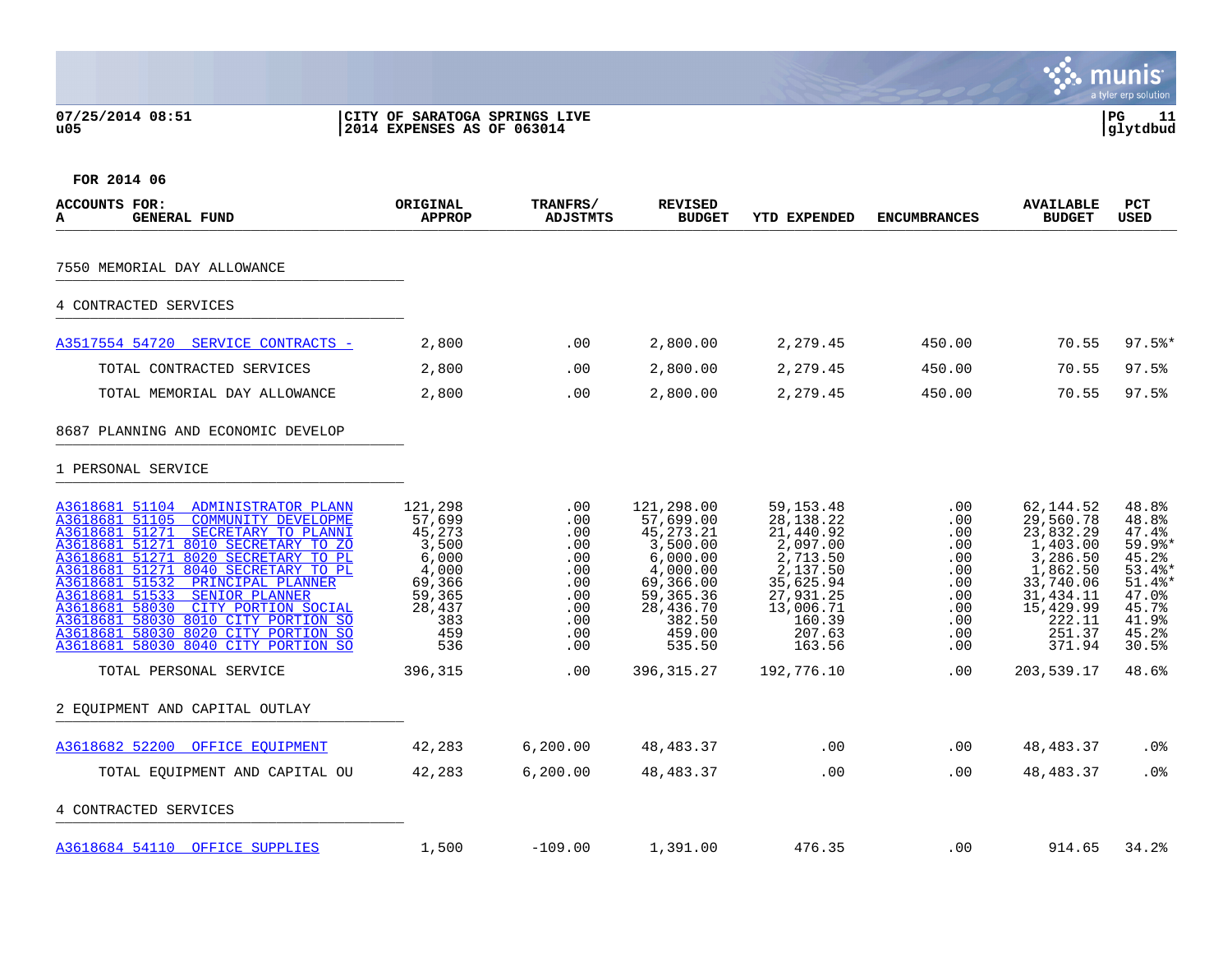

### **07/25/2014 08:51 |CITY OF SARATOGA SPRINGS LIVE |PG 12 u05 |2014 EXPENSES AS OF 063014 |glytdbud**

| ACCOUNTS FOR:<br><b>GENERAL FUND</b><br>A                                                                                                                                        | ORIGINAL<br><b>APPROP</b>                                                                                                | TRANFRS/<br>ADJSTMTS                                               | <b>REVISED</b><br><b>BUDGET</b>                             | YTD EXPENDED                                                                                           | <b>ENCUMBRANCES</b>                        | <b>AVAILABLE</b><br><b>BUDGET</b>              | PCT<br>USED                                         |
|----------------------------------------------------------------------------------------------------------------------------------------------------------------------------------|--------------------------------------------------------------------------------------------------------------------------|--------------------------------------------------------------------|-------------------------------------------------------------|--------------------------------------------------------------------------------------------------------|--------------------------------------------|------------------------------------------------|-----------------------------------------------------|
| A3618684 54110 8010 OFFICE SUPPLIES<br>A3618684 54110 8020 OFFICE SUPPLIES<br>A3618684 54110 8040 OFFICE SUPPLIES<br>A3618684 54120 POSTAGE                                      | $\begin{array}{c} 150 \\ 400 \\ 150 \\ 300 \end{array}$<br>300                                                           | .00<br>.00<br>.00<br>.00                                           | 150.00<br>400.00<br>150.00<br>300.00                        | 25.00<br>.00<br>.00<br>.00                                                                             | $.00 \,$<br>.00<br>.00<br>.00              | 125.00<br>400.00<br>150.00<br>300.00           | 16.7%<br>$.0\%$<br>.0%<br>.0%                       |
| A3618684 54120 8010 POSTAGE<br>A3618684 54120 8020 POSTAGE<br>A3618684 54120 8040 POSTAGE<br>A3618684 54230<br><b>DUES</b>                                                       | $500$<br>$600$<br>600<br>1,215                                                                                           | .00<br>.00<br>$.00$<br>00.195.99                                   | 500.00<br>600.00<br>600.00<br>1,710.00                      | .00<br>.00<br>.00<br>1,710.00                                                                          | $.00 \,$<br>.00<br>.00<br>.00              | 500.00<br>600.00<br>600.00<br>.00              | $.0\%$<br>.0%<br>.0%<br>$100.0$ *                   |
| A3618684 54250<br>CONFERENCE REGISTRA<br>A3618684 54250 8010 CONFERENCE REGI<br>A3618684 54250 8020 CONFERENCE REGI<br>A3618684 54250 8040 CONFERENCE REGI                       | 750<br>1,000<br>$1,000$<br>$1,000$                                                                                       | $495.0$<br>$-00$<br>$-00$<br>$-00$<br>$-0$<br>$-0$<br>$-0$<br>$-0$ | 750.00<br>1,000.00<br>1,000.00<br>1,000.00                  | 270.00<br>360.00<br>420.00<br>240.00                                                                   | .00<br>.00<br>.00<br>.00                   | 480.00<br>640.00<br>580.00<br>760.00           | 36.0%<br>36.0%<br>42.0%<br>24.0%                    |
| A3618684 54420<br>ADVERTISING<br>A3618684 54420 8010 ADVERTISING<br>A3618684 54420 8020 ADVERTISING<br>A3618684 54420 8040 ADVERTISING                                           | $\begin{array}{c} \frac{1}{2000} & 1,000 \\ 150 \\ 100 \\ 100 \\ 100 \\ \underline{18} \\ 1,000 \\ 1,000 \\ \end{array}$ | .00<br>.00<br>.00                                                  | 150.00<br>100.00<br>100.00<br>100.00                        | .00<br>.00<br>.00<br>.00                                                                               | .00<br>.00<br>.00<br>.00                   | 150.00<br>100.00<br>100.00<br>100.00           | $.0\%$<br>.0%<br>.0%<br>$.0\%$                      |
| A3618684 54420 8070 ADVERTISING<br>A3618684 54440 BOOKS PUBLICATIONS<br>A3618684 54540 TRAVEL<br>A3618684 54610 REPAIRS & MAINTENAN                                              |                                                                                                                          | .00<br>109.00<br>.00<br>2,190.00                                   | 100.00<br>1,109.00<br>300.00<br>2,190.00                    | .00<br>1,109.00<br>$\frac{.00}{.00}$                                                                   | .00<br>.00<br>$0.00$<br>$0.00$             | 100.00<br>.00<br>300.00<br>2,190.00            | .0%<br>100.0%*<br>.0%<br>$.0\%$                     |
| A3618684 54670 PHONES<br>A3618684 54720 SERVICE CONTRACTS -<br>A3618684 54720 8010 SERVICE CONTRAC<br>A3618684 54720 8020 SERVICE CONTRAC<br>A3618684 54737 8040 DRC CLG GRANT E | $\begin{array}{r} 1,000 \ 300 \ 0 \ 100 \ 0 \ 0 \end{array}$<br>20,000<br>$\overline{0}$                                 | .00<br>26,618.00<br>10,614.73<br>15, 118. 21<br>10,248.00          | 100.00<br>26,618.00<br>10,614.73<br>35, 118.21<br>10,248.00 | 36.75<br>20,761.00<br>.00<br>13,868.50                                                                 |                                            | 63.25<br>.00<br>.00<br>4,055.00<br>.00         | 36.8%<br>100.0%*<br>100.0%*<br>$88.5$ %*<br>100.0%* |
| A3618684 54740 SERVICE CONTRACTS -<br>A3618684 54744 8010 ZONING ORDINANC<br>A3618684 54748 8020 PLANNING BOARD<br>A3618684 54749<br>CDTC SS BICYCLE PED                         | 3,747<br>$\overline{0}$<br>5,000<br>$\overline{0}$                                                                       | $\sim 00$<br>46,000.00<br>2,662.45<br>15,000.00                    | 3,746.73<br>46,000.00<br>7,662.45<br>15,000.00              | $\begin{array}{c} .00 \\ 247.56 \end{array}$<br>$\begin{array}{c} . & 00 \\ . & 00 \end{array}$<br>.00 | .00<br>$2,662.\widetilde{45}$<br>.00       | 3,499.17<br>46,000.00<br>5,000.00<br>15,000.00 | 6.6%<br>$.0\%$<br>34.7%<br>$.0\%$                   |
| TOTAL CONTRACTED SERVICES                                                                                                                                                        | 39,862                                                                                                                   | 128,946.39                                                         |                                                             | 168,808.12 39,524.16 46,576.89                                                                         |                                            | 82,707.07                                      | 51.0%                                               |
| TOTAL PLANNING AND ECONOMIC DE 478,460                                                                                                                                           |                                                                                                                          |                                                                    |                                                             |                                                                                                        | 135,146.39 613,606.76 232,300.26 46,576.89 | 334,729.61                                     | 45.4%                                               |
| 9010 NEW YORK STATE RETIREMENT SYST                                                                                                                                              |                                                                                                                          |                                                                    |                                                             |                                                                                                        |                                            |                                                |                                                     |
| 8 EMPLOYEE BENEFITS                                                                                                                                                              |                                                                                                                          |                                                                    |                                                             |                                                                                                        |                                            |                                                |                                                     |
| A3719018 58040 OTHER EMPLOYEES RET                                                                                                                                               | 165,800                                                                                                                  | .00                                                                | 165,800.16                                                  | 39,968.80                                                                                              | .00                                        | 125,831.36                                     | 24.1%                                               |
| TOTAL EMPLOYEE BENEFITS                                                                                                                                                          | 165,800                                                                                                                  | .00                                                                | 165,800.16                                                  | 39,968.80                                                                                              | .00                                        | 125,831.36                                     | 24.1%                                               |
| TOTAL NEW YORK STATE RETIREMEN                                                                                                                                                   | 165,800                                                                                                                  | .00                                                                | 165,800.16                                                  | 39,968.80                                                                                              | .00                                        | 125,831.36                                     | 24.1%                                               |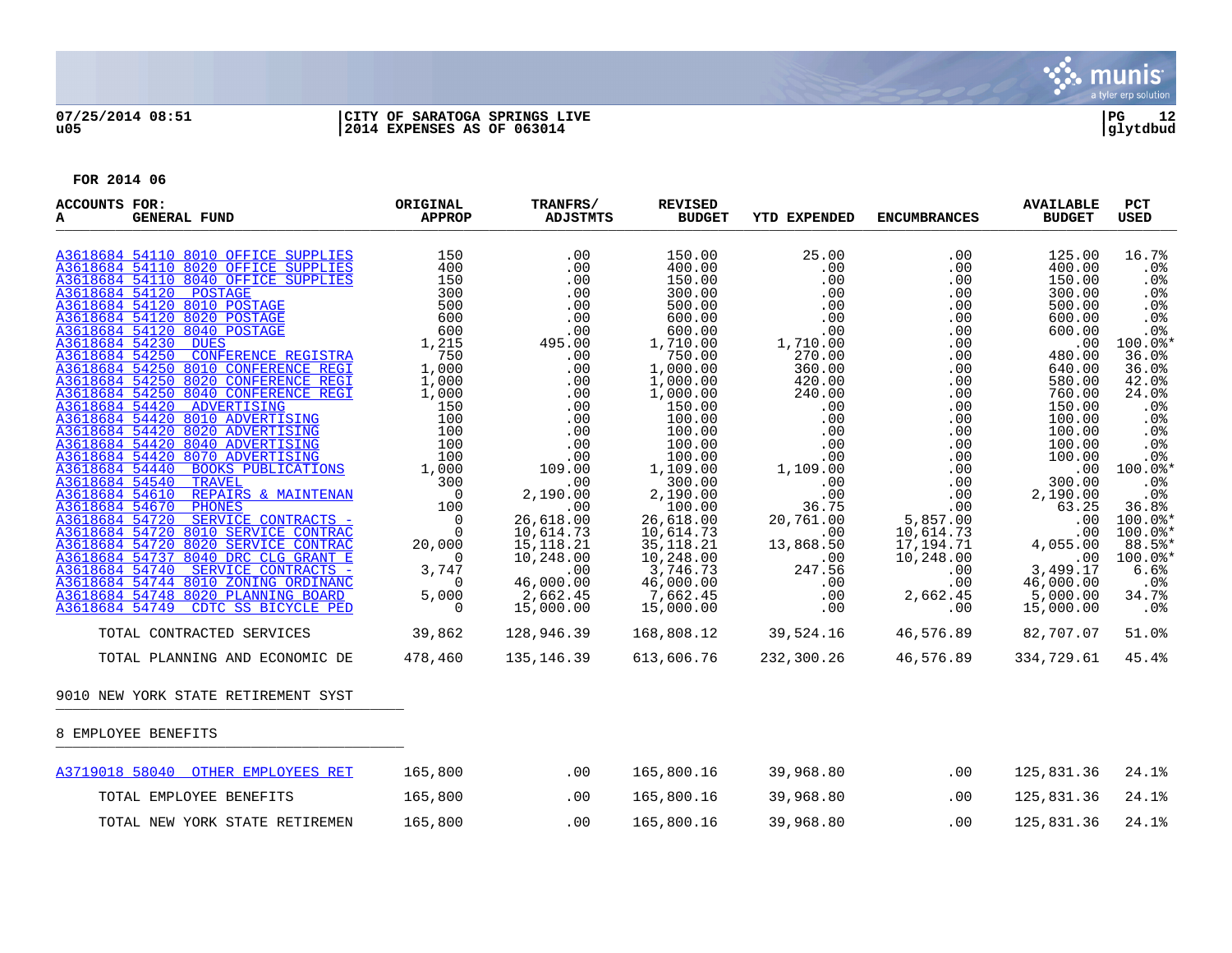**07/25/2014 08:51 |CITY OF SARATOGA SPRINGS LIVE |PG 13 u05 |2014 EXPENSES AS OF 063014 |glytdbud**



| ACCOUNTS FOR:<br><b>GENERAL FUND</b><br>A | ORIGINAL<br><b>APPROP</b> | TRANFRS/<br>ADJSTMTS | <b>REVISED</b><br><b>BUDGET</b> | <b>YTD EXPENDED</b> | <b>ENCUMBRANCES</b> | <b>AVAILABLE</b><br><b>BUDGET</b> | PCT<br><b>USED</b> |
|-------------------------------------------|---------------------------|----------------------|---------------------------------|---------------------|---------------------|-----------------------------------|--------------------|
| 9045 LIFE INSURANCE                       |                           |                      |                                 |                     |                     |                                   |                    |
| 4 CONTRACTED SERVICES                     |                           |                      |                                 |                     |                     |                                   |                    |
| A3719044 54774 LIFE INSURANCE             | 791                       | .00                  | 791.04                          | 428.00              | .00                 | 363.04                            | $54.1$ $*$         |
| TOTAL CONTRACTED SERVICES                 | 791                       | .00                  | 791.04                          | 428.00              | .00                 | 363.04                            | 54.1%              |
| TOTAL LIFE INSURANCE                      | 791                       | .00                  | 791.04                          | 428.00              | .00                 | 363.04                            | 54.1%              |
| 9050 UNEMPLOYMENT INSURANCE               |                           |                      |                                 |                     |                     |                                   |                    |
| 4 CONTRACTED SERVICES                     |                           |                      |                                 |                     |                     |                                   |                    |
| A3719054 54776 UNEMPLOYMENT INSURA        | 21,060                    | $-205.53$            | 20,854.47                       | 42.04               | .00                 | 20,812.43                         | .2%                |
| TOTAL CONTRACTED SERVICES                 | 21,060                    | $-205.53$            | 20,854.47                       | 42.04               | .00                 | 20,812.43                         | .2%                |
| TOTAL UNEMPLOYMENT INSURANCE              | 21,060                    | $-205.53$            | 20,854.47                       | 42.04               | .00                 | 20,812.43                         | .2%                |
| 9055 DISABILITY INSURANCE                 |                           |                      |                                 |                     |                     |                                   |                    |
| 4 CONTRACTED SERVICES                     |                           |                      |                                 |                     |                     |                                   |                    |
| A3719074 54770 DISABILITY INSURANC        | 484                       | .00                  | 484.36                          | 123.75              | .00                 | 360.61                            | 25.5%              |
| TOTAL CONTRACTED SERVICES                 | 484                       | .00                  | 484.36                          | 123.75              | .00                 | 360.61                            | 25.5%              |
| TOTAL DISABILITY INSURANCE                | 484                       | .00                  | 484.36                          | 123.75              | .00                 | 360.61                            | 25.5%              |
| 9060 HOSPITALIZATION                      |                           |                      |                                 |                     |                     |                                   |                    |
| 1 PERSONAL SERVICE                        |                           |                      |                                 |                     |                     |                                   |                    |
| A3719061 51001<br>EMPLOYEES HOSPITALI     | 12,400                    | $.00 \,$             | 12,400.00                       | 5,291.66            | .00                 | 7,108.34                          | 42.7%              |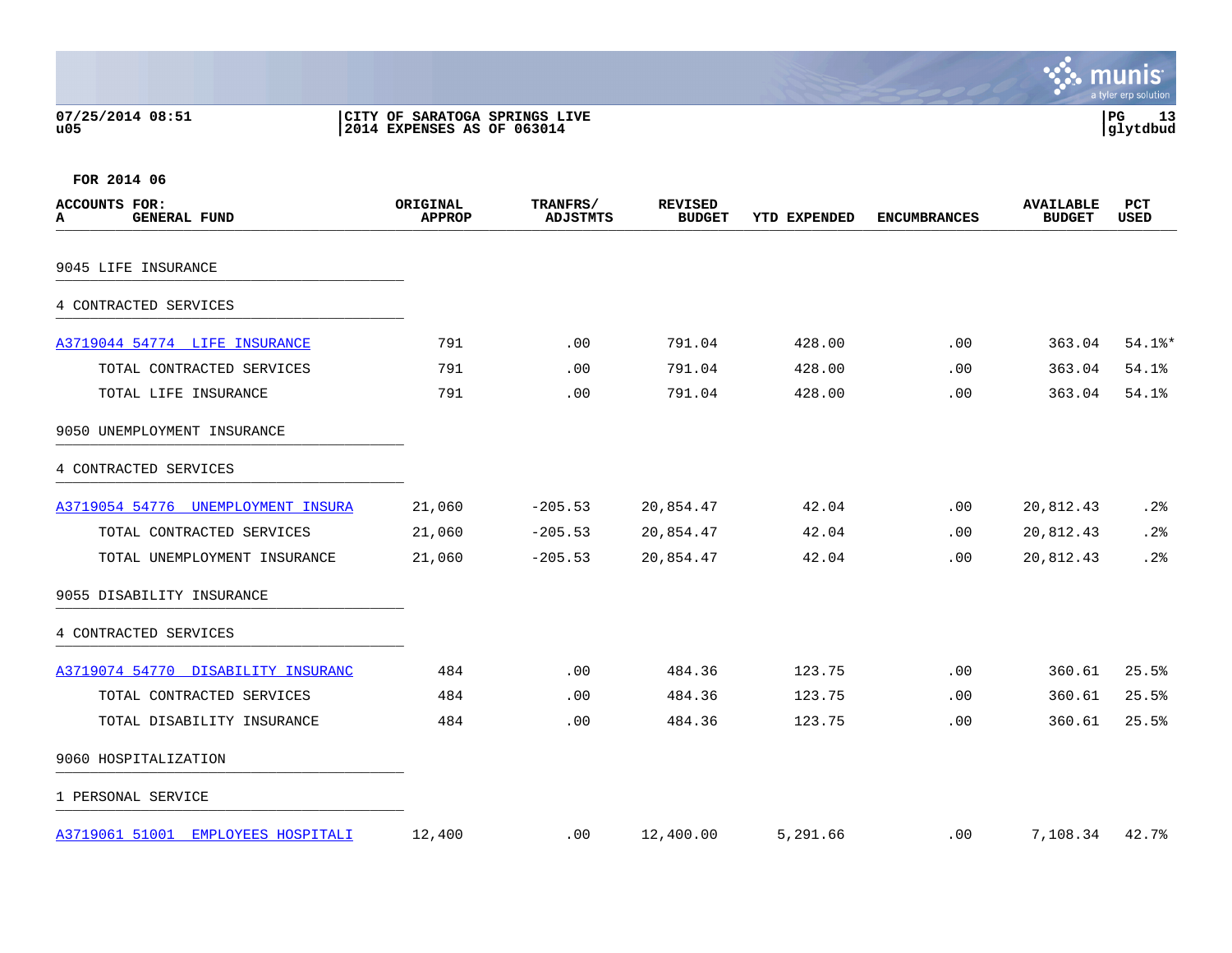### **07/25/2014 08:51 |CITY OF SARATOGA SPRINGS LIVE |PG 14 u05 |2014 EXPENSES AS OF 063014 |glytdbud**



| <b>ACCOUNTS FOR:</b><br><b>GENERAL FUND</b><br>A                                                                                                                | ORIGINAL<br><b>APPROP</b>           | TRANFRS/<br><b>ADJSTMTS</b> | <b>REVISED</b><br><b>BUDGET</b>                 | <b>YTD EXPENDED</b>                        | <b>ENCUMBRANCES</b>      | <b>AVAILABLE</b><br><b>BUDGET</b>            | <b>PCT</b><br><b>USED</b>        |
|-----------------------------------------------------------------------------------------------------------------------------------------------------------------|-------------------------------------|-----------------------------|-------------------------------------------------|--------------------------------------------|--------------------------|----------------------------------------------|----------------------------------|
| A3719061 58030 CITY PORTION SOCIAL                                                                                                                              | 949                                 | .00                         | 948.60                                          | 404.82                                     | .00                      | 543.78                                       | 42.7%                            |
| TOTAL PERSONAL SERVICE                                                                                                                                          | 13,349                              | .00                         | 13,348.60                                       | 5,696.48                                   | .00                      | 7,652.12                                     | 42.7%                            |
| 8 EMPLOYEE BENEFITS                                                                                                                                             |                                     |                             |                                                 |                                            |                          |                                              |                                  |
| A3719068 58010<br>HOSPITALIZATION<br>A3719068 58011<br><b>VISION INSURANCE</b><br>A3719068 58013<br>HRA ADMINISTRATIVE<br>A3719068 58014<br>HRA CO PAY REIMBURS | 277,509<br>5,125<br>1,322<br>10,276 | .00<br>.00<br>.00<br>.00    | 277,508.93<br>5,125.10<br>1,322.40<br>10,275.60 | 111,655.85<br>2,147.40<br>458.20<br>965.00 | .00<br>.00<br>.00<br>.00 | 165,853.08<br>2,977.70<br>864.20<br>9,310.60 | 40.2%<br>41.9%<br>34.6%<br>9.4%  |
| TOTAL EMPLOYEE BENEFITS                                                                                                                                         | 294,232                             | .00                         | 294, 232.03                                     | 115,226.45                                 | .00                      | 179,005.58                                   | 39.2%                            |
| TOTAL HOSPITALIZATION                                                                                                                                           | 307,581                             | .00                         | 307,580.63                                      | 120,922.93                                 | .00                      | 186,657.70                                   | 39.3%                            |
| 9089 SICK LEAVE                                                                                                                                                 |                                     |                             |                                                 |                                            |                          |                                              |                                  |
| 1 PERSONAL SERVICE                                                                                                                                              |                                     |                             |                                                 |                                            |                          |                                              |                                  |
| A3719081 51990<br><b>SICK LEAVE</b><br>A3719081 58030<br>CITY PORTION SOCIAL                                                                                    | 0<br>$\Omega$                       | 126.53<br>9.68              | 126.53<br>9.68                                  | 126.53<br>9.67                             | .00<br>.00               | .00<br>.01                                   | $100.0$ *<br>$99.9$ <sup>*</sup> |
| TOTAL PERSONAL SERVICE                                                                                                                                          | $\Omega$                            | 136.21                      | 136.21                                          | 136.20                                     | .00                      | .01                                          | 100.0%                           |
| TOTAL SICK LEAVE                                                                                                                                                | $\mathbf 0$                         | 136.21                      | 136.21                                          | 136.20                                     | .00                      | .01                                          | 100.0%                           |
| TOTAL MAYOR                                                                                                                                                     | 2,156,900                           | 241,875.73                  | 2,398,775.42                                    | 934,540.71                                 | 204,848.09               | 1,259,386.62                                 | 47.5%                            |
| 2 COMMISSIONER OF FINANCE                                                                                                                                       |                                     |                             |                                                 |                                            |                          |                                              |                                  |
| 1310 COMMISSIONER OF FINANCE                                                                                                                                    |                                     |                             |                                                 |                                            |                          |                                              |                                  |
| 1 PERSONAL SERVICE                                                                                                                                              |                                     |                             |                                                 |                                            |                          |                                              |                                  |
| A3021311 51010 COMMISSIONER                                                                                                                                     | 14,500                              | .00                         | 14,500.00                                       | 7,071.18                                   | .00                      | 7,428.82                                     | 48.8%                            |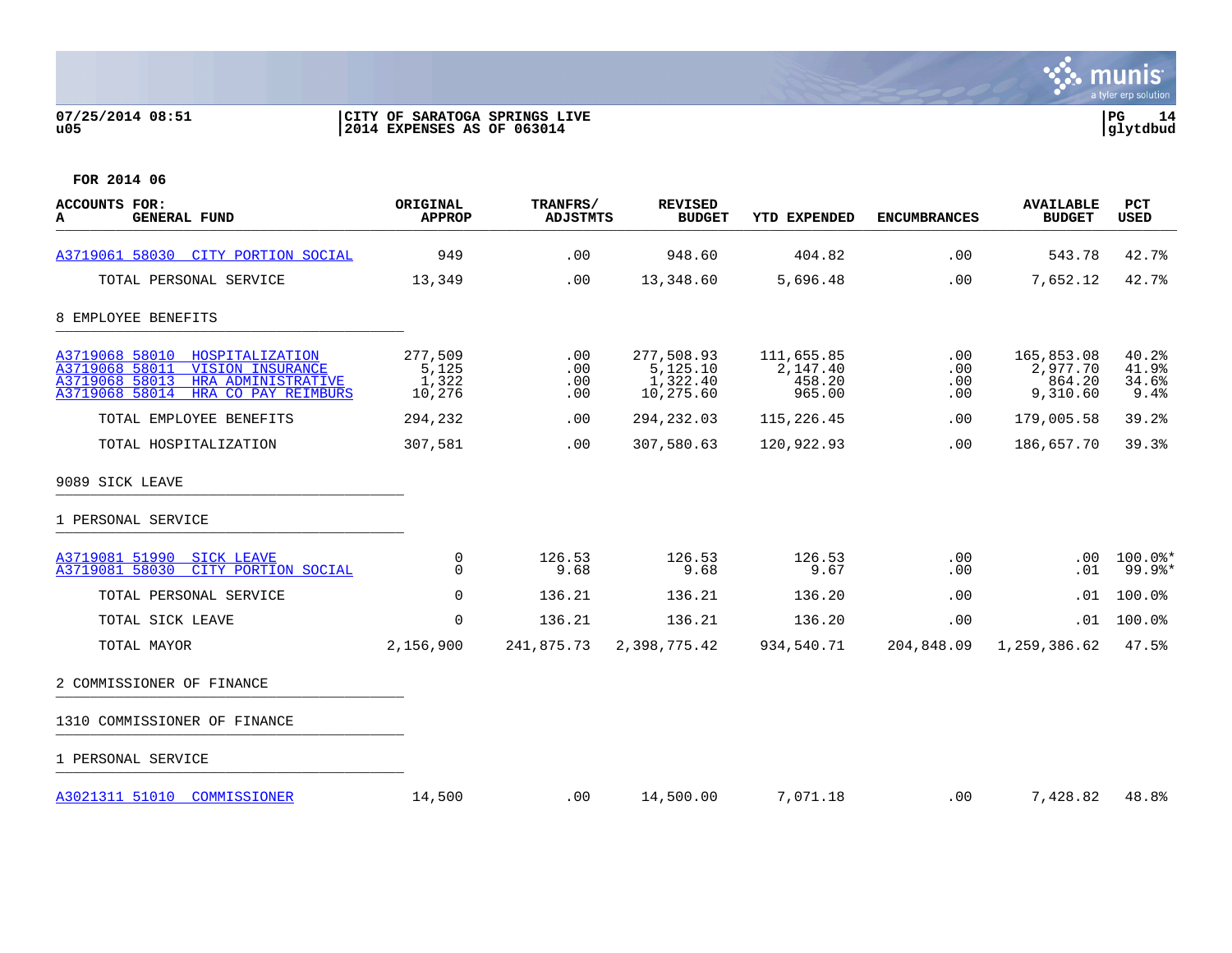

### **07/25/2014 08:51 |CITY OF SARATOGA SPRINGS LIVE |PG 15 u05 |2014 EXPENSES AS OF 063014 |glytdbud**

| <b>ACCOUNTS FOR:</b><br><b>GENERAL FUND</b><br>A                                                                                                                                                                                                                                                                                                                               | ORIGINAL<br><b>APPROP</b>                                                                | TRANFRS/<br><b>ADJSTMTS</b>                                                   | <b>REVISED</b><br><b>BUDGET</b>                                                                               | <b>YTD EXPENDED</b>                                                                                      | <b>ENCUMBRANCES</b>                                          | <b>AVAILABLE</b><br><b>BUDGET</b>                                                                              | PCT<br><b>USED</b>                                                          |
|--------------------------------------------------------------------------------------------------------------------------------------------------------------------------------------------------------------------------------------------------------------------------------------------------------------------------------------------------------------------------------|------------------------------------------------------------------------------------------|-------------------------------------------------------------------------------|---------------------------------------------------------------------------------------------------------------|----------------------------------------------------------------------------------------------------------|--------------------------------------------------------------|----------------------------------------------------------------------------------------------------------------|-----------------------------------------------------------------------------|
| A3021311 51020<br>DEPUTY COMMISSIONER<br>A3021311 51070<br>DIRECTOR OF FINANCE<br>A3021311 51109<br>FINANCE DEPARTMENT<br>A3021311 51320<br>CITY TAX REVENUE SU<br>A3021311 51321<br>PAYROLL ADMINISTRAT<br>A3021311 51421<br><b>ACCOUNT CLERK PART</b><br>A3021311 51430<br>PRINCIPAL ACCOUNT C<br>A3021311 51960<br><b>OVERTIME</b><br>A3021311 58030<br>CITY PORTION SOCIAL | 69,049<br>95,492<br>52,539<br>52,964<br>66,103<br>$\Omega$<br>46,465<br>18,000<br>31,757 | .00<br>.00<br>.00<br>.00<br>11,995.00<br>870.00<br>.00<br>$-12,865.00$<br>.00 | 69,049.00<br>95,492.00<br>52,539.00<br>52,964.00<br>78,098.00<br>870.00<br>46,465.00<br>5,135.00<br>31,757.07 | 33,671.24<br>44,496.20<br>25,083.25<br>25,518.37<br>37,648.35<br>867.00<br>22,383.51<br>.00<br>14,789.50 | .00<br>.00<br>.00<br>.00<br>.00<br>.00<br>.00<br>.00<br>.00. | 35, 377. 76<br>50,995.80<br>27,455.75<br>27, 445.63<br>40,449.65<br>3.00<br>24,081.49<br>5,135.00<br>16,967.57 | 48.8%<br>46.6%<br>47.7%<br>48.2%<br>48.2%<br>99.7%<br>48.2%<br>.0%<br>46.6% |
| TOTAL PERSONAL SERVICE                                                                                                                                                                                                                                                                                                                                                         | 446,869                                                                                  | .00                                                                           | 446,869.07                                                                                                    | 211,528.60                                                                                               | .00                                                          | 235, 340.47                                                                                                    | 47.3%                                                                       |
| 2 EOUIPMENT AND CAPITAL OUTLAY                                                                                                                                                                                                                                                                                                                                                 |                                                                                          |                                                                               |                                                                                                               |                                                                                                          |                                                              |                                                                                                                |                                                                             |
| A3021312 52200 OFFICE EOUIPMENT                                                                                                                                                                                                                                                                                                                                                | 3,000                                                                                    | .00                                                                           | 3,000.00                                                                                                      | .00                                                                                                      | .00                                                          | 3,000.00                                                                                                       | .0 <sub>8</sub>                                                             |
| TOTAL EQUIPMENT AND CAPITAL OU                                                                                                                                                                                                                                                                                                                                                 | 3,000                                                                                    | .00                                                                           | 3,000.00                                                                                                      | .00                                                                                                      | .00                                                          | 3,000.00                                                                                                       | .0%                                                                         |
| 4 CONTRACTED SERVICES                                                                                                                                                                                                                                                                                                                                                          |                                                                                          |                                                                               |                                                                                                               |                                                                                                          |                                                              |                                                                                                                |                                                                             |
| A3021314 54110 OFFICE SUPPLIES<br>A3021314 54120<br><b>POSTAGE</b><br>A3021314 54220<br><b>TRAVEL</b><br>A3021314 54230<br><b>DUES</b><br>A3021314 54250<br><b>CONFERENCE REGISTRA</b><br>A3021314 54440<br><b>BOOKS PUBLICATIONS</b><br>A3021314 54720<br>SERVICE CONTRACTS -<br>A3021314 54740<br>SERVICE CONTRACTS -                                                        | 4,000<br>11,000<br>250<br>200<br>1,000<br>1,400<br>42,900<br>500                         | .00<br>.00<br>.00<br>.00<br>.00<br>.00<br>19,999.00<br>.00                    | 4,000.00<br>11,000.00<br>250.00<br>200.00<br>1,000.00<br>1,400.00<br>62,899.00<br>500.00                      | 1,349.65<br>4,148.15<br>88.70<br>165.00<br>495.00<br>.00<br>11,000.00<br>.00                             | .00<br>.00<br>.00<br>.00<br>55.00<br>.00<br>51,899.00<br>.00 | 2,650.35<br>6,851.85<br>161.30<br>35.00<br>450.00<br>1,400.00<br>.00<br>500.00                                 | 33.7%<br>37.7%<br>35.5%<br>$82.5$ *<br>$55.0$ *<br>.0%<br>100.0%*<br>.0%    |
| TOTAL CONTRACTED SERVICES                                                                                                                                                                                                                                                                                                                                                      | 61,250                                                                                   | 19,999.00                                                                     | 81,249.00                                                                                                     | 17,246.50                                                                                                | 51,954.00                                                    | 12,048.50                                                                                                      | 85.2%                                                                       |
| TOTAL COMMISSIONER OF FINANCE                                                                                                                                                                                                                                                                                                                                                  | 511,119                                                                                  | 19,999.00                                                                     | 531,118.07                                                                                                    | 228,775.10                                                                                               | 51,954.00                                                    | 250,388.97                                                                                                     | 52.9%                                                                       |
| 1362 TAX ADVERTISING EXPENSES                                                                                                                                                                                                                                                                                                                                                  |                                                                                          |                                                                               |                                                                                                               |                                                                                                          |                                                              |                                                                                                                |                                                                             |
| 4 CONTRACTED SERVICES                                                                                                                                                                                                                                                                                                                                                          |                                                                                          |                                                                               |                                                                                                               |                                                                                                          |                                                              |                                                                                                                |                                                                             |
| A3021364 54420 ADVERTISING                                                                                                                                                                                                                                                                                                                                                     | 5,500                                                                                    | .00                                                                           | 5,500.00                                                                                                      | 1,013.84                                                                                                 | .00                                                          | 4,486.16                                                                                                       | 18.4%                                                                       |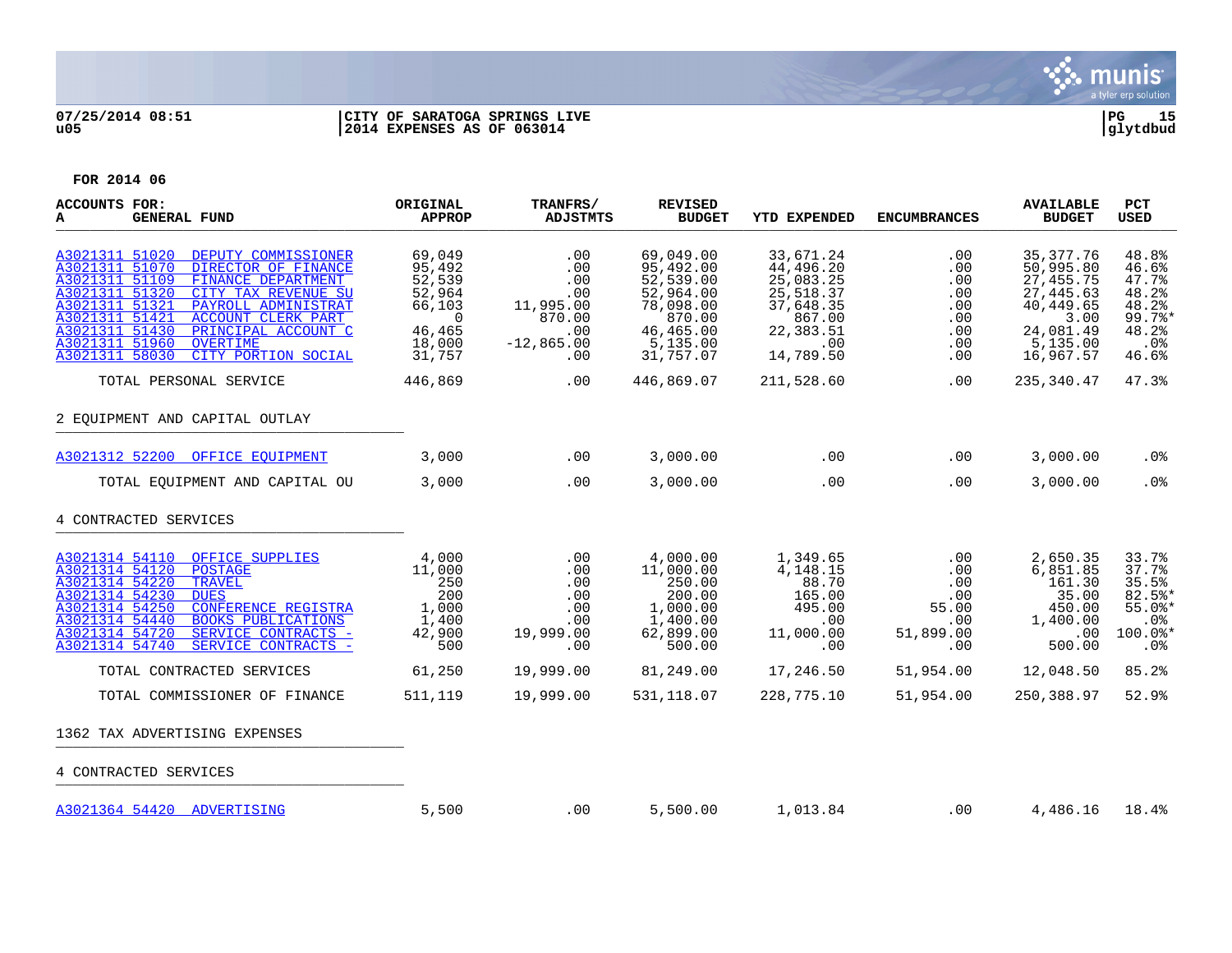### **07/25/2014 08:51 |CITY OF SARATOGA SPRINGS LIVE |PG 16 u05 |2014 EXPENSES AS OF 063014 |glytdbud**



**FOR 2014 06**

| <b>ACCOUNTS FOR:</b><br><b>GENERAL FUND</b><br>A | ORIGINAL<br><b>APPROP</b> | TRANFRS/<br><b>ADJSTMTS</b> | <b>REVISED</b><br><b>BUDGET</b> | YTD EXPENDED | <b>ENCUMBRANCES</b> | <b>AVAILABLE</b><br><b>BUDGET</b> | <b>PCT</b><br>USED |
|--------------------------------------------------|---------------------------|-----------------------------|---------------------------------|--------------|---------------------|-----------------------------------|--------------------|
|                                                  |                           |                             |                                 |              |                     |                                   |                    |
| TOTAL CONTRACTED SERVICES                        | 5,500                     | .00                         | 5,500.00                        | 1,013.84     | .00                 | 4,486.16                          | 18.4%              |
| TOTAL TAX ADVERTISING EXPENSES                   | 5,500                     | .00                         | 5,500.00                        | 1,013.84     | .00                 | 4,486.16                          | 18.4%              |
| 1363 DISCOUNT ON TAXES                           |                           |                             |                                 |              |                     |                                   |                    |
| 4 CONTRACTED SERVICES                            |                           |                             |                                 |              |                     |                                   |                    |
| A3021374 54580 DISCOUNTS ISSUED                  | 173,000                   | 8,913.54                    | 181,913.54                      | 181,913.54   | .00                 | .00                               | $100.0$ $*$        |
| TOTAL CONTRACTED SERVICES                        | 173,000                   | 8,913.54                    | 181, 913.54                     | 181,913.54   | .00                 | .00                               | 100.0%             |
| TOTAL DISCOUNT ON TAXES                          | 173,000                   | 8,913.54                    | 181, 913.54                     | 181,913.54   | .00                 | .00                               | 100.0%             |
| 1390 BIRCH RUN SPECIAL DISTRICT                  |                           |                             |                                 |              |                     |                                   |                    |
| 4 CONTRACTED SERVICES                            |                           |                             |                                 |              |                     |                                   |                    |
| A3021394 54720 SERVICE CONTRACTS -               | 59,400                    | .00                         | 59,400.00                       | .00          | .00                 | 59,400.00                         | .0 <sub>8</sub>    |
| TOTAL CONTRACTED SERVICES                        | 59,400                    | .00                         | 59,400.00                       | .00          | .00                 | 59,400.00                         | .0%                |
| TOTAL BIRCH RUN SPECIAL DISTRI                   | 59,400                    | .00                         | 59,400.00                       | .00          | .00                 | 59,400.00                         | .0%                |
| 1391 MORGAN STREET BIRCH RUN                     |                           |                             |                                 |              |                     |                                   |                    |
| 4 CONTRACTED SERVICES                            |                           |                             |                                 |              |                     |                                   |                    |
| A3021384 54720 MORGAN ST PROF SERV               | 93,800                    | .00                         | 93,800.00                       | 48,300.00    | .00                 | 45,500.00                         | $51.5$ *           |
| TOTAL CONTRACTED SERVICES                        | 93,800                    | .00                         | 93,800.00                       | 48,300.00    | .00                 | 45,500.00                         | 51.5%              |
| TOTAL MORGAN STREET BIRCH RUN                    | 93,800                    | .00                         | 93,800.00                       | 48,300.00    | .00                 | 45,500.00                         | 51.5%              |

1392 INTERLAKEN SAD \_\_\_\_\_\_\_\_\_\_\_\_\_\_\_\_\_\_\_\_\_\_\_\_\_\_\_\_\_\_\_\_\_\_\_\_\_\_\_\_\_

4 CONTRACTED SERVICES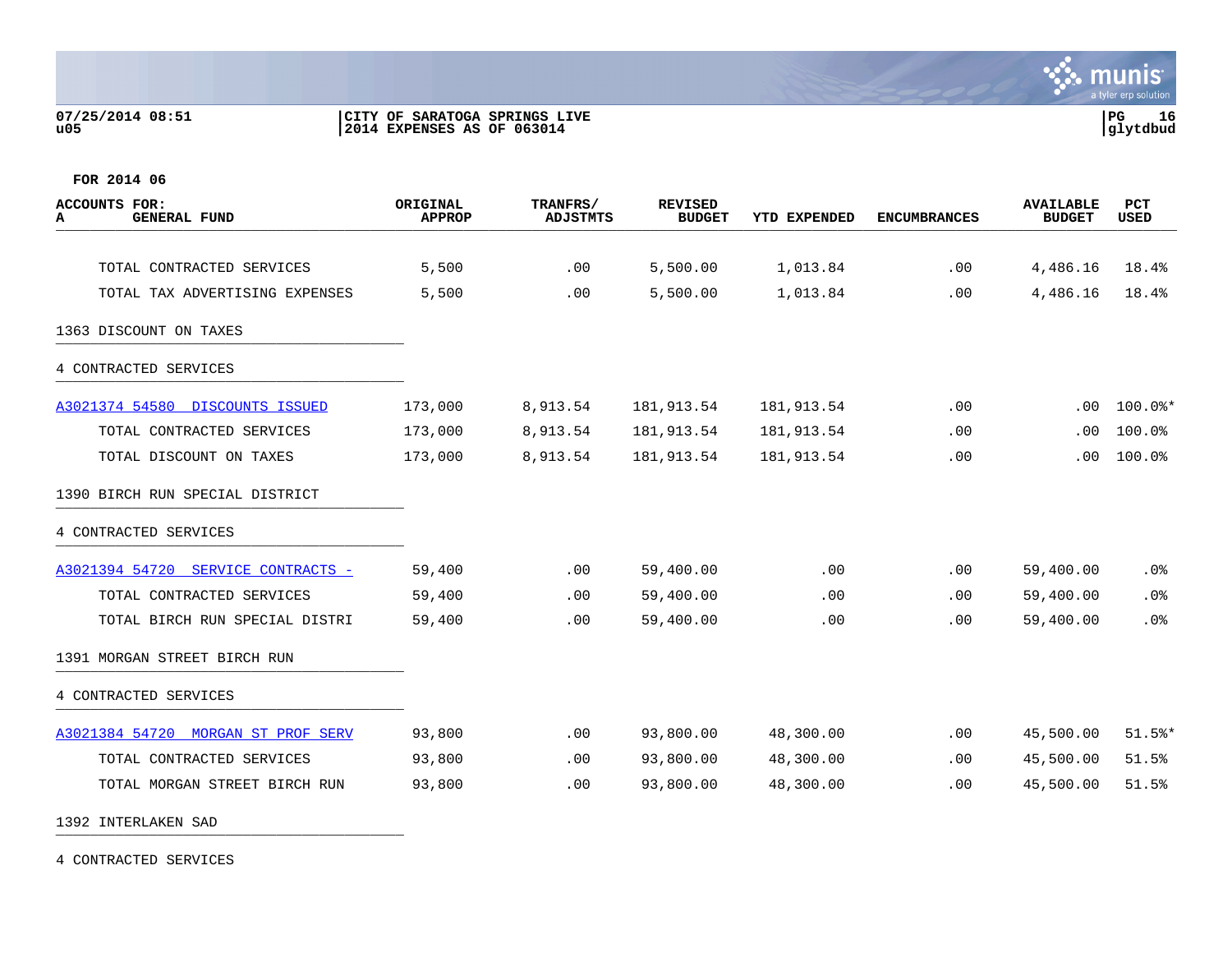### **07/25/2014 08:51 |CITY OF SARATOGA SPRINGS LIVE |PG 17 u05 |2014 EXPENSES AS OF 063014 |glytdbud**



**FOR 2014 06**

| ACCOUNTS FOR:<br><b>GENERAL FUND</b><br>A                                                                                                                                                                    | ORIGINAL<br><b>APPROP</b>                      | TRANFRS/<br><b>ADJSTMTS</b>                     | <b>REVISED</b><br><b>BUDGET</b>                               | YTD EXPENDED                                          | <b>ENCUMBRANCES</b>                       | <b>AVAILABLE</b><br><b>BUDGET</b>                            | <b>PCT</b><br><b>USED</b>                  |
|--------------------------------------------------------------------------------------------------------------------------------------------------------------------------------------------------------------|------------------------------------------------|-------------------------------------------------|---------------------------------------------------------------|-------------------------------------------------------|-------------------------------------------|--------------------------------------------------------------|--------------------------------------------|
|                                                                                                                                                                                                              |                                                |                                                 |                                                               |                                                       |                                           |                                                              |                                            |
| A3021354 54720<br>INTERLAKEN SC - PRO                                                                                                                                                                        | 315,750                                        | 17,281.25                                       | 333,031.25                                                    | 165,443.75                                            | .00                                       | 167,587.50                                                   | 49.7%                                      |
| TOTAL CONTRACTED SERVICES                                                                                                                                                                                    | 315,750                                        | 17,281.25                                       | 333,031.25                                                    | 165,443.75                                            | .00                                       | 167,587.50                                                   | 49.7%                                      |
| TOTAL INTERLAKEN SAD                                                                                                                                                                                         | 315,750                                        | 17,281.25                                       | 333,031.25                                                    | 165, 443. 75                                          | .00                                       | 167,587.50                                                   | 49.7%                                      |
| 1393 TAXES & ASSESSMENTS CITY PROPE                                                                                                                                                                          |                                                |                                                 |                                                               |                                                       |                                           |                                                              |                                            |
| 4 CONTRACTED SERVICES                                                                                                                                                                                        |                                                |                                                 |                                                               |                                                       |                                           |                                                              |                                            |
| A3021344 54720 SERVICE CONTRACTS -                                                                                                                                                                           | 11,000                                         | .00                                             | 11,000.00                                                     | 2,522.85                                              | .00                                       | 8,477.15                                                     | 22.9%                                      |
| TOTAL CONTRACTED SERVICES                                                                                                                                                                                    | 11,000                                         | .00.                                            | 11,000.00                                                     | 2,522.85                                              | .00                                       | 8,477.15                                                     | 22.9%                                      |
| TOTAL TAXES & ASSESSMENTS CITY                                                                                                                                                                               | 11,000                                         | .00                                             | 11,000.00                                                     | 2,522.85                                              | .00                                       | 8,477.15                                                     | 22.9%                                      |
| 1681 DATA PROCESSING - NETWORK                                                                                                                                                                               |                                                |                                                 |                                                               |                                                       |                                           |                                                              |                                            |
| 1 PERSONAL SERVICE                                                                                                                                                                                           |                                                |                                                 |                                                               |                                                       |                                           |                                                              |                                            |
| A3021691 51663<br>INFORMATION TECHNOL<br>A3021691 51665<br>HELP DESK TECHNICIA<br>A3021691 51666<br><b>COMPUTER SUPPORT TE</b><br>A3021691 51960<br><b>OVERTIME</b><br>A3021691 58030<br>CITY PORTION SOCIAL | 96,766<br>15,101<br>99,399<br>20,900<br>18,917 | 19,259.00<br>.00<br>.00<br>$-17, 259.00$<br>.00 | 116,025.00<br>15,101.00<br>99,399.00<br>3,641.00<br>18,916.93 | 55,881.90<br>.00<br>47,407.01<br>1,875.13<br>7,831.42 | $.00 \,$<br>.00<br>.00<br>$.00 \,$<br>.00 | 60,143.10<br>15,101.00<br>51,991.99<br>1,765.87<br>11,085.51 | 48.2%<br>.0%<br>47.7%<br>$51.5$ *<br>41.4% |
| TOTAL PERSONAL SERVICE                                                                                                                                                                                       | 251,083                                        | 2,000.00                                        | 253,082.93                                                    | 112,995.46                                            | .00                                       | 140,087.47                                                   | 44.6%                                      |
| 2 EOUIPMENT AND CAPITAL OUTLAY                                                                                                                                                                               |                                                |                                                 |                                                               |                                                       |                                           |                                                              |                                            |
| A3021692 52230<br><b>HARDWARE</b><br>A3021692 52600<br><b>SOFTWARE</b>                                                                                                                                       | 55,000<br>8,442                                | 2,430.00<br>.00                                 | 57,430.00<br>8,442.20                                         | 51, 152.82<br>2,202.94                                | .00<br>.00                                | 6,277.18<br>6,239.26                                         | 89.1%*<br>26.1%                            |
| TOTAL EOUIPMENT AND CAPITAL OU                                                                                                                                                                               | 63,442                                         | 2,430.00                                        | 65,872.20                                                     | 53, 355. 76                                           | .00                                       | 12,516.44                                                    | 81.0%                                      |

4 CONTRACTED SERVICES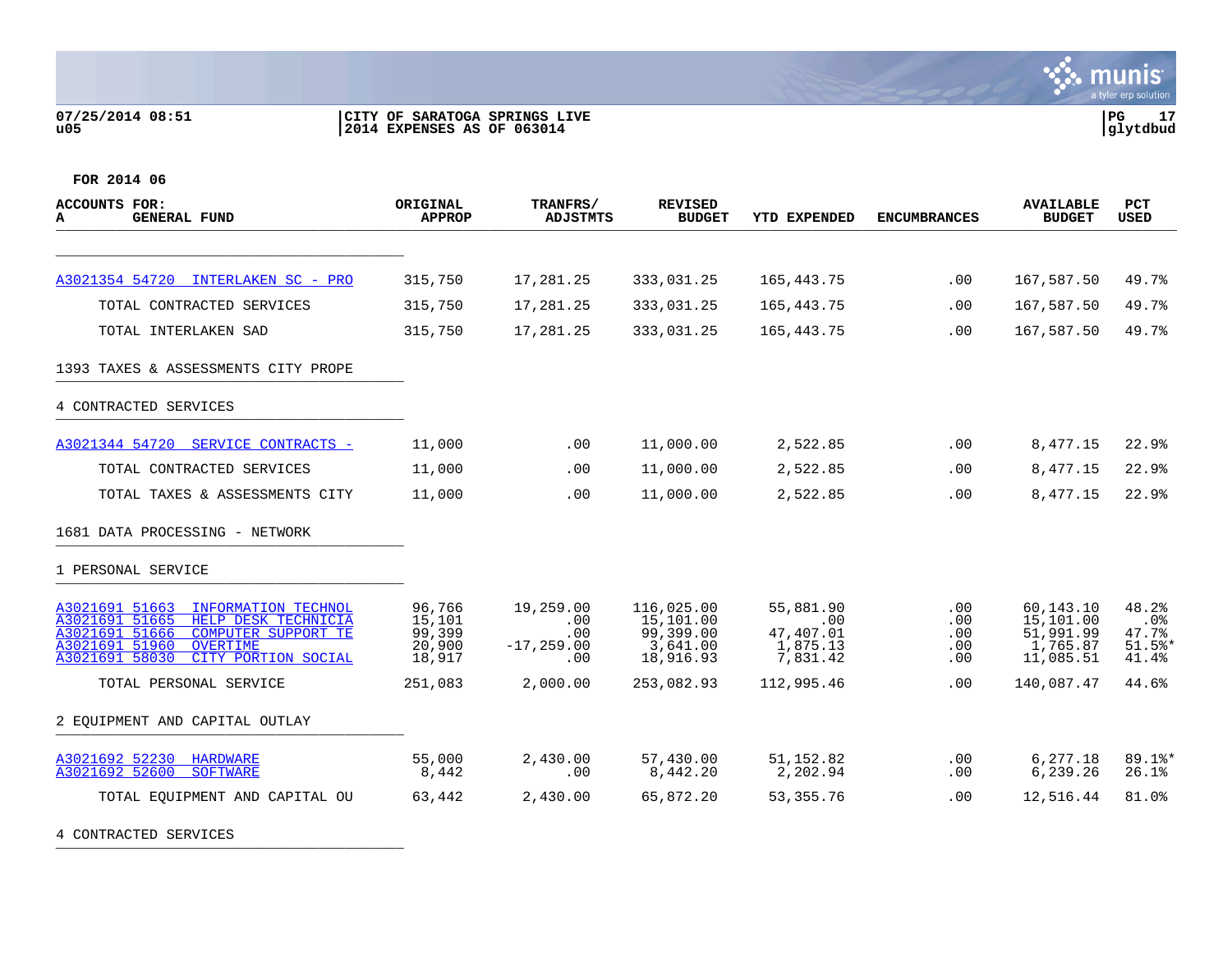

# **07/25/2014 08:51 |CITY OF SARATOGA SPRINGS LIVE |PG 18 u05 |2014 EXPENSES AS OF 063014 |glytdbud**



| ACCOUNTS FOR:<br><b>GENERAL FUND</b><br>A                                                                                                                    | ORIGINAL<br><b>APPROP</b>    | <b>TRANFRS/</b><br>ADJSTMTS | <b>REVISED</b><br><b>BUDGET</b>          | YTD EXPENDED                     | <b>ENCUMBRANCES</b>      | <b>AVAILABLE</b><br><b>BUDGET</b>        | <b>PCT</b><br><b>USED</b>     |
|--------------------------------------------------------------------------------------------------------------------------------------------------------------|------------------------------|-----------------------------|------------------------------------------|----------------------------------|--------------------------|------------------------------------------|-------------------------------|
| A3021694 54110<br>OFFICE SUPPLIES<br>A3021694 54330<br>REPAIRS & MAINTENAN<br>A3021694 54440<br><b>BOOKS PUBLICATIONS</b><br>A3021694 54670<br><b>PHONES</b> | 3,395<br>1,500<br>257<br>400 | .00<br>.00<br>.00<br>.00    | 3,395.00<br>1,500.00<br>256.68<br>400.00 | 79.14<br>314.93<br>.00<br>163.68 | .00<br>.00<br>.00<br>.00 | 3,315.86<br>1,185.07<br>256.68<br>236.32 | 2.3%<br>21.0%<br>.0%<br>40.9% |
| A3021694 54720<br>SERVICE CONTRACTS -<br>A3021694 54740<br>SERVICE CONTRACTS -                                                                               | 30,250<br>86,010             | .00<br>.00                  | 30,250.12<br>86,010.40                   | 3,992.22<br>68,372.01            | .00<br>12,095.90         | 26, 257.90<br>5,542.49                   | 13.2%<br>$93.6$ *             |
| TOTAL CONTRACTED SERVICES                                                                                                                                    | 121,812                      | .00                         | 121,812.20                               | 72,921.98                        | 12,095.90                | 36,794.32                                | 69.8%                         |
| TOTAL DATA PROCESSING - NETWOR                                                                                                                               | 436,337                      | 4,430.00                    | 440,767.33                               | 239, 273. 20                     | 12,095.90                | 189,398.23                               | 57.0%                         |
| 1910 LIABILITY INSURANCE                                                                                                                                     |                              |                             |                                          |                                  |                          |                                          |                               |
| 4 CONTRACTED SERVICES                                                                                                                                        |                              |                             |                                          |                                  |                          |                                          |                               |
| A3021914 54773 LIABILITY INSURANCE                                                                                                                           | 30,577                       | .00                         | 30,576.88                                | 30,480.75                        | .00                      | 96.13                                    | 99.7%                         |
| TOTAL CONTRACTED SERVICES                                                                                                                                    | 30,577                       | .00                         | 30,576.88                                | 30,480.75                        | .00                      | 96.13                                    | 99.7%                         |
| TOTAL LIABILITY INSURANCE                                                                                                                                    | 30,577                       | .00                         | 30,576.88                                | 30,480.75                        | .00                      | 96.13                                    | 99.7%                         |
| 9010 NEW YORK STATE RETIREMENT SYST                                                                                                                          |                              |                             |                                          |                                  |                          |                                          |                               |
| 8 EMPLOYEE BENEFITS                                                                                                                                          |                              |                             |                                          |                                  |                          |                                          |                               |
| A3729018 58040<br>OTHER EMPLOYEES RET                                                                                                                        | 127,814                      | .00                         | 127,813.93                               | 29, 211.77                       | .00                      | 98,602.16                                | 22.9%                         |
| TOTAL EMPLOYEE BENEFITS                                                                                                                                      | 127,814                      | $.00 \,$                    | 127,813.93                               | 29, 211.77                       | .00                      | 98,602.16                                | 22.9%                         |
| TOTAL NEW YORK STATE RETIREMEN                                                                                                                               | 127,814                      | .00                         | 127,813.93                               | 29, 211.77                       | .00                      | 98,602.16                                | 22.9%                         |
| 9045 LIFE INSURANCE                                                                                                                                          |                              |                             |                                          |                                  |                          |                                          |                               |
| 4 CONTRACTED SERVICES                                                                                                                                        |                              |                             |                                          |                                  |                          |                                          |                               |
| A3729044 54774 LIFE INSURANCE                                                                                                                                | 494                          | $.00 \,$                    | 494.40                                   | 280.00                           | .00                      | 214.40                                   | $56.6$ $*$                    |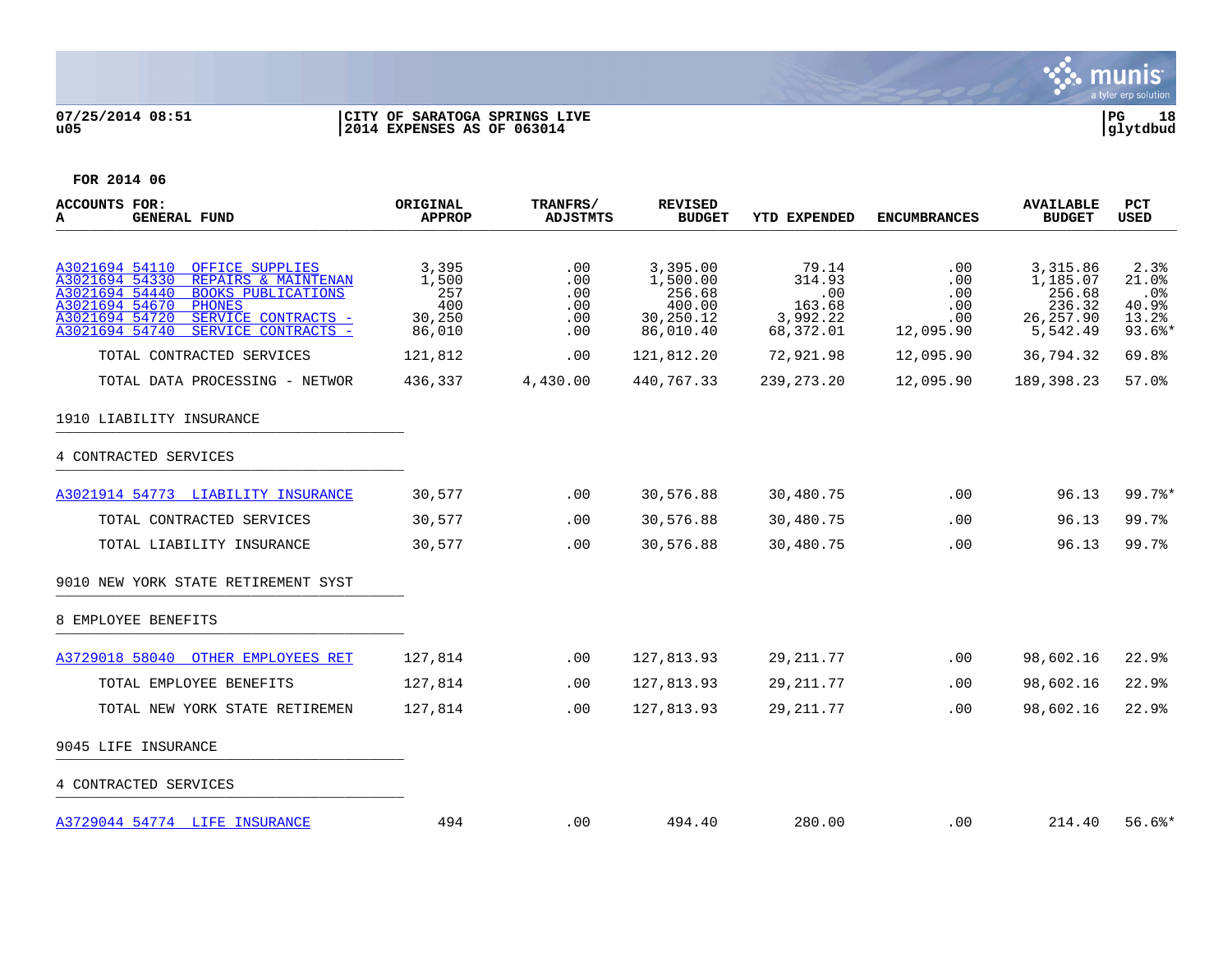## **07/25/2014 08:51 |CITY OF SARATOGA SPRINGS LIVE |PG 19 u05 |2014 EXPENSES AS OF 063014 |glytdbud**



| <b>ACCOUNTS FOR:</b><br><b>GENERAL FUND</b><br>А                               | ORIGINAL<br><b>APPROP</b> | <b>TRANFRS/</b><br><b>ADJSTMTS</b> | <b>REVISED</b><br><b>BUDGET</b> | YTD EXPENDED       | <b>ENCUMBRANCES</b> | <b>AVAILABLE</b><br><b>BUDGET</b> | PCT<br>USED    |
|--------------------------------------------------------------------------------|---------------------------|------------------------------------|---------------------------------|--------------------|---------------------|-----------------------------------|----------------|
|                                                                                |                           |                                    |                                 |                    |                     |                                   |                |
| TOTAL CONTRACTED SERVICES                                                      | 494                       | .00                                | 494.40                          | 280.00             | .00                 | 214.40                            | 56.6%          |
| TOTAL LIFE INSURANCE                                                           | 494                       | .00                                | 494.40                          | 280.00             | .00                 | 214.40                            | 56.6%          |
| 9050 UNEMPLOYMENT INSURANCE                                                    |                           |                                    |                                 |                    |                     |                                   |                |
| 4 CONTRACTED SERVICES                                                          |                           |                                    |                                 |                    |                     |                                   |                |
| A3729054 54776 UNEMPLOYMENT INSURA                                             | 1,000                     | .00                                | 1,000.00                        | .00                | .00                 | 1,000.00                          | .0%            |
| TOTAL CONTRACTED SERVICES                                                      | 1,000                     | $.00 \,$                           | 1,000.00                        | .00                | .00.                | 1,000.00                          | .0%            |
| TOTAL UNEMPLOYMENT INSURANCE                                                   | 1,000                     | .00                                | 1,000.00                        | .00                | .00                 | 1,000.00                          | .0%            |
| 9055 DISABILITY INSURANCE                                                      |                           |                                    |                                 |                    |                     |                                   |                |
| 4 CONTRACTED SERVICES                                                          |                           |                                    |                                 |                    |                     |                                   |                |
| A3729074 54770 DISABILITY INSURANC                                             | 306                       | .00                                | 305.91                          | 74.25              | .00                 | 231.66                            | 24.3%          |
| TOTAL CONTRACTED SERVICES                                                      | 306                       | .00                                | 305.91                          | 74.25              | .00                 | 231.66                            | 24.3%          |
| TOTAL DISABILITY INSURANCE                                                     | 306                       | .00                                | 305.91                          | 74.25              | .00                 | 231.66                            | 24.3%          |
| 9060 HOSPITALIZATION                                                           |                           |                                    |                                 |                    |                     |                                   |                |
| 1 PERSONAL SERVICE                                                             |                           |                                    |                                 |                    |                     |                                   |                |
| A3729061 51001<br>EMPLOYEES HOSPITALI<br>A3729061 58030<br>CITY PORTION SOCIAL | 7,230<br>553              | .00<br>.00                         | 7,230.00<br>553.10              | 2,750.00<br>210.38 | .00<br>.00          | 4,480.00<br>342.72                | 38.0%<br>38.0% |
| TOTAL PERSONAL SERVICE                                                         | 7,783                     | .00                                | 7,783.10                        | 2,960.38           | .00                 | 4,822.72                          | 38.0%          |
| 8 EMPLOYEE BENEFITS                                                            |                           |                                    |                                 |                    |                     |                                   |                |
| A3729068 58010 HOSPITALIZATION                                                 | 198,312                   | $.00 \,$                           | 198,312.49                      | 89,789.50          | .00                 | 108,522.99                        | 45.3%          |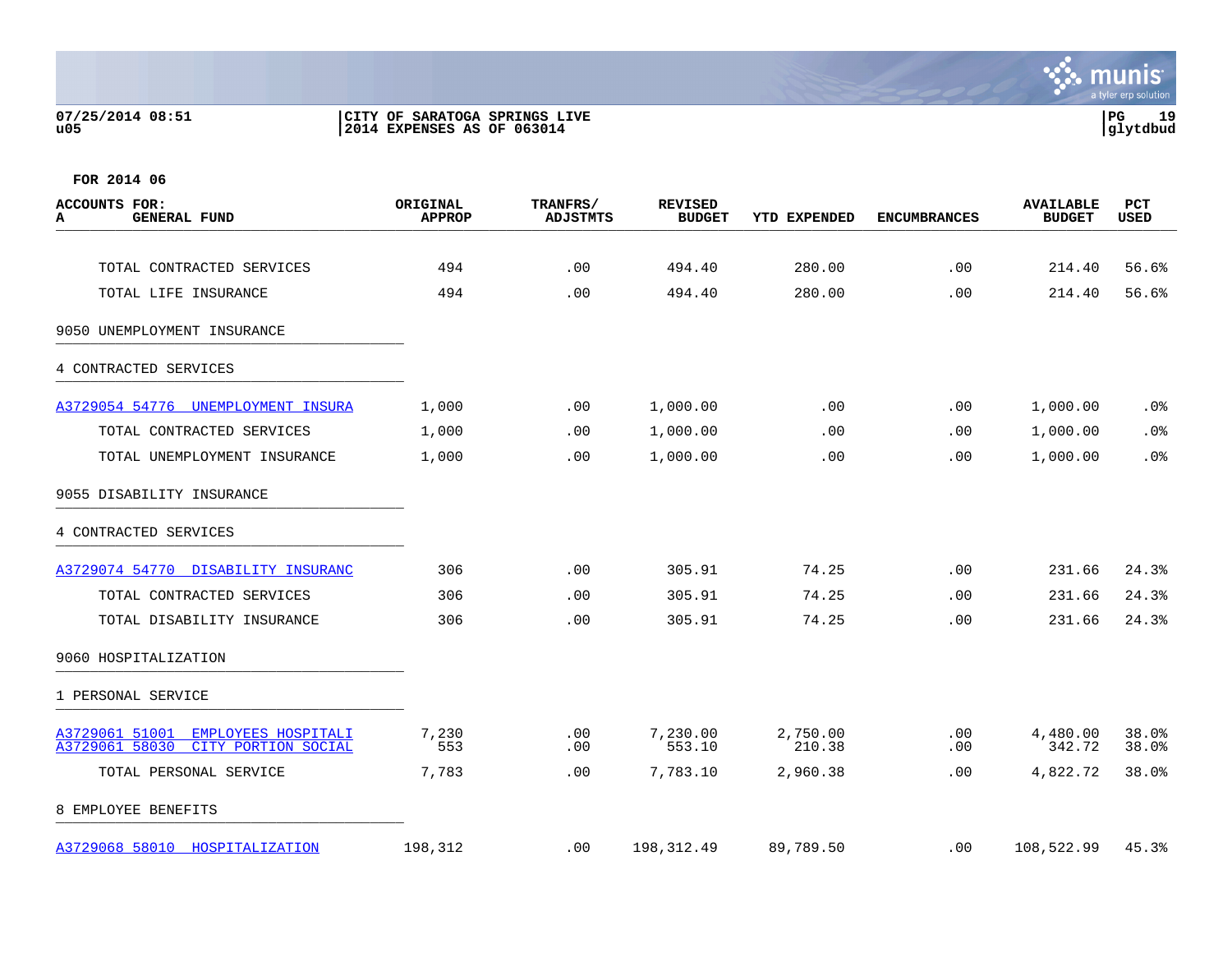

## **07/25/2014 08:51 |CITY OF SARATOGA SPRINGS LIVE |PG 20 u05 |2014 EXPENSES AS OF 063014 |glytdbud**



**FOR 2014 06**

| <b>ACCOUNTS FOR:</b><br><b>GENERAL FUND</b><br>A                                                                 | <b>ORIGINAL</b><br><b>APPROP</b> | TRANFRS/<br><b>ADJSTMTS</b> | <b>REVISED</b><br><b>BUDGET</b> | <b>YTD EXPENDED</b>          | <b>ENCUMBRANCES</b> | <b>AVAILABLE</b><br><b>BUDGET</b> | PCT<br>USED             |
|------------------------------------------------------------------------------------------------------------------|----------------------------------|-----------------------------|---------------------------------|------------------------------|---------------------|-----------------------------------|-------------------------|
| A3729068 58011 VISION INSURANCE<br>A3729068 58013<br>HRA ADMINISTRATIVE<br>HRA CO PAY REIMBURS<br>A3729068 58014 | 3,504<br>766<br>4,276            | .00<br>.00<br>.00           | 3,504.23<br>765.60<br>4,275.60  | 1,431.60<br>290.00<br>975.00 | .00<br>.00<br>.00   | 2,072.63<br>475.60<br>3,300.60    | 40.9%<br>37.9%<br>22.8% |
| TOTAL EMPLOYEE BENEFITS                                                                                          | 206,858                          | .00                         | 206,857.92                      | 92,486.10                    | .00                 | 114,371.82                        | 44.7%                   |
| TOTAL HOSPITALIZATION                                                                                            | 214,641                          | .00                         | 214,641.02                      | 95,446.48                    | .00                 | 119,194.54                        | 44.5%                   |
| 9710 DEBT SERVICE                                                                                                |                                  |                             |                                 |                              |                     |                                   |                         |
| 6 PRINCIPAL                                                                                                      |                                  |                             |                                 |                              |                     |                                   |                         |
| A3829716 56856 PRINCIPAL LEASE PUR                                                                               | 45,505                           | .00                         | 45,505.19                       | 22,520.63                    | .00                 | 22,984.56                         | 49.5%                   |
| TOTAL PRINCIPAL                                                                                                  | 45,505                           | .00                         | 45,505.19                       | 22,520.63                    | .00                 | 22,984.56                         | 49.5%                   |
| 7 DEBT SERVICE INTEREST                                                                                          |                                  |                             |                                 |                              |                     |                                   |                         |
| A3829717 57857<br><b>INTEREST LEASE PURC</b>                                                                     | 24,083                           | .00                         | 24,082.75                       | 12, 273.34                   | .00                 | 11,809.41                         | $51.0$ $*$              |
| TOTAL DEBT SERVICE INTEREST                                                                                      | 24,083                           | .00                         | 24,082.75                       | 12, 273.34                   | .00                 | 11,809.41                         | 51.0%                   |
| TOTAL DEBT SERVICE                                                                                               | 69,588                           | $.00 \,$                    | 69,587.94                       | 34,793.97                    | .00                 | 34,793.97                         | 50.0%                   |
| 9980 TRANSFER OUT                                                                                                |                                  |                             |                                 |                              |                     |                                   |                         |
| 9 CONTINGENCY/TRANSFERS                                                                                          |                                  |                             |                                 |                              |                     |                                   |                         |
| A3929999 59901 TRANSFERS TO OTHER                                                                                | 445,934                          | .00                         | 445,934.00                      | 33,570.63                    | .00                 | 412,363.37                        | 7.5%                    |
| TOTAL CONTINGENCY/TRANSFERS                                                                                      | 445,934                          | .00                         | 445,934.00                      | 33,570.63                    | .00                 | 412,363.37                        | 7.5%                    |
| TOTAL TRANSFER OUT                                                                                               | 445,934                          | .00                         | 445,934.00                      | 33,570.63                    | .00                 | 412, 363. 37                      | 7.5%                    |
| 9990 CONTINGENCY                                                                                                 |                                  |                             |                                 |                              |                     |                                   |                         |

9 CONTINGENCY/TRANSFERS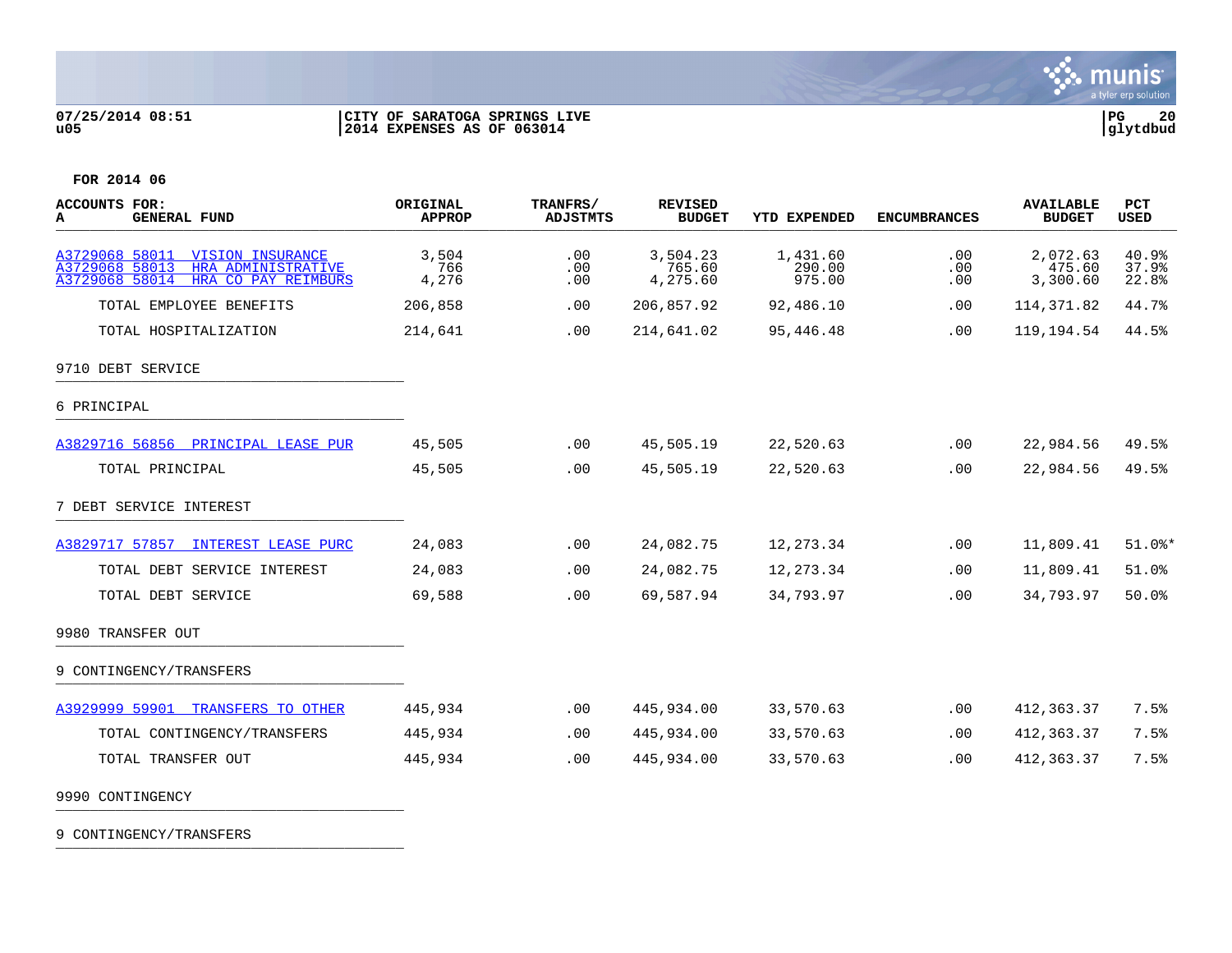## **07/25/2014 08:51 |CITY OF SARATOGA SPRINGS LIVE |PG 21 u05 |2014 EXPENSES AS OF 063014 |glytdbud**



| <b>ACCOUNTS FOR:</b><br><b>GENERAL FUND</b><br>А                                                                                                                                                                                                                                                                                             | ORIGINAL<br><b>APPROP</b>                                                    | TRANFRS/<br><b>ADJSTMTS</b>                                             | <b>REVISED</b><br><b>BUDGET</b>                                                                    | <b>YTD EXPENDED</b>                                                                                | <b>ENCUMBRANCES</b>                                  | <b>AVAILABLE</b><br><b>BUDGET</b>                                                                 | <b>PCT</b><br><b>USED</b>                                            |
|----------------------------------------------------------------------------------------------------------------------------------------------------------------------------------------------------------------------------------------------------------------------------------------------------------------------------------------------|------------------------------------------------------------------------------|-------------------------------------------------------------------------|----------------------------------------------------------------------------------------------------|----------------------------------------------------------------------------------------------------|------------------------------------------------------|---------------------------------------------------------------------------------------------------|----------------------------------------------------------------------|
|                                                                                                                                                                                                                                                                                                                                              |                                                                              |                                                                         |                                                                                                    |                                                                                                    |                                                      |                                                                                                   |                                                                      |
| A3829999 59010 CONTINGENCY                                                                                                                                                                                                                                                                                                                   | 220,000                                                                      | $-153,626.00$                                                           | 66,374.00                                                                                          | .00                                                                                                | .00                                                  | 66,374.00                                                                                         | .0%                                                                  |
| TOTAL CONTINGENCY/TRANSFERS                                                                                                                                                                                                                                                                                                                  | 220,000                                                                      | $-153,626.00$                                                           | 66,374.00                                                                                          | .00                                                                                                | .00                                                  | 66,374.00                                                                                         | .0%                                                                  |
| TOTAL CONTINGENCY                                                                                                                                                                                                                                                                                                                            | 220,000                                                                      | $-153,626.00$                                                           | 66,374.00                                                                                          | .00                                                                                                | .00                                                  | 66,374.00                                                                                         | .0%                                                                  |
| TOTAL COMMISSIONER OF FINANCE                                                                                                                                                                                                                                                                                                                | 2,716,260                                                                    | $-103,002.21$                                                           | 2,613,258.27                                                                                       | 1,091,100.13                                                                                       | 64,049.90                                            | 1,458,108.24                                                                                      | 44.2%                                                                |
| 3 COMMISSIONER OF PUBLIC WORKS                                                                                                                                                                                                                                                                                                               |                                                                              |                                                                         |                                                                                                    |                                                                                                    |                                                      |                                                                                                   |                                                                      |
| 1440 CITY ENGINEER'S OFFICE                                                                                                                                                                                                                                                                                                                  |                                                                              |                                                                         |                                                                                                    |                                                                                                    |                                                      |                                                                                                   |                                                                      |
| 1 PERSONAL SERVICE                                                                                                                                                                                                                                                                                                                           |                                                                              |                                                                         |                                                                                                    |                                                                                                    |                                                      |                                                                                                   |                                                                      |
| A3031441 51030<br><b>CITY ENGINEER</b><br>A3031441 51040<br>ASSISTANT CITY ENGI<br>A3031441 51043<br><b>ENGINEERING TECH</b><br>A3031441 51310<br>SURVEY AUTO CAD TEC<br>A3031441 51490<br>SR ENGINEERING TECH<br>A3031441 51552<br><b>ADMINISTRATIVE ASSI</b><br>A3031441 51960<br><b>OVERTIME</b><br>A3031441 58030<br>CITY PORTION SOCIAL | 101,119<br>96,651<br>42,187<br>57,891<br>65,163<br>24,659<br>4,000<br>29,962 | .00<br>.00<br>.00<br>.00<br>.00<br>19,500.00<br>$-3,500.00$<br>1,800.00 | 101,119.00<br>96,651.00<br>42,187.00<br>57,891.00<br>65,163.00<br>44,159.00<br>500.00<br>31,762.00 | 47,008.04<br>47, 133.39<br>19,747.33<br>28,210.09<br>31,542.11<br>21,447.55<br>100.30<br>14,774.77 | .00<br>.00<br>.00<br>.00<br>.00<br>.00<br>.00<br>.00 | 54,110.96<br>49,517.61<br>22,439.67<br>29,680.91<br>33,620.89<br>22,711.45<br>399.70<br>16,987.23 | 46.5%<br>48.8%<br>46.8%<br>48.7%<br>48.4%<br>48.6%<br>20.1%<br>46.5% |
| TOTAL PERSONAL SERVICE                                                                                                                                                                                                                                                                                                                       | 421,632                                                                      | 17,800.00                                                               | 439,432.00                                                                                         | 209,963.58                                                                                         | .00                                                  | 229,468.42                                                                                        | 47.8%                                                                |
| 2 EQUIPMENT AND CAPITAL OUTLAY                                                                                                                                                                                                                                                                                                               |                                                                              |                                                                         |                                                                                                    |                                                                                                    |                                                      |                                                                                                   |                                                                      |
| A3031442 52200<br>OFFICE EOUIPMENT<br>A3031442 52310<br><b>SURVEY EOUIPMENT</b>                                                                                                                                                                                                                                                              | 200<br>400                                                                   | .00<br>.00                                                              | 200.00<br>400.00                                                                                   | .00<br>321.13                                                                                      | .00<br>.00                                           | 200.00<br>78.87                                                                                   | .0%<br>$80.3$ $*$                                                    |
| TOTAL EOUIPMENT AND CAPITAL OU                                                                                                                                                                                                                                                                                                               | 600                                                                          | .00                                                                     | 600.00                                                                                             | 321.13                                                                                             | .00                                                  | 278.87                                                                                            | 53.5%                                                                |
| 4 CONTRACTED SERVICES                                                                                                                                                                                                                                                                                                                        |                                                                              |                                                                         |                                                                                                    |                                                                                                    |                                                      |                                                                                                   |                                                                      |
| A3031444 54110 OFFICE SUPPLIES                                                                                                                                                                                                                                                                                                               | 1,000                                                                        | 203.00                                                                  | 1,203.00                                                                                           | 1,053.79                                                                                           | .00                                                  | 149.21                                                                                            | $87.6$ *                                                             |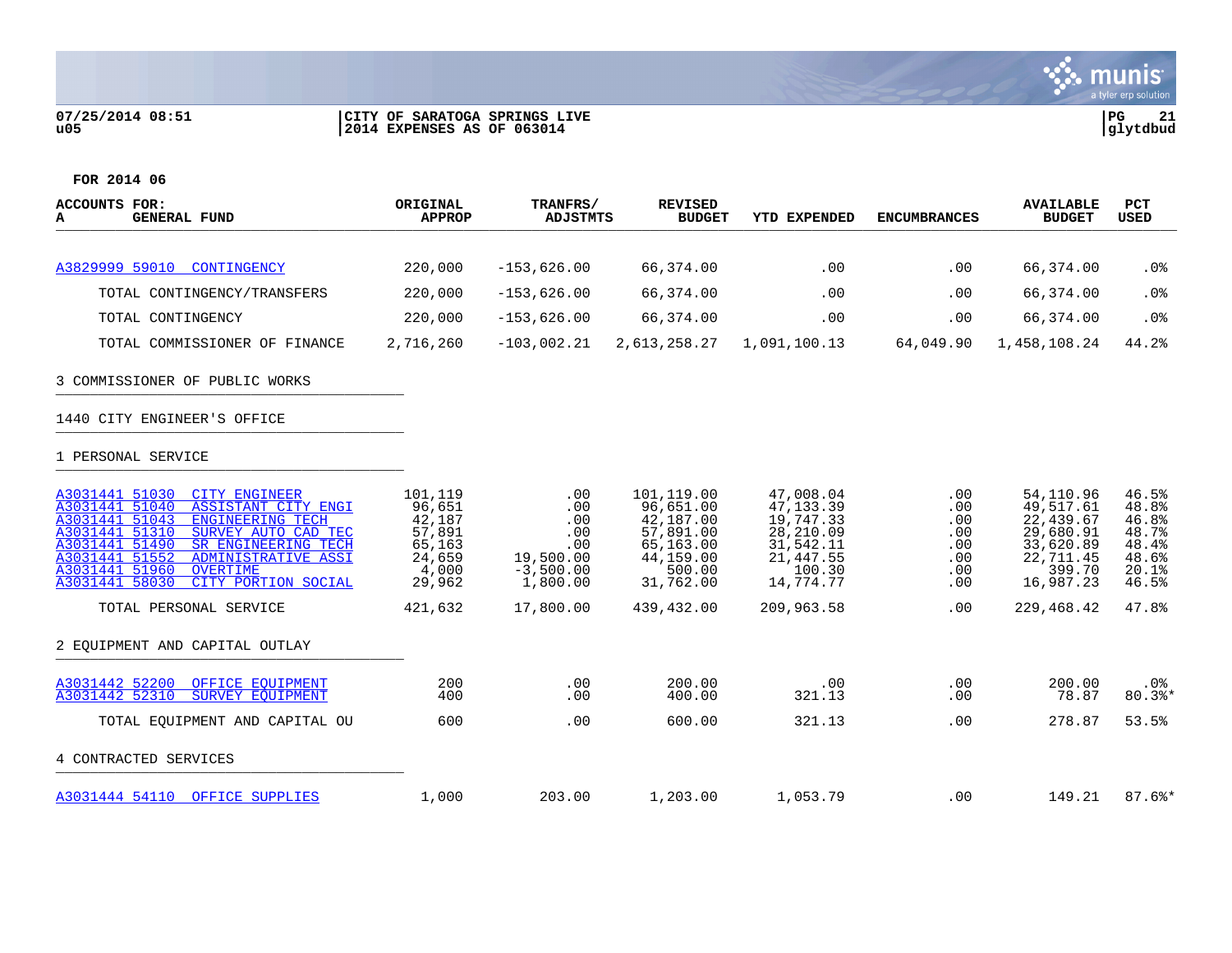

## **07/25/2014 08:51 |CITY OF SARATOGA SPRINGS LIVE |PG 22 u05 |2014 EXPENSES AS OF 063014 |glytdbud**



| ACCOUNTS FOR:<br><b>GENERAL FUND</b><br>A                                                                                                                                                                                                                                                                                                                                                                                                     | ORIGINAL<br><b>APPROP</b>                                                                             | TRANFRS/<br><b>ADJSTMTS</b>                                                                     | <b>REVISED</b><br><b>BUDGET</b>                                                                                           | YTD EXPENDED                                                                                                        | <b>ENCUMBRANCES</b>                                                                                     | <b>AVAILABLE</b><br><b>BUDGET</b>                                                                                 | <b>PCT</b><br><b>USED</b>                                                                                                 |
|-----------------------------------------------------------------------------------------------------------------------------------------------------------------------------------------------------------------------------------------------------------------------------------------------------------------------------------------------------------------------------------------------------------------------------------------------|-------------------------------------------------------------------------------------------------------|-------------------------------------------------------------------------------------------------|---------------------------------------------------------------------------------------------------------------------------|---------------------------------------------------------------------------------------------------------------------|---------------------------------------------------------------------------------------------------------|-------------------------------------------------------------------------------------------------------------------|---------------------------------------------------------------------------------------------------------------------------|
| A3031444 54120<br><b>POSTAGE</b><br>A3031444 54190<br>DRAFTING SUPPLIES<br>A3031444 54230<br><b>DUES</b><br>A3031444 54250<br><b>CONFERENCE REGISTRA</b><br>A3031444 54440<br><b>BOOKS PUBLICATIONS</b><br>A3031444 54510<br>REPAIRS & MAINTENAN<br>A3031444 54520<br>GAS & OIL<br>A3031444 54670<br><b>PHONES</b><br>A3031444 54720<br>SERVICE CONTRACTS -<br>A3031444 54725<br>SERVICE CONTRACTS E<br>A3031444 54740<br>SERVICE CONTRACTS - | 400<br>100<br>750<br>1,000<br>500<br>1,500<br>3,500<br>900<br>$\overline{0}$<br>0<br>1,700            | .00<br>.00<br>.00<br>$-203.00$<br>.00<br>.00<br>.00<br>.00<br>20,000.00<br>48,585.48<br>207.25  | 400.00<br>100.00<br>750.00<br>797.00<br>500.00<br>1,500.00<br>3,500.00<br>900.00<br>20,000.00<br>48,585.48<br>1,907.25    | .00<br>100.00<br>364.00<br>797.00<br>.00<br>623.85<br>1,702.69<br>266.75<br>.00<br>12,397.34<br>854.82              | .00<br>.00<br>$.00 \,$<br>.00<br>$.00 \,$<br>$.00 \,$<br>.00<br>.00<br>20,000.00<br>36,188.14<br>100.00 | 400.00<br>.00<br>386.00<br>.00<br>500.00<br>876.15<br>1,797.31<br>633.25<br>.00<br>.00<br>952.43                  | .0%<br>$100.0$ *<br>48.5%<br>100.0%*<br>.0 <sub>8</sub><br>41.6%<br>48.6%<br>29.6%<br>$100.0$ *<br>$100.0$ *<br>$50.1$ %* |
| TOTAL CONTRACTED SERVICES                                                                                                                                                                                                                                                                                                                                                                                                                     | 11,350                                                                                                | 68,792.73                                                                                       | 80, 142. 73                                                                                                               | 18,160.24                                                                                                           | 56,288.14                                                                                               | 5,694.35                                                                                                          | 92.9%                                                                                                                     |
| TOTAL CITY ENGINEER'S OFFICE                                                                                                                                                                                                                                                                                                                                                                                                                  | 433,582                                                                                               | 86,592.73                                                                                       | 520, 174.73                                                                                                               | 228,444.95                                                                                                          | 56,288.14                                                                                               | 235,441.64                                                                                                        | 54.7%                                                                                                                     |
| 1490 COMMISSIONER OF PUBLIC WORKS<br>1 PERSONAL SERVICE                                                                                                                                                                                                                                                                                                                                                                                       |                                                                                                       |                                                                                                 |                                                                                                                           |                                                                                                                     |                                                                                                         |                                                                                                                   |                                                                                                                           |
| A3031491 51010<br>COMMISSIONER<br>A3031491 51020<br>DEPUTY COMMISSIONER<br>A3031491 51275<br>EXECUTIVE ASST TO C<br>A3031491 51400<br>PUBLIC WORKS OFFICE<br>A3031491 51421<br><b>ACCOUNT CLERK PART</b><br>A3031491 51440<br>SENIOR CLERK<br>A3031491 51455<br>DPW COORDINATOR<br>A3031491 51458<br>TEMP DPW OFFICE COO<br>A3031491 51960<br><b>OVERTIME</b><br>A3031491 58030<br>CITY PORTION SOCIAL                                        | 14,500<br>69,049<br>37,708<br>32,865<br>10,000<br>39,678<br>19,993<br>$\overline{0}$<br>500<br>17,158 | $.00 \,$<br>.00<br>.00<br>.00<br>$-8,693.00$<br>7,482.00<br>170.00<br>2,359.08<br>.00<br>727.00 | 14,500.00<br>69,049.00<br>37,708.00<br>32,865.00<br>1,307.00<br>47,160.00<br>20,163.00<br>2,359.08<br>500.00<br>17,885.41 | 7,071.18<br>33,671.24<br>18,388.67<br>16,027.04<br>1,307.00<br>21,230.92<br>9,368.49<br>2,359.08<br>.00<br>8,288.44 | .00<br>.00<br>.00<br>.00<br>.00<br>.00<br>$.00 \,$<br>.00<br>.00<br>.00                                 | 7,428.82<br>35, 377. 76<br>19, 319. 33<br>16,837.96<br>.00<br>25,929.08<br>10,794.51<br>.00<br>500.00<br>9,596.97 | 48.8%<br>48.8%<br>48.8%<br>48.8%<br>100.0%*<br>45.0%<br>46.5%<br>$100.0$ *<br>$.0\%$<br>46.3%                             |
| TOTAL PERSONAL SERVICE                                                                                                                                                                                                                                                                                                                                                                                                                        | 241,451                                                                                               | 2,045.08                                                                                        | 243,496.49                                                                                                                | 117,712.06                                                                                                          | .00                                                                                                     | 125,784.43                                                                                                        | 48.3%                                                                                                                     |
| 2 EQUIPMENT AND CAPITAL OUTLAY                                                                                                                                                                                                                                                                                                                                                                                                                |                                                                                                       |                                                                                                 |                                                                                                                           |                                                                                                                     |                                                                                                         |                                                                                                                   |                                                                                                                           |
| A3031492 52200 OFFICE EQUIPMENT                                                                                                                                                                                                                                                                                                                                                                                                               | 1,000                                                                                                 | $.00 \,$                                                                                        | 1,000.00                                                                                                                  | 143.79                                                                                                              | .00                                                                                                     | 856.21                                                                                                            | 14.4%                                                                                                                     |
| TOTAL EQUIPMENT AND CAPITAL OU                                                                                                                                                                                                                                                                                                                                                                                                                | 1,000                                                                                                 | .00                                                                                             | 1,000.00                                                                                                                  | 143.79                                                                                                              | .00                                                                                                     | 856.21                                                                                                            | 14.4%                                                                                                                     |
| 4 CONTRACTED SERVICES                                                                                                                                                                                                                                                                                                                                                                                                                         |                                                                                                       |                                                                                                 |                                                                                                                           |                                                                                                                     |                                                                                                         |                                                                                                                   |                                                                                                                           |
| A3031494 54110 OFFICE SUPPLIES                                                                                                                                                                                                                                                                                                                                                                                                                | 3,500                                                                                                 | .00                                                                                             | 3,500.00                                                                                                                  | 1,684.49                                                                                                            | .00                                                                                                     | 1,815.51                                                                                                          | 48.1%                                                                                                                     |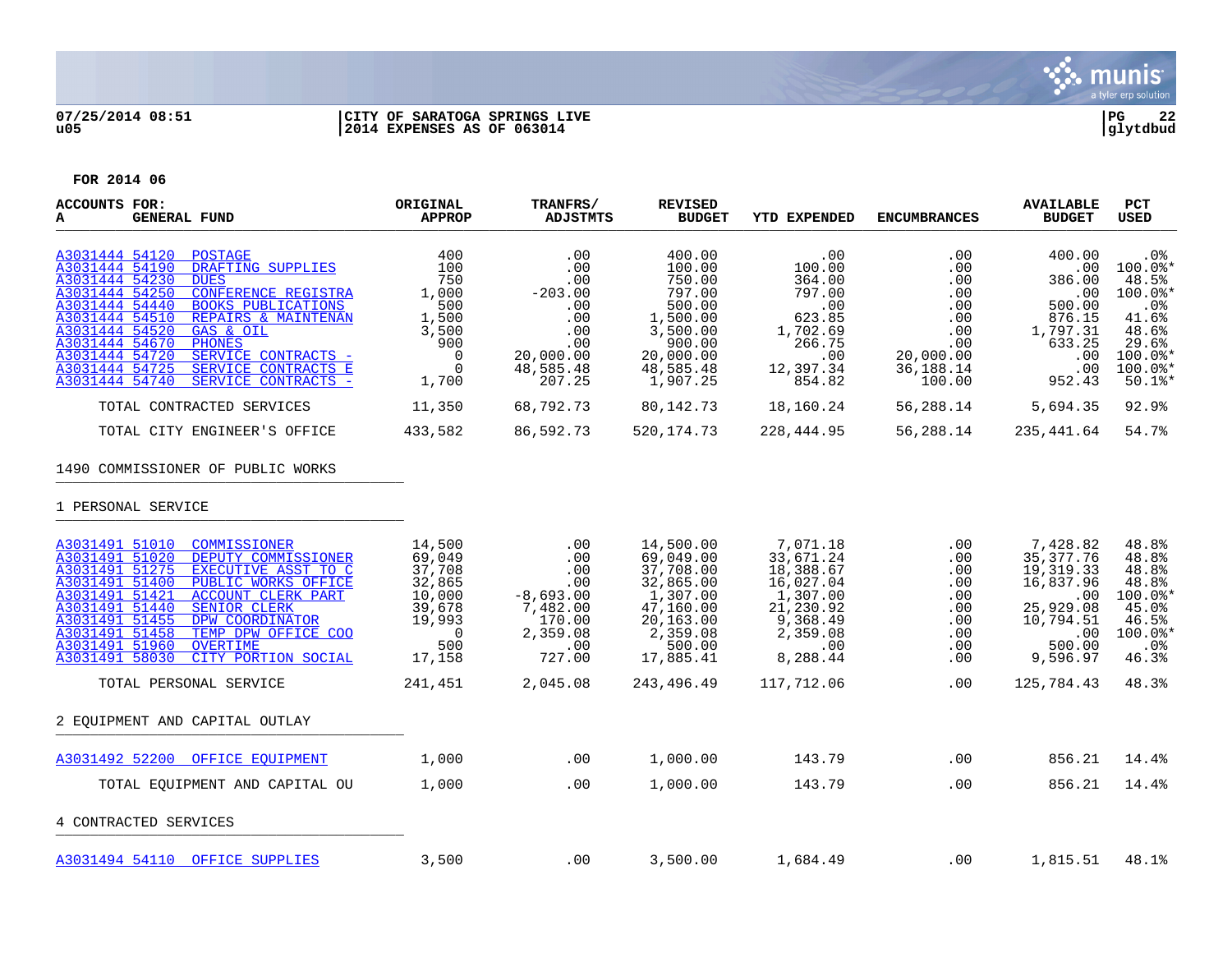

# **07/25/2014 08:51 |CITY OF SARATOGA SPRINGS LIVE |PG 23 u05 |2014 EXPENSES AS OF 063014 |glytdbud**



| <b>ACCOUNTS FOR:</b><br><b>GENERAL FUND</b><br>A                                                                                                                                                                                                                                                                                                          | ORIGINAL<br><b>APPROP</b>                                                   | TRANFRS/<br><b>ADJSTMTS</b>                                                                | <b>REVISED</b><br><b>BUDGET</b>                                                                   | <b>YTD EXPENDED</b>                                                                  | <b>ENCUMBRANCES</b>                                                   | <b>AVAILABLE</b><br><b>BUDGET</b>                                                           | <b>PCT</b><br><b>USED</b>                                                                 |
|-----------------------------------------------------------------------------------------------------------------------------------------------------------------------------------------------------------------------------------------------------------------------------------------------------------------------------------------------------------|-----------------------------------------------------------------------------|--------------------------------------------------------------------------------------------|---------------------------------------------------------------------------------------------------|--------------------------------------------------------------------------------------|-----------------------------------------------------------------------|---------------------------------------------------------------------------------------------|-------------------------------------------------------------------------------------------|
| A3031494 54120<br><b>POSTAGE</b><br>A3031494 54410<br>PRINTING<br>A3031494 54440<br><b>BOOKS PUBLICATIONS</b><br>A3031494 54670<br><b>PHONES</b><br>A3031494 54720<br>SERVICE CONTRACTS -<br>A3031494 54740<br>SERVICE CONTRACTS -<br>A3031494 54742<br>LEASE OF PROPERTY<br>A3031494 54745<br>LEGAL LIABILITIES<br>A3031494 54746<br>SPRING RUN TRAIL MO | 500<br>400<br>250<br>2,400<br>2,000<br>400<br>$\Omega$<br>$\Omega$<br>8,975 | .00<br>.00<br>.00<br>$-807.00$<br>$-1,800.00$<br>.00<br>7,600.00<br>185,000.00<br>3,046.24 | 500.00<br>400.00<br>250.00<br>1,593.00<br>200.00<br>400.00<br>7,600.00<br>185,000.00<br>12,021.24 | .00<br>105.00<br>66.00<br>585.42<br>.00<br>134.79<br>3,300.00<br>35,000.00<br>777.50 | .00<br>.00<br>.00<br>.00<br>.00<br>.00<br>4,300.00<br>.00<br>2,268.74 | 500.00<br>295.00<br>184.00<br>1,007.58<br>200.00<br>265.21<br>.00<br>150,000.00<br>8,975.00 | .0 <sub>8</sub><br>26.3%<br>26.4%<br>36.7%<br>.0%<br>33.7%<br>$100.0$ *<br>18.9%<br>25.3% |
| TOTAL CONTRACTED SERVICES                                                                                                                                                                                                                                                                                                                                 | 18,425                                                                      | 193,039.24                                                                                 | 211,464.24                                                                                        | 41,653.20                                                                            | 6,568.74                                                              | 163,242.30                                                                                  | 22.8%                                                                                     |
| TOTAL COMMISSIONER OF PUBLIC W                                                                                                                                                                                                                                                                                                                            | 260,876                                                                     | 195,084.32                                                                                 | 455,960.73                                                                                        | 159,509.05                                                                           | 6,568.74                                                              | 289,882.94                                                                                  | 36.4%                                                                                     |
| 1620 CITY HALL                                                                                                                                                                                                                                                                                                                                            |                                                                             |                                                                                            |                                                                                                   |                                                                                      |                                                                       |                                                                                             |                                                                                           |
| 1 PERSONAL SERVICE                                                                                                                                                                                                                                                                                                                                        |                                                                             |                                                                                            |                                                                                                   |                                                                                      |                                                                       |                                                                                             |                                                                                           |
| A3031621 51900 LABORER<br>A3031621 51960<br>OVERTIME<br>A3031621 51964<br>SPECIAL EVENTS<br>CITY PORTION SOCIAL<br>A3031621 58030                                                                                                                                                                                                                         | 83,042<br>5,000<br>$\Omega$<br>6,735                                        | .00<br>$-1,459.08$<br>3,925.00<br>.00                                                      | 83,042.00<br>3,540.92<br>3,925.00<br>6,735.21                                                     | 39, 351.51<br>1,886.56<br>3,279.89<br>3,166.69                                       | .00<br>.00<br>.00<br>.00                                              | 43,690.49<br>1,654.36<br>645.11<br>3,568.52                                                 | 47.4%<br>$53.3$ <sup>*</sup><br>$83.6$ *<br>47.0%                                         |
| TOTAL PERSONAL SERVICE                                                                                                                                                                                                                                                                                                                                    | 94,777                                                                      | 2,465.92                                                                                   | 97, 243. 13                                                                                       | 47,684.65                                                                            | .00                                                                   | 49,558.48                                                                                   | 49.0%                                                                                     |
| 2 EOUIPMENT AND CAPITAL OUTLAY                                                                                                                                                                                                                                                                                                                            |                                                                             |                                                                                            |                                                                                                   |                                                                                      |                                                                       |                                                                                             |                                                                                           |
| A3031622 52100 EOUIPMENT                                                                                                                                                                                                                                                                                                                                  | 1,000                                                                       | .00                                                                                        | 1,000.00                                                                                          | .00                                                                                  | .00                                                                   | 1,000.00                                                                                    | .0%                                                                                       |
| TOTAL EQUIPMENT AND CAPITAL OU                                                                                                                                                                                                                                                                                                                            | 1,000                                                                       | .00                                                                                        | 1,000.00                                                                                          | .00                                                                                  | .00                                                                   | 1,000.00                                                                                    | .0%                                                                                       |
| 4 CONTRACTED SERVICES                                                                                                                                                                                                                                                                                                                                     |                                                                             |                                                                                            |                                                                                                   |                                                                                      |                                                                       |                                                                                             |                                                                                           |
| A3031624 54110 OFFICE SUPPLIES<br>A3031624 54140 JANITORIAL SUPPLIES<br>A3031624 54160<br><b>UNIFORMS</b><br>A3031624 54180<br><b>OTHER SUPPLIES</b>                                                                                                                                                                                                      | 100<br>5,000<br>700<br>5,000                                                | .00<br>.00<br>.00<br>.00                                                                   | 100.00<br>5,000.00<br>700.00<br>5,000.00                                                          | .00<br>2,628.35<br>.00<br>2,556.25                                                   | .00<br>.00<br>.00<br>.00                                              | 100.00<br>2,371.65<br>700.00<br>2,443.75                                                    | $.0\%$<br>$52.6$ $*$<br>$.0\%$<br>$51.1$ %*                                               |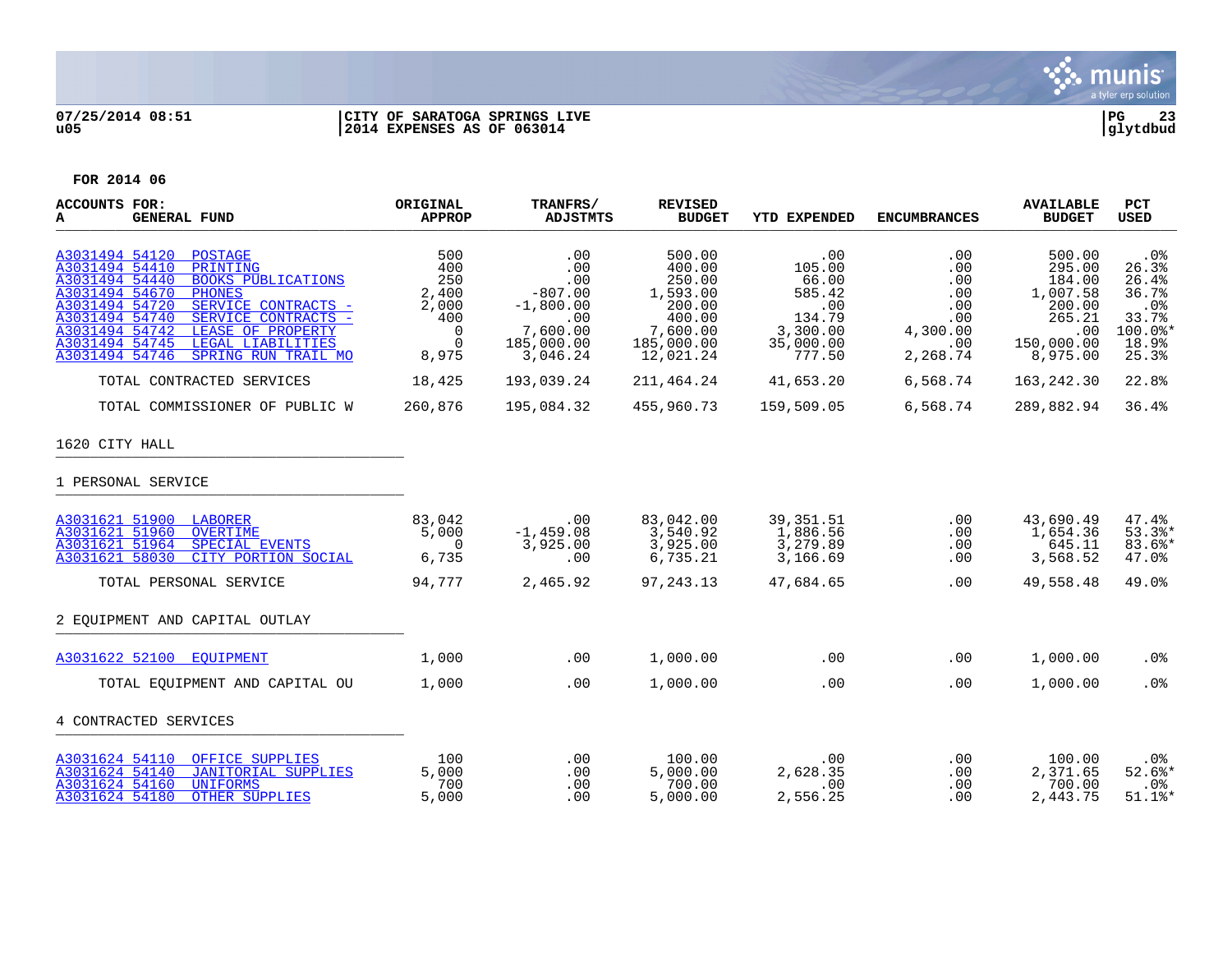

# **07/25/2014 08:51 |CITY OF SARATOGA SPRINGS LIVE |PG 24 u05 |2014 EXPENSES AS OF 063014 |glytdbud**



| <b>ACCOUNTS FOR:</b><br><b>GENERAL FUND</b><br>А                                                                                                       | ORIGINAL<br><b>APPROP</b>          | TRANFRS/<br>ADJSTMTS             | <b>REVISED</b><br><b>BUDGET</b>                | YTD EXPENDED                                | <b>ENCUMBRANCES</b>      | <b>AVAILABLE</b><br><b>BUDGET</b>            | <b>PCT</b><br><b>USED</b>          |
|--------------------------------------------------------------------------------------------------------------------------------------------------------|------------------------------------|----------------------------------|------------------------------------------------|---------------------------------------------|--------------------------|----------------------------------------------|------------------------------------|
| A3031624 54320<br><b>TOOLS</b><br>A3031624 54610<br>REPAIRS & MAINTENAN<br>A3031624 54650<br><b>UTILITIES</b><br>A3031624 54720<br>SERVICE CONTRACTS - | 200<br>25,000<br>105,000<br>15,000 | .00<br>.00<br>.00<br>$-2,000.00$ | 200.00<br>25,000.00<br>105,000.00<br>13,000.00 | .00<br>15,447.07<br>45, 313. 38<br>2,470.41 | .00<br>.00<br>.00<br>.00 | 200.00<br>9,552.93<br>59,686.62<br>10,529.59 | $.0\%$<br>61.8%*<br>43.2%<br>19.0% |
| TOTAL CONTRACTED SERVICES                                                                                                                              | 156,000                            | $-2,000.00$                      | 154,000.00                                     | 68,415.46                                   | .00                      | 85,584.54                                    | 44.4%                              |
| TOTAL CITY HALL                                                                                                                                        | 251,777                            | 465.92                           | 252, 243. 13                                   | 116,100.11                                  | .00                      | 136,143.02                                   | 46.0%                              |
| 1621 DRINK HALL/SENIOR CITIZENS CEN                                                                                                                    |                                    |                                  |                                                |                                             |                          |                                              |                                    |
| 4 CONTRACTED SERVICES                                                                                                                                  |                                    |                                  |                                                |                                             |                          |                                              |                                    |
| A3031634 54180 OTHER SUPPLIES<br>A3031634 54610 REPAIRS & MAINTENAN<br>A3031634 54650<br>UTILITIES                                                     | 600<br>10,000<br>17,000            | .00<br>.00<br>$-2,000.00$        | 600.00<br>10,000.00<br>15,000.00               | $\,.\,00$<br>5,736.06<br>5,359.92           | $.00 \,$<br>.00<br>.00   | 600.00<br>4,263.94<br>9,640.08               | .0%<br>$57.4$ $*$<br>35.7%         |
| TOTAL CONTRACTED SERVICES                                                                                                                              | 27,600                             | $-2,000.00$                      | 25,600.00                                      | 11,095.98                                   | .00                      | 14,504.02                                    | 43.3%                              |
| TOTAL DRINK HALL/SENIOR CITIZE                                                                                                                         | 27,600                             | $-2,000.00$                      | 25,600.00                                      | 11,095.98                                   | .00                      | 14,504.02                                    | 43.3%                              |
| 1622 OLD LIBRARY                                                                                                                                       |                                    |                                  |                                                |                                             |                          |                                              |                                    |
| 4 CONTRACTED SERVICES                                                                                                                                  |                                    |                                  |                                                |                                             |                          |                                              |                                    |
| A3031644 54180<br><b>OTHER SUPPLIES</b><br>A3031644 54612<br>REPAIRS & MAINTENAN                                                                       | 2,500<br>3,000                     | .00<br>.00                       | 2,500.00<br>3,000.00                           | 286.52<br>538.74                            | $.00 \,$<br>.00          | 2,213.48<br>2,461.26                         | 11.5%<br>18.0%                     |
| TOTAL CONTRACTED SERVICES                                                                                                                              | 5,500                              | .00                              | 5,500.00                                       | 825.26                                      | .00                      | 4,674.74                                     | 15.0%                              |
| TOTAL OLD LIBRARY                                                                                                                                      | 5,500                              | .00                              | 5,500.00                                       | 825.26                                      | $.00 \,$                 | 4,674.74                                     | 15.0%                              |
| 1623 CITY GARAGE                                                                                                                                       |                                    |                                  |                                                |                                             |                          |                                              |                                    |
| 1 PERSONAL SERVICE                                                                                                                                     |                                    |                                  |                                                |                                             |                          |                                              |                                    |
| A3031651 51160 AUTO SERVICE MANAGE                                                                                                                     | 60,462                             | $.00 \,$                         | 60,462.00                                      | 28,572.03                                   | $.00 \,$                 | 31,889.97                                    | 47.3%                              |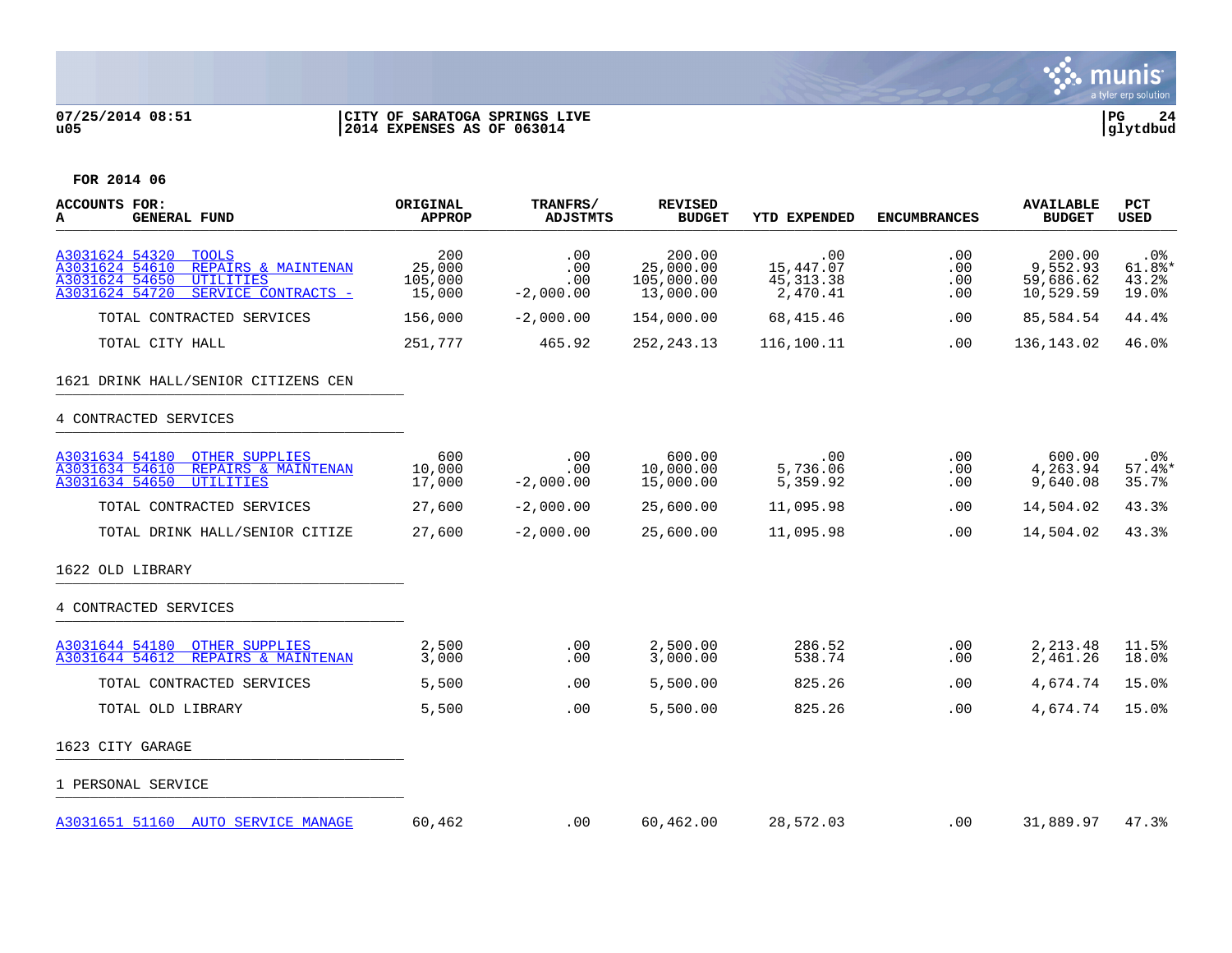

## **07/25/2014 08:51 |CITY OF SARATOGA SPRINGS LIVE |PG 25 u05 |2014 EXPENSES AS OF 063014 |glytdbud**



| <b>ACCOUNTS FOR:</b><br>A<br><b>GENERAL FUND</b>                                                                                                                                                                                                                                                                                                                                            | ORIGINAL<br><b>APPROP</b>                                                             | TRANFRS/<br><b>ADJSTMTS</b>                                                           | <b>REVISED</b><br><b>BUDGET</b>                                                                                   | <b>YTD EXPENDED</b>                                                                                          | <b>ENCUMBRANCES</b>                                                     | <b>AVAILABLE</b><br><b>BUDGET</b>                                                                         | <b>PCT</b><br><b>USED</b>                                                                  |
|---------------------------------------------------------------------------------------------------------------------------------------------------------------------------------------------------------------------------------------------------------------------------------------------------------------------------------------------------------------------------------------------|---------------------------------------------------------------------------------------|---------------------------------------------------------------------------------------|-------------------------------------------------------------------------------------------------------------------|--------------------------------------------------------------------------------------------------------------|-------------------------------------------------------------------------|-----------------------------------------------------------------------------------------------------------|--------------------------------------------------------------------------------------------|
| A3031651 51900 LABORER<br>A3031651 51960<br><b>OVERTIME</b><br>A3031651 58030<br>CITY PORTION SOCIAL                                                                                                                                                                                                                                                                                        | 370,897<br>12,000<br>34,147                                                           | $-53, 224.00$<br>.00<br>$-4, 186.00$                                                  | 317,673.00<br>12,000.00<br>29,961.00                                                                              | 169,812.92<br>7,809.92<br>15,256.06                                                                          | .00<br>.00<br>.00                                                       | 147,860.08<br>4,190.08<br>14,704.94                                                                       | 53.5%<br>$65.1$ $*$<br>$50.9$ %*                                                           |
| TOTAL PERSONAL SERVICE                                                                                                                                                                                                                                                                                                                                                                      | 477,506                                                                               | $-57,410.00$                                                                          | 420,096.00                                                                                                        | 221,450.93                                                                                                   | .00                                                                     | 198,645.07                                                                                                | 52.7%                                                                                      |
| 2 EQUIPMENT AND CAPITAL OUTLAY                                                                                                                                                                                                                                                                                                                                                              |                                                                                       |                                                                                       |                                                                                                                   |                                                                                                              |                                                                         |                                                                                                           |                                                                                            |
| A3031652 52300 MISCELLANEOUS EQUIP                                                                                                                                                                                                                                                                                                                                                          | 3,000                                                                                 | .00                                                                                   | 3,000.00                                                                                                          | 157.94                                                                                                       | .00                                                                     | 2,842.06                                                                                                  | 5.3%                                                                                       |
| TOTAL EOUIPMENT AND CAPITAL OU                                                                                                                                                                                                                                                                                                                                                              | 3,000                                                                                 | .00                                                                                   | 3,000.00                                                                                                          | 157.94                                                                                                       | .00                                                                     | 2,842.06                                                                                                  | 5.3%                                                                                       |
| 4 CONTRACTED SERVICES                                                                                                                                                                                                                                                                                                                                                                       |                                                                                       |                                                                                       |                                                                                                                   |                                                                                                              |                                                                         |                                                                                                           |                                                                                            |
| A3031654 54110<br>OFFICE SUPPLIES<br>A3031654 54160<br><b>UNIFORMS</b><br>A3031654 54180<br><b>OTHER SUPPLIES</b><br>A3031654 54210<br><b>GARAGE SUPPLIES</b><br>A3031654 54320<br><b>TOOLS</b><br>A3031654 54330<br>REPAIRS & MAINTENAN<br>A3031654 54610<br>REPAIRS & MAINTENAN<br>A3031654 54650<br>UTILITIES<br>A3031654 54670<br><b>PHONES</b><br>A3031654 54708<br><b>LAB TESTING</b> | 700<br>1,500<br>5,000<br>4,500<br>1,000<br>3,500<br>5,000<br>60,000<br>2,500<br>1,000 | .00<br>.00<br>.00<br>.00<br>.00<br>.00<br>1,307.19<br>$-1,000.00$<br>.00<br>$-500.00$ | 700.00<br>1,500.00<br>5,000.00<br>4,500.00<br>1,000.00<br>3,500.00<br>6,307.19<br>59,000.00<br>2,500.00<br>500.00 | 506.35<br>227.48<br>2,288.02<br>3,574.44<br>205.60<br>3,206.10<br>6,037.97<br>24, 353. 35<br>1,197.49<br>.00 | .00<br>.00<br>.00<br>.00<br>.00<br>.00<br>.00<br>.00<br>.00<br>$.00 \,$ | 193.65<br>1,272.52<br>2,711.98<br>925.56<br>794.40<br>293.90<br>269.22<br>34,646.65<br>1,302.51<br>500.00 | $72.3$ $*$<br>15.2%<br>45.8%<br>79.4%*<br>20.6%<br>91.6%<br>95.7%<br>41.3%<br>47.9%<br>.0% |
| TOTAL CONTRACTED SERVICES                                                                                                                                                                                                                                                                                                                                                                   | 84,700                                                                                | $-192.81$                                                                             | 84,507.19                                                                                                         | 41,596.80                                                                                                    | $.00 \,$                                                                | 42,910.39                                                                                                 | 49.2%                                                                                      |
| TOTAL CITY GARAGE                                                                                                                                                                                                                                                                                                                                                                           | 565,206                                                                               | $-57,602.81$                                                                          | 507,603.19                                                                                                        | 263, 205.67                                                                                                  | .00                                                                     | 244,397.52                                                                                                | 51.9%                                                                                      |
| 1682 COURT ROOM SECOND FLOOR CH                                                                                                                                                                                                                                                                                                                                                             |                                                                                       |                                                                                       |                                                                                                                   |                                                                                                              |                                                                         |                                                                                                           |                                                                                            |
| 4 CONTRACTED SERVICES                                                                                                                                                                                                                                                                                                                                                                       |                                                                                       |                                                                                       |                                                                                                                   |                                                                                                              |                                                                         |                                                                                                           |                                                                                            |
| A3031684 54720 SERVICE CONTRACTS -                                                                                                                                                                                                                                                                                                                                                          | $\mathbf 0$                                                                           | 613.60                                                                                | 613.60                                                                                                            | 603.35                                                                                                       | .00                                                                     | 10.25                                                                                                     | 98.3%*                                                                                     |
| TOTAL CONTRACTED SERVICES                                                                                                                                                                                                                                                                                                                                                                   | $\Omega$                                                                              | 613.60                                                                                | 613.60                                                                                                            | 603.35                                                                                                       | .00                                                                     | 10.25                                                                                                     | 98.3%                                                                                      |
| TOTAL COURT ROOM SECOND FLOOR                                                                                                                                                                                                                                                                                                                                                               | $\Omega$                                                                              | 613.60                                                                                | 613.60                                                                                                            | 603.35                                                                                                       | .00                                                                     | 10.25                                                                                                     | 98.3%                                                                                      |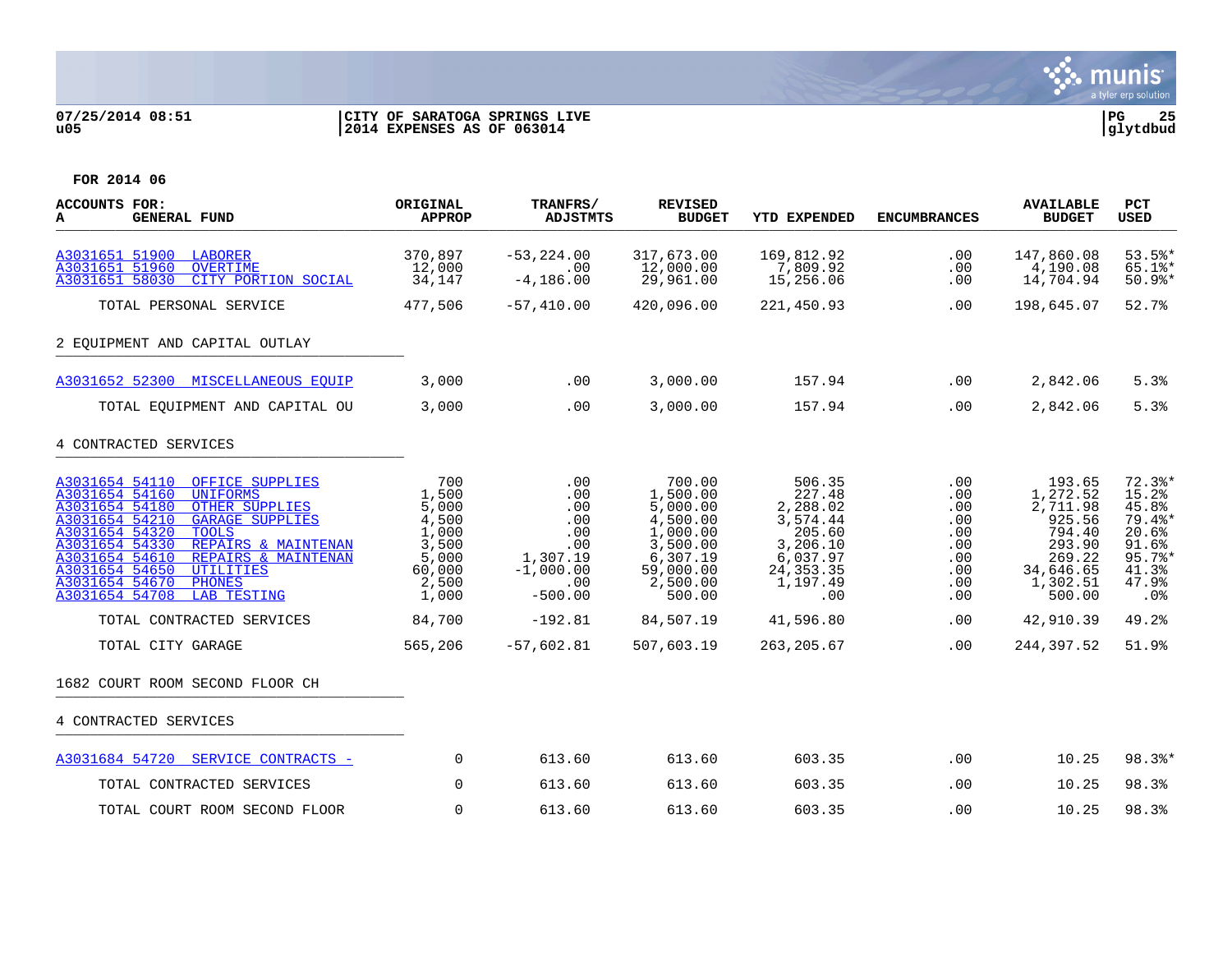## **07/25/2014 08:51 |CITY OF SARATOGA SPRINGS LIVE |PG 26 u05 |2014 EXPENSES AS OF 063014 |glytdbud**



| <b>ACCOUNTS FOR:</b><br><b>GENERAL FUND</b><br>А                                                        | ORIGINAL<br><b>APPROP</b>      | TRANFRS/<br>ADJSTMTS                          | <b>REVISED</b><br><b>BUDGET</b>         | <b>YTD EXPENDED</b>                  | <b>ENCUMBRANCES</b> | <b>AVAILABLE</b><br><b>BUDGET</b>   | <b>PCT</b><br><b>USED</b>  |
|---------------------------------------------------------------------------------------------------------|--------------------------------|-----------------------------------------------|-----------------------------------------|--------------------------------------|---------------------|-------------------------------------|----------------------------|
| 1910 LIABILITY INSURANCE                                                                                |                                |                                               |                                         |                                      |                     |                                     |                            |
| 4 CONTRACTED SERVICES                                                                                   |                                |                                               |                                         |                                      |                     |                                     |                            |
| A3031914 54773<br>LIABILITY INSURANCE                                                                   | 336,273                        | $-27, 202, 71$                                | 309,070.30                              | 249,907.96                           | .00                 | 59,162.34                           | $80.9$ %*                  |
| TOTAL CONTRACTED SERVICES                                                                               | 336,273                        | $-27, 202.71$                                 | 309,070.30                              | 249,907.96                           | .00                 | 59, 162. 34                         | 80.9%                      |
| TOTAL LIABILITY INSURANCE                                                                               | 336,273                        | $-27, 202.71$                                 | 309,070.30                              | 249,907.96                           | .00                 | 59, 162. 34                         | 80.9%                      |
| 1930 MEDICAL AND CASUALTY INSURANCE                                                                     |                                |                                               |                                         |                                      |                     |                                     |                            |
| 4 CONTRACTED SERVICES                                                                                   |                                |                                               |                                         |                                      |                     |                                     |                            |
| A3031934 54775<br><b>SELF INSURANCE</b>                                                                 | $\mathbf 0$                    | 114,644.18                                    | 114,644.18                              | 9,586.33                             | 102,926.00          | 2,131.85                            | 98.1%*                     |
| TOTAL CONTRACTED SERVICES                                                                               | $\Omega$                       | 114,644.18                                    | 114,644.18                              | 9,586.33                             | 102,926.00          | 2,131.85                            | 98.1%                      |
| TOTAL MEDICAL AND CASUALTY INS                                                                          | $\Omega$                       | 114,644.18                                    | 114,644.18                              | 9,586.33                             | 102,926.00          | 2,131.85                            | 98.1%                      |
| 5010 STREETS                                                                                            |                                |                                               |                                         |                                      |                     |                                     |                            |
| 1 PERSONAL SERVICE                                                                                      |                                |                                               |                                         |                                      |                     |                                     |                            |
| A3335011 51900<br>LABORER<br>A3335011 51960<br><b>OVERTIME</b><br>A3335011 58030<br>CITY PORTION SOCIAL | 1,563,599<br>45,000<br>124,014 | $-70, 975.21$<br>$-1, 250.00$<br>$-4, 138.43$ | 1,492,623.79<br>43,750.00<br>119,875.64 | 741,326.67<br>41,384.19<br>57,885.75 | .00<br>.00<br>.00   | 751,297.12<br>2,365.81<br>61,989.89 | 49.7%<br>$94.6$ *<br>48.3% |
| TOTAL PERSONAL SERVICE                                                                                  | 1,732,613                      | $-76, 363.64$                                 | 1,656,249.43                            | 840,596.61                           | .00                 | 815,652.82                          | 50.8%                      |
| 2 EOUIPMENT AND CAPITAL OUTLAY                                                                          |                                |                                               |                                         |                                      |                     |                                     |                            |
| A3335012 52300 MISCELLANEOUS EOUIP                                                                      | 10,000                         | 2,352.00                                      | 12,352.00                               | 3,513.75                             | .00                 | 8,838.25                            | 28.4%                      |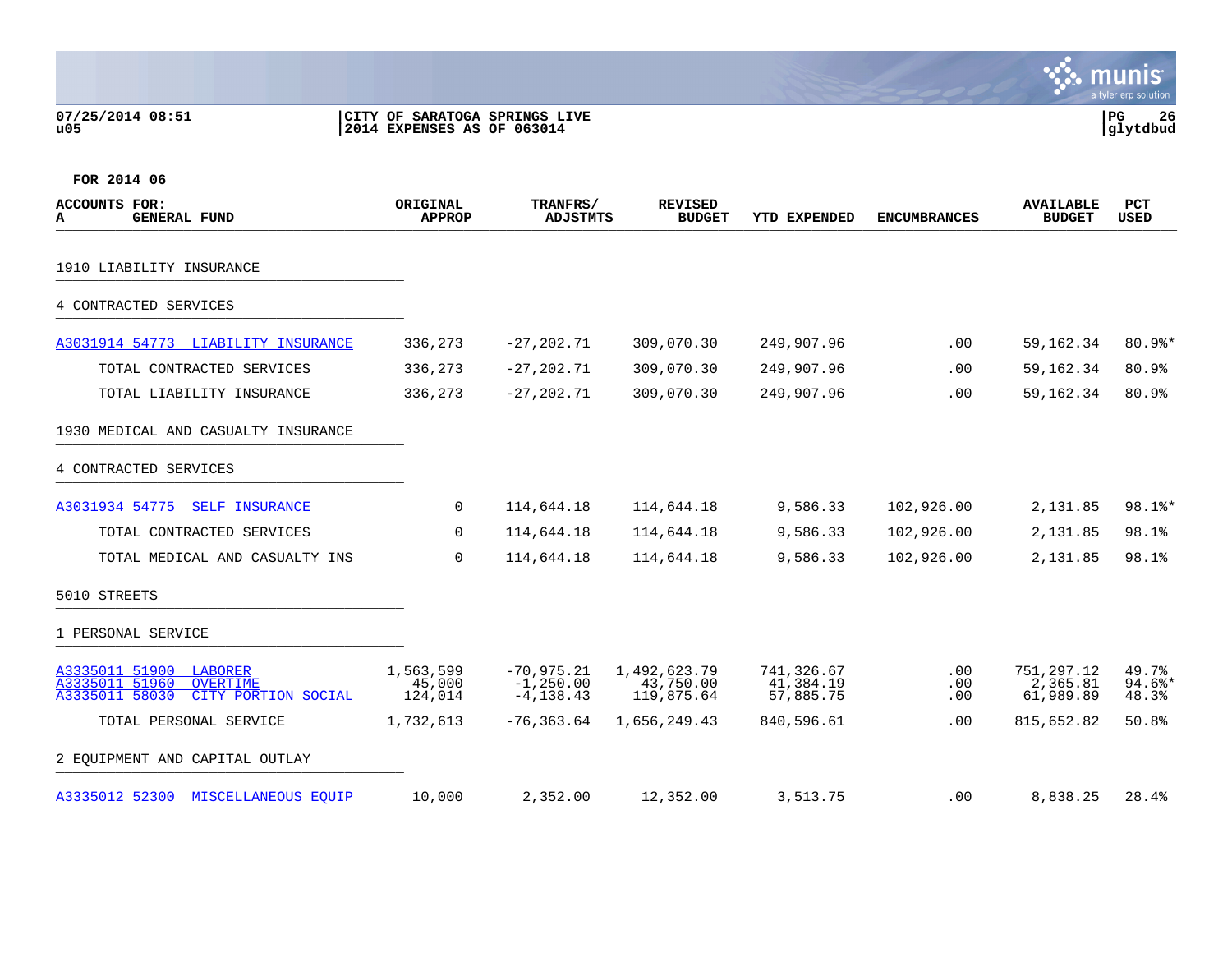

# **07/25/2014 08:51 |CITY OF SARATOGA SPRINGS LIVE |PG 27 u05 |2014 EXPENSES AS OF 063014 |glytdbud**



| <b>ACCOUNTS FOR:</b><br>А<br><b>GENERAL FUND</b>                                                                                                                                                                                                                                                                                                                                                                                                                                                             | ORIGINAL<br><b>APPROP</b>                                                                                                  | TRANFRS/<br><b>ADJSTMTS</b>                                                                                         | <b>REVISED</b><br><b>BUDGET</b>                                                                                                                                   | YTD EXPENDED                                                                                                                                       | <b>ENCUMBRANCES</b>                                                                                            | <b>AVAILABLE</b><br><b>BUDGET</b>                                                                                                                     | PCT<br><b>USED</b>                                                                                                                |
|--------------------------------------------------------------------------------------------------------------------------------------------------------------------------------------------------------------------------------------------------------------------------------------------------------------------------------------------------------------------------------------------------------------------------------------------------------------------------------------------------------------|----------------------------------------------------------------------------------------------------------------------------|---------------------------------------------------------------------------------------------------------------------|-------------------------------------------------------------------------------------------------------------------------------------------------------------------|----------------------------------------------------------------------------------------------------------------------------------------------------|----------------------------------------------------------------------------------------------------------------|-------------------------------------------------------------------------------------------------------------------------------------------------------|-----------------------------------------------------------------------------------------------------------------------------------|
| A3335012 52400 VEHICLES                                                                                                                                                                                                                                                                                                                                                                                                                                                                                      | 47,000                                                                                                                     | 42,027.31                                                                                                           | 89,027.31                                                                                                                                                         | 25,000.00                                                                                                                                          | 63,842.82                                                                                                      | 184.49                                                                                                                                                | 99.8%*                                                                                                                            |
| TOTAL EQUIPMENT AND CAPITAL OU                                                                                                                                                                                                                                                                                                                                                                                                                                                                               | 57,000                                                                                                                     | 44,379.31                                                                                                           | 101,379.31                                                                                                                                                        | 28,513.75                                                                                                                                          | 63,842.82                                                                                                      | 9,022.74                                                                                                                                              | 91.1%                                                                                                                             |
| 4 CONTRACTED SERVICES                                                                                                                                                                                                                                                                                                                                                                                                                                                                                        |                                                                                                                            |                                                                                                                     |                                                                                                                                                                   |                                                                                                                                                    |                                                                                                                |                                                                                                                                                       |                                                                                                                                   |
| A3335014 54100<br>RUBBLE BLACKTOP STO<br>A3335014 54160<br><b>UNIFORMS</b><br>A3335014 54180<br><b>OTHER SUPPLIES</b><br>A3335014 54184<br><b>FLOWERS</b><br>A3335014 54290<br><b>MEDICAL EXAMS</b><br>A3335014 54320<br><b>TOOLS</b><br>A3335014 54330<br>REPAIRS & MAINTENAN<br>A3335014 54400<br>SALT & SAND<br>A3335014 54510<br>REPAIRS & MAINTENAN<br>A3335014 54520<br>GAS & OIL<br>A3335014 54530<br>EOUIPMENT & VEHICLE<br>A3335014 54670<br><b>PHONES</b><br>A3335014 54960<br><b>STREET SIGNS</b> | 70,000<br>1,200<br>50,000<br>23,000<br>2,500<br>3,500<br>2,500<br>127,000<br>125,000<br>200,000<br>8,000<br>6,400<br>3,000 | .00<br>.00<br>$-6, 294.50$<br>.00<br>.00<br>.00<br>.00<br>$-10,001.15$<br>7,410.64<br>7,639.64<br>.00<br>.00<br>.00 | 70,000.00<br>1,200.00<br>43,705.50<br>23,000.00<br>2,500.00<br>3,500.00<br>2,500.00<br>116,998.85<br>132,410.64<br>207,639.64<br>8,000.00<br>6,400.00<br>3,000.00 | 23,338.03<br>395.60<br>16,486.36<br>152.03<br>660.00<br>2,338.95<br>1,036.47<br>85,947.38<br>81,844.49<br>69,670.33<br>.00<br>1,536.44<br>2,917.63 | .00<br>.00<br>8,100.00<br>20,000.00<br>.00<br>.00<br>.00<br>31,051.47<br>10,437.60<br>.00<br>.00<br>.00<br>.00 | 46,661.97<br>804.40<br>19, 119. 14<br>2,847.97<br>1,840.00<br>1,161.05<br>1,463.53<br>.00<br>40,128.55<br>137,969.31<br>8,000.00<br>4,863.56<br>82.37 | 33.3%<br>33.0%<br>$56.3$ $*$<br>$87.6$ *<br>26.4%<br>66.8%*<br>41.5%<br>$100.0$ *<br>69.7%<br>33.6%<br>.0%<br>24.0%<br>$97.3$ $*$ |
| TOTAL CONTRACTED SERVICES                                                                                                                                                                                                                                                                                                                                                                                                                                                                                    | 622,100                                                                                                                    | $-1, 245.37$                                                                                                        | 620,854.63                                                                                                                                                        | 286,323.71                                                                                                                                         | 69,589.07                                                                                                      | 264,941.85                                                                                                                                            | 57.3%                                                                                                                             |
| TOTAL STREETS                                                                                                                                                                                                                                                                                                                                                                                                                                                                                                | 2, 411, 713                                                                                                                | $-33,229.70$                                                                                                        | 2,378,483.37                                                                                                                                                      | 1,155,434.07                                                                                                                                       | 133,431.89                                                                                                     | 1,089,617.41                                                                                                                                          | 54.2%                                                                                                                             |
| 5110 HIGHWAYS                                                                                                                                                                                                                                                                                                                                                                                                                                                                                                |                                                                                                                            |                                                                                                                     |                                                                                                                                                                   |                                                                                                                                                    |                                                                                                                |                                                                                                                                                       |                                                                                                                                   |
| 1 PERSONAL SERVICE                                                                                                                                                                                                                                                                                                                                                                                                                                                                                           |                                                                                                                            |                                                                                                                     |                                                                                                                                                                   |                                                                                                                                                    |                                                                                                                |                                                                                                                                                       |                                                                                                                                   |
| A3335111 51900 LABORER<br>A3335111 51960<br><b>OVERTIME</b><br>A3335111 58030<br>CITY PORTION SOCIAL                                                                                                                                                                                                                                                                                                                                                                                                         | 390,711<br>15,000<br>33,325                                                                                                | .00<br>.00<br>.00                                                                                                   | 390,711.00<br>15,000.00<br>33,325.00                                                                                                                              | 189,527.09<br>7,866.30<br>14,758.22                                                                                                                | .00<br>.00<br>.00                                                                                              | 201,183.91<br>7,133.70<br>18,566.78                                                                                                                   | 48.5%<br>$52.4$ *<br>44.3%                                                                                                        |
| TOTAL PERSONAL SERVICE                                                                                                                                                                                                                                                                                                                                                                                                                                                                                       | 439,036                                                                                                                    | .00                                                                                                                 | 439,036.00                                                                                                                                                        | 212, 151.61                                                                                                                                        | .00                                                                                                            | 226,884.39                                                                                                                                            | 48.3%                                                                                                                             |
| 4 CONTRACTED SERVICES                                                                                                                                                                                                                                                                                                                                                                                                                                                                                        |                                                                                                                            |                                                                                                                     |                                                                                                                                                                   |                                                                                                                                                    |                                                                                                                |                                                                                                                                                       |                                                                                                                                   |
| A3335114 54100 RUBBLE BLACKTOP STO                                                                                                                                                                                                                                                                                                                                                                                                                                                                           | 3,000                                                                                                                      | .00                                                                                                                 | 3,000.00                                                                                                                                                          | .00                                                                                                                                                | .00                                                                                                            | 3,000.00                                                                                                                                              | $.0\%$                                                                                                                            |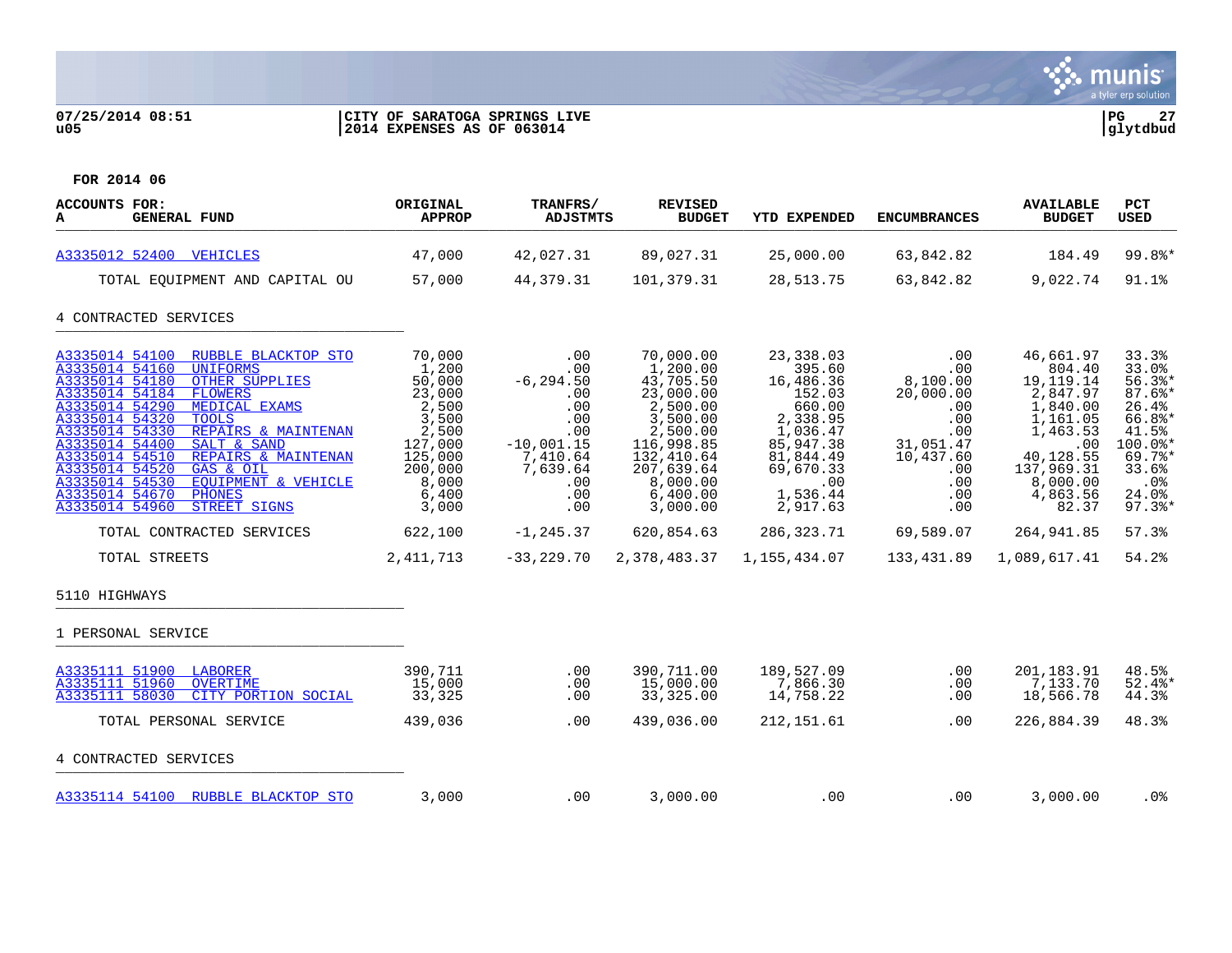## **07/25/2014 08:51 |CITY OF SARATOGA SPRINGS LIVE |PG 28 u05 |2014 EXPENSES AS OF 063014 |glytdbud**

| <b>ACCOUNTS FOR:</b><br><b>GENERAL FUND</b><br>А                                                                                                                                                                                                                                                                                                                                            | <b>ORIGINAL</b><br><b>APPROP</b>                                                   | TRANFRS/<br><b>ADJSTMTS</b>                                           | <b>REVISED</b><br><b>BUDGET</b>                                                                                 | <b>YTD EXPENDED</b>                                                                           | <b>ENCUMBRANCES</b>                                                          | <b>AVAILABLE</b><br><b>BUDGET</b>                                                                          | <b>PCT</b><br><b>USED</b>                                                                      |
|---------------------------------------------------------------------------------------------------------------------------------------------------------------------------------------------------------------------------------------------------------------------------------------------------------------------------------------------------------------------------------------------|------------------------------------------------------------------------------------|-----------------------------------------------------------------------|-----------------------------------------------------------------------------------------------------------------|-----------------------------------------------------------------------------------------------|------------------------------------------------------------------------------|------------------------------------------------------------------------------------------------------------|------------------------------------------------------------------------------------------------|
| TOTAL CONTRACTED SERVICES                                                                                                                                                                                                                                                                                                                                                                   | 3,000                                                                              | .00                                                                   | 3,000.00                                                                                                        | .00                                                                                           | .00                                                                          | 3,000.00                                                                                                   | $.0\%$                                                                                         |
| TOTAL HIGHWAYS                                                                                                                                                                                                                                                                                                                                                                              | 442,036                                                                            | .00                                                                   | 442,036.00                                                                                                      | 212, 151.61                                                                                   | .00                                                                          | 229,884.39                                                                                                 | 48.0%                                                                                          |
| 5111 HIGHWAY MISCELLANEOUS                                                                                                                                                                                                                                                                                                                                                                  |                                                                                    |                                                                       |                                                                                                                 |                                                                                               |                                                                              |                                                                                                            |                                                                                                |
| 2 EOUIPMENT AND CAPITAL OUTLAY                                                                                                                                                                                                                                                                                                                                                              |                                                                                    |                                                                       |                                                                                                                 |                                                                                               |                                                                              |                                                                                                            |                                                                                                |
| A3335122 52300 MISCELLANEOUS EOUIP                                                                                                                                                                                                                                                                                                                                                          | 5,000                                                                              | .00                                                                   | 5,000.00                                                                                                        | .00                                                                                           | .00                                                                          | 5,000.00                                                                                                   | .0%                                                                                            |
| TOTAL EQUIPMENT AND CAPITAL OU                                                                                                                                                                                                                                                                                                                                                              | 5,000                                                                              | .00                                                                   | 5,000.00                                                                                                        | .00                                                                                           | .00                                                                          | 5,000.00                                                                                                   | .0%                                                                                            |
| 4 CONTRACTED SERVICES                                                                                                                                                                                                                                                                                                                                                                       |                                                                                    |                                                                       |                                                                                                                 |                                                                                               |                                                                              |                                                                                                            |                                                                                                |
| A3335124 54160<br>UNIFORMS<br>A3335124 54180<br><b>OTHER SUPPLIES</b><br>A3335124 54320<br><b>TOOLS</b><br>A3335124 54330<br>REPAIRS & MAINTENAN<br>A3335124 54400<br>SALT & SAND<br>A3335124 54490<br><b>GENERAL ADVERTISING</b><br>A3335124 54510<br>REPAIRS & MAINTENAN<br>GAS & OIL<br>A3335124 54520<br>A3335124 54530<br>EOUIPMENT & VEHICLE<br>A3335124 54960<br><b>STREET SIGNS</b> | 800<br>3,000<br>900<br>700<br>100,000<br>200<br>40,000<br>27,000<br>4,000<br>1,000 | .00<br>.00<br>.00<br>.00<br>$-.01$<br>.00<br>.00<br>.00<br>.00<br>.00 | 800.00<br>3,000.00<br>900.00<br>700.00<br>99,999.99<br>200.00<br>40,000.00<br>27,000.00<br>4,000.00<br>1,000.00 | 138.20<br>.00<br>.00<br>636.81<br>81,320.19<br>.00<br>16,533.84<br>20,841.98<br>.00<br>970.24 | .00<br>$.00 \,$<br>.00<br>.00<br>.00<br>.00<br>2,462.25<br>.00<br>.00<br>.00 | 661.80<br>3,000.00<br>900.00<br>63.19<br>18,679.80<br>200.00<br>21,003.91<br>6,158.02<br>4,000.00<br>29.76 | 17.3%<br>.0%<br>.0%<br>$91.0$ %*<br>$81.3$ $*$<br>.0%<br>47.5%<br>$77.2$ *<br>.0%<br>$97.0$ %* |
| TOTAL CONTRACTED SERVICES                                                                                                                                                                                                                                                                                                                                                                   | 177,600                                                                            | $-.01$                                                                | 177,599.99                                                                                                      | 120,441.26                                                                                    | 2,462.25                                                                     | 54,696.48                                                                                                  | 69.2%                                                                                          |
| TOTAL HIGHWAY MISCELLANEOUS                                                                                                                                                                                                                                                                                                                                                                 | 182,600                                                                            | $-0.01$                                                               | 182,599.99                                                                                                      | 120,441.26                                                                                    | 2,462.25                                                                     | 59,696.48                                                                                                  | 67.3%                                                                                          |
| 5112 CHIPS                                                                                                                                                                                                                                                                                                                                                                                  |                                                                                    |                                                                       |                                                                                                                 |                                                                                               |                                                                              |                                                                                                            |                                                                                                |
| 1 PERSONAL SERVICE                                                                                                                                                                                                                                                                                                                                                                          |                                                                                    |                                                                       |                                                                                                                 |                                                                                               |                                                                              |                                                                                                            |                                                                                                |
| A3335131 51900 LABORER<br>A3335131 51960 OVERTIME                                                                                                                                                                                                                                                                                                                                           | 75,000<br>15,000                                                                   | .00<br>.00                                                            | 75,000.00<br>15,000.00                                                                                          | 27,048.89<br>1,322.86                                                                         | .00<br>.00                                                                   | 47,951.11<br>13,677.14                                                                                     | 36.1%<br>8.8 <sup>°</sup>                                                                      |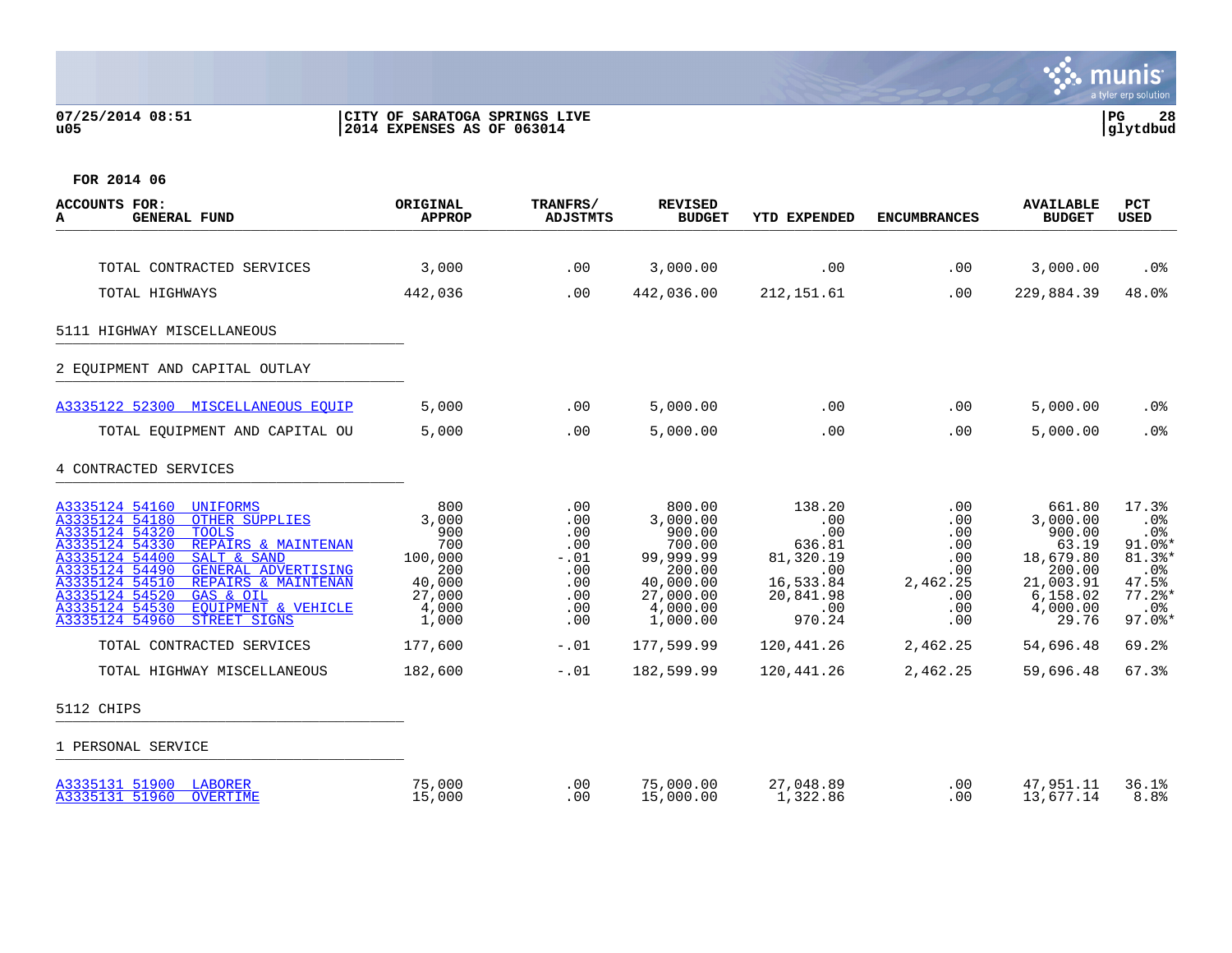## **07/25/2014 08:51 |CITY OF SARATOGA SPRINGS LIVE |PG 29 u05 |2014 EXPENSES AS OF 063014 |glytdbud**



| ACCOUNTS FOR:<br>A<br><b>GENERAL FUND</b>                                                                                 | <b>ORIGINAL</b><br><b>APPROP</b> | TRANFRS/<br>ADJSTMTS               | <b>REVISED</b><br><b>BUDGET</b>      | YTD EXPENDED                      | <b>ENCUMBRANCES</b>    | <b>AVAILABLE</b><br><b>BUDGET</b>    | <b>PCT</b><br>USED              |
|---------------------------------------------------------------------------------------------------------------------------|----------------------------------|------------------------------------|--------------------------------------|-----------------------------------|------------------------|--------------------------------------|---------------------------------|
| A3335131 58030 CITY PORTION SOCIAL                                                                                        | 4,193                            | .00                                | 4,193.00                             | 2,106.00                          | .00                    | 2,087.00                             | $50.2$ *                        |
| TOTAL PERSONAL SERVICE                                                                                                    | 94,193                           | .00                                | 94,193.00                            | 30,477.75                         | .00                    | 63,715.25                            | 32.4%                           |
| 4 CONTRACTED SERVICES                                                                                                     |                                  |                                    |                                      |                                   |                        |                                      |                                 |
| A3335134 54100<br>RUBBLE BLACKTOP STO<br>A3335134 54180<br><b>OTHER SUPPLIES</b><br>A3335134 54530<br>EQUIPMENT & VEHICLE | 270,807<br>5,000<br>30,000       | 301,505.09<br>10,000.00<br>.00     | 572,312.09<br>15,000.00<br>30,000.00 | 75,156.03<br>.00<br>.00           | .00<br>$.00 \,$<br>.00 | 497,156.06<br>15,000.00<br>30,000.00 | 13.1%<br>.0 <sub>8</sub><br>.0% |
| TOTAL CONTRACTED SERVICES                                                                                                 | 305,807                          | 311,505.09                         | 617,312.09                           | 75,156.03                         | .00                    | 542,156.06                           | 12.2%                           |
| TOTAL CHIPS                                                                                                               | 400,000                          | 311,505.09                         | 711,505.09                           | 105,633.78                        | .00                    | 605,871.31                           | 14.8%                           |
| 5182 STREET LIGHTING                                                                                                      |                                  |                                    |                                      |                                   |                        |                                      |                                 |
| 4 CONTRACTED SERVICES                                                                                                     |                                  |                                    |                                      |                                   |                        |                                      |                                 |
| A3335184 54750<br>STREET LIGHTING                                                                                         | 425,000                          | 4,131.52                           | 429, 131.52                          | 180,996.66                        | .00                    | 248,134.86                           | 42.2%                           |
| TOTAL CONTRACTED SERVICES                                                                                                 | 425,000                          | 4,131.52                           | 429, 131.52                          | 180,996.66                        | .00                    | 248, 134.86                          | 42.2                            |
| TOTAL STREET LIGHTING                                                                                                     | 425,000                          | 4, 131.52                          | 429, 131.52                          | 180,996.66                        | .00                    | 248,134.86                           | 42.2%                           |
| 5650 OFF STREET PARKING                                                                                                   |                                  |                                    |                                      |                                   |                        |                                      |                                 |
| 1 PERSONAL SERVICE                                                                                                        |                                  |                                    |                                      |                                   |                        |                                      |                                 |
| A3335651 51900<br>LABORER<br>A3335651 51960<br><b>OVERTIME</b><br>A3335651 58030<br>CITY PORTION SOCIAL                   | 15,413<br>500<br>2,397           | 118,431.00<br>1,750.00<br>8,130.00 | 133,844.00<br>2,250.00<br>10,527.00  | 64,650.64<br>1,896.31<br>4,919.09 | .00<br>.00<br>$.00 \,$ | 69,193.36<br>353.69<br>5,607.91      | 48.3%<br>$84.3$ *<br>46.7%      |
| TOTAL PERSONAL SERVICE                                                                                                    | 18,310                           | 128,311.00                         | 146,621.00                           | 71,466.04                         | .00                    | 75,154.96                            | 48.7%                           |
| 4 CONTRACTED SERVICES                                                                                                     |                                  |                                    |                                      |                                   |                        |                                      |                                 |
| A3335654 54180 OTHER SUPPLIES                                                                                             | 2,500                            | $.00 \,$                           | 2,500.00                             | .00                               | .00                    | 2,500.00                             | . 0%                            |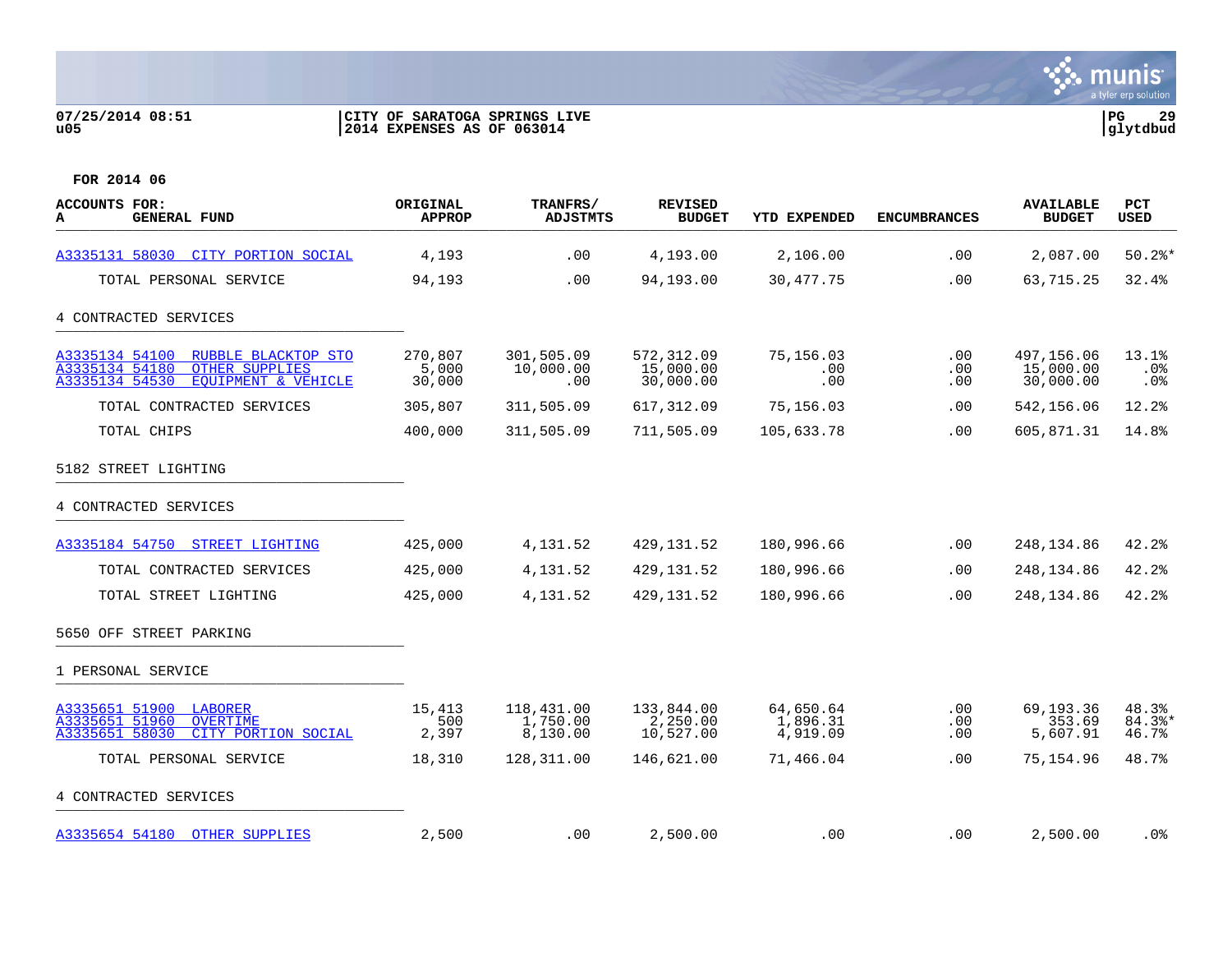

# **07/25/2014 08:51 |CITY OF SARATOGA SPRINGS LIVE |PG 30 u05 |2014 EXPENSES AS OF 063014 |glytdbud**



| <b>ACCOUNTS FOR:</b><br><b>GENERAL FUND</b><br>А                                                                                                                                                                                   | ORIGINAL<br><b>APPROP</b>                        | TRANFRS/<br>ADJSTMTS                   | <b>REVISED</b><br><b>BUDGET</b>                                    | <b>YTD EXPENDED</b>                                 | <b>ENCUMBRANCES</b>                         | <b>AVAILABLE</b><br><b>BUDGET</b>                                    | <b>PCT</b><br><b>USED</b>                            |
|------------------------------------------------------------------------------------------------------------------------------------------------------------------------------------------------------------------------------------|--------------------------------------------------|----------------------------------------|--------------------------------------------------------------------|-----------------------------------------------------|---------------------------------------------|----------------------------------------------------------------------|------------------------------------------------------|
| A3335654 54320<br><b>TOOLS</b><br>A3335654 54610<br>REPAIRS & MAINTENAN<br>A3335654 54650<br><b>UTILITIES</b><br>A3335654 54670<br><b>PHONES</b><br>A3335654 54720<br>SERVICE CONTRACTS -<br>A3335654 54738<br>PARKING GARAGE MAIN | 500<br>20,000<br>32,000<br>800<br>5,000<br>5,000 | .00<br>.00<br>.00<br>.00<br>.00<br>.00 | 500.00<br>20,000.00<br>32,000.00<br>800.00<br>5,000.00<br>5,000.00 | .00<br>1,823.86<br>9,652.00<br>404.37<br>.00<br>.00 | .00<br>.00<br>.00<br>.00<br>$.00 \,$<br>.00 | 500.00<br>18, 176. 14<br>22,348.00<br>395.63<br>5,000.00<br>5,000.00 | $.0\%$<br>9.1%<br>30.2%<br>$50.5$ *<br>$.0\%$<br>.0% |
| TOTAL CONTRACTED SERVICES                                                                                                                                                                                                          | 65,800                                           | .00                                    | 65,800.00                                                          | 11,880.23                                           | .00                                         | 53,919.77                                                            | 18.1%                                                |
| TOTAL OFF STREET PARKING                                                                                                                                                                                                           | 84,110                                           | 128,311.00                             | 212,421.00                                                         | 83,346.27                                           | .00                                         | 129,074.73                                                           | 39.2%                                                |
| 6420 SPECIAL ASSESSMENT DISTRICT                                                                                                                                                                                                   |                                                  |                                        |                                                                    |                                                     |                                             |                                                                      |                                                      |
| 4 CONTRACTED SERVICES                                                                                                                                                                                                              |                                                  |                                        |                                                                    |                                                     |                                             |                                                                      |                                                      |
| A3036424 54180 OTHER SUPPLIES                                                                                                                                                                                                      | 15,000                                           | 3,567.00                               | 18,567.00                                                          | 3,567.00                                            | .00                                         | 15,000.00                                                            | 19.2%                                                |
| TOTAL CONTRACTED SERVICES                                                                                                                                                                                                          | 15,000                                           | 3,567.00                               | 18,567.00                                                          | 3,567.00                                            | .00                                         | 15,000.00                                                            | 19.2%                                                |
| TOTAL SPECIAL ASSESSMENT DISTR                                                                                                                                                                                                     | 15,000                                           | 3,567.00                               | 18,567.00                                                          | 3,567.00                                            | .00                                         | 15,000.00                                                            | 19.2%                                                |
| 7110 PARK & CASINO                                                                                                                                                                                                                 |                                                  |                                        |                                                                    |                                                     |                                             |                                                                      |                                                      |
| 1 PERSONAL SERVICE                                                                                                                                                                                                                 |                                                  |                                        |                                                                    |                                                     |                                             |                                                                      |                                                      |
| A3537111 51900 LABORER<br>A3537111 51960<br><b>OVERTIME</b><br>A3537111 58030<br>CITY PORTION SOCIAL                                                                                                                               | 194,782<br>10,000<br>15,666                      | .00<br>.00<br>$-574.00$                | 194,782.00<br>10,000.00<br>15,092.00                               | 95,984.39<br>1,277.72<br>7,291.75                   | .00<br>.00<br>.00                           | 98,797.61<br>8,722.28<br>7,800.25                                    | 49.3%<br>12.8%<br>48.3%                              |
| TOTAL PERSONAL SERVICE                                                                                                                                                                                                             | 220,448                                          | $-574.00$                              | 219,874.00                                                         | 104,553.86                                          | .00.                                        | 115,320.14                                                           | 47.6%                                                |
| 2 EOUIPMENT AND CAPITAL OUTLAY                                                                                                                                                                                                     |                                                  |                                        |                                                                    |                                                     |                                             |                                                                      |                                                      |
| A3537112 52300 MISCELLANEOUS EOUIP<br>A3537112 52900<br>FURNITURE                                                                                                                                                                  | 5,000<br>5,000                                   | 819.25<br>.00                          | 5,819.25<br>5,000.00                                               | 5,819.25<br>.00                                     | .00<br>.00                                  | .00<br>5,000.00                                                      | 100.0%*<br>$.0\%$                                    |
| TOTAL EOUIPMENT AND CAPITAL OU                                                                                                                                                                                                     | 10,000                                           | 819.25                                 | 10,819.25                                                          | 5,819.25                                            | .00                                         | 5,000.00                                                             | 53.8%                                                |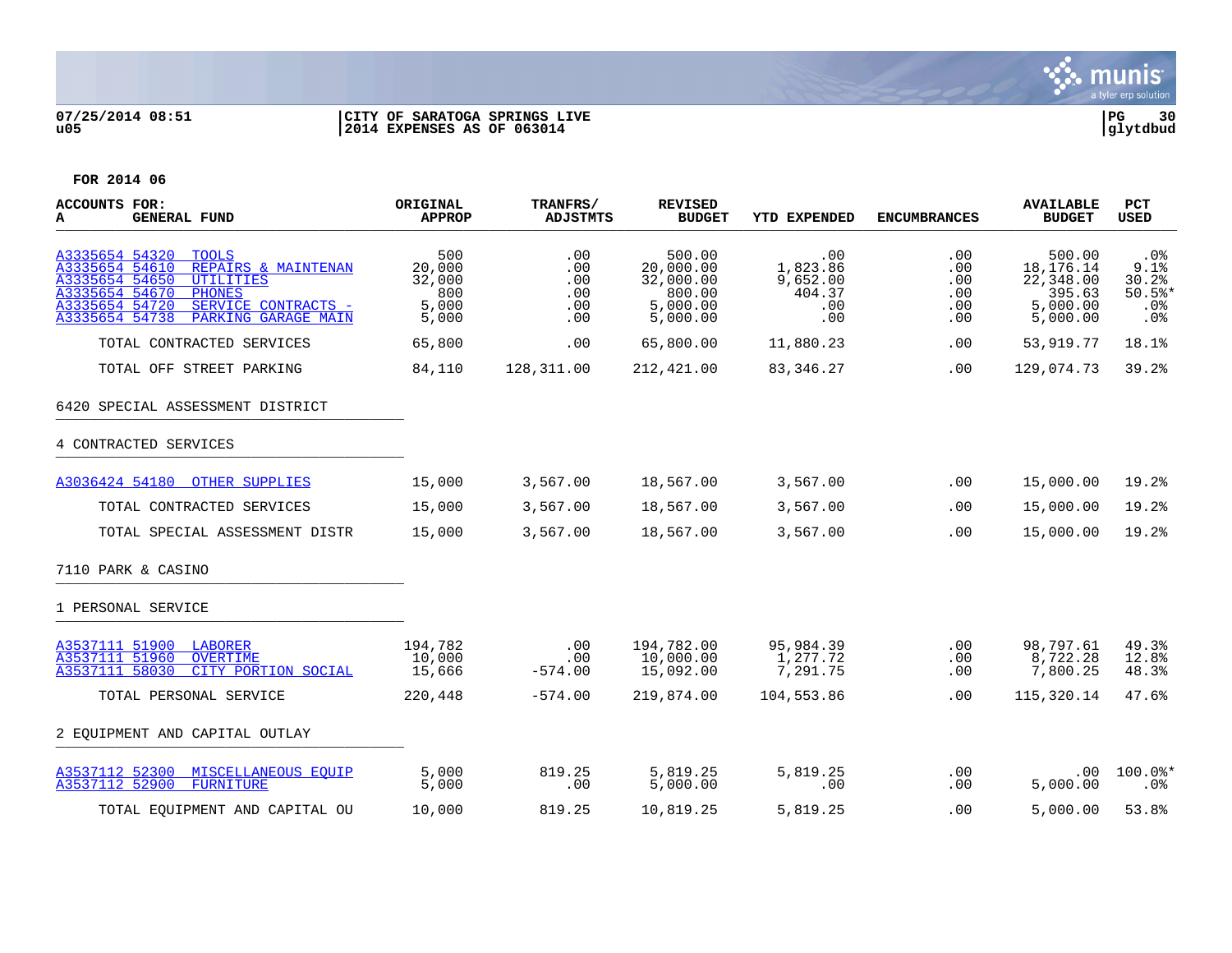## **07/25/2014 08:51 |CITY OF SARATOGA SPRINGS LIVE |PG 31 u05 |2014 EXPENSES AS OF 063014 |glytdbud**



| <b>ACCOUNTS FOR:</b><br>A<br><b>GENERAL FUND</b>                                                                                                                                                                                                                                                                                                                                                                                                                                                                                                   | ORIGINAL<br><b>APPROP</b>                                                                                             | TRANFRS/<br><b>ADJSTMTS</b>                                                                                  | <b>REVISED</b><br><b>BUDGET</b>                                                                                                                                 | <b>YTD EXPENDED</b>                                                                                                                              | <b>ENCUMBRANCES</b>                                                                                 | <b>AVAILABLE</b><br><b>BUDGET</b>                                                                                                                        | <b>PCT</b><br>USED                                                                                                                    |
|----------------------------------------------------------------------------------------------------------------------------------------------------------------------------------------------------------------------------------------------------------------------------------------------------------------------------------------------------------------------------------------------------------------------------------------------------------------------------------------------------------------------------------------------------|-----------------------------------------------------------------------------------------------------------------------|--------------------------------------------------------------------------------------------------------------|-----------------------------------------------------------------------------------------------------------------------------------------------------------------|--------------------------------------------------------------------------------------------------------------------------------------------------|-----------------------------------------------------------------------------------------------------|----------------------------------------------------------------------------------------------------------------------------------------------------------|---------------------------------------------------------------------------------------------------------------------------------------|
| 4 CONTRACTED SERVICES                                                                                                                                                                                                                                                                                                                                                                                                                                                                                                                              |                                                                                                                       |                                                                                                              |                                                                                                                                                                 |                                                                                                                                                  |                                                                                                     |                                                                                                                                                          |                                                                                                                                       |
| A3537114 54110<br>OFFICE SUPPLIES<br><b>JANITORIAL SUPPLIES</b><br>A3537114 54140<br>A3537114 54160<br>UNIFORMS<br>A3537114 54180<br><b>OTHER SUPPLIES</b><br>A3537114 54320<br><b>TOOLS</b><br>A3537114 54330<br>REPAIRS & MAINTENAN<br>A3537114 54510<br>REPAIRS & MAINTENAN<br>A3537114 54520<br>GAS & OIL<br>A3537114 54530<br>EQUIPMENT & VEHICLE<br>A3537114 54610<br>REPAIRS & MAINTENAN<br>A3537114 54650<br><b>UTILITIES</b><br>A3537114 54670<br><b>PHONES</b><br>A3537114 54680<br>LANDSCAPING<br>A3537114 54720<br>SERVICE CONTRACTS - | 350<br>6,000<br>200<br>12,000<br>200<br>3,000<br>2,000<br>2,000<br>1,500<br>15,000<br>70,000<br>500<br>3,000<br>3,000 | .00<br>.00<br>.00<br>.00<br>.00<br>.00<br>.00<br>$-1,000.00$<br>.00<br>$-819.25$<br>.00<br>.00<br>.00<br>.00 | 350.00<br>6,000.00<br>200.00<br>12,000.00<br>200.00<br>3,000.00<br>2,000.00<br>1,000.00<br>1,500.00<br>14,180.75<br>70,000.00<br>500.00<br>3,000.00<br>3,000.00 | 57.50<br>1,266.22<br>69.10<br>773.87<br>6.92<br>2,723.62<br>1,156.01<br>376.95<br>55.18<br>9,187.96<br>27,790.34<br>151.84<br>662.04<br>1,053.00 | .00<br>.00<br>.00<br>.00<br>.00<br>.00<br>.00<br>.00<br>.00<br>2,751.00<br>.00<br>.00<br>.00<br>.00 | 292.50<br>4,733.78<br>130.90<br>11,226.13<br>193.08<br>276.38<br>843.99<br>623.05<br>1,444.82<br>2,241.79<br>42,209.66<br>348.16<br>2,337.96<br>1,947.00 | 16.4%<br>21.1%<br>34.6%<br>6.4%<br>3.5%<br>$90.8$ *<br>$57.8$ *<br>37.7%<br>3.7%<br>$84.2$ *<br>39.7%<br>30.4%<br>$22.1$ $%$<br>35.1% |
| TOTAL CONTRACTED SERVICES                                                                                                                                                                                                                                                                                                                                                                                                                                                                                                                          | 118,750                                                                                                               | $-1,819.25$                                                                                                  | 116,930.75                                                                                                                                                      | 45,330.55                                                                                                                                        | 2,751.00                                                                                            | 68,849.20                                                                                                                                                | 41.1%                                                                                                                                 |
| TOTAL PARK & CASINO                                                                                                                                                                                                                                                                                                                                                                                                                                                                                                                                | 349,198                                                                                                               | $-1,574.00$                                                                                                  | 347,624.00                                                                                                                                                      | 155,703.66                                                                                                                                       | 2,751.00                                                                                            | 189,169.34                                                                                                                                               | 45.6%                                                                                                                                 |
| 7200 CAROUSEL                                                                                                                                                                                                                                                                                                                                                                                                                                                                                                                                      |                                                                                                                       |                                                                                                              |                                                                                                                                                                 |                                                                                                                                                  |                                                                                                     |                                                                                                                                                          |                                                                                                                                       |
| 1 PERSONAL SERVICE                                                                                                                                                                                                                                                                                                                                                                                                                                                                                                                                 |                                                                                                                       |                                                                                                              |                                                                                                                                                                 |                                                                                                                                                  |                                                                                                     |                                                                                                                                                          |                                                                                                                                       |
| A3537211 51900 LABORER<br>A3537211 51960<br><b>OVERTIME</b><br>A3537211 58030<br>CITY PORTION SOCIAL                                                                                                                                                                                                                                                                                                                                                                                                                                               | 17,100<br>100<br>1,385                                                                                                | .00<br>.00<br>.00                                                                                            | 17,100.00<br>100.00<br>1,385.00                                                                                                                                 | 2,788.35<br>.00<br>213.34                                                                                                                        | .00<br>.00<br>.00                                                                                   | 14,311.65<br>100.00<br>1,171.66                                                                                                                          | 16.3%<br>$.0\%$<br>15.4%                                                                                                              |
| TOTAL PERSONAL SERVICE                                                                                                                                                                                                                                                                                                                                                                                                                                                                                                                             | 18,585                                                                                                                | $.00 \,$                                                                                                     | 18,585.00                                                                                                                                                       | 3,001.69                                                                                                                                         | $.00 \,$                                                                                            | 15,583.31                                                                                                                                                | 16.2%                                                                                                                                 |
| 4 CONTRACTED SERVICES                                                                                                                                                                                                                                                                                                                                                                                                                                                                                                                              |                                                                                                                       |                                                                                                              |                                                                                                                                                                 |                                                                                                                                                  |                                                                                                     |                                                                                                                                                          |                                                                                                                                       |
| A3537214 54180 OTHER SUPPLIES<br><b>BOOKS PUBLICATIONS</b><br>A3537214 54440<br>A3537214 54610<br>REPAIRS & MAINTENAN<br>A3537214 54670<br>PHONES                                                                                                                                                                                                                                                                                                                                                                                                  | 2,500<br>500<br>7,000<br>375                                                                                          | .00<br>.00<br>$-2,482.00$<br>.00                                                                             | 2,500.00<br>500.00<br>4,518.00<br>375.00                                                                                                                        | 130.00<br>.00<br>185.68<br>155.39                                                                                                                | .00<br>.00<br>2,868.00<br>.00                                                                       | 2,370.00<br>500.00<br>1,464.32<br>219.61                                                                                                                 | 5.2%<br>$.0\%$<br>$67.6$ *<br>41.4%                                                                                                   |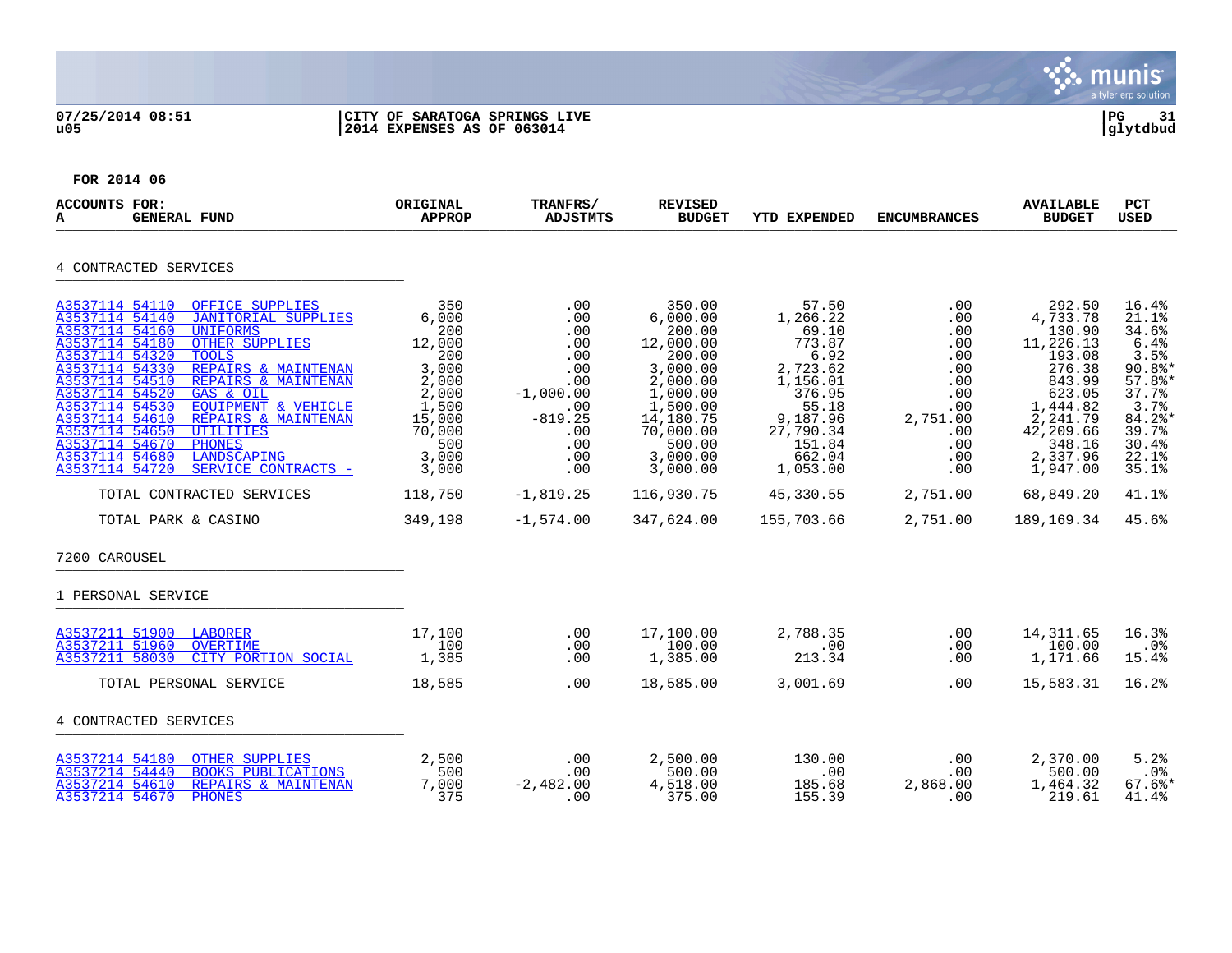## **07/25/2014 08:51 |CITY OF SARATOGA SPRINGS LIVE |PG 32 u05 |2014 EXPENSES AS OF 063014 |glytdbud**



| <b>ACCOUNTS FOR:</b><br>A<br><b>GENERAL FUND</b>                                                                                                                                                 | ORIGINAL<br><b>APPROP</b>                | TRANFRS/<br><b>ADJSTMTS</b>          | <b>REVISED</b><br><b>BUDGET</b>                         | YTD EXPENDED                       | <b>ENCUMBRANCES</b>                       | <b>AVAILABLE</b><br><b>BUDGET</b>                       | PCT<br>USED                          |
|--------------------------------------------------------------------------------------------------------------------------------------------------------------------------------------------------|------------------------------------------|--------------------------------------|---------------------------------------------------------|------------------------------------|-------------------------------------------|---------------------------------------------------------|--------------------------------------|
| A3537214 54720 SERVICE CONTRACTS -                                                                                                                                                               | 10,000                                   | $-5,000.00$                          | 5,000.00                                                | .00                                | .00                                       | 5,000.00                                                | $.0\%$                               |
| TOTAL CONTRACTED SERVICES                                                                                                                                                                        | 20,375                                   | $-7,482.00$                          | 12,893.00                                               | 471.07                             | 2,868.00                                  | 9,553.93                                                | 25.9%                                |
| TOTAL CAROUSEL                                                                                                                                                                                   | 38,960                                   | $-7,482.00$                          | 31,478.00                                               | 3,472.76                           | 2,868.00                                  | 25, 137. 24                                             | 20.1%                                |
| 8140 STORM WATER CARRIERS                                                                                                                                                                        |                                          |                                      |                                                         |                                    |                                           |                                                         |                                      |
| 1 PERSONAL SERVICE                                                                                                                                                                               |                                          |                                      |                                                         |                                    |                                           |                                                         |                                      |
| A3638141 51900 LABORER<br>A3638141 51960<br><b>OVERTIME</b><br>A3638141 58030<br>CITY PORTION SOCIAL                                                                                             | 35,000<br>600<br>2,723                   | .00<br>.00<br>.00                    | 35,000.00<br>600.00<br>2,723.40                         | 15,960.92<br>336.57<br>1,204.71    | $.00 \,$<br>$.00 \,$<br>$.00 \ \rm$       | 19,039.08<br>263.43<br>1,518.69                         | 45.6%<br>$56.1$ $*$<br>44.2%         |
| TOTAL PERSONAL SERVICE                                                                                                                                                                           | 38,323                                   | .00                                  | 38, 323.40                                              | 17,502.20                          | $.00 \,$                                  | 20,821.20                                               | 45.7%                                |
| 4 CONTRACTED SERVICES                                                                                                                                                                            |                                          |                                      |                                                         |                                    |                                           |                                                         |                                      |
| A3638144 54100<br>RUBBLE BLACKTOP STO<br>A3638144 54180<br><b>OTHER SUPPLIES</b><br>REPAIRS & MAINTENAN<br>A3638144 54510<br>A3638144 54520<br>GAS & OIL<br>A3638144 54708<br><b>LAB TESTING</b> | 500<br>12,000<br>2,500<br>3,800<br>2,000 | .00<br>4,664.00<br>.00<br>.00<br>.00 | 500.00<br>16,664.00<br>2,500.00<br>3,800.00<br>2,000.00 | .00<br>839.99<br>.00<br>.00<br>.00 | $.00 \,$<br>2,000.00<br>.00<br>.00<br>.00 | 500.00<br>13,824.01<br>2,500.00<br>3,800.00<br>2,000.00 | $.0\%$<br>17.0%<br>.0%<br>.0%<br>.0% |
| TOTAL CONTRACTED SERVICES                                                                                                                                                                        | 20,800                                   | 4,664.00                             | 25,464.00                                               | 839.99                             | 2,000.00                                  | 22,624.01                                               | 11.2%                                |
| TOTAL STORM WATER CARRIERS                                                                                                                                                                       | 59,123                                   | 4,664.00                             | 63,787.40                                               | 18,342.19                          | 2,000.00                                  | 43, 445. 21                                             | 31.9%                                |
| 8180 TRANSFER STATION                                                                                                                                                                            |                                          |                                      |                                                         |                                    |                                           |                                                         |                                      |
| 1 PERSONAL SERVICE                                                                                                                                                                               |                                          |                                      |                                                         |                                    |                                           |                                                         |                                      |
| A3638181 51900<br>LABORER<br>A3638181 51960<br><b>OVERTIME</b><br>A3638181 58030<br>CITY PORTION SOCIAL                                                                                          | 82,443<br>750<br>6,364                   | .00<br>500.00<br>.00                 | 82,443.00<br>1,250.00<br>6,364.00                       | 41,435.90<br>1,645.08<br>3,215.39  | .00<br>.00<br>$.00 \,$                    | 41,007.10<br>$-395.08$<br>3,148.61                      | $50.3$ $*$<br>131.6%*<br>$50.5$ *    |
| TOTAL PERSONAL SERVICE                                                                                                                                                                           | 89,557                                   | 500.00                               | 90,057.00                                               | 46,296.37                          | .00                                       | 43,760.63                                               | 51.4%                                |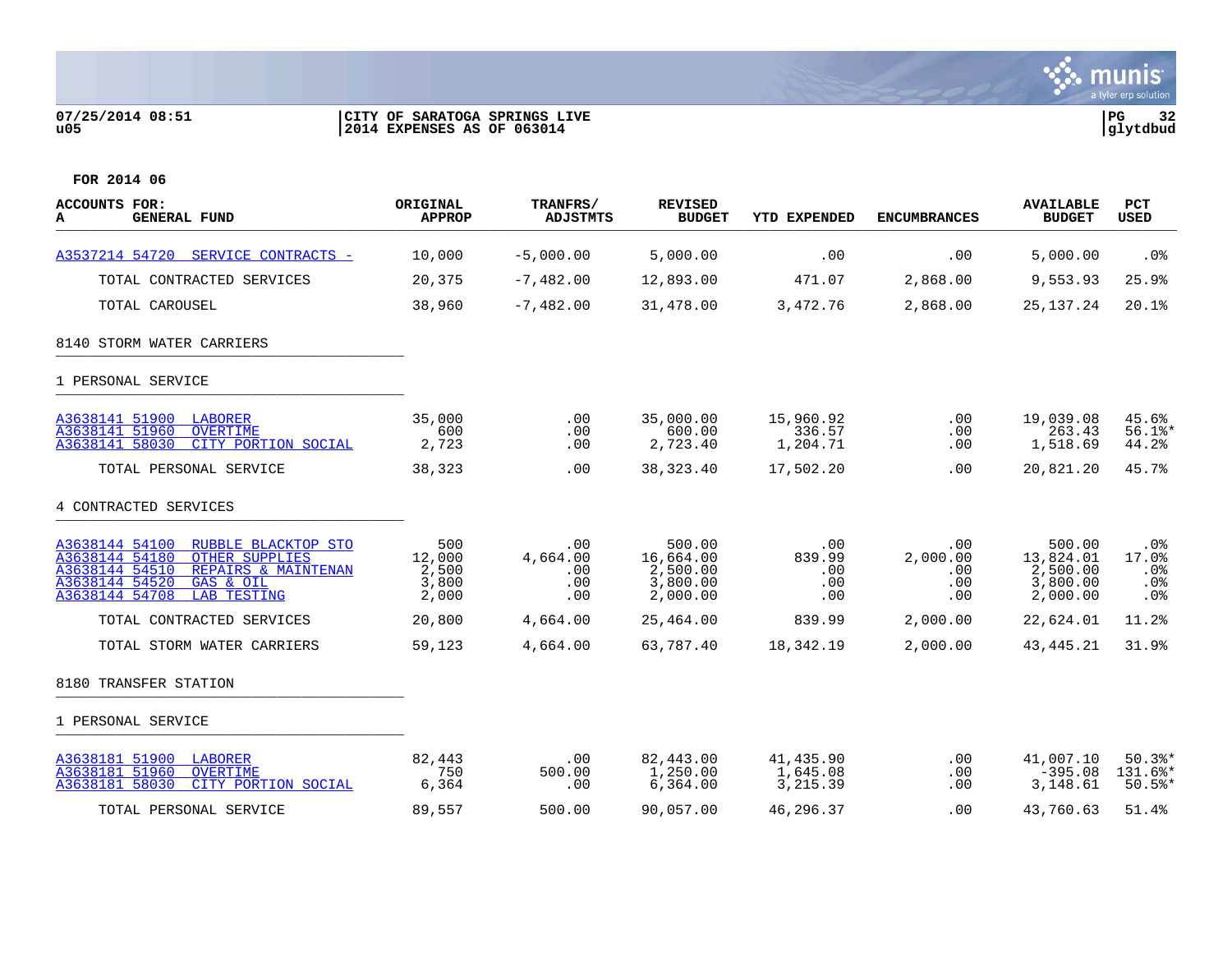## **07/25/2014 08:51 |CITY OF SARATOGA SPRINGS LIVE |PG 33 u05 |2014 EXPENSES AS OF 063014 |glytdbud**



| ACCOUNTS FOR:<br><b>GENERAL FUND</b><br>A                                                                                                                                                                                                                                                                                                                                                                                                                                | ORIGINAL<br><b>APPROP</b>                                                                                        | TRANFRS/<br><b>ADJSTMTS</b>                                                                                          | <b>REVISED</b><br><b>BUDGET</b>                                                                                                             | <b>YTD EXPENDED</b>                                                                                                            | <b>ENCUMBRANCES</b>                                                                                                     | <b>AVAILABLE</b><br><b>BUDGET</b>                                                                                             | <b>PCT</b><br><b>USED</b>                                                                                                           |
|--------------------------------------------------------------------------------------------------------------------------------------------------------------------------------------------------------------------------------------------------------------------------------------------------------------------------------------------------------------------------------------------------------------------------------------------------------------------------|------------------------------------------------------------------------------------------------------------------|----------------------------------------------------------------------------------------------------------------------|---------------------------------------------------------------------------------------------------------------------------------------------|--------------------------------------------------------------------------------------------------------------------------------|-------------------------------------------------------------------------------------------------------------------------|-------------------------------------------------------------------------------------------------------------------------------|-------------------------------------------------------------------------------------------------------------------------------------|
| 2 EQUIPMENT AND CAPITAL OUTLAY                                                                                                                                                                                                                                                                                                                                                                                                                                           |                                                                                                                  |                                                                                                                      |                                                                                                                                             |                                                                                                                                |                                                                                                                         |                                                                                                                               |                                                                                                                                     |
| A3638182 52300 MISCELLANEOUS EOUIP                                                                                                                                                                                                                                                                                                                                                                                                                                       | 500                                                                                                              | $.00 \,$                                                                                                             | 500.00                                                                                                                                      | .00                                                                                                                            | .00                                                                                                                     | 500.00                                                                                                                        | .0 <sub>8</sub>                                                                                                                     |
| TOTAL EQUIPMENT AND CAPITAL OU                                                                                                                                                                                                                                                                                                                                                                                                                                           | 500                                                                                                              | .00                                                                                                                  | 500.00                                                                                                                                      | .00                                                                                                                            | .00                                                                                                                     | 500.00                                                                                                                        | .0%                                                                                                                                 |
| 4 CONTRACTED SERVICES                                                                                                                                                                                                                                                                                                                                                                                                                                                    |                                                                                                                  |                                                                                                                      |                                                                                                                                             |                                                                                                                                |                                                                                                                         |                                                                                                                               |                                                                                                                                     |
| A3638184 54180<br><b>OTHER SUPPLIES</b><br>A3638184 54330<br>REPAIRS & MAINTENAN<br>A3638184 54380<br><b>STATION BAGS</b><br>A3638184 54510<br>REPAIRS & MAINTENAN<br>A3638184 54521<br><b>TIPPING FEES</b><br>A3638184 54610<br>REPAIRS & MAINTENAN<br>A3638184 54650<br><b>UTILITIES</b><br>A3638184 54670<br><b>PHONES</b><br>A3638184 54700<br><b>TRANSPORTATION</b><br>A3638184 54720<br>SERVICE CONTRACTS -<br>TOTAL CONTRACTED SERVICES<br>TOTAL TRANSFER STATION | 500<br>$\overline{0}$<br>7,000<br>600<br>70,000<br>500<br>4,500<br>450<br>18,000<br>15,000<br>116,550<br>206,607 | $.00 \,$<br>1,994.38<br>.00<br>.00<br>2,953.69<br>.00<br>.00<br>.00<br>$-276.00$<br>3,500.00<br>8,172.07<br>8,672.07 | 500.00<br>1,994.38<br>7,000.00<br>600.00<br>72,953.69<br>500.00<br>4,500.00<br>450.00<br>17,724.00<br>18,500.00<br>124,722.07<br>215,279.07 | 337.74<br>.00<br>6,647.05<br>.00<br>16,439.85<br>54.00<br>1,571.17<br>168.18<br>5,490.00<br>4,232.50<br>34,940.49<br>81,236.86 | $.00 \,$<br>1,994.38<br>.00<br>.00<br>53,729.54<br>.00<br>.00<br>.00<br>12,126.61<br>8,485.25<br>76,335.78<br>76,335.78 | 162.26<br>.00<br>352.95<br>600.00<br>2,784.30<br>446.00<br>2,928.83<br>281.82<br>107.39<br>5,782.25<br>13,445.80<br>57,706.43 | $67.5$ *<br>$100.0$ *<br>$95.0$ *<br>.0 <sub>8</sub><br>$96.2$ *<br>10.8%<br>34.9%<br>37.4%<br>$99.4$ *<br>68.7%*<br>89.2%<br>73.2% |
| 8185 COMPOST FACILITY                                                                                                                                                                                                                                                                                                                                                                                                                                                    |                                                                                                                  |                                                                                                                      |                                                                                                                                             |                                                                                                                                |                                                                                                                         |                                                                                                                               |                                                                                                                                     |
| 1 PERSONAL SERVICE                                                                                                                                                                                                                                                                                                                                                                                                                                                       |                                                                                                                  |                                                                                                                      |                                                                                                                                             |                                                                                                                                |                                                                                                                         |                                                                                                                               |                                                                                                                                     |
| A3638191 51900<br>LABORER<br>A3638191 51960<br><b>OVERTIME</b><br>A3638191 58030<br>CITY PORTION SOCIAL                                                                                                                                                                                                                                                                                                                                                                  | 49,654<br>1,600<br>3,921                                                                                         | .00<br>.00<br>.00                                                                                                    | 49,654.00<br>1,600.00<br>3,921.00                                                                                                           | 24,822.72<br>733.95<br>1,935.96                                                                                                | .00<br>$.00 \,$<br>.00                                                                                                  | 24,831.28<br>866.05<br>1,985.04                                                                                               | 50.0%<br>45.9%<br>49.4%                                                                                                             |
| TOTAL PERSONAL SERVICE                                                                                                                                                                                                                                                                                                                                                                                                                                                   | 55,175                                                                                                           | .00.                                                                                                                 | 55,175.00                                                                                                                                   | 27,492.63                                                                                                                      | .00                                                                                                                     | 27,682.37                                                                                                                     | 49.8%                                                                                                                               |
| 4 CONTRACTED SERVICES                                                                                                                                                                                                                                                                                                                                                                                                                                                    |                                                                                                                  |                                                                                                                      |                                                                                                                                             |                                                                                                                                |                                                                                                                         |                                                                                                                               |                                                                                                                                     |
| A3638194 54180 OTHER SUPPLIES                                                                                                                                                                                                                                                                                                                                                                                                                                            | 1,200                                                                                                            | .00                                                                                                                  | 1,200.00                                                                                                                                    | 353.51                                                                                                                         | .00                                                                                                                     | 846.49                                                                                                                        | 29.5%                                                                                                                               |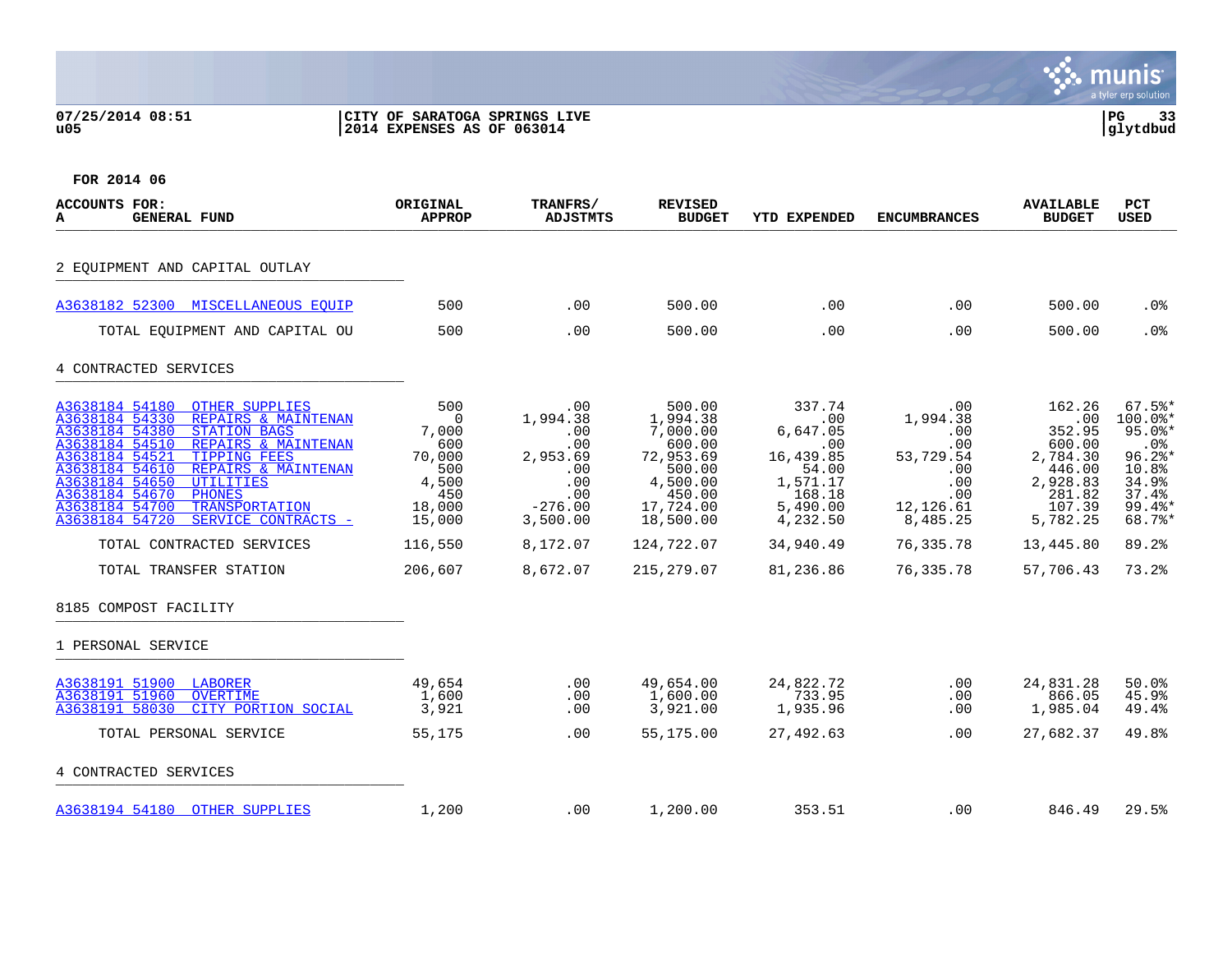

# **07/25/2014 08:51 |CITY OF SARATOGA SPRINGS LIVE |PG 34 u05 |2014 EXPENSES AS OF 063014 |glytdbud**



| <b>ACCOUNTS FOR:</b><br><b>GENERAL FUND</b><br>А                                                                                                                                                                                                          | ORIGINAL<br><b>APPROP</b>                              | TRANFRS/<br><b>ADJSTMTS</b>                   | <b>REVISED</b><br><b>BUDGET</b>                                             | <b>YTD EXPENDED</b>                                                 | <b>ENCUMBRANCES</b>                              | <b>AVAILABLE</b><br><b>BUDGET</b>                                          | <b>PCT</b><br><b>USED</b>                                                |
|-----------------------------------------------------------------------------------------------------------------------------------------------------------------------------------------------------------------------------------------------------------|--------------------------------------------------------|-----------------------------------------------|-----------------------------------------------------------------------------|---------------------------------------------------------------------|--------------------------------------------------|----------------------------------------------------------------------------|--------------------------------------------------------------------------|
| A3638194 54510<br>REPAIRS & MAINTENAN<br>A3638194 54520<br>GAS & OIL<br>EOUIPMENT & VEHICLE<br>A3638194 54530<br>A3638194 54600<br>ADVERTISING<br>A3638194 54610<br>REPAIRS & MAINTENAN<br>A3638194 54650<br>UTILITIES<br>A3638194 54670<br><b>PHONES</b> | 5,000<br>14,000<br>7,750<br>800<br>250<br>2,800<br>300 | .00<br>.00<br>.00<br>.00<br>.00<br>.00<br>.00 | 5,000.00<br>14,000.00<br>7,750.00<br>800.00<br>250.00<br>2,800.00<br>300.00 | 586.79<br>6,737.05<br>.00<br>275.00<br>$-292.54$<br>1,508.68<br>.00 | 163.57<br>.00<br>.00<br>.00<br>.00<br>.00<br>.00 | 4,249.64<br>7,262.95<br>7,750.00<br>525.00<br>542.54<br>1,291.32<br>300.00 | 15.0%<br>48.1%<br>.0%<br>34.4%<br>117.0%<br>$53.9$ %*<br>.0 <sub>8</sub> |
| TOTAL CONTRACTED SERVICES                                                                                                                                                                                                                                 | 32,100                                                 | .00                                           | 32,100.00                                                                   | 9,168.49                                                            | 163.57                                           | 22,767.94                                                                  | 29.1%                                                                    |
| TOTAL COMPOST FACILITY                                                                                                                                                                                                                                    | 87,275                                                 | .00                                           | 87,275.00                                                                   | 36,661.12                                                           | 163.57                                           | 50,450.31                                                                  | 42.2%                                                                    |
| 8190 HAZARDOUS WASTE EDUCATION                                                                                                                                                                                                                            |                                                        |                                               |                                                                             |                                                                     |                                                  |                                                                            |                                                                          |
| 4 CONTRACTED SERVICES                                                                                                                                                                                                                                     |                                                        |                                               |                                                                             |                                                                     |                                                  |                                                                            |                                                                          |
| A3638204 54739 HAZARDOUS WASTE EDU                                                                                                                                                                                                                        | 20,000                                                 | .00                                           | 20,000.00                                                                   | .00                                                                 | .00                                              | 20,000.00                                                                  | .0 <sub>8</sub>                                                          |
| TOTAL CONTRACTED SERVICES                                                                                                                                                                                                                                 | 20,000                                                 | .00                                           | 20,000.00                                                                   | .00                                                                 | .00                                              | 20,000.00                                                                  | .0%                                                                      |
| TOTAL HAZARDOUS WASTE EDUCATIO                                                                                                                                                                                                                            | 20,000                                                 | .00                                           | 20,000.00                                                                   | .00                                                                 | .00                                              | 20,000.00                                                                  | .0%                                                                      |
| 8560 TREES                                                                                                                                                                                                                                                |                                                        |                                               |                                                                             |                                                                     |                                                  |                                                                            |                                                                          |
| 1 PERSONAL SERVICE                                                                                                                                                                                                                                        |                                                        |                                               |                                                                             |                                                                     |                                                  |                                                                            |                                                                          |
| A3638561 51123 ARBORIST<br>A3638561 51900<br><b>LABORER</b><br>A3638561 51960<br>OVERTIME<br>A3638561 58030<br>CITY PORTION SOCIAL                                                                                                                        | 52,125<br>84,173<br>3,600<br>10,702                    | .00<br>.00<br>.00<br>.00                      | 52,125.00<br>84,173.00<br>3,600.00<br>10,702.00                             | 24,659.04<br>52,961.33<br>1,033.99<br>5,810.41                      | .00<br>.00<br>.00<br>.00                         | 27,465.96<br>31, 211.67<br>2,566.01<br>4,891.59                            | 47.3%<br>$62.9$ <sup>*</sup><br>28.7%<br>$54.3$ *                        |
| TOTAL PERSONAL SERVICE                                                                                                                                                                                                                                    | 150,600                                                | .00                                           | 150,600.00                                                                  | 84,464.77                                                           | .00                                              | 66,135.23                                                                  | 56.1%                                                                    |
| 2 EOUIPMENT AND CAPITAL OUTLAY                                                                                                                                                                                                                            |                                                        |                                               |                                                                             |                                                                     |                                                  |                                                                            |                                                                          |
| A3638562 52300 MISCELLANEOUS EOUIP                                                                                                                                                                                                                        | 6,000                                                  | $-2,320.00$                                   | 3,680.00                                                                    | 1,355.90                                                            | .00                                              | 2,324.10                                                                   | 36.8%                                                                    |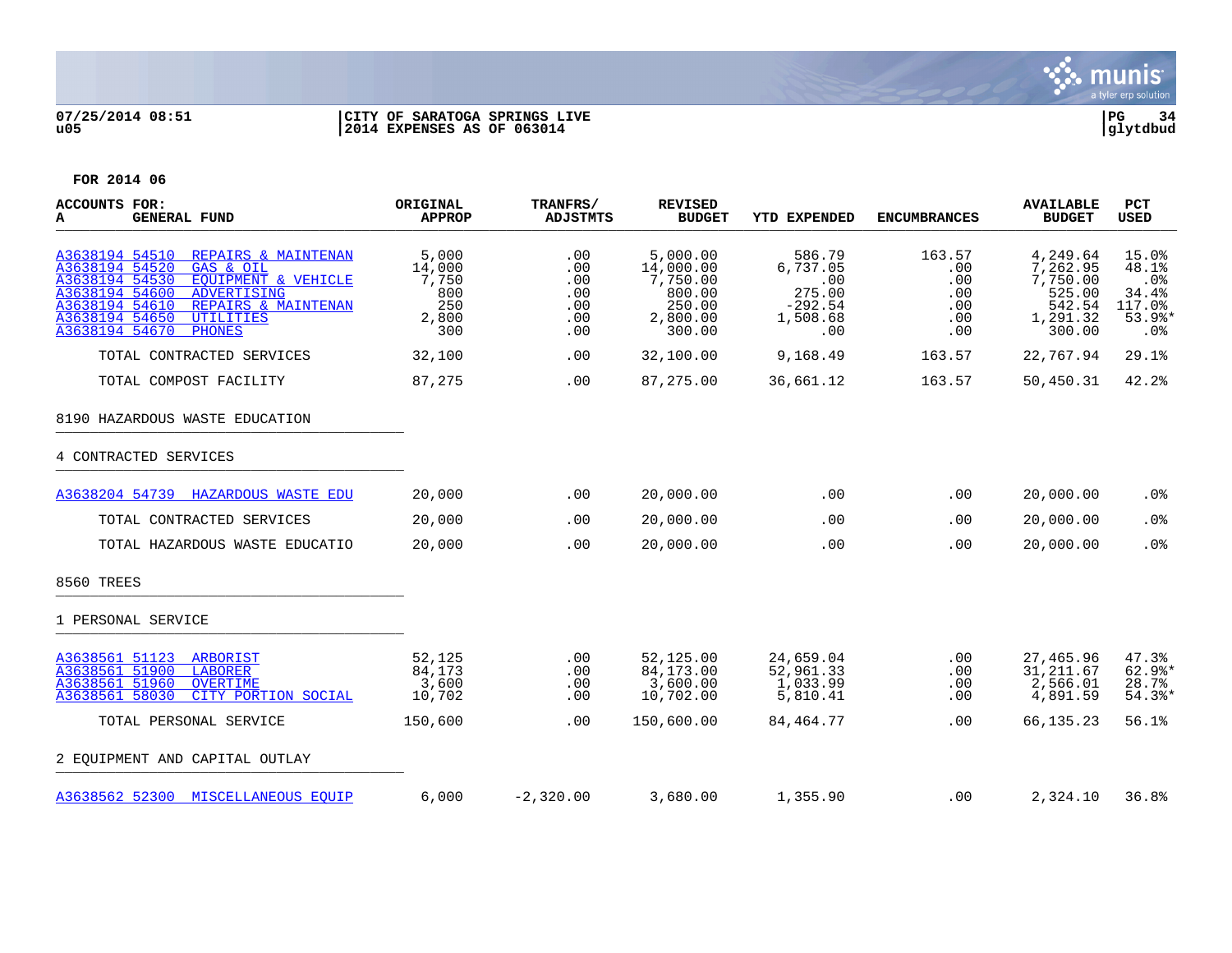

# **07/25/2014 08:51 |CITY OF SARATOGA SPRINGS LIVE |PG 35 u05 |2014 EXPENSES AS OF 063014 |glytdbud**



**FOR 2014 06**

| <b>ACCOUNTS FOR:</b><br><b>GENERAL FUND</b><br>A                                                                                                                                                                                                                                                                  | ORIGINAL<br><b>APPROP</b>                                           | TRANFRS/<br><b>ADJSTMTS</b>                                               | <b>REVISED</b><br><b>BUDGET</b>                                                           | <b>YTD EXPENDED</b>                                                              | <b>ENCUMBRANCES</b>                                  | <b>AVAILABLE</b><br><b>BUDGET</b>                                         | PCT<br><b>USED</b>                                                               |
|-------------------------------------------------------------------------------------------------------------------------------------------------------------------------------------------------------------------------------------------------------------------------------------------------------------------|---------------------------------------------------------------------|---------------------------------------------------------------------------|-------------------------------------------------------------------------------------------|----------------------------------------------------------------------------------|------------------------------------------------------|---------------------------------------------------------------------------|----------------------------------------------------------------------------------|
| A3638562 52700 TREES                                                                                                                                                                                                                                                                                              | 20,000                                                              | .00                                                                       | 20,000.00                                                                                 | 5,889.00                                                                         | .00                                                  | 14,111.00                                                                 | 29.4%                                                                            |
| TOTAL EQUIPMENT AND CAPITAL OU                                                                                                                                                                                                                                                                                    | 26,000                                                              | $-2,320.00$                                                               | 23,680.00                                                                                 | 7,244.90                                                                         | .00                                                  | 16,435.10                                                                 | 30.6%                                                                            |
| 4 CONTRACTED SERVICES                                                                                                                                                                                                                                                                                             |                                                                     |                                                                           |                                                                                           |                                                                                  |                                                      |                                                                           |                                                                                  |
| A3638564 54160<br><b>UNIFORMS</b><br>A3638564 54180<br><b>OTHER SUPPLIES</b><br>A3638564 54320<br><b>TOOLS</b><br>A3638564 54330<br>REPAIRS & MAINTENAN<br>A3638564 54510<br>REPAIRS & MAINTENAN<br>A3638564 54520<br>GAS & OIL<br>A3638564 54612<br>REPAIRS & MAINTENAN<br>A3638564 54720<br>SERVICE CONTRACTS - | 800<br>2,000<br>2,000<br>100<br>3,000<br>2,500<br>$\Omega$<br>5,000 | .00<br>.00<br>.00<br>.00<br>5,888.52<br>1,000.00<br>2,320.00<br>$-888.52$ | 800.00<br>2,000.00<br>2,000.00<br>100.00<br>8,888.52<br>3,500.00<br>2,320.00<br>4, 111.48 | 138.20<br>1,235.65<br>1,993.40<br>.00<br>8,888.52<br>3,103.97<br>2,303.23<br>.00 | .00<br>.00<br>.00<br>.00<br>.00<br>.00<br>.00<br>.00 | 661.80<br>764.35<br>6.60<br>100.00<br>.00<br>396.03<br>16.77<br>4, 111.48 | 17.3%<br>$61.8$ *<br>$99.7$ %*<br>.0%<br>100.0%*<br>88.7%*<br>$99.3$ *<br>$.0\%$ |
| TOTAL CONTRACTED SERVICES                                                                                                                                                                                                                                                                                         | 15,400                                                              | 8,320.00                                                                  | 23,720.00                                                                                 | 17,662.97                                                                        | .00                                                  | 6,057.03                                                                  | 74.5%                                                                            |
| TOTAL TREES                                                                                                                                                                                                                                                                                                       | 192,000                                                             | 6,000.00                                                                  | 198,000.00                                                                                | 109,372.64                                                                       | .00                                                  | 88,627.36                                                                 | 55.2%                                                                            |
| 8676 PUBLIC SERVICES                                                                                                                                                                                                                                                                                              |                                                                     |                                                                           |                                                                                           |                                                                                  |                                                      |                                                                           |                                                                                  |
| 1 PERSONAL SERVICE                                                                                                                                                                                                                                                                                                |                                                                     |                                                                           |                                                                                           |                                                                                  |                                                      |                                                                           |                                                                                  |
| A3338641 51900 LABORER<br>A3338641 58030<br>CITY PORTION SOCIAL                                                                                                                                                                                                                                                   | 0<br>$\Omega$                                                       | 2,615.21<br>194.43                                                        | 2,615.21<br>194.43                                                                        | 2,615.21<br>194.43                                                               | .00<br>.00                                           | .00.<br>.00                                                               | $100.0$ *<br>$100.0$ *                                                           |
| TOTAL PERSONAL SERVICE                                                                                                                                                                                                                                                                                            | $\Omega$                                                            | 2,809.64                                                                  | 2,809.64                                                                                  | 2,809.64                                                                         | .00                                                  | .00                                                                       | 100.0%                                                                           |
| 4 CONTRACTED SERVICES                                                                                                                                                                                                                                                                                             |                                                                     |                                                                           |                                                                                           |                                                                                  |                                                      |                                                                           |                                                                                  |
| A3338644 54180<br><b>OTHER SUPPLIES</b>                                                                                                                                                                                                                                                                           | 35,896                                                              | 35,400.00                                                                 | 71,296.00                                                                                 | 32,351.02                                                                        | .00                                                  | 38,944.98                                                                 | 45.4%                                                                            |
| TOTAL CONTRACTED SERVICES                                                                                                                                                                                                                                                                                         | 35,896                                                              | 35,400.00                                                                 | 71,296.00                                                                                 | 32,351.02                                                                        | .00                                                  | 38,944.98                                                                 | 45.4%                                                                            |
| TOTAL PUBLIC SERVICES                                                                                                                                                                                                                                                                                             | 35,896                                                              | 38,209.64                                                                 | 74,105.64                                                                                 | 35,160.66                                                                        | .00                                                  | 38,944.98                                                                 | 47.4%                                                                            |

8810 CEMETRY \_\_\_\_\_\_\_\_\_\_\_\_\_\_\_\_\_\_\_\_\_\_\_\_\_\_\_\_\_\_\_\_\_\_\_\_\_\_\_\_\_

4 CONTRACTED SERVICES \_\_\_\_\_\_\_\_\_\_\_\_\_\_\_\_\_\_\_\_\_\_\_\_\_\_\_\_\_\_\_\_\_\_\_\_\_\_\_\_\_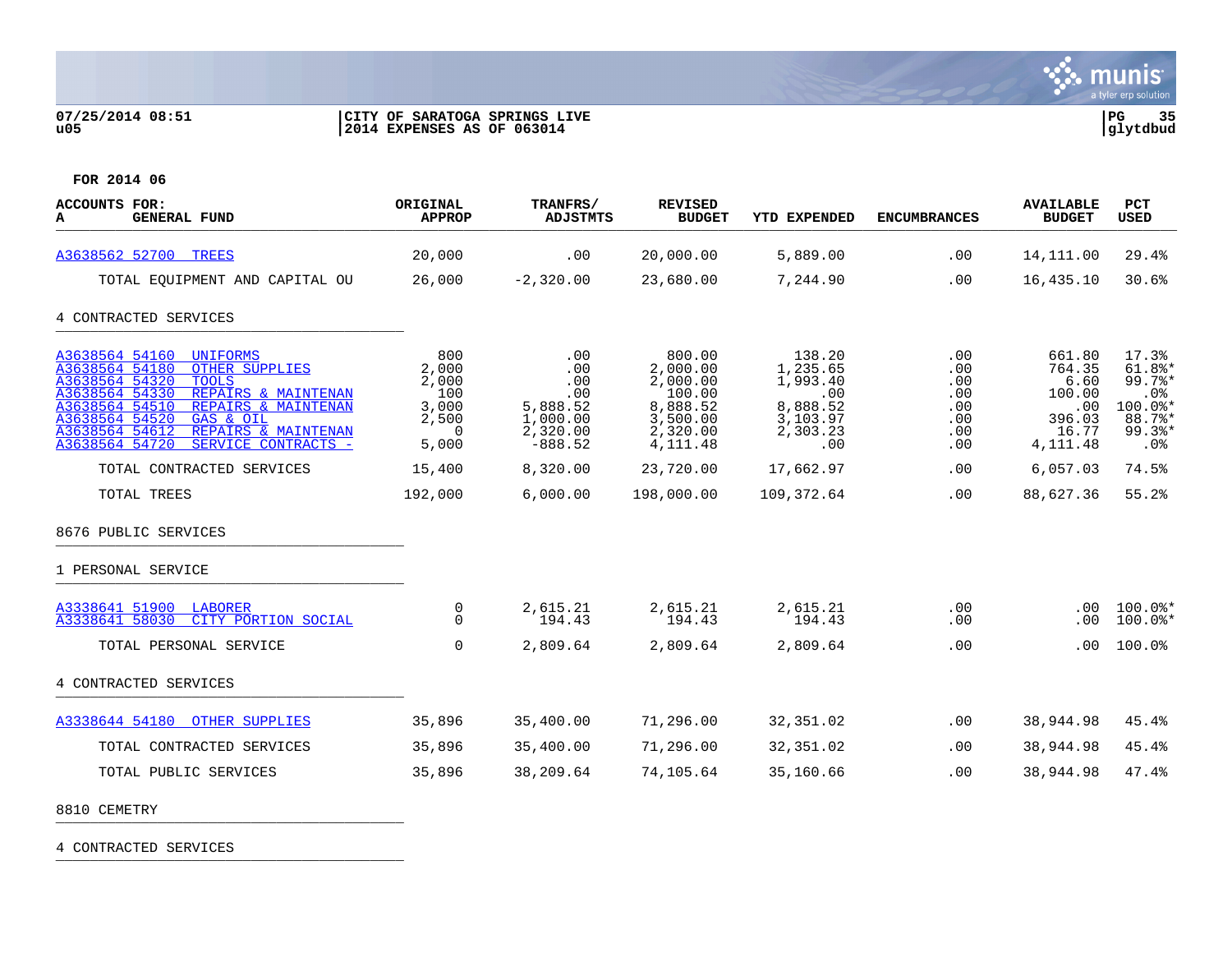## **07/25/2014 08:51 |CITY OF SARATOGA SPRINGS LIVE |PG 36 u05 |2014 EXPENSES AS OF 063014 |glytdbud**



| ACCOUNTS FOR:<br><b>GENERAL FUND</b><br>A | ORIGINAL<br><b>APPROP</b> | TRANFRS/<br><b>ADJSTMTS</b> | <b>REVISED</b><br><b>BUDGET</b> | <b>YTD EXPENDED</b> | <b>ENCUMBRANCES</b> | <b>AVAILABLE</b><br><b>BUDGET</b> | <b>PCT</b><br><b>USED</b> |
|-------------------------------------------|---------------------------|-----------------------------|---------------------------------|---------------------|---------------------|-----------------------------------|---------------------------|
|                                           |                           |                             |                                 |                     |                     |                                   |                           |
| A3638814 54720 SERVICE CONTRACTS -        | 20,000                    | .00                         | 20,000.00                       | .00                 | .00                 | 20,000.00                         | .0%                       |
| TOTAL CONTRACTED SERVICES                 | 20,000                    | .00                         | 20,000.00                       | .00                 | .00                 | 20,000.00                         | .0%                       |
| TOTAL CEMETRY                             | 20,000                    | .00                         | 20,000.00                       | .00                 | .00                 | 20,000.00                         | .0%                       |
| 9010 NEW YORK STATE RETIREMENT SYST       |                           |                             |                                 |                     |                     |                                   |                           |
| 8 EMPLOYEE BENEFITS                       |                           |                             |                                 |                     |                     |                                   |                           |
| A3739018 58040<br>OTHER EMPLOYEES RET     | 703,329                   | .00                         | 703, 328.75                     | 156,099.81          | .00                 | 547,228.94                        | 22.2%                     |
| TOTAL EMPLOYEE BENEFITS                   | 703,329                   | .00                         | 703, 328.75                     | 156,099.81          | .00                 | 547,228.94                        | 22.2%                     |
| TOTAL NEW YORK STATE RETIREMEN            | 703,329                   | .00                         | 703, 328.75                     | 156,099.81          | .00                 | 547,228.94                        | 22.2%                     |
| 9045 LIFE INSURANCE                       |                           |                             |                                 |                     |                     |                                   |                           |
| 4 CONTRACTED SERVICES                     |                           |                             |                                 |                     |                     |                                   |                           |
| A3739044 54774 LIFE INSUARNCE             | 3,534                     | .00                         | 3,533.60                        | 2,018.26            | .00                 | 1,515.34                          | $57.1$ %*                 |
| TOTAL CONTRACTED SERVICES                 | 3,534                     | .00                         | 3,533.60                        | 2,018.26            | .00                 | 1,515.34                          | 57.1%                     |
| TOTAL LIFE INSURANCE                      | 3,534                     | .00                         | 3,533.60                        | 2,018.26            | .00                 | 1,515.34                          | 57.1%                     |
| 9050 UNEMPLOYMENT INSURANCE               |                           |                             |                                 |                     |                     |                                   |                           |
| 4 CONTRACTED SERVICES                     |                           |                             |                                 |                     |                     |                                   |                           |
| A3739054 54776 UNEMPLOYMENT INSURA        | 21,060                    | .00                         | 21,060.00                       | 3,264.00            | .00                 | 17,796.00                         | 15.5%                     |
| TOTAL CONTRACTED SERVICES                 | 21,060                    | .00                         | 21,060.00                       | 3,264.00            | .00                 | 17,796.00                         | 15.5%                     |
| TOTAL UNEMPLOYMENT INSURANCE              | 21,060                    | .00                         | 21,060.00                       | 3,264.00            | .00                 | 17,796.00                         | 15.5%                     |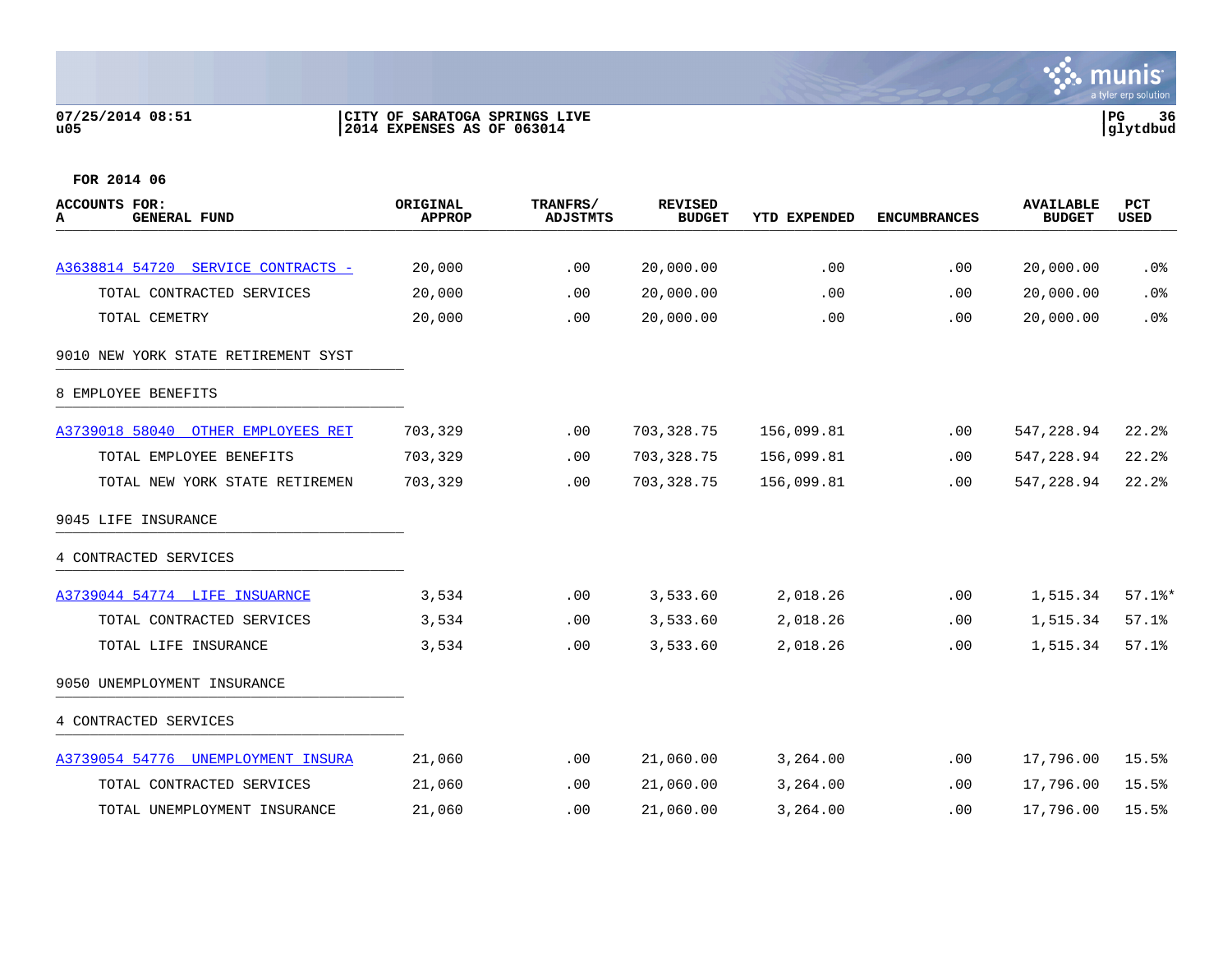| 07/25/2014 08:51 | CITY OF SARATOGA SPRINGS LIVE | ים ה<br>l PG |  |
|------------------|-------------------------------|--------------|--|
| u05              | 2014 EXPENSES AS OF 063014    | glytdbud     |  |



| <b>ACCOUNTS FOR:</b><br>A<br><b>GENERAL FUND</b>                                                                                                                | ORIGINAL<br><b>APPROP</b>              | TRANFRS/<br><b>ADJSTMTS</b>     | <b>REVISED</b><br><b>BUDGET</b>                    | <b>YTD EXPENDED</b>                            | <b>ENCUMBRANCES</b>           | <b>AVAILABLE</b><br><b>BUDGET</b>                | <b>PCT</b><br><b>USED</b>        |
|-----------------------------------------------------------------------------------------------------------------------------------------------------------------|----------------------------------------|---------------------------------|----------------------------------------------------|------------------------------------------------|-------------------------------|--------------------------------------------------|----------------------------------|
| 9055 DISABILITY INSURANCE                                                                                                                                       |                                        |                                 |                                                    |                                                |                               |                                                  |                                  |
| 4 CONTRACTED SERVICES                                                                                                                                           |                                        |                                 |                                                    |                                                |                               |                                                  |                                  |
| A3739074 54770 DISABILITY INSURANC                                                                                                                              | 2,422                                  | .00                             | 2,421.97                                           | 605.03                                         | .00                           | 1,816.94                                         | 25.0%                            |
| TOTAL CONTRACTED SERVICES                                                                                                                                       | 2,422                                  | .00                             | 2,421.97                                           | 605.03                                         | .00                           | 1,816.94                                         | 25.0%                            |
| TOTAL DISABILITY INSURANCE                                                                                                                                      | 2,422                                  | .00                             | 2,421.97                                           | 605.03                                         | .00                           | 1,816.94                                         | 25.0%                            |
| 9060 HOSPITALIZATION                                                                                                                                            |                                        |                                 |                                                    |                                                |                               |                                                  |                                  |
| 1 PERSONAL SERVICE                                                                                                                                              |                                        |                                 |                                                    |                                                |                               |                                                  |                                  |
| A3739061 51001<br>EMPLOYEES HOSPITALI<br>A3739061 58030<br>CITY PORTION SOCIAL                                                                                  | 37,000<br>2,831                        | $.00 \,$<br>.00                 | 37,000.00<br>2,830.50                              | 18,116.66<br>1,385.98                          | .00<br>.00                    | 18,883.34<br>1,444.52                            | 49.0%<br>49.0%                   |
| TOTAL PERSONAL SERVICE                                                                                                                                          | 39,831                                 | .00                             | 39,830.50                                          | 19,502.64                                      | .00                           | 20,327.86                                        | 49.0%                            |
| 8 EMPLOYEE BENEFITS                                                                                                                                             |                                        |                                 |                                                    |                                                |                               |                                                  |                                  |
| A3739068 58010<br>HOSPITALIZATION<br>A3739068 58011<br><b>VISION INSURANCE</b><br>A3739068 58013<br>HRA ADMINISTRATIVE<br>A3739068 58014<br>HRA CO PAY REIMBURS | 1,504,187<br>18,770<br>9,500<br>32,348 | 4,500.00<br>65.00<br>.00<br>.00 | 1,508,686.78<br>18,834.76<br>9,500.40<br>32,348.00 | 740,382.30<br>8,605.74<br>3,871.50<br>8,480.00 | $.00 \,$<br>.00<br>.00<br>.00 | 768,304.48<br>10,229.02<br>5,628.90<br>23,868.00 | 49.1%<br>45.7%<br>40.8%<br>26.2% |
| TOTAL EMPLOYEE BENEFITS                                                                                                                                         | 1,564,805                              | 4,565.00                        | 1,569,369.94                                       | 761,339.54                                     | .00                           | 808,030.40                                       | 48.5%                            |
| TOTAL HOSPITALIZATION                                                                                                                                           | 1,604,635                              | 4,565.00                        | 1,609,200.44                                       | 780,842.18                                     | .00                           | 828, 358. 26                                     | 48.5%                            |
| 9089 SICK LEAVE                                                                                                                                                 |                                        |                                 |                                                    |                                                |                               |                                                  |                                  |
| 1 PERSONAL SERVICE                                                                                                                                              |                                        |                                 |                                                    |                                                |                               |                                                  |                                  |
| A3739081 51990<br><b>SICK LEAVE</b>                                                                                                                             | 10,000                                 | .00                             | 10,000.00                                          | .00                                            | .00                           | 10,000.00                                        | .0%                              |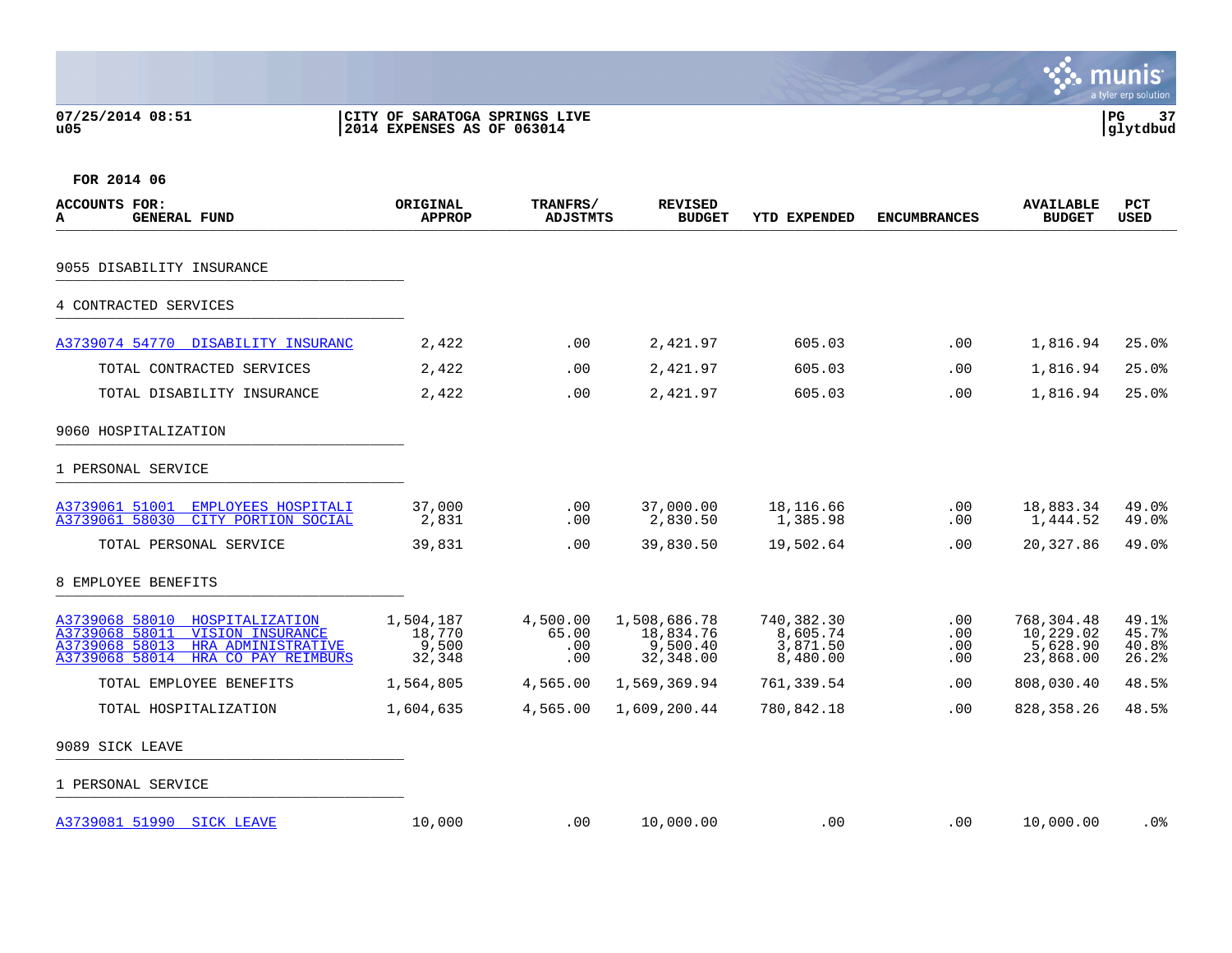## **07/25/2014 08:51 |CITY OF SARATOGA SPRINGS LIVE |PG 38 u05 |2014 EXPENSES AS OF 063014 |glytdbud**



| <b>ACCOUNTS FOR:</b><br><b>GENERAL FUND</b><br>А | ORIGINAL<br><b>APPROP</b> | TRANFRS/<br><b>ADJSTMTS</b> | <b>REVISED</b><br><b>BUDGET</b> | <b>YTD EXPENDED</b> | <b>ENCUMBRANCES</b> | <b>AVAILABLE</b><br><b>BUDGET</b> | PCT<br><b>USED</b>  |
|--------------------------------------------------|---------------------------|-----------------------------|---------------------------------|---------------------|---------------------|-----------------------------------|---------------------|
| A3739081 58030 CITY PORTION SOCIAL               | 765                       | .00                         | 765.00                          | .00                 | .00                 | 765.00                            | .0%                 |
| TOTAL PERSONAL SERVICE                           | 10,765                    | .00                         | 10,765.00                       | .00                 | .00                 | 10,765.00                         | .0%                 |
| TOTAL SICK LEAVE                                 | 10,765                    | .00                         | 10,765.00                       | .00                 | .00                 | 10,765.00                         | .0%                 |
| TOTAL COMMISSIONER OF PUBLIC W                   | 9,196,078                 | 777,934.84                  | 9,974,012.70                    | 4, 283, 628. 48     | 385,795.37          | 5,304,588.85                      | 46.8%               |
| 4 COMMISSIONER OF PUBLIC SAFETY                  |                           |                             |                                 |                     |                     |                                   |                     |
| 1910 LIABILITY INSURANCE                         |                           |                             |                                 |                     |                     |                                   |                     |
| 4 CONTRACTED SERVICES                            |                           |                             |                                 |                     |                     |                                   |                     |
| A3041914 54773 LIABILITY INSURANCE               | 292,111                   | .00                         | 292,110.69                      | 280, 203. 13        | .00                 | 11,907.56                         | $95.9$ *            |
| TOTAL CONTRACTED SERVICES                        | 292,111                   | .00                         | 292,110.69                      | 280, 203. 13        | .00                 | 11,907.56                         | 95.9%               |
| TOTAL LIABILITY INSURANCE                        | 292,111                   | .00                         | 292,110.69                      | 280, 203. 13        | .00                 | 11,907.56                         | 95.9%               |
| 1930 MEDICAL AND CASUALTY INSURANCE              |                           |                             |                                 |                     |                     |                                   |                     |
| 4 CONTRACTED SERVICES                            |                           |                             |                                 |                     |                     |                                   |                     |
| A3041934 54775 SELF INSURANCE                    | 0                         | 214,092.03                  | 214,092.03                      | 10,385.82           | 197,895.00          | 5,811.21                          | $97.3$ <sup>*</sup> |
| TOTAL CONTRACTED SERVICES                        | $\Omega$                  | 214,092.03                  | 214,092.03                      | 10,385.82           | 197,895.00          | 5,811.21                          | 97.3%               |
| TOTAL MEDICAL AND CASUALTY INS                   | 0                         | 214,092.03                  | 214,092.03                      | 10,385.82           | 197,895.00          | 5,811.21                          | 97.3%               |
| 2989 HANDICAP PARKING EDUCATION PRO              |                           |                             |                                 |                     |                     |                                   |                     |
| 4 CONTRACTED SERVICES                            |                           |                             |                                 |                     |                     |                                   |                     |
| A3142984 54571 DISABILITY TRAINING               | 1,000                     | .00                         | 1,000.00                        | .00                 | .00                 | 1,000.00                          | $.0\%$              |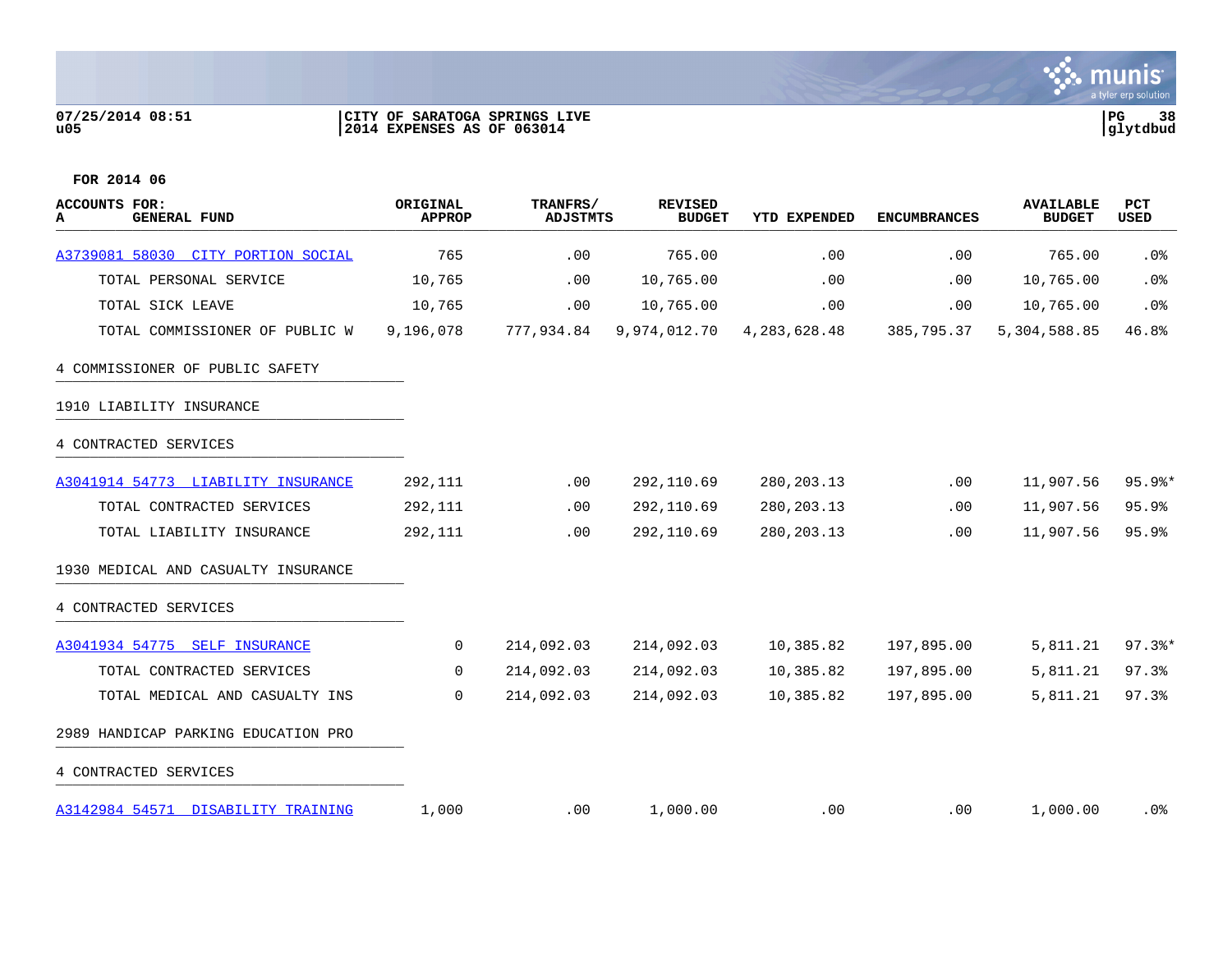## **07/25/2014 08:51 |CITY OF SARATOGA SPRINGS LIVE |PG 39 u05 |2014 EXPENSES AS OF 063014 |glytdbud**



| <b>ACCOUNTS FOR:</b><br><b>GENERAL FUND</b><br>А                                                                                                                                                                                                                                                               | ORIGINAL<br><b>APPROP</b>                                              | TRANFRS/<br><b>ADJSTMTS</b>                                         | <b>REVISED</b><br><b>BUDGET</b>                                                             | <b>YTD EXPENDED</b>                                                              | <b>ENCUMBRANCES</b>                                        | <b>AVAILABLE</b><br><b>BUDGET</b>                                           | <b>PCT</b><br><b>USED</b>                                                       |
|----------------------------------------------------------------------------------------------------------------------------------------------------------------------------------------------------------------------------------------------------------------------------------------------------------------|------------------------------------------------------------------------|---------------------------------------------------------------------|---------------------------------------------------------------------------------------------|----------------------------------------------------------------------------------|------------------------------------------------------------|-----------------------------------------------------------------------------|---------------------------------------------------------------------------------|
| TOTAL CONTRACTED SERVICES                                                                                                                                                                                                                                                                                      | 1,000                                                                  | .00                                                                 | 1,000.00                                                                                    | .00                                                                              | .00                                                        | 1,000.00                                                                    | .0%                                                                             |
| TOTAL HANDICAP PARKING EDUCATI                                                                                                                                                                                                                                                                                 | 1,000                                                                  | .00                                                                 | 1,000.00                                                                                    | .00                                                                              | .00                                                        | 1,000.00                                                                    | .0%                                                                             |
| 3010 COMMISSIONER OF PUBLIC SAFETY                                                                                                                                                                                                                                                                             |                                                                        |                                                                     |                                                                                             |                                                                                  |                                                            |                                                                             |                                                                                 |
| 1 PERSONAL SERVICE                                                                                                                                                                                                                                                                                             |                                                                        |                                                                     |                                                                                             |                                                                                  |                                                            |                                                                             |                                                                                 |
| A3143011 51010<br>COMMISSIONER<br>A3143011 51020<br>DEPUTY COMMISSIONER<br>A3143011 51261<br>CODE ADMIN ASST & A<br>A3143011 51400<br>PUBLIC SAFETY OFFIC<br>A3143011 51410<br>SENIOR ACCOUNT CLER<br>A3143011 58030<br>CITY PORTION SOCIAL                                                                    | 14,500<br>69,049<br>54,038<br>55,996<br>40,461<br>17,904               | .00<br>.00<br>.00<br>.00<br>.00<br>.00                              | 14,500.00<br>69,049.00<br>54,038.00<br>55,996.00<br>40,461.00<br>17,904.37                  | 7,071.18<br>33,671.26<br>26,004.00<br>26,101.68<br>18,958.78<br>8,360.24         | .00<br>.00<br>.00<br>.00<br>.00<br>.00                     | 7,428.82<br>35, 377. 74<br>28,034.00<br>29,894.32<br>21,502.22<br>9,544.13  | 48.8%<br>48.8%<br>48.1%<br>46.6%<br>46.9%<br>46.7%                              |
| TOTAL PERSONAL SERVICE                                                                                                                                                                                                                                                                                         | 251,948                                                                | .00                                                                 | 251,948.37                                                                                  | 120,167.14                                                                       | .00                                                        | 131,781.23                                                                  | 47.7%                                                                           |
| 2 EOUIPMENT AND CAPITAL OUTLAY                                                                                                                                                                                                                                                                                 |                                                                        |                                                                     |                                                                                             |                                                                                  |                                                            |                                                                             |                                                                                 |
| A3143012 52200<br>OFFICE EOUIPMENT                                                                                                                                                                                                                                                                             | 1,000                                                                  | .00                                                                 | 1,000.00                                                                                    | 105.06                                                                           | .00                                                        | 894.94                                                                      | 10.5%                                                                           |
| TOTAL EQUIPMENT AND CAPITAL OU                                                                                                                                                                                                                                                                                 | 1,000                                                                  | .00                                                                 | 1,000.00                                                                                    | 105.06                                                                           | .00                                                        | 894.94                                                                      | 10.5%                                                                           |
| 4 CONTRACTED SERVICES                                                                                                                                                                                                                                                                                          |                                                                        |                                                                     |                                                                                             |                                                                                  |                                                            |                                                                             |                                                                                 |
| A3143014 54110<br>OFFICE SUPPLIES<br>A3143014 54120<br><b>POSTAGE</b><br>A3143014 54291<br>DRUG TESTING<br>A3143014 54300<br>PARKING TICKET SUPP<br>A3143014 54670<br><b>PHONES</b><br>A3143014 54720<br>SERVICE CONTRACTS -<br>A3143014 54740<br>SERVICE CONTRACTS -<br>A3143014 54802<br>COMPLUS PARK TICKET | 2,500<br>2,000<br>3,000<br>3,000<br>1,000<br>$\Omega$<br>500<br>60,000 | .00<br>.00<br>.00<br>1,500.00<br>.00<br>5,150.00<br>.00<br>9,658.01 | 2,500.00<br>2,000.00<br>3,000.00<br>4,500.00<br>1,000.00<br>5,150.00<br>500.00<br>69,658.01 | 750.39<br>288.55<br>.00<br>1,549.00<br>538.50<br>5,150.00<br>500.00<br>13,675.23 | .00<br>.00<br>.00<br>.00<br>.00<br>.00<br>.00<br>55,982.78 | 1,749.61<br>1,711.45<br>3,000.00<br>2,951.00<br>461.50<br>.00<br>.00<br>.00 | 30.0%<br>14.4%<br>.0%<br>34.4%<br>$53.9$ *<br>$100.0$ *<br>$100.0$ *<br>100.0%* |
| TOTAL CONTRACTED SERVICES                                                                                                                                                                                                                                                                                      | 72,000                                                                 | 16,308.01                                                           | 88,308.01                                                                                   | 22,451.67                                                                        | 55,982.78                                                  | 9,873.56                                                                    | 88.8%                                                                           |
| TOTAL COMMISSIONER OF PUBLIC S                                                                                                                                                                                                                                                                                 | 324,948                                                                | 16,308.01                                                           | 341,256.38                                                                                  | 142,723.87                                                                       | 55,982.78                                                  | 142,549.73                                                                  | 58.2%                                                                           |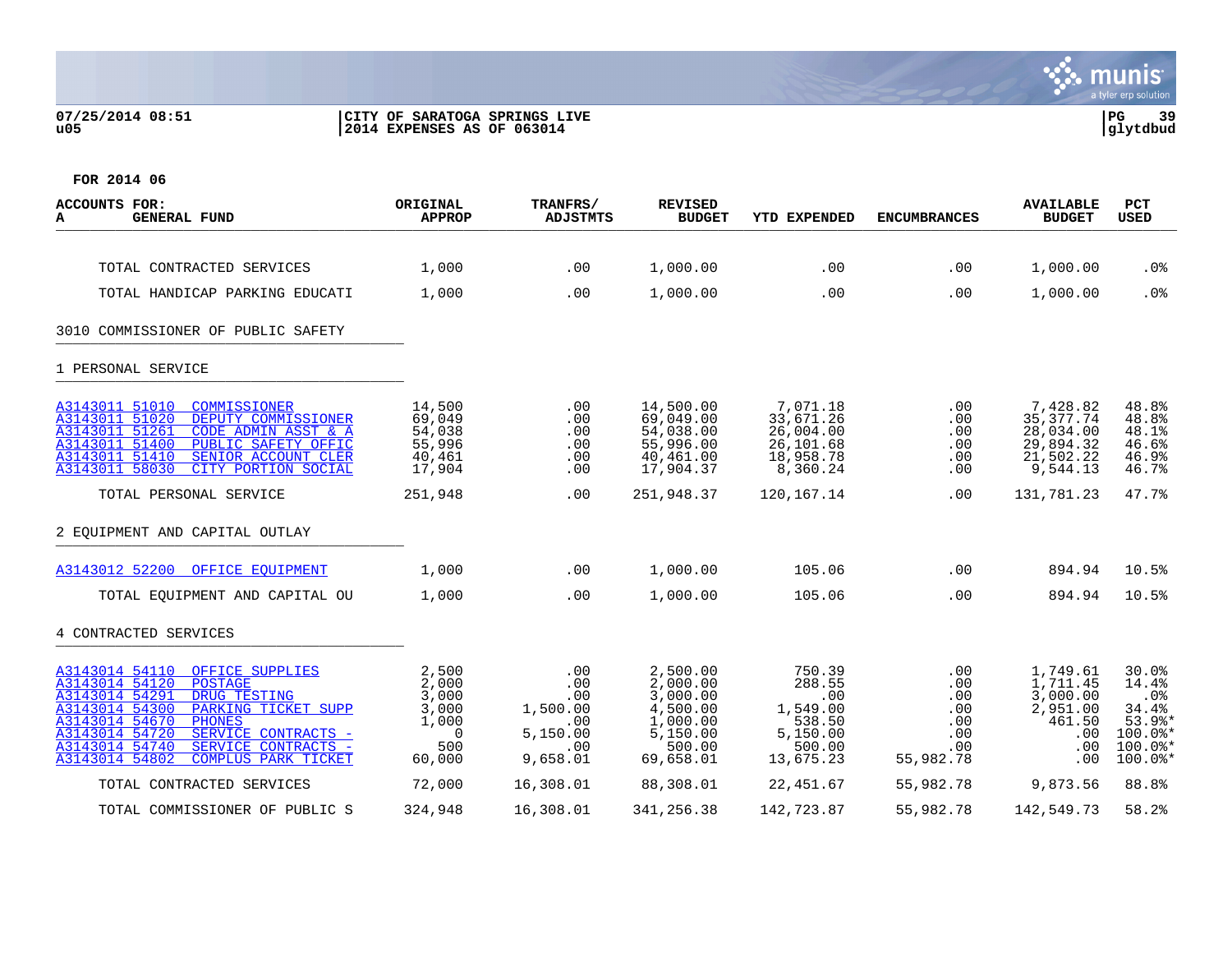## **07/25/2014 08:51 |CITY OF SARATOGA SPRINGS LIVE |PG 40 u05 |2014 EXPENSES AS OF 063014 |glytdbud**



| <b>ACCOUNTS FOR:</b><br><b>GENERAL FUND</b><br>A                          | ORIGINAL<br><b>APPROP</b> | TRANFRS/<br><b>ADJSTMTS</b> | <b>REVISED</b><br><b>BUDGET</b> | <b>YTD EXPENDED</b>    | <b>ENCUMBRANCES</b> | <b>AVAILABLE</b><br><b>BUDGET</b> | <b>PCT</b><br>USED |
|---------------------------------------------------------------------------|---------------------------|-----------------------------|---------------------------------|------------------------|---------------------|-----------------------------------|--------------------|
| 3020 PUBLIC SAFETY COMPUTER NETWORK                                       |                           |                             |                                 |                        |                     |                                   |                    |
|                                                                           |                           |                             |                                 |                        |                     |                                   |                    |
| 2 EQUIPMENT AND CAPITAL OUTLAY                                            |                           |                             |                                 |                        |                     |                                   |                    |
| A3143022 52230<br>HARDWARE<br>A3143022 52600<br><b>SOFTWARE</b>           | 20,000<br>6,000           | 5,788.00<br>.00             | 25,788.00<br>6,000.00           | 3,555.80<br>795.85     | 14,196.78<br>.00    | 8,035.42<br>5,204.15              | 68.8%*<br>13.3%    |
| TOTAL EQUIPMENT AND CAPITAL OU                                            | 26,000                    | 5,788.00                    | 31,788.00                       | 4,351.65               | 14,196.78           | 13,239.57                         | 58.4%              |
| 4 CONTRACTED SERVICES                                                     |                           |                             |                                 |                        |                     |                                   |                    |
| A3143024 54720 SERVICE CONTRACTS -                                        | 30,000                    | .00                         | 30,000.00                       | 23,906.00              | .00                 | 6,094.00                          | $79.7$ %*          |
| TOTAL CONTRACTED SERVICES                                                 | 30,000                    | .00                         | 30,000.00                       | 23,906.00              | .00                 | 6,094.00                          | 79.7%              |
| TOTAL PUBLIC SAFETY COMPUTER N                                            | 56,000                    | 5,788.00                    | 61,788.00                       | 28, 257.65             | 14,196.78           | 19,333.57                         | 68.7%              |
| 3021 POLICE DEPARTMENT CENTRAL DISP                                       |                           |                             |                                 |                        |                     |                                   |                    |
| 1 PERSONAL SERVICE                                                        |                           |                             |                                 |                        |                     |                                   |                    |
| A3143031 51750<br>PUBLIC SAFETY DISPA                                     | 501,177                   | .00                         | 501,177.00                      | 231,625.70             | .00                 | 269,551.30                        | 46.2%              |
| A3143031 51920<br>CLOTHING ALLOWANCE<br>A3143031 51960<br><b>OVERTIME</b> | 6,300<br>75,000           | $-525.00$<br>.00            | 5,775.00<br>75,000.00           | 5,775.00<br>24, 225.81 | .00<br>.00          | .00<br>50,774.19                  | $100.0$ *<br>32.3% |
| A3143031 51980<br>HOLIDAY PAY<br>A3143031 58030<br>CITY PORTION SOCIAL    | 24,000<br>46,395          | .00<br>.00                  | 24,000.00<br>46,395.49          | 10,727.64<br>20,087.95 | .00<br>.00          | 13,272.36<br>26,307.54            | 44.7%<br>43.3%     |
| TOTAL PERSONAL SERVICE                                                    | 652,872                   | $-525.00$                   | 652, 347.49                     | 292,442.10             | .00                 | 359,905.39                        | 44.8%              |
| 4 CONTRACTED SERVICES                                                     |                           |                             |                                 |                        |                     |                                   |                    |
| A3143034 54570 TRAINING                                                   | 2,880                     | .00                         | 2,880.00                        | 170.00                 | .00                 | 2,710.00                          | 5.9%               |
| TOTAL CONTRACTED SERVICES                                                 | 2,880                     | $.00 \,$                    | 2,880.00                        | 170.00                 | .00.                | 2,710.00                          | 5.9%               |
| TOTAL POLICE DEPARTMENT CENTRA                                            | 655,752                   | $-525.00$                   | 655, 227.49                     | 292,612.10             | .00.                | 362,615.39                        | 44.7%              |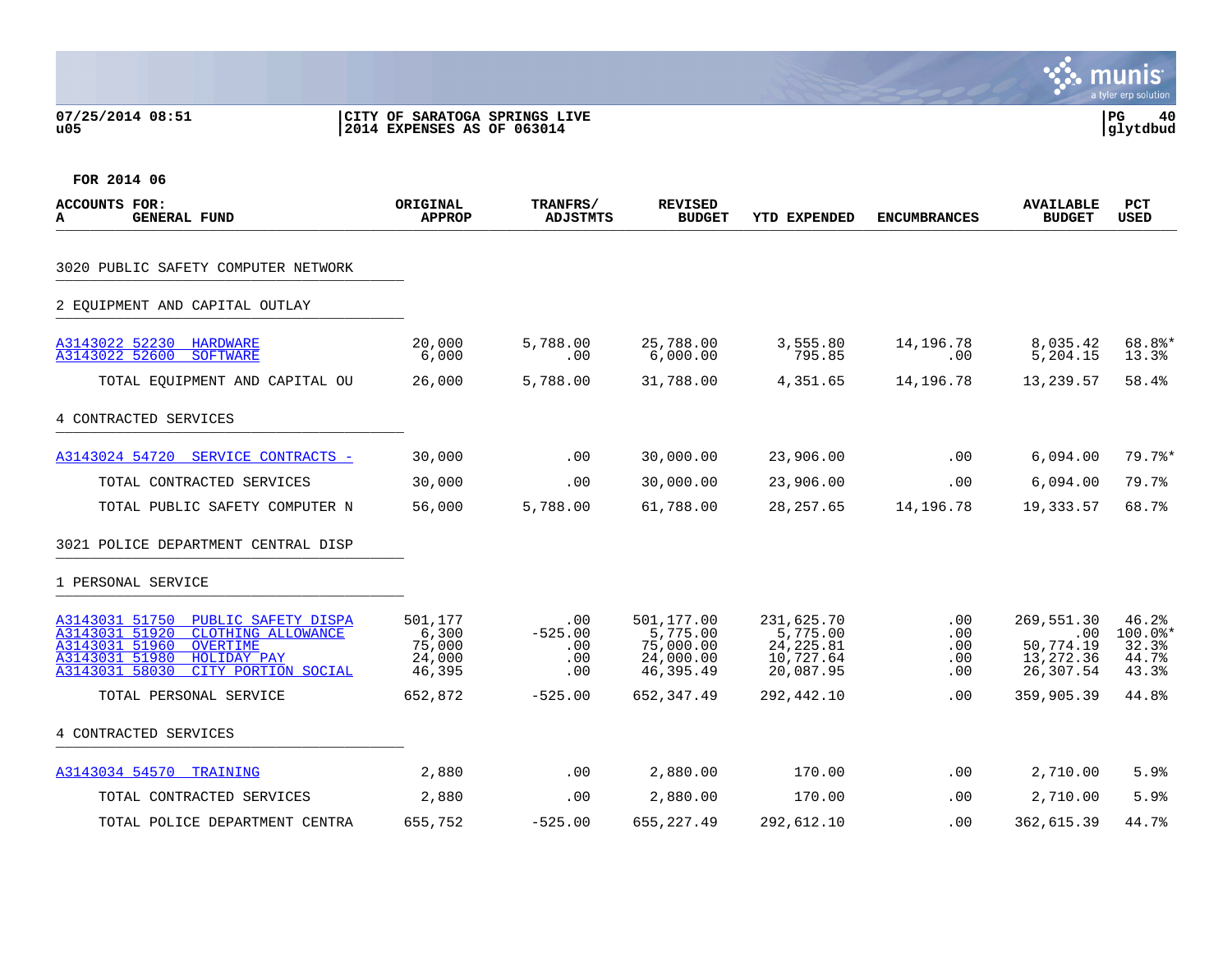# **07/25/2014 08:51 |CITY OF SARATOGA SPRINGS LIVE |PG 41 u05 |2014 EXPENSES AS OF 063014 |glytdbud**



Sive munis

| <b>ACCOUNTS FOR:</b><br><b>GENERAL FUND</b><br>A                                                                                                                                                                                                                                                                                                                                                                                                                                                                                                                                                                                                                                                                                                                                                                                            | ORIGINAL<br><b>APPROP</b>                                                                                                                                                                                             | TRANFRS/<br>ADJSTMTS                                                                                                                                                                                                  | <b>REVISED</b><br><b>BUDGET</b>                                                                                                                                                                                                                                                            | <b>YTD EXPENDED</b>                                                                                                                                                                                                                                                         | <b>ENCUMBRANCES</b>                                                                                                                                                                     | <b>AVAILABLE</b><br><b>BUDGET</b>                                                                                                                                                                                                                                             | PCT<br><b>USED</b>                                                                                                                                                                                                   |
|---------------------------------------------------------------------------------------------------------------------------------------------------------------------------------------------------------------------------------------------------------------------------------------------------------------------------------------------------------------------------------------------------------------------------------------------------------------------------------------------------------------------------------------------------------------------------------------------------------------------------------------------------------------------------------------------------------------------------------------------------------------------------------------------------------------------------------------------|-----------------------------------------------------------------------------------------------------------------------------------------------------------------------------------------------------------------------|-----------------------------------------------------------------------------------------------------------------------------------------------------------------------------------------------------------------------|--------------------------------------------------------------------------------------------------------------------------------------------------------------------------------------------------------------------------------------------------------------------------------------------|-----------------------------------------------------------------------------------------------------------------------------------------------------------------------------------------------------------------------------------------------------------------------------|-----------------------------------------------------------------------------------------------------------------------------------------------------------------------------------------|-------------------------------------------------------------------------------------------------------------------------------------------------------------------------------------------------------------------------------------------------------------------------------|----------------------------------------------------------------------------------------------------------------------------------------------------------------------------------------------------------------------|
| 3120 POLICE DEPARTMENT                                                                                                                                                                                                                                                                                                                                                                                                                                                                                                                                                                                                                                                                                                                                                                                                                      |                                                                                                                                                                                                                       |                                                                                                                                                                                                                       |                                                                                                                                                                                                                                                                                            |                                                                                                                                                                                                                                                                             |                                                                                                                                                                                         |                                                                                                                                                                                                                                                                               |                                                                                                                                                                                                                      |
| 1 PERSONAL SERVICE                                                                                                                                                                                                                                                                                                                                                                                                                                                                                                                                                                                                                                                                                                                                                                                                                          |                                                                                                                                                                                                                       |                                                                                                                                                                                                                       |                                                                                                                                                                                                                                                                                            |                                                                                                                                                                                                                                                                             |                                                                                                                                                                                         |                                                                                                                                                                                                                                                                               |                                                                                                                                                                                                                      |
| A3143121 51050<br>POLICE CHIEF<br>A3143121 51060<br><b>ASSISTANT POLICE CH</b><br>A3143121 51150<br>POLICE CAPTAIN<br>A3143121 51540<br>CLERK PART TIME<br>A3143121 51610<br><b>INVESTIGATORS</b><br>A3143121 51620<br><b>SERGEANTS</b><br>A3143121 51630<br>POLICE OFFICERS<br>A3143121 51710<br>POLICE LIEUTENANTS<br>A3143121 51813<br>ANIMAL CONTROL/PEO<br>A3143121 51850<br><b>SCHOOL CROSSING GUA</b><br>A3143121 51861<br>VEHICLE TRAFFIC CON<br>A3143121 51862<br>TRAFFIC CONTROL SPE<br>A3143121 51910<br><b>EDUCATION AWARDS</b><br>A3143121 51920<br>CLOTHING ALLOWANCE<br>A3143121 51950<br><b>COMP TIME</b><br>A3143121 51960<br><b>OVERTIME</b><br>A3143121 51964<br>SPECIAL EVENTS OT<br>A3143121 51972<br>OUT OF GRADE<br>A3143121 51980<br>HOLIDAY PAY<br>A3143121 58030<br>CITY PORTION SOCIAL<br>TOTAL PERSONAL SERVICE | 93,842<br>88,724<br>82,628<br>12,500<br>652,606<br>691,079<br>2,719,364<br>345,903<br>57,628<br>102,000<br>43,500<br>200<br>47,000<br>525<br>375,000<br>300,000<br>15,000<br>9,000<br>290,000<br>456,589<br>6,383,088 | 28,650.00<br>35,432.00<br>$-8,561.00$<br>.00<br>.00<br>.00<br>$-92,950.19$<br>9,470.00<br>.00<br>.00<br>.00<br>.00<br>1,618.46<br>.00<br>.00<br>967.10<br>.00<br>$-2,545.00$<br>4,140.00<br>6,484.00<br>$-17, 294.63$ | 122,492.00<br>124,156.00<br>74,067.00<br>12,500.00<br>652,606.00<br>691,079.00<br>2,626,413.81<br>355, 373.00<br>57,628.00<br>102,000.00<br>43,500.00<br>200.00<br>48,618.46<br>525.00<br>375,000.00<br>300,967.10<br>15,000.00<br>6,455.00<br>294,140.00<br>463,072.89<br>6, 365, 793. 26 | 65,726.60<br>69,561.23<br>14,908.27<br>.00<br>326,794.20<br>355,656.97<br>1,158,582.55<br>121,301.09<br>24, 188. 43<br>57, 344. 75<br>.00.<br>.00<br>48,617.97<br>525.00<br>153, 285. 31<br>178,806.63<br>8,713.94<br>1,325.29<br>161,900.14<br>206, 255.46<br>2,953,493.83 | .00<br>.00<br>$.00 \,$<br>$.00 \,$<br>.00<br>.00<br>.00<br>.00<br>.00<br>.00<br>$.00 \,$<br>.00<br>.00<br>$.00 \,$<br>.00<br>$.00 \,$<br>.00<br>$.00 \,$<br>$.00 \,$<br>$.00 \,$<br>.00 | 56,765.40<br>54,594.77<br>59,158.73<br>12,500.00<br>325,811.80<br>335, 422.03<br>1,467,831.26<br>234,071.91<br>33, 439.57<br>44,655.25<br>43,500.00<br>200.00<br>.49<br>.00<br>221,714.69<br>122,160.47<br>6,286.06<br>5,129.71<br>132,239.86<br>256,817.43<br>3, 412, 299.43 | $53.7$ %*<br>$56.0$ *<br>20.1%<br>.0%<br>50.1%<br>$51.5$ $*$<br>44.1%<br>34.1%<br>42.0%<br>$56.2$ *<br>$.0\%$<br>.0%<br>$100.0$ *<br>$100.0$ *<br>40.9%<br>$59.4$ *<br>58.1%*<br>20.5%<br>$55.0$ *<br>44.5%<br>46.4% |
| 2 EOUIPMENT AND CAPITAL OUTLAY                                                                                                                                                                                                                                                                                                                                                                                                                                                                                                                                                                                                                                                                                                                                                                                                              |                                                                                                                                                                                                                       |                                                                                                                                                                                                                       |                                                                                                                                                                                                                                                                                            |                                                                                                                                                                                                                                                                             |                                                                                                                                                                                         |                                                                                                                                                                                                                                                                               |                                                                                                                                                                                                                      |
| A3143122 52200<br>OFFICE EQUIPMENT<br>A3143122 52205<br><b>BALLISTIC VESTS</b><br>A3143122 52206<br><b>WEAPONS</b><br>A3143122 52400<br><b>VEHICLES</b><br>A3143122 52620<br><b>POLICE EOUIPMENT</b><br>TOTAL EQUIPMENT AND CAPITAL OU                                                                                                                                                                                                                                                                                                                                                                                                                                                                                                                                                                                                      | 2,000<br>12,500<br>2,295<br>81,240<br>50,000<br>148,035                                                                                                                                                               | .00<br>.00<br>2,000.00<br>49,764.96<br>12,043.00<br>63,807.96                                                                                                                                                         | 2,000.00<br>12,500.00<br>4,295.00<br>131,004.96<br>62,043.00<br>211,842.96                                                                                                                                                                                                                 | 59.99<br>652.65<br>.00<br>83,904.10<br>11,251.96<br>95,868.70                                                                                                                                                                                                               | 957.50<br>7,830.72<br>3,738.20<br>47,099.96<br>22,053.90<br>81,680.28                                                                                                                   | 982.51<br>4,016.63<br>556.80<br>.90<br>28,737.14<br>34,293.98                                                                                                                                                                                                                 | $50.9$ %*<br>$67.9$ <sup>*</sup><br>$87.0$ %*<br>$100.0$ *<br>53.7%<br>83.8%                                                                                                                                         |
| 4 CONTRACTED SERVICES                                                                                                                                                                                                                                                                                                                                                                                                                                                                                                                                                                                                                                                                                                                                                                                                                       |                                                                                                                                                                                                                       |                                                                                                                                                                                                                       |                                                                                                                                                                                                                                                                                            |                                                                                                                                                                                                                                                                             |                                                                                                                                                                                         |                                                                                                                                                                                                                                                                               |                                                                                                                                                                                                                      |
| A3143124 54110 OFFICE SUPPLIES                                                                                                                                                                                                                                                                                                                                                                                                                                                                                                                                                                                                                                                                                                                                                                                                              | 8,000                                                                                                                                                                                                                 | .00                                                                                                                                                                                                                   | 8,000.00                                                                                                                                                                                                                                                                                   | 2,991.22                                                                                                                                                                                                                                                                    | .00                                                                                                                                                                                     | 5,008.78                                                                                                                                                                                                                                                                      | 37.4%                                                                                                                                                                                                                |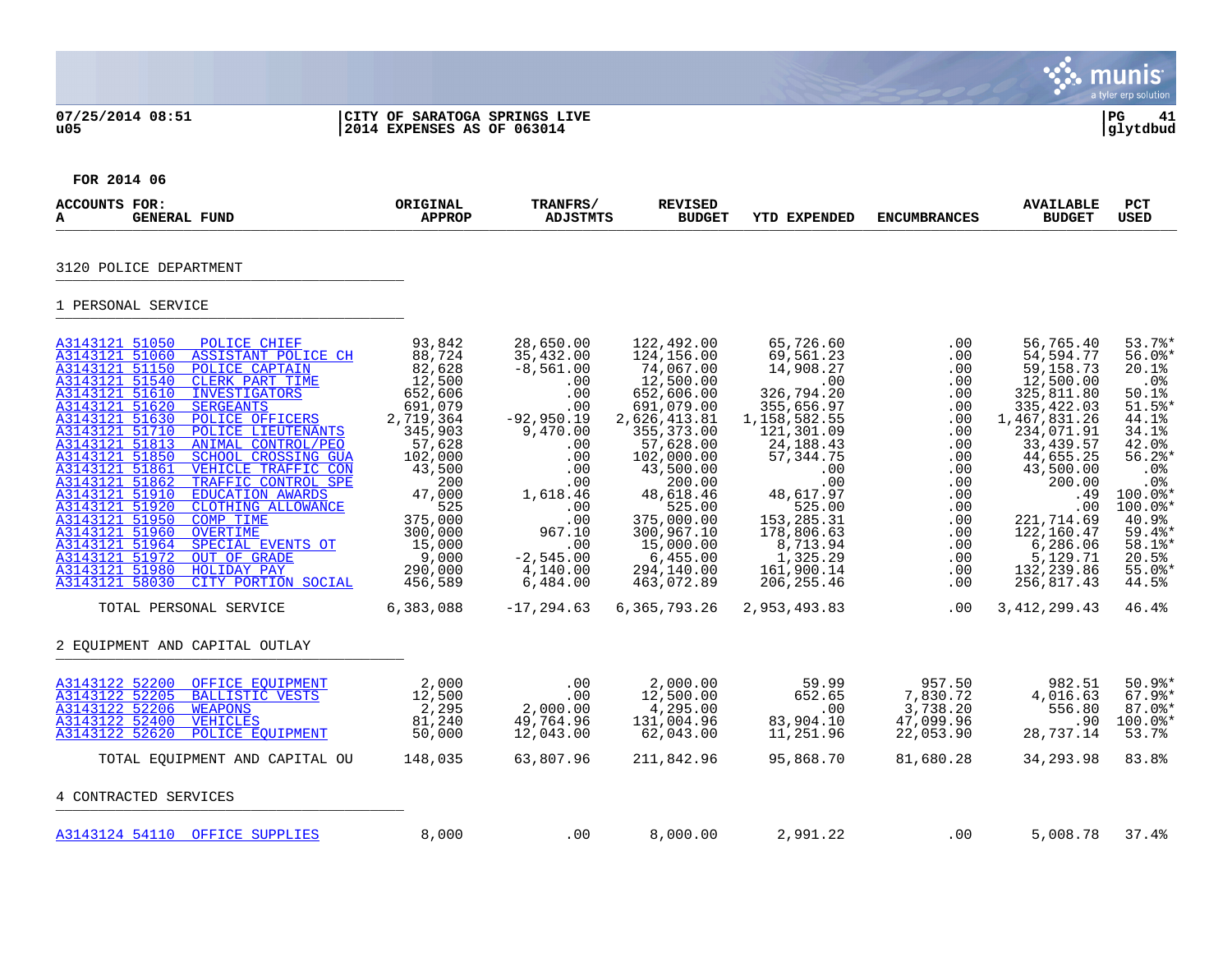

## **07/25/2014 08:51 |CITY OF SARATOGA SPRINGS LIVE |PG 42 u05 |2014 EXPENSES AS OF 063014 |glytdbud**

| <b>ACCOUNTS FOR:</b><br><b>GENERAL FUND</b><br>A                                                                                                                                                                                                                                                                                                                                                                                                                                                                                                                                                                                                                                                                                                                                                                                                                                                                                                                                                                                                                                                                                                                                                                                       | ORIGINAL<br><b>APPROP</b>                                                                                                                                                                                                                                | TRANFRS/<br>ADJSTMTS                                                                                                                                                                | <b>REVISED</b><br><b>BUDGET</b>                                                                                                                                                                                                                                                               | <b>YTD EXPENDED</b>                                                                                                                                                                                                                                                                   | <b>ENCUMBRANCES</b>                                                                                                           | <b>AVAILABLE</b><br><b>BUDGET</b>                                                                                                                                                                                                                                            | <b>PCT</b><br><b>USED</b>                                                                                                                                                                                                                |
|----------------------------------------------------------------------------------------------------------------------------------------------------------------------------------------------------------------------------------------------------------------------------------------------------------------------------------------------------------------------------------------------------------------------------------------------------------------------------------------------------------------------------------------------------------------------------------------------------------------------------------------------------------------------------------------------------------------------------------------------------------------------------------------------------------------------------------------------------------------------------------------------------------------------------------------------------------------------------------------------------------------------------------------------------------------------------------------------------------------------------------------------------------------------------------------------------------------------------------------|----------------------------------------------------------------------------------------------------------------------------------------------------------------------------------------------------------------------------------------------------------|-------------------------------------------------------------------------------------------------------------------------------------------------------------------------------------|-----------------------------------------------------------------------------------------------------------------------------------------------------------------------------------------------------------------------------------------------------------------------------------------------|---------------------------------------------------------------------------------------------------------------------------------------------------------------------------------------------------------------------------------------------------------------------------------------|-------------------------------------------------------------------------------------------------------------------------------|------------------------------------------------------------------------------------------------------------------------------------------------------------------------------------------------------------------------------------------------------------------------------|------------------------------------------------------------------------------------------------------------------------------------------------------------------------------------------------------------------------------------------|
| A3143124 54120<br>POSTAGE<br>$\begin{tabular}{l c c c} \multicolumn{1}{c }{\textbf{\textcolor{red}{PHOTOGRAPHY SUPPLIE}}} & \multicolumn{1}{c }{\textbf{1,500}} \\ \hline JANTORIAL SUPPLIES & \multicolumn{1}{c }{\textbf{3,000}} \\ \hline \multicolumn{1}{c }{\textbf{UNIFORMS}} & \multicolumn{1}{c }{\textbf{74,000}} \\ \hline \multicolumn{1}{c }{\textbf{ONIFORMS}} & \multicolumn{1}{c }{\textbf{74,000}} \\ \hline \multicolumn{1}{c }{\textbf{MMMUNITION}} & \multicolumn{1}{c }{\textbf$<br>A3143124 54130<br>A3143124 54140<br>A3143124 54160<br>A3143124 54180<br>A3143124 54189<br>A3143124 54230<br>A3143124 54240<br>A3143124 54330<br>PRINTING<br>A3143124 54410<br>A3143124 54440<br><b>BOOKS PUBLICATIONS</b><br>A3143124 54510<br>REPAIRS & MAINTENAN<br>A3143124 54520<br>GAS & OIL<br>A3143124 54570<br>TRAINING<br>A3143124 54610<br>REPAIRS & MAINTENAN<br>A3143124 54650<br>UTILITIES<br>A3143124 54670<br><b>PHONES</b><br>A3143124 54720<br>SERVICE CONTRACTS -<br>A3143124 54736 FINGERPRINTS DCJS<br>A3143124 54740<br>SERVICE CONTRACTS -<br>A3143124 54830<br>SPECIAL INVESTIGATI<br>A3143124 54850<br>MEALS PRISONERS<br>A3143124 54971<br>TUITION REIMBURSEME<br>A3143124 54979<br><b>HORSE CARE</b> | 1,500<br>1,000 .00<br>1,000 .00<br>1,000 .00<br>900 .00<br>1,000 .00<br>900 .00<br>900 .00<br>525.00<br>120,000 .00<br>23,155 299.00<br>NINTENAN 3,000 .00<br>00<br>23,000 .00<br>26,950<br>59,449<br>5,000<br>18,965<br>7,500<br>800<br>18,000<br>7,500 | .00<br>.00<br>$\begin{array}{r} .00\ .00\ .00\ .00\ .00\ .00\ 4\ .312.18\ 0\ \end{array}$<br>$\frac{.00}{.00}$<br>.00<br>27,814.19<br>$.00$<br>$.00$<br>.00<br>.00<br>.00<br>240.00 | 1,500.00<br>100.00<br>3,000.00<br>91,468.96<br>8,000.00<br>21,762.18<br>875.00<br>1,000.00<br>1,000.00<br>900.00<br>875.00<br>65,000.00<br>120,000.00<br>23,454.00<br>3,000.00<br>1,000.00<br>26,950.00<br>87, 263.19<br>5,000.00<br>18,965.00<br>7,500.00<br>800.00<br>18,000.00<br>7,740.00 | 119.11<br>.00<br>1,051.72<br>22,459.49<br>22,459.49<br>3,496.01<br>6,783.20<br>870.00<br>.00<br>125.23<br>639.00<br>551.95<br>21,440.06<br>42,646.63<br>11,345.00<br>710.58<br>634.92<br>17,656.76<br>53,772.67<br>3,000.00<br>8,281.91<br>7,500.00<br>283.24<br>3,919.37<br>1,767.76 | .00<br>.00<br>00.<br>00.<br>9,706.23<br>451.47<br>4,872.56.<br>00.<br>.00<br>.00<br>.00<br>.00<br>.00<br>.00<br>.00<br>299.00 | 1,380.89<br>100.00<br>1,948.28<br>59,303.24<br>4,052.52<br>106.42<br>5.00<br>1,000.00<br>874.77<br>261.00<br>323.05<br>43,559.94<br>77, 353.37<br>11,810.00<br>2, 289.42<br>365.08<br>8,583.15<br>2,848.90<br>2,000.00<br>6,033.69<br>.00<br>516.76<br>14,080.63<br>5,972.24 | 7.9%<br>$.0\%$<br>35.1%<br>35.2%<br>49.3%<br>$99.5$ *<br>99.4%*<br>.0%<br>12.5%<br>71.0%*<br>$63.1$ %*<br>33.0%<br>35.5%<br>49.6%<br>23.7%<br>$63.5$ *<br>68.2%*<br>$96.7$ %*<br>60.0%<br>68.2%*<br>$100.0$ *<br>35.4%<br>21.8%<br>22.8% |
| TOTAL CONTRACTED SERVICES 471,494                                                                                                                                                                                                                                                                                                                                                                                                                                                                                                                                                                                                                                                                                                                                                                                                                                                                                                                                                                                                                                                                                                                                                                                                      |                                                                                                                                                                                                                                                          | 51,659.33                                                                                                                                                                           | 523,153.33                                                                                                                                                                                                                                                                                    | 212,045.83 61,330.37 249,777.13                                                                                                                                                                                                                                                       |                                                                                                                               |                                                                                                                                                                                                                                                                              | 52.3%                                                                                                                                                                                                                                    |
| TOTAL POLICE DEPARTMENT                                                                                                                                                                                                                                                                                                                                                                                                                                                                                                                                                                                                                                                                                                                                                                                                                                                                                                                                                                                                                                                                                                                                                                                                                | 7,002,617                                                                                                                                                                                                                                                | 98,172.66                                                                                                                                                                           | 7,100,789.55                                                                                                                                                                                                                                                                                  | 3, 261, 408.36 143, 010.65                                                                                                                                                                                                                                                            |                                                                                                                               | 3,696,370.54                                                                                                                                                                                                                                                                 | 47.9%                                                                                                                                                                                                                                    |
| 3121 OTHER POLICE SERVICES                                                                                                                                                                                                                                                                                                                                                                                                                                                                                                                                                                                                                                                                                                                                                                                                                                                                                                                                                                                                                                                                                                                                                                                                             |                                                                                                                                                                                                                                                          |                                                                                                                                                                                     |                                                                                                                                                                                                                                                                                               |                                                                                                                                                                                                                                                                                       |                                                                                                                               |                                                                                                                                                                                                                                                                              |                                                                                                                                                                                                                                          |
| 1 PERSONAL SERVICE                                                                                                                                                                                                                                                                                                                                                                                                                                                                                                                                                                                                                                                                                                                                                                                                                                                                                                                                                                                                                                                                                                                                                                                                                     |                                                                                                                                                                                                                                                          |                                                                                                                                                                                     |                                                                                                                                                                                                                                                                                               |                                                                                                                                                                                                                                                                                       |                                                                                                                               |                                                                                                                                                                                                                                                                              |                                                                                                                                                                                                                                          |
| A3143131 51200 CLEANER (POLICE PT)<br>A3143131 51680<br>IDENTIFICATION CLER<br>A3143131 51960<br><b>OVERTIME</b><br>CITY PORTION SOCIAL<br>A3143131 58030                                                                                                                                                                                                                                                                                                                                                                                                                                                                                                                                                                                                                                                                                                                                                                                                                                                                                                                                                                                                                                                                              | 21,500<br>44,502<br>1,000<br>5,126                                                                                                                                                                                                                       | .00<br>.00<br>.00<br>.00                                                                                                                                                            | 21,500.00<br>44,502.00<br>1,000.00<br>5,125.65                                                                                                                                                                                                                                                | 8,856.00<br>21,702.28<br>224.03<br>2,354.82                                                                                                                                                                                                                                           | .00<br>.00<br>.00<br>.00                                                                                                      | 12,644.00<br>22,799.72<br>775.97<br>2,770.83                                                                                                                                                                                                                                 | 41.2%<br>48.8%<br>22.4%<br>45.9%                                                                                                                                                                                                         |
| TOTAL PERSONAL SERVICE                                                                                                                                                                                                                                                                                                                                                                                                                                                                                                                                                                                                                                                                                                                                                                                                                                                                                                                                                                                                                                                                                                                                                                                                                 | 72,128                                                                                                                                                                                                                                                   | .00                                                                                                                                                                                 | 72,127.65                                                                                                                                                                                                                                                                                     | 33, 137. 13                                                                                                                                                                                                                                                                           | .00                                                                                                                           | 38,990.52                                                                                                                                                                                                                                                                    | 45.9%                                                                                                                                                                                                                                    |
| TOTAL OTHER POLICE SERVICES                                                                                                                                                                                                                                                                                                                                                                                                                                                                                                                                                                                                                                                                                                                                                                                                                                                                                                                                                                                                                                                                                                                                                                                                            | 72,128                                                                                                                                                                                                                                                   | .00                                                                                                                                                                                 | 72,127.65                                                                                                                                                                                                                                                                                     | 33, 137. 13                                                                                                                                                                                                                                                                           | .00                                                                                                                           | 38,990.52                                                                                                                                                                                                                                                                    | 45.9%                                                                                                                                                                                                                                    |
| 3145 JUVENILE AID                                                                                                                                                                                                                                                                                                                                                                                                                                                                                                                                                                                                                                                                                                                                                                                                                                                                                                                                                                                                                                                                                                                                                                                                                      |                                                                                                                                                                                                                                                          |                                                                                                                                                                                     |                                                                                                                                                                                                                                                                                               |                                                                                                                                                                                                                                                                                       |                                                                                                                               |                                                                                                                                                                                                                                                                              |                                                                                                                                                                                                                                          |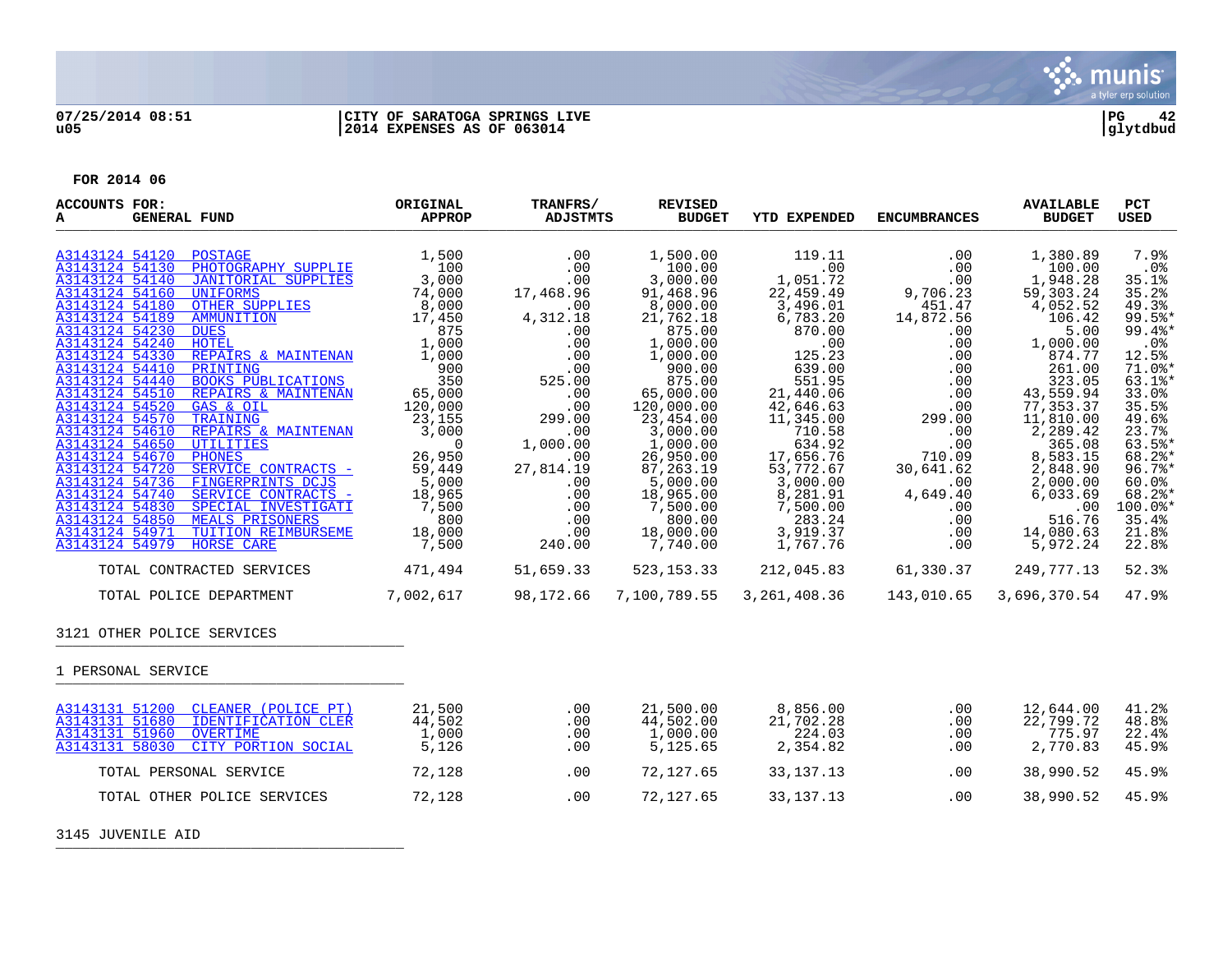## **07/25/2014 08:51 |CITY OF SARATOGA SPRINGS LIVE |PG 43 u05 |2014 EXPENSES AS OF 063014 |glytdbud**



| <b>ACCOUNTS FOR:</b><br>А<br><b>GENERAL FUND</b>                                                                                                                                                                                                                                                                            | ORIGINAL<br><b>APPROP</b>                                                  | TRANFRS/<br><b>ADJSTMTS</b>                                         | <b>REVISED</b><br><b>BUDGET</b>                                                              | <b>YTD EXPENDED</b>                                                                         | <b>ENCUMBRANCES</b>                                       | <b>AVAILABLE</b><br><b>BUDGET</b>                                                           | <b>PCT</b><br><b>USED</b>                                                           |
|-----------------------------------------------------------------------------------------------------------------------------------------------------------------------------------------------------------------------------------------------------------------------------------------------------------------------------|----------------------------------------------------------------------------|---------------------------------------------------------------------|----------------------------------------------------------------------------------------------|---------------------------------------------------------------------------------------------|-----------------------------------------------------------|---------------------------------------------------------------------------------------------|-------------------------------------------------------------------------------------|
| 1 PERSONAL SERVICE                                                                                                                                                                                                                                                                                                          |                                                                            |                                                                     |                                                                                              |                                                                                             |                                                           |                                                                                             |                                                                                     |
| A3143141 51973 ON CALL<br>A3143141 58030<br>CITY PORTION SOCIAL                                                                                                                                                                                                                                                             | 10,000<br>765                                                              | 16,598.00<br>1,270.00                                               | 26,598.00<br>2,035.00                                                                        | 9,032.39<br>690.78                                                                          | .00<br>.00                                                | 17,565.61<br>1,344.22                                                                       | 34.0%<br>33.9%                                                                      |
| TOTAL PERSONAL SERVICE                                                                                                                                                                                                                                                                                                      | 10,765                                                                     | 17,868.00                                                           | 28,633.00                                                                                    | 9,723.17                                                                                    | .00                                                       | 18,909.83                                                                                   | 34.0%                                                                               |
| TOTAL JUVENILE AID                                                                                                                                                                                                                                                                                                          | 10,765                                                                     | 17,868.00                                                           | 28,633.00                                                                                    | 9,723.17                                                                                    | .00                                                       | 18,909.83                                                                                   | 34.0%                                                                               |
| 3310 TRAFFIC CONTROL                                                                                                                                                                                                                                                                                                        |                                                                            |                                                                     |                                                                                              |                                                                                             |                                                           |                                                                                             |                                                                                     |
| 1 PERSONAL SERVICE                                                                                                                                                                                                                                                                                                          |                                                                            |                                                                     |                                                                                              |                                                                                             |                                                           |                                                                                             |                                                                                     |
| A3143311 51221<br>TRAFFIC CONTROL TEC<br>A3143311 51222<br><b>AUTOMOTIVE SERVICE</b><br>A3143311 51223<br>TRAFFIC CONTROL MAI<br>A3143311 51224<br>TRAFFIC CONTROL MAI<br>A3143311 51945<br>LABORER PART TIME<br>A3143311 51960<br>OVERTIME<br>A3143311 51964<br>SPECIAL EVENTS OT<br>CITY PORTION SOCIAL<br>A3143311 58030 | 75,457<br>54,743<br>54,776<br>44,890<br>13,000<br>6,000<br>2,500<br>19,230 | .00<br>.00<br>44,890.00<br>$-44,890.00$<br>.00<br>.00<br>.00<br>.00 | 75,457.00<br>54,743.00<br>99,666.00<br>.00<br>13,000.00<br>6,000.00<br>2,500.00<br>19,229.50 | 35, 177.63<br>25,518.40<br>47,851.25<br>.00<br>3,120.00<br>3,286.44<br>1,427.27<br>8,650.32 | .00<br>.00<br>.00<br>.00<br>.00<br>$.00 \,$<br>.00<br>.00 | 40,279.37<br>29,224.60<br>51,814.75<br>.00<br>9,880.00<br>2,713.56<br>1,072.73<br>10,579.18 | 46.6%<br>46.6%<br>48.0%<br>.0%<br>24.0%<br>$54.8$ *<br>$57.1$ <sup>*</sup><br>45.0% |
| TOTAL PERSONAL SERVICE                                                                                                                                                                                                                                                                                                      | 270,596                                                                    | .00                                                                 | 270,595.50                                                                                   | 125,031.31                                                                                  | .00                                                       | 145,564.19                                                                                  | 46.2%                                                                               |
| 2 EOUIPMENT AND CAPITAL OUTLAY                                                                                                                                                                                                                                                                                              |                                                                            |                                                                     |                                                                                              |                                                                                             |                                                           |                                                                                             |                                                                                     |
| A3143312 52800<br>TRAFFIC LIGHT EOUIP<br>A3143312 52802<br>TOOLS & EOUIPMENT                                                                                                                                                                                                                                                | 4,000<br>7,500                                                             | .00<br>.00                                                          | 4,000.00<br>7,500.00                                                                         | .00<br>750.32                                                                               | .00<br>1,142.00                                           | 4,000.00<br>5,607.68                                                                        | $.0\%$<br>25.2%                                                                     |
| TOTAL EQUIPMENT AND CAPITAL OU                                                                                                                                                                                                                                                                                              | 11,500                                                                     | .00                                                                 | 11,500.00                                                                                    | 750.32                                                                                      | 1,142.00                                                  | 9,607.68                                                                                    | 16.5%                                                                               |
| 4 CONTRACTED SERVICES                                                                                                                                                                                                                                                                                                       |                                                                            |                                                                     |                                                                                              |                                                                                             |                                                           |                                                                                             |                                                                                     |
| A3143314 54110 OFFICE SUPPLIES<br>MATERIALS & REPAIRS<br>A3143314 54332<br>A3143314 54390<br><b>MAINTENANCE SUPPLIE</b>                                                                                                                                                                                                     | 350<br>25,000<br>10,000                                                    | $.00 \,$<br>2,041.25<br>.00                                         | 350.00<br>27,041.25<br>10,000.00                                                             | 50.60<br>1,489.40<br>3,109.35                                                               | .00<br>2,188.00<br>212.52                                 | 299.40<br>23, 363.85<br>6,678.13                                                            | 14.5%<br>13.6%<br>33.2%                                                             |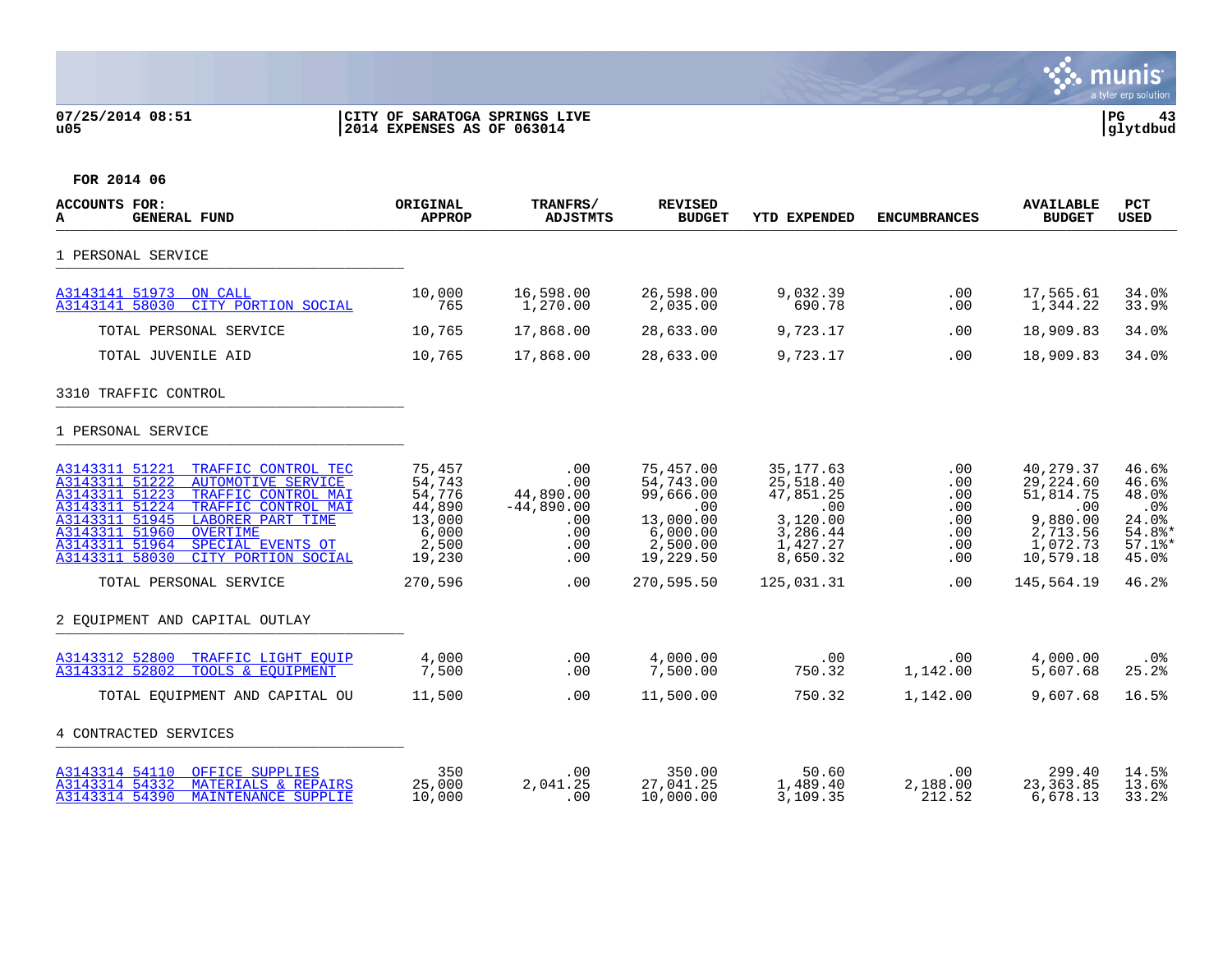

## **07/25/2014 08:51 |CITY OF SARATOGA SPRINGS LIVE |PG 44 u05 |2014 EXPENSES AS OF 063014 |glytdbud**



**FOR 2014 06**

| <b>ACCOUNTS FOR:</b><br><b>GENERAL FUND</b><br>A                                                                                                                                                                                                                                   | ORIGINAL<br><b>APPROP</b>                                      | TRANFRS/<br><b>ADJSTMTS</b>                      | <b>REVISED</b><br><b>BUDGET</b>                                                     | <b>YTD EXPENDED</b>                                                          | <b>ENCUMBRANCES</b>                                | <b>AVAILABLE</b><br><b>BUDGET</b>                                               | <b>PCT</b><br><b>USED</b>                                    |
|------------------------------------------------------------------------------------------------------------------------------------------------------------------------------------------------------------------------------------------------------------------------------------|----------------------------------------------------------------|--------------------------------------------------|-------------------------------------------------------------------------------------|------------------------------------------------------------------------------|----------------------------------------------------|---------------------------------------------------------------------------------|--------------------------------------------------------------|
| A3143314 54510<br>REPAIRS & MAINTENAN<br>A3143314 54610<br>REPAIRS & MAINTENAN<br>A3143314 54650<br><b>UTILITIES</b><br>A3143314 54713<br>PAVEMENT MARKING MA<br>A3143314 54740<br>SERVICE CONTRACTS -<br>UTILITIES TRAFFIC L<br>A3143314 54751<br>A3143314 54961<br>SIGNS & POSTS | 4,000<br>4,000<br>9,000<br>41,500<br>1,000<br>30,000<br>30,000 | .00<br>.00<br>.00<br>.00<br>.00<br>.00<br>150.00 | 4,000.00<br>4,000.00<br>9,000.00<br>41,500.00<br>1,000.00<br>30,000.00<br>30,150.00 | 3,494.95<br>10.71<br>3,108.33<br>26,782.50<br>449.70<br>9,523.69<br>1,255.00 | .00<br>.00<br>.00<br>.00<br>.00<br>.00<br>1,444.58 | 505.05<br>3,989.29<br>5,891.67<br>14,717.50<br>550.30<br>20,476.31<br>27,450.42 | $87.4$ %*<br>.3%<br>34.5%<br>64.5%<br>45.0%<br>31.7%<br>9.0% |
| TOTAL CONTRACTED SERVICES                                                                                                                                                                                                                                                          | 154,850                                                        | 2,191.25                                         | 157,041.25                                                                          | 49, 274. 23                                                                  | 3,845.10                                           | 103,921.92                                                                      | 33.8%                                                        |
| TOTAL TRAFFIC CONTROL                                                                                                                                                                                                                                                              | 436,946                                                        | 2,191.25                                         | 439, 136. 75                                                                        | 175,055.86                                                                   | 4,987.10                                           | 259,093.79                                                                      | 41.0%                                                        |
| 3311 STOP DWI                                                                                                                                                                                                                                                                      |                                                                |                                                  |                                                                                     |                                                                              |                                                    |                                                                                 |                                                              |
| 1 PERSONAL SERVICE                                                                                                                                                                                                                                                                 |                                                                |                                                  |                                                                                     |                                                                              |                                                    |                                                                                 |                                                              |
| A3143331 51960<br><b>OVERTIME</b><br>A3143331 58030<br>CITY PORTION SOCIAL                                                                                                                                                                                                         | 30,000<br>2,300                                                | 5,008.40<br>856.00                               | 35,008.40<br>3,156.00                                                               | 20, 224. 21<br>1,517.60                                                      | .00<br>.00                                         | 14,784.19<br>1,638.40                                                           | $57.8$ *<br>48.1%                                            |
| TOTAL PERSONAL SERVICE                                                                                                                                                                                                                                                             | 32,300                                                         | 5,864.40                                         | 38,164.40                                                                           | 21,741.81                                                                    | .00                                                | 16,422.59                                                                       | 57.0%                                                        |
| 2 EOUIPMENT AND CAPITAL OUTLAY                                                                                                                                                                                                                                                     |                                                                |                                                  |                                                                                     |                                                                              |                                                    |                                                                                 |                                                              |
| A3143332 52300 MISCELLANEOUS EOUIP                                                                                                                                                                                                                                                 | 1,800                                                          | .00                                              | 1,800.00                                                                            | .00                                                                          | .00                                                | 1,800.00                                                                        | $.0\%$                                                       |
| TOTAL EQUIPMENT AND CAPITAL OU                                                                                                                                                                                                                                                     | 1,800                                                          | .00                                              | 1,800.00                                                                            | .00                                                                          | .00                                                | 1,800.00                                                                        | .0%                                                          |
| 4 CONTRACTED SERVICES                                                                                                                                                                                                                                                              |                                                                |                                                  |                                                                                     |                                                                              |                                                    |                                                                                 |                                                              |
| A3143334 54180 OTHER SUPPLIES                                                                                                                                                                                                                                                      | 100                                                            | .00                                              | 100.00                                                                              | .00                                                                          | .00                                                | 100.00                                                                          | .0 <sub>8</sub>                                              |
| TOTAL CONTRACTED SERVICES                                                                                                                                                                                                                                                          | 100                                                            | .00                                              | 100.00                                                                              | .00                                                                          | .00                                                | 100.00                                                                          | .0%                                                          |
| TOTAL STOP DWI                                                                                                                                                                                                                                                                     | 34,200                                                         | 5,864.40                                         | 40,064.40                                                                           | 21,741.81                                                                    | .00                                                | 18,322.59                                                                       | 54.3%                                                        |

3320 ON STREET PARKING \_\_\_\_\_\_\_\_\_\_\_\_\_\_\_\_\_\_\_\_\_\_\_\_\_\_\_\_\_\_\_\_\_\_\_\_\_\_\_\_\_

1 PERSONAL SERVICE \_\_\_\_\_\_\_\_\_\_\_\_\_\_\_\_\_\_\_\_\_\_\_\_\_\_\_\_\_\_\_\_\_\_\_\_\_\_\_\_\_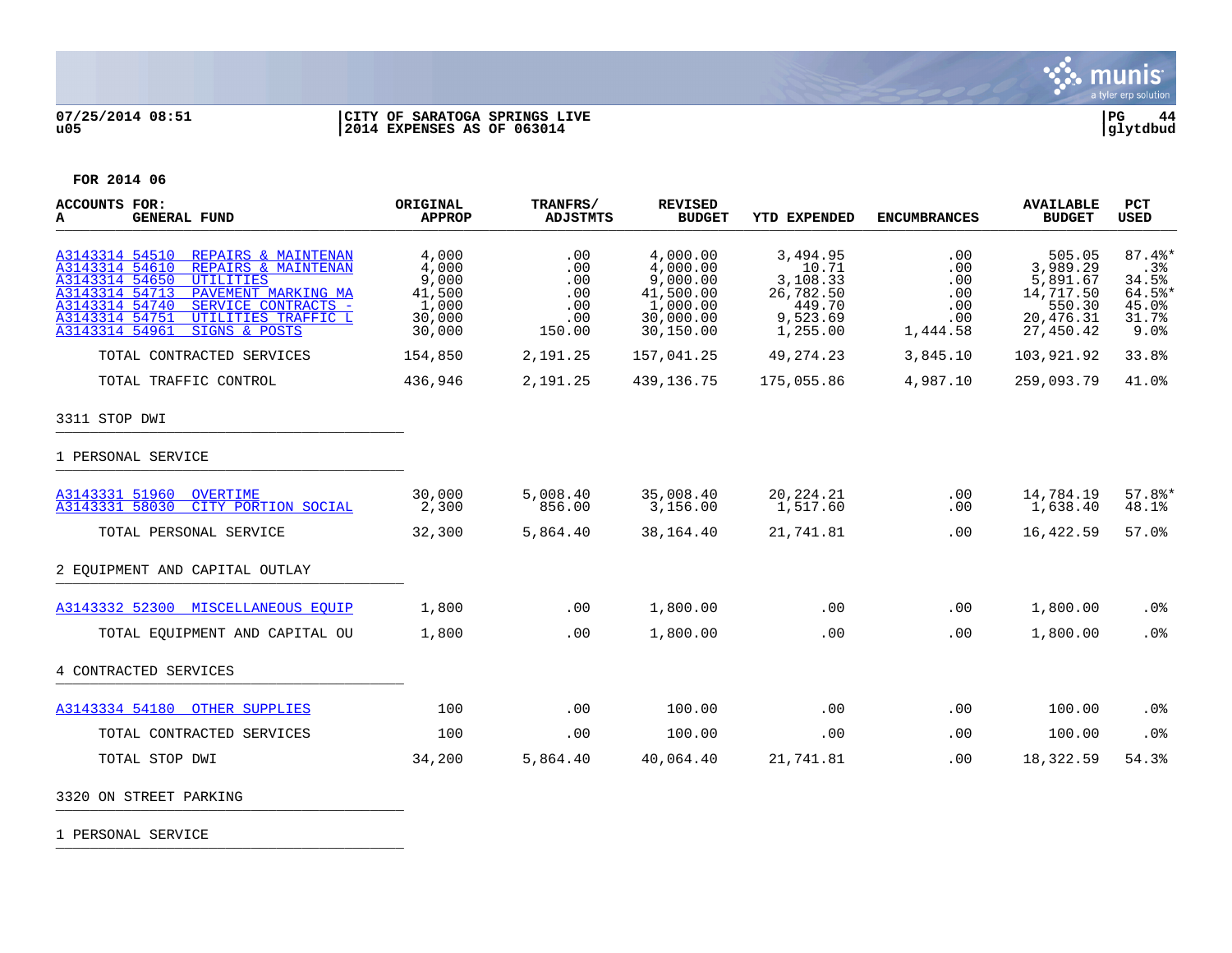

# **07/25/2014 08:51 |CITY OF SARATOGA SPRINGS LIVE |PG 45 u05 |2014 EXPENSES AS OF 063014 |glytdbud**



| ACCOUNTS FOR:<br>A<br><b>GENERAL FUND</b>                                                                                                                | ORIGINAL<br><b>APPROP</b>         | TRANFRS/<br>ADJSTMTS     | <b>REVISED</b><br><b>BUDGET</b>               | <b>YTD EXPENDED</b>                      | <b>ENCUMBRANCES</b>              | <b>AVAILABLE</b><br><b>BUDGET</b>        | <b>PCT</b><br>USED                             |
|----------------------------------------------------------------------------------------------------------------------------------------------------------|-----------------------------------|--------------------------|-----------------------------------------------|------------------------------------------|----------------------------------|------------------------------------------|------------------------------------------------|
| A3143321 51650 PARKING ENFORCEMENT<br>A3143321 51920<br>CLOTHING ALLOWANCE<br>A3143321 51960<br><b>OVERTIME</b><br>A3143321 58030<br>CITY PORTION SOCIAL | 72,589<br>1,950<br>2,000<br>5,855 | .00<br>.00<br>.00<br>.00 | 72,589.00<br>1,950.00<br>2,000.00<br>5,855.23 | 27,030.35<br>1,950.00<br>.00<br>2,155.14 | .00<br>.00<br>.00<br>$.00 \ \rm$ | 45,558.65<br>.00<br>2,000.00<br>3,700.09 | 37.2%<br>$100.0$ *<br>.0 <sub>8</sub><br>36.8% |
| TOTAL PERSONAL SERVICE                                                                                                                                   | 82,394                            | .00                      | 82,394.23                                     | 31, 135.49                               | .00                              | 51,258.74                                | 37.8%                                          |
| TOTAL ON STREET PARKING                                                                                                                                  | 82,394                            | .00                      | 82, 394.23                                    | 31, 135.49                               | .00                              | 51,258.74                                | 37.8%                                          |
| 3350 DARE DONATIONS                                                                                                                                      |                                   |                          |                                               |                                          |                                  |                                          |                                                |
| 4 CONTRACTED SERVICES                                                                                                                                    |                                   |                          |                                               |                                          |                                  |                                          |                                                |
| A3143354 54500 DARE PROGRAMS AND T                                                                                                                       | 0                                 | 418.56                   | 418.56                                        | .00                                      | .00                              | 418.56                                   | .0%                                            |
| TOTAL CONTRACTED SERVICES                                                                                                                                | $\Omega$                          | 418.56                   | 418.56                                        | .00                                      | $.00 \,$                         | 418.56                                   | .0%                                            |
| TOTAL DARE DONATIONS                                                                                                                                     | $\mathbf 0$                       | 418.56                   | 418.56                                        | .00                                      | .00                              | 418.56                                   | .0%                                            |
| 3380 COMMUNITY OUTREACH PROGRAMS                                                                                                                         |                                   |                          |                                               |                                          |                                  |                                          |                                                |
| 4 CONTRACTED SERVICES                                                                                                                                    |                                   |                          |                                               |                                          |                                  |                                          |                                                |
| A3143384 54980 PROGRAM EXPENSES                                                                                                                          | 0                                 | 500.00                   | 500.00                                        | .00                                      | .00                              | 500.00                                   | .0%                                            |
| TOTAL CONTRACTED SERVICES                                                                                                                                | $\Omega$                          | 500.00                   | 500.00                                        | .00                                      | .00                              | 500.00                                   | .0%                                            |
| TOTAL COMMUNITY OUTREACH PROGR                                                                                                                           | 0                                 | 500.00                   | 500.00                                        | .00                                      | .00                              | 500.00                                   | .0%                                            |
| 3410 FIRE DEPARTMENT                                                                                                                                     |                                   |                          |                                               |                                          |                                  |                                          |                                                |
| 1 PERSONAL SERVICE                                                                                                                                       |                                   |                          |                                               |                                          |                                  |                                          |                                                |
| A3143411 51050 FIRE CHIEF                                                                                                                                | 91,802                            | 13,991.00                | 105,793.00                                    | 51,498.49                                | .00                              | 54, 294. 51                              | 48.7%                                          |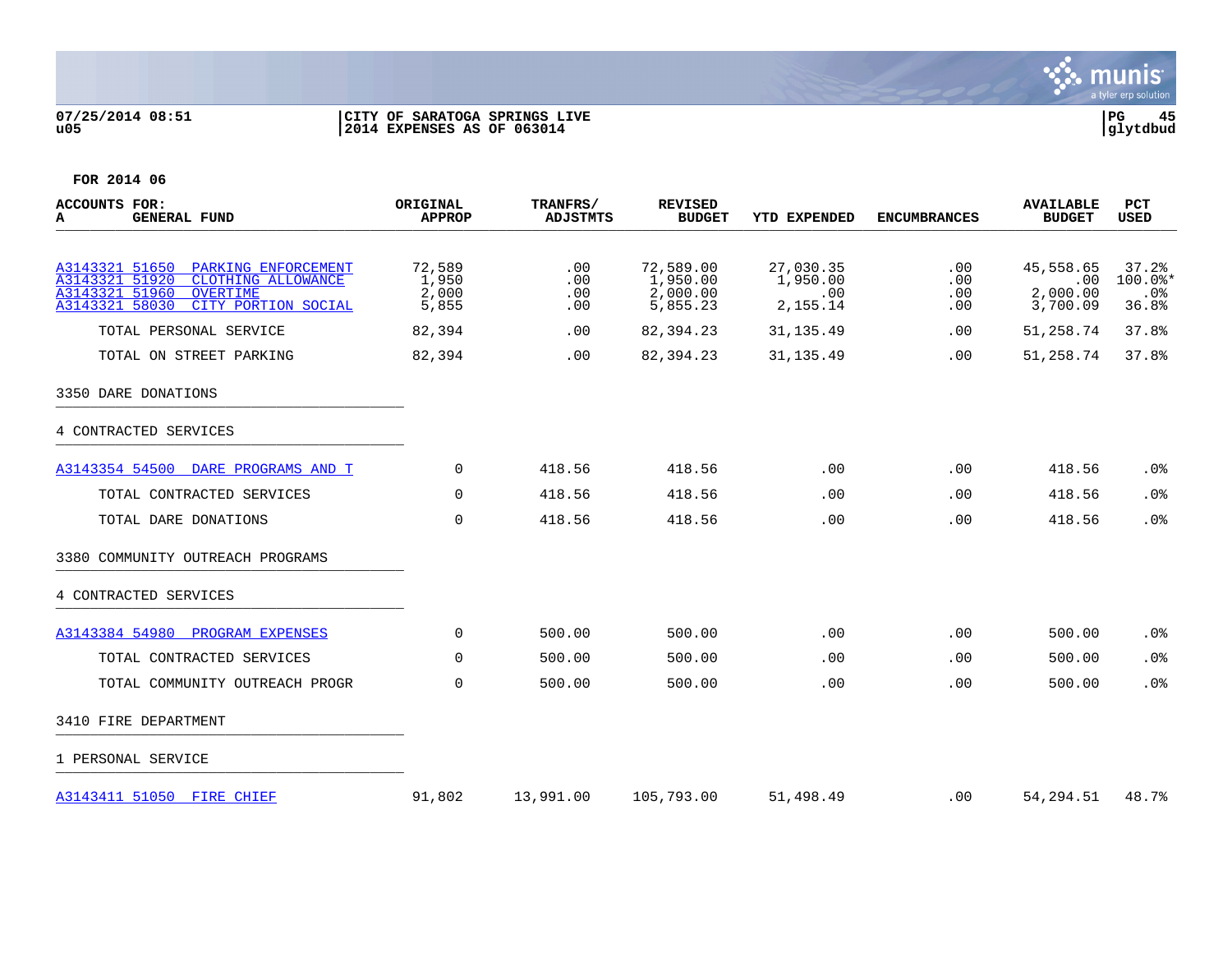

# **07/25/2014 08:51 |CITY OF SARATOGA SPRINGS LIVE |PG 46 u05 |2014 EXPENSES AS OF 063014 |glytdbud**

| <b>ACCOUNTS FOR:</b><br><b>GENERAL FUND</b><br>A                                                                                                                                                                                                                                                                                                                                                                                                                                                                                                                                                                                           | ORIGINAL<br><b>APPROP</b>                                                                                                                                         | TRANFRS/<br>ADJSTMTS                                                                                                             | <b>REVISED</b><br><b>BUDGET</b>                                                                                                                                                                                    | <b>YTD EXPENDED</b>                                                                                                                                                                                    | <b>ENCUMBRANCES</b>                                                                                          | <b>AVAILABLE</b><br><b>BUDGET</b>                                                                                                                                                                           | <b>PCT</b><br><b>USED</b>                                                                                                                              |
|--------------------------------------------------------------------------------------------------------------------------------------------------------------------------------------------------------------------------------------------------------------------------------------------------------------------------------------------------------------------------------------------------------------------------------------------------------------------------------------------------------------------------------------------------------------------------------------------------------------------------------------------|-------------------------------------------------------------------------------------------------------------------------------------------------------------------|----------------------------------------------------------------------------------------------------------------------------------|--------------------------------------------------------------------------------------------------------------------------------------------------------------------------------------------------------------------|--------------------------------------------------------------------------------------------------------------------------------------------------------------------------------------------------------|--------------------------------------------------------------------------------------------------------------|-------------------------------------------------------------------------------------------------------------------------------------------------------------------------------------------------------------|--------------------------------------------------------------------------------------------------------------------------------------------------------|
| A3143411 51060 ASSISTANT FIRE CHIE<br>A3143411 51150<br>FIRE CAPTAIN<br>A3143411 51710<br>FIRE LIEUTENANTS<br>A3143411 51730<br><b>FIREFIGHTERS</b><br>A3143411 51760<br>FIRE CAPTAIN EMS CO<br>FIRE CAPT/FIGHTER E<br>A3143411 51770<br>A3143411 51780<br>FIREFIGHTERS OUALIT<br>A3143411 51790<br>RETIREMENT INCENTIV<br>A3143411 51910<br><b>EDUCATION AWARDS</b><br>A3143411 51911<br>EMT EDUCATION INCEN<br>A3143411 51920<br>CLOTHING ALLOWANCE<br>A3143411 51950<br>COMP TIME<br>A3143411 51960<br><b>OVERTIME</b><br>A3143411 51964<br>SPECIAL EVENTS OT<br>A3143411 51980<br>HOLIDAY PAY<br>A3143411 58030<br>CITY PORTION SOCIAL | 86,435<br>333,304<br>448,958<br>2,807,417<br>5,000<br>2,500<br>2,000<br>1,500<br>13,500<br>91,000<br>37,600<br>170,000<br>130,000<br>75,000<br>187,000<br>346,241 | 13,199.00<br>.00<br>.00<br>$-66,899.23$<br>.00<br>.00<br>.00<br>.00<br>.00<br>.00<br>.00<br>.00<br>.00<br>.00<br>.00<br>2,081.00 | 99,634.00<br>333,304.00<br>448,958.00<br>2,740,517.59<br>5,000.00<br>2,500.00<br>2,000.00<br>1,500.00<br>13,500.00<br>91,000.00<br>37,600.00<br>170,000.00<br>130,000.00<br>75,000.00<br>187,000.00<br>348, 322.30 | 48,537.11<br>166,769.19<br>202,547.74<br>1,282,390.38<br>2,438.35<br>1,219.56<br>975.44<br>.00<br>13,200.00<br>51,900.00<br>36,400.00<br>77,569.80<br>54,075.55<br>2,852.49<br>42,358.24<br>153,578.04 | .00<br>.00<br>.00<br>.00<br>.00<br>.00<br>.00<br>.00<br>.00<br>.00<br>.00<br>.00<br>.00<br>.00<br>.00<br>.00 | 51,096.89<br>166,534.81<br>246,410.26<br>1,458,127.21<br>2,561.65<br>1,280.44<br>1,024.56<br>1,500.00<br>300.00<br>39,100.00<br>1,200.00<br>92,430.20<br>75,924.45<br>72,147.51<br>144,641.76<br>194,744.26 | 48.7%<br>$50.0$ *<br>45.1%<br>46.8%<br>48.8%<br>48.8%<br>48.8%<br>.0%<br>$97.8$ *<br>$57.0$ %*<br>$96.8$ *<br>45.6%<br>41.6%<br>3.8%<br>22.7%<br>44.1% |
| TOTAL PERSONAL SERVICE                                                                                                                                                                                                                                                                                                                                                                                                                                                                                                                                                                                                                     | 4,829,257                                                                                                                                                         | -37,628.23                                                                                                                       | 4,791,628.89                                                                                                                                                                                                       | 2,188,310.38                                                                                                                                                                                           | .00                                                                                                          | 2,603,318.51                                                                                                                                                                                                | 45.7%                                                                                                                                                  |
| 2 EQUIPMENT AND CAPITAL OUTLAY                                                                                                                                                                                                                                                                                                                                                                                                                                                                                                                                                                                                             |                                                                                                                                                                   |                                                                                                                                  |                                                                                                                                                                                                                    |                                                                                                                                                                                                        |                                                                                                              |                                                                                                                                                                                                             |                                                                                                                                                        |
| A3143412 52200<br>OFFICE EOUIPMENT<br>A3143412 52400<br><b>VEHICLES</b><br>A3143412 52601 FIRE EOUIPMENT<br>A3143412 52610 FIREFIGHTERS EOUIPM<br>TOTAL EOUIPMENT AND CAPITAL OU                                                                                                                                                                                                                                                                                                                                                                                                                                                           | 5,000<br>$\Omega$<br>16,500<br>21,000<br>42,500                                                                                                                   | 1,649.48<br>26,899.23<br>1,978.88<br>5,506.70<br>36,034.29                                                                       | 6,649.48<br>26,899.23<br>18,478.88<br>26,506.70<br>78,534.29                                                                                                                                                       | 1,648.02<br>.00<br>2,182.15<br>4,684.40<br>8,514.57                                                                                                                                                    | 410.92<br>26,899.23<br>.00<br>1,836.65<br>29,146.80                                                          | 4,590.54<br>$.00 \,$<br>16,296.73<br>19,985.65<br>40,872.92                                                                                                                                                 | 31.0%<br>$100.0$ *<br>11.8%<br>24.6%<br>48.0%                                                                                                          |
| 4 CONTRACTED SERVICES                                                                                                                                                                                                                                                                                                                                                                                                                                                                                                                                                                                                                      |                                                                                                                                                                   |                                                                                                                                  |                                                                                                                                                                                                                    |                                                                                                                                                                                                        |                                                                                                              |                                                                                                                                                                                                             |                                                                                                                                                        |
| A3143414 54110<br>OFFICE SUPPLIES<br>A3143414 54150<br><b>EMS SUPPLIES</b><br>A3143414 54160<br><b>UNIFORMS</b><br>A3143414 54200<br><b>HOUSE SUPPLIES</b><br>A3143414 54220<br><b>TRAVEL</b><br>A3143414 54270<br>FIRE PREVENTION SUP<br>A3143414 54280<br>FIREFIGHTING SUPPLI<br>A3143414 54330<br>REPAIRS & MAINTENAN<br>A3143414 54471<br><b>EMS TRAINING</b><br>A3143414 54510<br>REPAIRS & MAINTENAN                                                                                                                                                                                                                                 | 3,500<br>35,000<br>8,500<br>6,500<br>3,000<br>2,500<br>2,500<br>11,000<br>49,500<br>40,000                                                                        | .00<br>2,047.88<br>.00<br>.00<br>.00<br>.00<br>.00<br>.00<br>2,752.80<br>5,864.46                                                | 3,500.00<br>37,047.88<br>8,500.00<br>6,500.00<br>3,000.00<br>2,500.00<br>2,500.00<br>11,000.00<br>52,252.80<br>45,864.46                                                                                           | 191.29<br>9,516.41<br>3,986.37<br>1,974.73<br>165.56<br>400.00<br>.00<br>4,933.78<br>26,750.00<br>18,924.82                                                                                            | .00<br>12,764.28<br>.00<br>.00<br>.00<br>.00<br>.00<br>1,828.65<br>2,752.80<br>14,576.61                     | 3,308.71<br>14,767.19<br>4,513.63<br>4,525.27<br>2,834.44<br>2,100.00<br>2,500.00<br>4,237.57<br>22,750.00<br>12,363.03                                                                                     | 5.5%<br>$60.1$ %*<br>46.9%<br>30.4%<br>5.5%<br>16.0%<br>$.0\%$<br>$61.5$ *<br>56.5%<br>$73.0$ %*                                                       |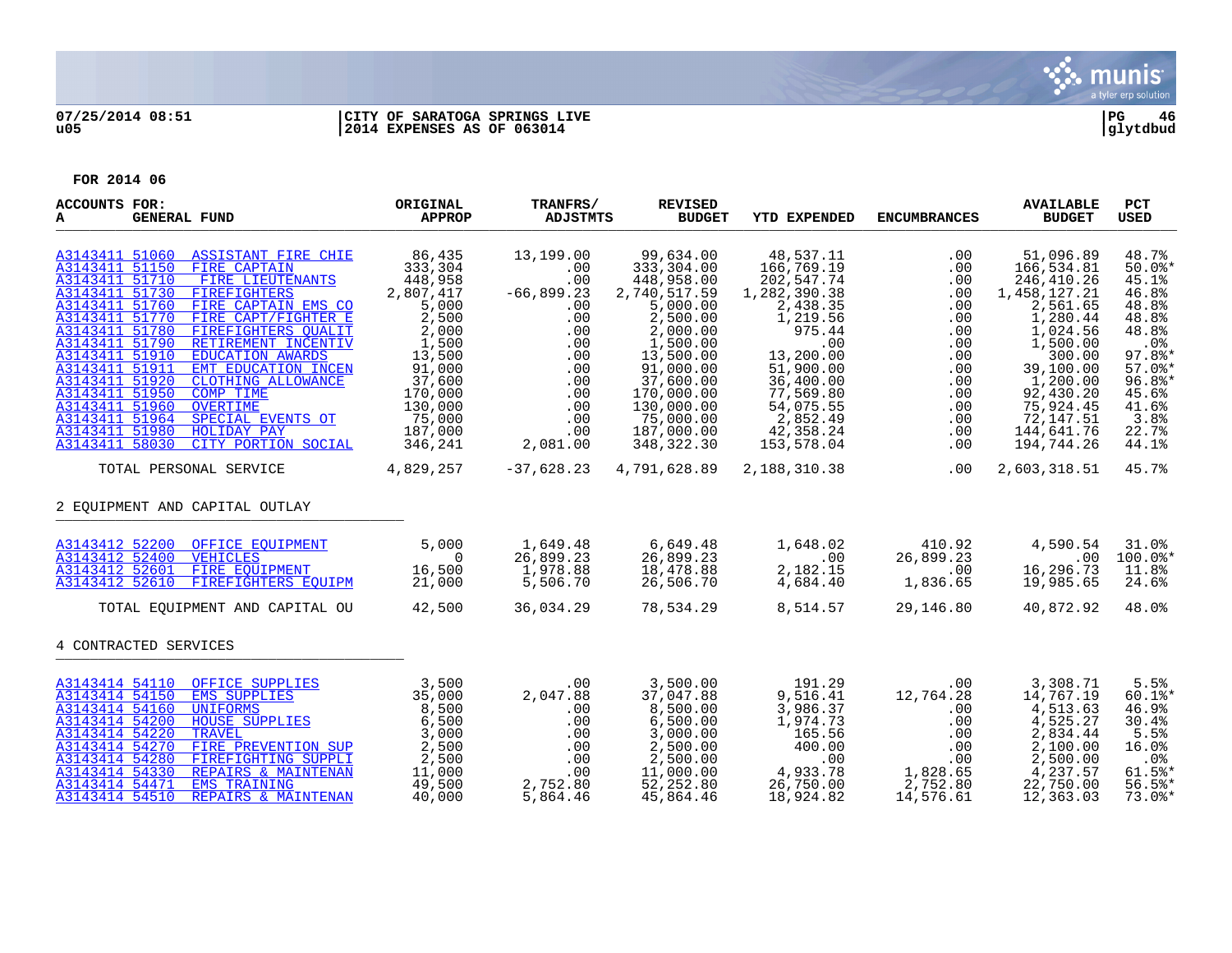

# **07/25/2014 08:51 |CITY OF SARATOGA SPRINGS LIVE |PG 47 u05 |2014 EXPENSES AS OF 063014 |glytdbud**



| <b>ACCOUNTS FOR:</b><br><b>GENERAL FUND</b><br>A                                                                                                                                                                                                                                                                                                       | ORIGINAL<br><b>APPROP</b>                                                           | TRANFRS/<br><b>ADJSTMTS</b>                                           | <b>REVISED</b><br><b>BUDGET</b>                                                                                 | <b>YTD EXPENDED</b>                                                                                  | <b>ENCUMBRANCES</b>                                                              | <b>AVAILABLE</b><br><b>BUDGET</b>                                                                              | PCT<br><b>USED</b>                                                           |
|--------------------------------------------------------------------------------------------------------------------------------------------------------------------------------------------------------------------------------------------------------------------------------------------------------------------------------------------------------|-------------------------------------------------------------------------------------|-----------------------------------------------------------------------|-----------------------------------------------------------------------------------------------------------------|------------------------------------------------------------------------------------------------------|----------------------------------------------------------------------------------|----------------------------------------------------------------------------------------------------------------|------------------------------------------------------------------------------|
| A3143414 54520<br>GAS & OIL<br>A3143414 54570<br>TRAINING<br>A3143414 54610<br>REPAIRS & MAINTENAN<br>A3143414 54650<br><b>UTILITIES</b><br>A3143414 54670<br><b>PHONES</b><br>A3143414 54720<br>SERVICE CONTRACTS -<br>A3143414 54740<br>SERVICE CONTRACTS -<br>A3143414 54771<br>SERVICE CONTRACTS I<br>A3143414 54971<br><b>TUITION REIMBURSEME</b> | 25,000<br>18,000<br>13,000<br>30,000<br>22,000<br>25,000<br>9,100<br>2,500<br>6,200 | .00<br>3,500.00<br>.00<br>.00<br>.00<br>9,840.67<br>.00<br>.00<br>.00 | 25,000.00<br>21,500.00<br>13,000.00<br>30,000.00<br>22,000.00<br>34,840.67<br>9,100.00<br>2,500.00<br>6, 200.00 | 8,513.85<br>7,663.00<br>4,023.89<br>17,842.58<br>10,073.60<br>15,237.00<br>.00<br>294.00<br>1,032.90 | .00<br>12,828.00<br>$.00 \,$<br>$.00 \,$<br>.00<br>3,848.00<br>.00<br>.00<br>.00 | 16,486.15<br>1,009.00<br>8,976.11<br>12, 157. 42<br>11,926.40<br>15,755.67<br>9,100.00<br>2,206.00<br>5,167.10 | 34.1%<br>95.3%<br>31.0%<br>59.5%<br>45.8%<br>54.8%*<br>.0%<br>11.8%<br>16.7% |
| TOTAL CONTRACTED SERVICES                                                                                                                                                                                                                                                                                                                              | 312,800                                                                             | 24,005.81                                                             | 336,805.81                                                                                                      | 131,523.78                                                                                           | 48,598.34                                                                        | 156,683.69                                                                                                     | 53.5%                                                                        |
| TOTAL FIRE DEPARTMENT                                                                                                                                                                                                                                                                                                                                  | 5,184,557                                                                           | 22,411.87                                                             | 5,206,968.99                                                                                                    | 2,328,348.73                                                                                         | 77,745.14                                                                        | 2,800,875.12                                                                                                   | 46.2%                                                                        |
| 3412 EMS ADVANCED LIFE SUPPLIES                                                                                                                                                                                                                                                                                                                        |                                                                                     |                                                                       |                                                                                                                 |                                                                                                      |                                                                                  |                                                                                                                |                                                                              |
| 4 CONTRACTED SERVICES                                                                                                                                                                                                                                                                                                                                  |                                                                                     |                                                                       |                                                                                                                 |                                                                                                      |                                                                                  |                                                                                                                |                                                                              |
| A3143424 54180 OTHER SUPPLIES                                                                                                                                                                                                                                                                                                                          | 15,000                                                                              | .00                                                                   | 15,000.00                                                                                                       | 831.60                                                                                               | 1,346.00                                                                         | 12,822.40                                                                                                      | 14.5%                                                                        |
| TOTAL CONTRACTED SERVICES                                                                                                                                                                                                                                                                                                                              | 15,000                                                                              | .00                                                                   | 15,000.00                                                                                                       | 831.60                                                                                               | 1,346.00                                                                         | 12,822.40                                                                                                      | 14.5%                                                                        |
| TOTAL EMS ADVANCED LIFE SUPPLI                                                                                                                                                                                                                                                                                                                         | 15,000                                                                              | .00                                                                   | 15,000.00                                                                                                       | 831.60                                                                                               | 1,346.00                                                                         | 12,822.40                                                                                                      | 14.5%                                                                        |
| 3620 CODE ENFORCEMENT/BUILDING                                                                                                                                                                                                                                                                                                                         |                                                                                     |                                                                       |                                                                                                                 |                                                                                                      |                                                                                  |                                                                                                                |                                                                              |
| 1 PERSONAL SERVICE                                                                                                                                                                                                                                                                                                                                     |                                                                                     |                                                                       |                                                                                                                 |                                                                                                      |                                                                                  |                                                                                                                |                                                                              |
| A3143621 51260<br><b>CODE ADMINISTRATOR</b><br>A3143621 51950<br><b>COMP TIME</b><br>A3143621 58030<br>CITY PORTION SOCIAL                                                                                                                                                                                                                             | 159,974<br>2,000<br>12,391                                                          | .00<br>1,545.00<br>119.00                                             | 159,974.00<br>3,545.00<br>12,510.01                                                                             | 78,057.99<br>4,641.79<br>6,307.44                                                                    | .00<br>.00<br>.00                                                                | 81,916.01<br>$-1,096.79$<br>6,202.57                                                                           | 48.8%<br>130.9%*<br>$50.4$ $*$                                               |
| TOTAL PERSONAL SERVICE                                                                                                                                                                                                                                                                                                                                 | 174,365                                                                             | 1,664.00                                                              | 176,029.01                                                                                                      | 89,007.22                                                                                            | .00                                                                              | 87,021.79                                                                                                      | 50.6%                                                                        |
| 2 EOUIPMENT AND CAPITAL OUTLAY                                                                                                                                                                                                                                                                                                                         |                                                                                     |                                                                       |                                                                                                                 |                                                                                                      |                                                                                  |                                                                                                                |                                                                              |
| A3143622 52400 VEHICLES                                                                                                                                                                                                                                                                                                                                | 4,000                                                                               | 24,410.23                                                             | 28, 410.23                                                                                                      | .00                                                                                                  | 26,899.23                                                                        | 1,511.00                                                                                                       | 94.7%                                                                        |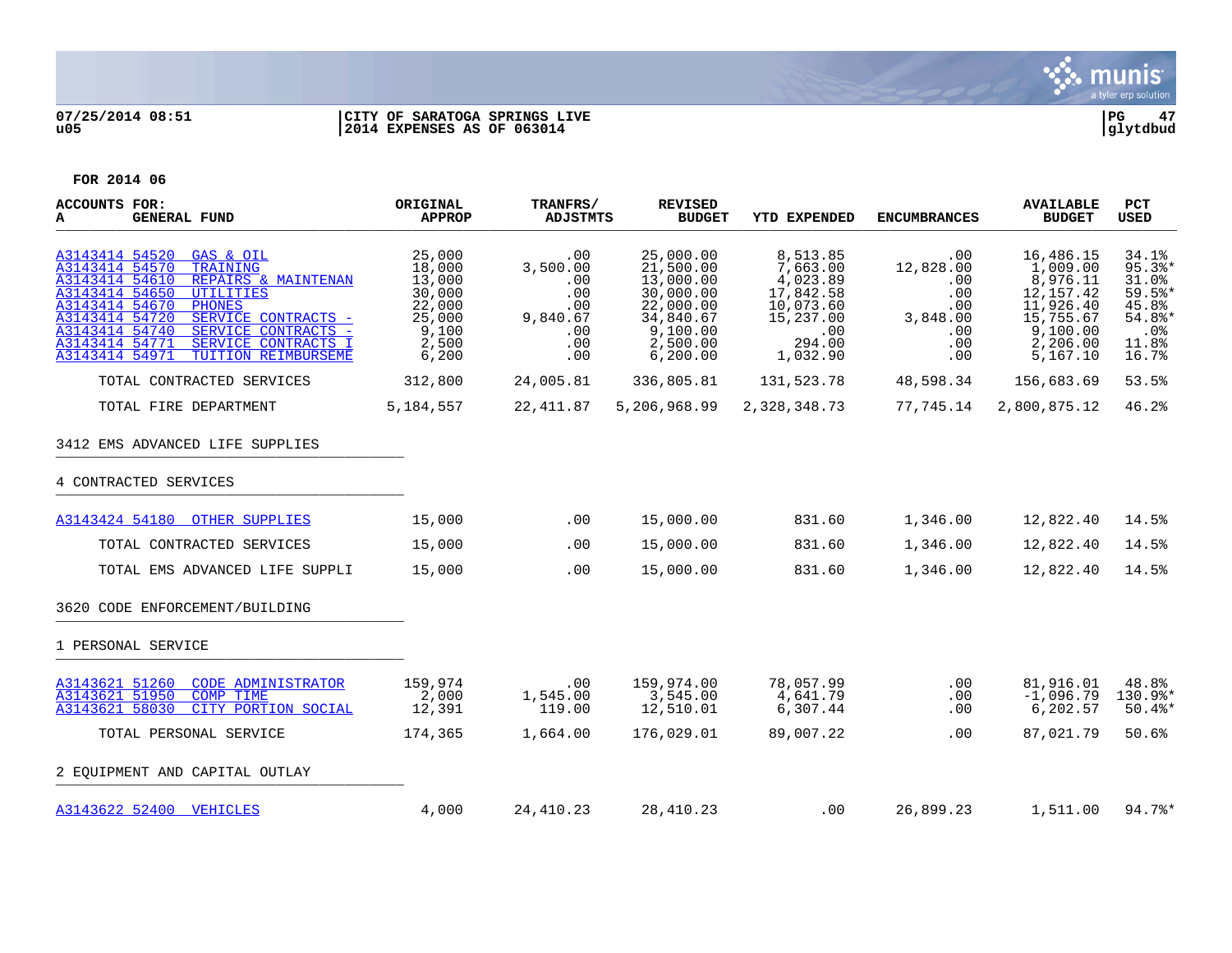## **07/25/2014 08:51 |CITY OF SARATOGA SPRINGS LIVE |PG 48 u05 |2014 EXPENSES AS OF 063014 |glytdbud**



**FOR 2014 06**

| <b>ACCOUNTS FOR:</b><br>GENERAL FUND<br>А                                                                                                                                                                                                                                                                                          | ORIGINAL<br><b>APPROP</b>                                         | TRANFRS/<br>ADJSTMTS                                                  | <b>REVISED</b><br><b>BUDGET</b>                                                                | <b>YTD EXPENDED</b>                                                                  | <b>ENCUMBRANCES</b>                                          | <b>AVAILABLE</b><br><b>BUDGET</b>                                                      | <b>PCT</b><br>USED                                                                                        |
|------------------------------------------------------------------------------------------------------------------------------------------------------------------------------------------------------------------------------------------------------------------------------------------------------------------------------------|-------------------------------------------------------------------|-----------------------------------------------------------------------|------------------------------------------------------------------------------------------------|--------------------------------------------------------------------------------------|--------------------------------------------------------------|----------------------------------------------------------------------------------------|-----------------------------------------------------------------------------------------------------------|
| TOTAL EOUIPMENT AND CAPITAL OU                                                                                                                                                                                                                                                                                                     | 4,000                                                             | 24,410.23                                                             | 28,410.23                                                                                      | .00                                                                                  | 26,899.23                                                    | 1,511.00                                                                               | 94.7%                                                                                                     |
| 4 CONTRACTED SERVICES                                                                                                                                                                                                                                                                                                              |                                                                   |                                                                       |                                                                                                |                                                                                      |                                                              |                                                                                        |                                                                                                           |
| A3143624 54110<br>OFFICE SUPPLIES<br>A3143624 54120<br><b>POSTAGE</b><br>A3143624 54160<br><b>UNIFORMS</b><br>A3143624 54220<br><b>TRAVEL</b><br>A3143624 54240<br>HOTEL<br>A3143624 54510<br>REPAIRS & MAINTENAN<br>A3143624 54570<br>TRAINING<br>A3143624 54670<br><b>PHONES</b><br>A3143624 54842<br><b>VIOLATIONS ENFORCEM</b> | 900<br>250<br>600<br>350<br>700<br>200<br>1,500<br>2,000<br>4,500 | .00<br>.00<br>825.00<br>.00<br>96.00<br>.00<br>$-96.00$<br>.00<br>.00 | 900.00<br>250.00<br>1,425.00<br>350.00<br>796.00<br>200.00<br>1,404.00<br>2,000.00<br>4,500.00 | 228.72<br>.00<br>1,415.72<br>273.28<br>796.00<br>37.57<br>350.00<br>794.08<br>200.00 | .00<br>.00<br>.00<br>.00<br>.00<br>.00.<br>.00<br>.00<br>.00 | 671.28<br>250.00<br>9.28<br>76.72<br>.00<br>162.43<br>1,054.00<br>1,205.92<br>4,300.00 | 25.4%<br>.0 <sub>8</sub><br>$99.3$ <sup>*</sup><br>78.1%*<br>$100.0$ *<br>18.8%<br>24.9%<br>39.7%<br>4.4% |
| TOTAL CONTRACTED SERVICES                                                                                                                                                                                                                                                                                                          | 11,000                                                            | 825.00                                                                | 11,825.00                                                                                      | 4,095.37                                                                             | .00.                                                         | 7,729.63                                                                               | 34.6%                                                                                                     |
| TOTAL CODE ENFORCEMENT/BUILDIN                                                                                                                                                                                                                                                                                                     | 189,365                                                           | 26,899.23                                                             | 216,264.24                                                                                     | 93,102.59                                                                            | 26,899.23                                                    | 96, 262.42                                                                             | 55.5%                                                                                                     |
| 3625 AMBULANCE                                                                                                                                                                                                                                                                                                                     |                                                                   |                                                                       |                                                                                                |                                                                                      |                                                              |                                                                                        |                                                                                                           |
| 2 EOUIPMENT AND CAPITAL OUTLAY                                                                                                                                                                                                                                                                                                     |                                                                   |                                                                       |                                                                                                |                                                                                      |                                                              |                                                                                        |                                                                                                           |
| A3143632 52100 EOUIPMENT                                                                                                                                                                                                                                                                                                           | 35,000                                                            | 14,471.54                                                             | 49,471.54                                                                                      | 13,770.10                                                                            | .00                                                          | 35,701.44                                                                              | 27.8%                                                                                                     |
| TOTAL EQUIPMENT AND CAPITAL OU                                                                                                                                                                                                                                                                                                     | 35,000                                                            | 14,471.54                                                             | 49,471.54                                                                                      | 13,770.10                                                                            | .00                                                          | 35,701.44                                                                              | 27.8%                                                                                                     |
| 4 CONTRACTED SERVICES                                                                                                                                                                                                                                                                                                              |                                                                   |                                                                       |                                                                                                |                                                                                      |                                                              |                                                                                        |                                                                                                           |
| A3143634 54111 MEDICAL SUPPLIES<br>AMBULANCE BILLING C<br>A3143634 54747                                                                                                                                                                                                                                                           | 7,500<br>49,000                                                   | .00<br>.00                                                            | 7,500.00<br>49,000.00                                                                          | 1,256.00<br>20,250.57                                                                | .00<br>28,749.43                                             | 6,244.00<br>.00                                                                        | 16.7%<br>$100.0$ *                                                                                        |
| TOTAL CONTRACTED SERVICES                                                                                                                                                                                                                                                                                                          | 56,500                                                            | .00                                                                   | 56,500.00                                                                                      | 21,506.57                                                                            | 28,749.43                                                    | 6, 244.00                                                                              | 88.9%                                                                                                     |
| TOTAL AMBULANCE                                                                                                                                                                                                                                                                                                                    | 91,500                                                            | 14,471.54                                                             | 105,971.54                                                                                     | 35,276.67                                                                            | 28,749.43                                                    | 41,945.44                                                                              | 60.4%                                                                                                     |
| 4010 HEALTH DEPARTMENT                                                                                                                                                                                                                                                                                                             |                                                                   |                                                                       |                                                                                                |                                                                                      |                                                              |                                                                                        |                                                                                                           |

1 PERSONAL SERVICE \_\_\_\_\_\_\_\_\_\_\_\_\_\_\_\_\_\_\_\_\_\_\_\_\_\_\_\_\_\_\_\_\_\_\_\_\_\_\_\_\_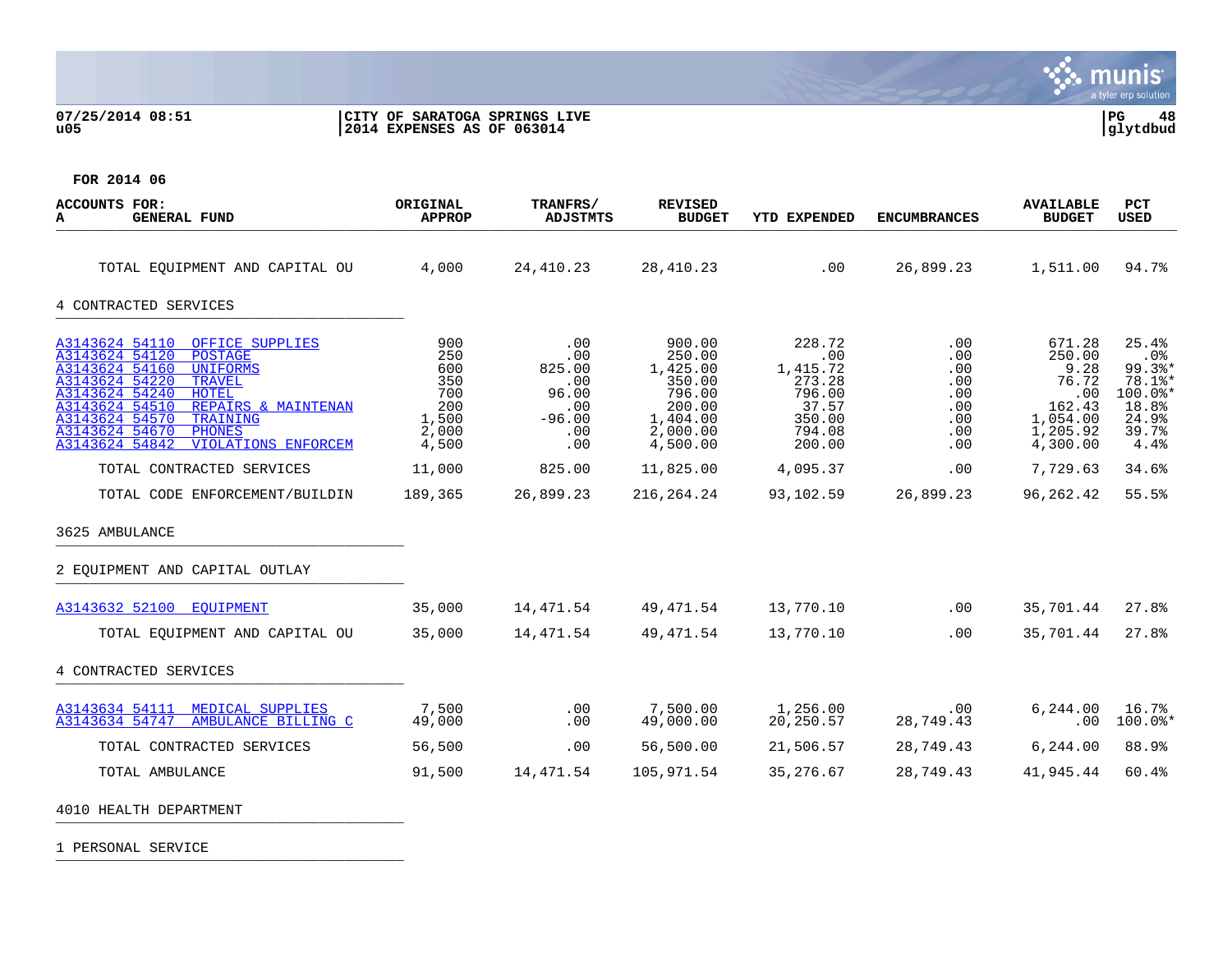## **07/25/2014 08:51 |CITY OF SARATOGA SPRINGS LIVE |PG 49 u05 |2014 EXPENSES AS OF 063014 |glytdbud**



**FOR 2014 06**

| ACCOUNTS FOR:<br><b>GENERAL FUND</b><br>A                                                 | ORIGINAL<br><b>APPROP</b> | <b>TRANFRS/</b><br><b>ADJSTMTS</b> | <b>REVISED</b><br><b>BUDGET</b> | <b>YTD EXPENDED</b>      | <b>ENCUMBRANCES</b> | <b>AVAILABLE</b><br><b>BUDGET</b> | <b>PCT</b><br><b>USED</b> |
|-------------------------------------------------------------------------------------------|---------------------------|------------------------------------|---------------------------------|--------------------------|---------------------|-----------------------------------|---------------------------|
|                                                                                           |                           |                                    |                                 |                          |                     |                                   |                           |
| A3244011 51240<br>HEALTH OFFICER COMM<br>A3244011 58030<br>CITY PORTION SOCIAL            | 10,000<br>765             | $.00 \,$<br>.00                    | 10,000.00<br>765.00             | 4,876.69<br>373.04       | .00<br>.00          | 5,123.31<br>391.96                | 48.8%<br>48.8%            |
| TOTAL PERSONAL SERVICE                                                                    | 10,765                    | .00                                | 10,765.00                       | 5,249.73                 | .00                 | 5,515.27                          | 48.8%                     |
| 4 CONTRACTED SERVICES                                                                     |                           |                                    |                                 |                          |                     |                                   |                           |
| A3244014 54290 MEDICAL EXAMS                                                              | 10,000                    | .00                                | 10,000.00                       | 5,000.00                 | 5,000.00            | .00                               | $100.0$ *                 |
| TOTAL CONTRACTED SERVICES                                                                 | 10,000                    | .00                                | 10,000.00                       | 5,000.00                 | 5,000.00            | .00                               | 100.0%                    |
| TOTAL HEALTH DEPARTMENT                                                                   | 20,765                    | .00                                | 20,765.00                       | 10,249.73                | 5,000.00            | 5,515.27                          | 73.4%                     |
| 9010 NEW YORK STATE RETIREMENT SYST                                                       |                           |                                    |                                 |                          |                     |                                   |                           |
| 8 EMPLOYEE BENEFITS                                                                       |                           |                                    |                                 |                          |                     |                                   |                           |
| A3749018 58020<br><b>POLICE &amp; FIRE RETIR</b><br>OTHER EMPLOYEES RET<br>A3749018 58040 | 3,269,178<br>290,337      | .00<br>.00                         | 3, 269, 177.89<br>290,336.88    | 668, 175.83<br>67,552.21 | .00<br>.00          | 2,601,002.06<br>222,784.67        | 20.4%<br>23.3%            |
| TOTAL EMPLOYEE BENEFITS                                                                   | 3,559,515                 | .00                                | 3,559,514.77                    | 735,728.04               | .00                 | 2,823,786.73                      | 20.7%                     |
| TOTAL NEW YORK STATE RETIREMEN                                                            | 3,559,515                 | .00                                | 3,559,514.77                    | 735,728.04               | .00                 | 2,823,786.73                      | 20.7%                     |
| 9025 FIRE 207 A PENSIONERS                                                                |                           |                                    |                                 |                          |                     |                                   |                           |
| 1 PERSONAL SERVICE                                                                        |                           |                                    |                                 |                          |                     |                                   |                           |
| A3749021 51170<br>FIRE 207 A PENSIONE                                                     | 482,354                   | .00                                | 482,354.00                      | 227,103.60               | .00                 | 255, 250.40                       | 47.1%                     |
| TOTAL PERSONAL SERVICE                                                                    | 482,354                   | .00                                | 482,354.00                      | 227,103.60               | .00                 | 255,250.40                        | 47.1%                     |
| TOTAL FIRE 207 A PENSIONERS                                                               | 482,354                   | .00                                | 482,354.00                      | 227,103.60               | .00                 | 255,250.40                        | 47.1%                     |
| 9045 LIFE INSURANCE                                                                       |                           |                                    |                                 |                          |                     |                                   |                           |

4 CONTRACTED SERVICES \_\_\_\_\_\_\_\_\_\_\_\_\_\_\_\_\_\_\_\_\_\_\_\_\_\_\_\_\_\_\_\_\_\_\_\_\_\_\_\_\_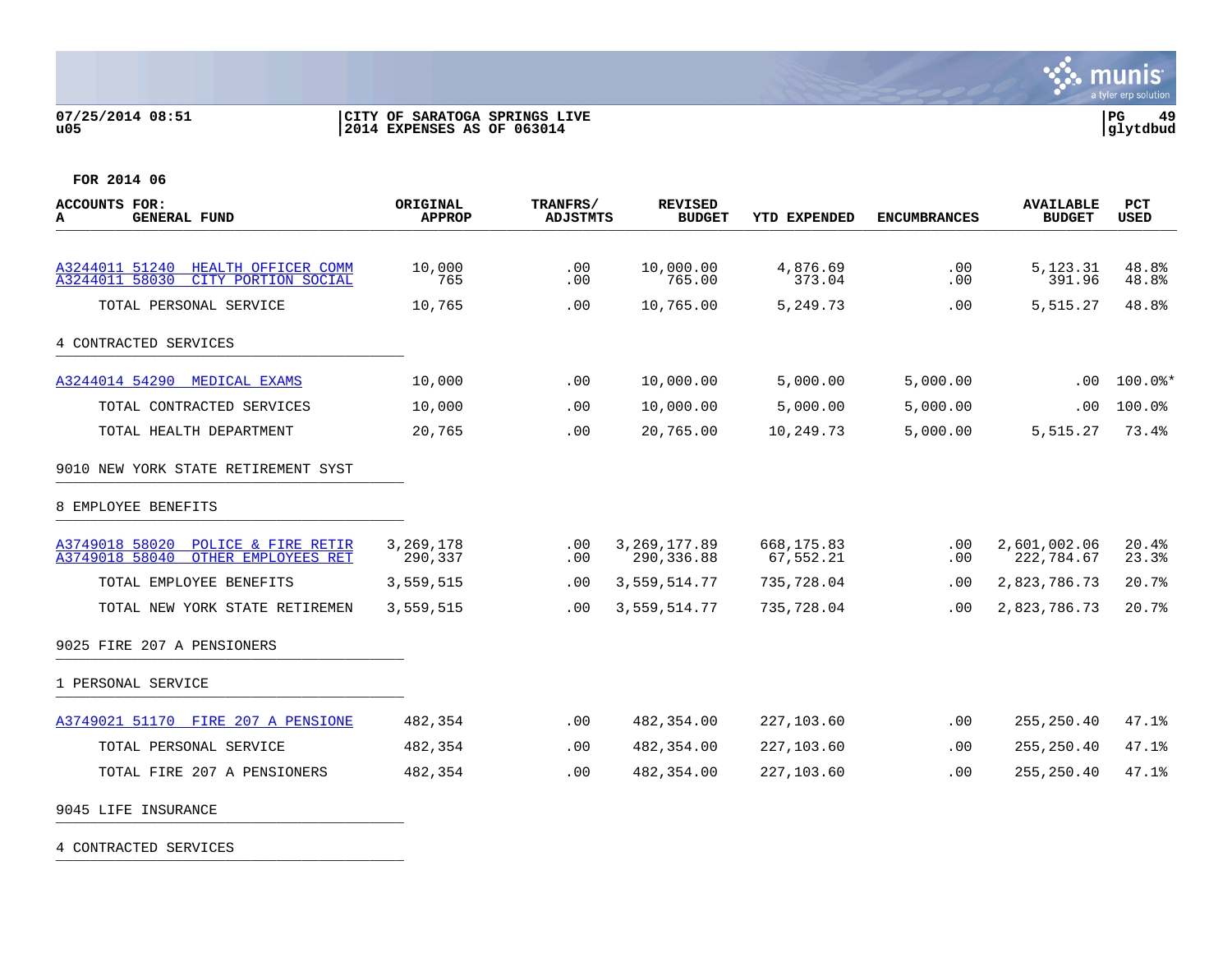## **07/25/2014 08:51 |CITY OF SARATOGA SPRINGS LIVE |PG 50 u05 |2014 EXPENSES AS OF 063014 |glytdbud**



**FOR 2014 06**

| ACCOUNTS FOR:<br><b>GENERAL FUND</b><br>A                                      | ORIGINAL<br><b>APPROP</b> | TRANFRS/<br><b>ADJSTMTS</b> | <b>REVISED</b><br><b>BUDGET</b> | <b>YTD EXPENDED</b>   | <b>ENCUMBRANCES</b> | <b>AVAILABLE</b><br><b>BUDGET</b> | <b>PCT</b><br><b>USED</b> |
|--------------------------------------------------------------------------------|---------------------------|-----------------------------|---------------------------------|-----------------------|---------------------|-----------------------------------|---------------------------|
|                                                                                |                           |                             |                                 |                       |                     |                                   |                           |
| A3749044 54774 LIFE INSURANCE                                                  | 3,911                     | .00                         | 3,910.70                        | 2,186.80              | .00                 | 1,723.90                          | $55.9$ %*                 |
| TOTAL CONTRACTED SERVICES                                                      | 3,911                     | .00                         | 3,910.70                        | 2,186.80              | .00                 | 1,723.90                          | 55.9%                     |
| TOTAL LIFE INSURANCE                                                           | 3,911                     | .00                         | 3,910.70                        | 2,186.80              | .00                 | 1,723.90                          | 55.9%                     |
| 9050 UNEMPLOYMENT INSURANCE                                                    |                           |                             |                                 |                       |                     |                                   |                           |
| 4 CONTRACTED SERVICES                                                          |                           |                             |                                 |                       |                     |                                   |                           |
| A3749054 54776 UNEMPLOYMENT INSURA                                             | 30,000                    | .00                         | 30,000.00                       | 579.40                | .00                 | 29,420.60                         | 1.9%                      |
| TOTAL CONTRACTED SERVICES                                                      | 30,000                    | .00                         | 30,000.00                       | 579.40                | .00                 | 29,420.60                         | 1.9%                      |
| TOTAL UNEMPLOYMENT INSURANCE                                                   | 30,000                    | .00                         | 30,000.00                       | 579.40                | .00                 | 29,420.60                         | 1.9%                      |
| 9055 DISABILITY INSURANCE                                                      |                           |                             |                                 |                       |                     |                                   |                           |
| 4 CONTRACTED SERVICES                                                          |                           |                             |                                 |                       |                     |                                   |                           |
| A3749074 54770 DISABILITY INSURANC                                             | 841                       | .00                         | 841.25                          | 203.50                | .00                 | 637.75                            | 24.2%                     |
| TOTAL CONTRACTED SERVICES                                                      | 841                       | .00                         | 841.25                          | 203.50                | .00                 | 637.75                            | 24.2%                     |
| TOTAL DISABILITY INSURANCE                                                     | 841                       | .00                         | 841.25                          | 203.50                | .00                 | 637.75                            | 24.2%                     |
| 9060 HOSPITALIZATION                                                           |                           |                             |                                 |                       |                     |                                   |                           |
| 1 PERSONAL SERVICE                                                             |                           |                             |                                 |                       |                     |                                   |                           |
| A3749061 51001<br>EMPLOYEES HOSPITALI<br>A3749061 58030<br>CITY PORTION SOCIAL | 56,010<br>4,285           | .00<br>.00                  | 56,010.00<br>4,284.77           | 41,330.00<br>3,161.82 | .00<br>.00          | 14,680.00<br>1,122.95             | 73.8%*<br>73.8%*          |
| TOTAL PERSONAL SERVICE                                                         | 60,295                    | .00                         | 60,294.77                       | 44,491.82             | .00                 | 15,802.95                         | 73.8%                     |

8 EMPLOYEE BENEFITS \_\_\_\_\_\_\_\_\_\_\_\_\_\_\_\_\_\_\_\_\_\_\_\_\_\_\_\_\_\_\_\_\_\_\_\_\_\_\_\_\_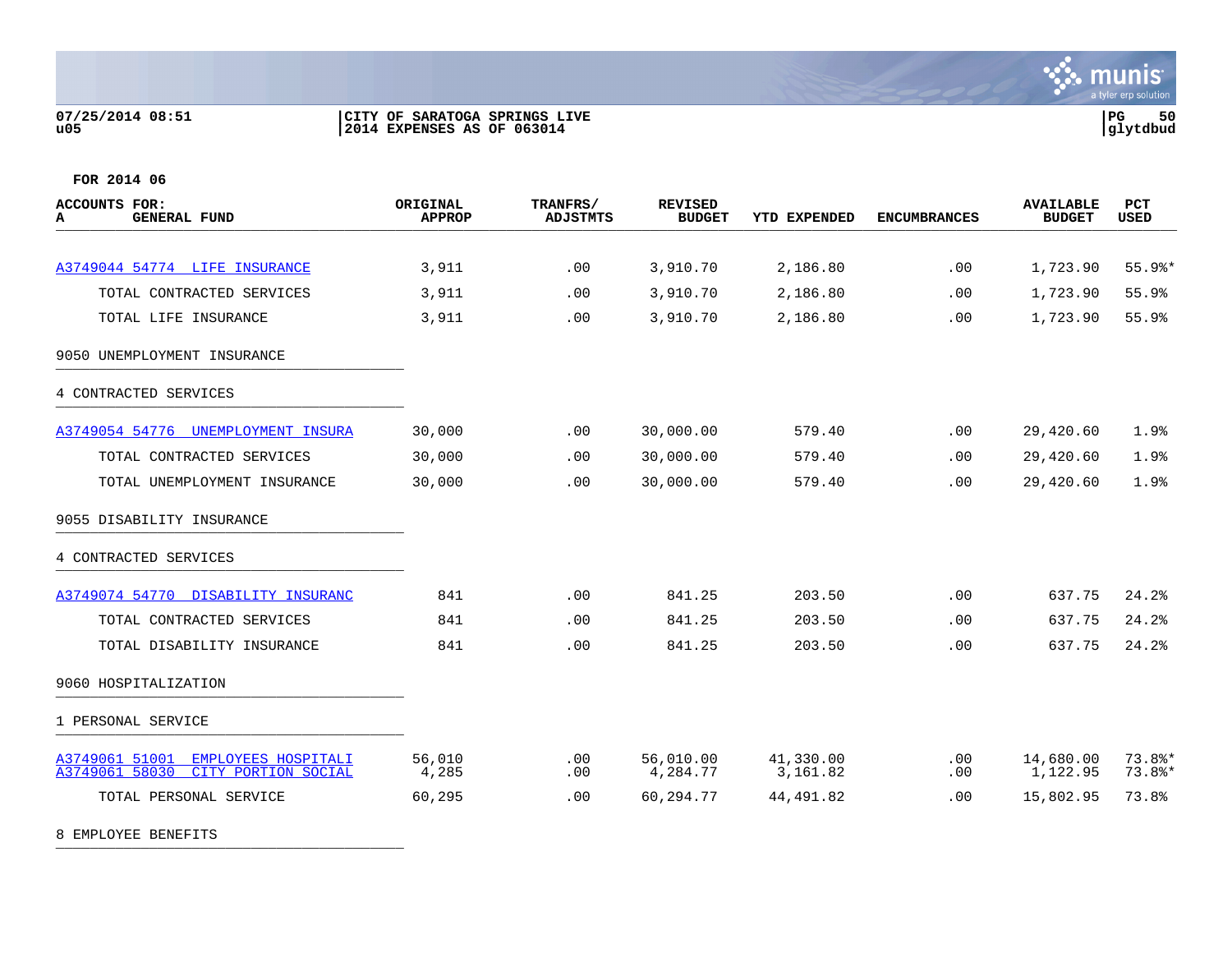## **07/25/2014 08:51 |CITY OF SARATOGA SPRINGS LIVE |PG 51 u05 |2014 EXPENSES AS OF 063014 |glytdbud**



| <b>ACCOUNTS FOR:</b><br>A<br><b>GENERAL FUND</b>                                                                                                                | ORIGINAL<br><b>APPROP</b>               | TRANFRS/<br><b>ADJSTMTS</b>    | <b>REVISED</b><br><b>BUDGET</b>                      | <b>YTD EXPENDED</b>                                | <b>ENCUMBRANCES</b>      | <b>AVAILABLE</b><br><b>BUDGET</b>                 | PCT<br><b>USED</b>                |
|-----------------------------------------------------------------------------------------------------------------------------------------------------------------|-----------------------------------------|--------------------------------|------------------------------------------------------|----------------------------------------------------|--------------------------|---------------------------------------------------|-----------------------------------|
|                                                                                                                                                                 |                                         |                                |                                                      |                                                    |                          |                                                   |                                   |
| A3749068 58010<br>HOSPITALIZATION<br>A3749068 58011<br><b>VISION INSURANCE</b><br>A3749068 58013<br>HRA ADMINISTRATIVE<br>A3749068 58014<br>HRA CO PAY REIMBURS | 4,061,624<br>38,657<br>14,478<br>44,371 | .00<br>.00<br>.00<br>$-900.00$ | 4,061,624.26<br>38,657.28<br>14,477.60<br>43, 471.36 | 1,898,146.66<br>34,172.08<br>5,892.80<br>15,751.30 | .00<br>.00<br>.00<br>.00 | 2,163,477.60<br>4,485.20<br>8,584.80<br>27,720.06 | 46.7%<br>88.4%*<br>40.7%<br>36.2% |
| TOTAL EMPLOYEE BENEFITS                                                                                                                                         | 4,159,131                               | $-900.00$                      | 4,158,230.50                                         | 1,953,962.84                                       | $.00 \,$                 | 2,204,267.66                                      | 47.0%                             |
| TOTAL HOSPITALIZATION                                                                                                                                           | 4,219,425                               | $-900.00$                      | 4, 218, 525. 27                                      | 1,998,454.66                                       | $.00 \,$                 | 2,220,070.61                                      | 47.4%                             |
| 9085 SUPP BENEFITS TO DISABLED P&F                                                                                                                              |                                         |                                |                                                      |                                                    |                          |                                                   |                                   |
| 1 PERSONAL SERVICE                                                                                                                                              |                                         |                                |                                                      |                                                    |                          |                                                   |                                   |
| A3249081 51810 FIRE 207A<br>A3249081 51820<br>POLICE 207C                                                                                                       | 10,000<br>80,000                        | 40,000.00<br>.00               | 50,000.00<br>80,000.00                               | 44,249.99<br>68,618.27                             | .00<br>.00               | 5,750.01<br>11,381.73                             | 88.5%*<br>$85.8$ *                |
| TOTAL PERSONAL SERVICE                                                                                                                                          | 90,000                                  | 40,000.00                      | 130,000.00                                           | 112,868.26                                         | .00                      | 17, 131. 74                                       | 86.8%                             |
| TOTAL SUPP BENEFITS TO DISABLE                                                                                                                                  | 90,000                                  | 40,000.00                      | 130,000.00                                           | 112,868.26                                         | $.00 \,$                 | 17, 131. 74                                       | 86.8%                             |
| 9089 SICK LEAVE                                                                                                                                                 |                                         |                                |                                                      |                                                    |                          |                                                   |                                   |
| 1 PERSONAL SERVICE                                                                                                                                              |                                         |                                |                                                      |                                                    |                          |                                                   |                                   |
| A3749081 51990<br><b>SICK LEAVE</b><br>A3749081 58030<br>CITY PORTION SOCIAL                                                                                    | 250,000<br>19,125                       | 5,889.00<br>451.00             | 255,889.00<br>19,576.00                              | 169,497.51<br>12,871.05                            | $.00 \,$<br>.00          | 86, 391.49<br>6,704.95                            | $66.2$ *<br>$65.7$ %*             |
| TOTAL PERSONAL SERVICE                                                                                                                                          | 269,125                                 | 6,340.00                       | 275,465.00                                           | 182,368.56                                         | .00                      | 93,096.44                                         | 66.2%                             |
| TOTAL SICK LEAVE                                                                                                                                                | 269,125                                 | 6,340.00                       | 275,465.00                                           | 182,368.56                                         | .00                      | 93,096.44                                         | 66.2%                             |
| 9090 FLEXIBLE SPENDING ACCOUNT                                                                                                                                  |                                         |                                |                                                      |                                                    |                          |                                                   |                                   |
| 8 EMPLOYEE BENEFITS                                                                                                                                             |                                         |                                |                                                      |                                                    |                          |                                                   |                                   |
| A3749098 58015 FSA ADMINISTRATIVE                                                                                                                               | 0                                       | 900.00                         | 900.00                                               | 375.00                                             | $.00 \,$                 | 525.00                                            | 41.7%                             |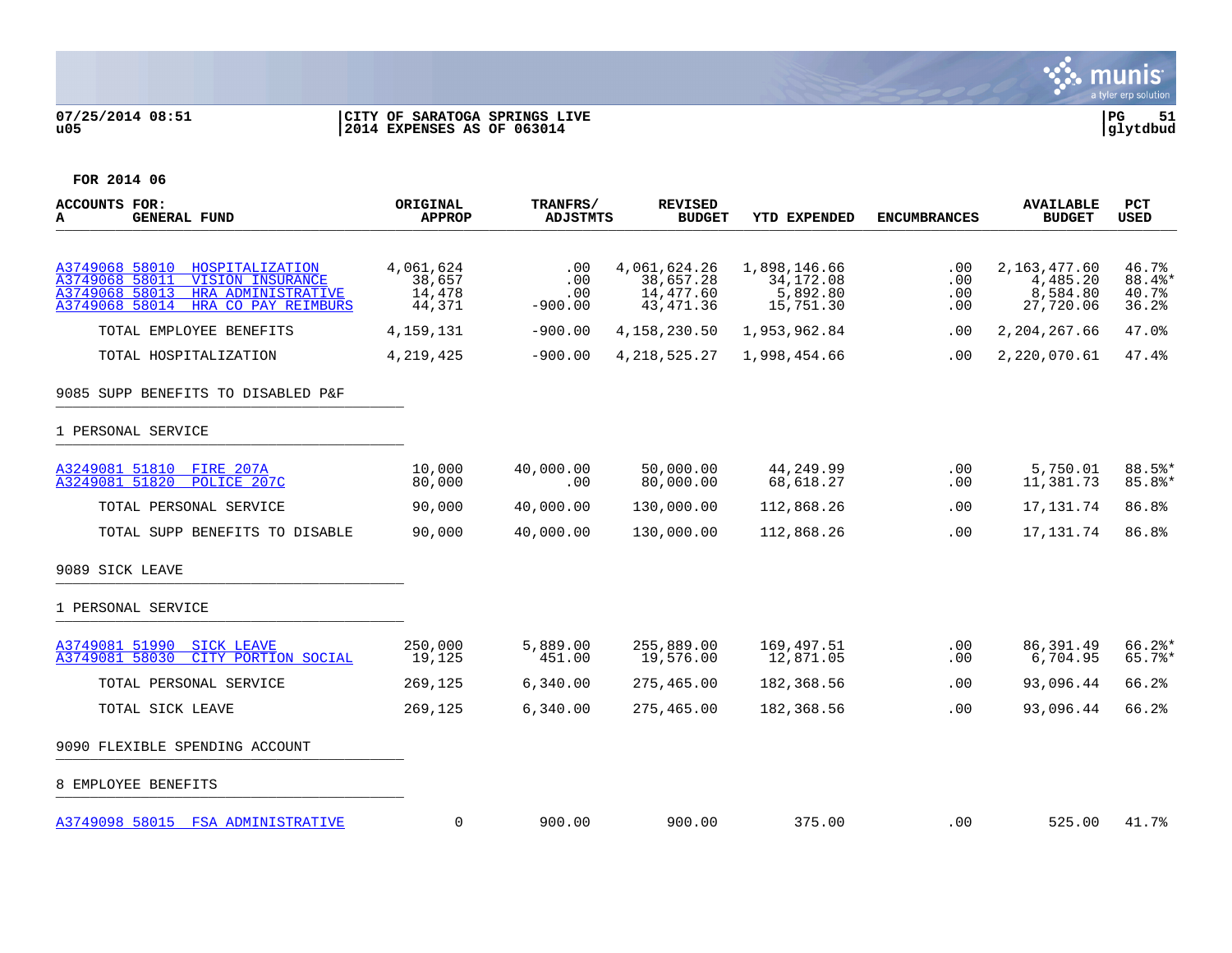## **07/25/2014 08:51 |CITY OF SARATOGA SPRINGS LIVE |PG 52 u05 |2014 EXPENSES AS OF 063014 |glytdbud**



**FOR 2014 06**

| <b>ACCOUNTS FOR:</b><br><b>GENERAL FUND</b><br>A                                                              | ORIGINAL<br><b>APPROP</b> | TRANFRS/<br><b>ADJSTMTS</b> | <b>REVISED</b><br><b>BUDGET</b>        | <b>YTD EXPENDED</b>                | <b>ENCUMBRANCES</b> | <b>AVAILABLE</b><br><b>BUDGET</b>  | <b>PCT</b><br><b>USED</b> |
|---------------------------------------------------------------------------------------------------------------|---------------------------|-----------------------------|----------------------------------------|------------------------------------|---------------------|------------------------------------|---------------------------|
| TOTAL EMPLOYEE BENEFITS                                                                                       | $\Omega$                  | 900.00                      | 900.00                                 | 375.00                             | .00                 | 525.00                             | 41.7%                     |
|                                                                                                               |                           |                             |                                        |                                    |                     |                                    |                           |
| TOTAL FLEXIBLE SPENDING ACCOUN                                                                                | $\mathbf 0$               | 900.00                      | 900.00                                 | 375.00                             | .00                 | 525.00                             | 41.7%                     |
| TOTAL COMMISSIONER OF PUBLIC S                                                                                | 23, 125, 219              |                             | 470,800.55 23,596,019.49 10,014,061.53 |                                    |                     | 555, 812.11 13, 026, 145.85        | 44.8%                     |
| 5 COMMISSIONER OF ACCOUNTS                                                                                    |                           |                             |                                        |                                    |                     |                                    |                           |
| 1345 PURCHASING                                                                                               |                           |                             |                                        |                                    |                     |                                    |                           |
| 1 PERSONAL SERVICE                                                                                            |                           |                             |                                        |                                    |                     |                                    |                           |
| A3051341 51350 ASSISTANT TO PURCHA<br>A3051341 58030<br>CITY PORTION SOCIAL                                   | 71,507<br>5,470           | .00<br>.00                  | 71,507.00<br>5,470.29                  | 33,520.20<br>2,504.68              | .00<br>.00          | 37,986.80<br>2,965.61              | 46.9%<br>45.8%            |
| TOTAL PERSONAL SERVICE                                                                                        | 76,977                    | .00.                        | 76,977.29                              | 36,024.88                          | .00                 | 40,952.41                          | 46.8%                     |
| TOTAL PURCHASING                                                                                              | 76,977                    | .00.                        | 76,977.29                              | 36,024.88                          | .00                 | 40,952.41                          | 46.8%                     |
| 1355 ASSESSMENT OFFICE                                                                                        |                           |                             |                                        |                                    |                     |                                    |                           |
| 1 PERSONAL SERVICE                                                                                            |                           |                             |                                        |                                    |                     |                                    |                           |
| A3051351 51180 ASSISTANT ASSESSOR<br>A3051351 51306 ASSESSMENT CLERK<br>A3051351 58030<br>CITY PORTION SOCIAL | 96,234<br>33,297<br>9,909 | .00<br>.00<br>.00           | 96,234.00<br>33,297.00<br>9,909.12     | 44,763.45<br>15,981.35<br>4,589.71 | .00<br>.00<br>.00   | 51,470.55<br>17,315.65<br>5,319.41 | 46.5%<br>48.0%<br>46.3%   |
| TOTAL PERSONAL SERVICE                                                                                        | 139,440                   | .00                         | 139,440.12                             | 65,334.51                          | .00                 | 74,105.61                          | 46.9%                     |
| 2 EQUIPMENT AND CAPITAL OUTLAY                                                                                |                           |                             |                                        |                                    |                     |                                    |                           |
| A3051352 52200 OFFICE EOUIPMENT                                                                               | 234                       | .00.                        | 234.00                                 | .00                                | .00                 | 234.00                             | .0%                       |
| TOTAL EQUIPMENT AND CAPITAL OU                                                                                | 234                       | .00                         | 234.00                                 | .00                                | .00                 | 234.00                             | .0%                       |

4 CONTRACTED SERVICES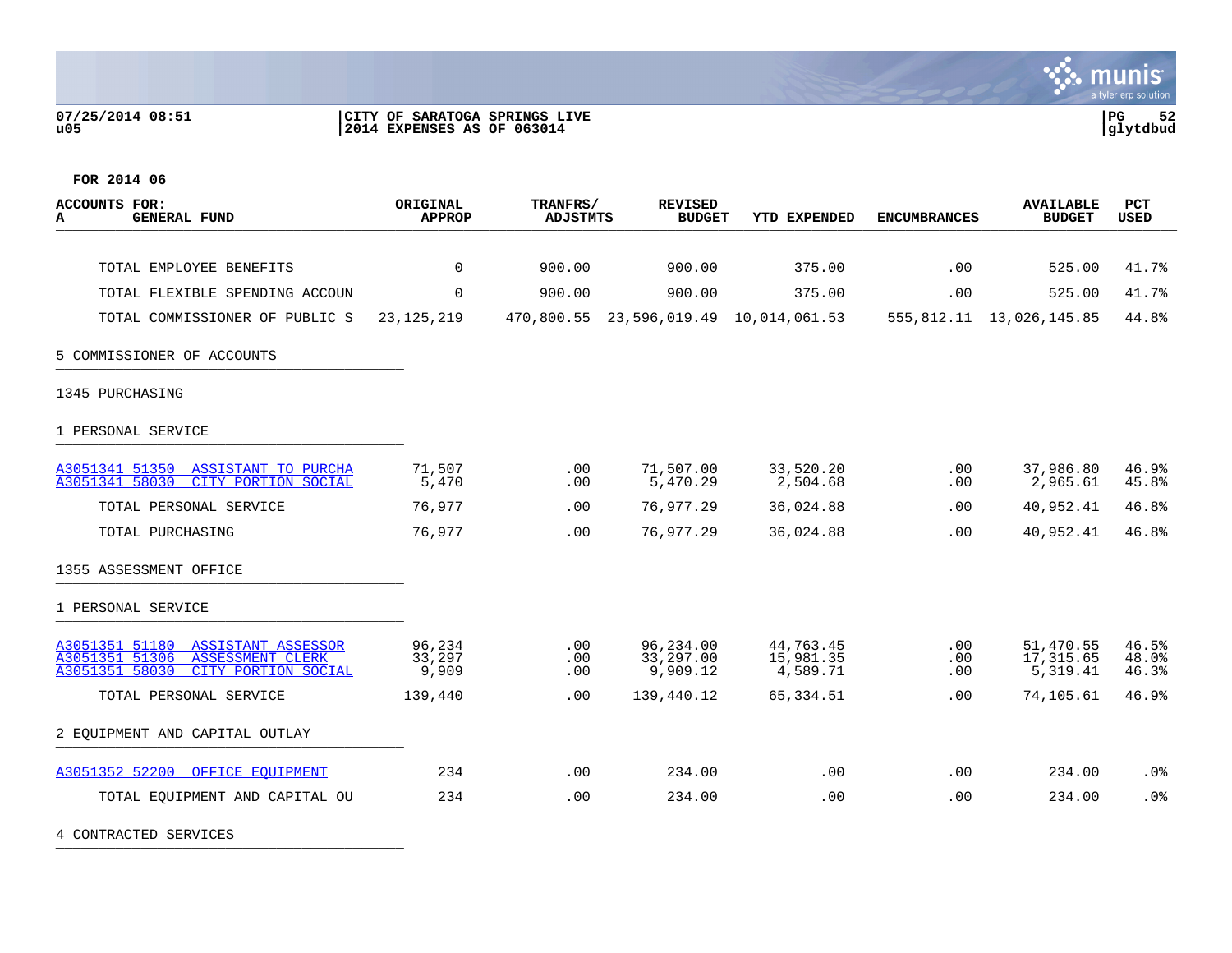

# **07/25/2014 08:51 |CITY OF SARATOGA SPRINGS LIVE |PG 53 u05 |2014 EXPENSES AS OF 063014 |glytdbud**



| <b>ACCOUNTS FOR:</b><br><b>GENERAL FUND</b><br>А                                                                                                                                                                                                                                                                                                                                                   | ORIGINAL<br><b>APPROP</b>                                                    | TRANFRS/<br><b>ADJSTMTS</b>                                                         | <b>REVISED</b><br><b>BUDGET</b>                                                                              | <b>YTD EXPENDED</b>                                                                              | <b>ENCUMBRANCES</b>                                                            | <b>AVAILABLE</b><br><b>BUDGET</b>                                                                  | PCT<br>USED                                                                                                |
|----------------------------------------------------------------------------------------------------------------------------------------------------------------------------------------------------------------------------------------------------------------------------------------------------------------------------------------------------------------------------------------------------|------------------------------------------------------------------------------|-------------------------------------------------------------------------------------|--------------------------------------------------------------------------------------------------------------|--------------------------------------------------------------------------------------------------|--------------------------------------------------------------------------------|----------------------------------------------------------------------------------------------------|------------------------------------------------------------------------------------------------------------|
| A3051354 54110<br>OFFICE SUPPLIES<br>A3051354 54120<br><b>POSTAGE</b><br>A3051354 54230<br><b>DUES</b><br>A3051354 54250<br><b>CONFERENCE REGISTRA</b><br>A3051354 54510<br>REPAIRS & MAINTENAN<br>A3051354 54520<br>GAS & OIL<br>A3051354 54720<br>SERVICE CONTRACTS -<br>A3051354 54721<br>SERVIEC CONTRACTS A<br>A3051354 54740<br>SERVICE CONTRACTS -<br>A3051354 54810<br>SMALL CLAIMS/COUNTY | 290<br>1,000<br>270<br>266<br>200<br>500<br>60,000<br>20,000<br>3,600<br>500 | .00<br>.00<br>.00<br>$.00 \,$<br>.00<br>.00<br>82,817.50<br>80,831.00<br>.00<br>.00 | 290.00<br>1,000.00<br>270.00<br>266.00<br>200.00<br>500.00<br>142,817.50<br>100,831.00<br>3,600.00<br>500.00 | 221.00<br>538.10<br>270.00<br>100.00<br>.00<br>90.47<br>30,946.68<br>2,050.00<br>3,252.66<br>.00 | .00<br>.00<br>.00<br>.00<br>.00<br>.00<br>88,381.16<br>14,775.00<br>.00<br>.00 | 69.00<br>461.90<br>.00<br>166.00<br>200.00<br>409.53<br>23,489.66<br>84,006.00<br>347.34<br>500.00 | $76.2$ $*$<br>$53.8$ *<br>100.0%*<br>37.6%<br>$.0\%$<br>18.1%<br>$83.6$ *<br>16.7%<br>$90.4$ $*$<br>$.0\%$ |
| TOTAL CONTRACTED SERVICES                                                                                                                                                                                                                                                                                                                                                                          | 86,626                                                                       | 163,648.50                                                                          | 250, 274.50                                                                                                  | 37,468.91                                                                                        | 103,156.16                                                                     | 109,649.43                                                                                         | 56.2%                                                                                                      |
| TOTAL ASSESSMENT OFFICE                                                                                                                                                                                                                                                                                                                                                                            | 226,300                                                                      | 163,648.50                                                                          | 389,948.62                                                                                                   | 102,803.42                                                                                       | 103,156.16                                                                     | 183,989.04                                                                                         | 52.8%                                                                                                      |
| 1410 COMMISSIONER OF ACCOUNTS<br>1 PERSONAL SERVICE                                                                                                                                                                                                                                                                                                                                                |                                                                              |                                                                                     |                                                                                                              |                                                                                                  |                                                                                |                                                                                                    |                                                                                                            |
| A3051411 51010<br>COMMISSIONER<br>A3051411 51020<br>DEPUTY COMMISSIONER<br>A3051411 51111<br><b>ACCOUNTS DEPARTMENT</b><br>A3051411 51361<br>DEPUTY REGISTRAR/VI<br>A3051411 51380<br>SECRETARY TO THE CI<br>A3051411 51720<br><b>DIRECTOR OF RISK &amp;</b><br>A3051411 58030<br>CITY PORTION SOCIAL                                                                                              | 14,500<br>69,049<br>44,257<br>36,021<br>57,459<br>64,790<br>21,885           | .00<br>.00<br>.00<br>.00<br>.00<br>13,026.00<br>996.49                              | 14,500.00<br>69,049.00<br>44,257.00<br>36,021.00<br>57,459.00<br>77,816.00<br>22,881.30                      | 7,071.18<br>33,671.25<br>21,000.94<br>17,237.26<br>27,307.73<br>35, 143.67<br>10,376.05          | .00<br>.00<br>.00<br>.00<br>.00<br>.00<br>.00                                  | 7,428.82<br>35, 377. 75<br>23, 256.06<br>18,783.74<br>30, 151. 27<br>42,672.33<br>12,505.25        | 48.8%<br>48.8%<br>47.5%<br>47.9%<br>47.5%<br>45.2%<br>45.3%                                                |
| TOTAL PERSONAL SERVICE                                                                                                                                                                                                                                                                                                                                                                             | 307,961                                                                      | 14,022.49                                                                           | 321,983.30                                                                                                   | 151,808.08                                                                                       | .00                                                                            | 170, 175. 22                                                                                       | 47.1%                                                                                                      |
| 2 EQUIPMENT AND CAPITAL OUTLAY                                                                                                                                                                                                                                                                                                                                                                     |                                                                              |                                                                                     |                                                                                                              |                                                                                                  |                                                                                |                                                                                                    |                                                                                                            |
| A3051412 52200<br>OFFICE EOUIPMENT                                                                                                                                                                                                                                                                                                                                                                 | $\overline{0}$                                                               | 6,000.00                                                                            | 6,000.00                                                                                                     | .00                                                                                              | .00                                                                            | 6,000.00                                                                                           | $.0\%$                                                                                                     |
| TOTAL EQUIPMENT AND CAPITAL OU                                                                                                                                                                                                                                                                                                                                                                     | $\mathbf 0$                                                                  | 6,000.00                                                                            | 6,000.00                                                                                                     | .00                                                                                              | .00                                                                            | 6,000.00                                                                                           | .0%                                                                                                        |
| 4 CONTRACTED SERVICES                                                                                                                                                                                                                                                                                                                                                                              |                                                                              |                                                                                     |                                                                                                              |                                                                                                  |                                                                                |                                                                                                    |                                                                                                            |
| A3051414 54110 OFFICE SUPPLIES                                                                                                                                                                                                                                                                                                                                                                     | 4,640                                                                        | $.00 \,$                                                                            | 4,640.00                                                                                                     | 4,107.64                                                                                         | 94.09                                                                          | 438.27                                                                                             | $90.6$ $*$                                                                                                 |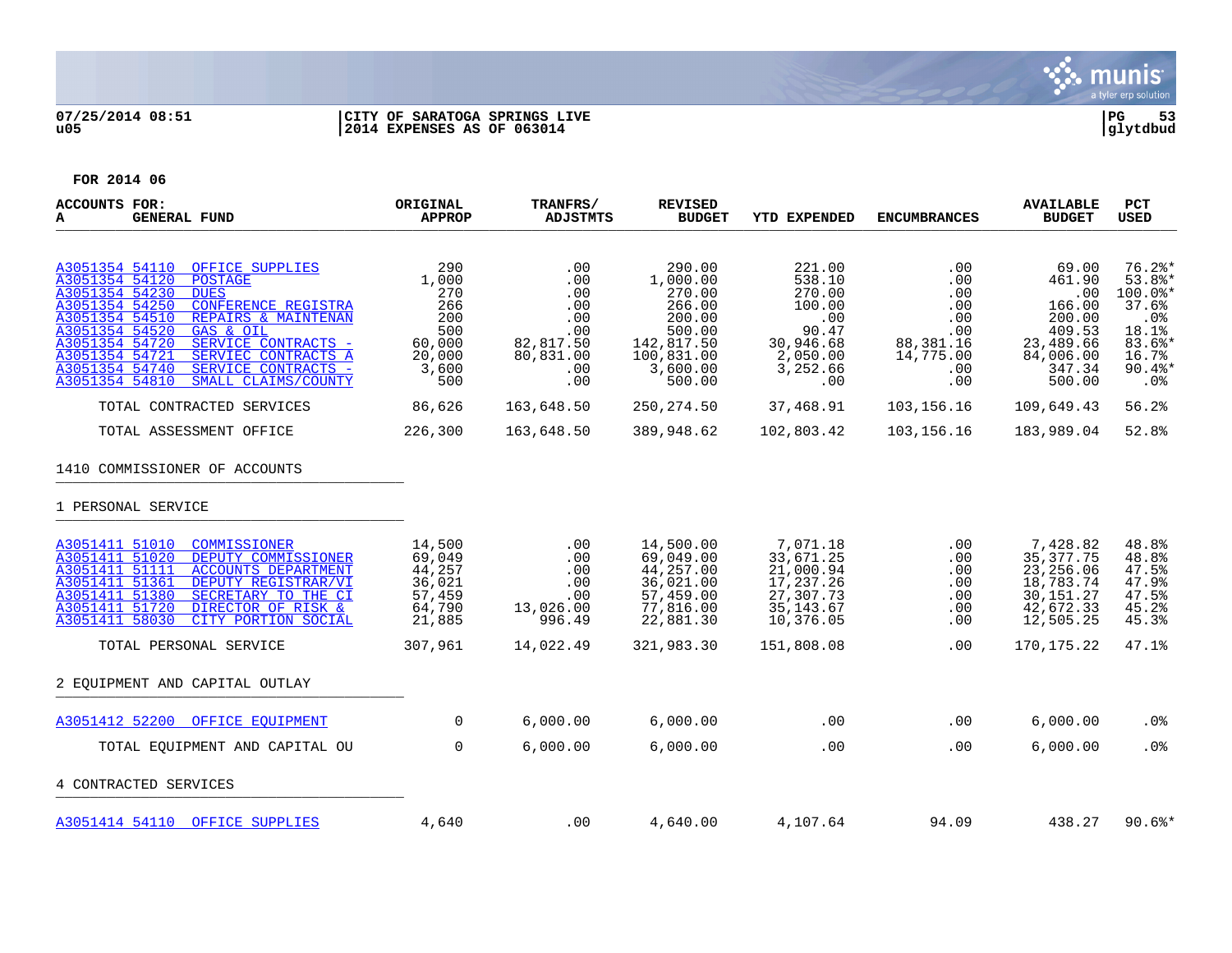

## **07/25/2014 08:51 |CITY OF SARATOGA SPRINGS LIVE |PG 54 u05 |2014 EXPENSES AS OF 063014 |glytdbud**



**FOR 2014 06**

| <b>ACCOUNTS FOR:</b><br>A<br><b>GENERAL FUND</b>                                                                                                                                                                                                                                                                                                                                                              | ORIGINAL<br><b>APPROP</b>                                                                      | TRANFRS/<br><b>ADJSTMTS</b>                                                             | <b>REVISED</b><br><b>BUDGET</b>                                                                                   | <b>YTD EXPENDED</b>                                                                                       | <b>ENCUMBRANCES</b>                                                                     | <b>AVAILABLE</b><br><b>BUDGET</b>                                                                         | <b>PCT</b><br><b>USED</b>                                                                            |
|---------------------------------------------------------------------------------------------------------------------------------------------------------------------------------------------------------------------------------------------------------------------------------------------------------------------------------------------------------------------------------------------------------------|------------------------------------------------------------------------------------------------|-----------------------------------------------------------------------------------------|-------------------------------------------------------------------------------------------------------------------|-----------------------------------------------------------------------------------------------------------|-----------------------------------------------------------------------------------------|-----------------------------------------------------------------------------------------------------------|------------------------------------------------------------------------------------------------------|
| A3051414 54112 TAXI LICENSING SUPP<br>A3051414 54120<br><b>POSTAGE</b><br>A3051414 54250<br>CONFERENCE REGISTRA<br>A3051414 54440<br><b>BOOKS PUBLICATIONS</b><br>A3051414 54490<br><b>GENERAL ADVERTISING</b><br>A3051414 54573<br>RISK-SAFETY PROGRAM<br>A3051414 54590<br>ZONING BOOKS<br>A3051414 54610<br>REPAIRS & MAINTENAN<br>A3051414 54671<br>PHONES & FAX<br>A3051414 54740<br>SERVICE CONTRACTS - | 700<br>4,500<br>- 460<br>6,900<br>8,000<br>23,049<br>2,500<br>$\overline{0}$<br>1,400<br>6,700 | .00<br>.00<br>.00<br>.00<br>.00<br>8,955.92<br>5,127.00<br>6,671.00<br>.00<br>$-262.50$ | 700.00<br>4,500.00<br>460.00<br>6,900.00<br>8,000.00<br>32,004.92<br>7,627.00<br>6,671.00<br>1,400.00<br>6,437.50 | 600.00<br>41.58<br>.00<br>5,359.80<br>3,484.73<br>15,935.48<br>5,127.00<br>6,671.00<br>516.37<br>3,750.71 | .00<br>.00<br>$.00 \,$<br>.00<br>.00<br>13,492.30<br>.00<br>.00<br>$.00 \,$<br>$.00 \,$ | 100.00<br>4,458.42<br>460.00<br>1,540.20<br>4,515.27<br>2,577.14<br>2,500.00<br>.00<br>883.63<br>2,686.79 | 85.7%<br>.9%<br>$.0\%$<br>$77.7$ %*<br>43.6%<br>91.9%*<br>$67.2$ $*$<br>$100.0$ *<br>36.9%<br>58.3%* |
| TOTAL CONTRACTED SERVICES                                                                                                                                                                                                                                                                                                                                                                                     | 58,849                                                                                         | 20,491.42                                                                               | 79,340.42                                                                                                         | 45,594.31                                                                                                 | 13,586.39                                                                               | 20,159.72                                                                                                 | 74.6%                                                                                                |
| TOTAL COMMISSIONER OF ACCOUNTS                                                                                                                                                                                                                                                                                                                                                                                | 366,810                                                                                        | 40,513.91                                                                               | 407,323.72                                                                                                        | 197,402.39                                                                                                | 13,586.39                                                                               | 196,334.94                                                                                                | 51.8%                                                                                                |
| 1411 SARA GRANT                                                                                                                                                                                                                                                                                                                                                                                               |                                                                                                |                                                                                         |                                                                                                                   |                                                                                                           |                                                                                         |                                                                                                           |                                                                                                      |
| 1 PERSONAL SERVICE                                                                                                                                                                                                                                                                                                                                                                                            |                                                                                                |                                                                                         |                                                                                                                   |                                                                                                           |                                                                                         |                                                                                                           |                                                                                                      |
| A3051461 51302 SENIOR CLERK (PART<br>A3051461 58030<br>CITY PORTION SOCIAL                                                                                                                                                                                                                                                                                                                                    | 15,600<br>1,193                                                                                | .00<br>.00                                                                              | 15,600.00<br>1,193.40                                                                                             | 6,971.25<br>533.31                                                                                        | .00<br>.00                                                                              | 8,628.75<br>660.09                                                                                        | 44.7%<br>44.7%                                                                                       |
| TOTAL PERSONAL SERVICE                                                                                                                                                                                                                                                                                                                                                                                        | 16,793                                                                                         | .00                                                                                     | 16,793.40                                                                                                         | 7,504.56                                                                                                  | .00                                                                                     | 9,288.84                                                                                                  | 44.7%                                                                                                |
| TOTAL SARA GRANT                                                                                                                                                                                                                                                                                                                                                                                              | 16,793                                                                                         | .00                                                                                     | 16,793.40                                                                                                         | 7,504.56                                                                                                  | .00                                                                                     | 9,288.84                                                                                                  | 44.7%                                                                                                |
| 1450 ELECTIONS                                                                                                                                                                                                                                                                                                                                                                                                |                                                                                                |                                                                                         |                                                                                                                   |                                                                                                           |                                                                                         |                                                                                                           |                                                                                                      |
| 4 CONTRACTED SERVICES                                                                                                                                                                                                                                                                                                                                                                                         |                                                                                                |                                                                                         |                                                                                                                   |                                                                                                           |                                                                                         |                                                                                                           |                                                                                                      |
| A3051454 54180 OTHER SUPPLIES                                                                                                                                                                                                                                                                                                                                                                                 | 500                                                                                            | .00                                                                                     | 500.00                                                                                                            | .00                                                                                                       | .00                                                                                     | 500.00                                                                                                    | .0%                                                                                                  |
| TOTAL CONTRACTED SERVICES                                                                                                                                                                                                                                                                                                                                                                                     | 500                                                                                            | .00                                                                                     | 500.00                                                                                                            | .00                                                                                                       | .00                                                                                     | 500.00                                                                                                    | .0 <sub>8</sub>                                                                                      |
| TOTAL ELECTIONS                                                                                                                                                                                                                                                                                                                                                                                               | 500                                                                                            | .00                                                                                     | 500.00                                                                                                            | .00                                                                                                       | .00                                                                                     | 500.00                                                                                                    | .0%                                                                                                  |
| 1560 STATE ARCHIVE GRANT DPW RECORD                                                                                                                                                                                                                                                                                                                                                                           |                                                                                                |                                                                                         |                                                                                                                   |                                                                                                           |                                                                                         |                                                                                                           |                                                                                                      |

4 CONTRACTED SERVICES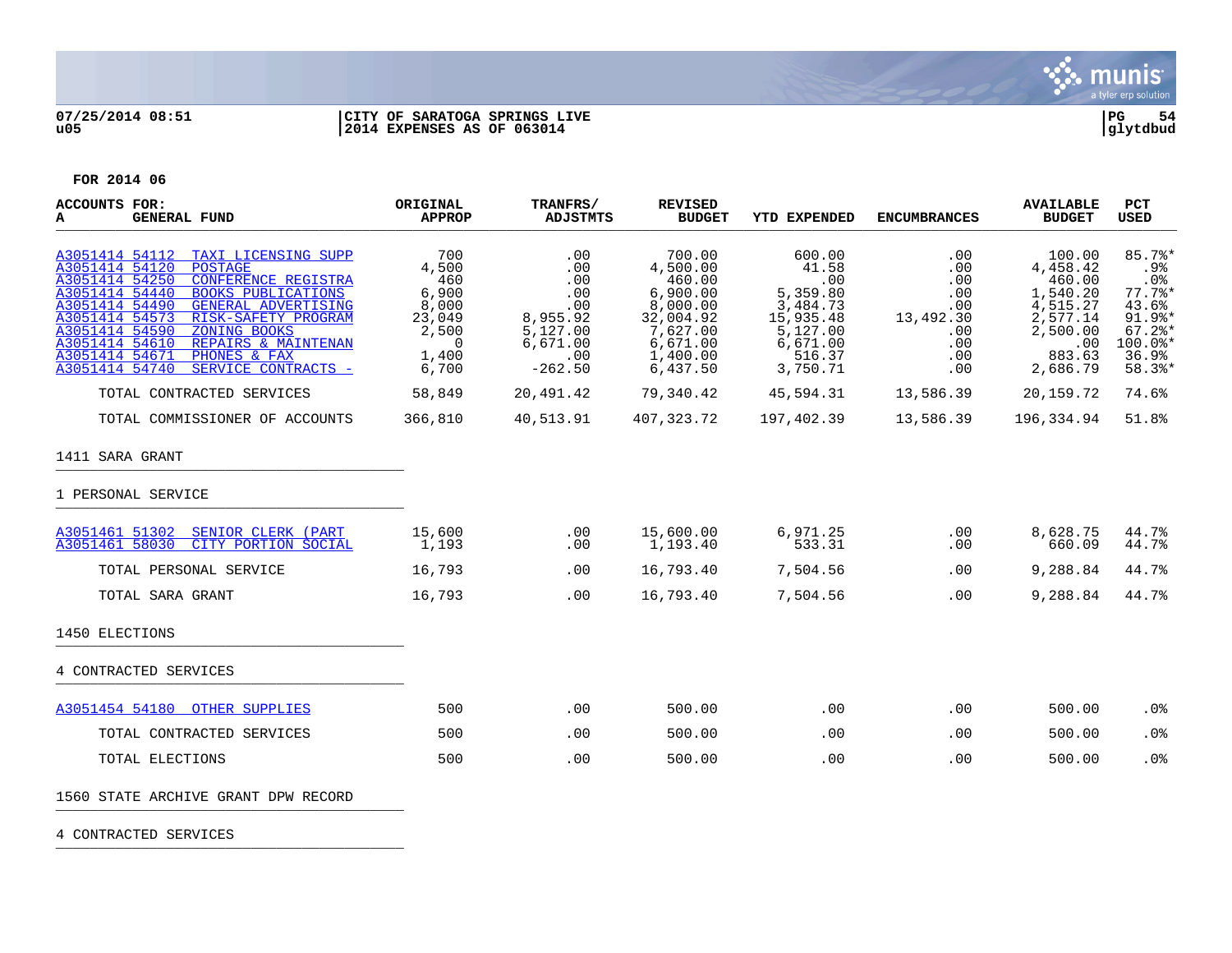## **07/25/2014 08:51 |CITY OF SARATOGA SPRINGS LIVE |PG 55 u05 |2014 EXPENSES AS OF 063014 |glytdbud**

| <b>ACCOUNTS FOR:</b><br><b>GENERAL FUND</b><br>А                        | ORIGINAL<br><b>APPROP</b> | TRANFRS/<br><b>ADJSTMTS</b> | <b>REVISED</b><br><b>BUDGET</b> | YTD EXPENDED | <b>ENCUMBRANCES</b> | <b>AVAILABLE</b><br><b>BUDGET</b> | PCT<br><b>USED</b> |
|-------------------------------------------------------------------------|---------------------------|-----------------------------|---------------------------------|--------------|---------------------|-----------------------------------|--------------------|
|                                                                         |                           |                             |                                 |              |                     |                                   |                    |
| A3051564 54720 ARCHIVE GRANT PROFE                                      | 0                         | 550.00                      | 550.00                          | .00          | 550.00              | .00                               | $100.0$ $*$        |
| TOTAL CONTRACTED SERVICES                                               | $\Omega$                  | 550.00                      | 550.00                          | .00          | 550.00              | .00.                              | 100.0%             |
| TOTAL STATE ARCHIVE GRANT DPW                                           | $\Omega$                  | 550.00                      | 550.00                          | .00          | 550.00              | .00                               | 100.0%             |
| 1910 LIABILITY INSURANCE                                                |                           |                             |                                 |              |                     |                                   |                    |
| 4 CONTRACTED SERVICES                                                   |                           |                             |                                 |              |                     |                                   |                    |
| A3051914 54773 LIABILITY INSURANCE                                      | 15,058                    | .00                         | 15,057.95                       | 14,922.48    | .00                 | 135.47                            | $99.1$ %*          |
| TOTAL CONTRACTED SERVICES                                               | 15,058                    | .00                         | 15,057.95                       | 14,922.48    | .00                 | 135.47                            | 99.1%              |
| TOTAL LIABILITY INSURANCE                                               | 15,058                    | .00                         | 15,057.95                       | 14,922.48    | .00                 | 135.47                            | 99.1%              |
| 1930 MEDICAL AND CASUALTY INSURANCE                                     |                           |                             |                                 |              |                     |                                   |                    |
| 4 CONTRACTED SERVICES                                                   |                           |                             |                                 |              |                     |                                   |                    |
| A3051934 54775<br>SELF INSURANCE<br>LIABILITY MEDICAL<br>A3051934 54777 | 0<br>0                    | 25,000.00<br>32,801.66      | 25,000.00<br>32,801.66          | .00<br>.00   | 25,000.00<br>.00    | $.00 \,$<br>32,801.66             | 100.0%*<br>$.0\%$  |
| TOTAL CONTRACTED SERVICES                                               | 0                         | 57,801.66                   | 57,801.66                       | .00          | 25,000.00           | 32,801.66                         | 43.3%              |
| TOTAL MEDICAL AND CASUALTY INS                                          | 0                         | 57,801.66                   | 57,801.66                       | .00          | 25,000.00           | 32,801.66                         | 43.3%              |
| 1931 ASSESSMENT CHANGE REFUND PY TA                                     |                           |                             |                                 |              |                     |                                   |                    |
| 4 CONTRACTED SERVICES                                                   |                           |                             |                                 |              |                     |                                   |                    |
| A3051944 54370<br>REFUND PRIOR YEAR T                                   | 150,000                   | 599,356.85                  | 749,356.85                      | 1,156.91     | .00                 | 748,199.94                        | .2%                |
| TOTAL CONTRACTED SERVICES                                               | 150,000                   | 599,356.85                  | 749,356.85                      | 1,156.91     | .00.                | 748,199.94                        | .2%                |
| TOTAL ASSESSMENT CHANGE REFUND                                          | 150,000                   | 599,356.85                  | 749,356.85                      | 1,156.91     | .00                 | 748,199.94                        | .2%                |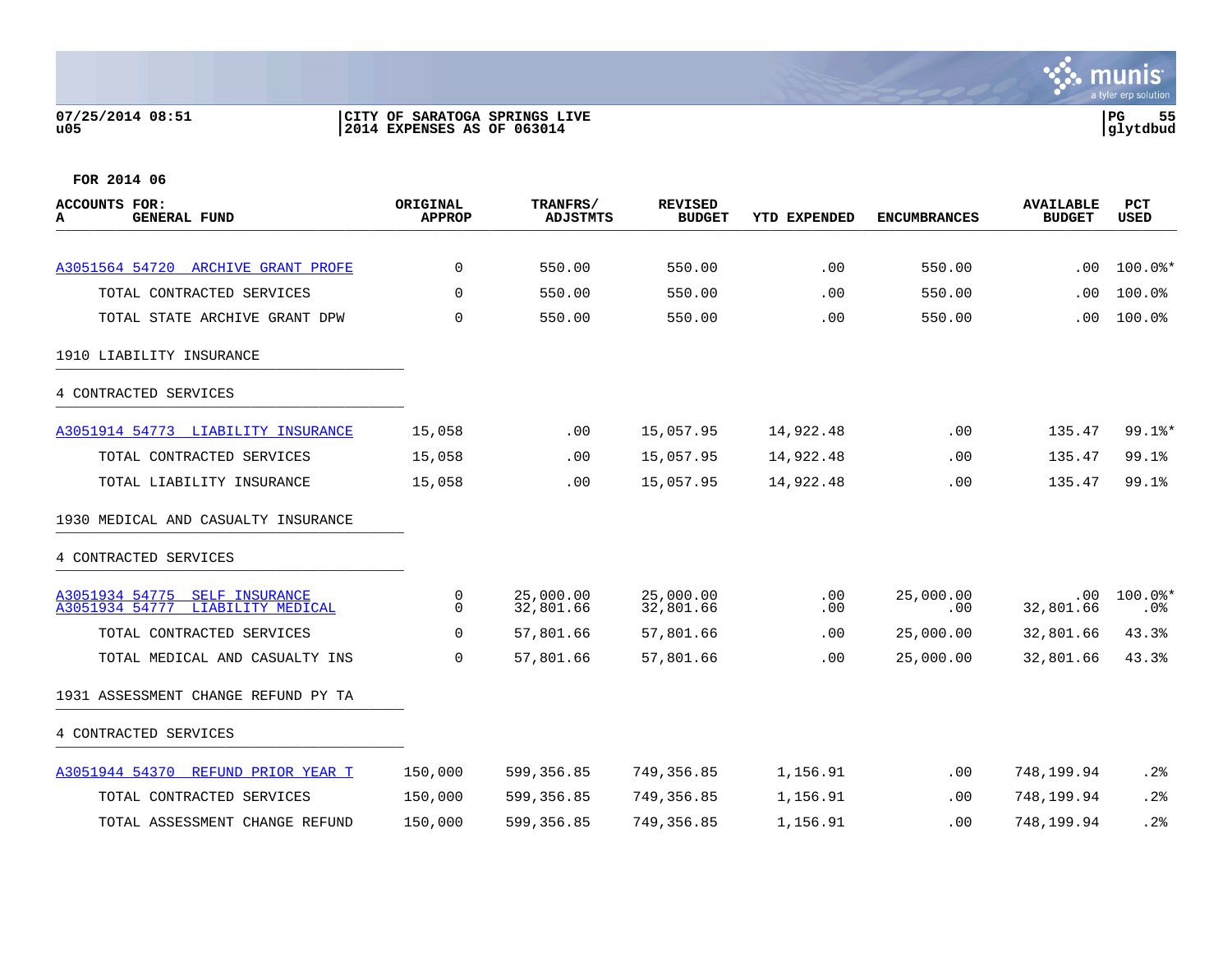**07/25/2014 08:51 |CITY OF SARATOGA SPRINGS LIVE |PG 56 u05 |2014 EXPENSES AS OF 063014 |glytdbud**



| ACCOUNTS FOR:<br><b>GENERAL FUND</b><br>A | ORIGINAL<br><b>APPROP</b> | TRANFRS/<br>ADJSTMTS | <b>REVISED</b><br><b>BUDGET</b> | <b>YTD EXPENDED</b> | <b>ENCUMBRANCES</b> | <b>AVAILABLE</b><br><b>BUDGET</b> | PCT<br><b>USED</b> |
|-------------------------------------------|---------------------------|----------------------|---------------------------------|---------------------|---------------------|-----------------------------------|--------------------|
| 9010 NEW YORK STATE RETIREMENT SYST       |                           |                      |                                 |                     |                     |                                   |                    |
| 8 EMPLOYEE BENEFITS                       |                           |                      |                                 |                     |                     |                                   |                    |
| A3759018 58040 OTHER EMPLOYEES RET        | 92,814                    | .00                  | 92,814.11                       | 23,290.46           | .00                 | 69,523.65                         | 25.1%              |
| TOTAL EMPLOYEE BENEFITS                   | 92,814                    | $.00 \,$             | 92,814.11                       | 23, 290.46          | .00                 | 69,523.65                         | 25.1%              |
| TOTAL NEW YORK STATE RETIREMEN            | 92,814                    | .00                  | 92,814.11                       | 23, 290.46          | .00                 | 69,523.65                         | 25.1%              |
| 9045 LIFE INSURANCE                       |                           |                      |                                 |                     |                     |                                   |                    |
| 4 CONTRACTED SERVICES                     |                           |                      |                                 |                     |                     |                                   |                    |
| A3759044 54774 LIFE INSURANCE             | 445                       | $.00 \,$             | 444.96                          | 252.00              | .00                 | 192.96                            | $56.6$ %*          |
| TOTAL CONTRACTED SERVICES                 | 445                       | .00                  | 444.96                          | 252.00              | .00                 | 192.96                            | 56.6%              |
| TOTAL LIFE INSURANCE                      | 445                       | .00                  | 444.96                          | 252.00              | .00                 | 192.96                            | 56.6%              |
| 9050 UNEMPLOYMENT INSURANCE               |                           |                      |                                 |                     |                     |                                   |                    |
| 4 CONTRACTED SERVICES                     |                           |                      |                                 |                     |                     |                                   |                    |
| A3759054 54776 UNEMPLOYMENT INSURA        | 10,530                    | .00                  | 10,530.00                       | .00                 | .00                 | 10,530.00                         | .0%                |
| TOTAL CONTRACTED SERVICES                 | 10,530                    | .00                  | 10,530.00                       | .00                 | .00                 | 10,530.00                         | .0%                |
| TOTAL UNEMPLOYMENT INSURANCE              | 10,530                    | .00                  | 10,530.00                       | .00                 | .00                 | 10,530.00                         | .0%                |
| 9055 DISABILITY INSURANCE                 |                           |                      |                                 |                     |                     |                                   |                    |
| 4 CONTRACTED SERVICES                     |                           |                      |                                 |                     |                     |                                   |                    |
| A3759074 54770 DISABILITY INSURANC        | 266                       | .00                  | 266.26                          | 66.00               | .00                 | 200.26                            | 24.8%              |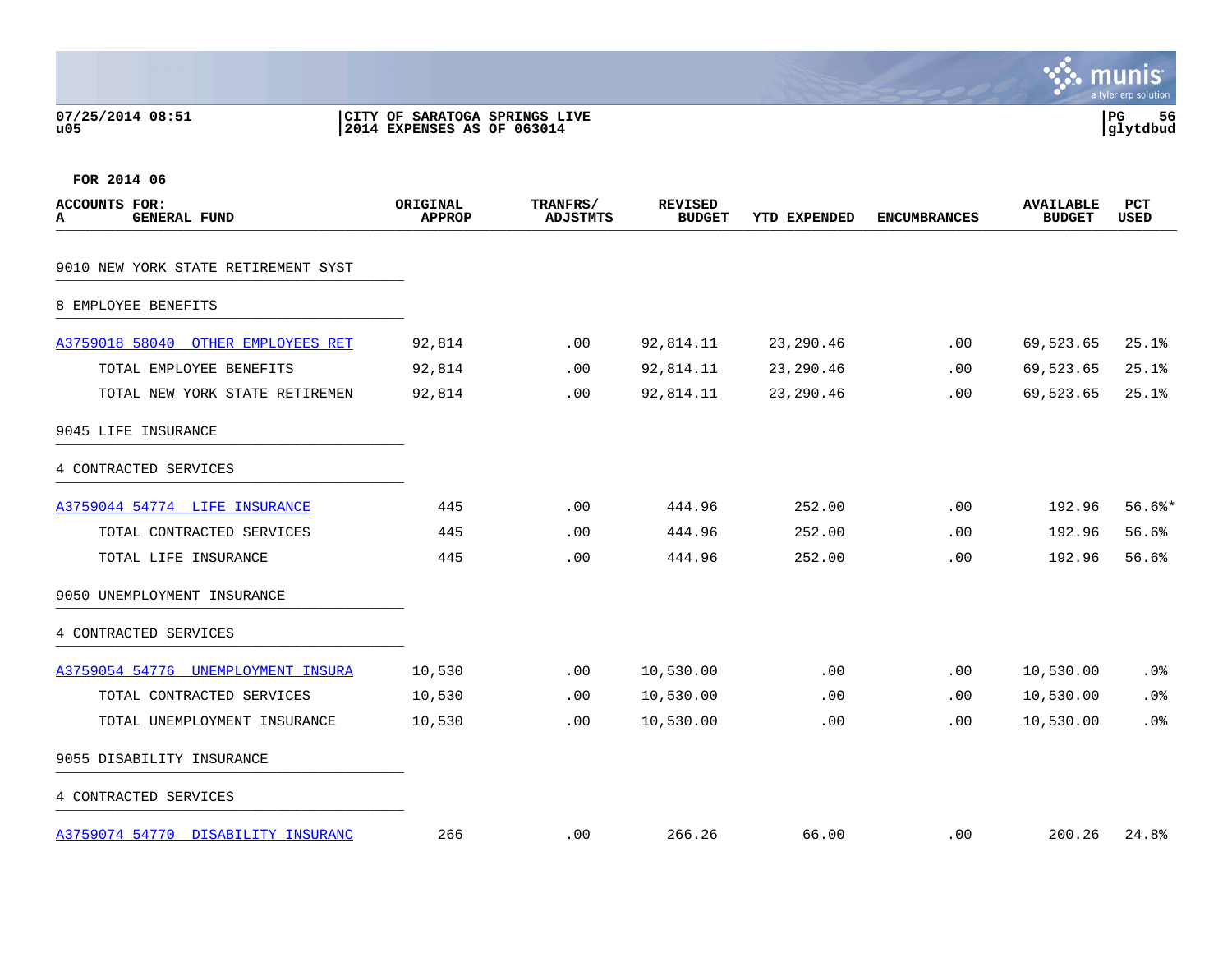## **07/25/2014 08:51 |CITY OF SARATOGA SPRINGS LIVE |PG 57 u05 |2014 EXPENSES AS OF 063014 |glytdbud**



| <b>ACCOUNTS FOR:</b><br>А<br><b>GENERAL FUND</b>                                                                                                                | ORIGINAL<br><b>APPROP</b>          | TRANFRS/<br><b>ADJSTMTS</b> | <b>REVISED</b><br><b>BUDGET</b>                | YTD EXPENDED                                | <b>ENCUMBRANCES</b>       | <b>AVAILABLE</b><br><b>BUDGET</b>           | <b>PCT</b><br>USED               |
|-----------------------------------------------------------------------------------------------------------------------------------------------------------------|------------------------------------|-----------------------------|------------------------------------------------|---------------------------------------------|---------------------------|---------------------------------------------|----------------------------------|
| TOTAL CONTRACTED SERVICES                                                                                                                                       | 266                                | .00                         | 266.26                                         | 66.00                                       | .00                       | 200.26                                      | 24.8%                            |
| TOTAL DISABILITY INSURANCE                                                                                                                                      | 266                                | .00                         | 266.26                                         | 66.00                                       | .00                       | 200.26                                      | 24.8%                            |
| 9060 HOSPITALIZATION                                                                                                                                            |                                    |                             |                                                |                                             |                           |                                             |                                  |
| 1 PERSONAL SERVICE                                                                                                                                              |                                    |                             |                                                |                                             |                           |                                             |                                  |
| A3759061 51001<br>EMPLOYEES HOSPITALI<br>A3759061 58030<br>CITY PORTION SOCIAL                                                                                  | 5,500<br>421                       | .00<br>.00                  | 5,500.00<br>420.75                             | 2,750.00<br>210.38                          | .00<br>.00                | 2,750.00<br>210.37                          | 50.0%<br>50.0%                   |
| TOTAL PERSONAL SERVICE                                                                                                                                          | 5,921                              | .00                         | 5,920.75                                       | 2,960.38                                    | .00.                      | 2,960.37                                    | 50.0%                            |
| 8 EMPLOYEE BENEFITS                                                                                                                                             |                                    |                             |                                                |                                             |                           |                                             |                                  |
| A3759068 58010<br>HOSPITALIZATION<br>A3759068 58011<br><b>VISION INSURANCE</b><br>A3759068 58013<br>HRA ADMINISTRATIVE<br>A3759068 58014<br>HRA CO PAY REIMBURS | 167,362<br>2,719<br>1,183<br>8,509 | .00<br>.00<br>.00<br>.00    | 167,362.10<br>2,718.78<br>1,183.20<br>8,509.20 | 83,053.50<br>1,288.44<br>493.00<br>1,181.97 | .00<br>.00.<br>.00<br>.00 | 84,308.60<br>1,430.34<br>690.20<br>7,327.23 | 49.6%<br>47.4%<br>41.7%<br>13.9% |
| TOTAL EMPLOYEE BENEFITS                                                                                                                                         | 179,773                            | .00                         | 179,773.28                                     | 86,016.91                                   | .00                       | 93,756.37                                   | 47.8%                            |
| TOTAL HOSPITALIZATION                                                                                                                                           | 185,694                            | .00                         | 185,694.03                                     | 88,977.29                                   | .00                       | 96,716.74                                   | 47.9%                            |
| TOTAL COMMISSIONER OF ACCOUNTS                                                                                                                                  | 1,142,188                          | 861,870.92                  | 2,004,058.85                                   | 472,400.39                                  | 142, 292.55               | 1,389,365.91                                | 30.7%                            |
| 6 DEPARTMENT OF RECREATION                                                                                                                                      |                                    |                             |                                                |                                             |                           |                                             |                                  |
| 1910 LIABILITY INSURANCE                                                                                                                                        |                                    |                             |                                                |                                             |                           |                                             |                                  |
| 4 CONTRACTED SERVICES                                                                                                                                           |                                    |                             |                                                |                                             |                           |                                             |                                  |
| A3061914 54773 LIABILITY INSURANCE                                                                                                                              | 31,831                             | .00                         | 31,831.38                                      | 31,831.38                                   | .00                       | .00                                         | $100.0$ *                        |
| TOTAL CONTRACTED SERVICES                                                                                                                                       | 31,831                             | .00                         | 31,831.38                                      | 31,831.38                                   | .00.                      | .00                                         | 100.0%                           |
| TOTAL LIABILITY INSURANCE                                                                                                                                       | 31,831                             | .00                         | 31,831.38                                      | 31,831.38                                   | .00                       | .00                                         | 100.0%                           |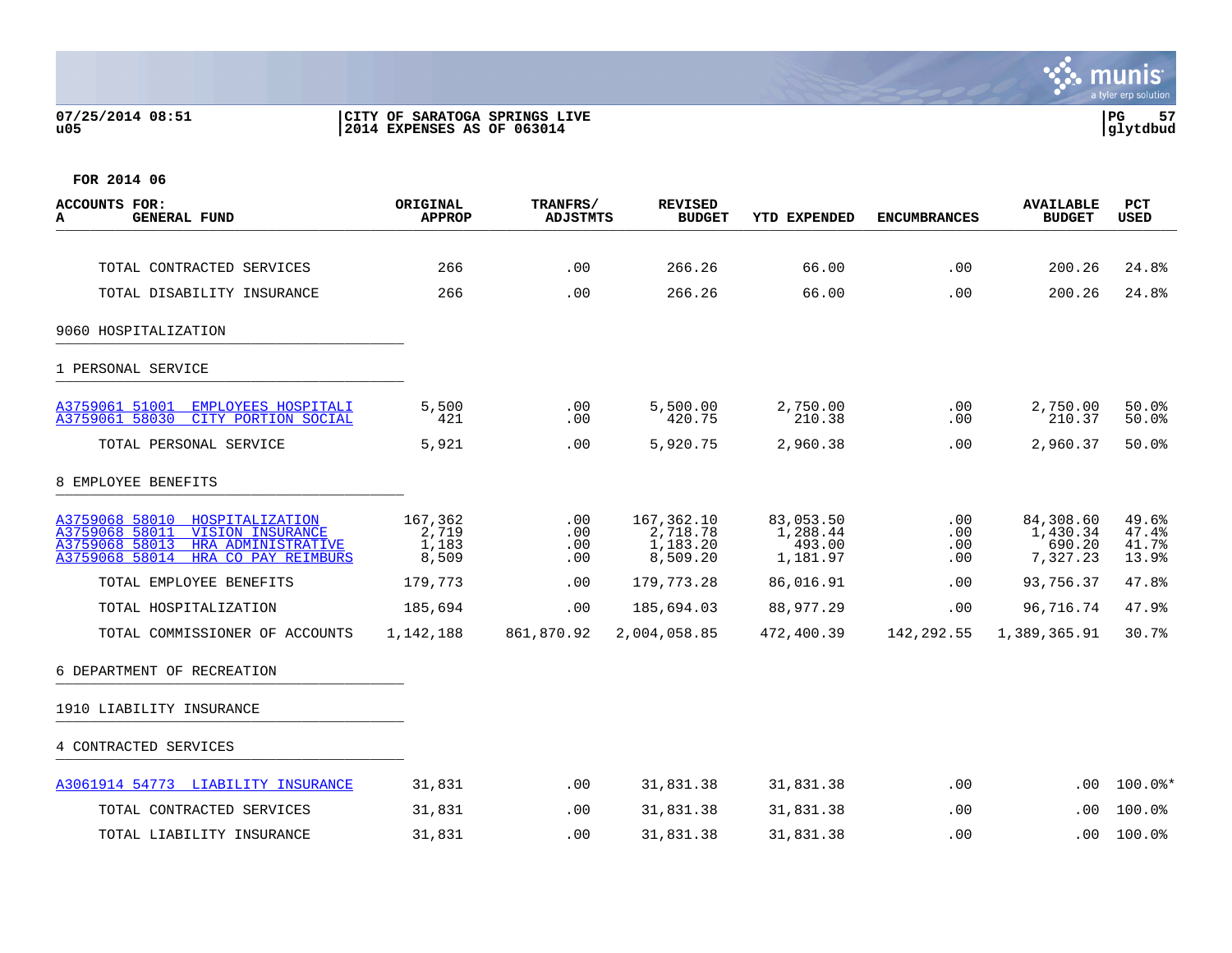## **07/25/2014 08:51 |CITY OF SARATOGA SPRINGS LIVE |PG 58 u05 |2014 EXPENSES AS OF 063014 |glytdbud**



**∵∴** munis

| <b>ACCOUNTS FOR:</b><br>A                                                                                                    | <b>GENERAL FUND</b>                                                                                                                                                                                                                                                                                                                                                                                                                                                                                                                                                                                                                                                                                                                                                                                                                                                          | ORIGINAL<br><b>APPROP</b>                                                                                                                                                                                                                    | TRANFRS/<br><b>ADJSTMTS</b>                                                                                                                                                                      | <b>REVISED</b><br><b>BUDGET</b>                                                                                                                                                                                                                                                              | <b>YTD EXPENDED</b>                                                                                                                                                                                                           | <b>ENCUMBRANCES</b>                                                                                                                                                         | <b>AVAILABLE</b><br><b>BUDGET</b>                                                                                                                                                                                                                                                                 | <b>PCT</b><br><b>USED</b>                                                                                                                                                                                                                       |
|------------------------------------------------------------------------------------------------------------------------------|------------------------------------------------------------------------------------------------------------------------------------------------------------------------------------------------------------------------------------------------------------------------------------------------------------------------------------------------------------------------------------------------------------------------------------------------------------------------------------------------------------------------------------------------------------------------------------------------------------------------------------------------------------------------------------------------------------------------------------------------------------------------------------------------------------------------------------------------------------------------------|----------------------------------------------------------------------------------------------------------------------------------------------------------------------------------------------------------------------------------------------|--------------------------------------------------------------------------------------------------------------------------------------------------------------------------------------------------|----------------------------------------------------------------------------------------------------------------------------------------------------------------------------------------------------------------------------------------------------------------------------------------------|-------------------------------------------------------------------------------------------------------------------------------------------------------------------------------------------------------------------------------|-----------------------------------------------------------------------------------------------------------------------------------------------------------------------------|---------------------------------------------------------------------------------------------------------------------------------------------------------------------------------------------------------------------------------------------------------------------------------------------------|-------------------------------------------------------------------------------------------------------------------------------------------------------------------------------------------------------------------------------------------------|
|                                                                                                                              | 7140 RECREATION EXPENSES                                                                                                                                                                                                                                                                                                                                                                                                                                                                                                                                                                                                                                                                                                                                                                                                                                                     |                                                                                                                                                                                                                                              |                                                                                                                                                                                                  |                                                                                                                                                                                                                                                                                              |                                                                                                                                                                                                                               |                                                                                                                                                                             |                                                                                                                                                                                                                                                                                                   |                                                                                                                                                                                                                                                 |
|                                                                                                                              | 1 PERSONAL SERVICE                                                                                                                                                                                                                                                                                                                                                                                                                                                                                                                                                                                                                                                                                                                                                                                                                                                           |                                                                                                                                                                                                                                              |                                                                                                                                                                                                  |                                                                                                                                                                                                                                                                                              |                                                                                                                                                                                                                               |                                                                                                                                                                             |                                                                                                                                                                                                                                                                                                   |                                                                                                                                                                                                                                                 |
| A3567141 51391<br>A3567141 51410<br>A3567141 51456<br>A3567141 51457<br>A3567141 51581<br>A3567141 516831<br>A3567141 516841 | A3567141 51102 RECREATION OFFICE M<br><b>ADMINISTRATIVE DIRE</b><br>SENIOR ACCOUNT CLER<br>PROGRAM COORDINATOR<br>PROGRAM COORDINATOR<br><b>SUPERVISION</b><br>A3567141 51584 6002 CLINICS PAYROLL<br>A3567141 51584 6003 CLINICS PAYROLL<br>A3567141 51584 6004 CLINICS PAYROLL<br>A3567141 51584 6005 CLINICS PAYROLL<br>A3567141 51584 6006 CLINICS PAYROLL<br>A3567141 51584 6007 CLINICS PAYROLL<br>A3567141 51584 6008 CLINICS PAYROLL<br>A3567141 51584 6009 CLINICS PAYROLL<br>A3567141 51584 6010 CLINICS PAYROLL<br>A3567141 51584 6012 CLINICS PAYROLL<br>A3567141 51584 6013 CLINICS PAYROLL<br>A3567141 516821 WINTER VOLLEYBALL<br><b>WINTER FIELD HOCKE</b><br><b>BOX LACROSSE SUPER</b><br>A3567141 516854 SUMMER BASKETBALL<br>A3567141 51900 3000 LABORER<br>A3567141 51960 OVERTIME<br>A3567141 51960 3000 OVERTIME<br>A3567141 58030 CITY PORTION SOCIAL | 53,865<br>46,590<br>85,315<br>36,110<br>12,500<br>$\overline{0}$<br>2,310<br>1,900<br>$1,900$<br>$1,000$<br>1,152<br>736<br>736<br>944<br>640<br>840<br>2,905<br>1,224<br>640<br>576<br>1,144<br>624<br>241,688<br>1,200<br>16,000<br>18,159 | $.00 \,$<br>10,240.00<br>.00<br>.00<br>$-10, 240.00$<br>.00<br>.00<br>.00<br>.00<br>.00<br>.00<br>.00<br>.00<br>.00<br>.00<br>.00<br>.00<br>.00<br>.00<br>.00<br>.00<br>.00<br>.00<br>.00<br>.00 | 53,865.00<br>56,830.00<br>85, 315.00<br>36,110.00<br>2,260.00<br>.00<br>2,310.00<br>1,900.00<br>1,000.00<br>1,152.00<br>736.00<br>736.00<br>944.00<br>640.00<br>840.00<br>2,905.00<br>1,224.00<br>640.00<br>576.00<br>1,144.00<br>624.00<br>241,688.00<br>1,200.00<br>16,000.00<br>18,159.00 | 26, 255. 25<br>26,555.69<br>39,606.27<br>16,795.06<br>.00<br>91.00<br>.00<br>.00<br>.00<br>.00<br>.00<br>.00<br>.00<br>.00<br>.00<br>.00<br>20.00<br>.00<br>.00<br>.00<br>.00<br>114,029.31<br>129.62<br>5,255.60<br>8,197.16 | .00<br>.00<br>.00<br>.00<br>.00<br>.00<br>.00<br>.00<br>.00<br>.00<br>.00<br>.00<br>.00<br>.00<br>.00<br>.00<br>.00<br>.00<br>.00<br>.00<br>.00<br>.00<br>.00<br>.00<br>.00 | 27,609.75<br>30, 274. 31<br>45,708.73<br>19,314.94<br>2,260.00<br>$-91.00$<br>2,310.00<br>1,900.00<br>1,000.00<br>1,152.00<br>736.00<br>736.00<br>944.00<br>640.00<br>840.00<br>2,905.00<br>1,204.00<br>640.00<br>576.00<br>1,144.00<br>624.00<br>127,658.69<br>1,070.38<br>10,744.40<br>9,961.84 | 48.7%<br>46.7%<br>46.4%<br>46.5%<br>.0%<br>$100.0$ *<br>.0%<br>.0 <sub>8</sub><br>$.0\%$<br>.0%<br>.0%<br>$.0\%$<br>.0 <sub>8</sub><br>$.0\%$<br>.0%<br>.0%<br>1.6%<br>.0%<br>.0%<br>.0%<br>.0 <sub>8</sub><br>47.2%<br>10.8%<br>32.8%<br>45.1% |
|                                                                                                                              | A3567141 58030 3000 CITY PORTION SO<br>A3567141 58030 6002 CITY PORTION SO<br>A3567141 58030 6003 CITY PORTION SO<br>A3567141 58030 6004 CITY PORTION SO<br>A3567141 58030 6005 CITY PORTION SO                                                                                                                                                                                                                                                                                                                                                                                                                                                                                                                                                                                                                                                                              | 19,713<br>177<br>145<br>77<br>89                                                                                                                                                                                                             | .00<br>.00<br>.00<br>.00<br>.00                                                                                                                                                                  | 19,713.00<br>176.72<br>145.35<br>76.50<br>89.00                                                                                                                                                                                                                                              | 8,903.31<br>.00<br>.00<br>.00<br>.00                                                                                                                                                                                          | .00<br>.00<br>.00<br>.00<br>.00                                                                                                                                             | 10,809.69<br>176.72<br>145.35<br>76.50<br>89.00                                                                                                                                                                                                                                                   | 45.2%<br>.0%<br>.0 <sub>8</sub><br>.0%<br>.0%                                                                                                                                                                                                   |
|                                                                                                                              | A3567141 58030 6006 CITY PORTION SO<br>A3567141 58030 6007 CITY PORTION SO<br>A3567141 58030 6008 CITY PORTION SO<br>A3567141 58030 6009 CITY PORTION SO<br>A3567141 58030 6010 CITY PORTION SO<br>A3567141 58030 6012 CITY PORTION SO<br>A3567141 58030 6013 CITY PORTION SO                                                                                                                                                                                                                                                                                                                                                                                                                                                                                                                                                                                                | 57<br>56<br>73<br>49<br>64<br>222<br>94                                                                                                                                                                                                      | .00<br>.00<br>.00<br>.00<br>.00<br>.00<br>.00                                                                                                                                                    | 57.00<br>56.30<br>73.00<br>49.00<br>64.26<br>222.23<br>94.00                                                                                                                                                                                                                                 | .00<br>.00<br>.00<br>.00<br>.00<br>.00<br>1.53                                                                                                                                                                                | .00<br>.00<br>.00<br>.00<br>.00<br>.00<br>.00                                                                                                                               | 57.00<br>56.30<br>73.00<br>49.00<br>64.26<br>222.23<br>92.47                                                                                                                                                                                                                                      | .0%<br>.0 <sub>8</sub><br>.0 <sub>8</sub><br>.0%<br>.0%<br>.0%<br>1.6%                                                                                                                                                                          |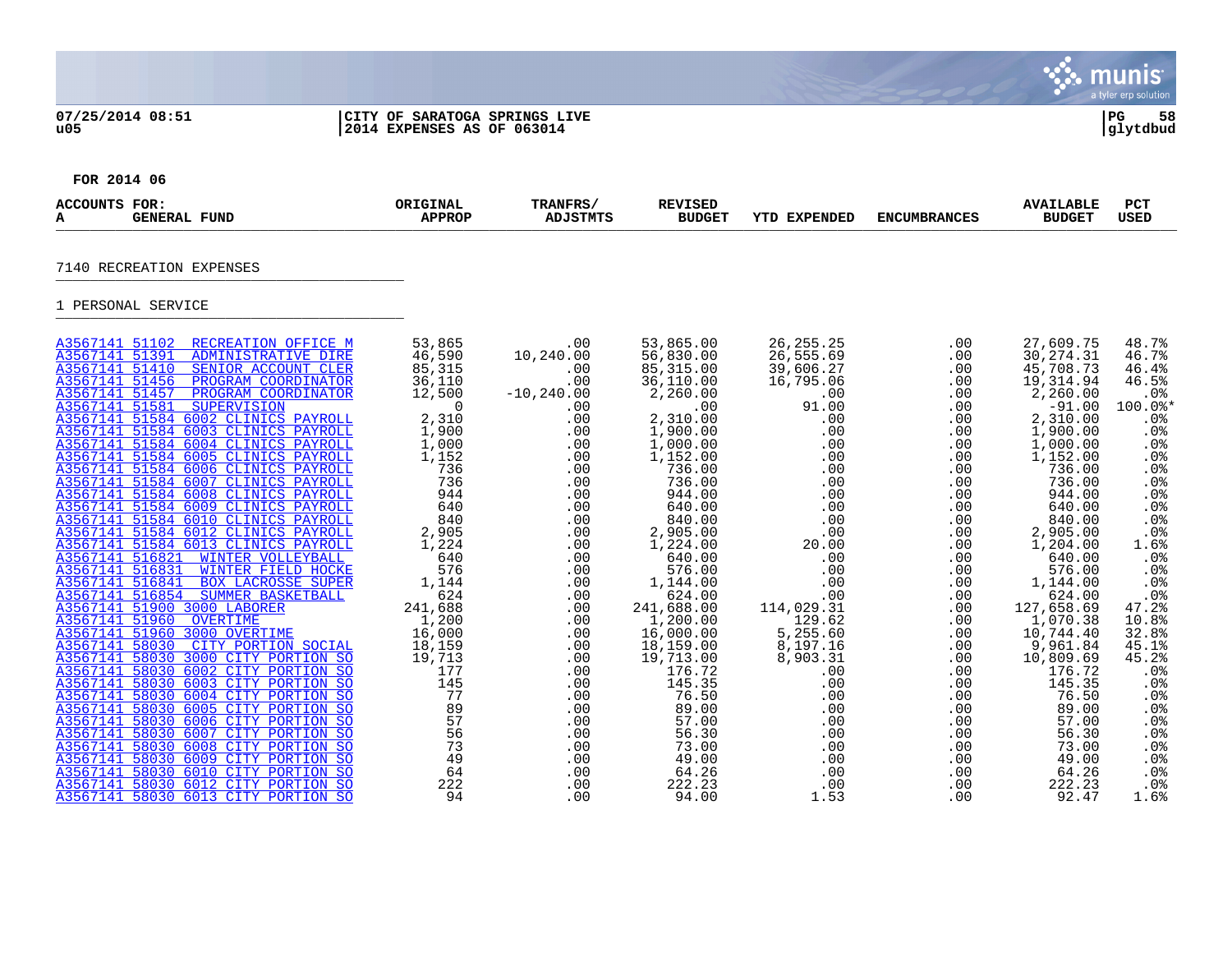## **07/25/2014 08:51 |CITY OF SARATOGA SPRINGS LIVE |PG 59 u05 |2014 EXPENSES AS OF 063014 |glytdbud**



| ACCOUNTS FOR:<br><b>GENERAL FUND</b><br>А                                                                                                                                                                                                                                                                                                                                                                                                                                                                                                                                         | ORIGINAL<br><b>APPROP</b>                                                                                                        | TRANFRS/<br><b>ADJSTMTS</b>                                                                                                       | <b>REVISED</b><br><b>BUDGET</b>                                                                                                                                                  | YTD EXPENDED                                                                                                                                                 | <b>ENCUMBRANCES</b>                                                                                                | <b>AVAILABLE</b><br><b>BUDGET</b>                                                                                                                                        | PCT<br><b>USED</b>                                                                                                                                                |
|-----------------------------------------------------------------------------------------------------------------------------------------------------------------------------------------------------------------------------------------------------------------------------------------------------------------------------------------------------------------------------------------------------------------------------------------------------------------------------------------------------------------------------------------------------------------------------------|----------------------------------------------------------------------------------------------------------------------------------|-----------------------------------------------------------------------------------------------------------------------------------|----------------------------------------------------------------------------------------------------------------------------------------------------------------------------------|--------------------------------------------------------------------------------------------------------------------------------------------------------------|--------------------------------------------------------------------------------------------------------------------|--------------------------------------------------------------------------------------------------------------------------------------------------------------------------|-------------------------------------------------------------------------------------------------------------------------------------------------------------------|
| TOTAL PERSONAL SERVICE                                                                                                                                                                                                                                                                                                                                                                                                                                                                                                                                                            | 549,614                                                                                                                          | .00                                                                                                                               | 549,614.36                                                                                                                                                                       | 245,839.80                                                                                                                                                   | .00                                                                                                                | 303,774.56                                                                                                                                                               | 44.7%                                                                                                                                                             |
| 2 EOUIPMENT AND CAPITAL OUTLAY                                                                                                                                                                                                                                                                                                                                                                                                                                                                                                                                                    |                                                                                                                                  |                                                                                                                                   |                                                                                                                                                                                  |                                                                                                                                                              |                                                                                                                    |                                                                                                                                                                          |                                                                                                                                                                   |
| A3567142 52200<br>OFFICE EOUIPMENT<br>A3567142 52300 3000 MISCELLANEOUS E<br>A3567142 52510<br>RECREATION EOUIPMEN                                                                                                                                                                                                                                                                                                                                                                                                                                                                | 18,400<br>22,500<br>4,500                                                                                                        | 5,183.00<br>$-166.50$<br>4,150.00                                                                                                 | 23,583.00<br>22,333.50<br>8,650.00                                                                                                                                               | 291.19<br>8,010.43<br>.00                                                                                                                                    | 6,668.00<br>.00<br>.00                                                                                             | 16,623.81<br>14,323.07<br>8,650.00                                                                                                                                       | 29.5%<br>35.9%<br>.0 <sub>8</sub>                                                                                                                                 |
| TOTAL EQUIPMENT AND CAPITAL OU                                                                                                                                                                                                                                                                                                                                                                                                                                                                                                                                                    | 45,400                                                                                                                           | 9,166.50                                                                                                                          | 54,566.50                                                                                                                                                                        | 8,301.62                                                                                                                                                     | 6,668.00                                                                                                           | 39,596.88                                                                                                                                                                | 27.4%                                                                                                                                                             |
| 4 CONTRACTED SERVICES                                                                                                                                                                                                                                                                                                                                                                                                                                                                                                                                                             |                                                                                                                                  |                                                                                                                                   |                                                                                                                                                                                  |                                                                                                                                                              |                                                                                                                    |                                                                                                                                                                          |                                                                                                                                                                   |
| A3567144 54110<br>OFFICE SUPPLIES<br>A3567144 54120<br><b>POSTAGE</b><br>A3567144 54140 3000 JANITORIAL SUPP<br>A3567144 54160 3000 UNIFORMS<br>A3567144 54170 SPORTS SUPPLIES<br>A3567144 54170 6018 SPORTS SUPPLIES<br>A3567144 54180 3000 OTHER SUPPLIES<br>A3567144 54220<br><b>TRAVEL</b><br>A3567144 54230<br><b>DUES</b><br>A3567144 54320 3000 TOOLS<br>A3567144 54330 3000 REPAIRS & MAINT<br>A3567144 54410<br>PRINTING<br>A3567144 54510 3000 REPAIRS & MAINT<br>A3567144 54520 3000 GAS & OIL<br>A3567144 54600<br>ADVERTISING<br>A3567144 54610 3000 REPAIRS & MAINT | 3,000<br>550<br>2,000<br>650<br>2,000<br>600<br>15,000<br>210<br>470<br>200<br>800<br>2,850<br>5,000<br>12,000<br>2,000<br>3,000 | .00<br>.00<br>25.00<br>166.50<br>$-1,000.00$<br>.00<br>600.00<br>.00<br>.00<br>.00<br>.00<br>1,400.00<br>.00<br>.00<br>.00<br>.00 | 3,000.00<br>550.00<br>2,025.00<br>816.50<br>1,000.00<br>600.00<br>15,600.00<br>210.00<br>470.00<br>200.00<br>800.00<br>4,250.00<br>5,000.00<br>12,000.00<br>2,000.00<br>3,000.00 | 631.29<br>.00<br>1,369.35<br>816.50<br>587.21<br>.00<br>3,466.86<br>15.68<br>425.00<br>.00<br>782.84<br>950.00<br>2,771.92<br>4,451.85<br>500.00<br>1,104.70 | 498.39<br>.00<br>.00<br>.00<br>.00<br>.00<br>.00<br>.00<br>.00<br>.00<br>.00<br>.00<br>327.14<br>.00<br>.00<br>.00 | 1,870.32<br>550.00<br>655.65<br>.00<br>412.79<br>600.00<br>12, 133. 14<br>194.32<br>45.00<br>200.00<br>17.16<br>3,300.00<br>1,900.94<br>7,548.15<br>1,500.00<br>1,895.30 | 37.7%<br>.0%<br>$67.6$ *<br>100.0%*<br>58.7%<br>.0%<br>22.2%<br>7.5%<br>$90.4$ %*<br>.0%<br>$97.9$ <sup>*</sup><br>22.4%<br>$62.0$ $*$<br>37.1%<br>25.0%<br>36.8% |
| A3567144 54650 3000 UTILITIES<br>A3567144 54670<br>3000 PHONES<br>A3567144 54671<br>PHONES & FAX<br>A3567144 54680 3000 LANDSCAPING<br>A3567144 546823<br>SPORTS SUPPLIES<br>SPORTS SUPPLIES<br>A3567144 546833<br>A3567144 546843<br>SPORTS SUPPLIES<br>A3567144 546853<br>SPORTS SUPPLIES<br>A3567144 54689<br><b>EDUCATION</b><br>3000 SERVICE CONTRAC<br>A3567144 54720<br>A3567144 54740<br>SERVICE CONTRACTS -                                                                                                                                                              | 15,000<br>1,000<br>550<br>3,500<br>185<br>210<br>1,116<br>1,330<br>$\Omega$<br>2,750<br>8,875                                    | .00<br>.00<br>.00<br>.00<br>.00<br>.00<br>.00<br>.00<br>1,000.00<br>.00<br>3,625.00                                               | 15,000.00<br>1,000.00<br>550.00<br>3,500.00<br>185.00<br>210.00<br>1,116.00<br>1,330.00<br>1,000.00<br>2,750.00<br>12,500.00                                                     | 3,976.17<br>99.49<br>231.98<br>2,099.28<br>.00<br>.00<br>.00<br>.00<br>300.00<br>2,016.00<br>4,361.00                                                        | .00<br>.00<br>.00<br>.00<br>.00<br>.00<br>.00<br>.00<br>.00<br>$.00 \,$<br>3,625.00                                | 11,023.83<br>900.51<br>318.02<br>1,400.72<br>185.00<br>210.00<br>1,116.00<br>1,330.00<br>700.00<br>734.00<br>4,514.00                                                    | 26.5%<br>9.9%<br>42.2%<br>60.0%<br>.0%<br>$.0\%$<br>.0%<br>.0%<br>30.0%<br>73.3%<br>$63.9$ %*                                                                     |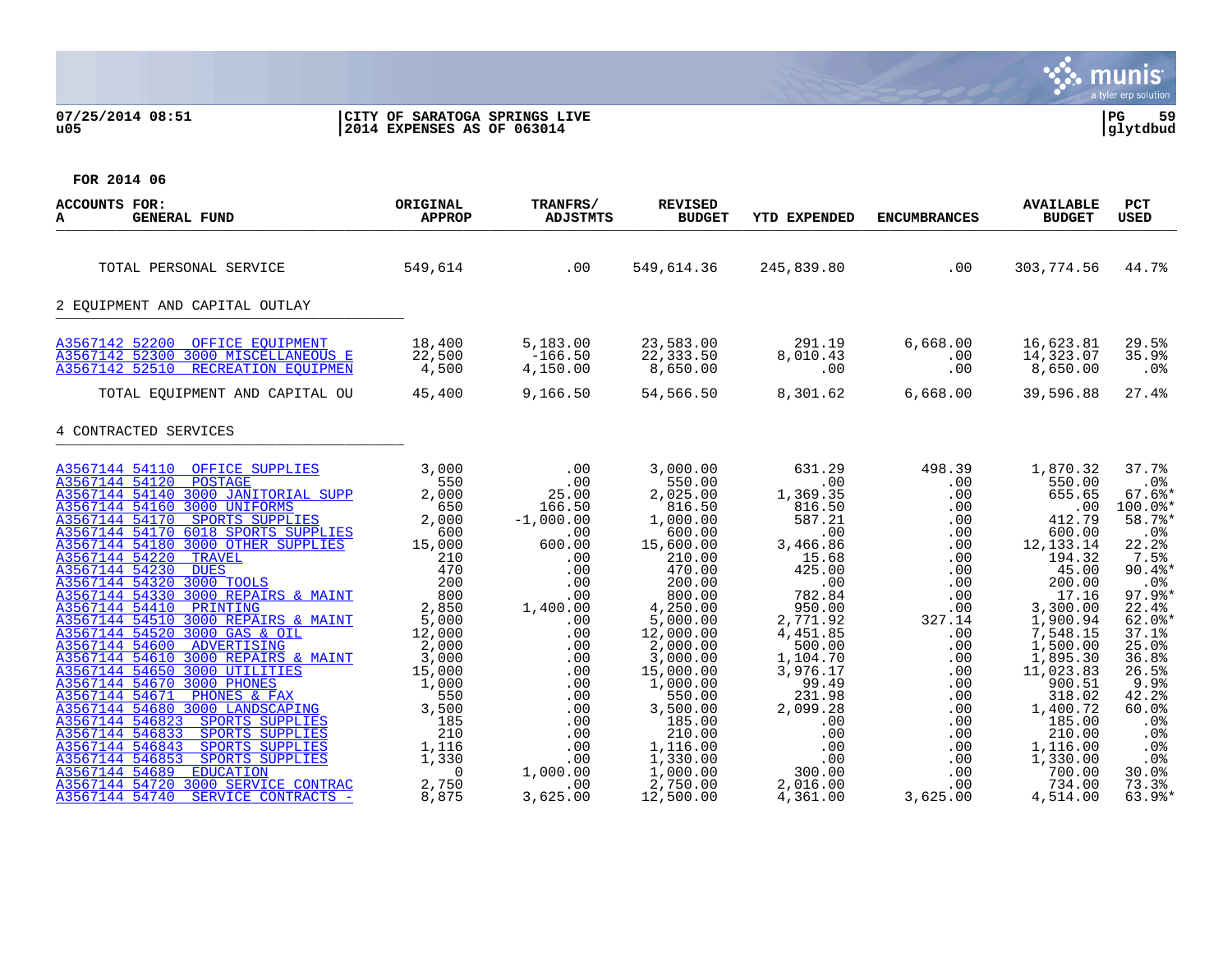

# **07/25/2014 08:51 |CITY OF SARATOGA SPRINGS LIVE |PG 60 u05 |2014 EXPENSES AS OF 063014 |glytdbud**



| <b>ACCOUNTS FOR:</b><br><b>GENERAL FUND</b><br>А                                                                                                                                                                                                                                                                                                                                                                                                                                | ORIGINAL<br><b>APPROP</b>                                                        | TRANFRS/<br><b>ADJSTMTS</b>                                                               | <b>REVISED</b><br><b>BUDGET</b>                                                                                        | <b>YTD EXPENDED</b>                                                                 | <b>ENCUMBRANCES</b>                                                              | <b>AVAILABLE</b><br><b>BUDGET</b>                                                                                    | <b>PCT</b><br><b>USED</b>                                                                                     |
|---------------------------------------------------------------------------------------------------------------------------------------------------------------------------------------------------------------------------------------------------------------------------------------------------------------------------------------------------------------------------------------------------------------------------------------------------------------------------------|----------------------------------------------------------------------------------|-------------------------------------------------------------------------------------------|------------------------------------------------------------------------------------------------------------------------|-------------------------------------------------------------------------------------|----------------------------------------------------------------------------------|----------------------------------------------------------------------------------------------------------------------|---------------------------------------------------------------------------------------------------------------|
| A3567144 54781 6018 SUPERVISION IC<br>A3567144 548613 6002 SPORTS SUPPLIE<br>A3567144 548613 6003 SPORTS SUPPLIE<br>A3567144 548613 6004 SPORTS SUPPLIE<br>A3567144 548613 6005 SPORTS SUPPLIE<br>A3567144 548613 6006 SPORTS SUPPLIE<br>A3567144 548613 6007 SPORTS SUPPLIE<br>A3567144 548613 6008 SPORTS SUPPLIE<br>A3567144 548613 6009 SPORTS SUPPLIE<br>A3567144 548613 6010 SPORTS SUPPLIE<br>A3567144 548613 6012 SPORTS SUPPLIE<br>A3567144 548613 6013 SPORTS SUPPLIE | 500<br>525<br>350<br>250<br>250<br>150<br>150<br>175<br>533<br>614<br>650<br>200 | $-124.28$<br>.00<br>.00<br>.00<br>.00<br>.00<br>.00<br>.00<br>.00<br>833.00<br>.00<br>.00 | 375.72<br>525.00<br>350.00<br>250.00<br>250.00<br>150.00<br>150.00<br>175.00<br>533.00<br>1,447.00<br>650.00<br>200.00 | .00<br>.00<br>.00<br>.00<br>.00<br>.00<br>.00<br>.00<br>.00<br>978.95<br>.00<br>.00 | .00<br>.00<br>.00<br>.00<br>.00<br>.00<br>.00<br>.00<br>.00<br>.00<br>.00<br>.00 | 375.72<br>525.00<br>350.00<br>250.00<br>250.00<br>150.00<br>150.00<br>175.00<br>533.00<br>468.05<br>650.00<br>200.00 | .0 <sub>8</sub><br>.0%<br>.0%<br>.0%<br>.0%<br>.0 <sub>8</sub><br>.0%<br>.0%<br>.0%<br>67.7%<br>$.0\%$<br>.0% |
| TOTAL CONTRACTED SERVICES                                                                                                                                                                                                                                                                                                                                                                                                                                                       | 89,193                                                                           | 6,525.22                                                                                  | 95,718.22                                                                                                              |                                                                                     | 31,936.07 4,450.53 59,331.62                                                     |                                                                                                                      | 38.0%                                                                                                         |
| TOTAL RECREATION EXPENSES                                                                                                                                                                                                                                                                                                                                                                                                                                                       | 684,207                                                                          | 15,691.72 699,899.08                                                                      |                                                                                                                        |                                                                                     | 286,077.49    11,118.53                                                          | 402,703.06                                                                                                           | 42.5%                                                                                                         |
| 7150 SUMMER RECREATION PROGRAM                                                                                                                                                                                                                                                                                                                                                                                                                                                  |                                                                                  |                                                                                           |                                                                                                                        |                                                                                     |                                                                                  |                                                                                                                      |                                                                                                               |
| 1 PERSONAL SERVICE                                                                                                                                                                                                                                                                                                                                                                                                                                                              |                                                                                  |                                                                                           |                                                                                                                        |                                                                                     |                                                                                  |                                                                                                                      |                                                                                                               |
| CAMP SARADAC DIRECT<br>A3567151 51580<br>A3567151 51940<br>LABORER (SEASONAL)<br>A3567151 51948<br>CAMP SARADAC COUN B<br>A3567151 51960<br><b>OVERTIME</b><br>A3567151 58030<br>CITY PORTION SOCIAL                                                                                                                                                                                                                                                                            | 6,370<br>80,000<br>2,500<br>500<br>6,837                                         | .00<br>.00<br>.00<br>.00<br>.00                                                           | 6,370.00<br>80,000.00<br>2,500.00<br>500.00<br>6,837.00                                                                | 516.00<br>1,698.71<br>.00<br>.00<br>169.34                                          | .00<br>.00<br>.00<br>.00<br>.00                                                  | 5,854.00<br>78,301.29<br>2,500.00<br>500.00<br>6,667.66                                                              | 8.1%<br>2.1%<br>$.0\%$<br>$.0\%$<br>2.5%                                                                      |
| TOTAL PERSONAL SERVICE                                                                                                                                                                                                                                                                                                                                                                                                                                                          | 96,207                                                                           | .00                                                                                       | 96,207.00                                                                                                              | 2,384.05                                                                            | .00                                                                              | 93,822.95                                                                                                            | 2.5%                                                                                                          |
| 4 CONTRACTED SERVICES                                                                                                                                                                                                                                                                                                                                                                                                                                                           |                                                                                  |                                                                                           |                                                                                                                        |                                                                                     |                                                                                  |                                                                                                                      |                                                                                                               |
| A3567154 54110 OFFICE SUPPLIES<br>A3567154 54180<br><b>OTHER SUPPLIES</b><br>A3567154 54350<br><b>POOL</b><br>A3567154 54360<br>SPECIAL/FOOD<br>A3567154 54500<br>PROGRAMS & BUS TRIP<br>A3567154 54520<br>GAS & OIL<br>A3567154 54530<br>EOUIPMENT & VEHICLE<br>A3567154 54600<br><b>ADVERTISING</b>                                                                                                                                                                           | 500<br>5,000<br>3,500<br>450<br>13,450<br>4,000<br>2,000<br>1,600                | .00<br>$-2,000.00$<br>$-1,000.00$<br>.00<br>3,000.00<br>.00<br>.00<br>.00                 | 500.00<br>3,000.00<br>2,500.00<br>450.00<br>16,450.00<br>4,000.00<br>2,000.00<br>1,600.00                              | 86.87<br>676.05<br>.00<br>.00<br>1,071.50<br>.00<br>.00<br>725.00                   | 64.94<br>27.12<br>2,060.00<br>$.00 \,$<br>12,410.50<br>.00<br>.00<br>.00         | 348.19<br>2,296.83<br>440.00<br>450.00<br>2,968.00<br>4,000.00<br>2,000.00<br>875.00                                 | 30.4%<br>23.4%<br>82.4%*<br>$.0\%$<br>$82.0$ %*<br>.0%<br>.0%<br>45.3%                                        |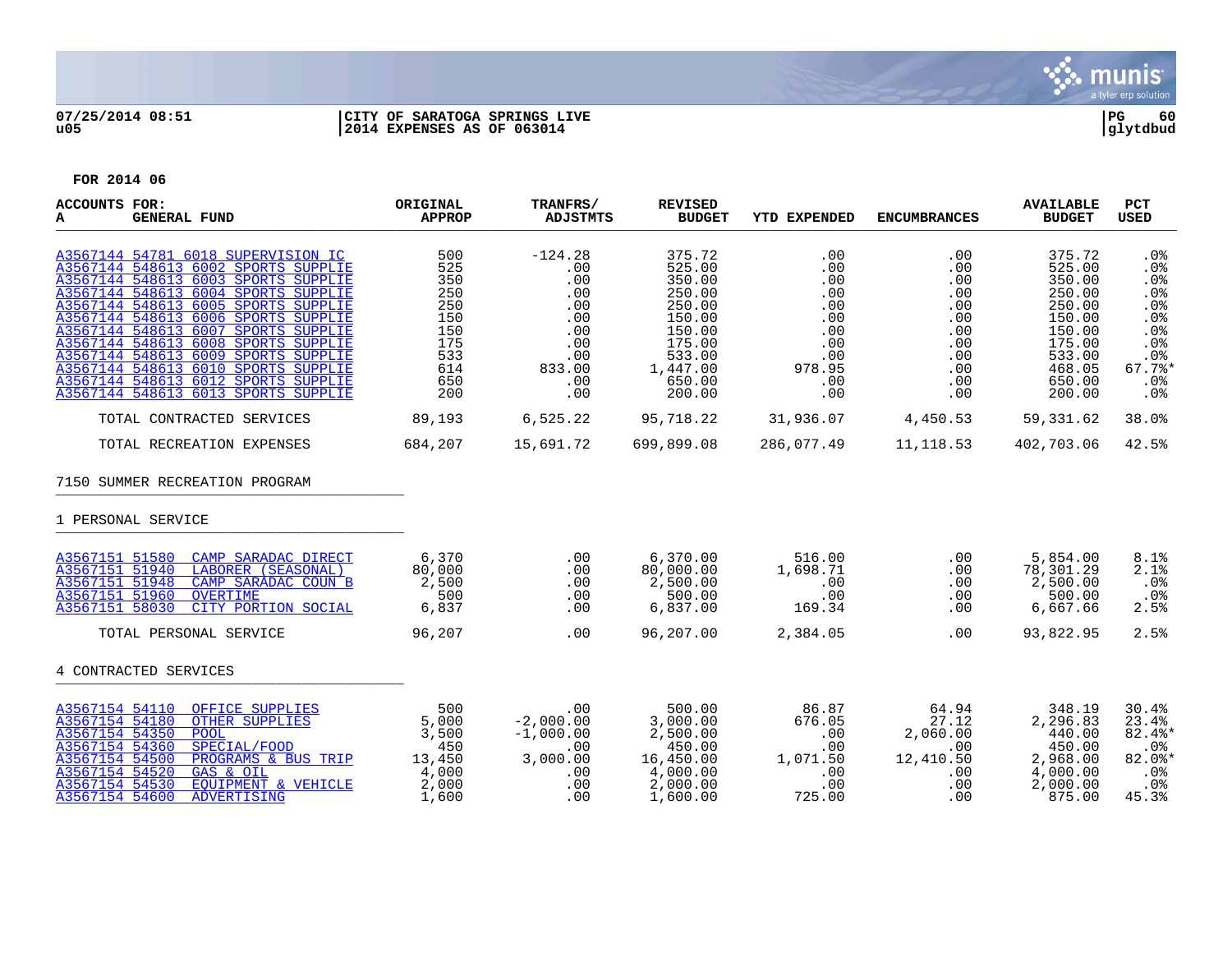

## **07/25/2014 08:51 |CITY OF SARATOGA SPRINGS LIVE |PG 61 u05 |2014 EXPENSES AS OF 063014 |glytdbud**



| ACCOUNTS FOR:<br>GENERAL FUND<br>A                                                                                                                                                                                                                                                                                                                                                                                                                                                                                                                                                                                                                                                                                                                                                                                                                                 | ORIGINAL<br><b>APPROP</b>                                                                                                                                              | TRANFRS/<br>ADJSTMTS                                                                                                                                                   | <b>REVISED</b><br><b>BUDGET</b>                                                                                                                                                                                                             | YTD EXPENDED                                                                                                                                                                                          | <b>ENCUMBRANCES</b>                                                                                                                                                          | <b>AVAILABLE</b><br><b>BUDGET</b>                                                                                                                                                                                                      | <b>PCT</b><br><b>USED</b>                                                                                                                                                                                                                       |
|--------------------------------------------------------------------------------------------------------------------------------------------------------------------------------------------------------------------------------------------------------------------------------------------------------------------------------------------------------------------------------------------------------------------------------------------------------------------------------------------------------------------------------------------------------------------------------------------------------------------------------------------------------------------------------------------------------------------------------------------------------------------------------------------------------------------------------------------------------------------|------------------------------------------------------------------------------------------------------------------------------------------------------------------------|------------------------------------------------------------------------------------------------------------------------------------------------------------------------|---------------------------------------------------------------------------------------------------------------------------------------------------------------------------------------------------------------------------------------------|-------------------------------------------------------------------------------------------------------------------------------------------------------------------------------------------------------|------------------------------------------------------------------------------------------------------------------------------------------------------------------------------|----------------------------------------------------------------------------------------------------------------------------------------------------------------------------------------------------------------------------------------|-------------------------------------------------------------------------------------------------------------------------------------------------------------------------------------------------------------------------------------------------|
| A3567154 54670 PHONES                                                                                                                                                                                                                                                                                                                                                                                                                                                                                                                                                                                                                                                                                                                                                                                                                                              | 300                                                                                                                                                                    | .00                                                                                                                                                                    | 300.00                                                                                                                                                                                                                                      | .00                                                                                                                                                                                                   | .00                                                                                                                                                                          | 300.00                                                                                                                                                                                                                                 | .0%                                                                                                                                                                                                                                             |
| TOTAL CONTRACTED SERVICES                                                                                                                                                                                                                                                                                                                                                                                                                                                                                                                                                                                                                                                                                                                                                                                                                                          | 30,800                                                                                                                                                                 | .00                                                                                                                                                                    | 30,800.00                                                                                                                                                                                                                                   | 2,559.42                                                                                                                                                                                              | 14,562.56                                                                                                                                                                    | 13,678.02                                                                                                                                                                                                                              | 55.6%                                                                                                                                                                                                                                           |
| TOTAL SUMMER RECREATION PROGRA                                                                                                                                                                                                                                                                                                                                                                                                                                                                                                                                                                                                                                                                                                                                                                                                                                     | 127,007                                                                                                                                                                | .00                                                                                                                                                                    | 127,007.00                                                                                                                                                                                                                                  | 4,943.47                                                                                                                                                                                              | 14,562.56                                                                                                                                                                    | 107,500.97                                                                                                                                                                                                                             | 15.4%                                                                                                                                                                                                                                           |
| 7171 INDOOR RECREATION FACILITY                                                                                                                                                                                                                                                                                                                                                                                                                                                                                                                                                                                                                                                                                                                                                                                                                                    |                                                                                                                                                                        |                                                                                                                                                                        |                                                                                                                                                                                                                                             |                                                                                                                                                                                                       |                                                                                                                                                                              |                                                                                                                                                                                                                                        |                                                                                                                                                                                                                                                 |
| 1 PERSONAL SERVICE                                                                                                                                                                                                                                                                                                                                                                                                                                                                                                                                                                                                                                                                                                                                                                                                                                                 |                                                                                                                                                                        |                                                                                                                                                                        |                                                                                                                                                                                                                                             |                                                                                                                                                                                                       |                                                                                                                                                                              |                                                                                                                                                                                                                                        |                                                                                                                                                                                                                                                 |
| A3567171 51581 SUPERVISION<br>A3567171 51581 6017 SUPERVISION<br>A3567171 51581 6021 SUPERVISION<br>A3567171 51581 6022 SUPERVISION<br>A3567171 51581 6026 SUPERVISION<br>A3567171 51581 6027 SUPERVISION<br>A3567171 51581 6028 SUPERVISION<br>A3567171 51581 6030 SUPERVISION<br>A3567171 51581 6031 SUPERVISION<br>A3567171 51584 JR. SLUGGERS BCLINI<br>A3567171 51586 VOLLEYBALL CLINIC S<br>A3567171 51900 3000 LABORER<br>A3567171 51960 3000 OVERTIME<br>A3567171 58030 CITY PORTION SOCIAL<br>A3567171 58030 3000 CITY PORTION SO<br>A3567171 58030 6017 CITY PORTION SO<br>A3567171 58030 6021 CITY PORTION SO<br>A3567171 58030 6022 CITY PORTION SO<br>A3567171 58030 6026 CITY PORTION SO<br>A3567171 58030 6027 CITY PORTION SO<br>A3567171 58030 6028 CITY PORTION SO<br>A3567171 58030 6030 CITY PORTION SO<br>A3567171 58030 6031 CITY PORTION SO | 42,500<br>2,240<br>400<br>480<br>520<br>100<br>2,000<br>300<br>310<br>864<br>640<br>88,375<br>4,000<br>3,453<br>7,067<br>172<br>31<br>36<br>40<br>8<br>153<br>23<br>24 | $.00 \,$<br>.00<br>.00<br>114.82<br>.00<br>.00<br>.00<br>.00<br>.00<br>.00<br>.00<br>.00<br>.00<br>.00<br>.00<br>.00<br>.00<br>9.46<br>.00<br>.00<br>.00<br>.00<br>.00 | 42,500.00<br>2,240.00<br>400.00<br>594.82<br>520.00<br>100.00<br>2,000.00<br>300.00<br>310.00<br>864.00<br>640.00<br>88,375.00<br>4,000.00<br>3,453.00<br>7,067.00<br>172.00<br>31.00<br>45.46<br>40.00<br>8.00<br>153.00<br>23.00<br>24.00 | 29,032.91<br>595.75<br>.00<br>594.82<br>.00<br>.00<br>.00<br>.00<br>.00<br>734.39<br>.00<br>35, 226. 32<br>891.30<br>2,277.34<br>2,681.47<br>45.51<br>.00<br>45.46<br>.00<br>.00<br>.00<br>.00<br>.00 | .00<br>.00<br>.00<br>.00<br>.00<br>.00<br>.00<br>.00<br>.00<br>.00<br>.00<br>.00<br>.00<br>.00<br>$.00 \,$<br>.00<br>.00<br>.00<br>.00<br>.00<br>.00<br>$.00 \,$<br>$.00 \,$ | 13,467.09<br>1,644.25<br>400.00<br>.00<br>520.00<br>100.00<br>2,000.00<br>300.00<br>310.00<br>129.61<br>640.00<br>53,148.68<br>3,108.70<br>1,175.66<br>4,385.53<br>126.49<br>31.00<br>.00<br>40.00<br>8.00<br>153.00<br>23.00<br>24.00 | 68.3%*<br>26.6%<br>.0%<br>100.0%*<br>.0%<br>.0 <sub>8</sub><br>.0 <sub>8</sub><br>.0%<br>.0%<br>$85.0$ %*<br>.0%<br>39.9%<br>22.3%<br>$66.0$ *<br>37.9%<br>26.5%<br>.0%<br>$100.0$ *<br>.0%<br>.0%<br>.0%<br>.0 <sub>8</sub><br>.0 <sub>8</sub> |
| TOTAL PERSONAL SERVICE                                                                                                                                                                                                                                                                                                                                                                                                                                                                                                                                                                                                                                                                                                                                                                                                                                             | 153,736                                                                                                                                                                | 124.28                                                                                                                                                                 | 153,860.28                                                                                                                                                                                                                                  | 72,125.27                                                                                                                                                                                             | .00                                                                                                                                                                          | 81,735.01                                                                                                                                                                                                                              | 46.9%                                                                                                                                                                                                                                           |
| 2 EQUIPMENT AND CAPITAL OUTLAY                                                                                                                                                                                                                                                                                                                                                                                                                                                                                                                                                                                                                                                                                                                                                                                                                                     |                                                                                                                                                                        |                                                                                                                                                                        |                                                                                                                                                                                                                                             |                                                                                                                                                                                                       |                                                                                                                                                                              |                                                                                                                                                                                                                                        |                                                                                                                                                                                                                                                 |
| A3567172 52200 OFFICE EOUIPMENT                                                                                                                                                                                                                                                                                                                                                                                                                                                                                                                                                                                                                                                                                                                                                                                                                                    | $\mathbf 0$                                                                                                                                                            | 4,250.00                                                                                                                                                               | 4,250.00                                                                                                                                                                                                                                    | .00                                                                                                                                                                                                   | .00                                                                                                                                                                          | 4,250.00                                                                                                                                                                                                                               | $.0\%$                                                                                                                                                                                                                                          |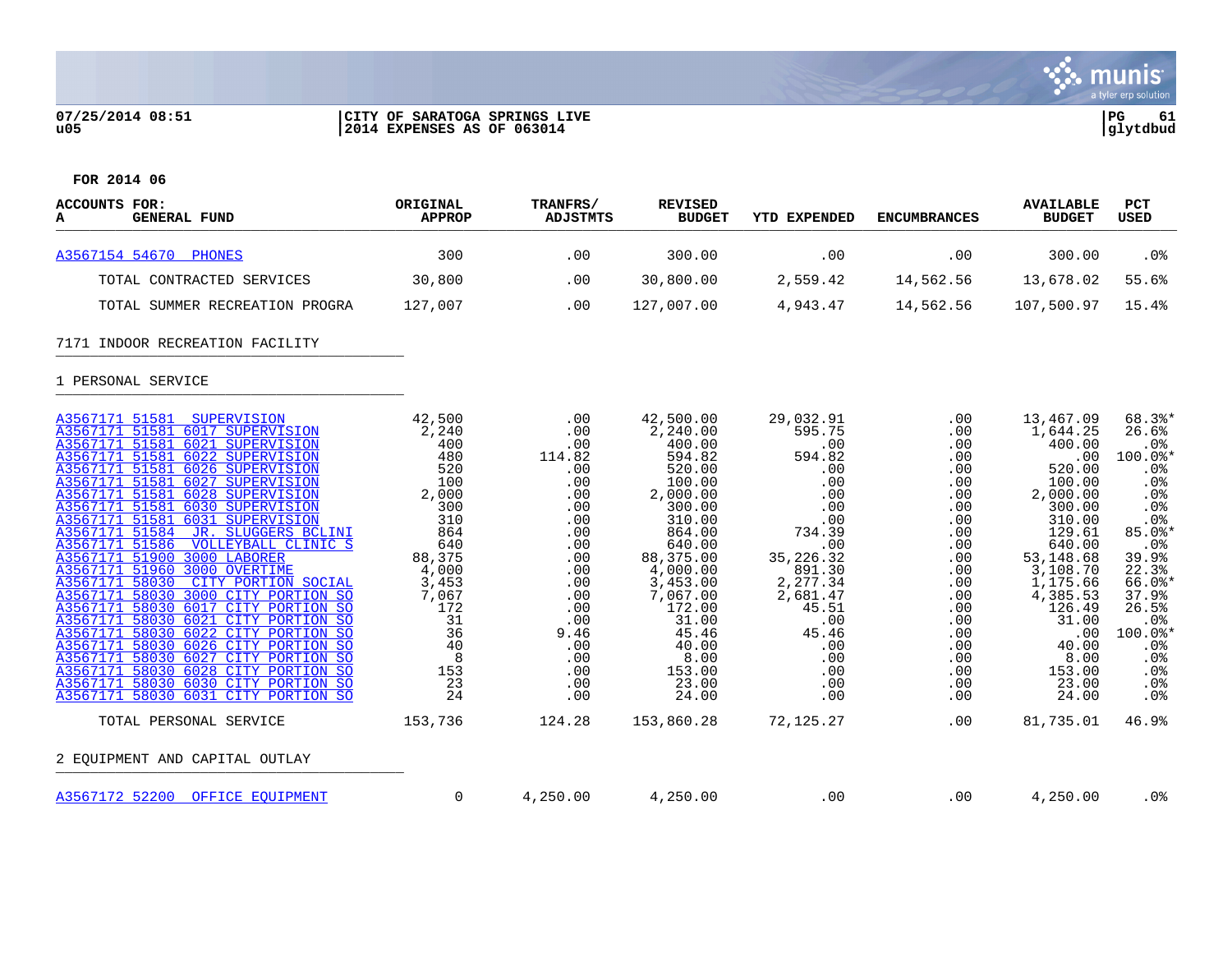

# **07/25/2014 08:51 |CITY OF SARATOGA SPRINGS LIVE |PG 62 u05 |2014 EXPENSES AS OF 063014 |glytdbud**



| ACCOUNTS FOR:<br><b>GENERAL FUND</b><br>A                                                                                                                                                                                                                                                                                                                                                                                                                                                                                                                                                                                                                                                                                                                                                              | ORIGINAL<br><b>APPROP</b>                                                                                                                                                   | TRANFRS/<br><b>ADJSTMTS</b>                                                                                                                                    | <b>REVISED</b><br><b>BUDGET</b>                                                                                                                                                                                                            | <b>YTD EXPENDED</b>                                                                                                                                                                             | <b>ENCUMBRANCES</b>                                                                                                                                  | <b>AVAILABLE</b><br><b>BUDGET</b>                                                                                                                                                                                                         | PCT<br><b>USED</b>                                                                                                                                                       |
|--------------------------------------------------------------------------------------------------------------------------------------------------------------------------------------------------------------------------------------------------------------------------------------------------------------------------------------------------------------------------------------------------------------------------------------------------------------------------------------------------------------------------------------------------------------------------------------------------------------------------------------------------------------------------------------------------------------------------------------------------------------------------------------------------------|-----------------------------------------------------------------------------------------------------------------------------------------------------------------------------|----------------------------------------------------------------------------------------------------------------------------------------------------------------|--------------------------------------------------------------------------------------------------------------------------------------------------------------------------------------------------------------------------------------------|-------------------------------------------------------------------------------------------------------------------------------------------------------------------------------------------------|------------------------------------------------------------------------------------------------------------------------------------------------------|-------------------------------------------------------------------------------------------------------------------------------------------------------------------------------------------------------------------------------------------|--------------------------------------------------------------------------------------------------------------------------------------------------------------------------|
| A3567172 52300 3000 MISCELLANEOUS E<br>A3567172 52500<br>SPORTS EQUIPMENT                                                                                                                                                                                                                                                                                                                                                                                                                                                                                                                                                                                                                                                                                                                              | 1,500<br>$\Omega$                                                                                                                                                           | .00<br>1,890.00                                                                                                                                                | 1,500.00<br>1,890.00                                                                                                                                                                                                                       | .00<br>.00                                                                                                                                                                                      | .00<br>.00                                                                                                                                           | 1,500.00<br>1,890.00                                                                                                                                                                                                                      | $.0\%$<br>.0%                                                                                                                                                            |
| TOTAL EQUIPMENT AND CAPITAL OU                                                                                                                                                                                                                                                                                                                                                                                                                                                                                                                                                                                                                                                                                                                                                                         | 1,500                                                                                                                                                                       | 6,140.00                                                                                                                                                       | 7,640.00                                                                                                                                                                                                                                   | .00                                                                                                                                                                                             | .00                                                                                                                                                  | 7,640.00                                                                                                                                                                                                                                  | .0%                                                                                                                                                                      |
| 4 CONTRACTED SERVICES                                                                                                                                                                                                                                                                                                                                                                                                                                                                                                                                                                                                                                                                                                                                                                                  |                                                                                                                                                                             |                                                                                                                                                                |                                                                                                                                                                                                                                            |                                                                                                                                                                                                 |                                                                                                                                                      |                                                                                                                                                                                                                                           |                                                                                                                                                                          |
| A3567174 54140 3000 JANITORIAL SUPP<br>A3567174 54170 SPORTS SUPPLIES<br>A3567174 54170 6020 SPORTS SUPPLIES<br>A3567174 54170 6021 SPORTS SUPPLIES<br>A3567174 54170 6022 SPORTS SUPPLIES<br>A3567174 54170 6026 SPORTS SUPPLIES<br>A3567174 54170 6028 SPORTS SUPPLIES<br>A3567174 54170 6029 SPORTS SUPPLIES<br>A3567174 54170 6030 SPORTS SUPPLIES<br>A3567174 54170 6031 SPORTS SUPPLIES<br>A3567174 54173<br>JR SLUGGERS SUPPLIE<br>A3567174 54180 3000 OTHER SUPPLIES<br>A3567174 54510 3000 REPAIRS & MAINT<br>A3567174 54520 3000 GAS & OIL<br>A3567174 54610 3000 REPAIRS & MAINT<br>A3567174 54650 3000 UTILITIES<br>A3567174 54670 3000 PHONES<br>A3567174 54696 GOLF CLINIC SUPERVI<br>A3567174 54720 3000 SERVICE CONTRAC<br>TOTAL CONTRACTED SERVICES<br>TOTAL INDOOR RECREATION FACILI | 7,000<br>300<br>360<br>50<br>305<br>100<br>575<br>100<br>1,000<br>1,200<br>478<br>2,000<br>1,000<br>2,000<br>6,000<br>52,000<br>5,600<br>800<br>12,000<br>92,868<br>248,104 | $-25.00$<br>.00<br>.00<br>.00<br>.00<br>.00<br>.00<br>.00<br>.00<br>.00<br>.00<br>.00<br>.00<br>.00<br>.00<br>.00<br>.00<br>.00<br>.00<br>$-25.00$<br>6,239.28 | 6,975.00<br>300.00<br>360.00<br>50.00<br>305.00<br>100.00<br>575.00<br>100.00<br>1,000.00<br>1,200.00<br>478.00<br>2,000.00<br>1,000.00<br>2,000.00<br>6,000.00<br>52,000.00<br>5,600.00<br>800.00<br>12,000.00<br>92,843.00<br>254,343.28 | 1,771.77<br>143.82<br>.00<br>.00<br>156.78<br>.00<br>.00<br>.00<br>.00<br>376.42<br>.00<br>.00<br>.00<br>.00<br>1,973.53<br>16,723.49<br>616.10<br>200.00<br>293.38<br>22, 255. 29<br>94,380.56 | .00<br>.00<br>.00<br>.00<br>.00<br>.00<br>.00<br>.00<br>.00<br>.00<br>.00<br>.00<br>.00<br>.00<br>.00<br>.00<br>.00<br>.00<br>$.00 \,$<br>.00<br>.00 | 5,203.23<br>156.18<br>360.00<br>50.00<br>148.22<br>100.00<br>575.00<br>100.00<br>1,000.00<br>823.58<br>478.00<br>2,000.00<br>1,000.00<br>2,000.00<br>4,026.47<br>35, 276.51<br>4,983.90<br>600.00<br>11,706.62<br>70,587.71<br>159,962.72 | 25.4%<br>47.9%<br>.0%<br>$.0\%$<br>51.4%*<br>.0%<br>.0%<br>.0%<br>.0%<br>31.4%<br>.0%<br>.0%<br>.0%<br>.0%<br>32.9%<br>32.2%<br>11.0%<br>25.0%<br>2.4%<br>24.0%<br>37.1% |
| 7180 VERNON ARENA                                                                                                                                                                                                                                                                                                                                                                                                                                                                                                                                                                                                                                                                                                                                                                                      |                                                                                                                                                                             |                                                                                                                                                                |                                                                                                                                                                                                                                            |                                                                                                                                                                                                 |                                                                                                                                                      |                                                                                                                                                                                                                                           |                                                                                                                                                                          |
| 1 PERSONAL SERVICE                                                                                                                                                                                                                                                                                                                                                                                                                                                                                                                                                                                                                                                                                                                                                                                     |                                                                                                                                                                             |                                                                                                                                                                |                                                                                                                                                                                                                                            |                                                                                                                                                                                                 |                                                                                                                                                      |                                                                                                                                                                                                                                           |                                                                                                                                                                          |
| A3567181 51590 SKATEGUARDS & INSTR<br>A3567181 51900 3000 LABORER<br>A3567181 51960 3000 OVERTIME<br>A3567181 58030<br>CITY PORTION SOCIAL                                                                                                                                                                                                                                                                                                                                                                                                                                                                                                                                                                                                                                                             | 1,800<br>50,764<br>1,500<br>138                                                                                                                                             | .00<br>.00<br>.00<br>.00                                                                                                                                       | 1,800.00<br>50,764.00<br>1,500.00<br>138.00                                                                                                                                                                                                | 1,160.78<br>25,382.24<br>91.52<br>88.84                                                                                                                                                         | .00<br>.00<br>.00<br>.00                                                                                                                             | 639.22<br>25, 381.76<br>1,408.48<br>49.16                                                                                                                                                                                                 | $64.5$ *<br>$50.0$ *<br>6.1%<br>$64.4$ %*                                                                                                                                |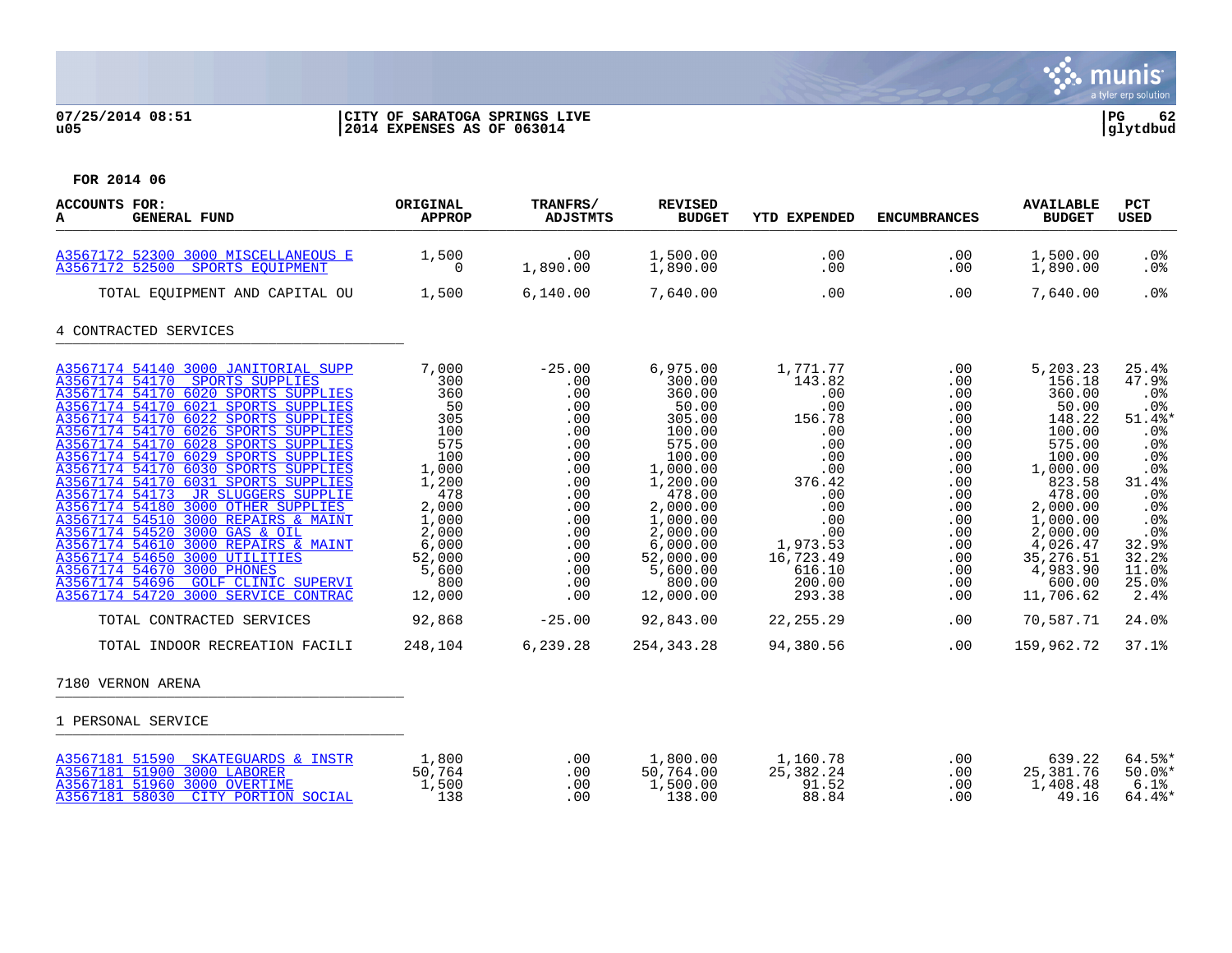

# **07/25/2014 08:51 |CITY OF SARATOGA SPRINGS LIVE |PG 63 u05 |2014 EXPENSES AS OF 063014 |glytdbud**



| <b>ACCOUNTS FOR:</b><br><b>GENERAL FUND</b><br>A                                                                                                                                                                                                                                               | ORIGINAL<br><b>APPROP</b>                                       | TRANFRS/<br><b>ADJSTMTS</b>                          | <b>REVISED</b><br><b>BUDGET</b>                                                         | <b>YTD EXPENDED</b>                                                            | <b>ENCUMBRANCES</b>                                  | <b>AVAILABLE</b><br><b>BUDGET</b>                                                      | <b>PCT</b><br>USED                                                         |
|------------------------------------------------------------------------------------------------------------------------------------------------------------------------------------------------------------------------------------------------------------------------------------------------|-----------------------------------------------------------------|------------------------------------------------------|-----------------------------------------------------------------------------------------|--------------------------------------------------------------------------------|------------------------------------------------------|----------------------------------------------------------------------------------------|----------------------------------------------------------------------------|
| A3567181 58030 3000 CITY PORTION SO                                                                                                                                                                                                                                                            | 3,998                                                           | .00                                                  | 3,998.00                                                                                | 1,929.69                                                                       | .00                                                  | 2,068.31                                                                               | 48.3%                                                                      |
| TOTAL PERSONAL SERVICE                                                                                                                                                                                                                                                                         | 58,200                                                          | .00                                                  | 58,200.00                                                                               | 28,653.07                                                                      | .00                                                  | 29,546.93                                                                              | 49.2%                                                                      |
| 4 CONTRACTED SERVICES                                                                                                                                                                                                                                                                          |                                                                 |                                                      |                                                                                         |                                                                                |                                                      |                                                                                        |                                                                            |
| A3567184 54140 3000 JANITORIAL SUPP<br>A3567184 54180 3000 OTHER SUPPLIES<br>A3567184 54510 3000 REPAIRS & MAINT<br>A3567184 54520 3000 GAS & OIL<br>A3567184 54610 3000 REPAIRS & MAINT<br>A3567184 54650 3000 UTILITIES<br>A3567184 54670 3000 PHONES<br>A3567184 54720 3000 SERVICE CONTRAC | 1,200<br>1,000<br>500<br>500<br>3,000<br>50,000<br>500<br>1,600 | .00<br>.00<br>.00<br>.00<br>.00<br>.00<br>.00<br>.00 | 1,200.00<br>1,000.00<br>500.00<br>500.00<br>3,000.00<br>50,000.00<br>500.00<br>1,600.00 | .00<br>.00<br>455.00<br>.00<br>620.51<br>.00<br>267.58<br>186.50               | .00<br>.00<br>.00<br>.00<br>.00<br>.00<br>.00<br>.00 | 1,200.00<br>1,000.00<br>45.00<br>500.00<br>2,379.49<br>50,000.00<br>232.42<br>1,413.50 | $.0\%$<br>.0%<br>$91.0$ $*$<br>$.0\%$<br>20.7%<br>.0%<br>$53.5$ *<br>11.7% |
| TOTAL CONTRACTED SERVICES                                                                                                                                                                                                                                                                      | 58,300                                                          | .00                                                  | 58,300.00                                                                               | 1,529.59                                                                       | .00                                                  | 56,770.41                                                                              | 2.6%                                                                       |
| TOTAL VERNON ARENA                                                                                                                                                                                                                                                                             | 116,500                                                         | .00                                                  | 116,500.00                                                                              | 30,182.66                                                                      | .00                                                  | 86, 317.34                                                                             | 25.9%                                                                      |
| 7181 WEIBEL ICE RINK                                                                                                                                                                                                                                                                           |                                                                 |                                                      |                                                                                         |                                                                                |                                                      |                                                                                        |                                                                            |
| 1 PERSONAL SERVICE                                                                                                                                                                                                                                                                             |                                                                 |                                                      |                                                                                         |                                                                                |                                                      |                                                                                        |                                                                            |
| A3567191 51590 SKATEGUARDS & INSTR<br>A3567191 51900 3000 LABORER<br>A3567191 51960 OVERTIME<br>A3567191 51960 3000 OVERTIME<br>A3567191 58030<br>CITY PORTION SOCIAL<br>A3567191 58030 3000 CITY PORTION SO<br>TOTAL PERSONAL SERVICE                                                         | 50,625<br>98,617<br>100<br>8,000<br>3,881<br>8,156<br>169,379   | .00<br>.00<br>.00<br>.00<br>.00<br>.00<br>.00        | 50,625.00<br>98,617.00<br>100.00<br>8,000.00<br>3,881.00<br>8,156.00<br>169,379.00      | 16,675.72<br>48,980.65<br>.00<br>1,455.96<br>1,275.80<br>3,820.41<br>72,208.54 | .00<br>.00<br>.00<br>.00<br>.00<br>.00<br>.00        | 33,949.28<br>49,636.35<br>100.00<br>6,544.04<br>2,605.20<br>4,335.59<br>97,170.46      | 32.9%<br>49.7%<br>.0%<br>18.2%<br>32.9%<br>46.8%<br>42.6%                  |
|                                                                                                                                                                                                                                                                                                |                                                                 |                                                      |                                                                                         |                                                                                |                                                      |                                                                                        |                                                                            |
| 2 EQUIPMENT AND CAPITAL OUTLAY                                                                                                                                                                                                                                                                 |                                                                 |                                                      |                                                                                         |                                                                                |                                                      |                                                                                        |                                                                            |
| A3567192 52200 OFFICE EQUIPMENT<br>A3567192 52300 3000 MISCELLANEOUS E<br>A3567192 52500 SPORTS EQUIPMENT                                                                                                                                                                                      | 500<br>2,000<br>1,800                                           | 179.99<br>.00<br>.00                                 | 679.99<br>2,000.00<br>1,800.00                                                          | 306.74<br>.00<br>.00                                                           | .00<br>.00<br>.00                                    | 373.25<br>2,000.00<br>1,800.00                                                         | 45.1%<br>.0%<br>.0%                                                        |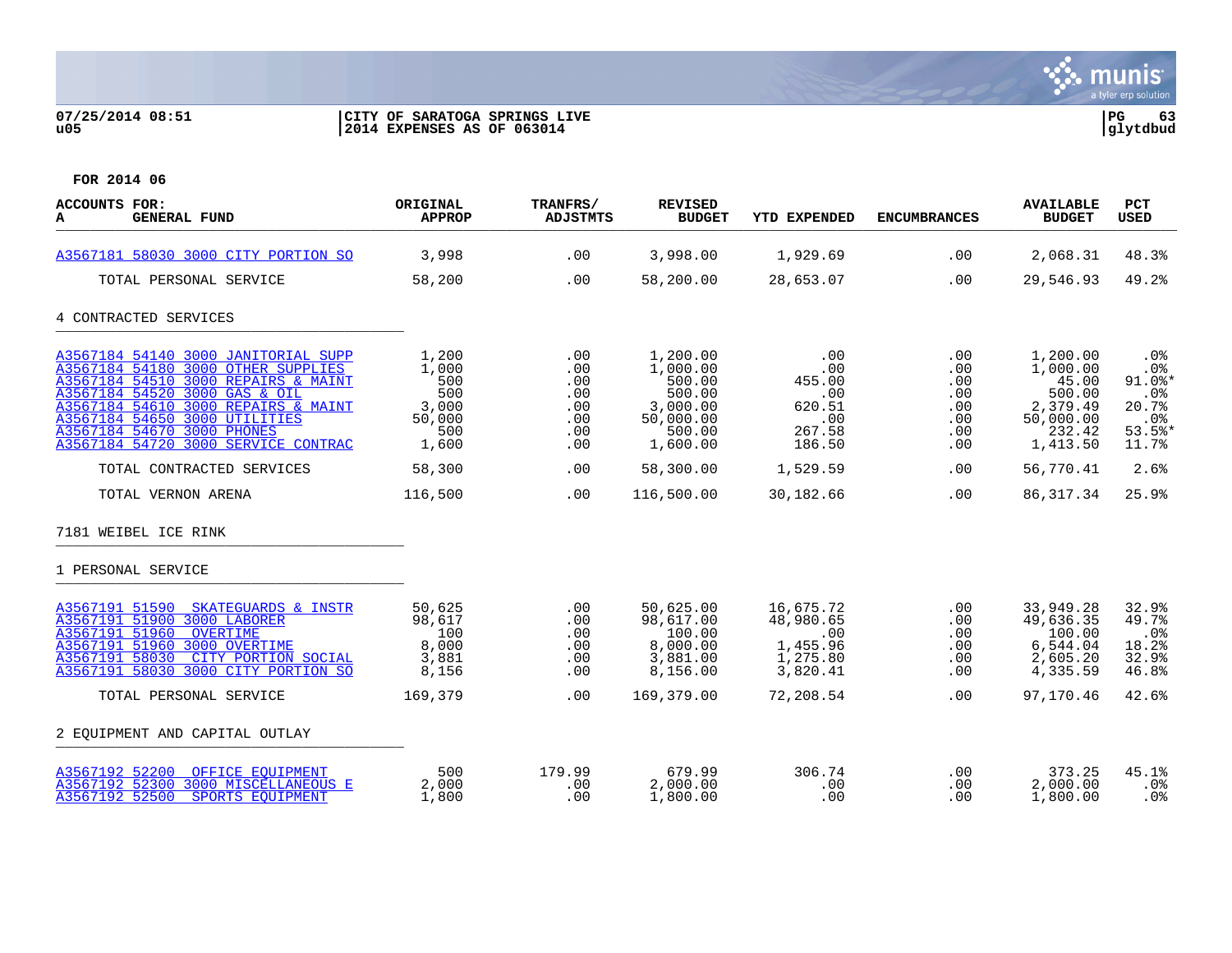S. munis a tyler erp solution

## **07/25/2014 08:51 |CITY OF SARATOGA SPRINGS LIVE |PG 64 u05 |2014 EXPENSES AS OF 063014 |glytdbud**



| ACCOUNTS FOR:<br><b>GENERAL FUND</b><br>A                                                                                                                                                                                                                                                                                                                                                                                                                           | ORIGINAL<br><b>APPROP</b>                                                                                           | TRANFRS/<br><b>ADJSTMTS</b>                                                                   | <b>REVISED</b><br><b>BUDGET</b>                                                                                                                             | <b>YTD EXPENDED</b>                                                                                                                  | <b>ENCUMBRANCES</b>                                                                             | <b>AVAILABLE</b><br><b>BUDGET</b>                                                                                                                         | <b>PCT</b><br><b>USED</b>                                                                                     |
|---------------------------------------------------------------------------------------------------------------------------------------------------------------------------------------------------------------------------------------------------------------------------------------------------------------------------------------------------------------------------------------------------------------------------------------------------------------------|---------------------------------------------------------------------------------------------------------------------|-----------------------------------------------------------------------------------------------|-------------------------------------------------------------------------------------------------------------------------------------------------------------|--------------------------------------------------------------------------------------------------------------------------------------|-------------------------------------------------------------------------------------------------|-----------------------------------------------------------------------------------------------------------------------------------------------------------|---------------------------------------------------------------------------------------------------------------|
| TOTAL EOUIPMENT AND CAPITAL OU $4,300$ 179.99 $4,479.99$                                                                                                                                                                                                                                                                                                                                                                                                            |                                                                                                                     |                                                                                               |                                                                                                                                                             | 306.74                                                                                                                               | .00                                                                                             | 4,173.25                                                                                                                                                  | 6.8%                                                                                                          |
| 4 CONTRACTED SERVICES                                                                                                                                                                                                                                                                                                                                                                                                                                               |                                                                                                                     |                                                                                               |                                                                                                                                                             |                                                                                                                                      |                                                                                                 |                                                                                                                                                           |                                                                                                               |
| A3567194 54110 OFFICE SUPPLIES<br>A3567194 54140 3000 JANITORIAL SUPP<br>A3567194 54170 SPORTS SUPPLIES<br>A3567194 54180 3000 OTHER SUPPLIES<br>A3567194 54510 3000 REPAIRS & MAINT<br>A3567194 54520 3000 GAS & OIL<br>A3567194 54600 ADVERTISING<br>A3567194 54610 REPAIRS & MAINTENAN<br>A3567194 54610 3000 REPAIRS & MAINT<br>A3567194 54650 3000 UTILITIES<br>A3567194 54670 3000 PHONES<br>A3567194 54720 3000 SERVICE CONTRAC<br>TOTAL CONTRACTED SERVICES | 500<br>4,000<br>3,000<br>6,000<br>3,000<br>2,000<br>150<br>1,984<br>20,000<br>170,000<br>1,500<br>15,000<br>227,134 | .00<br>.00<br>.00<br>.00<br>.00<br>.00<br>.00<br>179.99<br>.00<br>.00<br>.00<br>.00<br>179.99 | 500.00<br>4,000.00<br>3,000.00<br>6,000.00<br>3,000.00<br>2,000.00<br>150.00<br>2,163.99<br>20,000.00<br>170,000.00<br>1,500.00<br>15,000.00<br>227, 313.99 | 64.03<br>1,537.83<br>144.89<br>709.97<br>779.64<br>963.52<br>.00<br>618.55<br>6,673.82<br>72,351.17<br>705.46<br>422.00<br>84,970.88 | 31.83<br>.00<br>.00<br>.00<br>163.57<br>.00<br>.00<br>.00<br>.00<br>.00<br>.00<br>.00<br>195.40 | 404.14<br>2,462.17<br>2,855.11<br>5,290.03<br>2,056.79<br>1,036.48<br>150.00<br>1,545.44<br>13,326.18<br>97,648.83<br>794.54<br>14,578.00<br>142, 147. 71 | 19.2%<br>38.4%<br>4.8%<br>11.8%<br>31.4%<br>48.2%<br>.0%<br>28.6%<br>33.4%<br>42.6%<br>47.0%<br>2.8%<br>37.5% |
| TOTAL WEIBEL ICE RINK                                                                                                                                                                                                                                                                                                                                                                                                                                               | 400,813                                                                                                             | 359.98                                                                                        | 401,172.98                                                                                                                                                  | 157,486.16                                                                                                                           | 195.40                                                                                          | 243,491.42                                                                                                                                                | 39.3%                                                                                                         |
| 7240 WATERFRONT                                                                                                                                                                                                                                                                                                                                                                                                                                                     |                                                                                                                     |                                                                                               |                                                                                                                                                             |                                                                                                                                      |                                                                                                 |                                                                                                                                                           |                                                                                                               |
| 1 PERSONAL SERVICE                                                                                                                                                                                                                                                                                                                                                                                                                                                  |                                                                                                                     |                                                                                               |                                                                                                                                                             |                                                                                                                                      |                                                                                                 |                                                                                                                                                           |                                                                                                               |
| A3567241 51900 3000 LABORER<br>A3567241 58030 3000 CITY PORTION SO                                                                                                                                                                                                                                                                                                                                                                                                  | 5,460<br>835                                                                                                        | .00<br>.00                                                                                    | 5,460.00<br>835.00                                                                                                                                          | .00<br>.00                                                                                                                           | .00<br>.00                                                                                      | 5,460.00<br>835.00                                                                                                                                        | $.0\%$<br>.0%                                                                                                 |
| TOTAL PERSONAL SERVICE                                                                                                                                                                                                                                                                                                                                                                                                                                              | 6,295                                                                                                               | .00                                                                                           | 6, 295.00                                                                                                                                                   | .00                                                                                                                                  | .00                                                                                             | 6.295.00                                                                                                                                                  | .0%                                                                                                           |
| 4 CONTRACTED SERVICES                                                                                                                                                                                                                                                                                                                                                                                                                                               |                                                                                                                     |                                                                                               |                                                                                                                                                             |                                                                                                                                      |                                                                                                 |                                                                                                                                                           |                                                                                                               |
| A3567244 54140 3000 JANITORIAL SUPP<br>A3567244 54180 3000 OTHER SUPPLIES<br>A3567244 54610 3000 REPAIRS & MAINT<br>A3567244 54650 3000 UTILITIES                                                                                                                                                                                                                                                                                                                   | 500<br>500<br>3,000<br>1,500                                                                                        | .00<br>.00<br>.00<br>.00                                                                      | 500.00<br>500.00<br>3,000.00<br>1,500.00                                                                                                                    | .00<br>.00<br>140.91<br>.00                                                                                                          | .00<br>.00<br>.00<br>.00                                                                        | 500.00<br>500.00<br>2,859.09<br>1,500.00                                                                                                                  | $.0\%$<br>.0%<br>4.7%<br>$.0\%$                                                                               |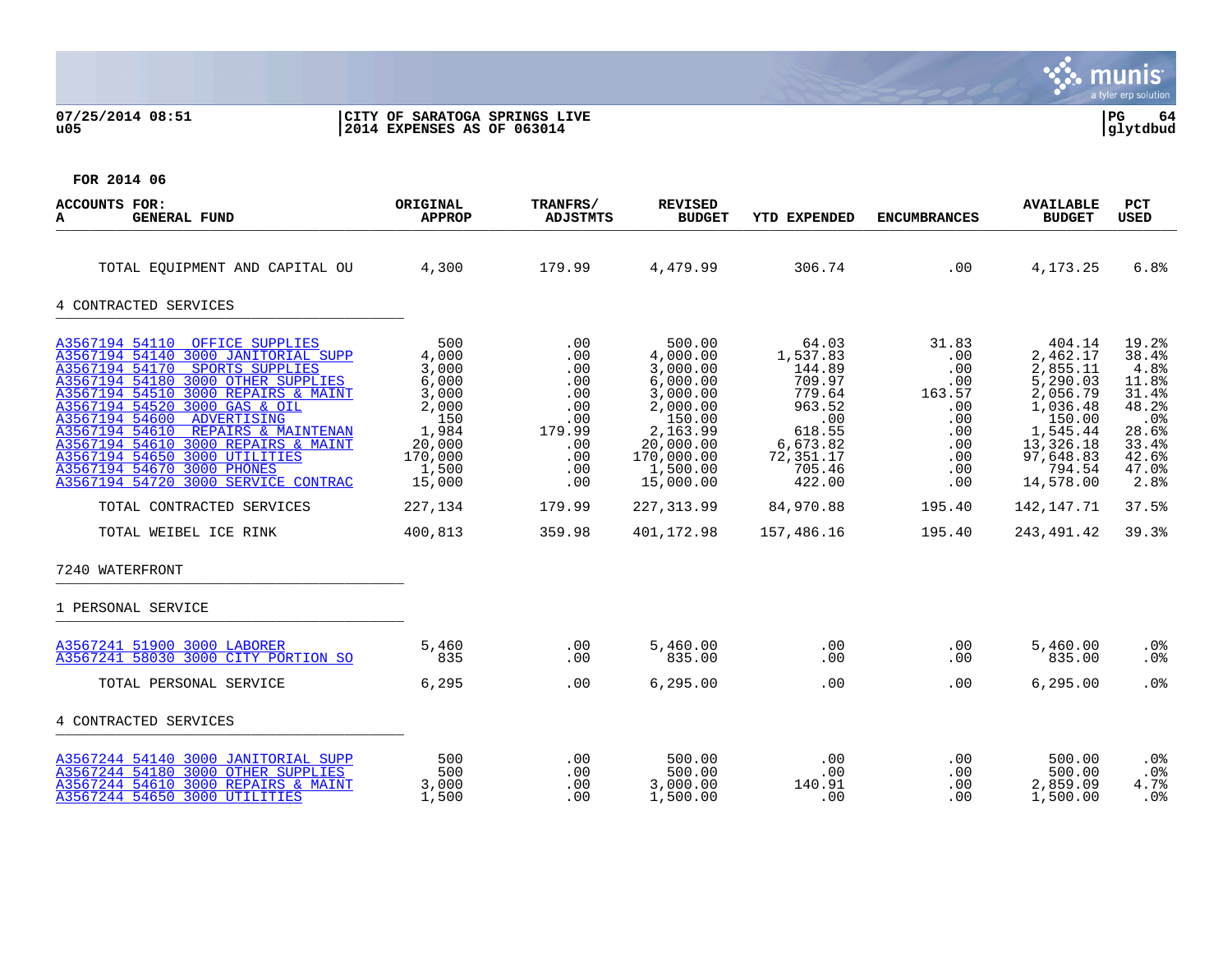## **07/25/2014 08:51 |CITY OF SARATOGA SPRINGS LIVE |PG 65 u05 |2014 EXPENSES AS OF 063014 |glytdbud**



**FOR 2014 06**

| <b>ACCOUNTS FOR:</b><br><b>GENERAL FUND</b><br>A                                                           | ORIGINAL<br><b>APPROP</b> | TRANFRS/<br><b>ADJSTMTS</b> | <b>REVISED</b><br><b>BUDGET</b> | YTD EXPENDED                | <b>ENCUMBRANCES</b> | <b>AVAILABLE</b><br><b>BUDGET</b> | <b>PCT</b><br>USED          |
|------------------------------------------------------------------------------------------------------------|---------------------------|-----------------------------|---------------------------------|-----------------------------|---------------------|-----------------------------------|-----------------------------|
|                                                                                                            |                           |                             |                                 |                             |                     |                                   |                             |
| TOTAL CONTRACTED SERVICES                                                                                  | 5,500                     | .00                         | 5,500.00                        | 140.91                      | .00                 | 5,359.09                          | 2.6%                        |
| TOTAL WATERFRONT                                                                                           | 11,795                    | .00                         | 11,795.00                       | 140.91                      | .00                 | 11,654.09                         | 1.2%                        |
| 7310 SUMMER PARKING PROGRAM                                                                                |                           |                             |                                 |                             |                     |                                   |                             |
| 1 PERSONAL SERVICE                                                                                         |                           |                             |                                 |                             |                     |                                   |                             |
| A3567311 51940 LABORER (SEASONAL)<br>A3567311 58030<br>CITY PORTION SOCIAL                                 | 13,000<br>995             | .00<br>.00                  | 13,000.00<br>995.00             | .00<br>.00                  | .00<br>.00          | 13,000.00<br>995.00               | $.0\%$<br>.0%               |
| TOTAL PERSONAL SERVICE                                                                                     | 13,995                    | .00                         | 13,995.00                       | .00                         | .00                 | 13,995.00                         | .0%                         |
| 4 CONTRACTED SERVICES                                                                                      |                           |                             |                                 |                             |                     |                                   |                             |
| A3567314 54180 OTHER SUPPLIES                                                                              | 1,850                     | .00                         | 1,850.00                        | .00                         | .00                 | 1,850.00                          | .0%                         |
| TOTAL CONTRACTED SERVICES                                                                                  | 1,850                     | .00                         | 1,850.00                        | .00                         | .00                 | 1,850.00                          | .0%                         |
| TOTAL SUMMER PARKING PROGRAM                                                                               | 15,845                    | .00                         | 15,845.00                       | .00                         | .00                 | 15,845.00                         | .0%                         |
| 7320 BOYS BASKETBALL                                                                                       |                           |                             |                                 |                             |                     |                                   |                             |
| 4 CONTRACTED SERVICES                                                                                      |                           |                             |                                 |                             |                     |                                   |                             |
| A3567324 54170<br>SPORTS SUPPLIES<br>A3567324 54600<br>ADVERTISING<br>A3567324 54781<br><b>SUPERVISION</b> | 8,350<br>50<br>7,000      | 3,159.00<br>.00<br>.00      | 11,509.00<br>50.00<br>7,000.00  | 3,323.50<br>.00<br>6,345.00 | .00<br>.00<br>.00   | 8,185.50<br>50.00<br>655.00       | 28.9%<br>$.0\%$<br>$90.6$ * |
| TOTAL CONTRACTED SERVICES                                                                                  | 15,400                    | 3,159.00                    | 18,559.00                       | 9,668.50                    | .00                 | 8,890.50                          | 52.1%                       |
| TOTAL BOYS BASKETBALL                                                                                      | 15,400                    | 3,159.00                    | 18,559.00                       | 9,668.50                    | .00                 | 8,890.50                          | 52.1%                       |

7330 GIRLS BASKETBALL \_\_\_\_\_\_\_\_\_\_\_\_\_\_\_\_\_\_\_\_\_\_\_\_\_\_\_\_\_\_\_\_\_\_\_\_\_\_\_\_\_

4 CONTRACTED SERVICES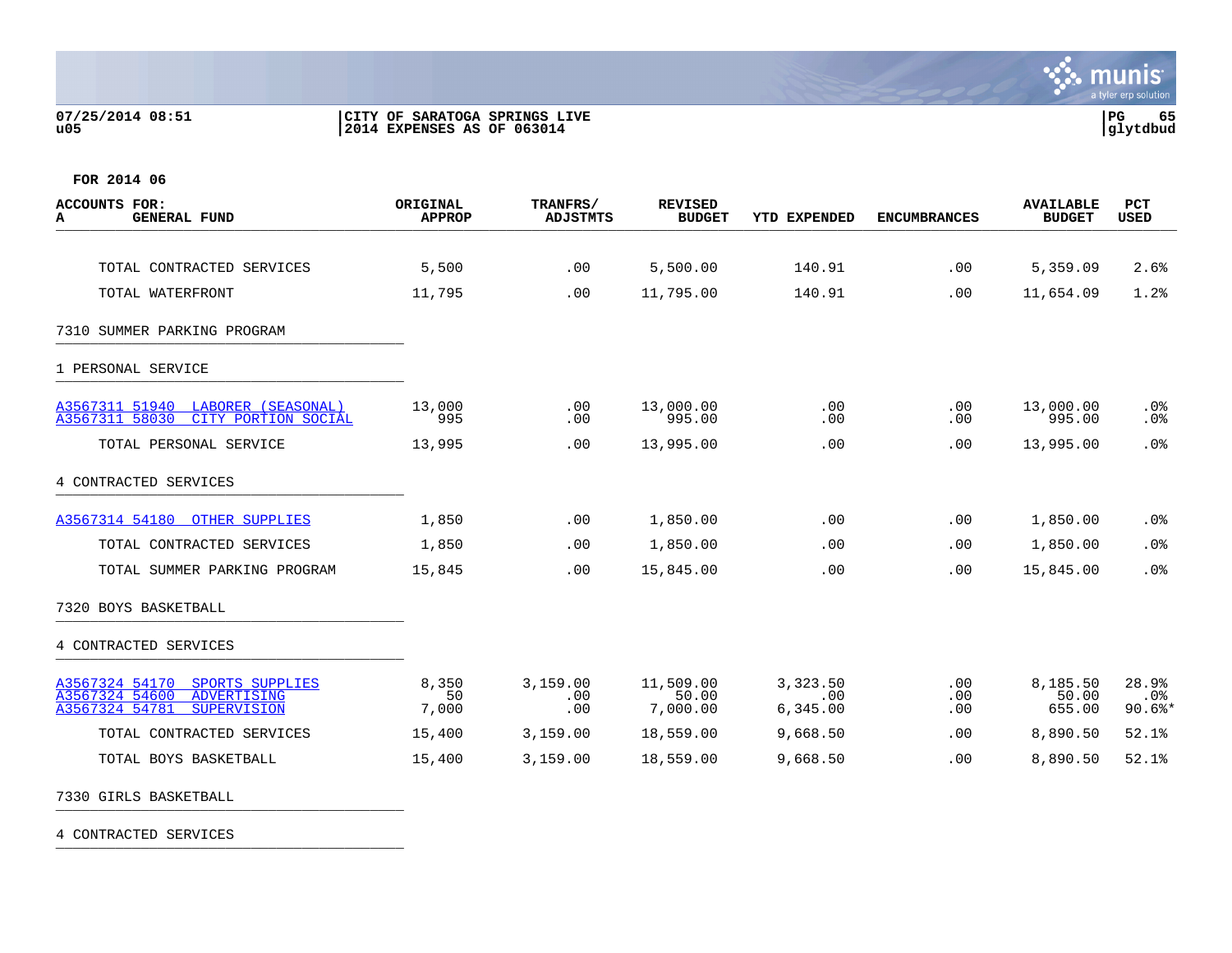

## **07/25/2014 08:51 |CITY OF SARATOGA SPRINGS LIVE |PG 66 u05 |2014 EXPENSES AS OF 063014 |glytdbud**



| <b>ACCOUNTS FOR:</b><br><b>GENERAL FUND</b><br>А                              | <b>ORIGINAL</b><br><b>APPROP</b> | TRANFRS/<br><b>ADJSTMTS</b> | <b>REVISED</b><br><b>BUDGET</b> | <b>YTD EXPENDED</b> | <b>ENCUMBRANCES</b> | <b>AVAILABLE</b><br><b>BUDGET</b> | <b>PCT</b><br>USED |
|-------------------------------------------------------------------------------|----------------------------------|-----------------------------|---------------------------------|---------------------|---------------------|-----------------------------------|--------------------|
|                                                                               |                                  |                             |                                 |                     |                     |                                   |                    |
| A3567334 54170<br>SPORTS SUPPLIES<br>A3567334 54781<br><b>SUPERVISION</b>     | 2,080<br>1,000                   | 1,026.95<br>.00.            | 3,106.95<br>1,000.00            | 1,097.61<br>320.00  | .00<br>.00          | 2,009.34<br>680.00                | 35.3%<br>32.0%     |
| TOTAL CONTRACTED SERVICES                                                     | 3,080                            | 1,026.95                    | 4,106.95                        | 1,417.61            | .00.                | 2,689.34                          | 34.5%              |
| TOTAL GIRLS BASKETBALL                                                        | 3,080                            | 1,026.95                    | 4,106.95                        | 1,417.61            | .00.                | 2,689.34                          | 34.5%              |
| 7340 SOCCER                                                                   |                                  |                             |                                 |                     |                     |                                   |                    |
| 1 PERSONAL SERVICE                                                            |                                  |                             |                                 |                     |                     |                                   |                    |
| A3567341 51581<br><b>SUPERVISION</b><br>CITY PORTION SOCIAL<br>A3567341 58030 | 1,000<br>76                      | .00<br>.00                  | 1,000.00<br>76.00               | 495.75<br>37.94     | .00<br>.00          | 504.25<br>38.06                   | 49.6%<br>49.9%     |
| TOTAL PERSONAL SERVICE                                                        | 1,076                            | .00                         | 1,076.00                        | 533.69              | .00                 | 542.31                            | 49.6%              |
| 2 EQUIPMENT AND CAPITAL OUTLAY                                                |                                  |                             |                                 |                     |                     |                                   |                    |
| A3567342 52500 SPORTS EOUIPMENT                                               | 1,400                            | .00                         | 1,400.00                        | .00                 | .00                 | 1,400.00                          | .0%                |
| TOTAL EQUIPMENT AND CAPITAL OU                                                | 1,400                            | .00                         | 1,400.00                        | .00                 | .00                 | 1,400.00                          | .0%                |
| 4 CONTRACTED SERVICES                                                         |                                  |                             |                                 |                     |                     |                                   |                    |
| A3567344 54170<br>SPORTS SUPPLIES<br>A3567344 54781<br><b>SUPERVISION</b>     | 8,250<br>2,000                   | 1,139.70<br>.00             | 9,389.70<br>2,000.00            | 4,071.90<br>78.00   | .00<br>.00          | 5,317.80<br>1,922.00              | 43.4%<br>3.9%      |
| TOTAL CONTRACTED SERVICES                                                     | 10,250                           | 1,139.70                    | 11,389.70                       | 4,149.90            | .00                 | 7,239.80                          | 36.4%              |
| TOTAL SOCCER                                                                  | 12,726                           | 1,139.70                    | 13,865.70                       | 4,683.59            | .00                 | 9,182.11                          | 33.8%              |
| 7350 GIRLS AND BOYS SPRING LACROSSE                                           |                                  |                             |                                 |                     |                     |                                   |                    |
| 1 PERSONAL SERVICE                                                            |                                  |                             |                                 |                     |                     |                                   |                    |
| A3567351 51581<br>SUPERVISION                                                 | 1,000                            | .00                         | 1,000.00                        | .00                 | .00                 | 1,000.00                          | .0%                |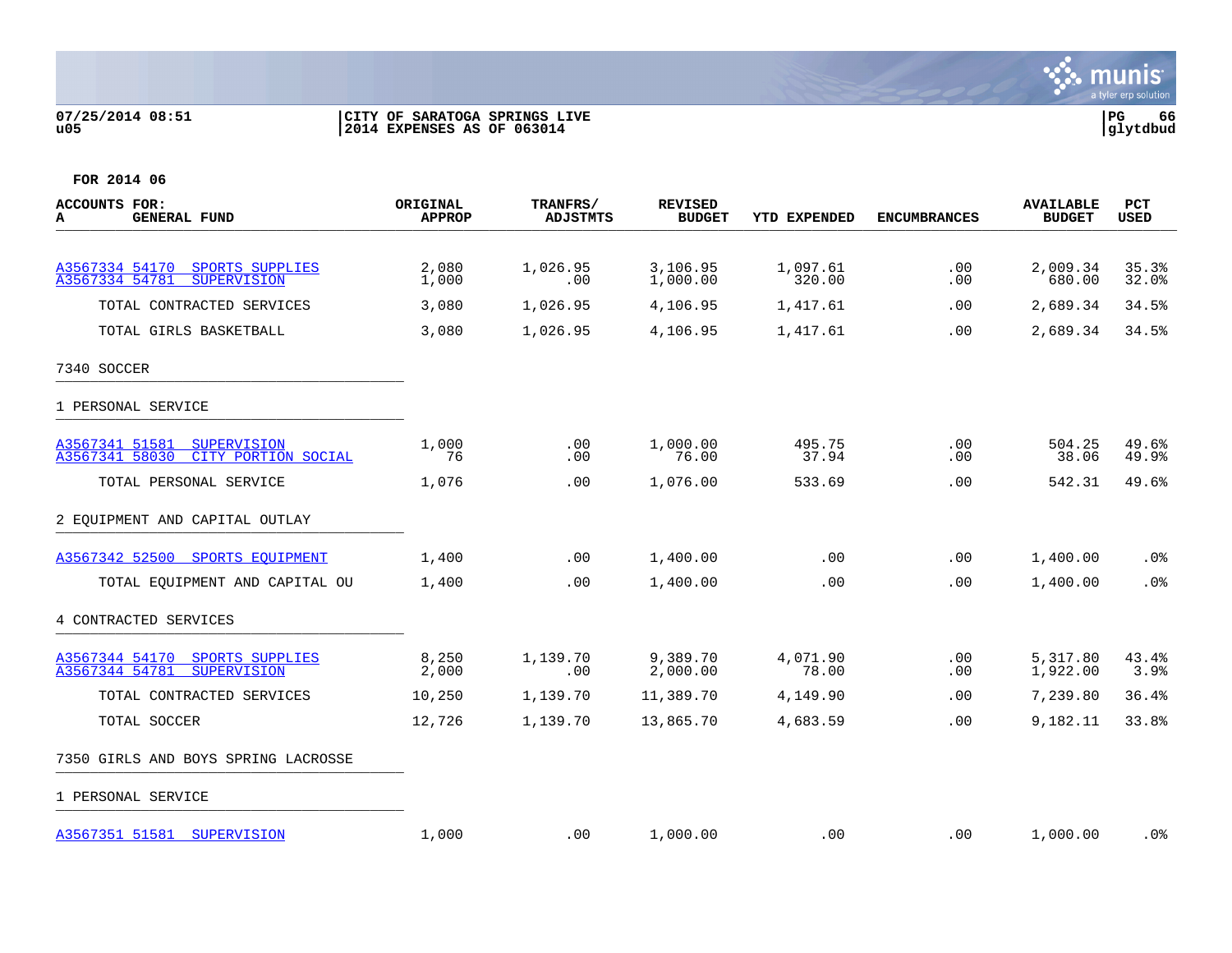## **07/25/2014 08:51 |CITY OF SARATOGA SPRINGS LIVE |PG 67 u05 |2014 EXPENSES AS OF 063014 |glytdbud**



**FOR 2014 06**

| <b>ACCOUNTS FOR:</b><br><b>GENERAL FUND</b><br>A                          | ORIGINAL<br><b>APPROP</b> | TRANFRS/<br><b>ADJSTMTS</b> | <b>REVISED</b><br><b>BUDGET</b> | <b>YTD EXPENDED</b>    | <b>ENCUMBRANCES</b> | <b>AVAILABLE</b><br><b>BUDGET</b> | <b>PCT</b><br><b>USED</b> |
|---------------------------------------------------------------------------|---------------------------|-----------------------------|---------------------------------|------------------------|---------------------|-----------------------------------|---------------------------|
| A3567351 58030 CITY PORTION SOCIAL                                        | 77                        | .00                         | 77.00                           | .00                    | .00                 | 77.00                             | .0%                       |
| TOTAL PERSONAL SERVICE                                                    | 1,077                     | .00                         | 1,077.00                        | .00                    | .00                 | 1,077.00                          | .0%                       |
| 4 CONTRACTED SERVICES                                                     |                           |                             |                                 |                        |                     |                                   |                           |
| A3567354 54170 SPORTS SUPPLIES                                            | 600                       | .00                         | 600.00                          | .00                    | .00                 | 600.00                            | $.0\%$                    |
| TOTAL CONTRACTED SERVICES                                                 | 600                       | .00                         | 600.00                          | .00                    | .00                 | 600.00                            | .0%                       |
| TOTAL GIRLS AND BOYS SPRING LA                                            | 1,677                     | .00                         | 1,677.00                        | .00                    | .00                 | 1,677.00                          | .0%                       |
| 9010 NEW YORK STATE RETIREMENT SYST                                       |                           |                             |                                 |                        |                     |                                   |                           |
| 8 EMPLOYEE BENEFITS                                                       |                           |                             |                                 |                        |                     |                                   |                           |
| A3769018 58040 OTHER EMPLOYEES RET<br>A3769018 58040 3000 OTHER EMPLOYEES | 87,817<br>108,145         | .00<br>.00                  | 87,817.20<br>108,145.08         | 31,580.29<br>27,188.65 | .00<br>.00          | 56,236.91<br>80,956.43            | 36.0%<br>25.1%            |
| TOTAL EMPLOYEE BENEFITS                                                   | 195,962                   | .00                         | 195,962.28                      | 58,768.94              | .00                 | 137, 193.34                       | 30.0%                     |
| TOTAL NEW YORK STATE RETIREMEN                                            | 195,962                   | .00                         | 195,962.28                      | 58,768.94              | .00                 | 137, 193.34                       | 30.0%                     |
| 9045 LIFE INSURANCE                                                       |                           |                             |                                 |                        |                     |                                   |                           |
| 4 CONTRACTED SERVICES                                                     |                           |                             |                                 |                        |                     |                                   |                           |
| A3769044 54774 LIFE INSURANCE<br>A3769044 54774 3000 LIFE INSURANCE       | 247<br>536                | .00<br>.00                  | 247.20<br>535.60                | 140.00<br>308.00       | .00<br>.00          | 107.20<br>227.60                  | $56.6$ %*<br>57.5%        |
| TOTAL CONTRACTED SERVICES                                                 | 783                       | .00                         | 782.80                          | 448.00                 | .00                 | 334.80                            | 57.2%                     |
| TOTAL LIFE INSURANCE                                                      | 783                       | .00                         | 782.80                          | 448.00                 | .00                 | 334.80                            | 57.2%                     |

9050 UNEMPLOYMENT INSURANCE

4 CONTRACTED SERVICES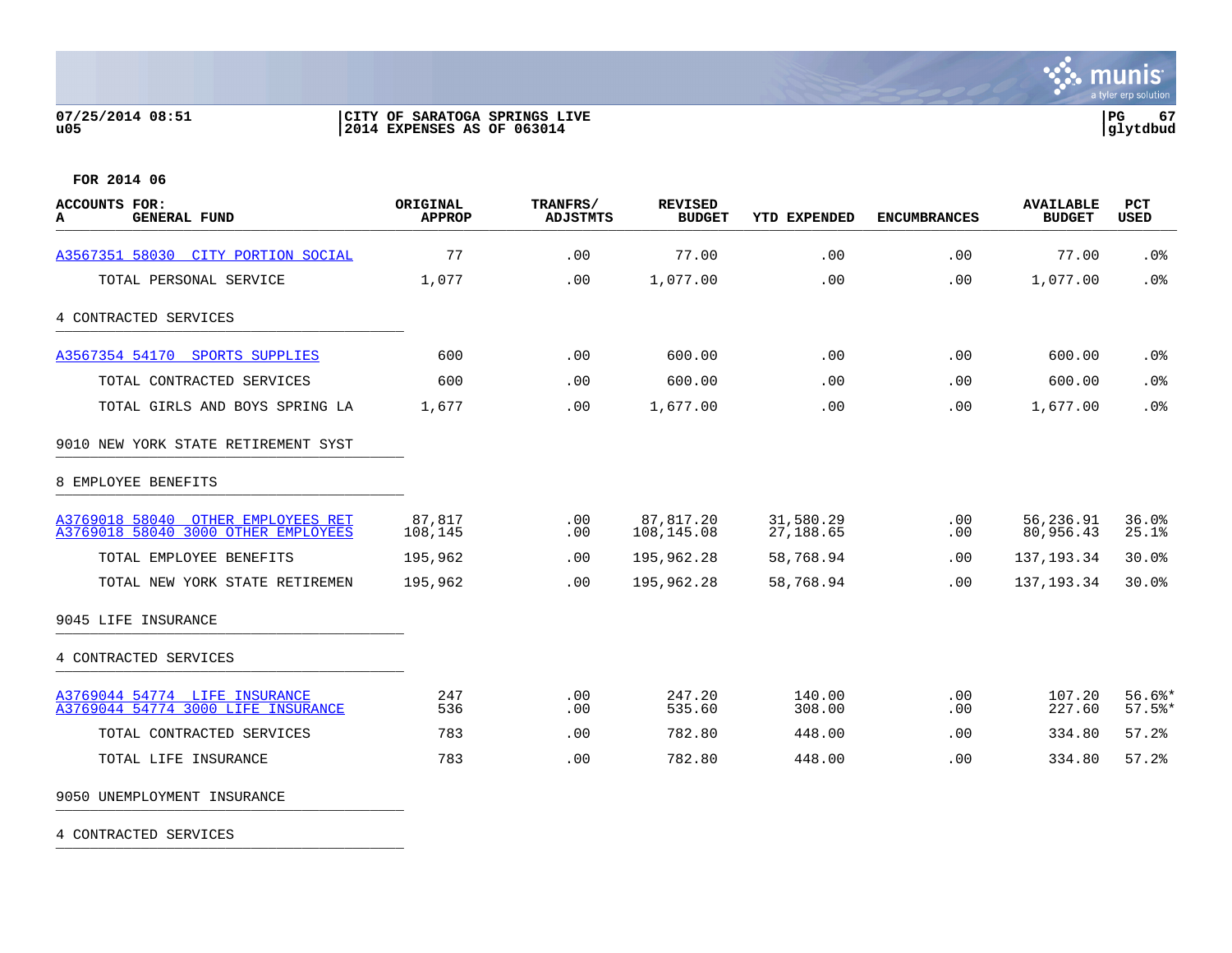## **07/25/2014 08:51 |CITY OF SARATOGA SPRINGS LIVE |PG 68 u05 |2014 EXPENSES AS OF 063014 |glytdbud**



| ACCOUNTS FOR:<br><b>GENERAL FUND</b><br>A                                                                                                                                                                                                                                      | ORIGINAL<br><b>APPROP</b>                                  | TRANFRS/<br><b>ADJSTMTS</b>                   | <b>REVISED</b><br><b>BUDGET</b>                                                 | <b>YTD EXPENDED</b>                                                        | <b>ENCUMBRANCES</b>                           | <b>AVAILABLE</b><br><b>BUDGET</b>                                            | <b>PCT</b><br><b>USED</b>                                   |
|--------------------------------------------------------------------------------------------------------------------------------------------------------------------------------------------------------------------------------------------------------------------------------|------------------------------------------------------------|-----------------------------------------------|---------------------------------------------------------------------------------|----------------------------------------------------------------------------|-----------------------------------------------|------------------------------------------------------------------------------|-------------------------------------------------------------|
|                                                                                                                                                                                                                                                                                |                                                            |                                               |                                                                                 |                                                                            |                                               |                                                                              |                                                             |
| A3769054 54776 UNEMPLOYMENT INSURA                                                                                                                                                                                                                                             | 10,000                                                     | .00                                           | 10,000.00                                                                       | .00                                                                        | .00                                           | 10,000.00                                                                    | .0%                                                         |
| TOTAL CONTRACTED SERVICES                                                                                                                                                                                                                                                      | 10,000                                                     | .00                                           | 10,000.00                                                                       | .00                                                                        | .00                                           | 10,000.00                                                                    | .0%                                                         |
| TOTAL UNEMPLOYMENT INSURANCE                                                                                                                                                                                                                                                   | 10,000                                                     | .00                                           | 10,000.00                                                                       | .00                                                                        | .00                                           | 10,000.00                                                                    | .0%                                                         |
| 9055 DISABILITY INSURANCE                                                                                                                                                                                                                                                      |                                                            |                                               |                                                                                 |                                                                            |                                               |                                                                              |                                                             |
| 4 CONTRACTED SERVICES                                                                                                                                                                                                                                                          |                                                            |                                               |                                                                                 |                                                                            |                                               |                                                                              |                                                             |
| A3769074 54770 DISABILITY INSURANC<br>A3769074 54770 3000 DISABILITY INSU                                                                                                                                                                                                      | 170<br>340                                                 | .00<br>.00                                    | 169.95<br>339.90                                                                | 41.25<br>82.50                                                             | .00<br>.00                                    | 128.70<br>257.40                                                             | 24.3%<br>24.3%                                              |
| TOTAL CONTRACTED SERVICES                                                                                                                                                                                                                                                      | 510                                                        | .00                                           | 509.85                                                                          | 123.75                                                                     | .00.                                          | 386.10                                                                       | 24.3%                                                       |
| TOTAL DISABILITY INSURANCE                                                                                                                                                                                                                                                     | 510                                                        | $.00 \,$                                      | 509.85                                                                          | 123.75                                                                     | .00                                           | 386.10                                                                       | 24.3%                                                       |
| 9060 HOSPITALIZATION                                                                                                                                                                                                                                                           |                                                            |                                               |                                                                                 |                                                                            |                                               |                                                                              |                                                             |
| 1 PERSONAL SERVICE                                                                                                                                                                                                                                                             |                                                            |                                               |                                                                                 |                                                                            |                                               |                                                                              |                                                             |
| A3769061 51001 3000 EMPLOYEES HOSPI<br>A3769061 58030 3000 CITY PORTION SO                                                                                                                                                                                                     | 3,000<br>230                                               | .00<br>$.00 \,$                               | 3,000.00<br>229.50                                                              | .00<br>.00                                                                 | .00<br>.00                                    | 3,000.00<br>229.50                                                           | $.0\%$<br>.0 <sub>8</sub>                                   |
| TOTAL PERSONAL SERVICE                                                                                                                                                                                                                                                         | 3,230                                                      | .00                                           | 3,229.50                                                                        | .00                                                                        | .00                                           | 3,229.50                                                                     | .0%                                                         |
| 8 EMPLOYEE BENEFITS                                                                                                                                                                                                                                                            |                                                            |                                               |                                                                                 |                                                                            |                                               |                                                                              |                                                             |
| A3769068 58010<br>HOSPITALIZATION<br>A3769068 58010 3000 HOSPITALIZATION<br>A3769068 58011<br><b>VISION INSURANCE</b><br>A3769068 58011 3000 VISION INSURANC<br>A3769068 58013 HRA ADMINISTRATIVE<br>A3769068 58013 3000 HRA ADMINISTRAT<br>A3769068 58014 HRA CO PAY REIMBURS | 72,244<br>142,524<br>1,467<br>2,647<br>278<br>626<br>1,585 | .00<br>.00<br>.00<br>.00<br>.00<br>.00<br>.00 | 72,243.60<br>142,523.79<br>1,467.23<br>2,647.20<br>278.40<br>626.40<br>1,584.60 | 35,805.60<br>70,832.70<br>715.80<br>1,140.60<br>116.00<br>290.00<br>270.00 | .00<br>.00<br>.00<br>.00<br>.00<br>.00<br>.00 | 36,438.00<br>71,691.09<br>751.43<br>1,506.60<br>162.40<br>336.40<br>1,314.60 | 49.6%<br>49.7%<br>48.8%<br>43.1%<br>41.7%<br>46.3%<br>17.0% |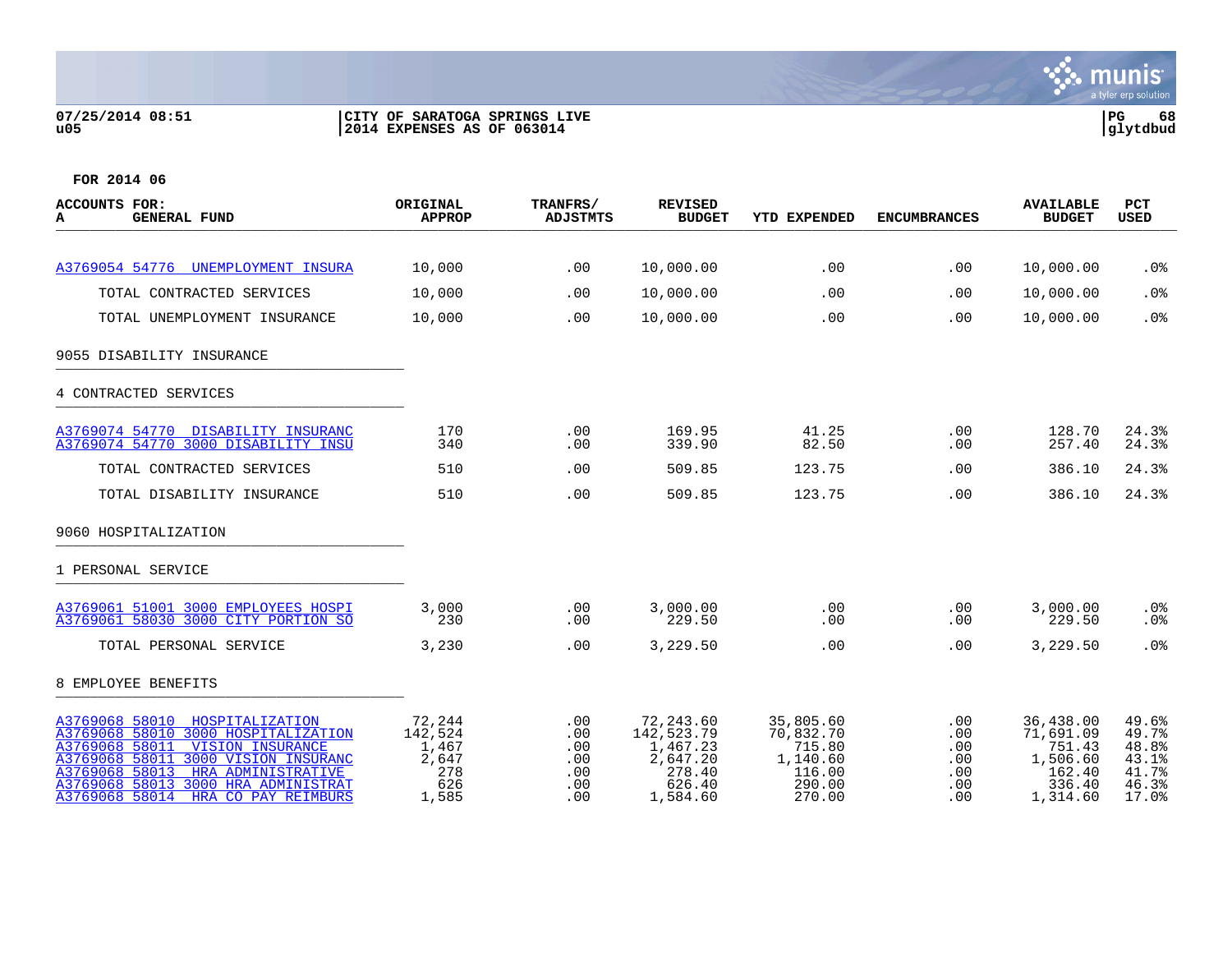## **07/25/2014 08:51 |CITY OF SARATOGA SPRINGS LIVE |PG 69 u05 |2014 EXPENSES AS OF 063014 |glytdbud**



S. munis

| ACCOUNTS FOR:<br>GENERAL FUND<br>A  | ORIGINAL<br><b>APPROP</b> | TRANFRS/<br>ADJSTMTS | <b>REVISED</b><br><b>BUDGET</b>   | YTD EXPENDED | <b>ENCUMBRANCES</b> | <b>AVAILABLE</b><br><b>BUDGET</b> | PCT<br>USED |
|-------------------------------------|---------------------------|----------------------|-----------------------------------|--------------|---------------------|-----------------------------------|-------------|
| A3769068 58014 3000 HRA CO PAY REIM | 2,535                     | $.00 \,$             | 2,535.00                          | 1,195.00     | .00                 | 1,340.00                          | 47.1%       |
| TOTAL EMPLOYEE BENEFITS             | 223,906                   | .00                  | 223,906.22                        | 110,365.70   | .00                 | 113,540.52                        | 49.3%       |
| TOTAL HOSPITALIZATION               | 227,136                   | .00                  | 227,135.72                        | 110,365.70   | .00                 | 116,770.02                        | 48.6%       |
| TOTAL DEPARTMENT OF RECREATION      | 2,103,376                 | 27,616.63            | 2,130,993.02                      | 790,518.72   | 25,876.49           | 1,314,597.81                      | 38.3%       |
| TOTAL GENERAL FUND                  | 40,440,021                | 2,277,096.46         | 42, 717, 117, 75 17, 586, 249, 96 |              | 1,378,674.51        | 23,752,193.28                     | 44.4%       |
| TOTAL EXPENSES                      | 40,440,021                | 2,277,096.46         | 42.717.117.75 17.586.249.96       |              | 1,378,674.51        | 23,752,193.28                     |             |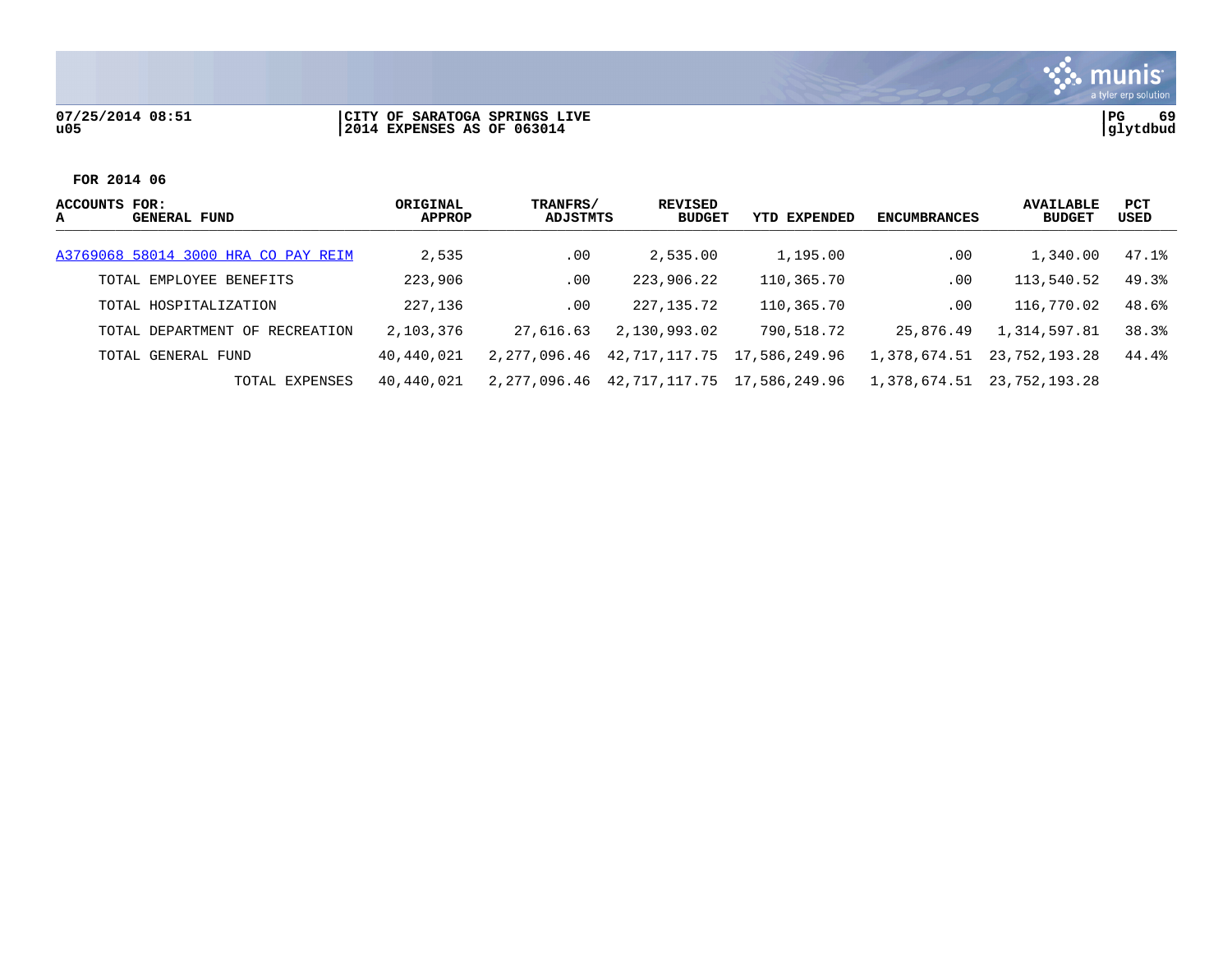## **07/25/2014 08:51 |CITY OF SARATOGA SPRINGS LIVE |PG 70 u05 |2014 EXPENSES AS OF 063014 |glytdbud**



| <b>ACCOUNTS FOR:</b><br>CITY CENTER AUTHORITY<br>Е                                                                                                                                                                                                                                                                                                                                                                   | ORIGINAL<br><b>APPROP</b>                                                                    | TRANFRS/<br><b>ADJSTMTS</b>                                                       | <b>REVISED</b><br><b>BUDGET</b>                                                                                                 | <b>YTD EXPENDED</b>                                                                                                     | <b>ENCUMBRANCES</b>                                                           | <b>AVAILABLE</b><br><b>BUDGET</b>                                                                                               | <b>PCT</b><br><b>USED</b>                                                                              |
|----------------------------------------------------------------------------------------------------------------------------------------------------------------------------------------------------------------------------------------------------------------------------------------------------------------------------------------------------------------------------------------------------------------------|----------------------------------------------------------------------------------------------|-----------------------------------------------------------------------------------|---------------------------------------------------------------------------------------------------------------------------------|-------------------------------------------------------------------------------------------------------------------------|-------------------------------------------------------------------------------|---------------------------------------------------------------------------------------------------------------------------------|--------------------------------------------------------------------------------------------------------|
| 7 CITY CENTER AUTHORITY                                                                                                                                                                                                                                                                                                                                                                                              |                                                                                              |                                                                                   |                                                                                                                                 |                                                                                                                         |                                                                               |                                                                                                                                 |                                                                                                        |
| 7160 CITY CENTER AUTHOROTY ADMINIST                                                                                                                                                                                                                                                                                                                                                                                  |                                                                                              |                                                                                   |                                                                                                                                 |                                                                                                                         |                                                                               |                                                                                                                                 |                                                                                                        |
| 1 PERSONAL SERVICE                                                                                                                                                                                                                                                                                                                                                                                                   |                                                                                              |                                                                                   |                                                                                                                                 |                                                                                                                         |                                                                               |                                                                                                                                 |                                                                                                        |
| E3577161 51001 EMPLOYEES HOSPITALI<br>E3577161 51100 EXECUTIVE DIRECTOR<br>E3577161 51101<br><b>SALES DIRECTOR</b><br>E3577161 51103<br>SALES REPRESENTATIV<br>E3577161 51132<br><b>OPERATIONS MANAGER</b><br>E3577161 51133<br><b>WORKING SUPERVISOR</b><br>E3577161 51420 ACCOUNT CLERK<br>E3577161 51541<br>CITY CENTERPART TIM<br>E3577161 51900<br>LABORER CITY CENTER<br>E3577161 58030<br>CITY PORTION SOCIAL | 2,700<br>105,897<br>61,866<br>61,923<br>53,552<br>85,548<br>35,919<br>0<br>341,648<br>55,618 | .00<br>.00<br>.00<br>.00<br>.00<br>.00<br>.00<br>13,000.00<br>$-13,000.00$<br>.00 | 2,700.00<br>105,897.00<br>61,866.00<br>61,923.00<br>53,552.00<br>85,548.00<br>35,919.00<br>13,000.00<br>328,648.00<br>55,618.00 | .00<br>55,355.96<br>34,012.18<br>59,852.04<br>29,059.15<br>56,891.58<br>24,675.00<br>1,092.00<br>92,911.50<br>26,361.69 | .00<br>.00<br>.00<br>.00<br>.00<br>.00<br>.00<br>.00<br>$.00 \,$<br>$.00 \,$  | 2,700.00<br>50,541.04<br>27,853.82<br>2,070.96<br>24,492.85<br>28,656.42<br>11,244.00<br>11,908.00<br>235,736.50<br>29, 256. 31 | $.0\%$<br>$52.3$ $*$<br>$55.0$ *<br>$96.7$ *<br>$54.3$ *<br>66.5%*<br>68.7%*<br>8.4%<br>28.3%<br>47.4% |
| TOTAL PERSONAL SERVICE                                                                                                                                                                                                                                                                                                                                                                                               | 804,671                                                                                      | .00                                                                               | 804,671.00                                                                                                                      | 380, 211.10                                                                                                             | .00                                                                           | 424,459.90                                                                                                                      | 47.3%                                                                                                  |
| 2 EOUIPMENT AND CAPITAL OUTLAY                                                                                                                                                                                                                                                                                                                                                                                       |                                                                                              |                                                                                   |                                                                                                                                 |                                                                                                                         |                                                                               |                                                                                                                                 |                                                                                                        |
| E3577162 52101 BUILDING EQUIPMENT<br>E3577162 52200 OFFICE EQUIPMENT                                                                                                                                                                                                                                                                                                                                                 | 12,000<br>11,000                                                                             | .00<br>.00                                                                        | 12,000.00<br>11,000.00                                                                                                          | .00<br>.00                                                                                                              | $.00 \,$<br>7,430.66                                                          | 12,000.00<br>3,569.34                                                                                                           | .0%<br>$67.6$ $*$                                                                                      |
| TOTAL EOUIPMENT AND CAPITAL OU                                                                                                                                                                                                                                                                                                                                                                                       | 23,000                                                                                       | .00                                                                               | 23,000.00                                                                                                                       | .00                                                                                                                     | 7,430.66                                                                      | 15,569.34                                                                                                                       | 32.3%                                                                                                  |
| 4 CONTRACTED SERVICES                                                                                                                                                                                                                                                                                                                                                                                                |                                                                                              |                                                                                   |                                                                                                                                 |                                                                                                                         |                                                                               |                                                                                                                                 |                                                                                                        |
| E3577164 54110 OFFICE SUPPLIES<br>E3577164 54120<br>POSTAGE<br>E3577164 54140<br>JANITORIAL SUPPLIES<br>E3577164 54201<br><b>BUSINESS EXPENSE/SA</b><br>E3577164 54230<br><b>DUES</b><br>E3577164 54330<br>REPAIRS & MAINTENAN<br>E3577164 54410<br>PRINTING<br>E3577164 54420<br>ADVERTISING                                                                                                                        | 4,500<br>1,500<br>35,000<br>15,000<br>3,500<br>5,000<br>1,500<br>2,000                       | .00<br>.00<br>.00<br>.00<br>.00<br>.00<br>.00<br>.00                              | 4,500.00<br>1,500.00<br>35,000.00<br>15,000.00<br>3,500.00<br>5,000.00<br>1,500.00<br>2,000.00                                  | 867.08<br>500.00<br>16,361.83<br>4,251.26<br>2,720.00<br>2,303.94<br>970.00<br>1,151.25                                 | .00<br>.00<br>4,032.62<br>$.00 \,$<br>$.00 \,$<br>1,300.00<br>$.00 \,$<br>.00 | 3,632.92<br>1,000.00<br>14,605.55<br>10,748.74<br>780.00<br>1,396.06<br>530.00<br>848.75                                        | 19.3%<br>33.3%<br>58.3%*<br>28.3%<br>$77.7%$ *<br>$72.1$ %*<br>64.7%<br>$57.6$ *                       |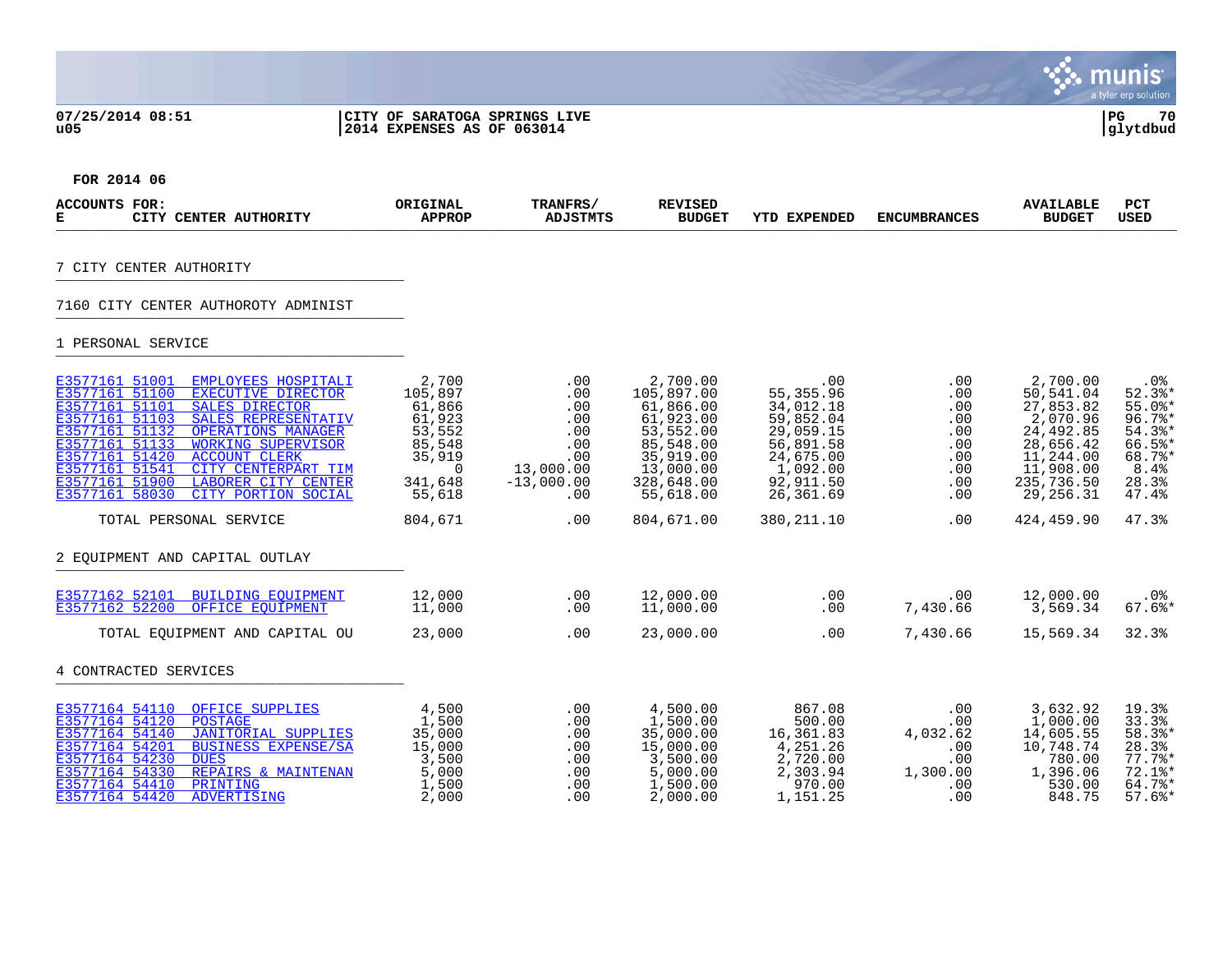

## **07/25/2014 08:51 |CITY OF SARATOGA SPRINGS LIVE |PG 71 u05 |2014 EXPENSES AS OF 063014 |glytdbud**



| <b>ACCOUNTS FOR:</b><br>CITY CENTER AUTHORITY<br>Е                                                                                                                                                                                                                                                                                                                                                                                                                                                                                                                                                                                                                                                                                        | ORIGINAL<br><b>APPROP</b>                                                                                                                                           | TRANFRS/<br><b>ADJSTMTS</b>                                                                                                        | <b>REVISED</b><br><b>BUDGET</b>                                                                                                                                                                                           | <b>YTD EXPENDED</b>                                                                                                                                                                                              | <b>ENCUMBRANCES</b>                                                                                                                               | <b>AVAILABLE</b><br><b>BUDGET</b>                                                                                                                                                                                  | <b>PCT</b><br><b>USED</b>                                                                                                                                                                |
|-------------------------------------------------------------------------------------------------------------------------------------------------------------------------------------------------------------------------------------------------------------------------------------------------------------------------------------------------------------------------------------------------------------------------------------------------------------------------------------------------------------------------------------------------------------------------------------------------------------------------------------------------------------------------------------------------------------------------------------------|---------------------------------------------------------------------------------------------------------------------------------------------------------------------|------------------------------------------------------------------------------------------------------------------------------------|---------------------------------------------------------------------------------------------------------------------------------------------------------------------------------------------------------------------------|------------------------------------------------------------------------------------------------------------------------------------------------------------------------------------------------------------------|---------------------------------------------------------------------------------------------------------------------------------------------------|--------------------------------------------------------------------------------------------------------------------------------------------------------------------------------------------------------------------|------------------------------------------------------------------------------------------------------------------------------------------------------------------------------------------|
| E3577164 54421<br>LEGAL ADVERTISING<br>E3577164 54510<br>REPAIRS & MAINTENAN<br>E3577164 54520<br>GAS & OIL<br>E3577164 54522<br>LICENSE/INSPECTION/<br>E3577164 54523<br><b>VEHICLE INSURANCE</b><br>E3577164 54532<br><b>BUILDING EOUIPMENT</b><br>E3577164 54533<br>PRODUCTIONS EOUIPME<br>E3577164 54610<br>REPAIRS & MAINTENAN<br>E3577164 54611<br><b>BUILDING INSURANCE</b><br>E3577164 54632<br>DECORATING<br>E3577164 54650<br><b>UTILITIES</b><br>E3577164 54670<br><b>PHONES</b><br>E3577164 54672<br>CREDIT CARD FEES<br>E3577164 54720<br>SERVICE CONTRACTS -<br>E3577164 54760<br><b>LEGAL</b><br>E3577164 54776<br>UNEMPLOYMENT INSURA<br>E3577164 54778<br>INSURANCE WC, DISAB,<br>E3577164 54792<br><b>MISCELLANEOUS</b> | 1,000<br>1,000<br>975<br>4,000<br>2,600<br>2,000<br>8,500<br>40,000<br>70,100<br>7,500<br>175,000<br>8,500<br>2,500<br>78,000<br>5,000<br>3,000<br>17,200<br>10,000 | .00<br>.00<br>.00<br>.00<br>.00<br>.00<br>.00<br>800.00<br>.00<br>.00<br>.00<br>.00<br>.00<br>.00<br>.00<br>.00<br>.00<br>1,400.00 | 1,000.00<br>1,000.00<br>975.00<br>4,000.00<br>2,600.00<br>2,000.00<br>8,500.00<br>40,800.00<br>70,100.00<br>7,500.00<br>175,000.00<br>8,500.00<br>2,500.00<br>78,000.00<br>5,000.00<br>3,000.00<br>17,200.00<br>11,400.00 | 91.86<br>547.27<br>287.97<br>3,802.75<br>1,715.50<br>197.70<br>1,130.00<br>24, 117. 48<br>41,974.50<br>2,813.66<br>85,876.98<br>4,285.61<br>2,648.99<br>45,700.44<br>47.00<br>1,208.08<br>14,395.05<br>15,187.00 | .00<br>.00<br>.00<br>.00<br>.00<br>.00<br>.00<br>834.00<br>.00<br>1,330.00<br>.00<br>.00<br>.00<br>7,375.00<br>1,000.00<br>$.00 \,$<br>.00<br>.00 | 908.14<br>452.73<br>687.03<br>197.25<br>884.50<br>1,802.30<br>7,370.00<br>15,848.52<br>28,125.50<br>3,356.34<br>89,123.02<br>4,214.39<br>$-148.99$<br>24,924.56<br>3,953.00<br>1,791.92<br>2,804.95<br>$-3,787.00$ | 9.2%<br>54.7%<br>29.5%<br>$95.1$ %*<br>$66.0$ *<br>9.9%<br>13.3%<br>$61.2$ $*$<br>$59.9$ %*<br>$55.2$ *<br>49.1%<br>$50.4$ *<br>106.0%<br>$68.0$ *<br>20.9%<br>40.3%<br>83.7%<br>133.2%* |
| TOTAL CONTRACTED SERVICES                                                                                                                                                                                                                                                                                                                                                                                                                                                                                                                                                                                                                                                                                                                 | 504,875                                                                                                                                                             | 2,200.00                                                                                                                           | 507,075.00                                                                                                                                                                                                                | 275, 153. 20                                                                                                                                                                                                     | 15,871.62                                                                                                                                         | 216,050.18                                                                                                                                                                                                         | 57.4%                                                                                                                                                                                    |
| 8 EMPLOYEE BENEFITS                                                                                                                                                                                                                                                                                                                                                                                                                                                                                                                                                                                                                                                                                                                       |                                                                                                                                                                     |                                                                                                                                    |                                                                                                                                                                                                                           |                                                                                                                                                                                                                  |                                                                                                                                                   |                                                                                                                                                                                                                    |                                                                                                                                                                                          |
| E3577168 58010 HOSPITALIZATION<br>E3577168 58040<br>OTHER EMPLOYEES RET                                                                                                                                                                                                                                                                                                                                                                                                                                                                                                                                                                                                                                                                   | 137,768<br>134,585                                                                                                                                                  | .00<br>.00                                                                                                                         | 137,767.50<br>134,584.50                                                                                                                                                                                                  | 85,196.10<br>30,593.40                                                                                                                                                                                           | .00<br>.00                                                                                                                                        | 52,571.40<br>103,991.10                                                                                                                                                                                            | $61.8$ $*$<br>22.7%                                                                                                                                                                      |
| TOTAL EMPLOYEE BENEFITS                                                                                                                                                                                                                                                                                                                                                                                                                                                                                                                                                                                                                                                                                                                   | 272,352                                                                                                                                                             | .00                                                                                                                                | 272,352.00                                                                                                                                                                                                                | 115,789.50                                                                                                                                                                                                       | $.00 \,$                                                                                                                                          | 156,562.50                                                                                                                                                                                                         | 42.5%                                                                                                                                                                                    |
| 9 CONTINGENCY/TRANSFERS                                                                                                                                                                                                                                                                                                                                                                                                                                                                                                                                                                                                                                                                                                                   |                                                                                                                                                                     |                                                                                                                                    |                                                                                                                                                                                                                           |                                                                                                                                                                                                                  |                                                                                                                                                   |                                                                                                                                                                                                                    |                                                                                                                                                                                          |
| E3577169 59010 CONTINGENCY                                                                                                                                                                                                                                                                                                                                                                                                                                                                                                                                                                                                                                                                                                                | 15,000                                                                                                                                                              | .00                                                                                                                                | 15,000.00                                                                                                                                                                                                                 | .00                                                                                                                                                                                                              | .00                                                                                                                                               | 15,000.00                                                                                                                                                                                                          | .0%                                                                                                                                                                                      |
| TOTAL CONTINGENCY/TRANSFERS                                                                                                                                                                                                                                                                                                                                                                                                                                                                                                                                                                                                                                                                                                               | 15,000                                                                                                                                                              | .00                                                                                                                                | 15,000.00                                                                                                                                                                                                                 | .00                                                                                                                                                                                                              | .00                                                                                                                                               | 15,000.00                                                                                                                                                                                                          | .0%                                                                                                                                                                                      |
| TOTAL CITY CENTER AUTHOROTY AD                                                                                                                                                                                                                                                                                                                                                                                                                                                                                                                                                                                                                                                                                                            | 1,619,898                                                                                                                                                           | 2,200.00                                                                                                                           | 1,622,098.00                                                                                                                                                                                                              | 771,153.80                                                                                                                                                                                                       | 23,302.28                                                                                                                                         | 827,641.92                                                                                                                                                                                                         | 49.0%                                                                                                                                                                                    |
| 7182 CITY CENTER EXPANSION                                                                                                                                                                                                                                                                                                                                                                                                                                                                                                                                                                                                                                                                                                                |                                                                                                                                                                     |                                                                                                                                    |                                                                                                                                                                                                                           |                                                                                                                                                                                                                  |                                                                                                                                                   |                                                                                                                                                                                                                    |                                                                                                                                                                                          |
| 4 CONTRACTED SERVICES                                                                                                                                                                                                                                                                                                                                                                                                                                                                                                                                                                                                                                                                                                                     |                                                                                                                                                                     |                                                                                                                                    |                                                                                                                                                                                                                           |                                                                                                                                                                                                                  |                                                                                                                                                   |                                                                                                                                                                                                                    |                                                                                                                                                                                          |
| E3577184 54723 SERV CONT CONSTRUCT                                                                                                                                                                                                                                                                                                                                                                                                                                                                                                                                                                                                                                                                                                        | $\mathbf 0$                                                                                                                                                         | 945,686.88                                                                                                                         | 945,686.88                                                                                                                                                                                                                | 123,819.42                                                                                                                                                                                                       | 526,706.40                                                                                                                                        | 295,161.06                                                                                                                                                                                                         | 68.8%*                                                                                                                                                                                   |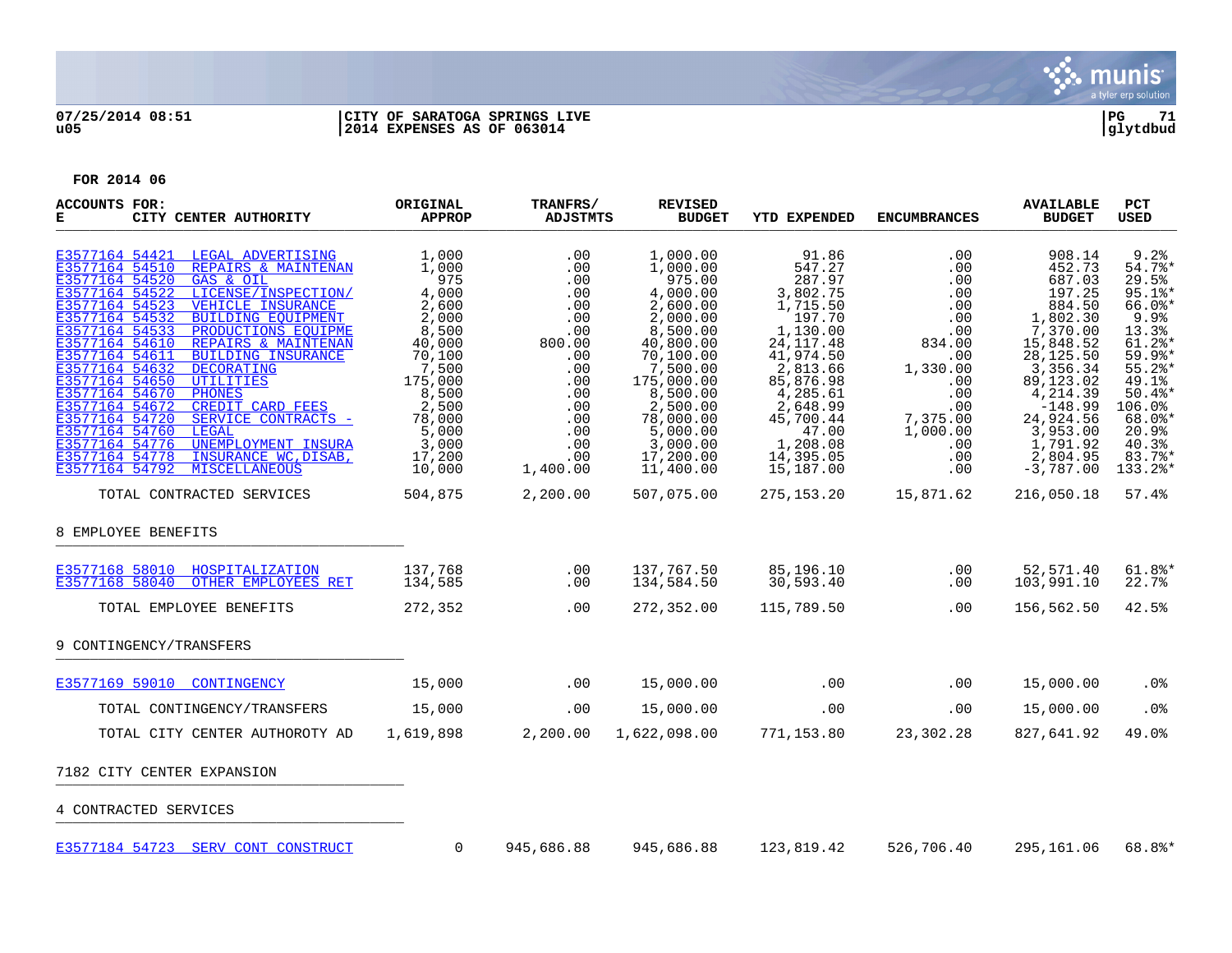## **07/25/2014 08:51 |CITY OF SARATOGA SPRINGS LIVE |PG 72 u05 |2014 EXPENSES AS OF 063014 |glytdbud**



| ACCOUNTS FOR:<br><b>CENTER AUTHORITY</b><br>CITY<br>Е | ORIGINAL<br>APPROP | TRANFRS/<br>ADJSTMTS | REVISED<br><b>BUDGET</b> | <b>YTD EXPENDED</b> | ENCUMBRANCES | <b>AVAILABLE</b><br><b>BUDGET</b> | <b>PCT</b><br>USED |
|-------------------------------------------------------|--------------------|----------------------|--------------------------|---------------------|--------------|-----------------------------------|--------------------|
|                                                       |                    |                      |                          |                     |              |                                   |                    |
| TOTAL CONTRACTED SERVICES                             |                    | 945,686.88           | 945,686.88               | 123,819.42          | 526,706.40   | 295,161.06                        | 68.8%              |
| TOTAL CITY CENTER EXPANSION                           |                    | 945,686.88           | 945,686.88               | 123,819.42          | 526,706.40   | 295,161.06                        | 68.8%              |
| CENTER AUTHORITY<br>TOTAL CITY                        | 1,619,898          | 947,886.88           | 2,567,784.88             | 894,973.22          | 550,008.68   | 1,122,802.98                      | 56.3%              |
| CENTER AUTHORITY<br>TOTAL CITY                        | 1,619,898          | 947,886.88           | 2,567,784.88             | 894,973.22          | 550,008.68   | 1,122,802.98                      | 56.3%              |
| TOTAL EXPENSES                                        | 1,619,898          | 947,886.88           | 2,567,784.88             | 894,973.22          | 550,008.68   | 1,122,802.98                      |                    |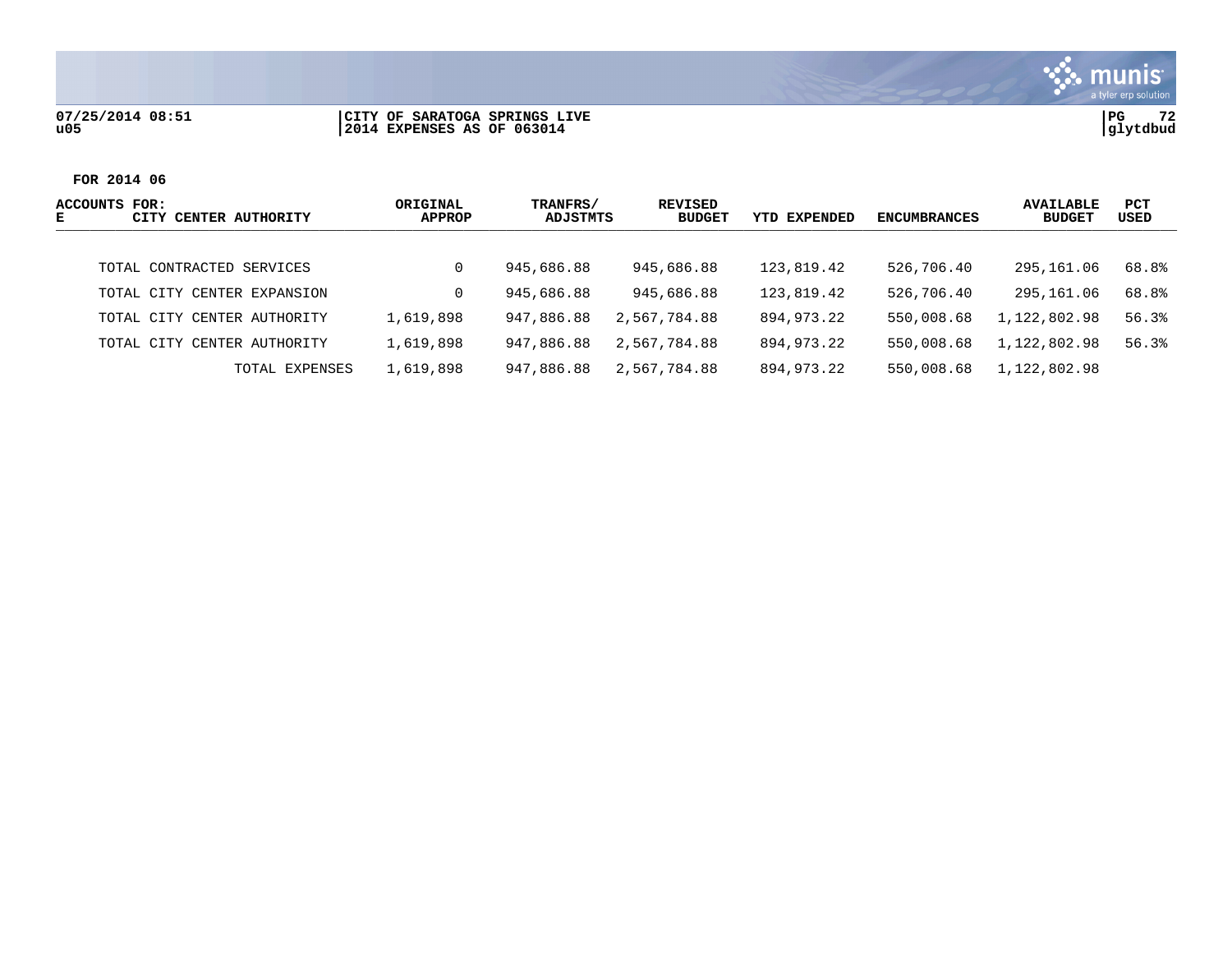**07/25/2014 08:51 |CITY OF SARATOGA SPRINGS LIVE |PG 73**

# **u05 |2014 EXPENSES AS OF 063014 |glytdbud**



| <b>ACCOUNTS FOR:</b><br><b>WATER FUND</b><br>F                                                                                                                                                                                                                                                                                                    | ORIGINAL<br><b>APPROP</b>                                                  | TRANFRS/<br><b>ADJSTMTS</b>                                             | <b>REVISED</b><br><b>BUDGET</b>                                                                   | YTD EXPENDED                                                                                  | <b>ENCUMBRANCES</b>                                  | <b>AVAILABLE</b><br><b>BUDGET</b>                                                         | <b>PCT</b><br><b>USED</b>                                                 |
|---------------------------------------------------------------------------------------------------------------------------------------------------------------------------------------------------------------------------------------------------------------------------------------------------------------------------------------------------|----------------------------------------------------------------------------|-------------------------------------------------------------------------|---------------------------------------------------------------------------------------------------|-----------------------------------------------------------------------------------------------|------------------------------------------------------|-------------------------------------------------------------------------------------------|---------------------------------------------------------------------------|
| 3 COMMISSIONER OF PUBLIC WORKS                                                                                                                                                                                                                                                                                                                    |                                                                            |                                                                         |                                                                                                   |                                                                                               |                                                      |                                                                                           |                                                                           |
| 1910 LIABILITY INSURANCE                                                                                                                                                                                                                                                                                                                          |                                                                            |                                                                         |                                                                                                   |                                                                                               |                                                      |                                                                                           |                                                                           |
| 4 CONTRACTED SERVICES                                                                                                                                                                                                                                                                                                                             |                                                                            |                                                                         |                                                                                                   |                                                                                               |                                                      |                                                                                           |                                                                           |
| F3731914 54773 LIABILITY INSURANCE                                                                                                                                                                                                                                                                                                                | 37,878                                                                     | .00                                                                     | 37,877.79                                                                                         | 37,877.79                                                                                     | .00                                                  | $.00 \,$                                                                                  | $100.0$ $*$                                                               |
| TOTAL CONTRACTED SERVICES                                                                                                                                                                                                                                                                                                                         | 37,878                                                                     | .00                                                                     | 37,877.79                                                                                         | 37,877.79                                                                                     | .00                                                  | .00                                                                                       | 100.0%                                                                    |
| TOTAL LIABILITY INSURANCE                                                                                                                                                                                                                                                                                                                         | 37,878                                                                     | .00                                                                     | 37,877.79                                                                                         | 37,877.79                                                                                     | .00                                                  | .00                                                                                       | 100.0%                                                                    |
| 1930 MEDICAL AND CASUALTY INSURANCE                                                                                                                                                                                                                                                                                                               |                                                                            |                                                                         |                                                                                                   |                                                                                               |                                                      |                                                                                           |                                                                           |
| 4 CONTRACTED SERVICES                                                                                                                                                                                                                                                                                                                             |                                                                            |                                                                         |                                                                                                   |                                                                                               |                                                      |                                                                                           |                                                                           |
| F3031934 54775 SELF INSURANCE                                                                                                                                                                                                                                                                                                                     | 10,000                                                                     | $.00 \,$                                                                | 10,000.00                                                                                         | .00                                                                                           | .00                                                  | 10,000.00                                                                                 | $.0\%$                                                                    |
| TOTAL CONTRACTED SERVICES                                                                                                                                                                                                                                                                                                                         | 10,000                                                                     | .00                                                                     | 10,000.00                                                                                         | .00                                                                                           | .00                                                  | 10,000.00                                                                                 | .0%                                                                       |
| TOTAL MEDICAL AND CASUALTY INS                                                                                                                                                                                                                                                                                                                    | 10,000                                                                     | .00                                                                     | 10,000.00                                                                                         | .00                                                                                           | .00                                                  | 10,000.00                                                                                 | .0%                                                                       |
| 8310 WATER ADMINISTRATION                                                                                                                                                                                                                                                                                                                         |                                                                            |                                                                         |                                                                                                   |                                                                                               |                                                      |                                                                                           |                                                                           |
| 1 PERSONAL SERVICE                                                                                                                                                                                                                                                                                                                                |                                                                            |                                                                         |                                                                                                   |                                                                                               |                                                      |                                                                                           |                                                                           |
| F3638311 51131<br><b>WATER METER ACCOUNT</b><br>F3638311 51400<br>PUBLIC WORKS OFFICE<br>F3638311 51421<br><b>ACCOUNT CLERK (PART</b><br>F3638311 51440<br><b>SENIOR CLERK</b><br>F3638311 51443<br><b>UTILITIES CLERK</b><br>F3638311 51455<br>DPW COORDINATOR<br>F3638311 51458<br>TEMP DPW OFFICE COO<br>F3638311 51490<br>SR ENGINEERING TECH | 32,340<br>16,432<br>$\Omega$<br>19,838<br>25,559<br>9,997<br>0<br>$\Omega$ | .00<br>.00<br>290.00<br>7,482.00<br>.00<br>.00<br>2,000.00<br>19,473.29 | 32,340.00<br>16,432.00<br>290.00<br>27,320.00<br>25,559.00<br>9,997.00<br>2,000.00<br>19, 473. 29 | 15,771.02<br>8,013.61<br>290.00<br>11,556.01<br>12,464.07<br>4,684.40<br>1,179.55<br>4,432.00 | .00<br>.00<br>.00<br>.00<br>.00<br>.00<br>.00<br>.00 | 16,568.98<br>8,418.39<br>.00<br>15,763.99<br>13,094.93<br>5,312.60<br>820.45<br>15,041.29 | 48.8%<br>48.8%<br>100.0%*<br>42.3%<br>48.8%<br>46.9%<br>$59.0$ *<br>22.8% |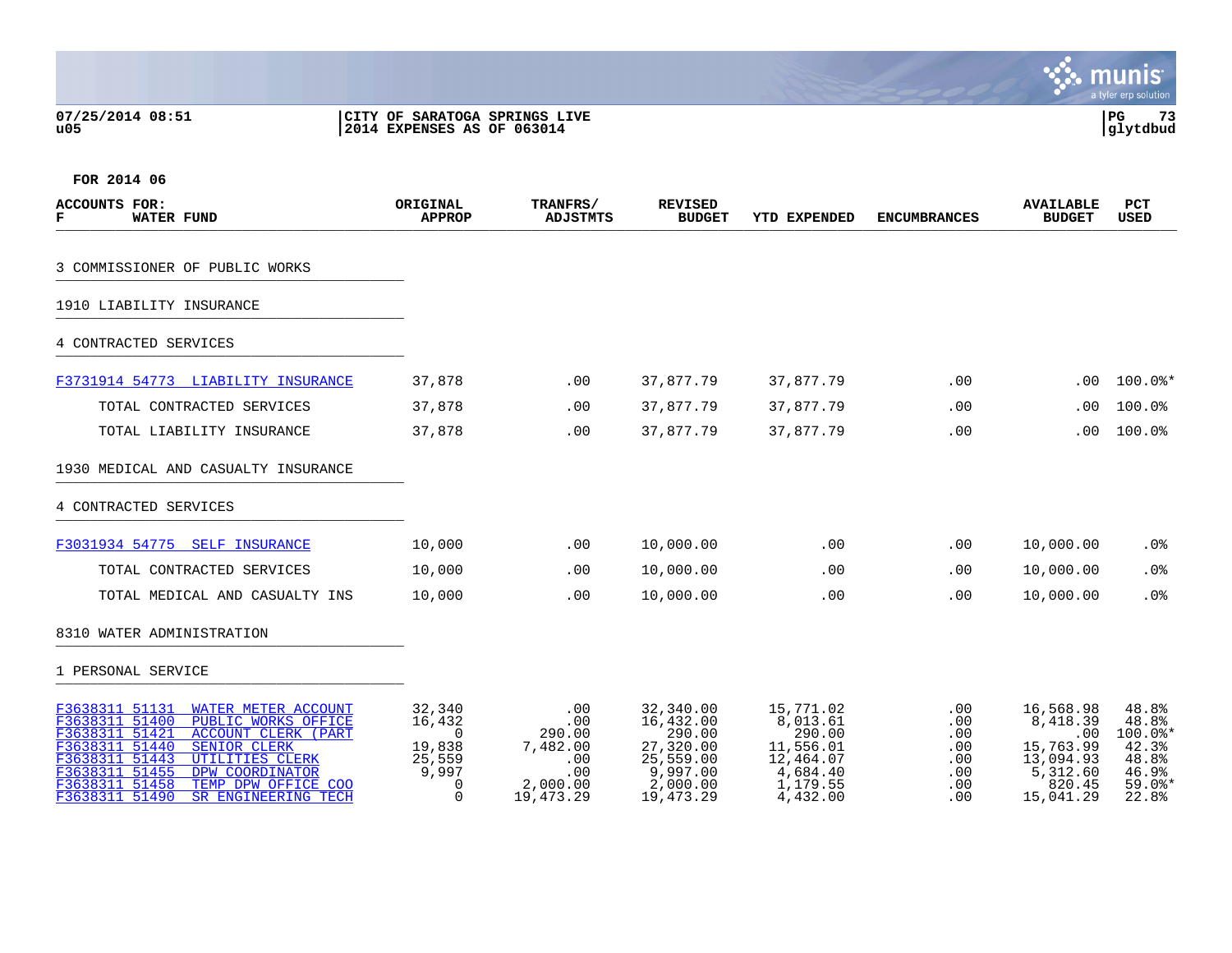

## **07/25/2014 08:51 |CITY OF SARATOGA SPRINGS LIVE |PG 74 u05 |2014 EXPENSES AS OF 063014 |glytdbud**



| <b>ACCOUNTS FOR:</b><br>F<br><b>WATER FUND</b>                                                                                                                                                                                                                                                                                                       | ORIGINAL<br><b>APPROP</b>                                                          | TRANFRS/<br><b>ADJSTMTS</b>                                        | <b>REVISED</b><br><b>BUDGET</b>                                                                   | <b>YTD EXPENDED</b>                                                                   | <b>ENCUMBRANCES</b>                                                 | <b>AVAILABLE</b><br><b>BUDGET</b>                                                              | <b>PCT</b><br><b>USED</b>                                               |
|------------------------------------------------------------------------------------------------------------------------------------------------------------------------------------------------------------------------------------------------------------------------------------------------------------------------------------------------------|------------------------------------------------------------------------------------|--------------------------------------------------------------------|---------------------------------------------------------------------------------------------------|---------------------------------------------------------------------------------------|---------------------------------------------------------------------|------------------------------------------------------------------------------------------------|-------------------------------------------------------------------------|
| F3638311 51491<br>UTILITIES SYSTEM LO<br>F3638311 51552<br><b>ADMINISTRATIVE ASSI</b><br>F3638311 51960<br><b>OVERTIME</b><br>CITY PORTION SOCIAL<br>F3638311 58030                                                                                                                                                                                  | 28,324<br>12,330<br>2,500<br>12,270                                                | $-19,066.29$<br>$-10, 365.00$<br>$-2,032.00$<br>153.00             | 9,257.71<br>1,965.00<br>468.00<br>12,422.98                                                       | 9,257.71<br>1,265.65<br>50.16<br>5,204.02                                             | .00<br>.00<br>.00<br>.00                                            | .00<br>699.35<br>417.84<br>7,218.96                                                            | $100.0$ *<br>$64.4$ %*<br>10.7%<br>41.9%                                |
| TOTAL PERSONAL SERVICE                                                                                                                                                                                                                                                                                                                               | 159,590                                                                            | $-2,065.00$                                                        | 157,524.98                                                                                        | 74,168.20                                                                             | .00                                                                 | 83,356.78                                                                                      | 47.1%                                                                   |
| 2 EOUIPMENT AND CAPITAL OUTLAY                                                                                                                                                                                                                                                                                                                       |                                                                                    |                                                                    |                                                                                                   |                                                                                       |                                                                     |                                                                                                |                                                                         |
| F3638312 52200 OFFICE EOUIPMENT                                                                                                                                                                                                                                                                                                                      | 500                                                                                | .00                                                                | 500.00                                                                                            | 157.94                                                                                | .00                                                                 | 342.06                                                                                         | 31.6%                                                                   |
| TOTAL EOUIPMENT AND CAPITAL OU                                                                                                                                                                                                                                                                                                                       | 500                                                                                | .00                                                                | 500.00                                                                                            | 157.94                                                                                | .00                                                                 | 342.06                                                                                         | 31.6%                                                                   |
| 4 CONTRACTED SERVICES                                                                                                                                                                                                                                                                                                                                |                                                                                    |                                                                    |                                                                                                   |                                                                                       |                                                                     |                                                                                                |                                                                         |
| F3638314 54110 OFFICE SUPPLIES<br>F3638314 54120<br><b>POSTAGE</b><br>F3638314 54180<br><b>OTHER SUPPLIES</b><br>F3638314 54250<br><b>CONFERENCE REGISTRA</b><br>F3638314 54410<br>PRINTING<br>F3638314 54670<br><b>PHONES</b><br>F3638314 54720<br>SERVICE CONTRACTS -<br>F3638314 54740<br>SERVICE CONTRACTS -<br>F3638314 54761<br><b>REFUNDS</b> | 3,000<br>13,000<br>500<br>$\overline{0}$<br>6,700<br>1,200<br>16,026<br>500<br>500 | .00<br>.00<br>.00<br>70.00<br>.00<br>.00<br>4,750.00<br>.00<br>.00 | 3,000.00<br>13,000.00<br>500.00<br>70.00<br>6,700.00<br>1,200.00<br>20,776.00<br>500.00<br>500.00 | 1,061.18<br>4,170.00<br>135.54<br>.00<br>1,140.00<br>561.80<br>5,034.60<br>.00<br>.00 | $.00 \ \rm$<br>.00<br>.00<br>.00<br>.00<br>.00<br>.00<br>.00<br>.00 | 1,938.82<br>8,830.00<br>364.46<br>70.00<br>5,560.00<br>638.20<br>15,741.40<br>500.00<br>500.00 | 35.4%<br>32.1%<br>27.1%<br>.0%<br>17.0%<br>46.8%<br>24.2%<br>.0%<br>.0% |
| TOTAL CONTRACTED SERVICES                                                                                                                                                                                                                                                                                                                            | 41,426                                                                             | 4,820.00                                                           | 46,246.00                                                                                         | 12,103.12                                                                             | .00                                                                 | 34, 142.88                                                                                     | 26.2%                                                                   |
| TOTAL WATER ADMINISTRATION                                                                                                                                                                                                                                                                                                                           | 201,516                                                                            | 2,755.00                                                           | 204, 270.98                                                                                       | 86,429.26                                                                             | .00                                                                 | 117,841.72                                                                                     | 42.3%                                                                   |
| 8320 LAKE & RESERVOIR                                                                                                                                                                                                                                                                                                                                |                                                                                    |                                                                    |                                                                                                   |                                                                                       |                                                                     |                                                                                                |                                                                         |
| 4 CONTRACTED SERVICES                                                                                                                                                                                                                                                                                                                                |                                                                                    |                                                                    |                                                                                                   |                                                                                       |                                                                     |                                                                                                |                                                                         |
| F3638324 54180 OTHER SUPPLIES<br>F3638324 54650<br><b>UTILITIES</b><br>F3638324 54720<br>SERVICE CONTRACTS -<br>F3638324 54811<br>PROPERTY TAXES                                                                                                                                                                                                     | 100<br>12,000<br>3,000<br>15,000                                                   | .00<br>.00<br>.00<br>.00                                           | 100.00<br>12,000.00<br>3,000.00<br>15,000.00                                                      | .00<br>1,268.64<br>.00<br>2,815.70                                                    | .00<br>.00<br>.00<br>.00                                            | 100.00<br>10,731.36<br>3,000.00<br>12,184.30                                                   | $.0\%$<br>10.6%<br>.0%<br>18.8%                                         |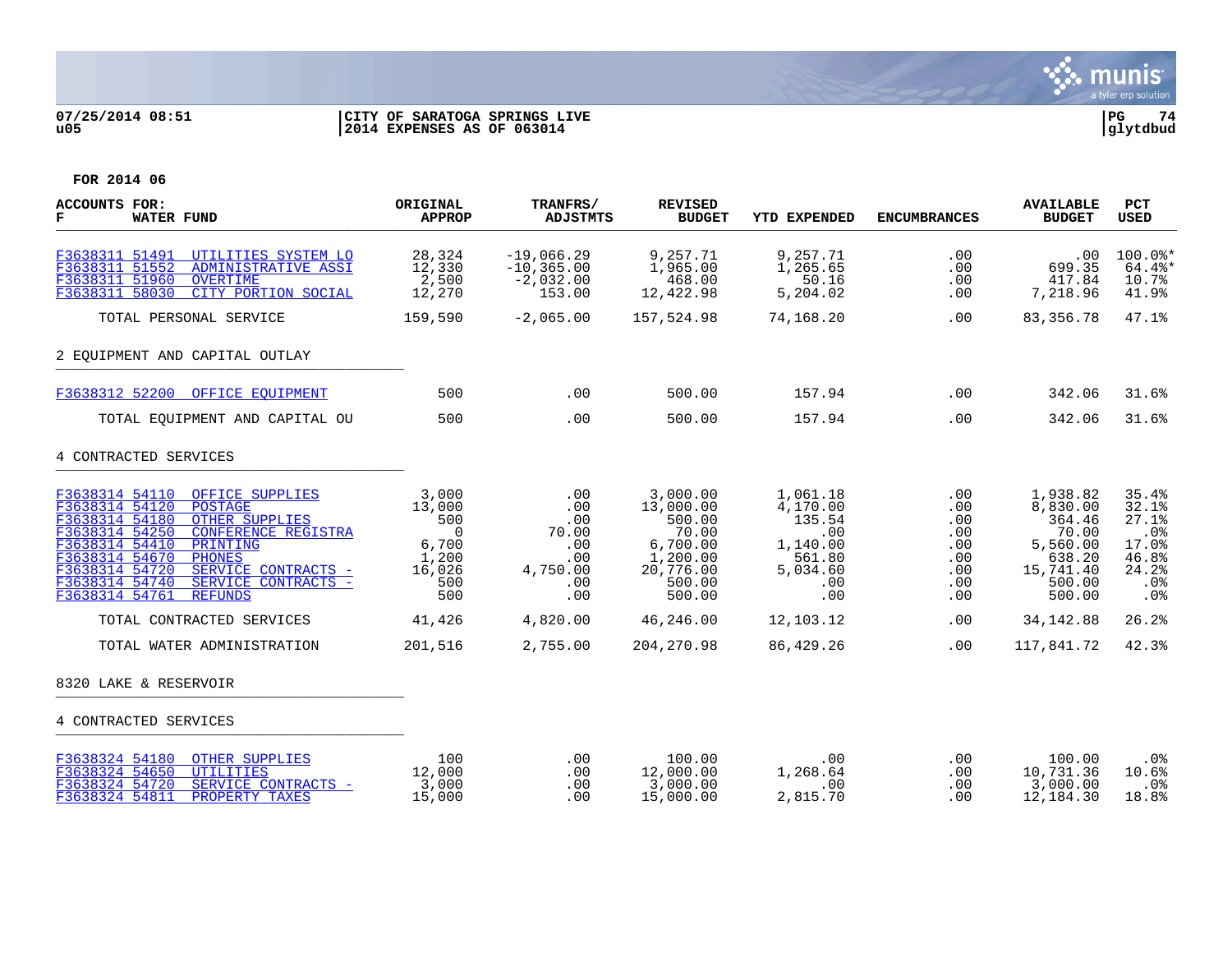## **07/25/2014 08:51 |CITY OF SARATOGA SPRINGS LIVE |PG 75 u05 |2014 EXPENSES AS OF 063014 |glytdbud**



| <b>ACCOUNTS FOR:</b><br><b>WATER FUND</b><br>F                                                                                                                                                                                                                                                                                                                                                                      | ORIGINAL<br><b>APPROP</b>                                                            | TRANFRS/<br><b>ADJSTMTS</b>                                                        | <b>REVISED</b><br><b>BUDGET</b>                                                                                   | <b>YTD EXPENDED</b>                                                                                 | <b>ENCUMBRANCES</b>                                                      | <b>AVAILABLE</b><br><b>BUDGET</b>                                                                              | <b>PCT</b><br><b>USED</b>                                                                |
|---------------------------------------------------------------------------------------------------------------------------------------------------------------------------------------------------------------------------------------------------------------------------------------------------------------------------------------------------------------------------------------------------------------------|--------------------------------------------------------------------------------------|------------------------------------------------------------------------------------|-------------------------------------------------------------------------------------------------------------------|-----------------------------------------------------------------------------------------------------|--------------------------------------------------------------------------|----------------------------------------------------------------------------------------------------------------|------------------------------------------------------------------------------------------|
|                                                                                                                                                                                                                                                                                                                                                                                                                     |                                                                                      |                                                                                    |                                                                                                                   |                                                                                                     |                                                                          |                                                                                                                |                                                                                          |
| TOTAL CONTRACTED SERVICES                                                                                                                                                                                                                                                                                                                                                                                           | 30,100                                                                               | .00                                                                                | 30,100.00                                                                                                         | 4,084.34                                                                                            | .00                                                                      | 26,015.66                                                                                                      | 13.6%                                                                                    |
| TOTAL LAKE & RESERVOIR                                                                                                                                                                                                                                                                                                                                                                                              | 30,100                                                                               | .00                                                                                | 30,100.00                                                                                                         | 4,084.34                                                                                            | .00                                                                      | 26,015.66                                                                                                      | 13.6%                                                                                    |
| 8330 WATER TREATMENT PLANT                                                                                                                                                                                                                                                                                                                                                                                          |                                                                                      |                                                                                    |                                                                                                                   |                                                                                                     |                                                                          |                                                                                                                |                                                                                          |
| 1 PERSONAL SERVICE                                                                                                                                                                                                                                                                                                                                                                                                  |                                                                                      |                                                                                    |                                                                                                                   |                                                                                                     |                                                                          |                                                                                                                |                                                                                          |
| F3638331 51051<br>CHIEF WATER PLANT O<br>F3638331 51581<br>WATER TREATMENT PLA<br>F3638331 51892<br>WATER TREATMENT PLA<br>F3638331 51900<br><b>LABORER WATER</b><br>F3638331 51960<br><b>OVERTIME</b><br>F3638331 51980<br>HOLIDAY PAY<br>F3638331 58030<br>CITY PORTION SOCIAL                                                                                                                                    | 83,230<br>47,923<br>373,879<br>41,346<br>4,000<br>22,000<br>43,787                   | .00<br>.00<br>.00<br>$-4,957.00$<br>.00<br>.00<br>.00                              | 83,230.00<br>47,923.00<br>373,879.00<br>36,389.00<br>4,000.00<br>22,000.00<br>43,787.00                           | 39,629.21<br>22,361.54<br>185,807.84<br>12,328.96<br>1,799.85<br>8,784.56<br>20,150.71              | .00<br>.00<br>.00<br>.00<br>.00<br>.00<br>.00                            | 43,600.79<br>25,561.46<br>188,071.16<br>24,060.04<br>2,200.15<br>13, 215. 44<br>23,636.29                      | 47.6%<br>46.7%<br>49.7%<br>33.9%<br>45.0%<br>39.9 <sub>8</sub><br>46.0%                  |
| TOTAL PERSONAL SERVICE                                                                                                                                                                                                                                                                                                                                                                                              | 616,165                                                                              | $-4.957.00$                                                                        | 611,208.00                                                                                                        | 290,862.67                                                                                          | .00                                                                      | 320, 345. 33                                                                                                   | 47.6%                                                                                    |
| 2 EOUIPMENT AND CAPITAL OUTLAY                                                                                                                                                                                                                                                                                                                                                                                      |                                                                                      |                                                                                    |                                                                                                                   |                                                                                                     |                                                                          |                                                                                                                |                                                                                          |
| F3638332 52300 MISCELLANEOUS EOUIP                                                                                                                                                                                                                                                                                                                                                                                  | 10,000                                                                               | 806.92                                                                             | 10,806.92                                                                                                         | 750.00                                                                                              | 5,106.92                                                                 | 4,950.00                                                                                                       | $54.2$ $*$                                                                               |
| TOTAL EQUIPMENT AND CAPITAL OU                                                                                                                                                                                                                                                                                                                                                                                      | 10,000                                                                               | 806.92                                                                             | 10,806.92                                                                                                         | 750.00                                                                                              | 5,106.92                                                                 | 4,950.00                                                                                                       | 54.2%                                                                                    |
| 4 CONTRACTED SERVICES                                                                                                                                                                                                                                                                                                                                                                                               |                                                                                      |                                                                                    |                                                                                                                   |                                                                                                     |                                                                          |                                                                                                                |                                                                                          |
| F3638334 54110<br>OFFICE SUPPLIES<br>F3638334 54140<br><b>JANITORIAL SUPPLIES</b><br>F3638334 54141<br><b>CHEMICALS</b><br>F3638334 54180<br><b>OTHER SUPPLIES</b><br>F3638334 54230<br><b>DUES</b><br>F3638334 54250<br><b>CONFERENCE REGISTRA</b><br>F3638334 54330<br>REPAIRS & MAINTENAN<br>F3638334 54440<br><b>BOOKS PUBLICATIONS</b><br>F3638334 54510<br>REPAIRS & MAINTENAN<br>F3638334 54520<br>GAS & OIL | 500<br>1,500<br>120,000<br>10,000<br>1,000<br>2,200<br>25,000<br>350<br>500<br>2,000 | .00<br>.00<br>6,579.20<br>$-495.00$<br>.00<br>$-70.00$<br>.00<br>.00<br>.00<br>.00 | 500.00<br>1,500.00<br>126,579.20<br>9,505.00<br>1,000.00<br>2,130.00<br>25,000.00<br>350.00<br>500.00<br>2,000.00 | 191.47<br>395.08<br>46,627.32<br>3,683.85<br>610.00<br>725.00<br>4,134.90<br>.00<br>.00<br>1,695.81 | .00<br>.00<br>34,546.11<br>.00<br>.00<br>.00<br>.00<br>.00<br>.00<br>.00 | 308.53<br>1,104.92<br>45, 405. 77<br>5,821.15<br>390.00<br>1,405.00<br>20,865.10<br>350.00<br>500.00<br>304.19 | 38.3%<br>26.3%<br>64.1%*<br>38.8%<br>$61.0$ %*<br>34.0%<br>16.5%<br>.0%<br>.0%<br>84.8%* |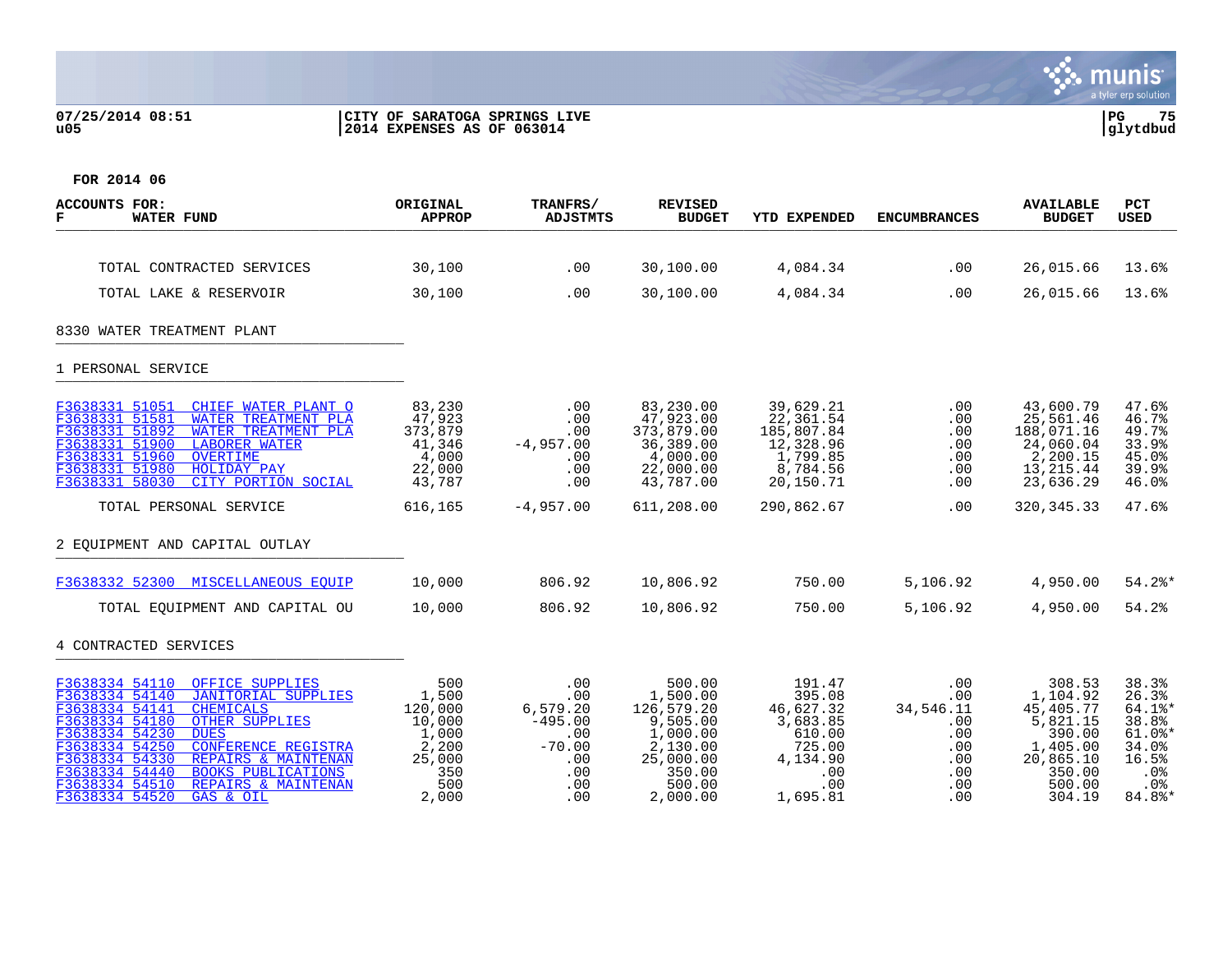

## **07/25/2014 08:51 |CITY OF SARATOGA SPRINGS LIVE |PG 76 u05 |2014 EXPENSES AS OF 063014 |glytdbud**



| <b>ACCOUNTS FOR:</b><br>F<br><b>WATER FUND</b>                                                                                                                                           | <b>ORIGINAL</b><br><b>APPROP</b>             | TRANFRS/<br><b>ADJSTMTS</b>     | <b>REVISED</b><br><b>BUDGET</b>                             | <b>YTD EXPENDED</b>                                   | <b>ENCUMBRANCES</b>                        | <b>AVAILABLE</b><br><b>BUDGET</b>                     | <b>PCT</b><br><b>USED</b>                 |
|------------------------------------------------------------------------------------------------------------------------------------------------------------------------------------------|----------------------------------------------|---------------------------------|-------------------------------------------------------------|-------------------------------------------------------|--------------------------------------------|-------------------------------------------------------|-------------------------------------------|
| F3638334 54610<br>REPAIRS & MAINTENAN<br>F3638334 54650<br><b>UTILITIES</b><br>F3638334 54670<br><b>PHONES</b><br>F3638334 54708<br>LAB TESTING<br>F3638334 54720<br>SERVICE CONTRACTS - | 7,500<br>400,000<br>5,000<br>18,000<br>7,800 | .00<br>.00<br>.00<br>.00<br>.00 | 7,500.00<br>400,000.00<br>5,000.00<br>18,000.00<br>7,800.00 | 2,199.13<br>110,460.69<br>1,709.90<br>5,154.00<br>.00 | 1,508.83<br>.00<br>.00<br>12,846.00<br>.00 | 3,792.04<br>289,539.31<br>3,290.10<br>.00<br>7,800.00 | 49.4%<br>27.6%<br>34.2%<br>100.0%*<br>.0% |
| TOTAL CONTRACTED SERVICES                                                                                                                                                                | 601,350                                      | 6,014.20                        | 607,364.20                                                  | 177,587.15                                            | 48,900.94                                  | 380,876.11                                            | 37.3%                                     |
| TOTAL WATER TREATMENT PLANT                                                                                                                                                              | 1,227,515                                    | 1,864.12                        | 1,229,379.12                                                | 469,199.82                                            | 54,007.86                                  | 706,171.44                                            | 42.6%                                     |
| 8340 METERS                                                                                                                                                                              |                                              |                                 |                                                             |                                                       |                                            |                                                       |                                           |
| 1 PERSONAL SERVICE                                                                                                                                                                       |                                              |                                 |                                                             |                                                       |                                            |                                                       |                                           |
| F3638341 51162<br>WATER METER SERVICE<br>F3638341 51163<br>WATER METER SERVICE<br>F3638341 51960<br><b>OVERTIME</b><br>F3638341 58030<br>CITY PORTION SOCIAL                             | 55,770<br>23,054<br>100<br>6,038             | .00<br>.00<br>.00<br>.00        | 55,770.00<br>23,054.00<br>100.00<br>6,038.00                | 26,124.87<br>11,242.44<br>10.03<br>2,753.00           | .00<br>.00<br>.00<br>$.00 \,$              | 29,645.13<br>11,811.56<br>89.97<br>3,285.00           | 46.8%<br>48.8%<br>10.0%<br>45.6%          |
| TOTAL PERSONAL SERVICE                                                                                                                                                                   | 84,962                                       | .00                             | 84,962.00                                                   | 40.130.34                                             | .00                                        | 44,831.66                                             | 47.2%                                     |
| 2 EOUIPMENT AND CAPITAL OUTLAY                                                                                                                                                           |                                              |                                 |                                                             |                                                       |                                            |                                                       |                                           |
| F3638342 52201<br><b>METERS</b><br>F3638342 52300<br>MISCELLANEOUS EOUIP<br>F3638342 52400<br><b>VEHICLES</b>                                                                            | 100,000<br>6,000<br>$\Omega$                 | 10,688.12<br>.00<br>2,500.00    | 110,688.12<br>6,000.00<br>2,500.00                          | 54,799.57<br>.00<br>2,450.00                          | 13,304.20<br>.00<br>.00                    | 42,584.35<br>6,000.00<br>50.00                        | $61.5$ *<br>.0%<br>$98.0$ *               |
| TOTAL EOUIPMENT AND CAPITAL OU                                                                                                                                                           | 106,000                                      | 13,188.12                       | 119,188.12                                                  | 57,249.57                                             | 13,304.20                                  | 48,634.35                                             | 59.2%                                     |
| 4 CONTRACTED SERVICES                                                                                                                                                                    |                                              |                                 |                                                             |                                                       |                                            |                                                       |                                           |
| F3638344 54160<br>UNIFORMS<br>F3638344 54180<br><b>OTHER SUPPLIES</b><br>F3638344 54510<br>REPAIRS & MAINTENAN<br>F3638344 54520<br>GAS & OIL                                            | 750<br>800<br>1,500<br>7,500                 | .00<br>.00<br>.00<br>.00        | 750.00<br>800.00<br>1,500.00<br>7,500.00                    | .00<br>106.26<br>511.69<br>3,035.76                   | .00<br>.00<br>.00<br>.00                   | 750.00<br>693.74<br>988.31<br>4,464.24                | . 0 %<br>13.3%<br>34.1%<br>40.5%          |
| TOTAL CONTRACTED SERVICES                                                                                                                                                                | 10,550                                       | .00                             | 10,550.00                                                   | 3,653.71                                              | $.00 \,$                                   | 6,896.29                                              | 34.6%                                     |
| TOTAL METERS                                                                                                                                                                             | 201,512                                      | 13,188.12                       | 214,700.12                                                  | 101,033.62                                            | 13,304.20                                  | 100,362.30                                            | 53.3%                                     |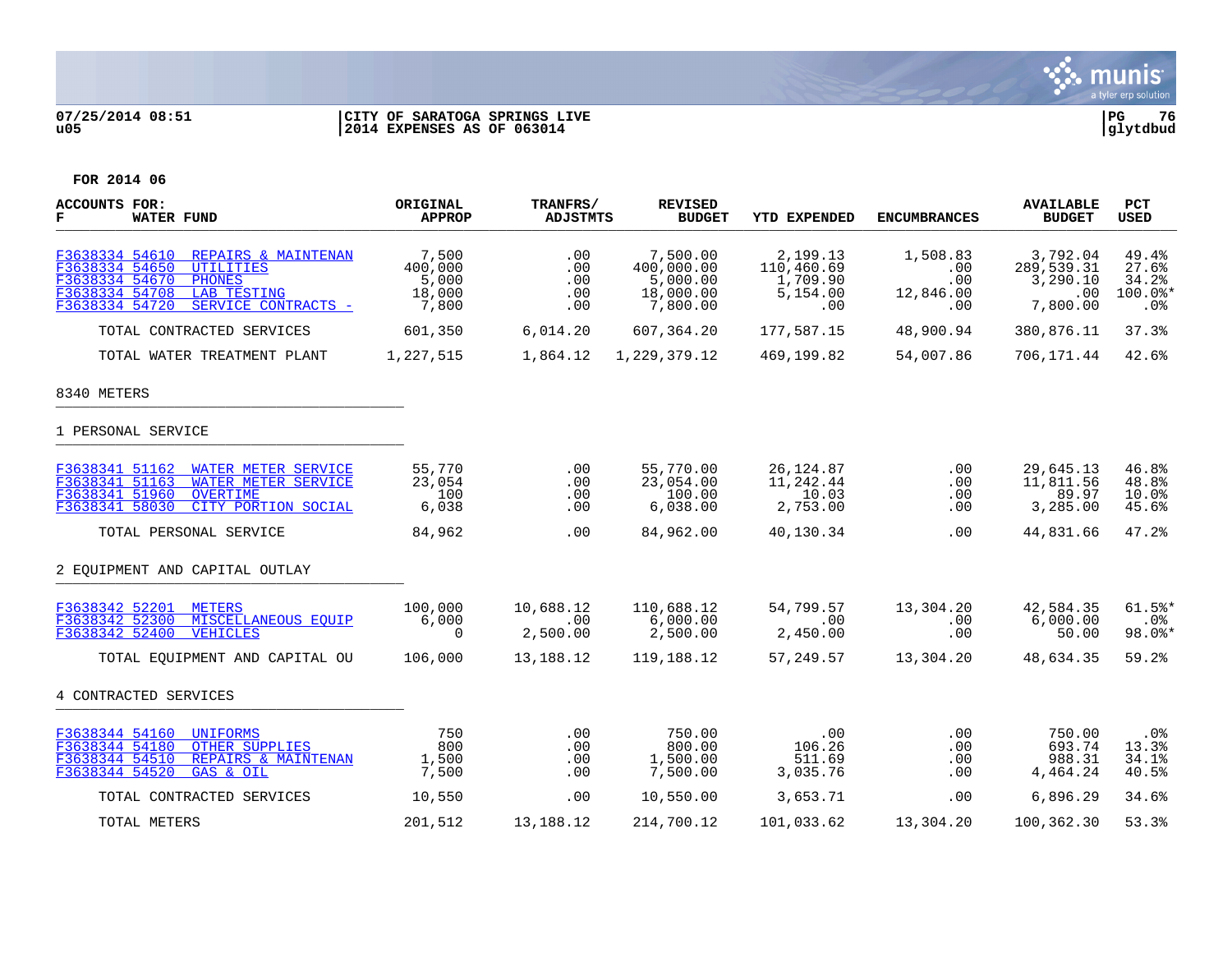## **07/25/2014 08:51 |CITY OF SARATOGA SPRINGS LIVE |PG 77 u05 |2014 EXPENSES AS OF 063014 |glytdbud**



| <b>ACCOUNTS FOR:</b><br><b>WATER FUND</b><br>г                                                                                                                                                                                                                                          | ORIGINAL<br><b>APPROP</b>                                    | TRANFRS/<br>ADJSTMTS                                     | <b>REVISED</b><br><b>BUDGET</b>                                              | <b>YTD EXPENDED</b>                                                    | <b>ENCUMBRANCES</b>                                                 | <b>AVAILABLE</b><br><b>BUDGET</b>                                         | <b>PCT</b><br><b>USED</b>                                          |
|-----------------------------------------------------------------------------------------------------------------------------------------------------------------------------------------------------------------------------------------------------------------------------------------|--------------------------------------------------------------|----------------------------------------------------------|------------------------------------------------------------------------------|------------------------------------------------------------------------|---------------------------------------------------------------------|---------------------------------------------------------------------------|--------------------------------------------------------------------|
| 8341 WATER MAINTENANCE                                                                                                                                                                                                                                                                  |                                                              |                                                          |                                                                              |                                                                        |                                                                     |                                                                           |                                                                    |
| 1 PERSONAL SERVICE                                                                                                                                                                                                                                                                      |                                                              |                                                          |                                                                              |                                                                        |                                                                     |                                                                           |                                                                    |
| F3638351 51900 LABORER WATER<br>F3638351 51960<br>OVERTIME<br>F3638351 58030<br>CITY PORTION SOCIAL                                                                                                                                                                                     | 253,847<br>10,000<br>20,184                                  | $-2,890.00$<br>.00<br>$-153.00$                          | 250,957.00<br>10,000.00<br>20,031.00                                         | 108,460.06<br>8,410.58<br>8,618.79                                     | .00<br>.00<br>.00                                                   | 142,496.94<br>1,589.42<br>11, 412. 21                                     | 43.2%<br>84.1%*<br>43.0%                                           |
| TOTAL PERSONAL SERVICE                                                                                                                                                                                                                                                                  | 284,031                                                      | $-3,043.00$                                              | 280,988.00                                                                   | 125,489.43                                                             | .00                                                                 | 155,498.57                                                                | 44.7%                                                              |
| 2 EOUIPMENT AND CAPITAL OUTLAY                                                                                                                                                                                                                                                          |                                                              |                                                          |                                                                              |                                                                        |                                                                     |                                                                           |                                                                    |
| F3638352 52300 MISCELLANEOUS EQUIP                                                                                                                                                                                                                                                      | 4,000                                                        | 6,000.00                                                 | 10,000.00                                                                    | 284.05                                                                 | 7,930.00                                                            | 1,785.95                                                                  | $82.1$ %*                                                          |
| TOTAL EQUIPMENT AND CAPITAL OU                                                                                                                                                                                                                                                          | 4,000                                                        | 6,000.00                                                 | 10,000.00                                                                    | 284.05                                                                 | 7,930.00                                                            | 1,785.95                                                                  | 82.1%                                                              |
| 4 CONTRACTED SERVICES                                                                                                                                                                                                                                                                   |                                                              |                                                          |                                                                              |                                                                        |                                                                     |                                                                           |                                                                    |
| F3638354 54100<br>RUBBLE BLACKTOP STO<br>F3638354 54180<br><b>OTHER SUPPLIES</b><br>F3638354 54320<br><b>TOOLS</b><br>F3638354 54330<br>REPAIRS & MAINTENAN<br>F3638354 54510<br>REPAIRS & MAINTENAN<br>F3638354 54520<br>GAS & OIL<br>F3638354 54530<br><b>EOUIPMENT &amp; VEHICLE</b> | 1,000<br>70,000<br>500<br>500<br>6,000<br>19,000<br>$\Omega$ | .00<br>$-4,982,00$<br>.00<br>.00<br>.00<br>.00<br>965.00 | 1,000.00<br>65,018.00<br>500.00<br>500.00<br>6,000.00<br>19,000.00<br>965.00 | .00<br>21,043.34<br>131.28<br>376.75<br>4,904.06<br>8,034.97<br>965.00 | $.00 \,$<br>12,028.94<br>$.00 \,$<br>.00.<br>$.00 \,$<br>.00<br>.00 | 1,000.00<br>31,945.72<br>368.72<br>123.25<br>1,095.94<br>10,965.03<br>.00 | .0%<br>$50.9$ %*<br>26.3%<br>75.4%<br>81.7%*<br>42.3%<br>$100.0$ * |
| TOTAL CONTRACTED SERVICES                                                                                                                                                                                                                                                               | 97,000                                                       | $-4,017.00$                                              | 92,983.00                                                                    | 35,455.40                                                              | 12,028.94                                                           | 45,498.66                                                                 | 51.1%                                                              |
| TOTAL WATER MAINTENANCE                                                                                                                                                                                                                                                                 | 385,031                                                      | $-1,060.00$                                              | 383,971.00                                                                   | 161,228.88                                                             | 19,958.94                                                           | 202,783.18                                                                | 47.2%                                                              |
| 8343 EMERGENCY WATER REPAIRS                                                                                                                                                                                                                                                            |                                                              |                                                          |                                                                              |                                                                        |                                                                     |                                                                           |                                                                    |
| 1 PERSONAL SERVICE                                                                                                                                                                                                                                                                      |                                                              |                                                          |                                                                              |                                                                        |                                                                     |                                                                           |                                                                    |
| F3638371 51900 LABORER WATER                                                                                                                                                                                                                                                            | 7,500                                                        | .00                                                      | 7,500.00                                                                     | 6,692.03                                                               | .00.                                                                | 807.97                                                                    | $89.2$ <sup>*</sup>                                                |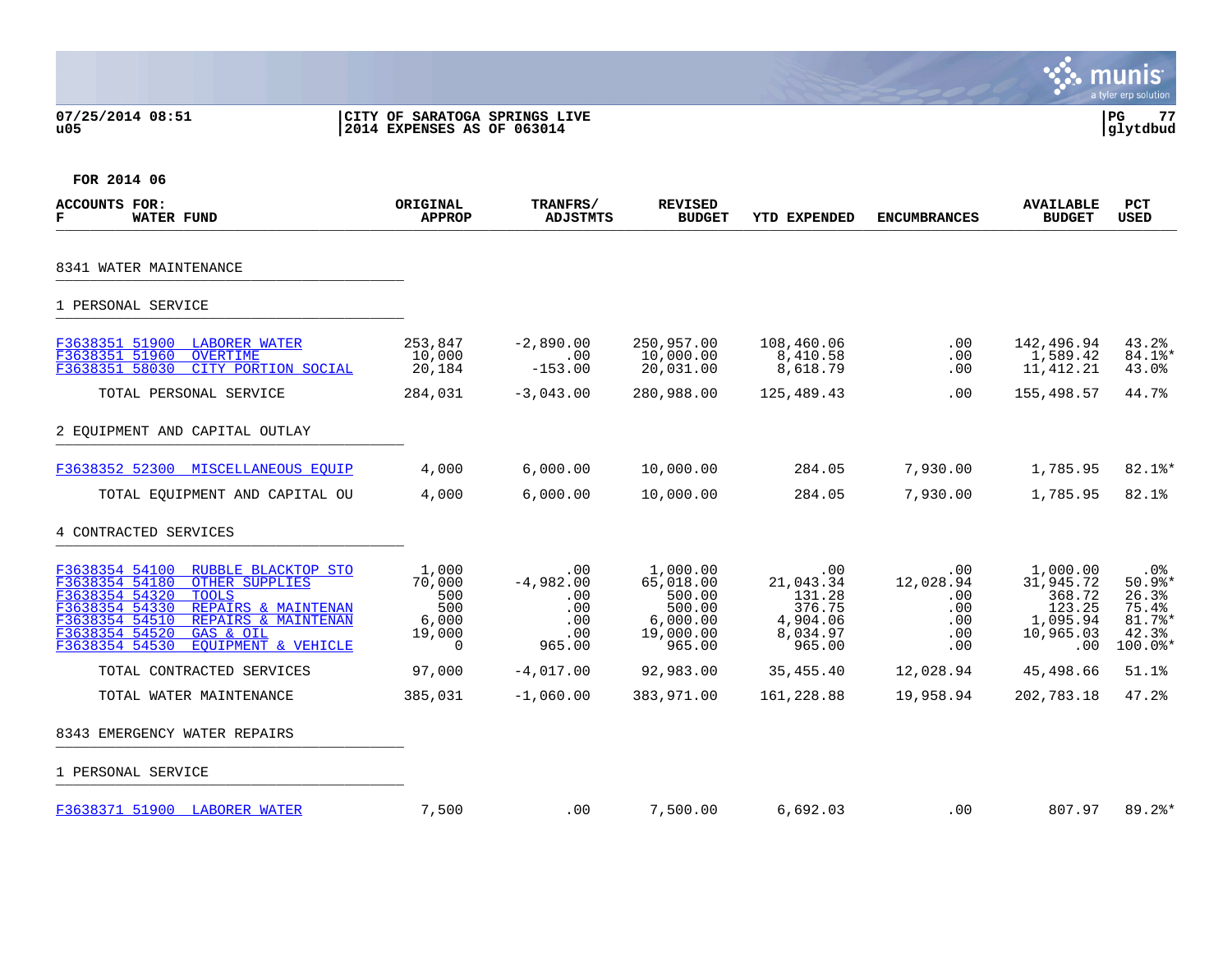## **07/25/2014 08:51 |CITY OF SARATOGA SPRINGS LIVE |PG 78 u05 |2014 EXPENSES AS OF 063014 |glytdbud**



| <b>ACCOUNTS FOR:</b><br>г<br><b>WATER FUND</b>                                | <b>ORIGINAL</b><br><b>APPROP</b> | TRANFRS/<br><b>ADJSTMTS</b> | <b>REVISED</b><br><b>BUDGET</b> | YTD EXPENDED     | <b>ENCUMBRANCES</b> | <b>AVAILABLE</b><br><b>BUDGET</b> | <b>PCT</b><br>USED |
|-------------------------------------------------------------------------------|----------------------------------|-----------------------------|---------------------------------|------------------|---------------------|-----------------------------------|--------------------|
| F3638371 51960<br><b>OVERTIME</b><br>58030<br>CITY PORTION SOCIAL<br>F3638371 | 1,500<br>689                     | .00<br>.00                  | 1,500.00<br>689.00              | 233.16<br>512.74 | .00<br>.00          | 1,266.84<br>176.26                | 15.5%<br>$74.4$ *  |
| TOTAL PERSONAL SERVICE                                                        | 9,689                            | .00                         | 9,689.00                        | 7,437.93         | .00                 | 2,251.07                          | 76.8%              |
| 4 CONTRACTED SERVICES                                                         |                                  |                             |                                 |                  |                     |                                   |                    |
| F3638374 54180 OTHER SUPPLIES                                                 | 7,500                            | .00                         | 7,500.00                        | 429.34           | .00                 | 7,070.66                          | 5.7%               |
| TOTAL CONTRACTED SERVICES                                                     | 7,500                            | .00                         | 7,500.00                        | 429.34           | .00                 | 7,070.66                          | 5.7%               |
| TOTAL EMERGENCY WATER REPAIRS                                                 | 17,189                           | .00                         | 17,189.00                       | 7,867.27         | .00                 | 9,321.73                          | 45.8%              |
| 9010 NEW YORK STATE RETIREMENT SYST                                           |                                  |                             |                                 |                  |                     |                                   |                    |
| 8 EMPLOYEE BENEFITS                                                           |                                  |                             |                                 |                  |                     |                                   |                    |
| F3739018 58040 OTHER EMPLOYEES RET                                            | 233,272                          | .00                         | 233, 272.44                     | 57,609.35        | .00                 | 175,663.09                        | 24.7%              |
| TOTAL EMPLOYEE BENEFITS                                                       | 233, 272                         | .00                         | 233, 272.44                     | 57,609.35        | .00                 | 175,663.09                        | 24.7%              |
| TOTAL NEW YORK STATE RETIREMEN                                                | 233,272                          | .00                         | 233, 272.44                     | 57,609.35        | .00                 | 175,663.09                        | 24.7%              |
| 9045 LIFE INSURANCE                                                           |                                  |                             |                                 |                  |                     |                                   |                    |
| 4 CONTRACTED SERVICES                                                         |                                  |                             |                                 |                  |                     |                                   |                    |
| F3739044 54774 LIFE INSURANCE                                                 | 1,100                            | .00                         | 1,100.04                        | 619.66           | .00                 | 480.38                            | $56.3$ $*$         |
| TOTAL CONTRACTED SERVICES                                                     | 1,100                            | .00                         | 1,100.04                        | 619.66           | .00                 | 480.38                            | 56.3%              |
| TOTAL LIFE INSURANCE                                                          | 1,100                            | .00                         | 1,100.04                        | 619.66           | .00                 | 480.38                            | 56.3%              |
| 9055 DISABILITY INSURANCE                                                     |                                  |                             |                                 |                  |                     |                                   |                    |
| 4 CONTRACTED SERVICES                                                         |                                  |                             |                                 |                  |                     |                                   |                    |
| F3739074 54770 DISABILITY INSURANC                                            | 740                              | .00                         | 739.87                          | 185.76           | .00                 | 554.11                            | 25.1%              |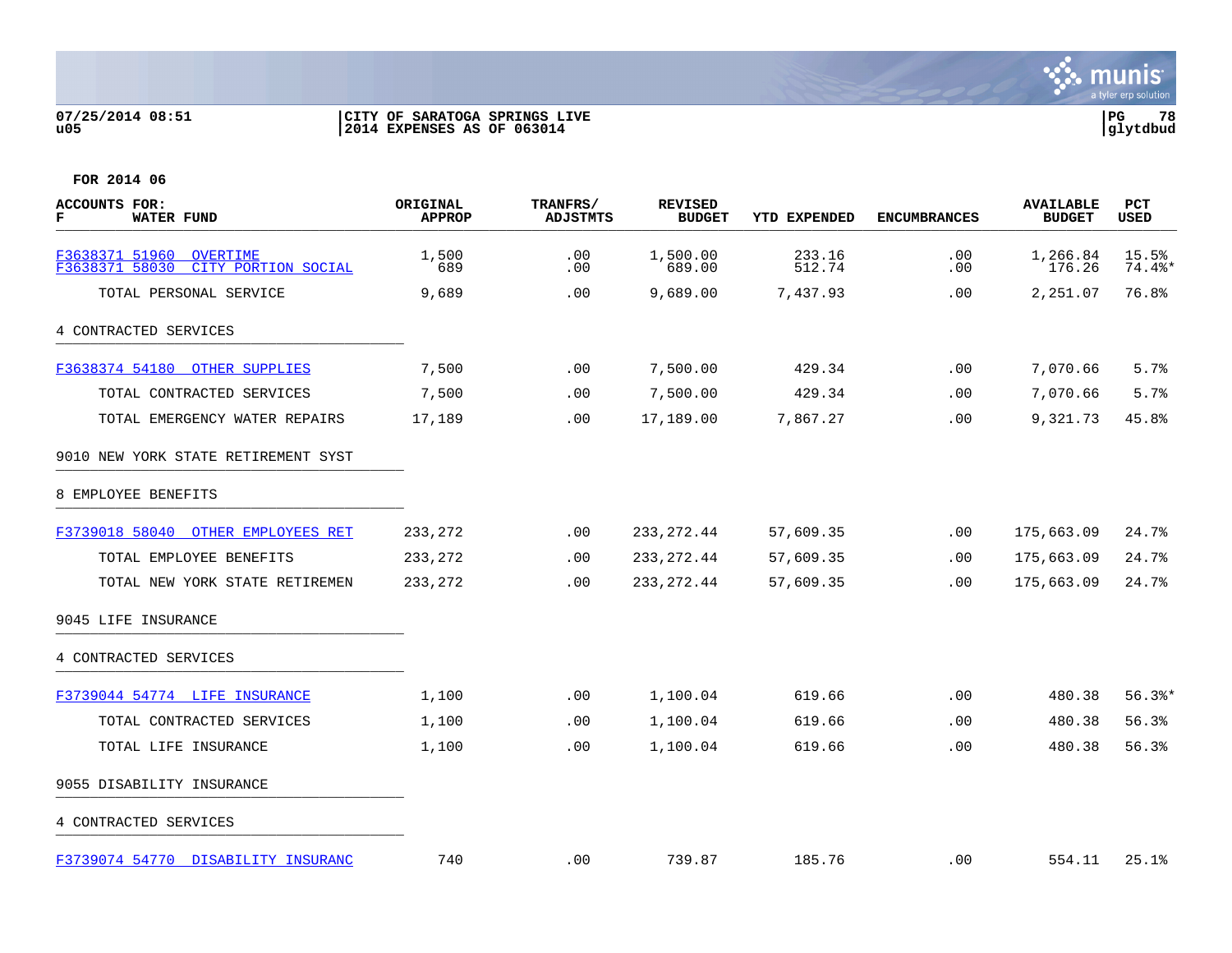## **07/25/2014 08:51 |CITY OF SARATOGA SPRINGS LIVE |PG 79 u05 |2014 EXPENSES AS OF 063014 |glytdbud**



**FOR 2014 06**

| ACCOUNTS FOR:<br>г<br><b>WATER FUND</b>                                                                                                                         | ORIGINAL<br><b>APPROP</b>          | TRANFRS/<br><b>ADJSTMTS</b>     | <b>REVISED</b><br><b>BUDGET</b>                | YTD EXPENDED                                 | <b>ENCUMBRANCES</b>      | <b>AVAILABLE</b><br><b>BUDGET</b>            | <b>PCT</b><br><b>USED</b>        |
|-----------------------------------------------------------------------------------------------------------------------------------------------------------------|------------------------------------|---------------------------------|------------------------------------------------|----------------------------------------------|--------------------------|----------------------------------------------|----------------------------------|
|                                                                                                                                                                 |                                    |                                 |                                                |                                              |                          |                                              |                                  |
| TOTAL CONTRACTED SERVICES                                                                                                                                       | 740                                | .00                             | 739.87                                         | 185.76                                       | .00                      | 554.11                                       | 25.1%                            |
| TOTAL DISABILITY INSURANCE                                                                                                                                      | 740                                | .00                             | 739.87                                         | 185.76                                       | .00                      | 554.11                                       | 25.1%                            |
| 9060 HOSPITALIZATION                                                                                                                                            |                                    |                                 |                                                |                                              |                          |                                              |                                  |
| 1 PERSONAL SERVICE                                                                                                                                              |                                    |                                 |                                                |                                              |                          |                                              |                                  |
| F3739061 51001<br><b>EMPLOYEES HOSPITALI</b><br>F3739061 58030<br>CITY PORTION SOCIAL                                                                           | 5,500<br>421                       | .00<br>.00                      | 5,500.00<br>420.75                             | 2,000.00<br>153.00                           | .00<br>.00               | 3,500.00<br>267.75                           | 36.4%<br>36.4%                   |
| TOTAL PERSONAL SERVICE                                                                                                                                          | 5,921                              | .00                             | 5,920.75                                       | 2,153.00                                     | .00                      | 3,767.75                                     | 36.4%                            |
| 8 EMPLOYEE BENEFITS                                                                                                                                             |                                    |                                 |                                                |                                              |                          |                                              |                                  |
| F3739068 58010<br>HOSPITALIZATION<br>F3739068 58011<br><b>VISION INSURANCE</b><br>F3739068 58013<br>HRA ADMINISTRATIVE<br>F3739068 58014<br>HRA CO PAY REIMBURS | 337,586<br>6,083<br>1,653<br>3,351 | 4,500.00<br>65.00<br>.00<br>.00 | 342,086.39<br>6,147.67<br>1,653.00<br>3,350.70 | 165,751.10<br>2,985.66<br>685.85<br>1,465.00 | .00<br>.00<br>.00<br>.00 | 176,335.29<br>3,162.01<br>967.15<br>1,885.70 | 48.5%<br>48.6%<br>41.5%<br>43.7% |
| TOTAL EMPLOYEE BENEFITS                                                                                                                                         | 348,673                            | 4,565.00                        | 353, 237. 76                                   | 170,887.61                                   | .00                      | 182,350.15                                   | 48.4%                            |
| TOTAL HOSPITALIZATION                                                                                                                                           | 354,594                            | 4,565.00                        | 359, 158.51                                    | 173,040.61                                   | .00                      | 186, 117.90                                  | 48.2%                            |
| 9089 SICK LEAVE                                                                                                                                                 |                                    |                                 |                                                |                                              |                          |                                              |                                  |
| 1 PERSONAL SERVICE                                                                                                                                              |                                    |                                 |                                                |                                              |                          |                                              |                                  |
| F3739081 51930<br><b>SICK LEAVE DPW</b><br>F3739081 58030<br>CITY PORTION SOCIAL                                                                                | 5,000<br>383                       | .00<br>.00                      | 5,000.00<br>383.00                             | .00<br>.00                                   | .00<br>.00               | 5,000.00<br>383.00                           | $.0\%$<br>.0%                    |
| TOTAL PERSONAL SERVICE                                                                                                                                          | 5,383                              | .00                             | 5,383.00                                       | .00                                          | .00                      | 5,383.00                                     | .0%                              |
| TOTAL SICK LEAVE                                                                                                                                                | 5,383                              | .00                             | 5,383.00                                       | .00                                          | .00                      | 5,383.00                                     | .0%                              |

9710 DEBT SERVICE \_\_\_\_\_\_\_\_\_\_\_\_\_\_\_\_\_\_\_\_\_\_\_\_\_\_\_\_\_\_\_\_\_\_\_\_\_\_\_\_\_

6 PRINCIPAL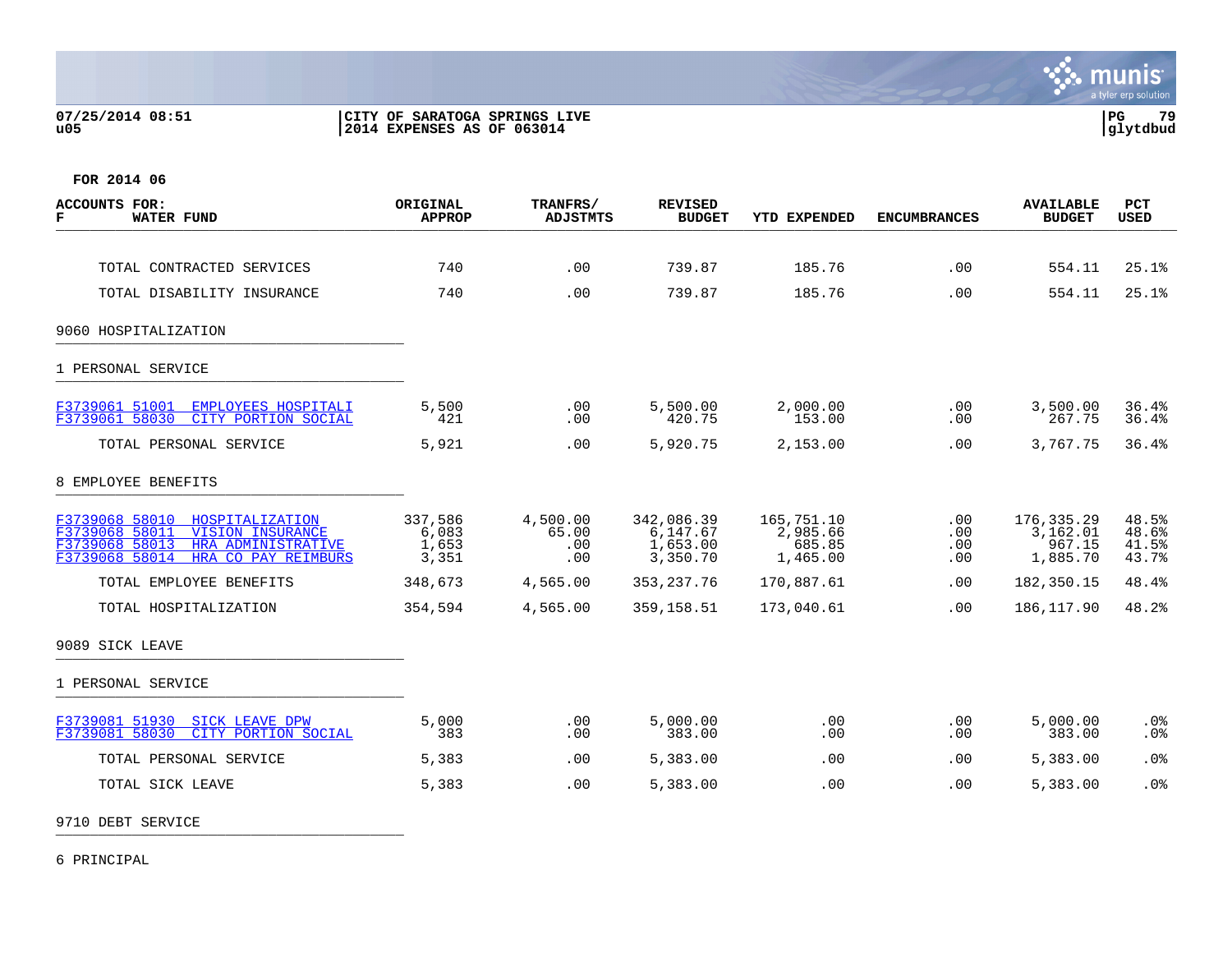## **07/25/2014 08:51 |CITY OF SARATOGA SPRINGS LIVE |PG 80 u05 |2014 EXPENSES AS OF 063014 |glytdbud**



| ACCOUNTS FOR:<br><b>WATER FUND</b><br>г | ORIGINAL<br><b>APPROP</b> | TRANFRS/<br><b>ADJSTMTS</b> | <b>REVISED</b><br><b>BUDGET</b> | YTD EXPENDED | <b>ENCUMBRANCES</b> | <b>AVAILABLE</b><br><b>BUDGET</b> | PCT<br>USED |
|-----------------------------------------|---------------------------|-----------------------------|---------------------------------|--------------|---------------------|-----------------------------------|-------------|
|                                         |                           |                             |                                 |              |                     |                                   |             |
| F3839716 56010 PRINCIPAL                | 170,933                   | .00                         | 170,933.00                      | 123,576.00   | .00                 | 47,357.00                         | $72.3$ $*$  |
| TOTAL PRINCIPAL                         | 170,933                   | .00                         | 170,933.00                      | 123,576.00   | .00                 | 47,357.00                         | 72.3%       |
| 7 DEBT SERVICE INTEREST                 |                           |                             |                                 |              |                     |                                   |             |
| F3839717 57010<br><b>INTEREST</b>       | 350,434                   | .00                         | 350,434.40                      | 136,649.13   | .00                 | 213,785.27                        | 39.0%       |
| TOTAL DEBT SERVICE INTEREST             | 350,434                   | .00                         | 350,434.40                      | 136,649.13   | .00                 | 213,785.27                        | 39.0%       |
| TOTAL DEBT SERVICE                      | 521,367                   | .00                         | 521,367.40                      | 260, 225. 13 | .00                 | 261, 142. 27                      | 49.9%       |
| 9990 CONTINGENCY                        |                           |                             |                                 |              |                     |                                   |             |
| 9 CONTINGENCY/TRANSFERS                 |                           |                             |                                 |              |                     |                                   |             |
| F3939989 59010<br>CONTINGENCY           | 25,000                    | .00                         | 25,000.00                       | .00          | .00                 | 25,000.00                         | $.0\%$      |
| TOTAL CONTINGENCY/TRANSFERS             | 25,000                    | .00                         | 25,000.00                       | .00          | .00                 | 25,000.00                         | .0%         |
| TOTAL CONTINGENCY                       | 25,000                    | .00                         | 25,000.00                       | .00          | .00                 | 25,000.00                         | .0%         |
| TOTAL COMMISSIONER OF PUBLIC W          | 3, 252, 197               | 21, 312. 24                 | 3, 273, 509. 27                 | 1,359,401.49 | 87,271.00           | 1,826,836.78                      | 44.2%       |
| TOTAL WATER FUND                        | 3, 252, 197               | 21, 312. 24                 | 3, 273, 509. 27                 | 1,359,401.49 | 87,271.00           | 1,826,836.78                      | 44.2%       |
| TOTAL EXPENSES                          | 3, 252, 197               | 21,312.24                   | 3, 273, 509. 27                 | 1,359,401.49 | 87,271.00           | 1,826,836.78                      |             |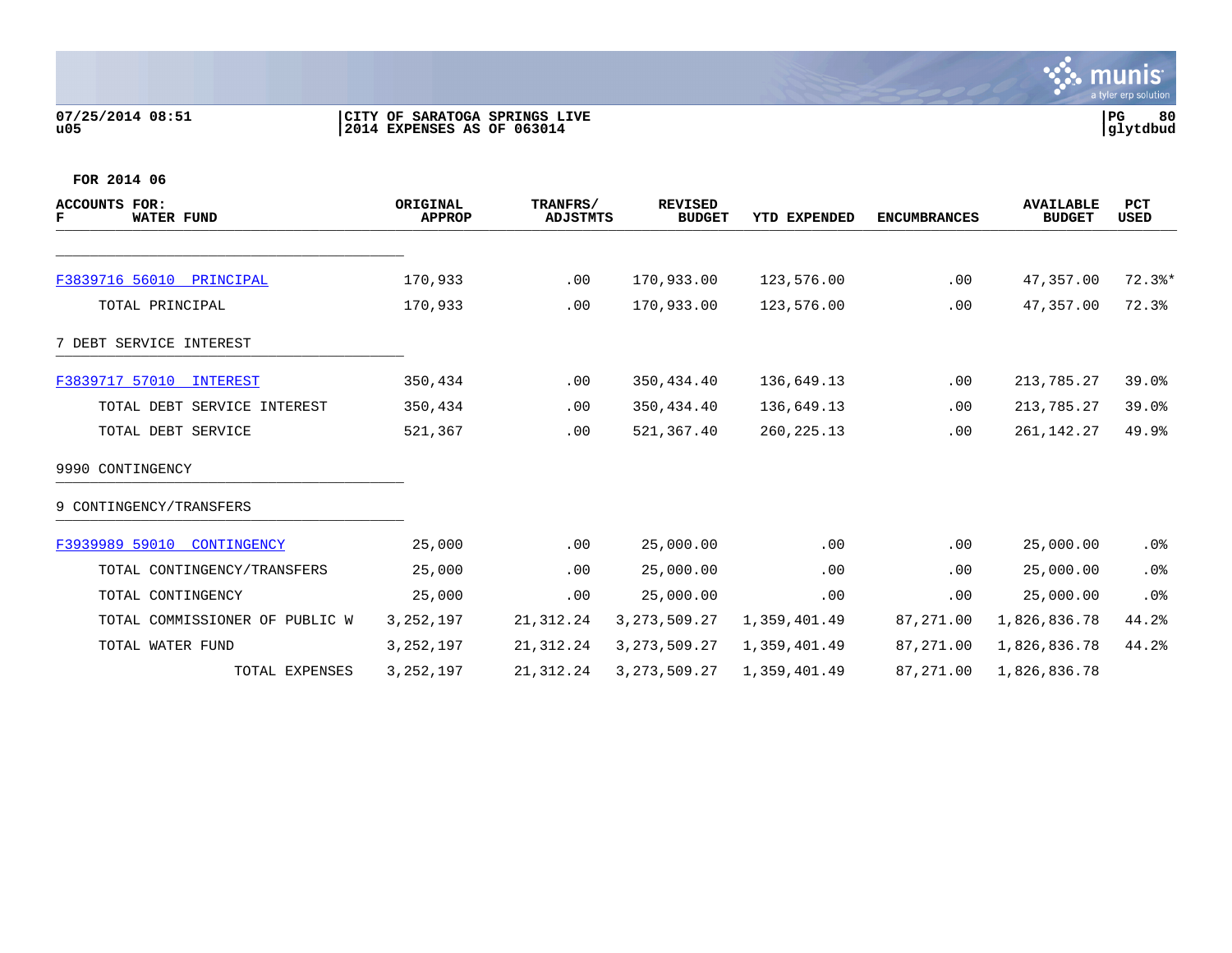**07/25/2014 08:51 |CITY OF SARATOGA SPRINGS LIVE |PG 81**

# **u05 |2014 EXPENSES AS OF 063014 |glytdbud**



| <b>ACCOUNTS FOR:</b><br>SEWER FUND<br>G                                                                                                                                                                                                                                                                                                    | ORIGINAL<br><b>APPROP</b>                                                         | TRANFRS/<br><b>ADJSTMTS</b>                                               | <b>REVISED</b><br><b>BUDGET</b>                                                                   | <b>YTD EXPENDED</b>                                                                           | <b>ENCUMBRANCES</b>                                       | <b>AVAILABLE</b><br><b>BUDGET</b>                                                         | <b>PCT</b><br><b>USED</b>                                                   |
|--------------------------------------------------------------------------------------------------------------------------------------------------------------------------------------------------------------------------------------------------------------------------------------------------------------------------------------------|-----------------------------------------------------------------------------------|---------------------------------------------------------------------------|---------------------------------------------------------------------------------------------------|-----------------------------------------------------------------------------------------------|-----------------------------------------------------------|-------------------------------------------------------------------------------------------|-----------------------------------------------------------------------------|
| 3 COMMISSIONER OF PUBLIC WORKS                                                                                                                                                                                                                                                                                                             |                                                                                   |                                                                           |                                                                                                   |                                                                                               |                                                           |                                                                                           |                                                                             |
| 1910 LIABILITY INSURANCE                                                                                                                                                                                                                                                                                                                   |                                                                                   |                                                                           |                                                                                                   |                                                                                               |                                                           |                                                                                           |                                                                             |
| 4 CONTRACTED SERVICES                                                                                                                                                                                                                                                                                                                      |                                                                                   |                                                                           |                                                                                                   |                                                                                               |                                                           |                                                                                           |                                                                             |
| G3731914 54773 LIABILITY INSURANCE                                                                                                                                                                                                                                                                                                         | 45,297                                                                            | .00                                                                       | 45,296.53                                                                                         | 45, 134.51                                                                                    | .00                                                       | 162.02                                                                                    | $99.6$ <sup>*</sup>                                                         |
| TOTAL CONTRACTED SERVICES                                                                                                                                                                                                                                                                                                                  | 45,297                                                                            | .00                                                                       | 45,296.53                                                                                         | 45, 134.51                                                                                    | .00                                                       | 162.02                                                                                    | 99.6%                                                                       |
| TOTAL LIABILITY INSURANCE                                                                                                                                                                                                                                                                                                                  | 45,297                                                                            | .00                                                                       | 45,296.53                                                                                         | 45, 134.51                                                                                    | .00                                                       | 162.02                                                                                    | 99.6%                                                                       |
| 1930 MEDICAL AND CASUALTY INSURANCE                                                                                                                                                                                                                                                                                                        |                                                                                   |                                                                           |                                                                                                   |                                                                                               |                                                           |                                                                                           |                                                                             |
| 4 CONTRACTED SERVICES                                                                                                                                                                                                                                                                                                                      |                                                                                   |                                                                           |                                                                                                   |                                                                                               |                                                           |                                                                                           |                                                                             |
| G3031934 54775 SELF INSURANCE                                                                                                                                                                                                                                                                                                              | 10,000                                                                            | $.00 \,$                                                                  | 10,000.00                                                                                         | .00                                                                                           | .00                                                       | 10,000.00                                                                                 | $.0\%$                                                                      |
| TOTAL CONTRACTED SERVICES                                                                                                                                                                                                                                                                                                                  | 10,000                                                                            | .00                                                                       | 10,000.00                                                                                         | .00                                                                                           | .00                                                       | 10,000.00                                                                                 | .0%                                                                         |
| TOTAL MEDICAL AND CASUALTY INS                                                                                                                                                                                                                                                                                                             | 10,000                                                                            | .00                                                                       | 10,000.00                                                                                         | .00                                                                                           | .00                                                       | 10,000.00                                                                                 | .0%                                                                         |
| 8110 SEWER ADMINISTRATION                                                                                                                                                                                                                                                                                                                  |                                                                                   |                                                                           |                                                                                                   |                                                                                               |                                                           |                                                                                           |                                                                             |
| 1 PERSONAL SERVICE                                                                                                                                                                                                                                                                                                                         |                                                                                   |                                                                           |                                                                                                   |                                                                                               |                                                           |                                                                                           |                                                                             |
| G3638111 51131<br>WATER METER ACCOUNT<br>G3638111 51400<br>PUBLIC WORKS OFFICE<br>G3638111 51421<br><b>ACCOUNT CLERK (PART</b><br>G3638111 51440<br><b>SENIOR CLERK</b><br>G3638111 51443<br><b>UTILITIES CLERK</b><br>G3638111 51455<br>DPW COORDINATOR<br>G3638111 51458<br>TEMP DPW OFFICE COO<br>G3638111 51490<br>SR ENGINEERING TECH | 32,340<br>16,433<br>$\Omega$<br>19,838<br>25,559<br>9,997<br>$\Omega$<br>$\Omega$ | .00<br>.00<br>290.00<br>7,482.00<br>.00<br>.00<br>2,000.00<br>19, 473. 12 | 32,340.00<br>16,433.00<br>290.00<br>27,320.00<br>25,559.00<br>9,997.00<br>2,000.00<br>19, 473. 12 | 15,771.10<br>8,013.61<br>290.00<br>11,556.34<br>12,464.32<br>4,684.40<br>1,179.55<br>4,432.08 | $.00 \,$<br>.00<br>.00<br>.00<br>.00<br>.00<br>.00<br>.00 | 16,568.90<br>8,419.39<br>.00<br>15,763.66<br>13,094.68<br>5,312.60<br>820.45<br>15,041.04 | 48.8%<br>48.8%<br>$100.0$ *<br>42.3%<br>48.8%<br>46.9%<br>$59.0$ *<br>22.8% |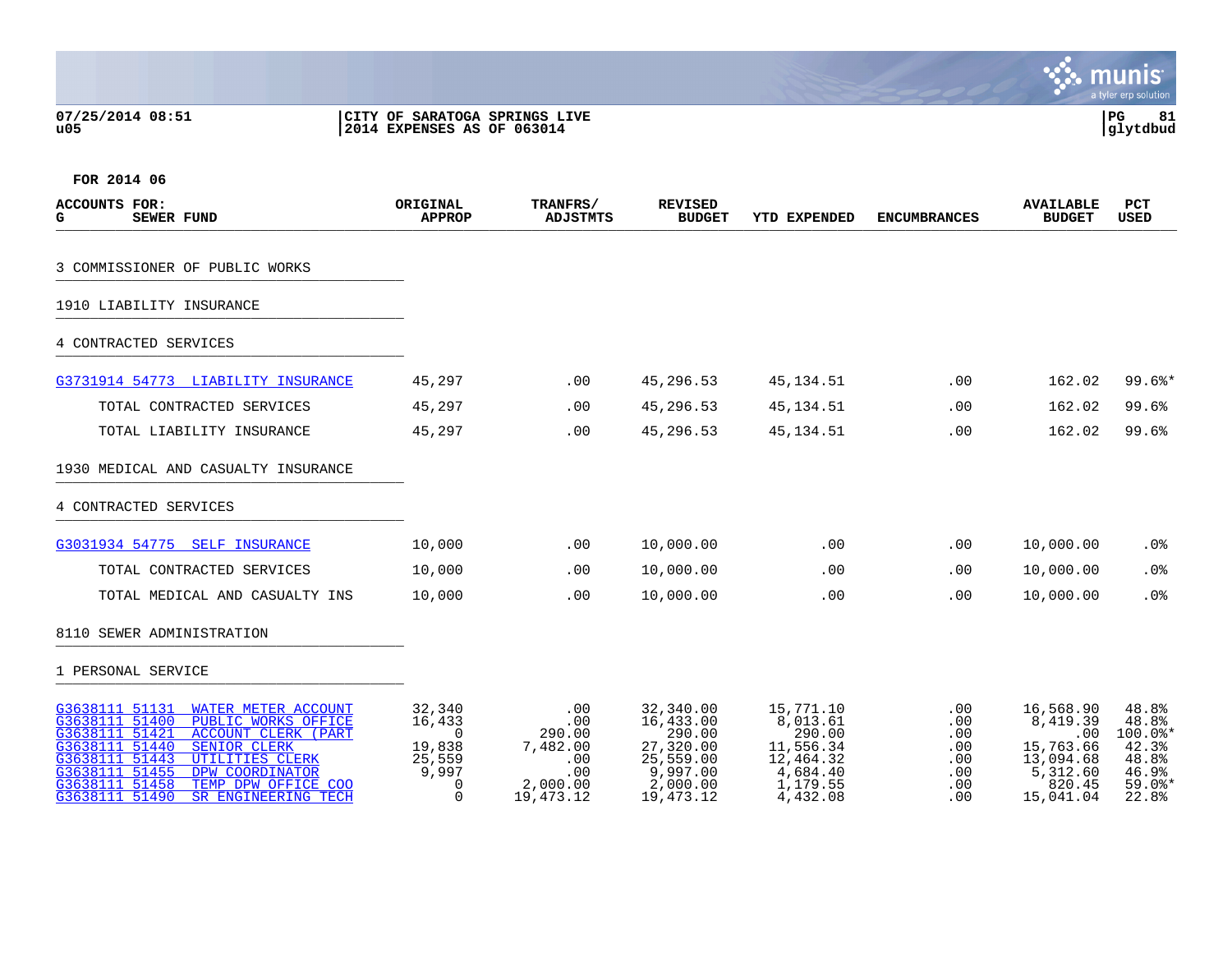

## **07/25/2014 08:51 |CITY OF SARATOGA SPRINGS LIVE |PG 82 u05 |2014 EXPENSES AS OF 063014 |glytdbud**



| ACCOUNTS FOR:<br>G<br><b>SEWER FUND</b>                                                                                                                                                                                          | ORIGINAL<br><b>APPROP</b>                       | TRANFRS/<br><b>ADJSTMTS</b>                                       | <b>REVISED</b><br><b>BUDGET</b>                                   | <b>YTD EXPENDED</b>                                       | <b>ENCUMBRANCES</b>                              | <b>AVAILABLE</b><br><b>BUDGET</b>                                | <b>PCT</b><br><b>USED</b>                         |
|----------------------------------------------------------------------------------------------------------------------------------------------------------------------------------------------------------------------------------|-------------------------------------------------|-------------------------------------------------------------------|-------------------------------------------------------------------|-----------------------------------------------------------|--------------------------------------------------|------------------------------------------------------------------|---------------------------------------------------|
| G3638111 51491<br>SENIOR ENGINEER TEC<br>G3638111 51552<br>ADMINISTRATIVE ASSI<br>51900<br><b>LABORER SEWER</b><br>G3638111<br>G3638111 51960<br>OVERTIME<br>G3638111 58030<br>CITY PORTION SOCIAL                               | 28,324<br>12,329<br>159,203<br>5,000<br>24,640  | $-19,066.12$<br>$-8,755.00$<br>$-14,457.00$<br>$-2,032.00$<br>.00 | 9,257.88<br>3,574.00<br>144,746.00<br>2,968.00<br>24,640.26       | 9,257.88<br>1,265.65<br>22,634.29<br>2,039.51<br>7,059.33 | .00<br>.00<br>.00<br>.00<br>.00                  | .00<br>2,308.35<br>122, 111.71<br>928.49<br>17,580.93            | $100.0$ *<br>35.4%<br>15.6%<br>68.7%*<br>28.6%    |
| TOTAL PERSONAL SERVICE                                                                                                                                                                                                           | 333,663                                         | $-15,065.00$                                                      | 318,598.26                                                        | 100,648.06                                                | .00                                              | 217,950.20                                                       | 31.6%                                             |
| 2 EQUIPMENT AND CAPITAL OUTLAY                                                                                                                                                                                                   |                                                 |                                                                   |                                                                   |                                                           |                                                  |                                                                  |                                                   |
| G3638112 52400 VEHICLES                                                                                                                                                                                                          | 5,000                                           | .00                                                               | 5,000.00                                                          | 2,450.00                                                  | .00                                              | 2,550.00                                                         | 49.0%                                             |
| TOTAL EQUIPMENT AND CAPITAL OU                                                                                                                                                                                                   | 5,000                                           | $.00 \,$                                                          | 5,000.00                                                          | 2,450.00                                                  | .00                                              | 2,550.00                                                         | 49.0%                                             |
| 4 CONTRACTED SERVICES                                                                                                                                                                                                            |                                                 |                                                                   |                                                                   |                                                           |                                                  |                                                                  |                                                   |
| G3638114 54120<br><b>POSTAGE</b><br>G3638114 54180<br><b>OTHER SUPPLIES</b><br>G3638114 54510<br>REPAIRS & MAINTENAN<br>G3638114 54520<br>GAS & OIL<br>G3638114 54720<br>SERVICE CONTRACTS -<br>G3638114 54761<br><b>REFUNDS</b> | 7,000<br>17,000<br>1,200<br>400<br>7,500<br>500 | .00<br>4,133.00<br>.00<br>.00<br>1,750.00<br>.00                  | 7,000.00<br>21,133.00<br>1,200.00<br>400.00<br>9,250.00<br>500.00 | 4,170.00<br>1,218.97<br>.00<br>302.97<br>5,450.00<br>.00  | .00<br>3,038.00<br>.00<br>.00<br>2,200.00<br>.00 | 2,830.00<br>16,876.03<br>1,200.00<br>97.03<br>1,600.00<br>500.00 | $59.6$ *<br>20.1%<br>.0%<br>75.7%<br>82.7%<br>.0% |
| TOTAL CONTRACTED SERVICES                                                                                                                                                                                                        | 33,600                                          | 5,883.00                                                          | 39,483.00                                                         | 11,141.94                                                 | 5,238.00                                         | 23,103.06                                                        | 41.5%                                             |
| TOTAL SEWER ADMINISTRATION                                                                                                                                                                                                       | 372,263                                         | $-9,182.00$                                                       | 363,081.26                                                        | 114,240.00                                                | 5,238.00                                         | 243,603.26                                                       | 32.9%                                             |
| 8120 SEWER PUMPING                                                                                                                                                                                                               |                                                 |                                                                   |                                                                   |                                                           |                                                  |                                                                  |                                                   |
| 1 PERSONAL SERVICE                                                                                                                                                                                                               |                                                 |                                                                   |                                                                   |                                                           |                                                  |                                                                  |                                                   |
| G3638121 51122<br><b>ELECTRICIAN</b><br>G3638121 51900<br><b>LABORER SEWER</b><br>G3638121 51960<br><b>OVERTIME</b><br>G3638121 58030<br>CITY PORTION SOCIAL                                                                     | 57,905<br>148,183<br>5,000<br>16,148            | .00<br>.00<br>$-10.04$<br>.00                                     | 57,905.00<br>148,183.00<br>4,989.96<br>16,148.00                  | 27,931.25<br>71,624.62<br>1,133.08<br>7,666.04            | .00<br>.00<br>.00<br>.00                         | 29,973.75<br>76,558.38<br>3,856.88<br>8,481.96                   | 48.2%<br>48.3%<br>22.7%<br>47.5%                  |
| TOTAL PERSONAL SERVICE                                                                                                                                                                                                           | 227,236                                         | $-10.04$                                                          | 227, 225.96                                                       | 108,354.99                                                | .00                                              | 118,870.97                                                       | 47.7%                                             |
| 2 EQUIPMENT AND CAPITAL OUTLAY                                                                                                                                                                                                   |                                                 |                                                                   |                                                                   |                                                           |                                                  |                                                                  |                                                   |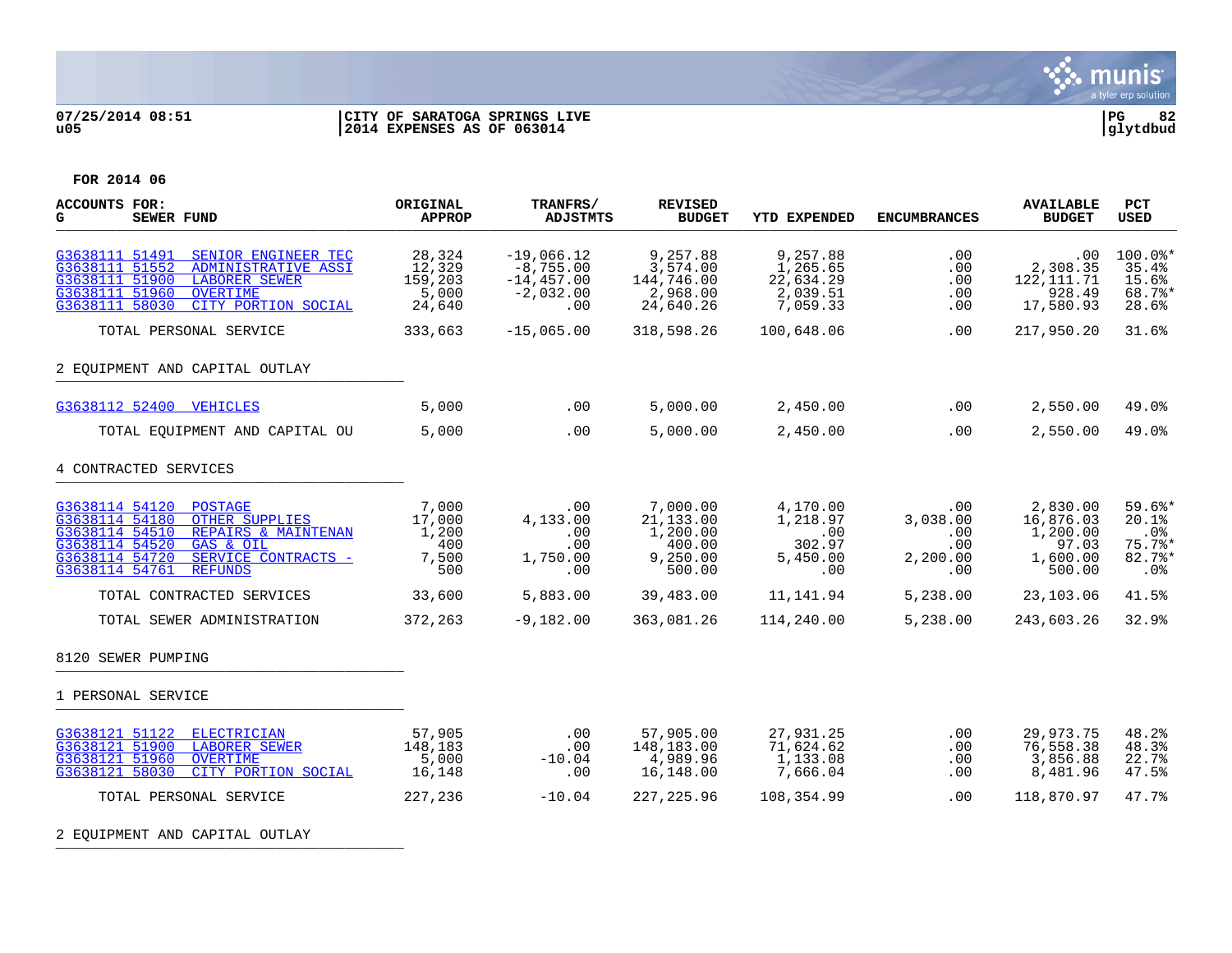## **07/25/2014 08:51 |CITY OF SARATOGA SPRINGS LIVE |PG 83 u05 |2014 EXPENSES AS OF 063014 |glytdbud**



| <b>ACCOUNTS FOR:</b><br>SEWER FUND<br>G.                                                                                                                                                                                                                                                                                                                         | ORIGINAL<br><b>APPROP</b>                                                 | TRANFRS/<br><b>ADJSTMTS</b>                                                | <b>REVISED</b><br><b>BUDGET</b>                                                                         | <b>YTD EXPENDED</b>                                                                        | <b>ENCUMBRANCES</b>                                                       | <b>AVAILABLE</b><br><b>BUDGET</b>                                                                | PCT<br>USED                                                                    |
|------------------------------------------------------------------------------------------------------------------------------------------------------------------------------------------------------------------------------------------------------------------------------------------------------------------------------------------------------------------|---------------------------------------------------------------------------|----------------------------------------------------------------------------|---------------------------------------------------------------------------------------------------------|--------------------------------------------------------------------------------------------|---------------------------------------------------------------------------|--------------------------------------------------------------------------------------------------|--------------------------------------------------------------------------------|
|                                                                                                                                                                                                                                                                                                                                                                  |                                                                           |                                                                            |                                                                                                         |                                                                                            |                                                                           |                                                                                                  |                                                                                |
| G3638122 52300 MISCELLANEOUS EQUIP                                                                                                                                                                                                                                                                                                                               | 10,000                                                                    | 350.00                                                                     | 10,350.00                                                                                               | 3,775.44                                                                                   | .00                                                                       | 6,574.56                                                                                         | 36.5%                                                                          |
| TOTAL EQUIPMENT AND CAPITAL OU                                                                                                                                                                                                                                                                                                                                   | 10,000                                                                    | 350.00                                                                     | 10,350.00                                                                                               | 3,775.44                                                                                   | .00                                                                       | 6,574.56                                                                                         | 36.5%                                                                          |
| 4 CONTRACTED SERVICES                                                                                                                                                                                                                                                                                                                                            |                                                                           |                                                                            |                                                                                                         |                                                                                            |                                                                           |                                                                                                  |                                                                                |
| G3638124 54180<br><b>OTHER SUPPLIES</b><br>G3638124 54330<br>REPAIRS & MAINTENAN<br>G3638124 54331<br>REPAIRS & MAINTENAN<br>G3638124 54430<br><b>EQUIPMENT RENTAL</b><br>G3638124 54510<br>REPAIRS & MAINTENAN<br>G3638124 54520<br>GAS & OIL<br>G3638124 54610<br>REPAIRS & MAINTENAN<br>G3638124 54650<br><b>UTILITIES</b><br>G3638124 54670<br><b>PHONES</b> | 4,500<br>1,000<br>25,000<br>0<br>8,000<br>7,000<br>1,000<br>55,000<br>500 | $-350.00$<br>.00<br>11,364.50<br>495.00<br>.00<br>.00<br>.00<br>.00<br>.00 | 4,150.00<br>1,000.00<br>36, 364.50<br>495.00<br>8,000.00<br>7,000.00<br>1,000.00<br>55,000.00<br>500.00 | 349.07<br>157.61<br>22,514.02<br>495.00<br>6,371.38<br>3,386.06<br>.00<br>14,245.15<br>.00 | .00<br>.00<br>12,670.30<br>.00<br>327.14<br>$.00 \,$<br>.00<br>.00<br>.00 | 3,800.93<br>842.39<br>1,180.18<br>.00<br>1,301.48<br>3,613.94<br>1,000.00<br>40,754.85<br>500.00 | 8.4%<br>15.8%<br>$96.8$ *<br>100.0%*<br>83.7%*<br>48.4%<br>.0%<br>25.9%<br>.0% |
| TOTAL CONTRACTED SERVICES                                                                                                                                                                                                                                                                                                                                        | 102,000                                                                   | 11,509.50                                                                  | 113,509.50                                                                                              | 47,518.29                                                                                  | 12,997.44                                                                 | 52,993.77                                                                                        | 53.3%                                                                          |
| TOTAL SEWER PUMPING                                                                                                                                                                                                                                                                                                                                              | 339,236                                                                   | 11,849.46                                                                  | 351,085.46                                                                                              | 159,648.72                                                                                 | 12,997.44                                                                 | 178,439.30                                                                                       | 49.2%                                                                          |
| 8130 COUNTY SEWER DISTRICT #1                                                                                                                                                                                                                                                                                                                                    |                                                                           |                                                                            |                                                                                                         |                                                                                            |                                                                           |                                                                                                  |                                                                                |
| 4 CONTRACTED SERVICES                                                                                                                                                                                                                                                                                                                                            |                                                                           |                                                                            |                                                                                                         |                                                                                            |                                                                           |                                                                                                  |                                                                                |
| G3638134 54731<br><b>CURRENT CHARGES</b>                                                                                                                                                                                                                                                                                                                         | 2,568,520                                                                 | .00                                                                        | 2,568,520.00                                                                                            | 1,361,785.00                                                                               | .00                                                                       | 1,206,735.00                                                                                     | $53.0$ $*$                                                                     |
| TOTAL CONTRACTED SERVICES                                                                                                                                                                                                                                                                                                                                        | 2,568,520                                                                 | $.00 \,$                                                                   | 2,568,520.00                                                                                            | 1,361,785.00                                                                               | .00.                                                                      | 1,206,735.00                                                                                     | 53.0%                                                                          |
| TOTAL COUNTY SEWER DISTRICT #1                                                                                                                                                                                                                                                                                                                                   | 2,568,520                                                                 | .00                                                                        | 2,568,520.00                                                                                            | 1,361,785.00                                                                               | .00                                                                       | 1,206,735.00                                                                                     | 53.0%                                                                          |
| 8150 METERS                                                                                                                                                                                                                                                                                                                                                      |                                                                           |                                                                            |                                                                                                         |                                                                                            |                                                                           |                                                                                                  |                                                                                |
| 1 PERSONAL SERVICE                                                                                                                                                                                                                                                                                                                                               |                                                                           |                                                                            |                                                                                                         |                                                                                            |                                                                           |                                                                                                  |                                                                                |
| G3638151 51162 WATER METER SERVICE                                                                                                                                                                                                                                                                                                                               | 55,770                                                                    | .00                                                                        | 55,770.00                                                                                               | 26, 125.45                                                                                 | .00                                                                       | 29,644.55                                                                                        | 46.8%                                                                          |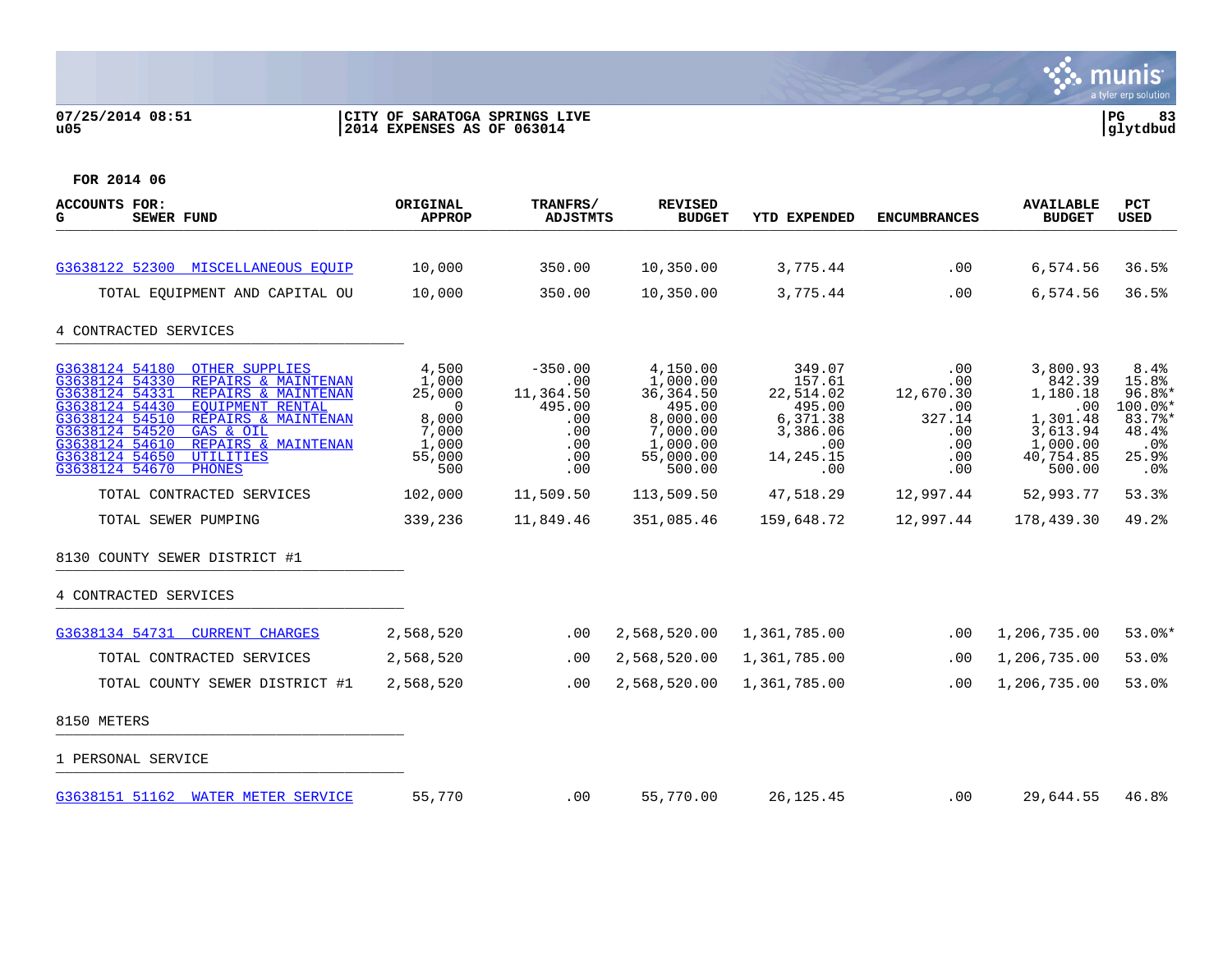

## **07/25/2014 08:51 |CITY OF SARATOGA SPRINGS LIVE |PG 84 u05 |2014 EXPENSES AS OF 063014 |glytdbud**



**FOR 2014 06**

| <b>ACCOUNTS FOR:</b><br>G<br><b>SEWER FUND</b>                                                                             | ORIGINAL<br><b>APPROP</b>   | TRANFRS/<br><b>ADJSTMTS</b> | <b>REVISED</b><br><b>BUDGET</b> | <b>YTD EXPENDED</b>            | <b>ENCUMBRANCES</b> | <b>AVAILABLE</b><br><b>BUDGET</b> | <b>PCT</b><br><b>USED</b>   |
|----------------------------------------------------------------------------------------------------------------------------|-----------------------------|-----------------------------|---------------------------------|--------------------------------|---------------------|-----------------------------------|-----------------------------|
| G3638151 51163<br><b>WATER METER SERVICE</b><br>G3638151 51960<br><b>OVERTIME</b><br>G3638151 58030<br>CITY PORTION SOCIAL | 23,054<br>$\Omega$<br>6,030 | .00<br>10.04<br>.00         | 23,054.00<br>10.04<br>6.030.00  | 11,242.52<br>10.04<br>2,753.12 | .00<br>.00<br>.00   | 11,811.48<br>.00<br>3,276.88      | 48.8%<br>$100.0$ *<br>45.7% |
| TOTAL PERSONAL SERVICE                                                                                                     | 84,854                      | 10.04                       | 84,864.04                       | 40,131.13                      | .00                 | 44,732.91                         | 47.3%                       |
| 4 CONTRACTED SERVICES                                                                                                      |                             |                             |                                 |                                |                     |                                   |                             |
| G3638154 54160 UNIFORMS<br>G3638154 54180 OTHER SUPPLIES                                                                   | 800<br>325                  | .00<br>.00                  | 800.00<br>325.00                | .00<br>222.44                  | .00<br>.00          | 800.00<br>102.56                  | . 0%<br>68.4%*              |
| TOTAL CONTRACTED SERVICES                                                                                                  | 1,125                       | .00                         | 1,125.00                        | 222.44                         | .00                 | 902.56                            | 19.8%                       |
| TOTAL METERS                                                                                                               | 85,979                      | 10.04                       | 85,989.04                       | 40,353.57                      | .00                 | 45,635.47                         | 46.9%                       |
| 9010 NEW YORK STATE RETIREMENT SYST                                                                                        |                             |                             |                                 |                                |                     |                                   |                             |
| 8 EMPLOYEE BENEFITS                                                                                                        |                             |                             |                                 |                                |                     |                                   |                             |
| G3739018 58040 OTHER EMPLOYEES RET                                                                                         | 108,774                     | .00                         | 108,773.63                      | 28,126.19                      | .00                 | 80,647.44                         | 25.9%                       |
| TOTAL EMPLOYEE BENEFITS                                                                                                    | 108,774                     | .00                         | 108,773.63                      | 28, 126. 19                    | .00                 | 80,647.44                         | 25.9%                       |
| TOTAL NEW YORK STATE RETIREMEN                                                                                             | 108,774                     | .00.                        | 108,773.63                      | 28,126.19                      | .00                 | 80,647.44                         | 25.9%                       |
| 9045 LIFE INSURANCE                                                                                                        |                             |                             |                                 |                                |                     |                                   |                             |
| 4 CONTRACTED SERVICES                                                                                                      |                             |                             |                                 |                                |                     |                                   |                             |
| G3739044 54774 LIFE INSURANCE                                                                                              | 541                         | .00                         | 541.22                          | 300.48                         | .00                 | 240.74                            | 55.5%                       |
| TOTAL CONTRACTED SERVICES                                                                                                  | 541                         | .00.                        | 541.22                          | 300.48                         | .00                 | 240.74                            | 55.5%                       |
| TOTAL LIFE INSURANCE                                                                                                       | 541                         | .00                         | 541.22                          | 300.48                         | .00                 | 240.74                            | 55.5%                       |
| 9055 DISABILITY INSURANCE                                                                                                  |                             |                             |                                 |                                |                     |                                   |                             |

4 CONTRACTED SERVICES \_\_\_\_\_\_\_\_\_\_\_\_\_\_\_\_\_\_\_\_\_\_\_\_\_\_\_\_\_\_\_\_\_\_\_\_\_\_\_\_\_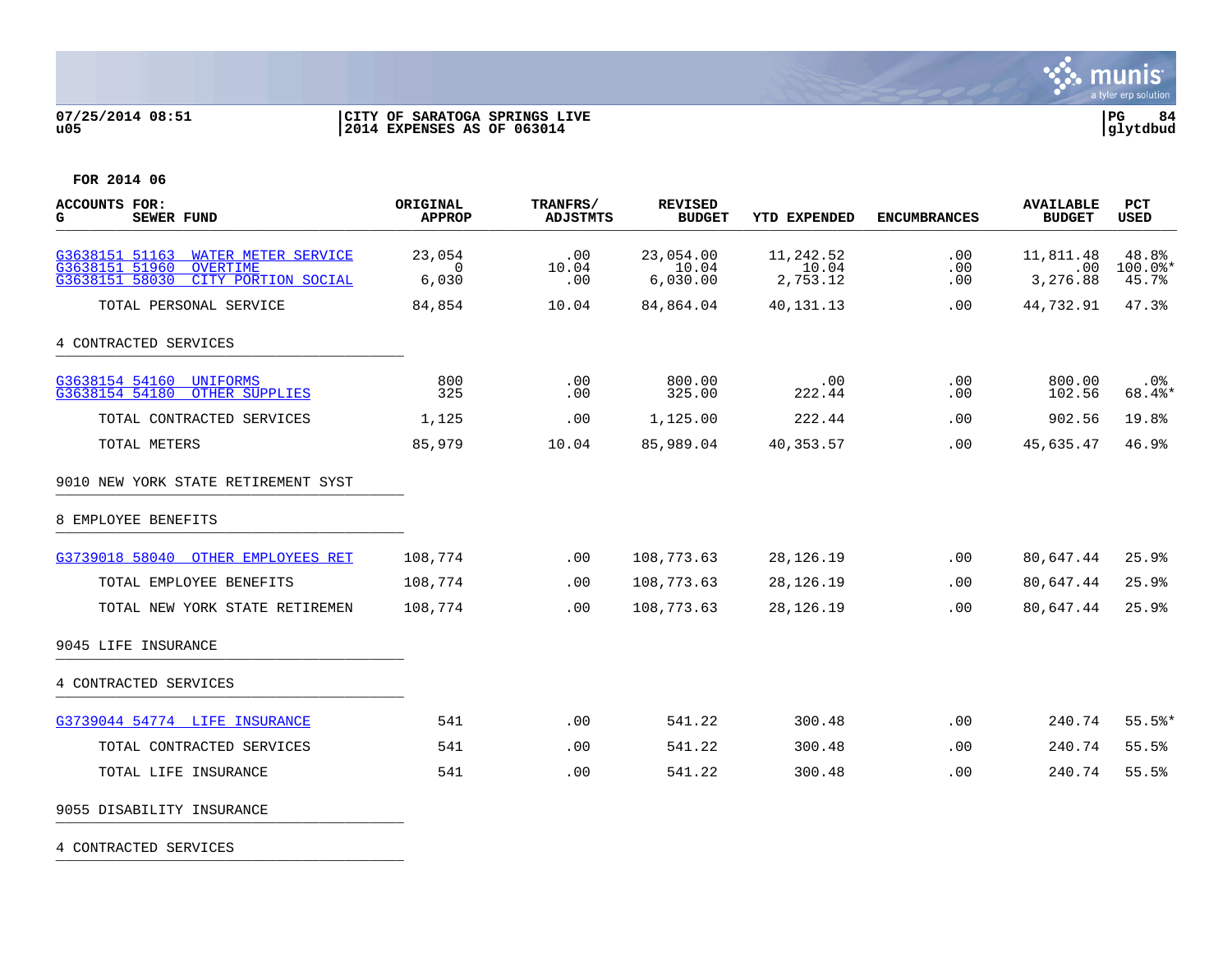## **07/25/2014 08:51 |CITY OF SARATOGA SPRINGS LIVE |PG 85 u05 |2014 EXPENSES AS OF 063014 |glytdbud**



| <b>ACCOUNTS FOR:</b><br>SEWER FUND<br>G                                                                                                                         | ORIGINAL<br><b>APPROP</b>        | <b>TRANFRS/</b><br><b>ADJSTMTS</b> | <b>REVISED</b><br><b>BUDGET</b>              | <b>YTD EXPENDED</b>                       | <b>ENCUMBRANCES</b>      | <b>AVAILABLE</b><br><b>BUDGET</b>           | <b>PCT</b><br><b>USED</b>        |
|-----------------------------------------------------------------------------------------------------------------------------------------------------------------|----------------------------------|------------------------------------|----------------------------------------------|-------------------------------------------|--------------------------|---------------------------------------------|----------------------------------|
|                                                                                                                                                                 |                                  |                                    |                                              |                                           |                          |                                             |                                  |
| G3739074 54770 DISABILITY INSURANC                                                                                                                              | 365                              | .00                                | 364.62                                       | 86.46                                     | .00                      | 278.16                                      | 23.7%                            |
| TOTAL CONTRACTED SERVICES                                                                                                                                       | 365                              | .00                                | 364.62                                       | 86.46                                     | .00                      | 278.16                                      | 23.7%                            |
| TOTAL DISABILITY INSURANCE                                                                                                                                      | 365                              | .00                                | 364.62                                       | 86.46                                     | .00                      | 278.16                                      | 23.7%                            |
| 9060 HOSPITALIZATION                                                                                                                                            |                                  |                                    |                                              |                                           |                          |                                             |                                  |
| 1 PERSONAL SERVICE                                                                                                                                              |                                  |                                    |                                              |                                           |                          |                                             |                                  |
| G3739061 51001<br>EMPLOYEES HOSPITALI<br>G3739061 58030<br>CITY PORTION SOCIAL                                                                                  | 5,500<br>421                     | .00<br>.00                         | 5,500.00<br>420.75                           | 3,500.00<br>267.76                        | .00<br>.00               | 2,000.00<br>152.99                          | $63.6$ $*$<br>$63.6$ *           |
| TOTAL PERSONAL SERVICE                                                                                                                                          | 5,921                            | .00                                | 5,920.75                                     | 3,767.76                                  | .00                      | 2,152.99                                    | 63.6%                            |
| 8 EMPLOYEE BENEFITS                                                                                                                                             |                                  |                                    |                                              |                                           |                          |                                             |                                  |
| G3739068 58010<br>HOSPITALIZATION<br>G3739068 58011<br><b>VISION INSURANCE</b><br>G3739068 58013<br>HRA ADMINISTRATIVE<br>G3739068 58014<br>HRA CO PAY REIMBURS | 110,459<br>2,993<br>609<br>2,000 | 4,500.00<br>65.00<br>.00<br>.00    | 114,959.36<br>3,057.98<br>609.00<br>2,000.00 | 53,989.18<br>1,439.86<br>250.85<br>945.00 | .00<br>.00<br>.00<br>.00 | 60,970.18<br>1,618.12<br>358.15<br>1,055.00 | 47.0%<br>47.1%<br>41.2%<br>47.3% |
| TOTAL EMPLOYEE BENEFITS                                                                                                                                         | 116,061                          | 4,565.00                           | 120,626.34                                   | 56,624.89                                 | .00                      | 64,001.45                                   | 46.9%                            |
| TOTAL HOSPITALIZATION                                                                                                                                           | 121,982                          | 4,565.00                           | 126,547.09                                   | 60,392.65                                 | .00                      | 66,154.44                                   | 47.7%                            |
| 9710 DEBT SERVICE                                                                                                                                               |                                  |                                    |                                              |                                           |                          |                                             |                                  |
| 6 PRINCIPAL                                                                                                                                                     |                                  |                                    |                                              |                                           |                          |                                             |                                  |
| G3839716 56010 PRINCIPAL                                                                                                                                        | 37,774                           | .00                                | 37,774.00                                    | 8,087.00                                  | .00                      | 29,687.00                                   | 21.4%                            |
| TOTAL PRINCIPAL                                                                                                                                                 | 37,774                           | $.00 \,$                           | 37,774.00                                    | 8,087.00                                  | .00                      | 29,687.00                                   | 21.4%                            |
| 7 DEBT SERVICE INTEREST                                                                                                                                         |                                  |                                    |                                              |                                           |                          |                                             |                                  |
| G3839717 57010 INTEREST                                                                                                                                         | 80,499                           | $.00 \,$                           | 80,499.49                                    | 37,128.46                                 | .00                      | 43,371.03                                   | 46.1%                            |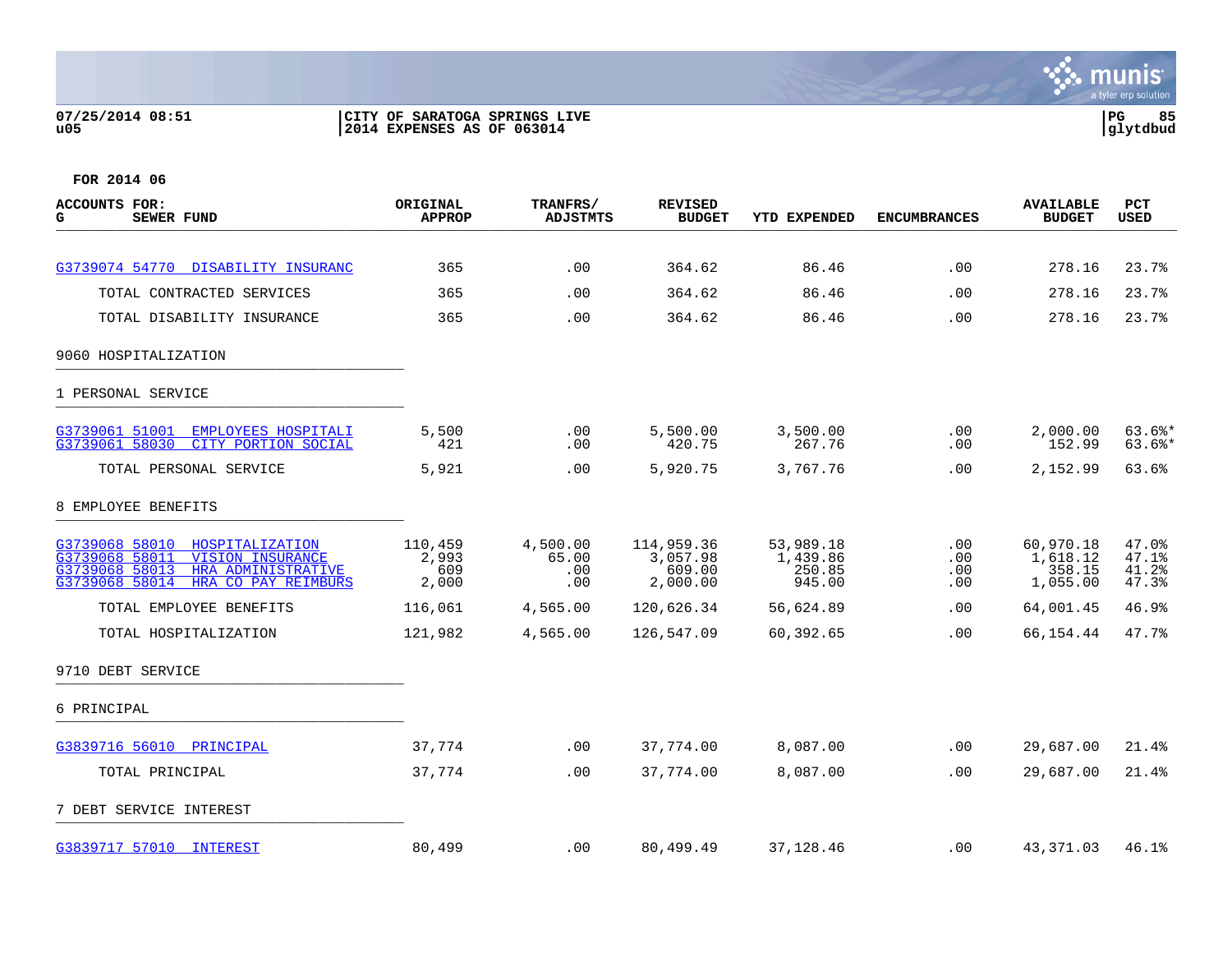## **07/25/2014 08:51 |CITY OF SARATOGA SPRINGS LIVE |PG 86 u05 |2014 EXPENSES AS OF 063014 |glytdbud**



| <b>ACCOUNTS</b><br>FOR:<br>SEWER FUND<br>G | ORIGINAL<br><b>APPROP</b> | TRANFRS/<br>ADJSTMTS | <b>REVISED</b><br><b>BUDGET</b> | YTD EXPENDED | <b>ENCUMBRANCES</b> | <b>AVAILABLE</b><br><b>BUDGET</b> | PCT<br>USED |
|--------------------------------------------|---------------------------|----------------------|---------------------------------|--------------|---------------------|-----------------------------------|-------------|
|                                            |                           |                      |                                 |              |                     |                                   |             |
| TOTAL DEBT SERVICE INTEREST                | 80,499                    | $.00 \,$             | 80,499.49                       | 37,128.46    | .00                 | 43,371.03                         | 46.1%       |
| TOTAL DEBT SERVICE                         | 118,273                   | .00                  | 118,273.49                      | 45, 215.46   | .00                 | 73,058.03                         | 38.2%       |
| 9990 CONTINGENCY                           |                           |                      |                                 |              |                     |                                   |             |
| 9 CONTINGENCY/TRANSFERS                    |                           |                      |                                 |              |                     |                                   |             |
| G3739999 59010<br>CONTINGENCY              | 16,500                    | .00                  | 16,500.00                       | .00          | .00                 | 16,500.00                         | .0%         |
| TOTAL CONTINGENCY/TRANSFERS                | 16,500                    | .00                  | 16,500.00                       | .00          | .00                 | 16,500.00                         | .0%         |
| TOTAL CONTINGENCY                          | 16,500                    | .00                  | 16,500.00                       | .00          | .00                 | 16,500.00                         | $.0\%$      |
| TOTAL COMMISSIONER OF PUBLIC W             | 3,787,730                 | 7,242.50             | 3,794,972.34                    | 1,855,283.04 | 18,235.44           | 1,921,453.86                      | 49.4%       |
| TOTAL SEWER FUND                           | 3,787,730                 | 7,242.50             | 3,794,972.34                    | 1,855,283.04 | 18,235.44           | 1,921,453.86                      | 49.4%       |
| TOTAL EXPENSES                             | 3,787,730                 | 7,242.50             | 3,794,972.34                    | 1,855,283.04 | 18,235.44           | 1,921,453.86                      |             |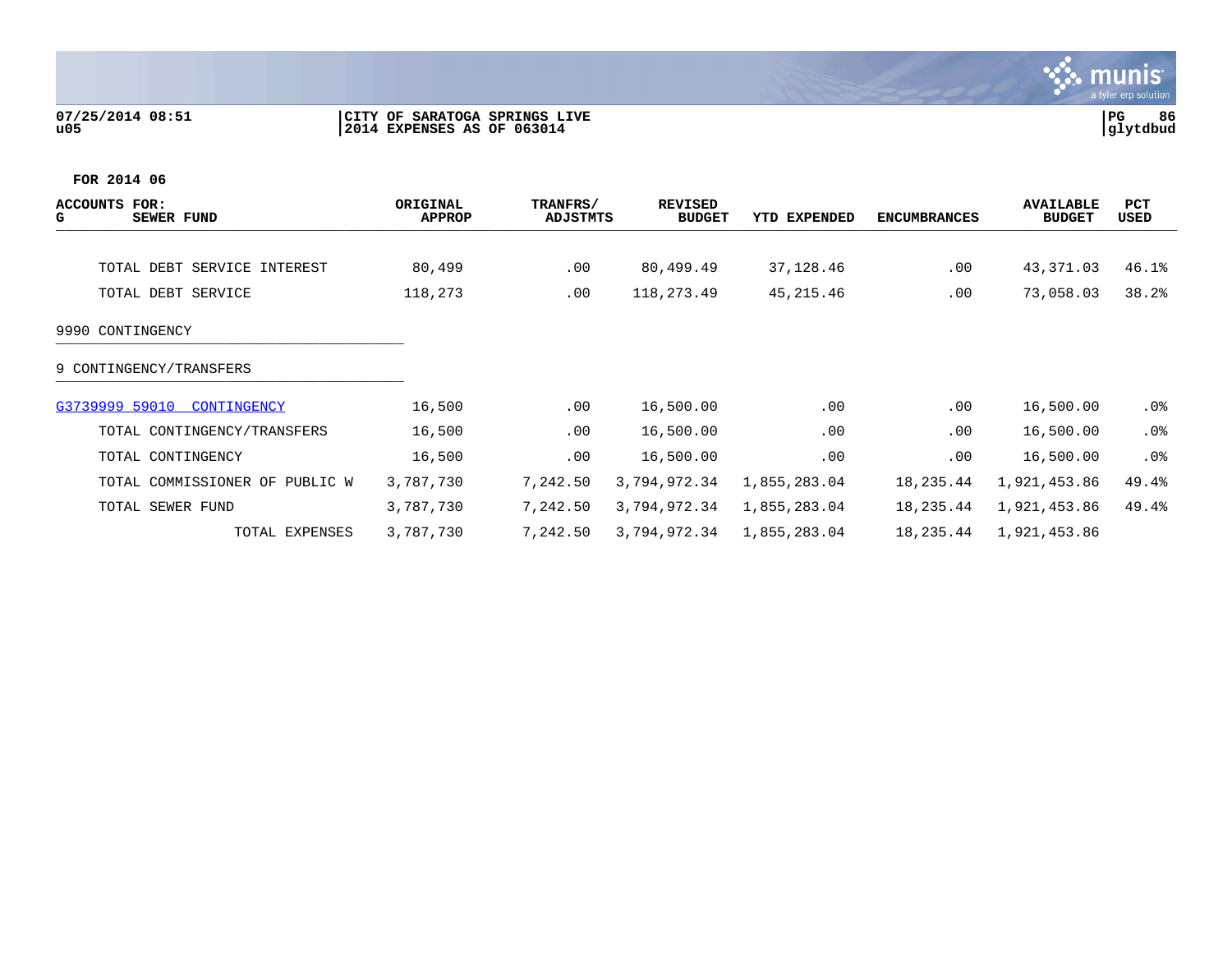## **07/25/2014 08:51 |CITY OF SARATOGA SPRINGS LIVE |PG 87 u05 |2014 EXPENSES AS OF 063014 |glytdbud**



| ACCOUNTS FOR:<br>CAPITAL PROJECTS FUND<br>н                                                                   | ORIGINAL<br><b>APPROP</b> | TRANFRS/<br><b>ADJSTMTS</b>          | <b>REVISED</b><br><b>BUDGET</b>      | <b>YTD EXPENDED</b> | <b>ENCUMBRANCES</b>           | <b>AVAILABLE</b><br><b>BUDGET</b> | <b>PCT</b><br><b>USED</b>                 |
|---------------------------------------------------------------------------------------------------------------|---------------------------|--------------------------------------|--------------------------------------|---------------------|-------------------------------|-----------------------------------|-------------------------------------------|
| 1 MAYOR                                                                                                       |                           |                                      |                                      |                     |                               |                                   |                                           |
| 1440 CITY ENGINEER'S OFFICE                                                                                   |                           |                                      |                                      |                     |                               |                                   |                                           |
| 2 EQUIPMENT AND CAPITAL OUTLAY                                                                                |                           |                                      |                                      |                     |                               |                                   |                                           |
| H3011442 52000 1062 DOWNTOWN PEDEST                                                                           | $\mathbf 0$               | 300,000.00                           | 300,000.00                           | .00.                | .00                           | 300,000.00                        | $.0\%$                                    |
| TOTAL EQUIPMENT AND CAPITAL OU                                                                                | $\mathbf 0$               | 300,000.00                           | 300,000.00                           | .00                 | .00                           | 300,000.00                        | .0%                                       |
| 4 CONTRACTED SERVICES                                                                                         |                           |                                      |                                      |                     |                               |                                   |                                           |
| H3011444 54702 1062 DOWNTOWN PEDEST                                                                           | $\overline{0}$            | 67,751.00                            | 67,751.00                            | .00                 | 67,751.00                     | .00                               | $100.0$ *                                 |
| TOTAL CONTRACTED SERVICES                                                                                     | $\mathbf 0$               | 67,751.00                            | 67,751.00                            | .00                 | 67,751.00                     | .00                               | 100.0%                                    |
| TOTAL CITY ENGINEER'S OFFICE                                                                                  | $\mathbf 0$               | 367,751.00                           | 367,751.00                           | .00                 | 67,751.00                     | 300,000.00                        | 18.4%                                     |
| 5110 HIGHWAYS                                                                                                 |                           |                                      |                                      |                     |                               |                                   |                                           |
| 2 EQUIPMENT AND CAPITAL OUTLAY                                                                                |                           |                                      |                                      |                     |                               |                                   |                                           |
| H3015112 52021 75959 MASTER DOT ACC<br>H3015112 52121 75959 DESIGN DOT<br>H3015112 52521 75959 CONSTRUCTION I | 0<br>0<br>$\Omega$        | 201,617.00<br>28,000.00<br>17,000.00 | 201,617.00<br>28,000.00<br>17,000.00 | .00<br>.00<br>.00   | .00<br>28,000.00<br>17,000.00 | 201,617.00<br>$.00 \,$<br>.00     | . 0%<br>$100.0$ <sup>*</sup><br>$100.0$ * |
| TOTAL EQUIPMENT AND CAPITAL OU                                                                                | 0                         | 246,617.00                           | 246,617.00                           | .00                 | 45,000.00                     | 201,617.00                        | 18.2%                                     |
| TOTAL HIGHWAYS                                                                                                | $\mathbf 0$               | 246,617.00                           | 246,617.00                           | .00                 | 45,000.00                     | 201,617.00                        | 18.2%                                     |
| 6950 CAPITAL PROJECTS                                                                                         |                           |                                      |                                      |                     |                               |                                   |                                           |
| 2 EQUIPMENT AND CAPITAL OUTLAY                                                                                |                           |                                      |                                      |                     |                               |                                   |                                           |
| H3416952 52000 1221 CAPITAL PROJECT                                                                           | 45,240                    | .00                                  | 45,240.00                            | .00                 | 45, 239.47                    |                                   | $.53$ 100.0%*                             |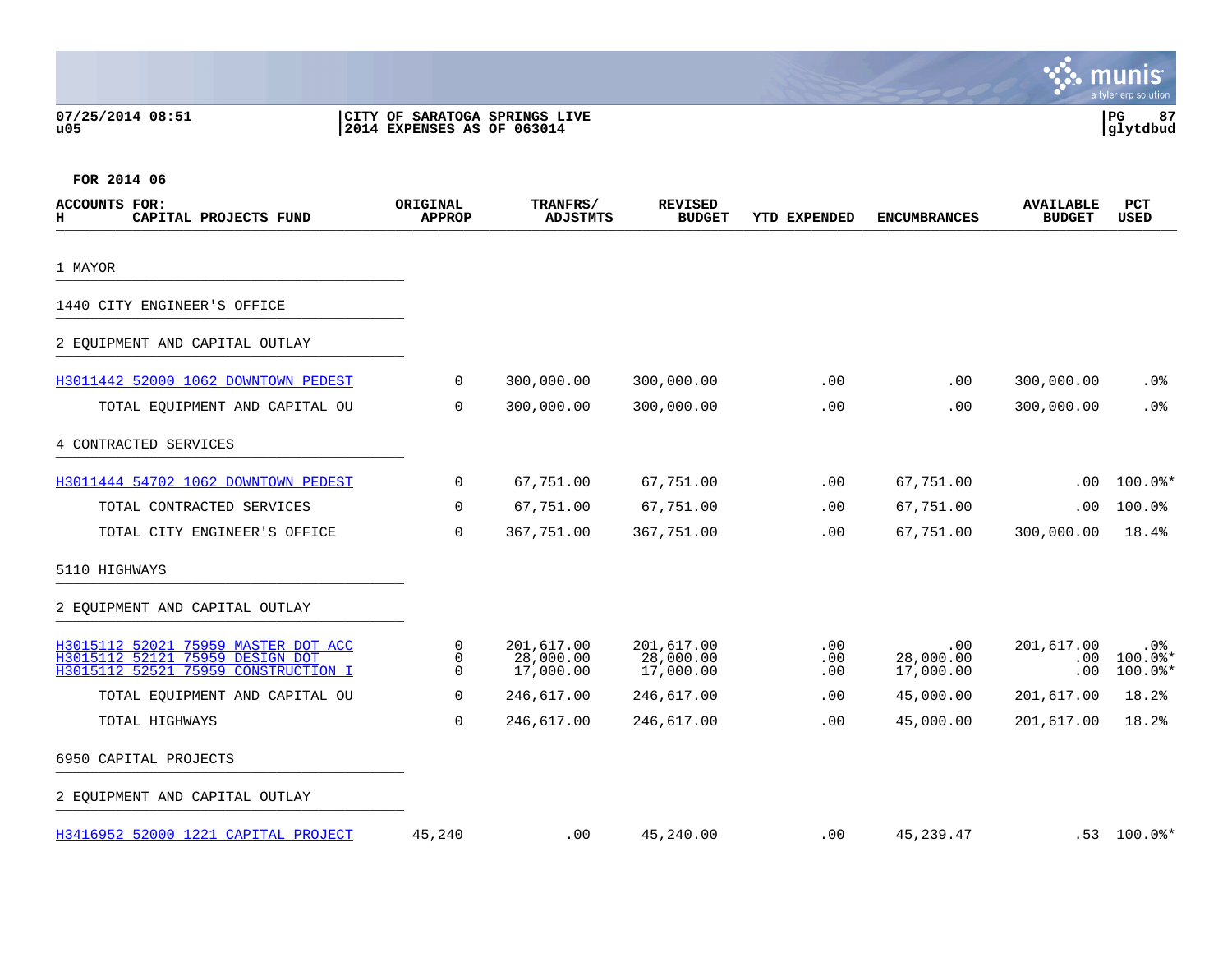## **07/25/2014 08:51 |CITY OF SARATOGA SPRINGS LIVE |PG 88 u05 |2014 EXPENSES AS OF 063014 |glytdbud**



munis

**BASE** 

| <b>ACCOUNTS FOR:</b><br>CAPITAL PROJECTS FUND<br>н                    | ORIGINAL<br><b>APPROP</b> | <b>TRANFRS/</b><br><b>ADJSTMTS</b> | <b>REVISED</b><br><b>BUDGET</b> | YTD EXPENDED     | <b>ENCUMBRANCES</b> | <b>AVAILABLE</b><br><b>BUDGET</b> | <b>PCT</b><br>USED |
|-----------------------------------------------------------------------|---------------------------|------------------------------------|---------------------------------|------------------|---------------------|-----------------------------------|--------------------|
| H3416952 52000 1226 CAPITAL PROJECT                                   | 125,000                   | .00                                | 125,000.00                      | .00              | .00                 | 125,000.00                        | .0%                |
| TOTAL EQUIPMENT AND CAPITAL OU                                        | 170,240                   | .00                                | 170,240.00                      | .00              | 45, 239.47          | 125,000.53                        | 26.6%              |
| TOTAL CAPITAL PROJECTS                                                | 170,240                   | .00                                | 170,240.00                      | .00              | 45, 239.47          | 125,000.53                        | 26.6%              |
| 7020 PARKS REC HIST PRES                                              |                           |                                    |                                 |                  |                     |                                   |                    |
| 2 EQUIPMENT AND CAPITAL OUTLAY                                        |                           |                                    |                                 |                  |                     |                                   |                    |
| H3517022 52000 1075 OPEN SPACE<br>H3517022 52000 1131 CAPITAL PROJECT | 0<br>$\mathbf 0$          | 228, 411.24<br>650,000.00          | 228, 411.24<br>650,000.00       | 30,861.74<br>.00 | 38,566.14<br>.00    | 158,983.36<br>650,000.00          | 30.4%<br>.0%       |
| TOTAL EQUIPMENT AND CAPITAL OU                                        | 0                         | 878,411.24                         | 878, 411.24                     | 30,861.74        | 38,566.14           | 808,983.36                        | 7.9%               |
| 4 CONTRACTED SERVICES                                                 |                           |                                    |                                 |                  |                     |                                   |                    |
| H3517024 54720 1075 SERVICE CONTRAC                                   | 0                         | 27, 287.51                         | 27, 287.51                      | .00              | .00                 | 27, 287.51                        | .0%                |
| TOTAL CONTRACTED SERVICES                                             | $\mathbf 0$               | 27, 287.51                         | 27, 287.51                      | .00              | .00                 | 27, 287.51                        | .0%                |
| TOTAL PARKS REC HIST PRES                                             | 0                         | 905,698.75                         | 905,698.75                      | 30,861.74        | 38,566.14           | 836, 270.87                       | 7.7%               |
| 7110 PARK & CASINO                                                    |                           |                                    |                                 |                  |                     |                                   |                    |
| 4 CONTRACTED SERVICES                                                 |                           |                                    |                                 |                  |                     |                                   |                    |
| H3517114 54720 1069 REC FACILITY DE                                   | $\mathsf{O}$              | 377,744.99                         | 377,744.99                      | 7,844.00         | 5,081.34            | 364,819.65                        | 3.4%               |
| TOTAL CONTRACTED SERVICES                                             | $\Omega$                  | 377,744.99                         | 377,744.99                      | 7,844.00         | 5,081.34            | 364,819.65                        | 3.4%               |
| TOTAL PARK & CASINO                                                   | $\mathbf 0$               | 377,744.99                         | 377,744.99                      | 7,844.00         | 5,081.34            | 364,819.65                        | 3.4%               |
| 7140 RECREATION EXPENSES                                              |                           |                                    |                                 |                  |                     |                                   |                    |
| 2 EQUIPMENT AND CAPITAL OUTLAY                                        |                           |                                    |                                 |                  |                     |                                   |                    |
| H3517142 52000 1200 GEYSER ROAD TRA                                   | 1,454,000                 | 129,000.00                         | 1,583,000.00                    | 42,700.00        | 86,300.00           | 1,454,000.00                      | 8.1%               |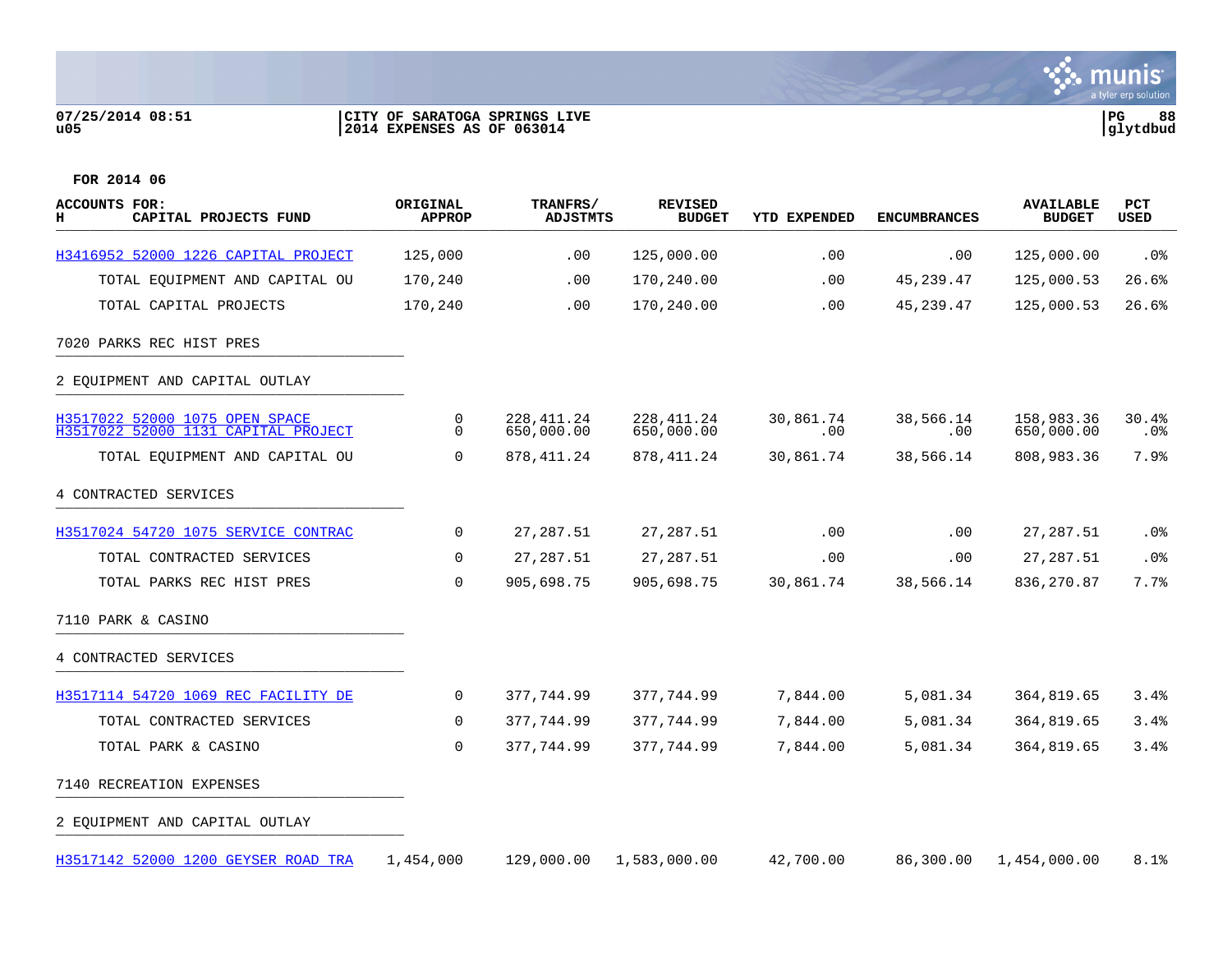## **07/25/2014 08:51 |CITY OF SARATOGA SPRINGS LIVE |PG 89 u05 |2014 EXPENSES AS OF 063014 |glytdbud**



| <b>ACCOUNTS FOR:</b><br>CAPITAL PROJECTS FUND<br>н | ORIGINAL<br><b>APPROP</b> | TRANFRS/<br><b>ADJSTMTS</b> | <b>REVISED</b><br><b>BUDGET</b> | YTD EXPENDED | <b>ENCUMBRANCES</b> | <b>AVAILABLE</b><br><b>BUDGET</b> | <b>PCT</b><br>USED |
|----------------------------------------------------|---------------------------|-----------------------------|---------------------------------|--------------|---------------------|-----------------------------------|--------------------|
| TOTAL EQUIPMENT AND CAPITAL OU                     | 1,454,000                 | 129,000.00                  | 1,583,000.00                    | 42,700.00    | 86,300.00           | 1,454,000.00                      | 8.1%               |
| TOTAL RECREATION EXPENSES                          | 1,454,000                 | 129,000.00                  | 1,583,000.00                    | 42,700.00    | 86,300.00           | 1,454,000.00                      | 8.1%               |
| 7230 RAILROAD RUN BIKE TRAIL                       |                           |                             |                                 |              |                     |                                   |                    |
| 4 CONTRACTED SERVICES                              |                           |                             |                                 |              |                     |                                   |                    |
| H3517234 54720 1100 RR RUN BIKE TRA                | 0                         | 34,445.20                   | 34, 445. 20                     | .00          | .00                 | 34,445.20                         | $.0\%$             |
| TOTAL CONTRACTED SERVICES                          | $\overline{0}$            | 34,445.20                   | 34, 445. 20                     | .00          | .00                 | 34,445.20                         | .0%                |
| TOTAL RAILROAD RUN BIKE TRAIL                      | $\Omega$                  | 34,445.20                   | 34, 445.20                      | .00          | .00                 | 34,445.20                         | .0%                |
| 7640 KAYAK LAUNCH                                  |                           |                             |                                 |              |                     |                                   |                    |
| 2 EOUIPMENT AND CAPITAL OUTLAY                     |                           |                             |                                 |              |                     |                                   |                    |
| H3517642 52000 1194 CAPITAL PROJECT                | $\mathbf 0$               | 54,084.00                   | 54,084.00                       | .00          | .00                 | 54,084.00                         | $.0\%$             |
| TOTAL EQUIPMENT AND CAPITAL OU                     | 0                         | 54,084.00                   | 54,084.00                       | .00          | .00                 | 54,084.00                         | .0%                |
| TOTAL KAYAK LAUNCH                                 | $\Omega$                  | 54,084.00                   | 54,084.00                       | .00          | .00                 | 54,084.00                         | .0%                |
| 8160 WASHINGTON STREET DRAINAGE                    |                           |                             |                                 |              |                     |                                   |                    |
| 4 CONTRACTED SERVICES                              |                           |                             |                                 |              |                     |                                   |                    |
| H3618164 54720 1086 04 WEST SIDE IN                | $\overline{0}$            | 20,000.00                   | 20,000.00                       | .00          | .00                 | 20,000.00                         | .0%                |
| TOTAL CONTRACTED SERVICES                          | 0                         | 20,000.00                   | 20,000.00                       | .00          | .00                 | 20,000.00                         | .0%                |
| TOTAL WASHINGTON STREET DRAINA                     | $\mathbf 0$               | 20,000.00                   | 20,000.00                       | .00          | .00                 | 20,000.00                         | .0 <sub>8</sub>    |
| TOTAL MAYOR                                        | 1,624,240                 | 2, 135, 340.94              | 3,759,580.94                    | 81,405.74    | 287,937.95          | 3,390,237.25                      | 9.8%               |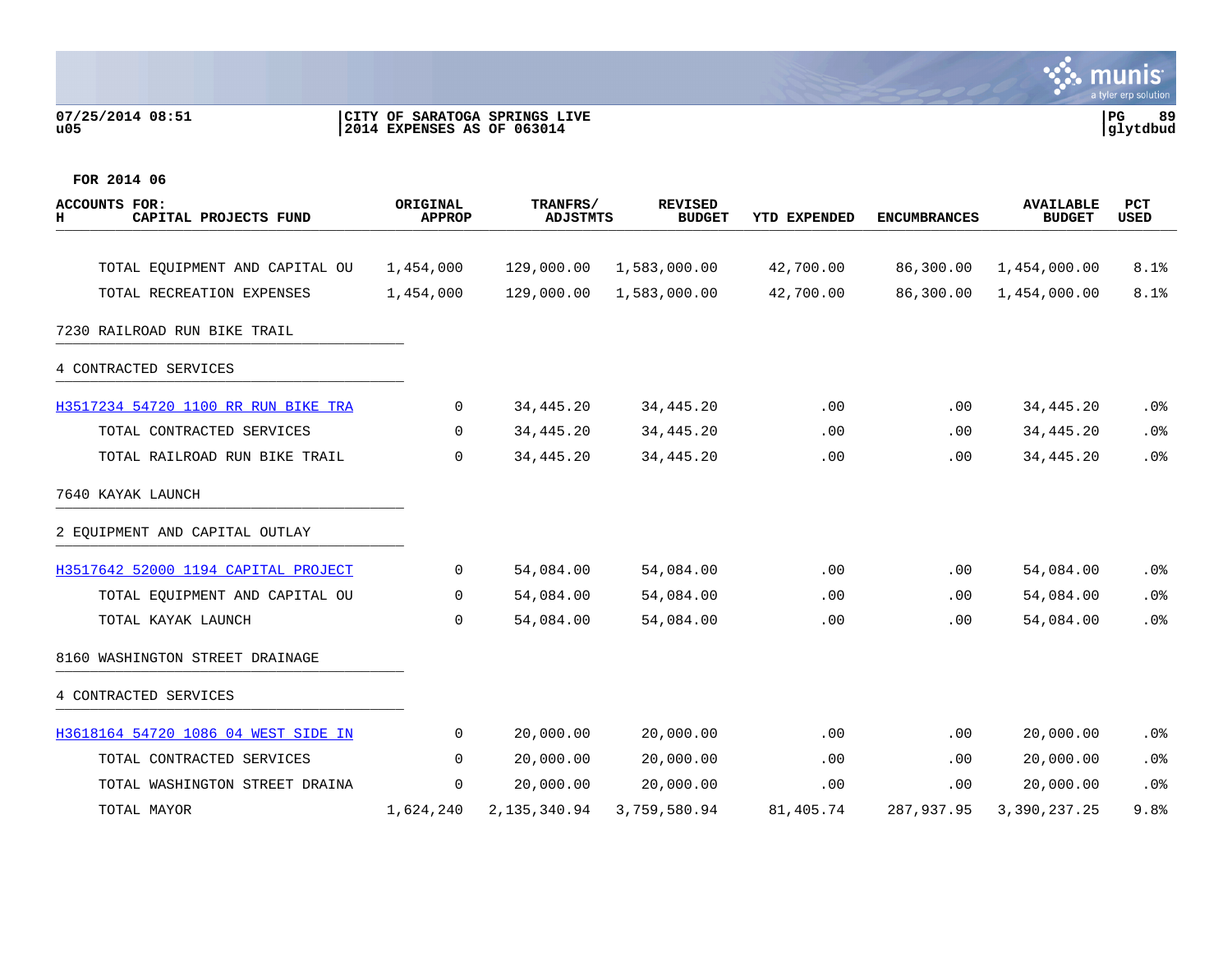## **07/25/2014 08:51 |CITY OF SARATOGA SPRINGS LIVE |PG 90 u05 |2014 EXPENSES AS OF 063014 |glytdbud**



**FOR 2014 06**

| ACCOUNTS FOR:<br>н<br>CAPITAL PROJECTS FUND                                | ORIGINAL<br><b>APPROP</b> | TRANFRS/<br>ADJSTMTS | <b>REVISED</b><br><b>BUDGET</b> | <b>YTD EXPENDED</b> | <b>ENCUMBRANCES</b> | <b>AVAILABLE</b><br><b>BUDGET</b> | <b>PCT</b><br><b>USED</b> |
|----------------------------------------------------------------------------|---------------------------|----------------------|---------------------------------|---------------------|---------------------|-----------------------------------|---------------------------|
| 2 COMMISSIONER OF FINANCE                                                  |                           |                      |                                 |                     |                     |                                   |                           |
| 1681 DATA PROCESSING - NETWORK                                             |                           |                      |                                 |                     |                     |                                   |                           |
| 2 EOUIPMENT AND CAPITAL OUTLAY                                             |                           |                      |                                 |                     |                     |                                   |                           |
| H3021692 52000 1182 CAPITAL PROJECT<br>H3021692 52000 1211 CAPITAL PROJECT | 0<br>268,400              | 60,000.00<br>.00     | 60,000.00<br>268,400.00         | .00<br>1,132.88     | .00<br>209,925.00   | 60,000.00<br>57, 342.12           | $.0\%$<br>78.6%*          |
| TOTAL EQUIPMENT AND CAPITAL OU                                             | 268,400                   | 60,000.00            | 328,400.00                      | 1,132.88            | 209,925.00          | 117,342.12                        | 64.3%                     |
| TOTAL DATA PROCESSING - NETWOR                                             | 268,400                   | 60,000.00            | 328,400.00                      | 1,132.88            | 209,925.00          | 117,342.12                        | 64.3%                     |
| TOTAL COMMISSIONER OF FINANCE                                              | 268,400                   | 60,000.00            | 328,400.00                      | 1,132.88            | 209,925.00          | 117,342.12                        | 64.3%                     |
| 3 COMMISSIONER OF PUBLIC WORKS                                             |                           |                      |                                 |                     |                     |                                   |                           |
| 1490 COMMISSIONER OF PUBLIC WORKS                                          |                           |                      |                                 |                     |                     |                                   |                           |
| 1 PERSONAL SERVICE                                                         |                           |                      |                                 |                     |                     |                                   |                           |
| H3031491 51900 1141 LABORER<br>H3031491 58030 1141 CITY PORTION SO         | 0<br>$\Omega$             | 173.25<br>13.25      | 173.25<br>13.25                 | 173.25<br>13.25     | .00<br>.00          | $.00 \,$<br>.00                   | $100.0$ *<br>$100.0$ *    |
| TOTAL PERSONAL SERVICE                                                     | $\Omega$                  | 186.50               | 186.50                          | 186.50              | .00                 | .00                               | 100.0%                    |
| 2 EOUIPMENT AND CAPITAL OUTLAY                                             |                           |                      |                                 |                     |                     |                                   |                           |
| H3031492 52000 1141 CAPITAL PROJECT                                        | 200,000                   | 148,864.55           | 348,864.55                      | 87, 177. 44         | 22,945.47           | 238,741.64                        | 31.6%                     |
| TOTAL EQUIPMENT AND CAPITAL OU                                             | 200,000                   | 148,864.55           | 348,864.55                      | 87,177.44           | 22,945.47           | 238,741.64                        | 31.6%                     |
| TOTAL COMMISSIONER OF PUBLIC W                                             | 200,000                   | 149,051.05           | 349,051.05                      | 87,363.94           | 22,945.47           | 238,741.64                        | 31.6%                     |

1623 CITY GARAGE \_\_\_\_\_\_\_\_\_\_\_\_\_\_\_\_\_\_\_\_\_\_\_\_\_\_\_\_\_\_\_\_\_\_\_\_\_\_\_\_\_

2 EQUIPMENT AND CAPITAL OUTLAY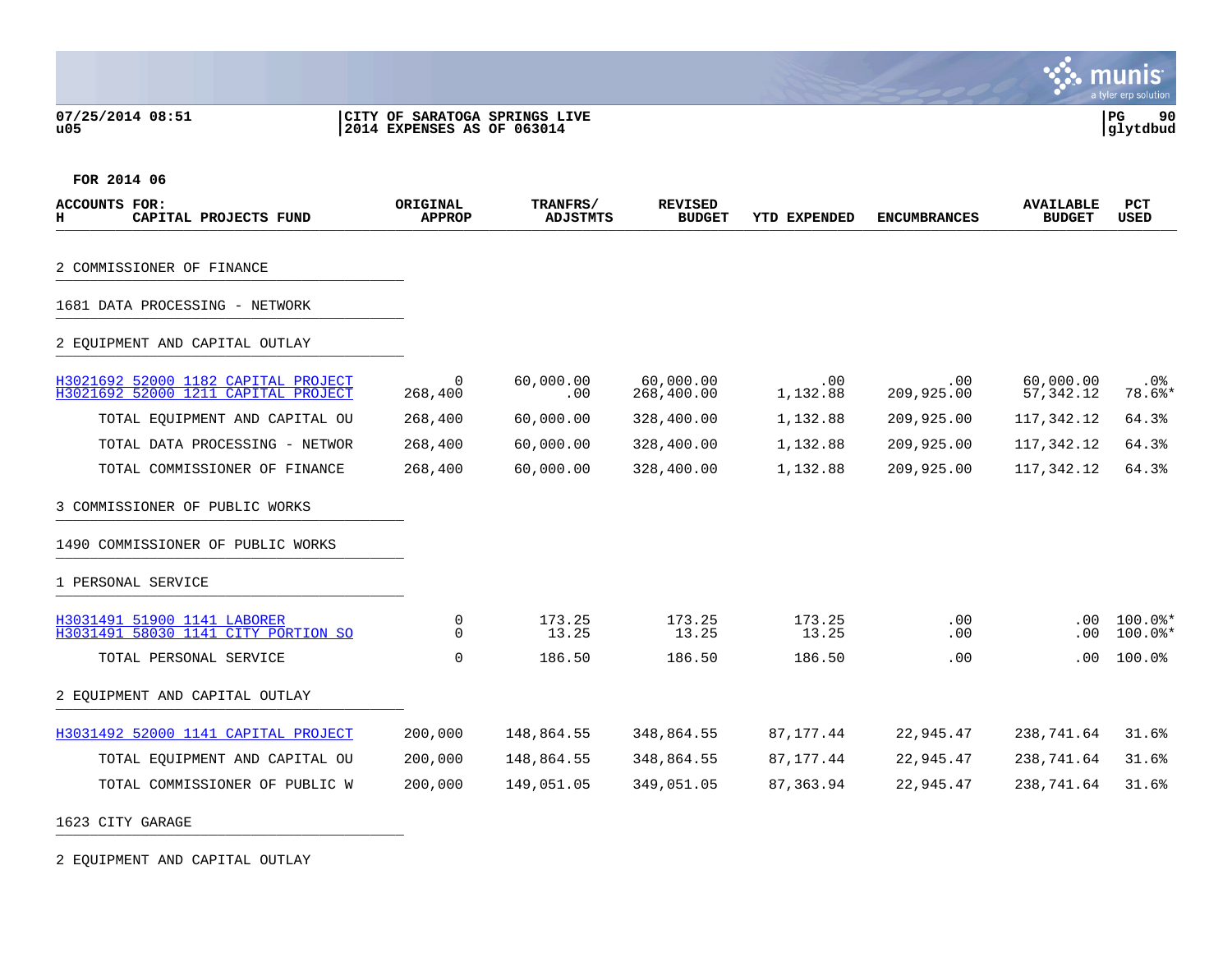## **07/25/2014 08:51 |CITY OF SARATOGA SPRINGS LIVE |PG 91 u05 |2014 EXPENSES AS OF 063014 |glytdbud**



| <b>ACCOUNTS FOR:</b><br>CAPITAL PROJECTS FUND<br>н                                                     | <b>ORIGINAL</b><br><b>APPROP</b> | TRANFRS/<br><b>ADJSTMTS</b>             | <b>REVISED</b><br><b>BUDGET</b>         | YTD EXPENDED      | <b>ENCUMBRANCES</b>            | <b>AVAILABLE</b><br><b>BUDGET</b> | <b>PCT</b><br><b>USED</b>     |
|--------------------------------------------------------------------------------------------------------|----------------------------------|-----------------------------------------|-----------------------------------------|-------------------|--------------------------------|-----------------------------------|-------------------------------|
| H3031652 52000 1180 11 DEC REMEDIAT                                                                    | $\mathbf 0$                      | 91,761.57                               | 91,761.57                               | .00               | .00                            | 91,761.57                         | $.0\%$                        |
| TOTAL EQUIPMENT AND CAPITAL OU                                                                         | $\Omega$                         | 91,761.57                               | 91,761.57                               | .00               | .00                            | 91,761.57                         | .0%                           |
| TOTAL CITY GARAGE                                                                                      | $\Omega$                         | 91,761.57                               | 91,761.57                               | .00               | .00                            | 91,761.57                         | .0%                           |
| 3310 TRAFFIC CONTROL                                                                                   |                                  |                                         |                                         |                   |                                |                                   |                               |
| 2 EQUIPMENT AND CAPITAL OUTLAY                                                                         |                                  |                                         |                                         |                   |                                |                                   |                               |
| H3133312 52021 75660 MASTER DOT ACC<br>H3133312 52121 75660 DESIGN DOT<br>H3133312 52221 75660 ROW DOT | $\mathbf 0$<br>0<br>$\Omega$     | 1,829,848.00<br>42,476.57<br>182,100.77 | 1,829,848.00<br>42,476.57<br>182,100.77 | .00<br>.00<br>.00 | .00<br>42,476.57<br>182,100.77 | 1,829,848.00<br>.00<br>.00        | .0%<br>$100.0$ *<br>$100.0$ * |
| TOTAL EOUIPMENT AND CAPITAL OU                                                                         | 0                                | 2,054,425.34                            | 2,054,425.34                            | .00               | 224,577.34                     | 1,829,848.00                      | 10.9%                         |
| TOTAL TRAFFIC CONTROL                                                                                  | $\Omega$                         | 2,054,425.34                            | 2,054,425.34                            | .00               | 224,577.34                     | 1,829,848.00                      | 10.9%                         |
| 5010 STREETS                                                                                           |                                  |                                         |                                         |                   |                                |                                   |                               |
| 2 EQUIPMENT AND CAPITAL OUTLAY                                                                         |                                  |                                         |                                         |                   |                                |                                   |                               |
| H3335012 52400 1117 VEHICLES                                                                           | $\mathbf 0$                      | 3,641.16                                | 3,641.16                                | .00               | 848.00                         | 2,793.16                          | 23.3%                         |
| TOTAL EOUIPMENT AND CAPITAL OU                                                                         | $\mathbf 0$                      | 3,641.16                                | 3,641.16                                | .00               | 848.00                         | 2,793.16                          | 23.3%                         |
| TOTAL STREETS                                                                                          | $\mathbf 0$                      | 3,641.16                                | 3,641.16                                | .00               | 848.00                         | 2,793.16                          | 23.3%                         |
| 5110 HIGHWAYS                                                                                          |                                  |                                         |                                         |                   |                                |                                   |                               |
| 2 EQUIPMENT AND CAPITAL OUTLAY                                                                         |                                  |                                         |                                         |                   |                                |                                   |                               |
| H3035112 52021 1209 MASTER DOT ACCO                                                                    | 4,000,000                        | .00                                     | 4,000,000.00                            | .00               | .00                            | 4,000,000.00                      | $.0\%$                        |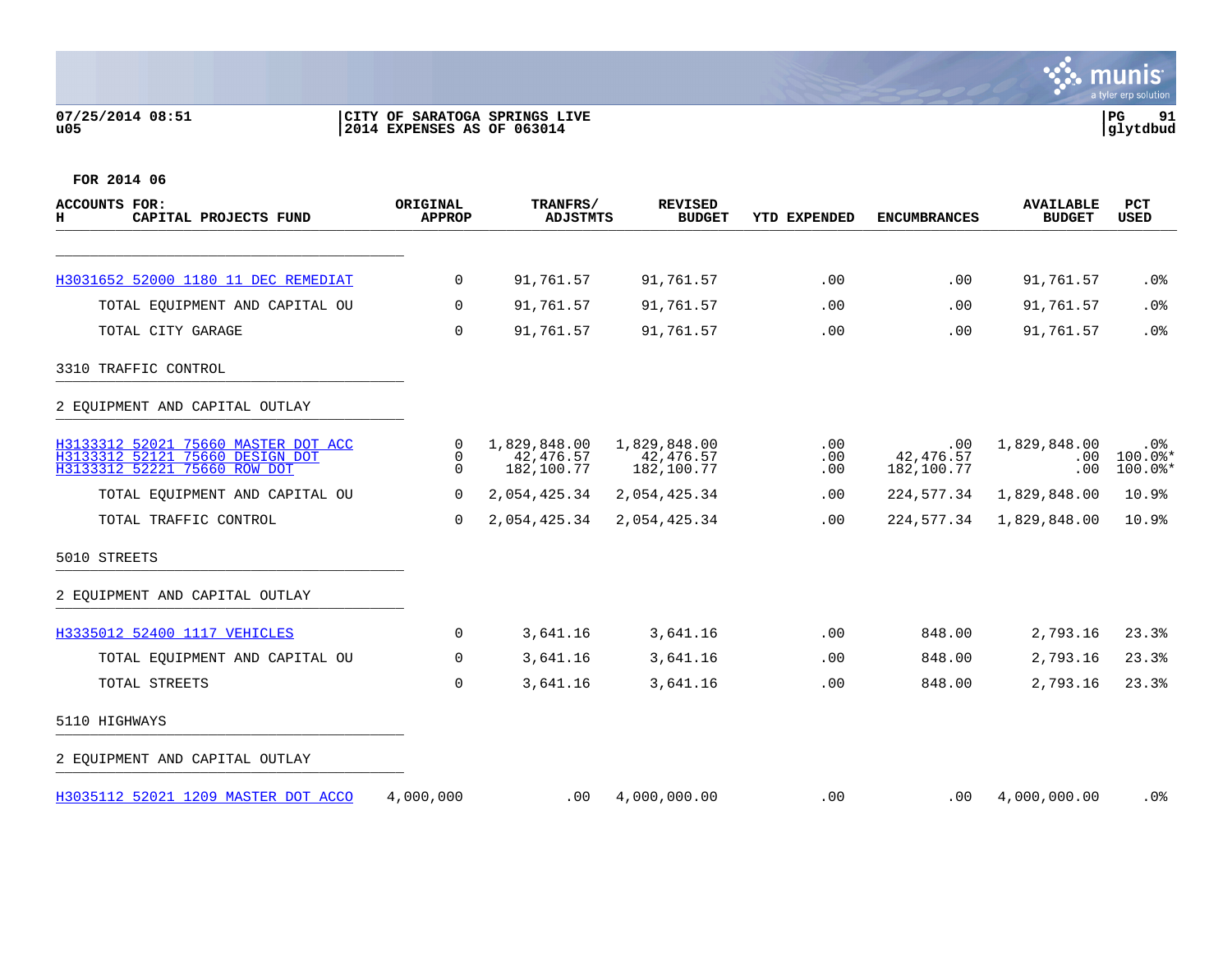## **07/25/2014 08:51 |CITY OF SARATOGA SPRINGS LIVE |PG 92 u05 |2014 EXPENSES AS OF 063014 |glytdbud**



| <b>ACCOUNTS FOR:</b><br>н<br>CAPITAL PROJECTS FUND                                                                                                                                                                                                                            | ORIGINAL<br><b>APPROP</b>                                              | TRANFRS/<br><b>ADJSTMTS</b>                         | <b>REVISED</b><br><b>BUDGET</b>                                                              | <b>YTD EXPENDED</b>                                             | <b>ENCUMBRANCES</b>                                                       | <b>AVAILABLE</b><br><b>BUDGET</b>                                            | <b>PCT</b><br><b>USED</b>                                                                   |
|-------------------------------------------------------------------------------------------------------------------------------------------------------------------------------------------------------------------------------------------------------------------------------|------------------------------------------------------------------------|-----------------------------------------------------|----------------------------------------------------------------------------------------------|-----------------------------------------------------------------|---------------------------------------------------------------------------|------------------------------------------------------------------------------|---------------------------------------------------------------------------------------------|
| H3035112 52021 75714 MASTER DOT ACC<br>H3035112 52021 75826 MASTER DOT ACC                                                                                                                                                                                                    | $\mathbf 0$<br>$\mathbf 0$                                             | 26,728.17<br>6,700.62                               | 26,728.17<br>6,700.62                                                                        | .00<br>.00                                                      | .00<br>.00                                                                | 26,728.17<br>6,700.62                                                        | .0%<br>. 0%                                                                                 |
| TOTAL EQUIPMENT AND CAPITAL OU                                                                                                                                                                                                                                                | 4,000,000                                                              | 33,428.79                                           | 4,033,428.79                                                                                 | .00                                                             | .00                                                                       | 4,033,428.79                                                                 | .0%                                                                                         |
| TOTAL HIGHWAYS                                                                                                                                                                                                                                                                | 4,000,000                                                              | 33,428.79                                           | 4,033,428.79                                                                                 | .00                                                             | $.00 \,$                                                                  | 4,033,428.79                                                                 | .0%                                                                                         |
| 6950 CAPITAL PROJECTS                                                                                                                                                                                                                                                         |                                                                        |                                                     |                                                                                              |                                                                 |                                                                           |                                                                              |                                                                                             |
| 2 EQUIPMENT AND CAPITAL OUTLAY                                                                                                                                                                                                                                                |                                                                        |                                                     |                                                                                              |                                                                 |                                                                           |                                                                              |                                                                                             |
| H3036952 52000 1039 CAPITAL PROJECT<br>H3036952 52000 1219 CAPITAL PROJECT<br>H3936952 52000 1212 CAPITAL PROJECT<br>H3936952 52000 1213 CAPITAL PROJECT<br>H3936952 52000 1214 CAPITAL PROJECT<br>H3936952 52000 1215 CAPITAL PROJECT<br>H3936952 52000 1223 CAPITAL PROJECT | 50,000<br>25,000<br>180,000<br>180,000<br>152,000<br>174,000<br>54,915 | 78,059.41<br>.00<br>.00<br>.00<br>.00<br>.00<br>.00 | 128,059.41<br>25,000.00<br>180,000.00<br>180,000.00<br>152,000.00<br>174,000.00<br>54,915.00 | 9,037.50<br>.00<br>.00<br>.00<br>132,565.00<br>.00<br>54,856.95 | 18,121.91<br>.00<br>180,000.00<br>180,000.00<br>.00.<br>167,571.24<br>.00 | 100,900.00<br>25,000.00<br>$.00 \,$<br>.00<br>19,435.00<br>6,428.76<br>58.05 | 21.2%<br>$.0\%$<br>$100.0$ *<br>$100.0$ *<br>$87.2$ %*<br>$96.3$ $*$<br>$99.9$ <sup>*</sup> |
| TOTAL EQUIPMENT AND CAPITAL OU                                                                                                                                                                                                                                                | 815,915                                                                | 78,059.41                                           | 893,974.41                                                                                   | 196,459.45                                                      | 545,693.15                                                                | 151,821.81                                                                   | 83.0%                                                                                       |
| TOTAL CAPITAL PROJECTS                                                                                                                                                                                                                                                        | 815,915                                                                | 78,059.41                                           | 893,974.41                                                                                   | 196,459.45                                                      | 545,693.15                                                                | 151,821.81                                                                   | 83.0%                                                                                       |
| 7110 PARK & CASINO                                                                                                                                                                                                                                                            |                                                                        |                                                     |                                                                                              |                                                                 |                                                                           |                                                                              |                                                                                             |
| 2 EQUIPMENT AND CAPITAL OUTLAY                                                                                                                                                                                                                                                |                                                                        |                                                     |                                                                                              |                                                                 |                                                                           |                                                                              |                                                                                             |
| H3537112 51960 1165 OVERTIME<br>H3537112 52000 1165 CAPITAL PROJECT<br>H3537112 58030 1165 CITY PORTION SO                                                                                                                                                                    | $\overline{0}$<br>200,000<br>0                                         | 173.25<br>604,776.91<br>13.25                       | 173.25<br>804,776.91<br>13.25                                                                | 173.25<br>454,606.85<br>13.25                                   | $.00 \,$<br>37,682.26<br>.00                                              | $.00 \,$<br>312,487.80<br>.00                                                | $100.0$ *<br>$61.2$ $*$<br>$100.0$ *                                                        |
| TOTAL EQUIPMENT AND CAPITAL OU                                                                                                                                                                                                                                                | 200,000                                                                | 604,963.41                                          | 804,963.41                                                                                   | 454,793.35                                                      | 37,682.26                                                                 | 312,487.80                                                                   | 61.2%                                                                                       |
| TOTAL PARK & CASINO                                                                                                                                                                                                                                                           | 200,000                                                                | 604,963.41                                          | 804,963.41                                                                                   | 454,793.35                                                      | 37,682.26                                                                 | 312,487.80                                                                   | 61.2%                                                                                       |
| 8120 SEWER PUMPING                                                                                                                                                                                                                                                            |                                                                        |                                                     |                                                                                              |                                                                 |                                                                           |                                                                              |                                                                                             |
| 2 EQUIPMENT AND CAPITAL OUTLAY                                                                                                                                                                                                                                                |                                                                        |                                                     |                                                                                              |                                                                 |                                                                           |                                                                              |                                                                                             |
| H3638122 52000 1137 CAPITAL PROJECT                                                                                                                                                                                                                                           | 0                                                                      | 49,837.22                                           | 49,837.22                                                                                    | 7,337.22                                                        | .00                                                                       | 42,500.00                                                                    | 14.7%                                                                                       |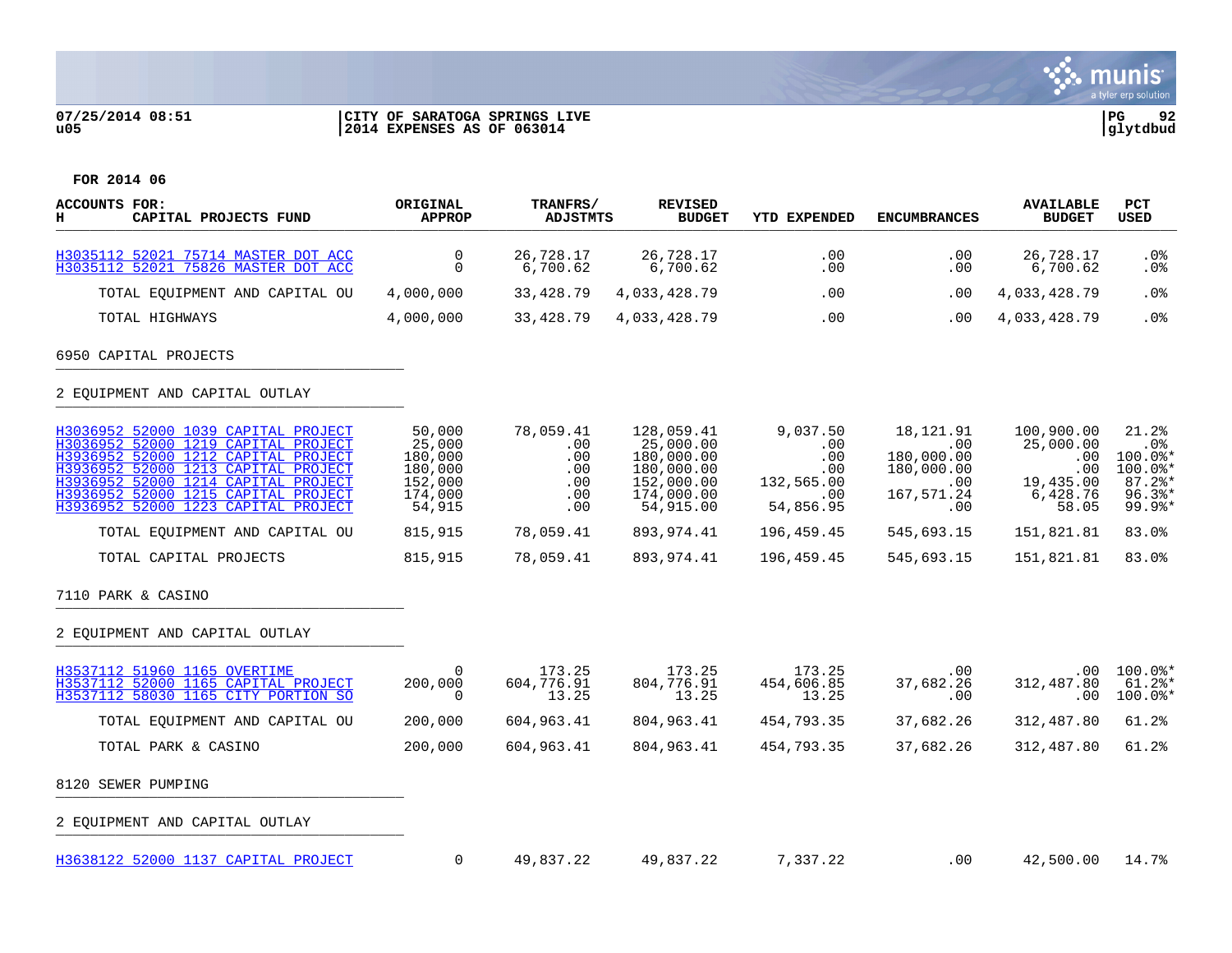## **07/25/2014 08:51 |CITY OF SARATOGA SPRINGS LIVE |PG 93 u05 |2014 EXPENSES AS OF 063014 |glytdbud**



| <b>ACCOUNTS FOR:</b><br>CAPITAL PROJECTS FUND<br>н                                                                | ORIGINAL<br><b>APPROP</b> | TRANFRS/<br>ADJSTMTS                    | <b>REVISED</b><br><b>BUDGET</b>         | YTD EXPENDED                 | <b>ENCUMBRANCES</b>    | <b>AVAILABLE</b><br><b>BUDGET</b>    | <b>PCT</b><br>USED      |
|-------------------------------------------------------------------------------------------------------------------|---------------------------|-----------------------------------------|-----------------------------------------|------------------------------|------------------------|--------------------------------------|-------------------------|
| H3638122 52000 1183 CAPITAL PROJECT                                                                               | 200,000                   | 155, 326. 23                            | 355, 326.23                             | 7,413.27                     | .00                    | 347,912.96                           | 2.1%                    |
| TOTAL EQUIPMENT AND CAPITAL OU                                                                                    | 200,000                   | 205, 163. 45                            | 405, 163. 45                            | 14,750.49                    | .00                    | 390, 412.96                          | 3.6%                    |
| TOTAL SEWER PUMPING                                                                                               | 200,000                   | 205, 163. 45                            | 405, 163. 45                            | 14,750.49                    | .00                    | 390, 412.96                          | 3.6%                    |
| 8140 STORM WATER CARRIERS                                                                                         |                           |                                         |                                         |                              |                        |                                      |                         |
| 2 EOUIPMENT AND CAPITAL OUTLAY                                                                                    |                           |                                         |                                         |                              |                        |                                      |                         |
| H3638142 52000 1138 CAPITAL PROJECT<br>H3638142 52000 1147 CAPITAL PROJECT<br>H3638142 52000 1196 CAPITAL PROJECT | 0<br>0<br>$\Omega$        | 109,941.14<br>37, 183. 23<br>100,000.00 | 109,941.14<br>37, 183. 23<br>100,000.00 | 9,561.28<br>16,095.62<br>.00 | 1,123.50<br>.00<br>.00 | 99,256.36<br>21,087.61<br>100,000.00 | 9.7%<br>43.3%<br>$.0\%$ |
| TOTAL EQUIPMENT AND CAPITAL OU                                                                                    | 0                         | 247,124.37                              | 247, 124.37                             | 25,656.90                    | 1,123.50               | 220, 343.97                          | 10.8%                   |
| TOTAL STORM WATER CARRIERS                                                                                        | 0                         | 247, 124.37                             | 247, 124.37                             | 25,656.90                    | 1,123.50               | 220, 343.97                          | 10.8%                   |
| 8180 TRANSFER STATION                                                                                             |                           |                                         |                                         |                              |                        |                                      |                         |
| 2 EQUIPMENT AND CAPITAL OUTLAY                                                                                    |                           |                                         |                                         |                              |                        |                                      |                         |
| H3638182 52000 1228 LANDFILL CAPITA                                                                               | 0                         | 60,000.00                               | 60,000.00                               | .00                          | 60,000.00              | .00                                  | $100.0$ *               |
| TOTAL EQUIPMENT AND CAPITAL OU                                                                                    | 0                         | 60,000.00                               | 60,000.00                               | .00                          | 60,000.00              | .00                                  | 100.0%                  |
| TOTAL TRANSFER STATION                                                                                            | $\mathbf 0$               | 60,000.00                               | 60,000.00                               | .00                          | 60,000.00              | .00                                  | 100.0%                  |
| 8185 COMPOST FACILITY                                                                                             |                           |                                         |                                         |                              |                        |                                      |                         |
| 2 EQUIPMENT AND CAPITAL OUTLAY                                                                                    |                           |                                         |                                         |                              |                        |                                      |                         |
| H3638192 52000 1205 MATERIAL TROMME                                                                               | 0                         | 150.00                                  | 150.00                                  | .00                          | 150.00                 | .00                                  | $100.0$ *               |
| TOTAL EOUIPMENT AND CAPITAL OU                                                                                    | $\mathbf 0$               | 150.00                                  | 150.00                                  | .00                          | 150.00                 | .00.                                 | 100.0%                  |
| TOTAL COMPOST FACILITY                                                                                            | $\Omega$                  | 150.00                                  | 150.00                                  | .00                          | 150.00                 | .00                                  | 100.0%                  |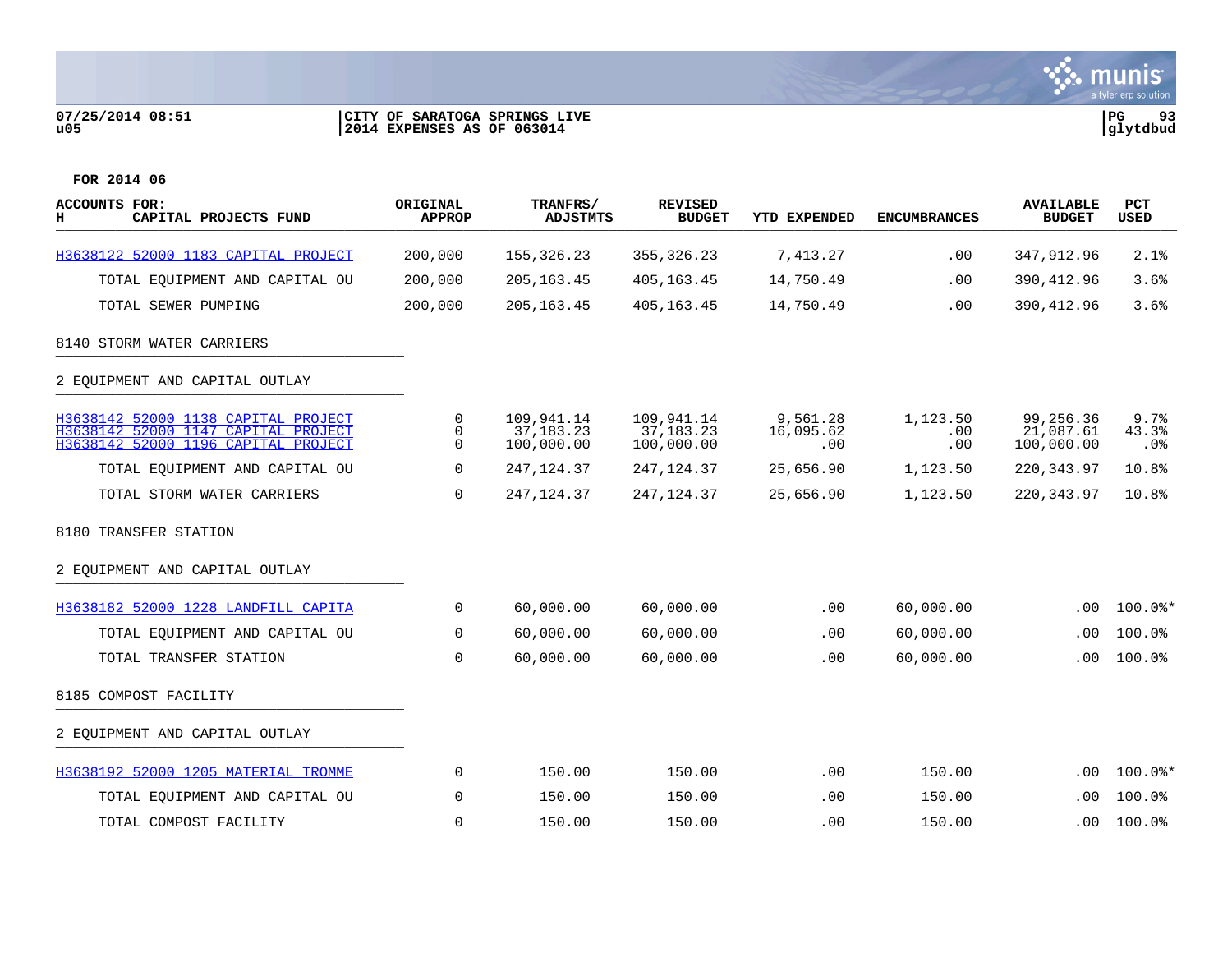## **07/25/2014 08:51 |CITY OF SARATOGA SPRINGS LIVE |PG 94 u05 |2014 EXPENSES AS OF 063014 |glytdbud**



| <b>ACCOUNTS FOR:</b><br>CAPITAL PROJECTS FUND<br>н                                                                                                       | ORIGINAL<br><b>APPROP</b>            | TRANFRS/<br>ADJSTMTS                                          | <b>REVISED</b><br><b>BUDGET</b>                            | <b>YTD EXPENDED</b>                         | <b>ENCUMBRANCES</b>                                 | <b>AVAILABLE</b><br><b>BUDGET</b>                   | PCT<br><b>USED</b>                                 |
|----------------------------------------------------------------------------------------------------------------------------------------------------------|--------------------------------------|---------------------------------------------------------------|------------------------------------------------------------|---------------------------------------------|-----------------------------------------------------|-----------------------------------------------------|----------------------------------------------------|
| 8330 WATER TREATMENT PLANT                                                                                                                               |                                      |                                                               |                                                            |                                             |                                                     |                                                     |                                                    |
| 2 EQUIPMENT AND CAPITAL OUTLAY                                                                                                                           |                                      |                                                               |                                                            |                                             |                                                     |                                                     |                                                    |
| H3638332 52000 1139 CAPITAL PROJECT<br>H3638332 52000 1167 CAPITAL PROJECT<br>H3638332 52000 1184 CAPITAL PROJECT<br>H3638332 52000 1227 CAPITAL PROJECT | $\Omega$<br>950,000<br>0<br>$\Omega$ | 1,200,260.00<br>$-577,634.51$<br>173, 355. 32<br>1,100,000.00 | 1,200,260.00<br>372,365.49<br>173, 355. 32<br>1,100,000.00 | 9,975.00<br>166,493.19<br>154,068.45<br>.00 | 1,034,025.00<br>106,325.30<br>13,645.12<br>9,525.00 | 156,260.00<br>99,547.00<br>5,641.75<br>1,090,475.00 | $87.0$ <sup>*</sup><br>$73.3$ *<br>$96.7$ *<br>.9% |
| TOTAL EOUIPMENT AND CAPITAL OU                                                                                                                           | 950,000                              | 1,895,980.81                                                  | 2,845,980.81                                               | 330,536.64                                  | 1,163,520.42                                        | 1,351,923.75                                        | 52.5%                                              |
| TOTAL WATER TREATMENT PLANT                                                                                                                              | 950,000                              | 1,895,980.81                                                  | 2,845,980.81                                               | 330,536.64                                  | 1,163,520.42                                        | 1,351,923.75                                        | 52.5%                                              |
| TOTAL COMMISSIONER OF PUBLIC W                                                                                                                           | 6,365,915                            | 5,423,749.36                                                  | 11,789,664.36                                              | 1,109,560.77                                | 2,056,540.14                                        | 8,623,563.45                                        | 26.9%                                              |
| 4 COMMISSIONER OF PUBLIC SAFETY<br>1620 CITY HALL                                                                                                        |                                      |                                                               |                                                            |                                             |                                                     |                                                     |                                                    |
| 2 EOUIPMENT AND CAPITAL OUTLAY                                                                                                                           |                                      |                                                               |                                                            |                                             |                                                     |                                                     |                                                    |
| H3141622 52000 1176 CAP OUTLAY WORK<br>H3141622 52000 1195 BREATHING APPAR<br>H3141622 52000 1197 HYDRAULIC TOOLS                                        | 0<br>$\mathbf 0$<br>0                | 28,011.00<br>134.28<br>320.63                                 | 28,011.00<br>134.28<br>320.63                              | .00<br>.00<br>.00                           | 18,515.56<br>.00<br>.00                             | 9,495.44<br>134.28<br>320.63                        | $66.1$ $*$<br>.0%<br>.0%                           |
| TOTAL EQUIPMENT AND CAPITAL OU                                                                                                                           | $\Omega$                             | 28,465.91                                                     | 28,465.91                                                  | .00                                         | 18,515.56                                           | 9,950.35                                            | 65.0%                                              |
| TOTAL CITY HALL                                                                                                                                          | $\mathbf 0$                          | 28,465.91                                                     | 28, 465.91                                                 | .00                                         | 18,515.56                                           | 9,950.35                                            | 65.0%                                              |
| 3120 POLICE DEPARTMENT                                                                                                                                   |                                      |                                                               |                                                            |                                             |                                                     |                                                     |                                                    |
| 2 EOUIPMENT AND CAPITAL OUTLAY                                                                                                                           |                                      |                                                               |                                                            |                                             |                                                     |                                                     |                                                    |
| H3143122 52000 1172 CAP OUTLAY BLOO                                                                                                                      | $\Omega$                             | 315.25                                                        | 315.25                                                     | .00                                         | .00                                                 | 315.25                                              | .0%                                                |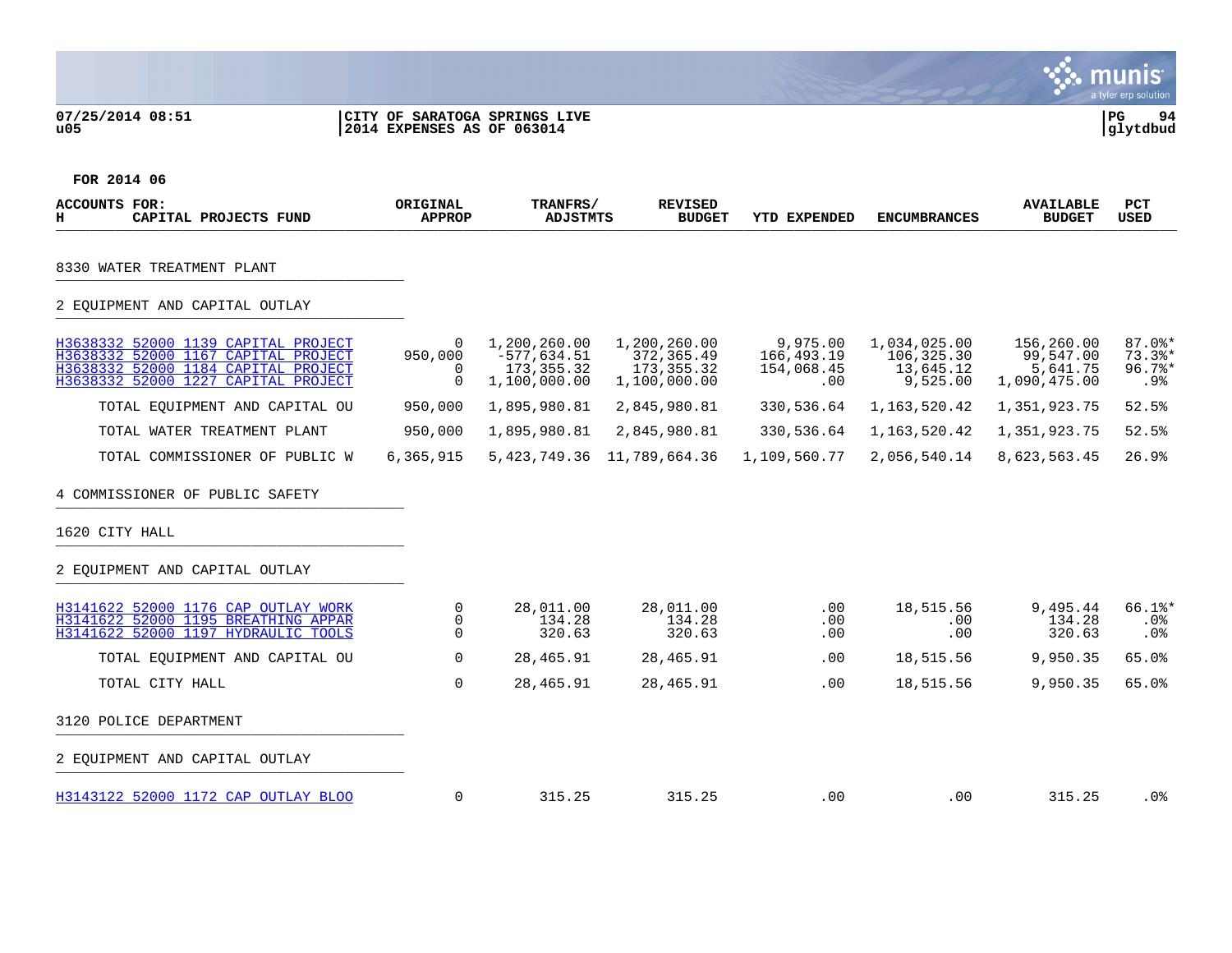## **07/25/2014 08:51 |CITY OF SARATOGA SPRINGS LIVE |PG 95 u05 |2014 EXPENSES AS OF 063014 |glytdbud**



| <b>ACCOUNTS FOR:</b><br>н<br>CAPITAL PROJECTS FUND                                                                                                                                                                                     | ORIGINAL<br><b>APPROP</b>                                   | TRANFRS/<br><b>ADJSTMTS</b>                                                 | <b>REVISED</b><br><b>BUDGET</b>                                             | <b>YTD EXPENDED</b>                                         | <b>ENCUMBRANCES</b>                                            | <b>AVAILABLE</b><br><b>BUDGET</b>                                         | <b>PCT</b><br><b>USED</b>                                       |
|----------------------------------------------------------------------------------------------------------------------------------------------------------------------------------------------------------------------------------------|-------------------------------------------------------------|-----------------------------------------------------------------------------|-----------------------------------------------------------------------------|-------------------------------------------------------------|----------------------------------------------------------------|---------------------------------------------------------------------------|-----------------------------------------------------------------|
| H3143122 52000 1177 CAP OUTLAY BRUS<br>H3143122 52000 1216 CAPITAL PROJECT<br>H3143122 52000 1218 CAPITAL PROJECT<br>H3143122 52000 1220 CAPITAL PROJECT                                                                               | $\overline{0}$<br>99,803<br>130,000<br>43,200               | 36,431.98<br>.00<br>.00<br>.00                                              | 36,431.98<br>99,803.00<br>130,000.00<br>43,200.00                           | 35,210.40<br>.00<br>4,020.81<br>42,518.28                   | .00<br>.00<br>122,703.35<br>.00                                | 1,221.58<br>99,803.00<br>3,275.84<br>681.72                               | $96.6$ %*<br>.0%<br>$97.5$ *<br>98.4%*                          |
| TOTAL EQUIPMENT AND CAPITAL OU                                                                                                                                                                                                         | 273,003                                                     | 36,747.23                                                                   | 309,750.23                                                                  | 81,749.49                                                   | 122,703.35                                                     | 105,297.39                                                                | 66.0%                                                           |
| TOTAL POLICE DEPARTMENT                                                                                                                                                                                                                | 273,003                                                     | 36,747.23                                                                   | 309,750.23                                                                  | 81,749.49                                                   | 122,703.35                                                     | 105,297.39                                                                | 66.0%                                                           |
| 3310 TRAFFIC CONTROL                                                                                                                                                                                                                   |                                                             |                                                                             |                                                                             |                                                             |                                                                |                                                                           |                                                                 |
| 2 EOUIPMENT AND CAPITAL OUTLAY                                                                                                                                                                                                         |                                                             |                                                                             |                                                                             |                                                             |                                                                |                                                                           |                                                                 |
| H3143312 52000 1198 LAKE AVE TRAFFI                                                                                                                                                                                                    | $\overline{0}$                                              | 138,438.90                                                                  | 138,438.90                                                                  | .00                                                         | 91,500.00                                                      | 46,938.90                                                                 | $66.1$ $*$                                                      |
| TOTAL EOUIPMENT AND CAPITAL OU                                                                                                                                                                                                         | $\mathbf{0}$                                                | 138,438.90                                                                  | 138,438.90                                                                  | .00                                                         | 91,500.00                                                      | 46,938.90                                                                 | 66.1%                                                           |
| TOTAL TRAFFIC CONTROL                                                                                                                                                                                                                  | $\Omega$                                                    | 138,438.90                                                                  | 138,438.90                                                                  | .00                                                         | 91,500.00                                                      | 46,938.90                                                                 | 66.1%                                                           |
| 6950 CAPITAL PROJECTS                                                                                                                                                                                                                  |                                                             |                                                                             |                                                                             |                                                             |                                                                |                                                                           |                                                                 |
| 1 PERSONAL SERVICE                                                                                                                                                                                                                     |                                                             |                                                                             |                                                                             |                                                             |                                                                |                                                                           |                                                                 |
| H3146951 51900 1187 LAKE AVE FIRE H<br>H3146951 58030 1187 LAKE AVE FIRE S                                                                                                                                                             | 0<br>$\Omega$                                               | 10,549.21<br>794.64                                                         | 10,549.21<br>794.64                                                         | 10,549.21<br>794.64                                         | $.00 \,$<br>.00                                                | .00                                                                       | $.00$ 100.0%*<br>$100.0$ *                                      |
| TOTAL PERSONAL SERVICE                                                                                                                                                                                                                 | $\Omega$                                                    | 11,343.85                                                                   | 11,343.85                                                                   | 11,343.85                                                   | .00                                                            | .00                                                                       | 100.0%                                                          |
| 2 EQUIPMENT AND CAPITAL OUTLAY                                                                                                                                                                                                         |                                                             |                                                                             |                                                                             |                                                             |                                                                |                                                                           |                                                                 |
| H3146952 52000 1133 CAPITAL PROJECT<br>H3146952 52000 1174 CAP OUTLAY LAKE<br>H3146952 52000 1185 CAPITAL PROJECT<br>H3146952 52000 1186 CAPITAL PROJECT<br>H3146952 52000 1187 CAPITAL PROJECT<br>H3146952 52000 1188 CAPITAL PROJECT | 57,542<br>0<br>$\Omega$<br>$\Omega$<br>$\Omega$<br>$\Omega$ | 23,406.88<br>16,956.78<br>200,000.00<br>46,023.01<br>5,442.15<br>952,881.43 | 80,948.88<br>16,956.78<br>200,000.00<br>46,023.01<br>5,442.15<br>952,881.43 | 751.53<br>.00<br>.00<br>27,688.48<br>5,044.50<br>402,402.09 | 40,768.00<br>.00<br>6,720.00<br>1,598.75<br>.00<br>547, 148.37 | 39, 429, 35<br>16,956.78<br>193,280.00<br>16,735.78<br>397.65<br>3,330.97 | $51.3$ $*$<br>$.0\%$<br>3.4%<br>$63.6$ *<br>$92.7$ %*<br>99.7%* |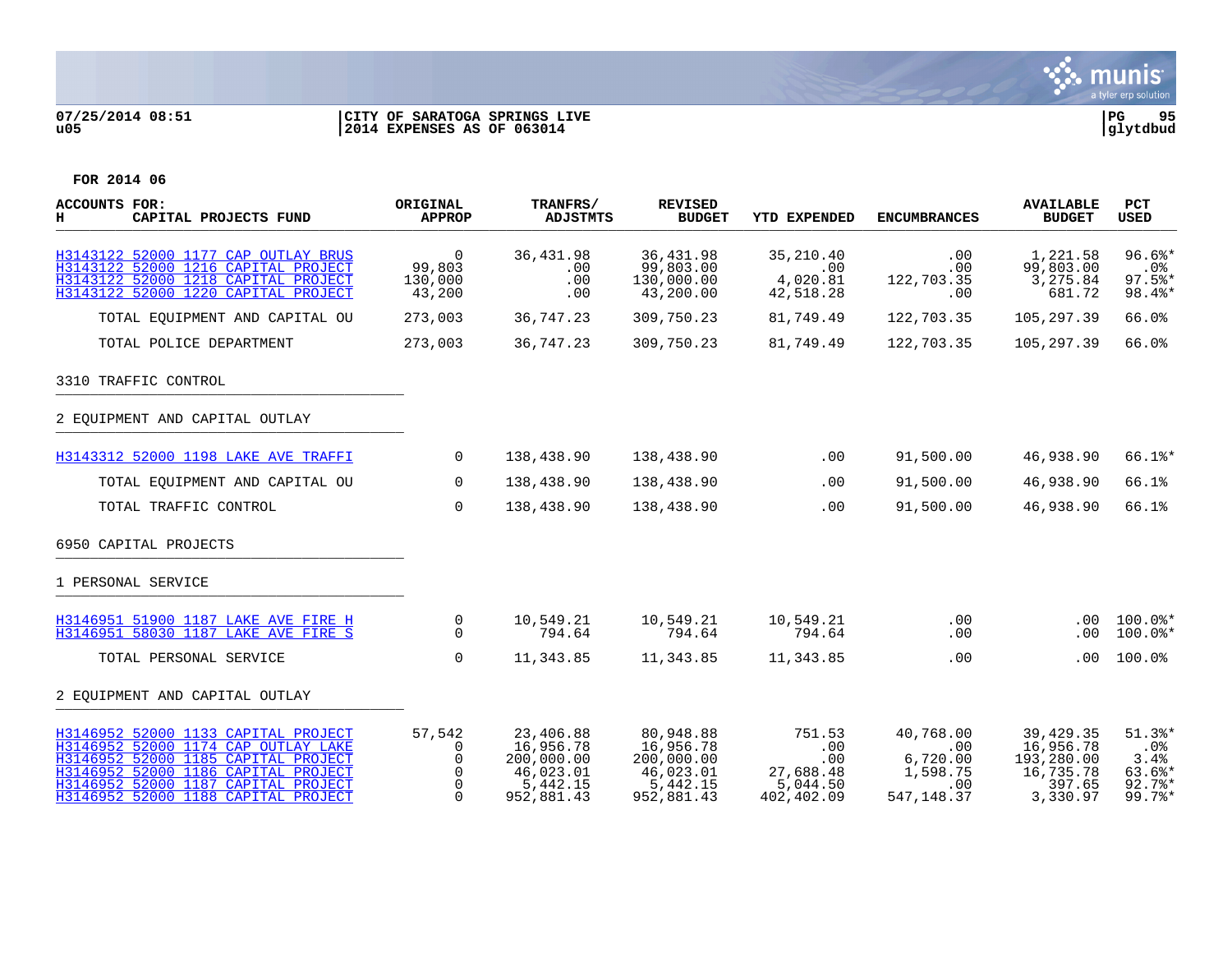

## **07/25/2014 08:51 |CITY OF SARATOGA SPRINGS LIVE |PG 96 u05 |2014 EXPENSES AS OF 063014 |glytdbud**



| <b>ACCOUNTS FOR:</b><br>н<br>CAPITAL PROJECTS FUND                                                                                                                                                                                     | ORIGINAL<br><b>APPROP</b>                                         | TRANFRS/<br><b>ADJSTMTS</b>                                        | <b>REVISED</b><br><b>BUDGET</b>                                           | <b>YTD EXPENDED</b>                              | <b>ENCUMBRANCES</b>                                            | <b>AVAILABLE</b><br><b>BUDGET</b>                                        | PCT<br><b>USED</b>                                  |
|----------------------------------------------------------------------------------------------------------------------------------------------------------------------------------------------------------------------------------------|-------------------------------------------------------------------|--------------------------------------------------------------------|---------------------------------------------------------------------------|--------------------------------------------------|----------------------------------------------------------------|--------------------------------------------------------------------------|-----------------------------------------------------|
| H3146952 52000 1189 CAPITAL PROJECT<br>H3146952 52000 1190 CAPITAL PROJECT<br>H3146952 52000 1191 CAPITAL PROJECT<br>H3146952 52000 1202 VARIABLE MESSAG<br>H3146952 52000 1203 LK AVE WINDOW R<br>H3146952 52000 1217 CAPITAL PROJECT | $\Omega$<br>$\Omega$<br>$\Omega$<br>$\Omega$<br>21,120<br>192,500 | 7,031.20<br>66,080.92<br>54,120.00<br>1,002.20<br>21,120.00<br>.00 | 7,031.20<br>66,080.92<br>54,120.00<br>1,002.20<br>42,240.00<br>192,500.00 | 5,351.63<br>.00<br>.00<br>.00<br>$.00 \,$<br>.00 | $.00 \,$<br>63,078.10<br>$.00 \,$<br>.00<br>$.00 \ \rm$<br>.00 | 1,679.57<br>3,002.82<br>54,120.00<br>1,002.20<br>42,240.00<br>192,500.00 | $76.1$ $*$<br>$95.5$ %*<br>.0%<br>.0%<br>.0%<br>.0% |
| TOTAL EOUIPMENT AND CAPITAL OU                                                                                                                                                                                                         | 271,162                                                           | 1,394,064.57                                                       | 1,665,226.57                                                              | 441,238.23                                       | 659, 313.22                                                    | 564,675.12                                                               | 66.1%                                               |
| TOTAL CAPITAL PROJECTS                                                                                                                                                                                                                 | 271,162                                                           | 1,405,408.42                                                       | 1,676,570.42                                                              | 452,582.08                                       | 659, 313.22                                                    | 564,675.12                                                               | 66.3%                                               |
| TOTAL COMMISSIONER OF PUBLIC S                                                                                                                                                                                                         | 544,165                                                           | 1,609,060.46                                                       | 2, 153, 225.46                                                            | 534, 331.57                                      | 892,032.13                                                     | 726,861.76                                                               | 66.2%                                               |
| 5 COMMISSIONER OF ACCOUNTS                                                                                                                                                                                                             |                                                                   |                                                                    |                                                                           |                                                  |                                                                |                                                                          |                                                     |
| 1620 CITY HALL                                                                                                                                                                                                                         |                                                                   |                                                                    |                                                                           |                                                  |                                                                |                                                                          |                                                     |
| 2 EQUIPMENT AND CAPITAL OUTLAY                                                                                                                                                                                                         |                                                                   |                                                                    |                                                                           |                                                  |                                                                |                                                                          |                                                     |
| H3051622 52000 1192 CAPITAL PROJECT                                                                                                                                                                                                    | $\Omega$                                                          | 2,600.00                                                           | 2,600.00                                                                  | .00                                              | .00                                                            | 2,600.00                                                                 | .0%                                                 |
| TOTAL EOUIPMENT AND CAPITAL OU                                                                                                                                                                                                         | 0                                                                 | 2,600.00                                                           | 2,600.00                                                                  | .00                                              | .00                                                            | 2,600.00                                                                 | .0%                                                 |
| TOTAL CITY HALL                                                                                                                                                                                                                        | 0                                                                 | 2,600.00                                                           | 2,600.00                                                                  | .00                                              | .00                                                            | 2,600.00                                                                 | .0%                                                 |
| TOTAL COMMISSIONER OF ACCOUNTS                                                                                                                                                                                                         | $\Omega$                                                          | 2,600.00                                                           | 2,600.00                                                                  | .00                                              | .00                                                            | 2,600.00                                                                 | .0%                                                 |
| 6 DEPARTMENT OF RECREATION                                                                                                                                                                                                             |                                                                   |                                                                    |                                                                           |                                                  |                                                                |                                                                          |                                                     |
| 7140 RECREATION EXPENSES                                                                                                                                                                                                               |                                                                   |                                                                    |                                                                           |                                                  |                                                                |                                                                          |                                                     |
| 2 EQUIPMENT AND CAPITAL OUTLAY                                                                                                                                                                                                         |                                                                   |                                                                    |                                                                           |                                                  |                                                                |                                                                          |                                                     |
| H3567142 52000 1008 SCHOOL CAP RECR<br>H3567142 52000 1163 RESURFACE REPAI<br>H3567142 52000 1199 NORTHSIDE PARK                                                                                                                       | 30,000<br>$\Omega$<br>$\Omega$                                    | 35,625.34<br>70,000.00<br>24,000.00                                | 65,625.34<br>70,000.00<br>24,000.00                                       | 1,432.00<br>48,450.00<br>.00                     | .00<br>10,550.00<br>.00                                        | 64, 193. 34<br>11,000.00<br>24,000.00                                    | 2.2%<br>84.3%*<br>.0%                               |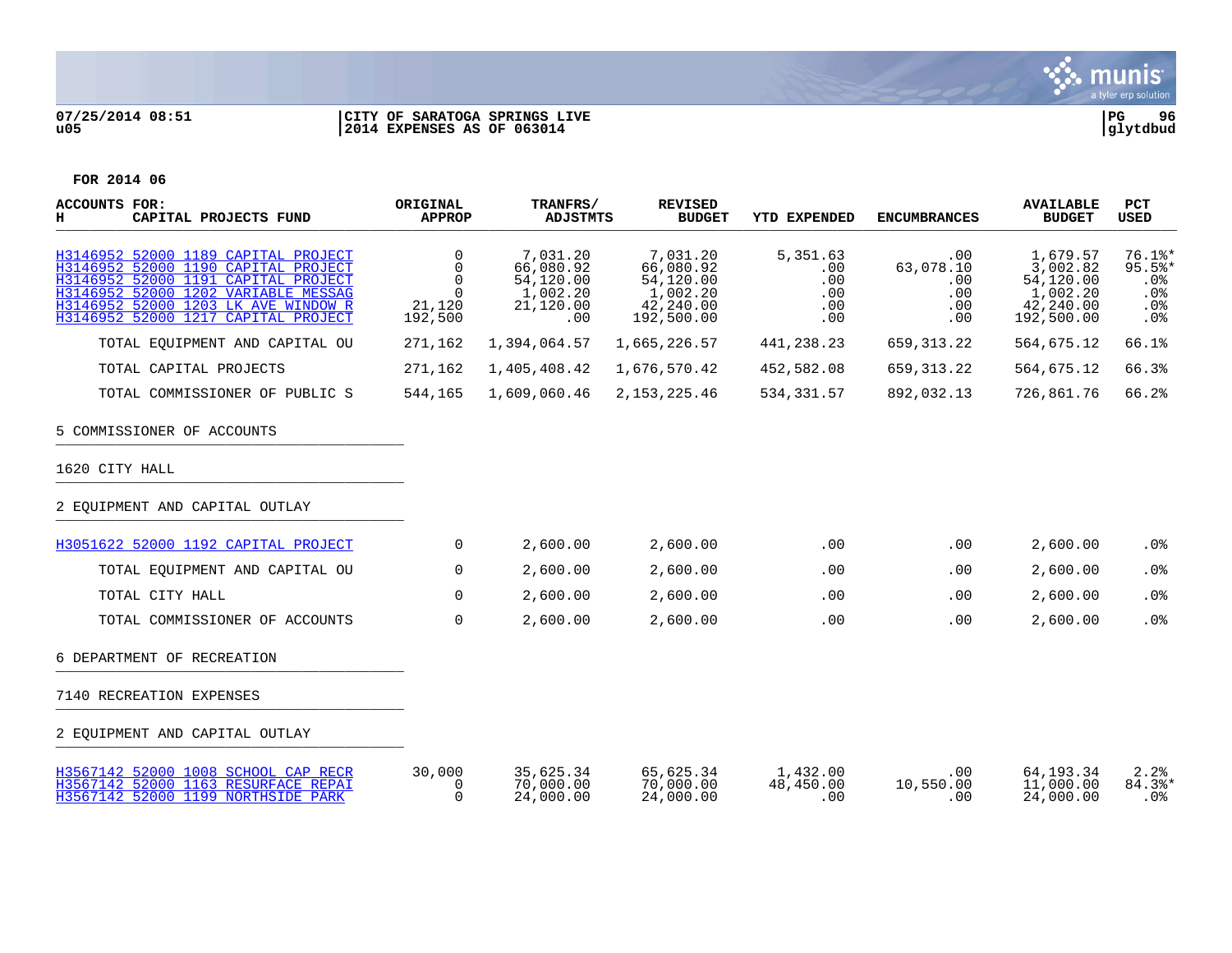

## **07/25/2014 08:51 |CITY OF SARATOGA SPRINGS LIVE |PG 97 u05 |2014 EXPENSES AS OF 063014 |glytdbud**



| <b>ACCOUNTS FOR:</b><br>н<br>CAPITAL PROJECTS FUND                                                                                                                                              | ORIGINAL<br><b>APPROP</b>                           | TRANFRS/<br><b>ADJSTMTS</b>           | <b>REVISED</b><br><b>BUDGET</b>                               | <b>YTD EXPENDED</b>             | <b>ENCUMBRANCES</b>                        | <b>AVAILABLE</b><br><b>BUDGET</b>                       | PCT<br>USED                                             |
|-------------------------------------------------------------------------------------------------------------------------------------------------------------------------------------------------|-----------------------------------------------------|---------------------------------------|---------------------------------------------------------------|---------------------------------|--------------------------------------------|---------------------------------------------------------|---------------------------------------------------------|
| H3567142 52000 1206 WEST EAST PLAYG<br>H3567142 52000 1210 CAPITAL PROJECT<br>H3567142 52000 1222 CAPITAL PROJECT<br>H3567142 52000 1224 CAPITAL PROJECT<br>H3567142 52000 1225 CAPITAL PROJECT | $\mathbf 0$<br>72,500<br>25,166<br>22,000<br>95,000 | 12,000.00<br>.00<br>.00<br>.00<br>.00 | 12,000.00<br>72,500.00<br>25,166.00<br>22,000.00<br>95,000.00 | .00<br>.00<br>.00<br>.00<br>.00 | .00<br>.00<br>25,166.00<br>.00<br>$.00 \,$ | 12,000.00<br>72,500.00<br>.00<br>22,000.00<br>95,000.00 | .0 <sub>8</sub><br>$.0\%$<br>$100.0$ *<br>$.0\%$<br>.0% |
| TOTAL EOUIPMENT AND CAPITAL OU                                                                                                                                                                  | 244,666                                             | 141,625.34                            | 386, 291.34                                                   | 49,882.00                       | 35,716.00                                  | 300,693.34                                              | 22.2%                                                   |
| TOTAL RECREATION EXPENSES                                                                                                                                                                       | 244,666                                             | 141,625.34                            | 386,291.34                                                    | 49,882.00                       | 35,716.00                                  | 300,693.34                                              | 22.2                                                    |
| 7180 VERNON ARENA                                                                                                                                                                               |                                                     |                                       |                                                               |                                 |                                            |                                                         |                                                         |
| 2 EOUIPMENT AND CAPITAL OUTLAY                                                                                                                                                                  |                                                     |                                       |                                                               |                                 |                                            |                                                         |                                                         |
| H3567182 52000 1193 CAPITAL PROJECT                                                                                                                                                             | $\mathbf 0$                                         | 92,706.03                             | 92,706.03                                                     | .00                             | 21,006.44                                  | 71,699.59                                               | 22.7%                                                   |
| TOTAL EQUIPMENT AND CAPITAL OU                                                                                                                                                                  | $\Omega$                                            | 92,706.03                             | 92,706.03                                                     | .00                             | 21,006.44                                  | 71,699.59                                               | 22.7%                                                   |
| TOTAL VERNON ARENA                                                                                                                                                                              | $\Omega$                                            | 92,706.03                             | 92,706.03                                                     | .00                             | 21,006.44                                  | 71,699.59                                               | 22.7%                                                   |
| 7410 GEYSER RD PARK                                                                                                                                                                             |                                                     |                                       |                                                               |                                 |                                            |                                                         |                                                         |
| 2 EOUIPMENT AND CAPITAL OUTLAY                                                                                                                                                                  |                                                     |                                       |                                                               |                                 |                                            |                                                         |                                                         |
| H3567412 52000 1112 CAPITAL PROJECT                                                                                                                                                             | $\Omega$                                            | 1,608.40                              | 1,608.40                                                      | 1,608.40                        | .00                                        | .00                                                     | $100.0$ *                                               |
| TOTAL EOUIPMENT AND CAPITAL OU                                                                                                                                                                  | $\Omega$                                            | 1,608.40                              | 1,608.40                                                      | 1,608.40                        | .00                                        | .00                                                     | 100.0%                                                  |
| TOTAL GEYSER RD PARK                                                                                                                                                                            | $\mathbf 0$                                         | 1,608.40                              | 1,608.40                                                      | 1,608.40                        | .00                                        | .00                                                     | 100.0%                                                  |
| TOTAL DEPARTMENT OF RECREATION                                                                                                                                                                  | 244,666                                             | 235,939.77                            | 480,605.77                                                    | 51,490.40                       | 56,722.44                                  | 372,392.93                                              | 22.5%                                                   |
| TOTAL CAPITAL PROJECTS FUND                                                                                                                                                                     | 9,047,386                                           | 9,466,690.53                          | 18,514,076.53                                                 | 1,777,921.36                    |                                            | 3,503,157.66 13,232,997.51                              | 28.5%                                                   |
| TOTAL EXPENSES                                                                                                                                                                                  | 9,047,386                                           |                                       | 9,466,690.53 18,514,076.53                                    | 1,777,921.36                    |                                            | 3,503,157.66 13,232,997.51                              |                                                         |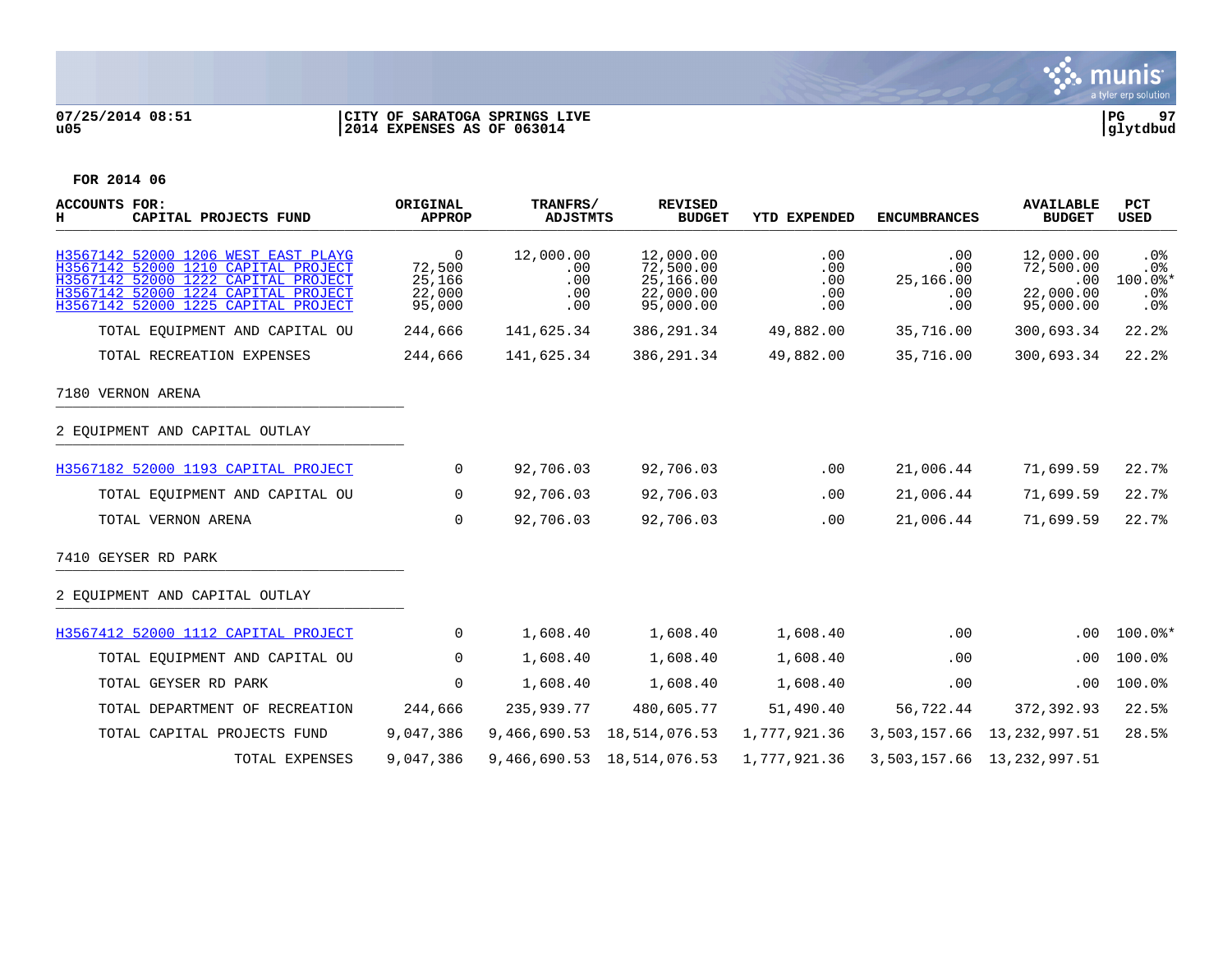## **07/25/2014 08:51 |CITY OF SARATOGA SPRINGS LIVE |PG 98 u05 |2014 EXPENSES AS OF 063014 |glytdbud**



| ACCOUNTS<br>FOR:<br>к<br>FIXED ASSETS | ORIGINAL<br><b>APPROP</b> | TRANFRS/<br>ADJSTMTS | <b>REVISED</b><br><b>BUDGET</b> | YTD EXPENDED | <b>ENCUMBRANCES</b> | <b>AVAILABLE</b><br><b>BUDGET</b> | <b>PCT</b><br>USED |
|---------------------------------------|---------------------------|----------------------|---------------------------------|--------------|---------------------|-----------------------------------|--------------------|
|                                       |                           |                      |                                 |              |                     |                                   |                    |
| 2 COMMISSIONER OF FINANCE             |                           |                      |                                 |              |                     |                                   |                    |
| 1160 DEPRECIATION                     |                           |                      |                                 |              |                     |                                   |                    |
| 4 CONTRACTED SERVICES                 |                           |                      |                                 |              |                     |                                   |                    |
| K3021164 54911 DEP EXPENSE EQUIPME    | 0                         | .00                  | .00                             | 5,621.77     | .00                 | $-5,621.77$ 100.0%*               |                    |
| TOTAL CONTRACTED SERVICES             | $\Omega$                  | .00                  | .00                             | 5,621.77     | .00                 | $-5,621.77$ 100.0%                |                    |
| TOTAL DEPRECIATION                    | 0                         | .00                  | .00                             | 5,621.77     | .00                 | $-5,621.77$ 100.0%                |                    |
| TOTAL COMMISSIONER OF FINANCE         | $\Omega$                  | .00                  | .00                             | 5,621.77     | .00                 | $-5,621.77$ 100.0%                |                    |
| TOTAL FIXED ASSETS                    | $\Omega$                  | .00                  | .00                             | 5,621.77     | .00                 | $-5,621.77$                       | $100.0$ $^{\circ}$ |
| TOTAL EXPENSES                        | 0                         | .00                  | .00                             | 5,621.77     | .00                 | $-5,621.77$                       |                    |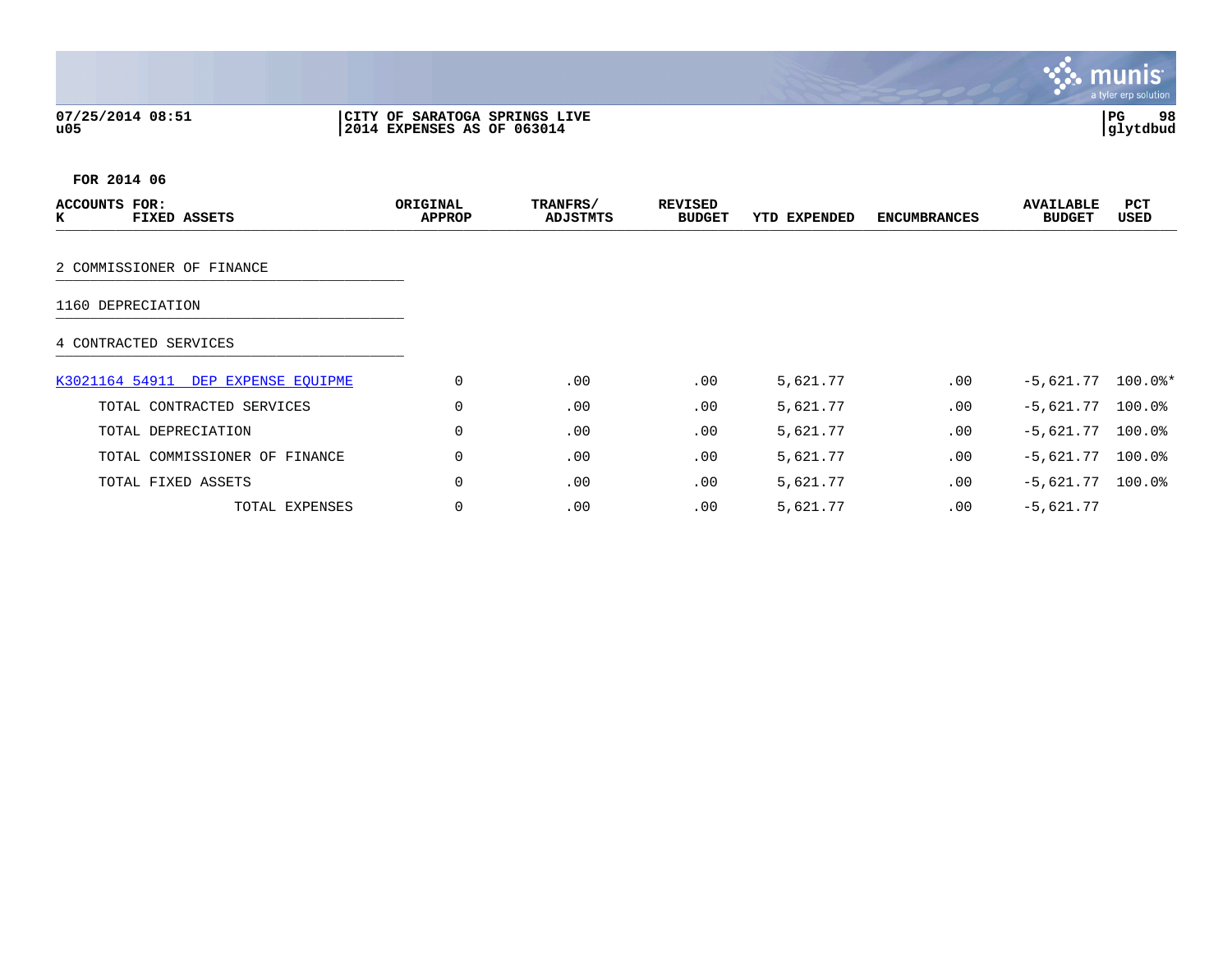**07/25/2014 08:51 |CITY OF SARATOGA SPRINGS LIVE |PG 99**

# **u05 |2014 EXPENSES AS OF 063014 |glytdbud**



 $\mathcal{L}(\mathcal{S})$ 

| ACCOUNTS FOR:<br>SPECIAL ASSESSMENT DISTRICT<br>P                                                                                                                                                                                                                                                                                  | ORIGINAL<br><b>APPROP</b>                                              | TRANFRS/<br><b>ADJSTMTS</b>                          | <b>REVISED</b><br><b>BUDGET</b>                                                                  | <b>YTD EXPENDED</b>                                        | <b>ENCUMBRANCES</b>                                            | <b>AVAILABLE</b><br><b>BUDGET</b>                                                               | <b>PCT</b><br><b>USED</b>                                    |
|------------------------------------------------------------------------------------------------------------------------------------------------------------------------------------------------------------------------------------------------------------------------------------------------------------------------------------|------------------------------------------------------------------------|------------------------------------------------------|--------------------------------------------------------------------------------------------------|------------------------------------------------------------|----------------------------------------------------------------|-------------------------------------------------------------------------------------------------|--------------------------------------------------------------|
| 2 COMMISSIONER OF FINANCE                                                                                                                                                                                                                                                                                                          |                                                                        |                                                      |                                                                                                  |                                                            |                                                                |                                                                                                 |                                                              |
| 6420 SPECIAL ASSESSMENT DISTRICT                                                                                                                                                                                                                                                                                                   |                                                                        |                                                      |                                                                                                  |                                                            |                                                                |                                                                                                 |                                                              |
| 4 CONTRACTED SERVICES                                                                                                                                                                                                                                                                                                              |                                                                        |                                                      |                                                                                                  |                                                            |                                                                |                                                                                                 |                                                              |
| P3426424 54181<br>SNOW PLOWING & FLOW<br>P3426424 54182<br>HOLIDAY DECORATIONS<br>P3426424 54183<br><b>JULY 4TH FIREWORKS</b><br>P3426424 54186<br><b>SPECIAL EVENTS</b><br>P3426424 54612<br>REPAIRS & MAINTENAN<br>P3426424 54704<br>PARKING SOLUTIONS<br>P3426424 54711<br>ADMINISTRATION<br>P3426424 54930<br>SPECIAL PROJECTS | 16,000<br>2,500<br>500<br>7,000<br>10,000<br>11,850<br>3,500<br>20,223 | .00<br>.00<br>.00<br>.00<br>.00<br>.00<br>.00<br>.00 | 16,000.00<br>2,500.00<br>500.00<br>7,000.00<br>10,000.00<br>11,850.00<br>3,500.00<br>20, 223. 21 | .00<br>.00<br>.00<br>.00<br>.00<br>.00<br>500.00<br>109.53 | $.00 \,$<br>.00<br>$.00 \,$<br>.00<br>.00<br>.00<br>.00<br>.00 | 16,000.00<br>2,500.00<br>500.00<br>7,000.00<br>10,000.00<br>11,850.00<br>3,000.00<br>20, 113.68 | $.0\%$<br>.0%<br>$.0\%$<br>.0%<br>.0%<br>.0%<br>14.3%<br>.5% |
| TOTAL CONTRACTED SERVICES                                                                                                                                                                                                                                                                                                          | 71,573                                                                 | .00                                                  | 71,573.21                                                                                        | 609.53                                                     | .00                                                            | 70,963.68                                                                                       | .9%                                                          |
| 6 PRINCIPAL                                                                                                                                                                                                                                                                                                                        |                                                                        |                                                      |                                                                                                  |                                                            |                                                                |                                                                                                 |                                                              |
| P3426426 56330 PARKING DECK                                                                                                                                                                                                                                                                                                        | 30,380                                                                 | .00                                                  | 30,380.00                                                                                        | 30,380.00                                                  | .00                                                            | .00                                                                                             | $100.0$ *                                                    |
| TOTAL PRINCIPAL                                                                                                                                                                                                                                                                                                                    | 30,380                                                                 | .00                                                  | 30,380.00                                                                                        | 30,380.00                                                  | .00                                                            | $.00 \,$                                                                                        | 100.0%                                                       |
| 7 DEBT SERVICE INTEREST                                                                                                                                                                                                                                                                                                            |                                                                        |                                                      |                                                                                                  |                                                            |                                                                |                                                                                                 |                                                              |
| P3426427 57330<br><b>PARKING DECK</b>                                                                                                                                                                                                                                                                                              | 13,642                                                                 | .00                                                  | 13,641.57                                                                                        | 7,101.28                                                   | .00                                                            | 6,540.29                                                                                        | $52.1$ %*                                                    |
| TOTAL DEBT SERVICE INTEREST                                                                                                                                                                                                                                                                                                        | 13,642                                                                 | .00                                                  | 13,641.57                                                                                        | 7,101.28                                                   | .00                                                            | 6,540.29                                                                                        | 52.1%                                                        |
| TOTAL SPECIAL ASSESSMENT DISTR                                                                                                                                                                                                                                                                                                     | 115,595                                                                | .00                                                  | 115,594.78                                                                                       | 38,090.81                                                  | .00                                                            | 77,503.97                                                                                       | 33.0%                                                        |
| TOTAL COMMISSIONER OF FINANCE                                                                                                                                                                                                                                                                                                      | 115,595                                                                | .00                                                  | 115,594.78                                                                                       | 38,090.81                                                  | .00                                                            | 77,503.97                                                                                       | 33.0%                                                        |
| TOTAL SPECIAL ASSESSMENT DISTR                                                                                                                                                                                                                                                                                                     | 115,595                                                                | .00                                                  | 115,594.78                                                                                       | 38,090.81                                                  | .00.                                                           | 77,503.97                                                                                       | 33.0%                                                        |
| TOTAL EXPENSES                                                                                                                                                                                                                                                                                                                     | 115,595                                                                | .00                                                  | 115,594.78                                                                                       | 38,090.81                                                  | .00                                                            | 77,503.97                                                                                       |                                                              |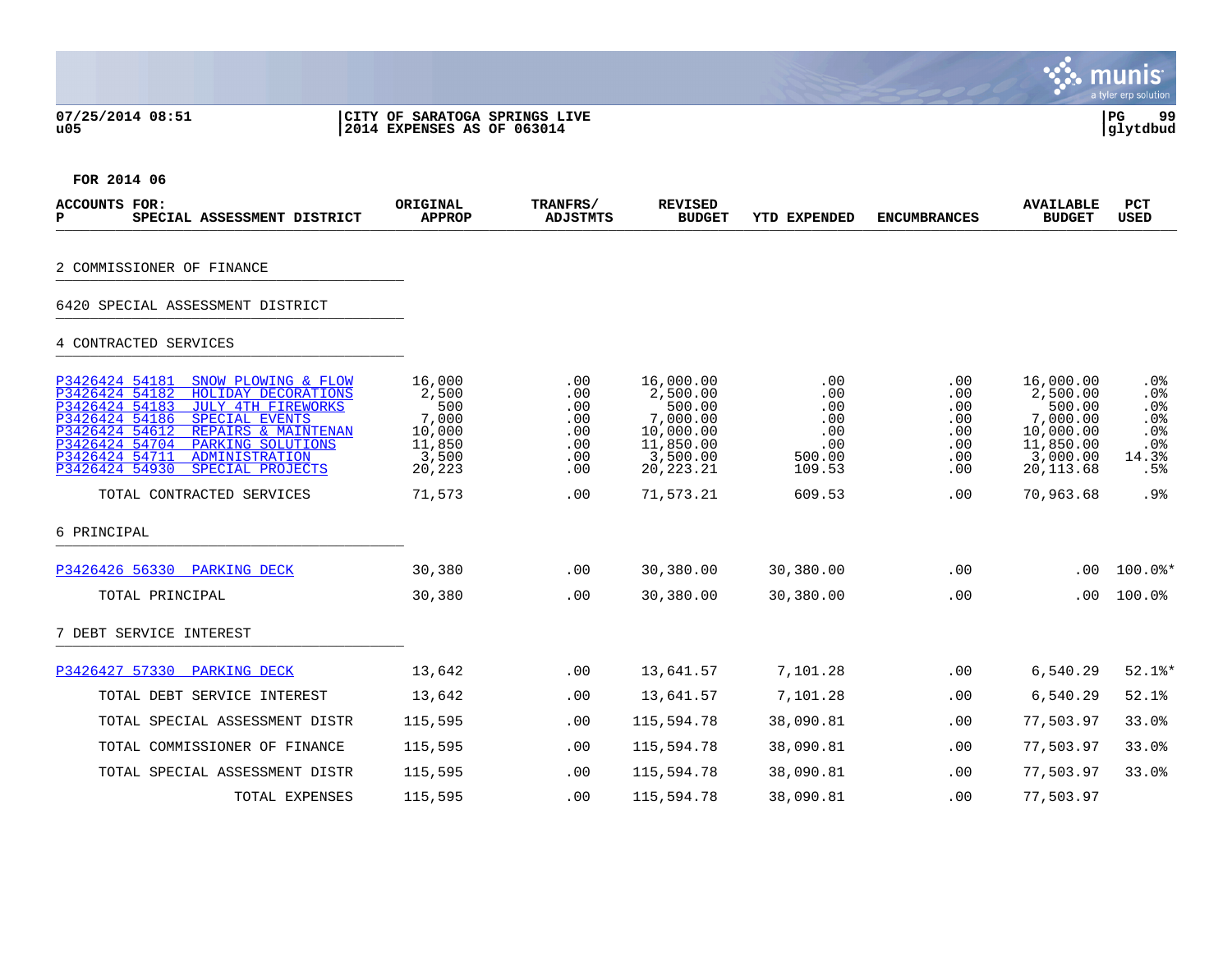**07/25/2014 08:51 |CITY OF SARATOGA SPRINGS LIVE |PG 100 u05 |2014 EXPENSES AS OF 063014 |glytdbud**



| <b>ACCOUNTS FOR:</b><br>Q<br>WEST AVE SPECIAL ASSESSMENT DI | ORIGINAL<br><b>APPROP</b> | TRANFRS/<br><b>ADJSTMTS</b> | <b>REVISED</b><br><b>BUDGET</b> | <b>YTD EXPENDED</b> | <b>ENCUMBRANCES</b> | <b>AVAILABLE</b><br><b>BUDGET</b> | <b>PCT</b><br>USED |
|-------------------------------------------------------------|---------------------------|-----------------------------|---------------------------------|---------------------|---------------------|-----------------------------------|--------------------|
| 2 COMMISSIONER OF FINANCE                                   |                           |                             |                                 |                     |                     |                                   |                    |
| 6420 SPECIAL ASSESSMENT DISTRICT                            |                           |                             |                                 |                     |                     |                                   |                    |
|                                                             |                           |                             |                                 |                     |                     |                                   |                    |
| 4 CONTRACTED SERVICES                                       |                           |                             |                                 |                     |                     |                                   |                    |
| 03426424 54711 ADMINISTRATION                               | 1,500                     | 190.00                      | 1,690.00                        | 1,690.00            | .00                 | .00                               | $100.0$ *          |
| TOTAL CONTRACTED SERVICES                                   | 1,500                     | 190.00                      | 1,690.00                        | 1,690.00            | .00                 | .00                               | 100.0%             |
| 9 CONTINGENCY/TRANSFERS                                     |                           |                             |                                 |                     |                     |                                   |                    |
| Q3426429 59901 TRANSFERS TO OTHER                           | 49,503                    | .00                         | 49,502.92                       | .00                 | .00                 | 49,502.92                         | $.0\%$             |
| TOTAL CONTINGENCY/TRANSFERS                                 | 49,503                    | .00                         | 49,502.92                       | .00                 | .00                 | 49,502.92                         | .0%                |
| TOTAL SPECIAL ASSESSMENT DISTR                              | 51,003                    | 190.00                      | 51,192.92                       | 1,690.00            | .00                 | 49,502.92                         | 3.3%               |
| TOTAL COMMISSIONER OF FINANCE                               | 51,003                    | 190.00                      | 51,192.92                       | 1,690.00            | .00                 | 49,502.92                         | 3.3%               |
| TOTAL WEST AVE SPECIAL ASSESSM                              | 51,003                    | 190.00                      | 51,192.92                       | 1,690.00            | .00                 | 49,502.92                         | 3.3%               |
| TOTAL EXPENSES                                              | 51,003                    | 190.00                      | 51,192.92                       | 1,690.00            | .00                 | 49,502.92                         |                    |

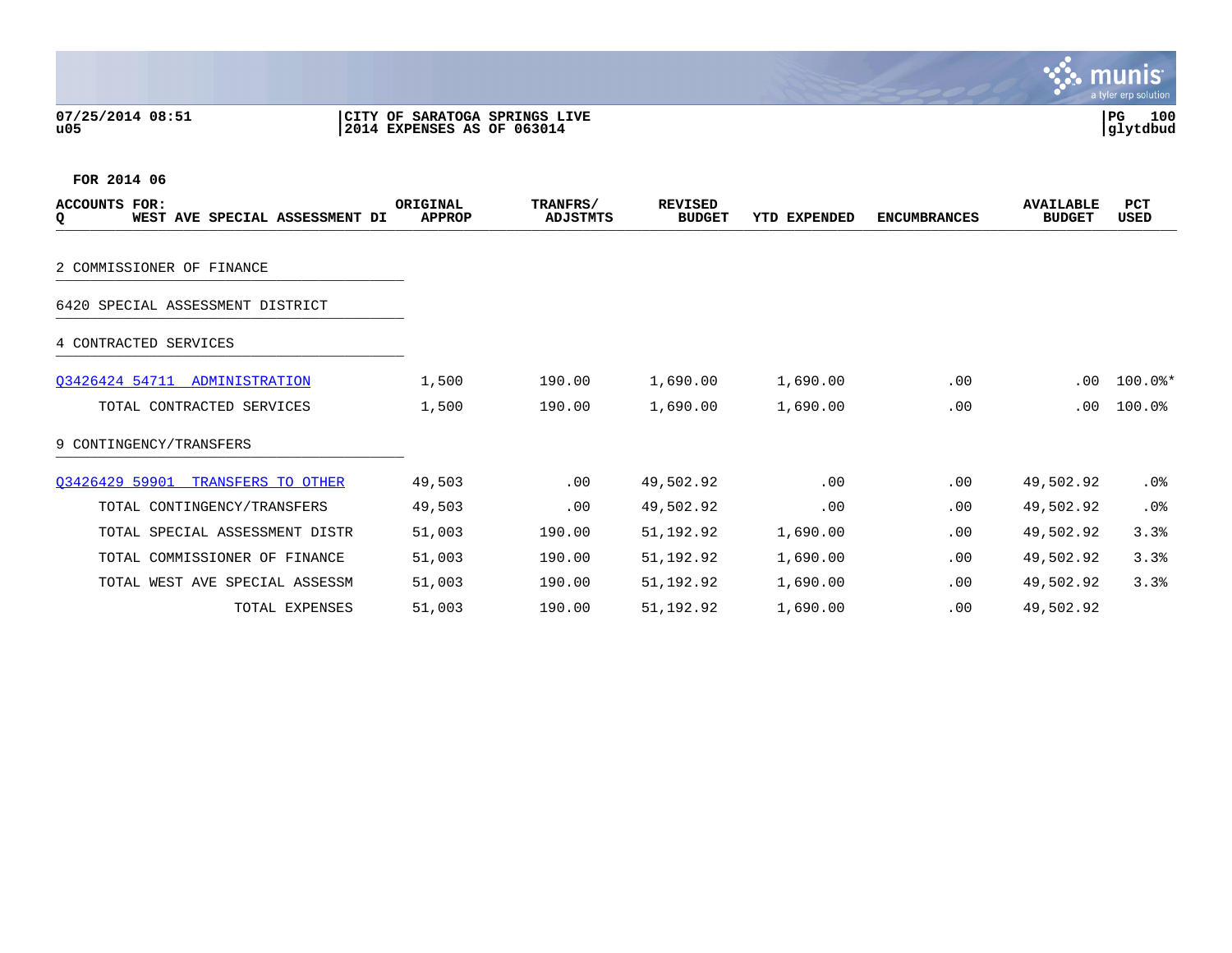## **07/25/2014 08:51 |CITY OF SARATOGA SPRINGS LIVE |PG 101 u05 |2014 EXPENSES AS OF 063014 |glytdbud**



| <b>ACCOUNTS FOR:</b><br>DEBT SERVICE FUND<br>v                                                                                                                                                                                                                                                                                                                                                                                                                                                                                                                                                                                                                                                                                                                                                                                                                                                                                                                                                                                                                                                                 | ORIGINAL<br><b>APPROP</b>                                                                                                                                                                                              | TRANFRS/<br><b>ADJSTMTS</b>                                                                                                                                                        | <b>REVISED</b><br><b>BUDGET</b>                                                                                                                                                                                                                                                                      | <b>YTD EXPENDED</b>                                                                                                                                                                                                                                                                                  | <b>ENCUMBRANCES</b>                                                                                                                                                                     | <b>AVAILABLE</b><br><b>BUDGET</b>                                                                                                                                                                                 | <b>PCT</b><br><b>USED</b>                                                                                                                                                                                                                                                                                                                                                  |
|----------------------------------------------------------------------------------------------------------------------------------------------------------------------------------------------------------------------------------------------------------------------------------------------------------------------------------------------------------------------------------------------------------------------------------------------------------------------------------------------------------------------------------------------------------------------------------------------------------------------------------------------------------------------------------------------------------------------------------------------------------------------------------------------------------------------------------------------------------------------------------------------------------------------------------------------------------------------------------------------------------------------------------------------------------------------------------------------------------------|------------------------------------------------------------------------------------------------------------------------------------------------------------------------------------------------------------------------|------------------------------------------------------------------------------------------------------------------------------------------------------------------------------------|------------------------------------------------------------------------------------------------------------------------------------------------------------------------------------------------------------------------------------------------------------------------------------------------------|------------------------------------------------------------------------------------------------------------------------------------------------------------------------------------------------------------------------------------------------------------------------------------------------------|-----------------------------------------------------------------------------------------------------------------------------------------------------------------------------------------|-------------------------------------------------------------------------------------------------------------------------------------------------------------------------------------------------------------------|----------------------------------------------------------------------------------------------------------------------------------------------------------------------------------------------------------------------------------------------------------------------------------------------------------------------------------------------------------------------------|
| 1 MAYOR                                                                                                                                                                                                                                                                                                                                                                                                                                                                                                                                                                                                                                                                                                                                                                                                                                                                                                                                                                                                                                                                                                        |                                                                                                                                                                                                                        |                                                                                                                                                                                    |                                                                                                                                                                                                                                                                                                      |                                                                                                                                                                                                                                                                                                      |                                                                                                                                                                                         |                                                                                                                                                                                                                   |                                                                                                                                                                                                                                                                                                                                                                            |
| 9710 DEBT SERVICE                                                                                                                                                                                                                                                                                                                                                                                                                                                                                                                                                                                                                                                                                                                                                                                                                                                                                                                                                                                                                                                                                              |                                                                                                                                                                                                                        |                                                                                                                                                                                    |                                                                                                                                                                                                                                                                                                      |                                                                                                                                                                                                                                                                                                      |                                                                                                                                                                                         |                                                                                                                                                                                                                   |                                                                                                                                                                                                                                                                                                                                                                            |
| 4 CONTRACTED SERVICES                                                                                                                                                                                                                                                                                                                                                                                                                                                                                                                                                                                                                                                                                                                                                                                                                                                                                                                                                                                                                                                                                          |                                                                                                                                                                                                                        |                                                                                                                                                                                    |                                                                                                                                                                                                                                                                                                      |                                                                                                                                                                                                                                                                                                      |                                                                                                                                                                                         |                                                                                                                                                                                                                   |                                                                                                                                                                                                                                                                                                                                                                            |
| V3719714 54720 SERVICE CONTRACTS -                                                                                                                                                                                                                                                                                                                                                                                                                                                                                                                                                                                                                                                                                                                                                                                                                                                                                                                                                                                                                                                                             | 40,000                                                                                                                                                                                                                 | 4,906.65                                                                                                                                                                           | 44,906.65                                                                                                                                                                                                                                                                                            | 1,618.64                                                                                                                                                                                                                                                                                             | 31,550.00                                                                                                                                                                               | 11,738.01                                                                                                                                                                                                         | $73.9$ <sup>*</sup>                                                                                                                                                                                                                                                                                                                                                        |
| TOTAL CONTRACTED SERVICES                                                                                                                                                                                                                                                                                                                                                                                                                                                                                                                                                                                                                                                                                                                                                                                                                                                                                                                                                                                                                                                                                      | 40,000                                                                                                                                                                                                                 | 4,906.65                                                                                                                                                                           | 44,906.65                                                                                                                                                                                                                                                                                            | 1,618.64                                                                                                                                                                                                                                                                                             | 31,550.00                                                                                                                                                                               | 11,738.01                                                                                                                                                                                                         | 73.9%                                                                                                                                                                                                                                                                                                                                                                      |
| 6 PRINCIPAL                                                                                                                                                                                                                                                                                                                                                                                                                                                                                                                                                                                                                                                                                                                                                                                                                                                                                                                                                                                                                                                                                                    |                                                                                                                                                                                                                        |                                                                                                                                                                                    |                                                                                                                                                                                                                                                                                                      |                                                                                                                                                                                                                                                                                                      |                                                                                                                                                                                         |                                                                                                                                                                                                                   |                                                                                                                                                                                                                                                                                                                                                                            |
| V3719716 56001 13PRECONSTRUCT PD O<br>V3719716 56002<br>13PWEDGEWOOD STORM<br>V3719716 56003<br>13PFIRE BREATHING A<br>V3719716 56004<br>13PUPGRADE ICE RINK<br>V3719716 56005<br>13PDUMP TRUCK W/ PL<br>V3719716 56006<br>13P FD HYDRAULIC RE<br>V3719716 56007<br>13PRECONSTRUCTE CIT<br>V3719716 56008<br>13PREPLACE TS LK AV<br>V3719716 56009<br><b>13PREPLACE PLAYGROU</b><br>V3719716 56011<br>13PTENNIS BASKETBAL<br>V3719716 56012<br>13PGEYSER RD BIKE P<br>V3719716 56013<br>13PCANFIELD CASINO<br>V3719716 56014<br>13PMESSAGE AND TRAF<br>V3719716 56015<br><b>13PBRUSH TRUCK</b><br>V3719716 56016<br>13PWEST AVE FIRE ST<br>V3719716 56017<br>13PWEIBEL ICE RINK<br>V3719716 56018<br>13PSPIRIT OF LIFE R<br>V3719716 56019<br>13PCOMPOSTING MACHI<br>V3719716 56021<br>13PPLAYGROUNDS EAST<br>V3719716 56022<br>13PWATERFRONT RECRE<br>V3719716 56023<br>13PDUMP TRUCK WITH<br>V3719716 56024<br>13PSKID STEER LOADE<br>V3719716 56025<br>13PLAKE AVE FIRE RE<br>V3719716 56026<br>13PPARKING DECK WOO<br>V3719716 56027<br><b>13PBALLSTON AVENUE</b><br>V3719716 56028<br>13PLAKE AVENUE FIRE | 8,080<br>1,952<br>1,896<br>721<br>3,396<br>1,018<br>3,903<br>2,927<br>468<br>1,871<br>2,927<br>5,855<br>527<br>1,171<br>1,514<br>749<br>488<br>3,513<br>234<br>6,343<br>3,397<br>610<br>6,272<br>5,812<br>689<br>4,188 | .00<br>.00<br>.00<br>.00<br>.00<br>.00<br>.00<br>.00<br>.00<br>.00<br>.00<br>.00<br>.00<br>.00<br>.00<br>.00<br>.00<br>.00<br>.00<br>.00<br>.00<br>.00<br>.00<br>.00<br>.00<br>.00 | 8,080.00<br>1,952.00<br>1,896.00<br>721.00<br>3,396.00<br>1,018.00<br>3,903.00<br>2,927.00<br>468.00<br>1,871.00<br>2,927.00<br>5,855.00<br>527.00<br>1,171.00<br>1,514.00<br>749.00<br>488.00<br>3,513.00<br>234.00<br>6,343.00<br>3,397.00<br>610.00<br>6,272.00<br>5,812.00<br>689.00<br>4,188.00 | 8,080.00<br>1,952.00<br>1,896.00<br>721.00<br>3,396.00<br>1,018.00<br>3,903.00<br>2,927.00<br>468.00<br>1,871.00<br>2,927.00<br>5,855.00<br>527.00<br>1,171.00<br>1,514.00<br>749.00<br>488.00<br>3,513.00<br>234.00<br>6,343.00<br>3,397.00<br>610.00<br>6,272.00<br>5,812.00<br>689.00<br>4,188.00 | .00<br>.00<br>.00<br>.00<br>.00<br>.00<br>.00<br>.00<br>.00<br>.00<br>.00<br>.00<br>.00<br>.00<br>.00<br>.00<br>.00<br>.00<br>.00<br>.00<br>.00<br>$.00 \,$<br>.00<br>.00<br>.00<br>.00 | .00<br>$.00 \,$<br>$.00 \,$<br>.00<br>.00<br>.00<br>.00<br>.00<br>.00<br>.00<br>.00<br>.00<br>.00<br>.00<br>$.00 \,$<br>.00<br>.00<br>.00<br>.00<br>.00.<br>.00<br>.00<br>$.00 \,$<br>.00<br>$.00 \,$<br>$.00 \,$ | $100.0$ $*$<br>$100.0$ $*$<br>$100.0$ $*$<br>$100.0$ *<br>$100.0$ *<br>$100.0$ *<br>$100.0$ *<br>$100.0$ *<br>$100.0$ $*$<br>$100.0$ $*$<br>$100.0$ *<br>$100.0$ *<br>$100.0$ *<br>$100.0$ *<br>$100.0$ $*$<br>$100.0$ *<br>$100.0$ $*$<br>$100.0$ *<br>$100.0$ *<br>$100.0$ $*$<br>$100.0$ $*$<br>$100.0$ $*$<br>$100.0$ $*$<br>$100.0$ $*$<br>$100.0$ $*$<br>$100.0$ $*$ |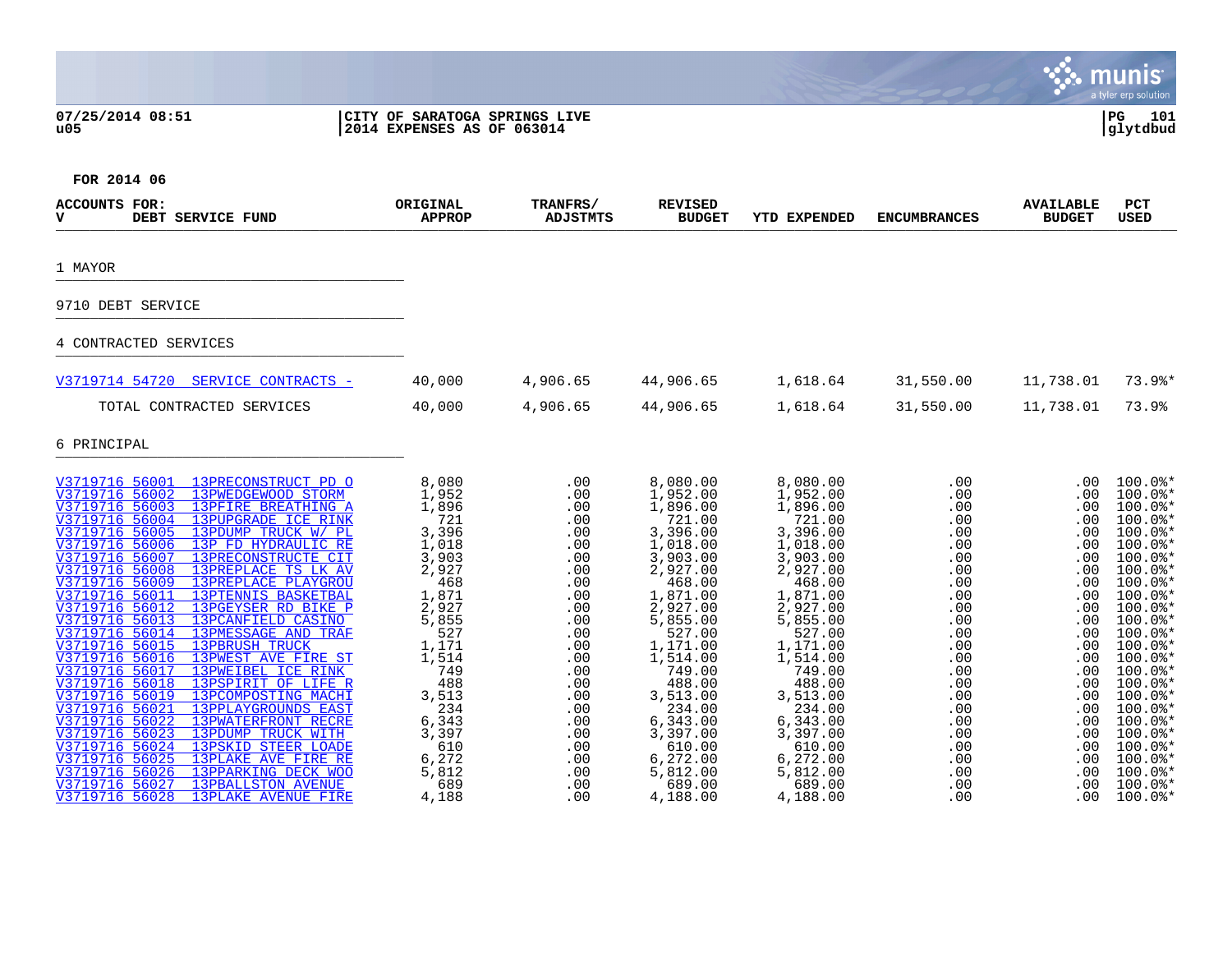

## **07/25/2014 08:51 |CITY OF SARATOGA SPRINGS LIVE |PG 102 u05 |2014 EXPENSES AS OF 063014 |glytdbud**

| <b>ACCOUNTS FOR:</b><br>v        | DEBT SERVICE FUND                     | ORIGINAL<br><b>APPROP</b> | TRANFRS/<br><b>ADJSTMTS</b> | <b>REVISED</b><br><b>BUDGET</b> | <b>YTD EXPENDED</b> | <b>ENCUMBRANCES</b> | <b>AVAILABLE</b><br><b>BUDGET</b> | <b>PCT</b><br>USED   |
|----------------------------------|---------------------------------------|---------------------------|-----------------------------|---------------------------------|---------------------|---------------------|-----------------------------------|----------------------|
|                                  | V3719716 56031 13PLOADER TOOL CARR    | 2,732                     | .00                         | 2,732.00                        | 2,732.00            | .00                 | .00                               | $100.0$ *            |
| V3719716 56130                   | FIRE TRUCK                            | 17,500                    | .00                         | 17,500.00                       | .00                 | .00                 | 17,500.00                         | .0%                  |
| V3719716 56150                   | <b>EAST AVE</b>                       | 2,500                     | .00                         | 2,500.00                        | .00                 | .00                 | 2,500.00                          | .0%                  |
| V3719716 56210                   | <b>VERNON ARENA</b>                   | 70,000                    | .00                         | 70,000.00                       | .00                 | .00                 | 70,000.00                         | .0%                  |
| V3719716 56240                   | CHURCH ST                             | 20,000                    | .00                         | 20,000.00                       | .00                 | .00                 | 20,000.00                         | .0 <sub>8</sub>      |
| V3719716 56250                   | <b>EAST AVE</b>                       | 120,000                   | .00                         | 120,000.00                      | 120,000.00          | .00                 | .00                               | $100.0$ <sup>*</sup> |
| V3719716 56310                   | SNOWTHROWER                           | 17,736                    | .00                         | 17,736.00                       | 17,736.00           | .00                 | .00                               | $100.0$ <sup>*</sup> |
| V3719716 56320                   | WEST AVE IMPROVEMNE                   | 125,656                   | .00                         | 125,656.00                      | 125,656.00          | .00                 | .00                               | $100.0$ *            |
| V3719716 56340                   | <b>DPW TRUCKS</b>                     | 5,149                     | .00                         | 5,149.00                        | 5,149.00            | .00                 | .00                               | $100.0$ *            |
| V3719716 56400                   | <b>WASHINGTON STREET 2</b>            | 32,000                    | .00                         | 32,000.00                       | .00                 | .00                 | 32,000.00                         | .0 <sub>8</sub>      |
| V3719716 56513                   | TANDEM DUMP TRUCK                     | 5,000                     | .00                         | 5,000.00                        | .00                 | .00                 | 5,000.00                          | .0%                  |
| V3719716 56514                   | STUMPER                               | 1,500                     | .00                         | 1,500.00                        | .00                 | .00                 | 1,500.00                          | .0%                  |
| V3719716 56515                   | TREE TRUCK                            | 5,000                     | .00                         | 5,000.00                        | .00                 | .00                 | 5,000.00                          | .0%                  |
| V3719716 56516                   | <b>PUMPER</b>                         | 10,000                    | .00                         | 10,000.00                       | .00                 | .00                 | 10,000.00                         | .0%                  |
| V3719716 56517                   | GRANDE INDUSTRIAL P                   | 23,250                    | .00                         | 23,250.00                       | .00                 | .00                 | 23,250.00                         | .0%                  |
| V3719716 56519                   | STATUE RESTORATION                    | 750                       | .00                         | 750.00                          | .00                 | .00                 | 750.00                            | .0%<br>$100.0$ *     |
| V3719716 56520<br>V3719716 56610 | FIRE EOUIPMENT<br>PRIN WEST SIDE PHAS | 902                       | .00<br>.00                  | 902.00<br>19,000.00             | 902.00<br>.00       | .00                 | .00<br>19,000.00                  | .0%                  |
| V3719716 56620                   | PRIN S BRDWY 2002                     | 19,000<br>14,847          | .00                         |                                 |                     | .00                 | 13,500.00                         | 9.1%                 |
| V3719716 56630                   | WEST AVE 2002                         | 6,767                     | .00                         | 14,847.00<br>6,767.00           | 1,347.00<br>767.00  | .00<br>.00          | 6,000.00                          | 11.3%                |
| V3719716 56640                   | <b>GILBERT MEADOWBROOK</b>            | 14,000                    | .00                         | 14,000.00                       | .00                 | .00                 | 14,000.00                         | .0%                  |
| V3719716 56650                   | STATION LANE PRINCI                   | 1,303                     | .00                         | 1,303.00                        | 1,303.00            | .00                 | .00                               | $100.0$ <sup>*</sup> |
| V3719716 56700                   | <b>GRANDE INDUSTRIAL P</b>            | 972                       | .00                         | 972.00                          | 972.00              | .00                 | .00                               | $100.0$ *            |
| V3719716 56701                   | HOOK AND LADDER PRI                   | 20,186                    | .00                         | 20,186.00                       | 20,186.00           | .00                 | .00                               | $100.0$ *            |
| V3719716 56702                   | TANDEM DUMP TRUCK P                   | 2,390                     | .00                         | 2,390.00                        | 2,390.00            | .00                 | .00                               | $100.0$ $*$          |
| V3719716 56710                   | CONGRESS BATHROOM P                   | 1,303                     | .00                         | 1,303.00                        | 1,303.00            | .00                 | .00                               | $100.0$ $*$          |
| V3719716 56711                   | <b>RECREATION BUILDING</b>            | 1,003                     | .00                         | 1,003.00                        | 1,003.00            | .00                 | .00                               | $100.0$ $*$          |
| V3719716 56712                   | DPS EMERGENCY FAC L                   | 4,796                     | .00                         | 4,796.00                        | 4,796.00            | .00                 | .00                               | $100.0$ $*$          |
| V3719716 56713                   | AIR CONDITIONING HI                   | 241                       | .00                         | 241.00                          | 241.00              | .00                 | .00                               | $100.0$ *            |
| V3719716 56714                   | DPW LOADER PRINCIPA                   | 2,390                     | .00                         | 2,390.00                        | 2,390.00            | .00                 | .00                               | $100.0$ $*$          |
| V3719716 56715                   | DPW ROLLER PRINCIPA                   | 868                       | .00                         | 868.00                          | 868.00              | .00                 | .00                               | $100.0$ *            |
| V3719716 56716                   | DPW DUMP TRUCK PRIN                   | 2,063                     | .00                         | 2,063.00                        | 2,063.00            | .00                 | .00                               | $100.0$ $*$          |
| V3719716 56717                   | ELECTION MACHINES P                   | 500                       | .00                         | 500.00                          | 500.00              | .00                 | .00                               | $100.0$ *            |
| V3719716 56718                   | WEST SIDE WADING PO                   | 868                       | .00                         | 868.00                          | 868.00              | .00                 | .00                               | $100.0$ $*$          |
| V3719716 56719                   | <b>GAS DISPENSING MACH</b>            | 449                       | .00                         | 449.00                          | 449.00              | .00                 | .00                               | $100.0$ $*$          |
| V3719716 56720                   | WEST SIDE INFRA III                   | 52,652                    | .00                         | 52,652.00                       | 52,652.00           | .00                 | .00                               | $100.0$ $*$          |
| V3719716 56801                   | <b>LAKE AVE FIRE STATI</b>            | 2,435                     | .00                         | 2,435.00                        | 2,435.00            | .00                 | .00                               | $100.0$ *            |
| V3719716 56802                   | WEST AVE FIRE STATI                   | 2,435                     | .00                         | 2,435.00                        | 2,435.00            | .00                 | .00.                              | $100.0$ *            |
| V3719716 56803                   | LAKE AVE POLICE PRI                   | 2,192                     | .00                         | 2,192.00                        | 2,192.00            | .00                 | .00                               | $100.0$ $*$          |
| V3719716 56804                   | CANFIELD CASINO PRI                   | 7,305                     | .00                         | 7,305.00                        | 7,305.00            | .00                 | .00                               | $100.0$ <sup>*</sup> |
| V3719716 56805                   | CITY HALL PRINC                       | 9,740                     | .00                         | 9,740.00                        | 9,740.00            | .00                 | .00                               | $100.0$ $*$          |
| V3719716 56806                   | SKATE PARK PRNC                       | 1,461                     | .00                         | 1,461.00                        | 1,461.00            | .00                 | .00.                              | $100.0$ *            |
| V3719716 56807                   | CONGRESS PARK RESTR                   | 2,922                     | .00                         | 2,922.00                        | 2,922.00            | .00                 | $.00 \,$                          | $100.0$ *            |
| V3719716 56808                   | WEIBEL AVE COMPOST                    | 5,357                     | .00                         | 5,357.00                        | 5,357.00            | .00                 | .00                               | $100.0$ $*$          |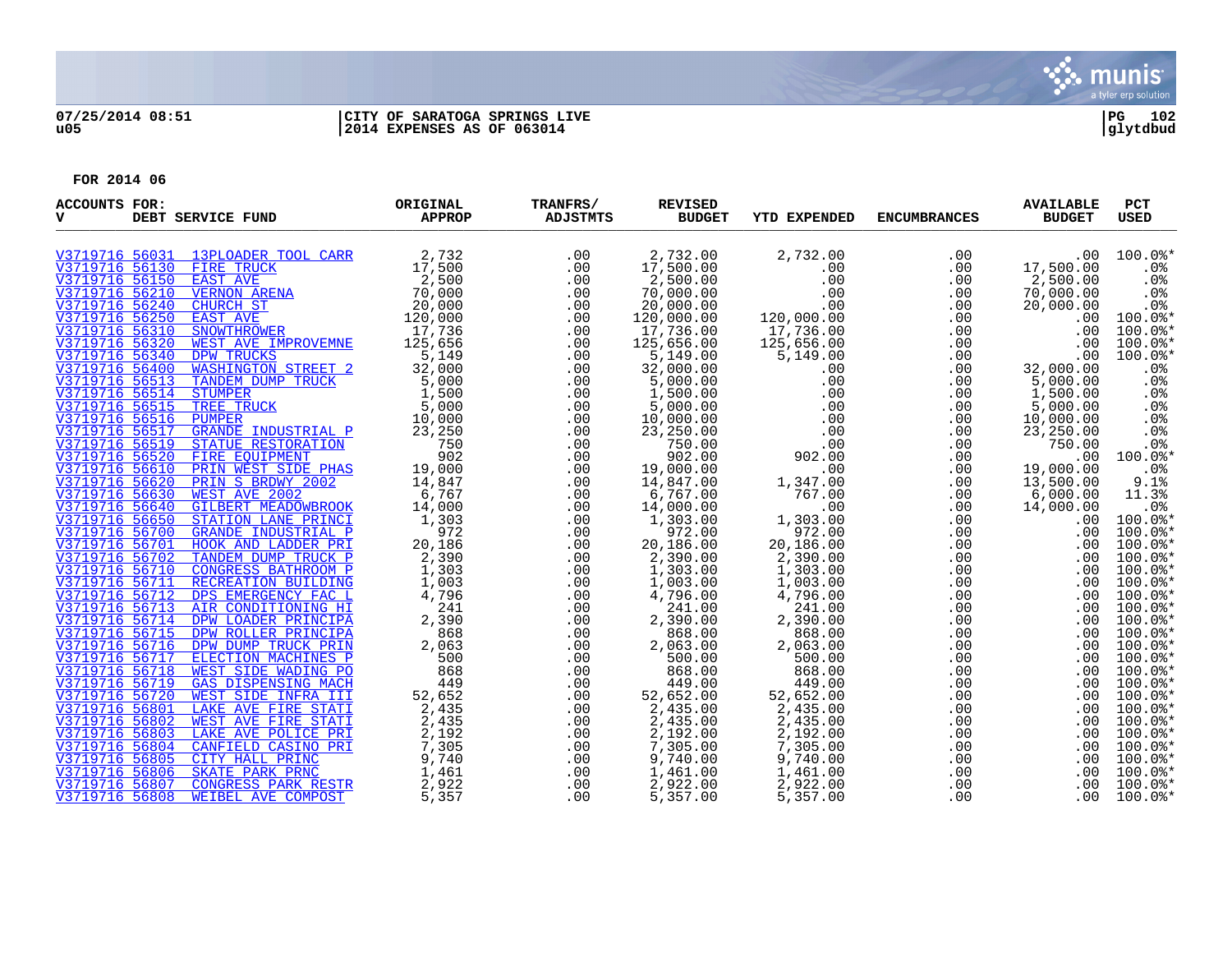

## **07/25/2014 08:51 |CITY OF SARATOGA SPRINGS LIVE |PG 103 u05 |2014 EXPENSES AS OF 063014 |glytdbud**

| <b>ACCOUNTS FOR:</b><br>v        | DEBT SERVICE FUND                                        | ORIGINAL<br><b>APPROP</b> | TRANFRS/<br>ADJSTMTS | <b>REVISED</b><br><b>BUDGET</b> | <b>YTD EXPENDED</b> | <b>ENCUMBRANCES</b> | <b>AVAILABLE</b><br><b>BUDGET</b> | <b>PCT</b><br><b>USED</b>                    |
|----------------------------------|----------------------------------------------------------|---------------------------|----------------------|---------------------------------|---------------------|---------------------|-----------------------------------|----------------------------------------------|
| V3719716 56809                   | EXCAVATOR PRINC                                          | 12,662                    | .00                  | 12,662.00                       | 12,662.00           | .00                 | .00                               | $100.0$ *                                    |
| V3719716 56810                   | WADING POOLS PRINC                                       | 2,435                     | .00                  | 2,435.00                        | 2,435.00            | .00                 | .00                               | $100.0$ *                                    |
| V3719716 56811                   | <b>BALLSTON AVE PRINC</b>                                | 3,653                     | .00                  | 3,653.00                        | 3,653.00            | .00                 | $.00 \,$                          | $100.0$ *                                    |
|                                  | V3719716 56812 INDOOR REC FACILITY                       | 4,870                     | .00                  | 4,870.00                        | 4,870.00            | .00                 | .00                               | $100.0$ <sup>*</sup>                         |
|                                  | V3719716 56813 FIRE EMS BUILDING P                       | 4,870                     | .00                  | 4,870.00                        | 4,870.00            | .00                 | $.00 \,$                          | $100.0$ *                                    |
|                                  | V3719716 56814 PARKING GARAGE PRIN                       | 125,521                   | .00                  | 125,521.00                      | 125,521.00          | .00                 | .00                               | $100.0$ *                                    |
| V3719716 56815                   | MAPLE AVE STORMWATE                                      | 487                       | .00                  | 487.00                          | 487.00              | .00                 | $.00 \,$                          | $100.0$ *                                    |
| V3719716 56816                   | SANITARY STORM SEWE                                      | 2,435                     | .00                  | 2,435.00                        | 2,435.00            | .00                 | .00                               | $100.0$ *                                    |
|                                  | V3719716 56817 WESTSIDE INFRASTRUC                       | 29,220                    | .00                  | 29,220.00                       | 29,220.00           | .00                 | .00                               | $100.0$ *                                    |
| V3719716 56901                   | 06 PRINCIPAL FIRE                                        | 2,418                     | .00                  | 2,418.00                        | 2,418.00            | .00                 | .00                               | $100.0$ *                                    |
| V3719716 56902<br>V3719716 56903 | 06 PRINCIPAL MULTIR                                      | 42,939                    | .00                  | 42,939.00                       | 42,939.00           | .00                 | .00                               | 100.0%*                                      |
| V3719716 56904                   | 06 PRINCIPAL GEYSER<br>06 PRINCIPAL GEYSER               | 1,128<br>345              | .00<br>.00           | 1,128.00<br>345.00              | 1,128.00<br>345.00  | .00                 | .00                               | $100.0$ <sup>*</sup><br>$100.0$ <sup>*</sup> |
|                                  | V3719716 56905 06 PRINCIPAL SKATEP                       | 1,035                     | .00                  | 1,035.00                        | 1,035.00            | .00<br>.00          | .00<br>.00                        | $100.0$ *                                    |
|                                  | V3719716 56906 06 PRINCIPAL PD FLO                       | 230                       | .00                  | 230.00                          | 230.00              | .00                 | .00                               | $100.0$ *                                    |
| V3719716 56907                   | 06 PRINCIPAL PD BAT                                      | 345                       | .00                  | 345.00                          | 345.00              | .00                 | .00                               | $100.0$ *                                    |
| V3719716 56908                   | 06 PRINCIPAL JAIL C                                      | 1,151                     | .00                  | 1,151.00                        | 1,151.00            | .00                 | $.00 \,$                          | $100.0$ *                                    |
| V3719716 56909                   | 06 PRINCIPAL PD ELE                                      | 921                       | .00                  | 921.00                          | 921.00              | .00                 | .00                               | $100.0$ *                                    |
| V3719716 56910                   | 06 PRINCIPAL DUMP T                                      | 2,763                     | .00                  | 2,763.00                        | 2,763.00            | .00                 | .00                               | $100.0$ *                                    |
| V3719716 56911                   | 06 PRINCIPAL SWEEPE                                      | 3,684                     | .00                  | 3,684.00                        | 3,684.00            | .00                 | .00                               | $100.0$ *                                    |
| V3719716 56912                   | 06 PRINCIPAL ARTS C                                      | 1,381                     | .00                  | 1,381.00                        | 1,381.00            | .00                 | .00                               | $100.0$ *                                    |
|                                  | V3719716 56913 06 PRINCIPAL CASINO                       | 5,756                     | .00                  | 5,756.00                        | 5,756.00            | .00                 | .00                               | $100.0$ *                                    |
|                                  | V3719716 56914 06 PRINCIPAL SE STO                       | 2,302                     | .00                  | 2,302.00                        | 2,302.00            | .00                 | .00                               | $100.0$ *                                    |
|                                  | V3719716 56915 06 PRINCIPAL EXCELS                       | 5,180                     | .00                  | 5,180.00                        | 5,180.00            | .00                 | .00                               | $100.0$ *                                    |
|                                  | V3719716 56916 06 PRINCIPAL MAPLE                        | 4,029                     | .00                  | 4,029.00                        | 4,029.00            | .00                 | .00                               | $100.0$ *                                    |
| V3719716 56917                   | 06 PRINCIPAL OPEN S                                      | 73,030                    | .00                  | 73,030.00                       | 73,030.00           | .00                 | .00                               | $100.0$ *                                    |
|                                  | V3719716 56918 06 PRINCIPAL EXC CU                       | 576                       | .00                  | 576.00                          | 576.00              | .00                 | .00                               | $100.0$ *                                    |
| V3719716 56920                   | 07 P LAKE AVE FIRE                                       | 1,176                     | .00                  | 1,176.00                        | .00                 | .00                 | 1,176.00                          | .0 <sub>8</sub>                              |
| V3719716 56921                   | 07 P SOUTH BROADWAY                                      | 12,097                    | .00                  | 12,097.00                       | .00                 | .00                 | 12,097.00                         | .0%                                          |
| V3719716 56922                   | 07 P ARTS CENTER BL                                      | 1,680                     | .00                  | 1,680.00                        | .00                 | .00                 | 1,680.00                          | .0%                                          |
| V3719716 56923                   | 07 P CANFIELD CASIN                                      | 11,757                    | .00                  | 11,757.00                       | .00                 | .00                 | 11,757.00                         | .0%                                          |
| V3719716 56924                   | 07 P PUTNAM STREET                                       | $\Omega$                  | 15,884.78            | 15,884.78                       | .00                 | .00                 | 15,884.78                         | .0%<br>.0%                                   |
| V3719716 56925                   | 07 P CONGRESS PARK<br>V3719716 56926 07 P SE STORM DRAIN | 4,031<br>10,077           | .00<br>.00           | 4,031.00<br>10,077.00           | .00<br>.00          | .00<br>.00          | 4,031.00<br>10,077.00             | .0%                                          |
| V3719716 56927                   | 07 P COMPOST GRINDE                                      | 12,597                    | .00                  | 12,597.00                       | .00                 | .00                 | 12,597.00                         | .0%                                          |
| V3719716 56928                   | 07 P WATERFRONT REC                                      | 6,718                     | .00                  | 6,718.00                        | .00                 | .00                 | 6,718.00                          | .0%                                          |
| V3719716 56929                   | 07 P_DOWNTOWN PEDES                                      | 2,015                     | .00                  | 2,015.00                        | .00                 | .00                 | 2,015.00                          | .0%                                          |
| V3719716 56930                   | 07 P POLICE RADIOS                                       | 2,640                     | .00                  | 2,640.00                        | .00                 | .00                 | 2,640.00                          | .0%                                          |
| V3719716 56931                   | 07 P CITY HALL SECU                                      | 705                       | .00                  | 705.00                          | .00                 | .00                 | 705.00                            | .0%                                          |
| V3719716 56932                   | 07 P NEW MUNICIPAL                                       | $\Omega$                  | 726,597.75           | 726,597.75                      | .00                 | .00                 | 726,597.75                        | .0%                                          |
| V3719716 56933                   | 07 P FIRE ENGINE #1                                      | 12,597                    | .00                  | 12,597.00                       | .00                 | .00                 | 12,597.00                         | .0%                                          |
| V3719716 56934                   | 07 P NEW EMS FACILI                                      | $\Omega$                  | 130,219.22           | 130, 219. 22                    | .00                 | .00                 | 130,219.22                        | .0%                                          |
| V3719716 56935                   | 07 P REPLACE TRAFFI                                      | 4,031                     | .00                  | 4,031.00                        | .00                 | .00                 | 4,031.00                          | .0%                                          |
| V3719716 56936                   | 07 P NEW TRAFFIC SI                                      | 5,025                     | .00                  | 5,025.00                        | .00                 | .00                 | 5,025.00                          | .0%                                          |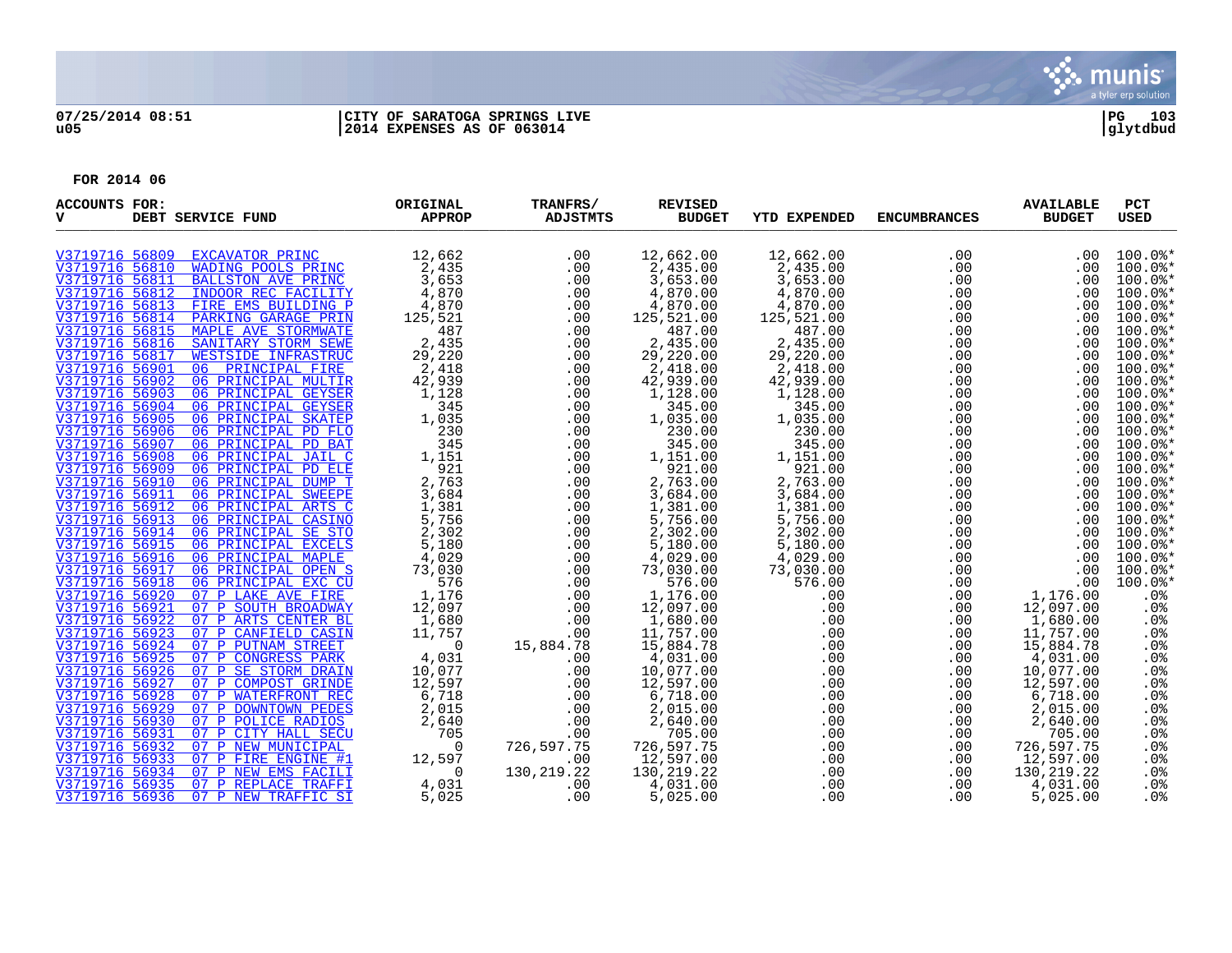

## **07/25/2014 08:51 |CITY OF SARATOGA SPRINGS LIVE |PG 104 u05 |2014 EXPENSES AS OF 063014 |glytdbud**

| <b>ACCOUNTS FOR:</b><br>v        | DEBT SERVICE FUND                                        | ORIGINAL<br><b>APPROP</b> | TRANFRS/<br><b>ADJSTMTS</b> | <b>REVISED</b><br><b>BUDGET</b> | YTD EXPENDED       | <b>ENCUMBRANCES</b> | <b>AVAILABLE</b><br><b>BUDGET</b> | <b>PCT</b><br><b>USED</b>         |
|----------------------------------|----------------------------------------------------------|---------------------------|-----------------------------|---------------------------------|--------------------|---------------------|-----------------------------------|-----------------------------------|
| V3719716 56937                   | 07 P INDOOR RECREAT                                      | 145,448                   | .00                         | 145,448.00                      | .00                | .00                 | 145,448.00                        | .0 <sub>8</sub>                   |
| V3719716 56938                   | 07 P SOUTH SIDE NET                                      | 334                       | .00                         | 334.00                          | .00                | .00                 | 334.00                            | .0%                               |
| V3719716 56939                   | 07 P DPW GARAGE FLO                                      | 6,718                     | .00                         | 6,718.00                        | .00                | .00                 | 6,718.00                          | .0%                               |
| V3719716 56940                   | 07 P LAKE AVE FIRE                                       | 236                       | .00                         | 236.00                          | .00                | .00                 | 236.00                            | .0%                               |
| V3719716 56941                   | 08P LAKE AVE FIRE S                                      | 4,398                     | .00                         | 4,398.00                        | .00                | .00                 | 4,398.00                          | .0 <sub>8</sub>                   |
| V3719716 56942                   | 08P WEST AVE FIRE S                                      | 1,428                     | .00                         | 1,428.00                        | .00                | .00                 | 1,428.00                          | .0%                               |
| V3719716 56943                   | 08P CITY PW GARAGE                                       | 2,852                     | .00                         | 2,852.00                        | .00                | .00                 | 2,852.00                          | .0%                               |
| V3719716 56944                   | 08P SECURITY SYSTEM                                      | 932                       | .00                         | 932.00                          | .00                | .00                 | 932.00                            | .0%                               |
| V3719716 56945                   | 08P SOUTHEAST STORM                                      | 12,357                    | .00                         | 12,357.00                       | .00                | .00                 | 12,357.00                         | .0 <sub>8</sub>                   |
| V3719716 56947                   | 08P VANDERBILT STOR                                      | 19,010                    | .00                         | 19,010.00                       | .00                | .00                 | 19,010.00                         | .0 <sub>8</sub>                   |
| V3719716 56948                   | 08P AUDIO SYSTEM UP                                      | 2,851                     | .00                         | 2,851.00                        | .00                | .00                 | 2,851.00                          | .0%                               |
| V3719716 56949<br>V3719716 56951 | 08P CITY BUILDINGS                                       | 2,852                     | .00                         | 2,852.00                        | .00<br>.00         | .00                 | 2,852.00                          | .0%<br>.0%                        |
| V3719716 56952                   | <b>08P NEW TELEPHONE S</b><br>08P ARTS COUNCIL IN        | 3,232<br>379              | .00<br>.00                  | 3,232.00<br>379.00              | .00                | .00<br>.00          | 3,232.00<br>379.00                | .0%                               |
| V3719716 56953                   | 08P BUCKET TRUCK                                         | 2,852                     | .00                         | 2,852.00                        | .00                | .00                 | 2,852.00                          | .0%                               |
| V3719716 56954                   | 08P TRACTOR BACKHOE                                      | 1,901                     | .00                         | 1,901.00                        | .00                | .00                 | 1,901.00                          | .0 <sub>8</sub>                   |
| V3719716 56955                   | 08P REPLACE TRAFFIC                                      | 1,996                     | .00                         | 1,996.00                        | .00                | .00                 | 1,996.00                          | .0 <sub>8</sub>                   |
| V3719716 56956                   | 08P GEYSER PARK LIG                                      | 4,810                     | .00                         | 4,810.00                        | .00                | .00                 | 4,810.00                          | .0 <sub>8</sub>                   |
| V3719716 56957                   | 08P GEYSER WELL SPR                                      | 627                       | .00                         | 627.00                          | .00                | .00                 | 627.00                            | .0 <sub>8</sub>                   |
| V3719716 56958                   | 08P CAMERA SECURITY                                      | 1,459                     | .00                         | 1,459.00                        | .00                | .00                 | 1,459.00                          | .0 <sub>8</sub>                   |
| V3719716 56959                   | <b>08P RESCUE TRUCK</b>                                  | 2,852                     | .00                         | 2,852.00                        | .00                | .00                 | 2,852.00                          | .0 <sub>8</sub>                   |
| V3719716 56961                   | 08P CHURH MYRTLE CO                                      | 2,692                     | .00                         | 2,692.00                        | .00                | .00                 | 2,692.00                          | .0%                               |
| V3719716 56962                   | 08P EXCELSIOR SPR A                                      | 1,472                     | .00                         | 1,472.00                        | .00                | .00                 | 1,472.00                          | .0 <sub>8</sub>                   |
| V3719716 56963                   | 09P EPC BOND                                             | 40,000                    | .00                         | 40,000.00                       | 40,000.00          | .00                 | .00                               | 100.0%*                           |
| V3719716 56964                   | 09PCITY CENTER EXP/                                      | 1,800                     | .00                         | 1,800.00                        | .00                | .00                 | 1,800.00                          | .0%                               |
| V3719716 56965                   | 09P CALL BACK SYSTE                                      | 500                       | .00                         | 500.00                          | .00                | .00                 | 500.00                            | .0%                               |
| V3719716 56966                   | 09P OPEN SPACE                                           | 3,200                     | .00                         | 3,200.00                        | .00                | .00                 | 3,200.00                          | .0 <sub>8</sub>                   |
| V3719716 56967                   | 09P NEW TELEPHONE S                                      | 1,600                     | .00                         | 1,600.00                        | .00                | .00                 | 1,600.00                          | .0 <sub>8</sub>                   |
| V3719716 56968                   | 10P CANFIELD CASINO                                      | 9,090                     | .00                         | 9,090.00                        | .00                | .00                 | 9,090.00                          | .0%                               |
| V3719716 56969                   | 10P CITY BUILDINGS                                       | 4,550                     | .00                         | 4,550.00                        | .00                | .00                 | 4,550.00                          | .0%                               |
| V3719716 56970                   | 10P VISITOR CENTER                                       | 3,980                     | .00                         | 3,980.00                        | .00                | .00                 | 3,980.00                          | .0%                               |
| V3719716 56971                   | 11PCANFIELD CASINO                                       | 1,910                     | .00                         | 1,910.00                        | 1,910.00           | .00                 | .00                               | $100.0$ *                         |
|                                  | V3719716 56972 11P BUILDINGS & FAC                       | 2,090                     | .00                         | 2,090.00                        | 2,090.00           | .00                 | .00                               | $100.0$ *                         |
| V3719716 56973                   | 11PDPW AGARGE REHAB                                      | 1,920                     | .00                         | 1,920.00                        | 1,920.00           | .00                 | .00.                              | 100.0%*                           |
| V3719716 56976                   | 11PVACUUM SEWER CLE                                      | 2,130                     | .00                         | 2,130.00                        | 2,130.00           | .00                 | .00                               | $100.0$ *                         |
| V3719716 56977                   | 11PBLLOD BORNE DECO                                      | 1,340                     | .00                         | 1,340.00                        | 1,340.00           | .00                 | .00.                              | $100.0$ *                         |
| V3719716 56978                   | 11PLAKE AVE FIRE ST<br>V3719716 56979 11PREFLECTIVE SIGN | 2,510                     | .00                         | 2,510.00                        | 2,510.00           | .00                 | .00                               | $100.0$ *<br>$100.0$ <sup>*</sup> |
| V3719716 56980                   | 11PWORKPLACE VIOLEN                                      | 1,650<br>650              | .00<br>.00                  | 1,650.00<br>650.00              | 1,650.00<br>650.00 | .00<br>.00          | .00.<br>.00                       | $100.0$ *                         |
| V3719716 56981                   | 11PGPS EQUIPMENT                                         | 180                       | .00                         | 180.00                          | 180.00             | .00                 | .00                               | $100.0$ *                         |
| V3719716 56982                   | 11PFIRE TRUCK                                            | 6,380                     | .00                         | 6,380.00                        | 6,380.00           | .00                 | $.00 \,$                          | $100.0$ $*$                       |
| V3719716 56983                   | 11PVACUUM SEWER JET                                      | 3,660                     | .00                         | 3,660.00                        | 3,660.00           | .00                 | .00                               | $100.0$ *                         |
| V3719716 56984                   | 11PDEC REMEDIATION                                       | 3,830                     | .00                         | 3,830.00                        | 3,830.00           | .00                 | .00.                              | $100.0$ *                         |
| V3719716 56985                   | 12P SPIRIT OF LIFE                                       | 695                       | .00                         | 695.00                          | 695.00             | .00                 | .00                               | $100.0$ $*$                       |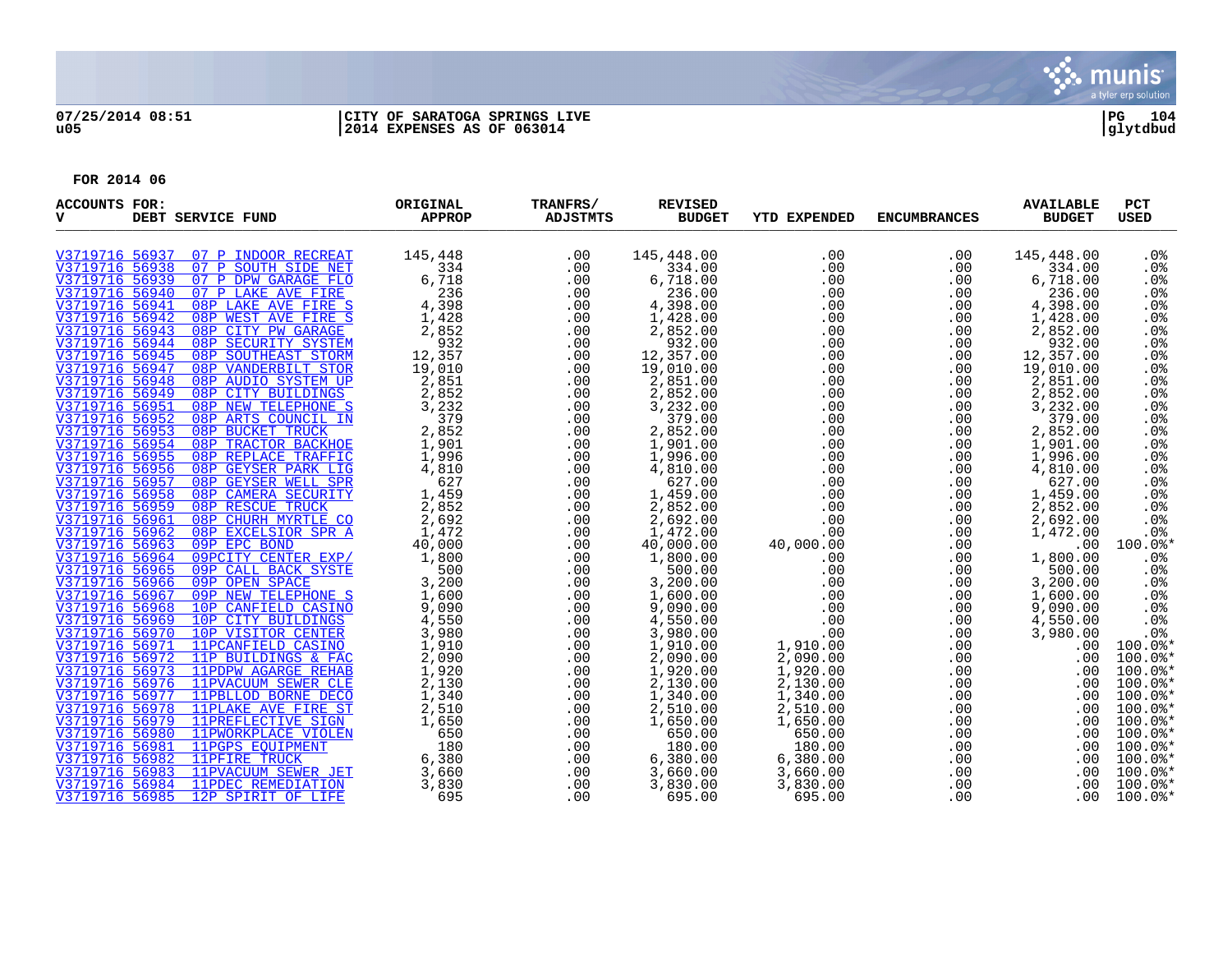

## **07/25/2014 08:51 |CITY OF SARATOGA SPRINGS LIVE |PG 105 u05 |2014 EXPENSES AS OF 063014 |glytdbud**

| <b>ACCOUNTS FOR:</b><br>v<br>DEBT SERVICE FUND                                                                                                                                                                                                                                                                                                                                             |                                                                                                                                                                                                                                                                                                                                                                                             | ORIGINAL<br><b>APPROP</b>                                                                                                                                                                               | TRANFRS/<br><b>ADJSTMTS</b>                                                                                                       | <b>REVISED</b><br><b>BUDGET</b>                                                                                                                                             | <b>YTD EXPENDED</b>                                                                                                                                                                                                       | <b>ENCUMBRANCES</b>                                                                                                               | <b>AVAILABLE</b><br><b>BUDGET</b>                                                                                                                                                                                                                                     | PCT<br><b>USED</b>                                                                                                                                                                                                                                                |
|--------------------------------------------------------------------------------------------------------------------------------------------------------------------------------------------------------------------------------------------------------------------------------------------------------------------------------------------------------------------------------------------|---------------------------------------------------------------------------------------------------------------------------------------------------------------------------------------------------------------------------------------------------------------------------------------------------------------------------------------------------------------------------------------------|---------------------------------------------------------------------------------------------------------------------------------------------------------------------------------------------------------|-----------------------------------------------------------------------------------------------------------------------------------|-----------------------------------------------------------------------------------------------------------------------------------------------------------------------------|---------------------------------------------------------------------------------------------------------------------------------------------------------------------------------------------------------------------------|-----------------------------------------------------------------------------------------------------------------------------------|-----------------------------------------------------------------------------------------------------------------------------------------------------------------------------------------------------------------------------------------------------------------------|-------------------------------------------------------------------------------------------------------------------------------------------------------------------------------------------------------------------------------------------------------------------|
| V3719716 56986 12P CITY BUILDINGS<br>V3719716 56987<br>V3719716 56988<br>V3719716 56989<br>V3719716 56990<br>V3719716 56991<br>V3719716 56992 12P SECURITY CAMERA<br>V3719716 56993<br>V3719716 56994 12P SOUND AND RECOR<br>V3719716 56995<br>V3719716 56996 12P WOODLAWN AVE PA<br>V3719716 56997                                                                                        | 12P CANFIELD CASINO<br>12P LAKE AVE FIRE I<br>12P LAKE AVE FIRE S<br>12P PD INFRASTRUCTU<br>12P FD RADIO COMMUN<br>12P WEST AVE FD PAR<br>12P ICE RINK REHABI<br>PRINCIPAL 2012 R BO                                                                                                                                                                                                        | 5,570<br>8,350<br>12,630<br>465<br>1,295<br>685<br>3,480<br>1,505<br>475<br>5,170<br>71,880<br>50,000                                                                                                   | .00<br>.00<br>.00<br>.00<br>.00<br>.00<br>.00<br>.00<br>.00<br>.00<br>.00<br>.00                                                  | 5,570.00<br>8,350.00<br>12,630.00<br>465.00<br>1,295.00<br>685.00<br>3,480.00<br>1,505.00<br>475.00<br>5,170.00<br>71,880.00<br>50,000.00                                   | 5,570.00<br>8,350.00<br>12,630.00<br>465.00<br>1,295.00<br>685.00<br>3,480.00<br>1,505.00<br>475.00<br>5,170.00<br>71,880.00<br>.00                                                                                       | .00<br>.00<br>.00<br>.00<br>.00<br>.00<br>.00<br>.00<br>.00<br>.00<br>.00<br>.00                                                  | $.00 \,$<br>.00<br>.00<br>.00<br>$.00 \,$<br>.00<br>.00<br>.00<br>$.00 \,$<br>.00<br>.00<br>50,000.00                                                                                                                                                                 | $100.0$ *<br>$100.0$ *<br>$100.0$ *<br>$100.0$ *<br>$100.0$ $*$<br>$100.0$ *<br>$100.0$ *<br>$100.0$ $*$<br>$100.0$ *<br>$100.0$ $*$<br>$100.0$ *<br>.0%                                                                                                          |
| TOTAL PRINCIPAL                                                                                                                                                                                                                                                                                                                                                                            |                                                                                                                                                                                                                                                                                                                                                                                             | 1,612,011                                                                                                                                                                                               | 872,701.75                                                                                                                        | 2,484,712.75                                                                                                                                                                | 986,457.00                                                                                                                                                                                                                | .00                                                                                                                               | 1,498,255.75                                                                                                                                                                                                                                                          | 39.7%                                                                                                                                                                                                                                                             |
| 7 DEBT SERVICE INTEREST                                                                                                                                                                                                                                                                                                                                                                    |                                                                                                                                                                                                                                                                                                                                                                                             |                                                                                                                                                                                                         |                                                                                                                                   |                                                                                                                                                                             |                                                                                                                                                                                                                           |                                                                                                                                   |                                                                                                                                                                                                                                                                       |                                                                                                                                                                                                                                                                   |
| V3719717 57001 13IRECONSTRUCT PD O<br>V3719717 57002<br>V3719717 57003<br>V3719717 57004<br>V3719717 57005<br>V3719717 57006<br>V3719717 57007<br>V3719717 57008<br>V3719717 57009<br>V3719717 57011<br>V3719717 57012<br>V3719717 57013<br>V3719717 57014<br>V3719717 57015<br>V3719717 57016 13IWEST AVE FIRE ST<br>V3719717 57017<br>V3719717 57018<br>V3719717 57019<br>V3719717 57021 | 13IWEDGEWOOD STORM<br>13IFIRE BREATHING A<br>13IUPGRADE ICE RINK<br>13IDUMP TRUCK W/ PL<br>13IFD HYDRAULIC RES<br>13IRECONSTRUCT CITY<br>13IREPLACE TS LK AV<br>13IREPLACE PLAYGROU<br>13ITENNIS BASKETBAL<br>13IGEYSER BIKE PEDE<br>13ICANFIELD CASINO<br>13IMESSAGE AND TRAF<br>13IBRUSH TRUCK<br>13IWEIBEL ICE RINK<br>13ISPIRIT LIFE REST<br>13ICOMPOSTING MACHI<br>13I PLAYGROUNDS EAS | 0<br>$\mathbf 0$<br>$\Omega$<br>$\mathbf 0$<br>$\Omega$<br>$\Omega$<br>$\mathsf 0$<br>$\Omega$<br>$\mathbf 0$<br>$\Omega$<br>256<br>14,514<br>1,308<br>2,921<br>3,754<br>1,858<br>1,210<br>8,709<br>581 | .00<br>.00<br>.00<br>.00<br>.00<br>.00<br>.00<br>.00<br>.00<br>.00<br>.00<br>.00<br>.00<br>.00<br>.00<br>.00<br>.00<br>.00<br>.00 | .00<br>.00<br>.00<br>.00<br>.00<br>.00<br>.00<br>.00<br>.00<br>.00<br>256.32<br>14,514.07<br>1,307.74<br>2,920.90<br>3,753.63<br>1,857.88<br>1,209.60<br>8,708.50<br>580.68 | 13,431.64<br>3,244.90<br>3,152.28<br>1,199.40<br>5,646.06<br>1,692.84<br>6,489.70<br>4,867.32<br>778.78<br>3,111.16<br>4,867.32<br>9,734.60<br>877.10<br>1,946.98<br>2,517.56<br>1,246.08<br>811.28<br>5,840.80<br>389.46 | .00<br>.00<br>.00<br>.00<br>.00<br>.00<br>.00<br>.00<br>.00<br>.00<br>.00<br>.00<br>.00<br>.00<br>.00<br>.00<br>.00<br>.00<br>.00 | $-13,431.64$<br>$-3, 244.90$<br>$-3, 152.28$<br>$-1, 199.40$<br>$-5,646.06$<br>$-1,692.84$<br>$-6, 489.70$<br>$-4,867.32$<br>$-778.78$<br>$-3, 111, 16$<br>$-4,611.00$ 1898.9%*<br>4,779.47<br>430.64<br>973.92<br>1,236.07<br>611.80<br>398.32<br>2,867.70<br>191.22 | $100.0$ *<br>$100.0$ *<br>$100.0$ *<br>$100.0$ *<br>$100.0$ *<br>$100.0$ *<br>$100.0$ *<br>$100.0$ *<br>$100.0$ *<br>$100.0$ *<br>$67.1$ <sup>*</sup><br>$67.1$ %*<br>66.7%*<br>$67.1$ <sup>*</sup><br>$67.1$ %*<br>$67.1$ %*<br>$67.1$ <sup>*</sup><br>$67.1$ %* |
| V3719717 57022<br>V3719717 57023<br>V3719717 57024<br>V3719717 57025<br>V3719717 57026<br>V3719717 57027                                                                                                                                                                                                                                                                                   | 13IWATERFRONT RECRE<br>13IDUMP TRUCK WITH<br>13ISKID STEER LOADE<br>13ILAKE AVE FIRE RE<br>13IPARKING DECK WOO<br>13IBALLSTON AVENUE                                                                                                                                                                                                                                                        | 15,723<br>8,418<br>1,512<br>15,548<br>14,407<br>1,709                                                                                                                                                   | .00<br>.00<br>.00<br>.00<br>.00<br>.00                                                                                            | 15,723.49<br>8,418.16<br>1,512.27<br>15,547.59<br>14,406.60<br>1,709.08                                                                                                     | 10,545.76<br>5,646.08<br>1,014.28<br>10,427.78<br>9,662.52<br>1,146.28                                                                                                                                                    | .00<br>.00<br>.00<br>.00<br>.00<br>.00                                                                                            | 5,177.73<br>2,772.08<br>497.99<br>5,119.81<br>4,744.08<br>562.80                                                                                                                                                                                                      | $67.1$ %*<br>$67.1$ %*<br>$67.1$ %*<br>$67.1$ %*<br>$67.1$ %*<br>$67.1$ <sup>*</sup>                                                                                                                                                                              |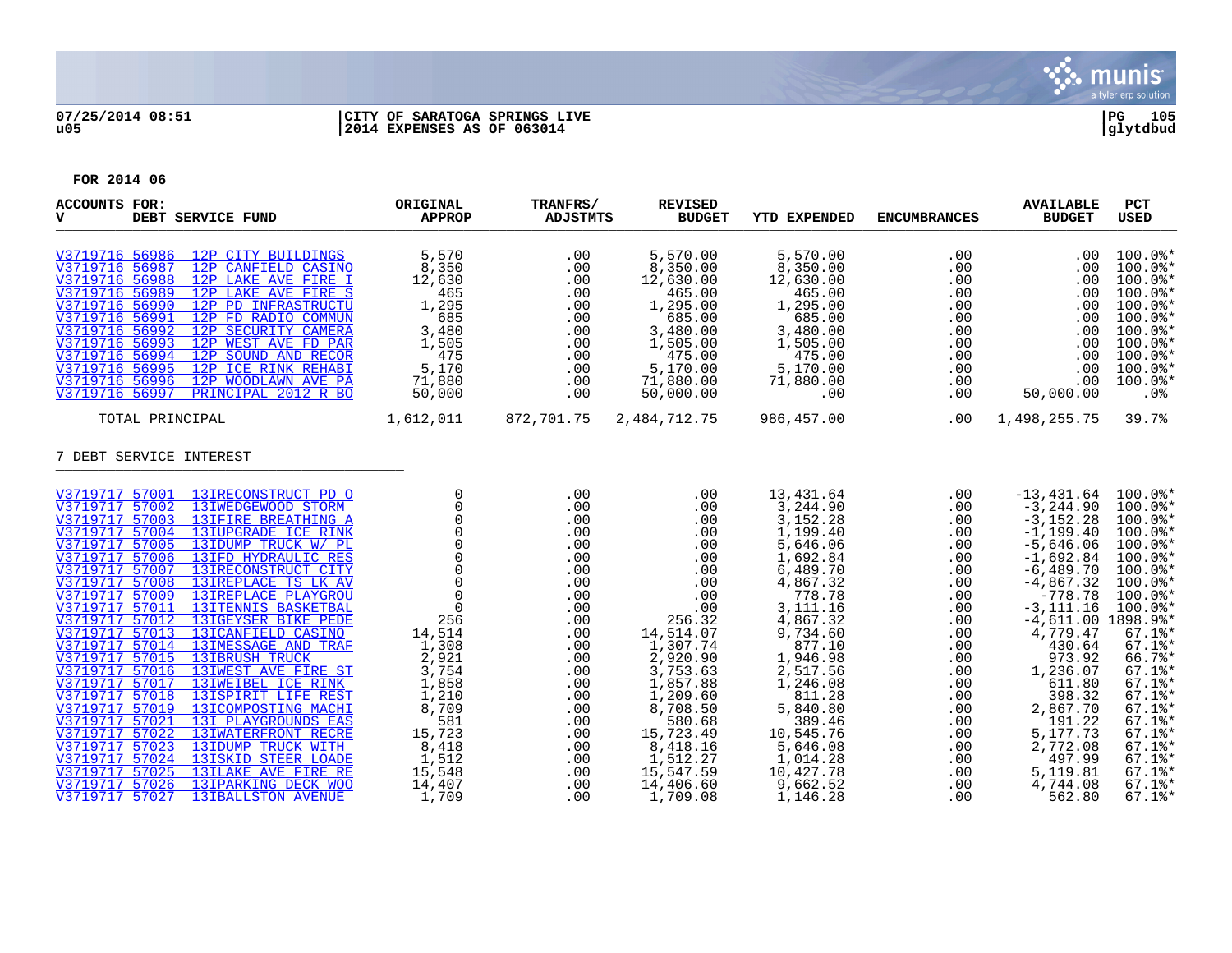

## **07/25/2014 08:51 |CITY OF SARATOGA SPRINGS LIVE |PG 106 u05 |2014 EXPENSES AS OF 063014 |glytdbud**

| <b>ACCOUNTS FOR:</b><br>v        | DEBT SERVICE FUND                                                                                                                                                                | ORIGINAL<br><b>APPROP</b> | TRANFRS/<br><b>ADJSTMTS</b> | <b>REVISED</b><br><b>BUDGET</b> | <b>YTD EXPENDED</b>  | <b>ENCUMBRANCES</b> | <b>AVAILABLE</b><br><b>BUDGET</b> | PCT<br><b>USED</b>   |
|----------------------------------|----------------------------------------------------------------------------------------------------------------------------------------------------------------------------------|---------------------------|-----------------------------|---------------------------------|----------------------|---------------------|-----------------------------------|----------------------|
|                                  | V3719717 57028 13ILAKE AVENUE FIRE                                                                                                                                               |                           | .00                         | 10,382.64                       | 6,963.64             | .00                 | 3,419.00                          | $67.1$ %*            |
| V3719717 57031                   | 13ILOADER TOOL CARR                                                                                                                                                              | 10,383<br>6,773<br>85,955 | .00                         | 6,773.25<br>157,983.88          | 4,542.82             | .00                 | 2,230.43                          | $67.1$ %*            |
|                                  |                                                                                                                                                                                  |                           | 72,028.44                   |                                 | .00                  | .00                 | 157,983.88                        | .0%                  |
|                                  |                                                                                                                                                                                  | 3,375                     | .00                         | 3,375.00                        | 1,687.50             | .00                 | 1,687.50                          | 50.0%                |
|                                  |                                                                                                                                                                                  | 450                       | .00                         | 450.00                          | 225.00               | .00                 | 225.00                            | 50.0%                |
|                                  |                                                                                                                                                                                  | 9,675                     | .00                         | 9,675.00                        | 4,837.50             | .00                 | 4,837.50                          | 50.0%                |
|                                  | V3719717 57150 FIRE TRUCK<br>V3719717 57210 VERNON ARENA<br>V3719717 57240 CHURCH ST<br>V3719717 57240 CHURCH ST<br>3719717 57310 SNOWTHROWER<br>V719717 57320 WEST AVE IMPROVER | 753<br>5,518              | .00<br>.00                  | 753.01<br>5,517.90              | 364.61<br>3,043.40   | .00<br>.00          | 388.40<br>2,474.50                | 48.4%<br>$55.2$ *    |
|                                  |                                                                                                                                                                                  | 454                       | .00                         | 454.49                          | 454.49               | .00                 | .00                               | $100.0$ *            |
|                                  |                                                                                                                                                                                  | 3,220                     | .00                         | 3,219.94                        | 3,218.90             | .00                 | 1.04                              | $100.0$ *            |
|                                  |                                                                                                                                                                                  | 132                       | .00                         | 131.95                          | 131.95               | .00                 | .00                               | $100.0$ *            |
| V3719717 57400                   | <b>INTEREST WASHINGTON</b>                                                                                                                                                       | 2,535                     | .00                         | 2,535.00                        | 1,267.50             | .00                 | 1,267.50                          | 50.0%                |
| V3719717 57513                   | TANDEM DUMP TRUCK                                                                                                                                                                | 780                       | .00                         | 780.00                          | 390.00               | .00                 | 390.00                            | 50.0%                |
| V3719717 57514                   | <b>STUMPER</b>                                                                                                                                                                   | 273                       | .00                         | 273.00                          | 136.50               | .00                 | 136.50                            | 50.0%                |
|                                  | V3719717 57515 TREE TRUCK                                                                                                                                                        | 858                       | .00                         | 858.00                          | 429.00               | .00                 | 429.00                            | 50.0%                |
| V3719717 57516 PUMPER            |                                                                                                                                                                                  | 3,939                     | .00                         | 3,939.00                        | 1,969.50             | .00                 | 1,969.50                          | 50.0%                |
|                                  | V3719717 57517 GRANDE INDUSTRIAL                                                                                                                                                 | 9,516                     | .00                         | 9,515.98                        | 4,757.99             | .00                 | 4,757.99                          | $50.0$ *             |
| V3719717 57519<br>V3719717 57520 | STATUE RESTORATION<br>FIRE EOUIPMENT                                                                                                                                             | 146<br>1,200              | .00<br>.00                  | 146.26                          | 73.13<br>608.80      | .00<br>.00          | 73.13<br>590.76                   | $50.0$ *<br>$50.8$ * |
|                                  | V3719717 57610 INT WEST SIDE PHASE                                                                                                                                               | 9,708                     | .00                         | 1,199.56<br>9,707.78            | 3,958.50             | .00                 | 5,749.28                          | 40.8%                |
| V3719717 57620                   | INT S BROADWAY                                                                                                                                                                   | 2,311                     | .00                         | 2,310.76                        | 2,064.24             | .00                 | 246.52                            | $89.3$ $*$           |
| V3719717 57630                   | INT WEST AVE 2002                                                                                                                                                                | 3,359                     | .00                         | 3,359.14                        | 1,687.24             | .00                 | 1,671.90                          | $50.2$ %*            |
| V3719717 57640                   | <b>INT GILBERT MEADOWB</b>                                                                                                                                                       | 5,850                     | .00                         |                                 | 2,925.00             | .00                 | 2,925.00                          | 50.0%                |
|                                  | V3719717 57650 STATION LANE INTERE                                                                                                                                               | 1,733                     | .00                         | 5,850.00<br>1,732.70            | 879.38               | .00                 | 853.32                            | $50.8$ *             |
| V3719717 57700                   | GRANDE INDUSTRIAL P                                                                                                                                                              | 1,292                     | .00                         | 1,292.16                        | 655.80               | .00                 | 636.36                            | 50.8%                |
|                                  | V3719717 57701 HOOK AND LADDER INT                                                                                                                                               | 26,836                    | .00                         | 26,836.24                       | 13,619.98            | .00                 | 13,216.26                         | $50.8$ *             |
|                                  | V3719717 57702 TANDEM DUMP TRUCK I                                                                                                                                               | 3,177                     | .00                         | 3,177.04                        | 1,612.42             | .00                 | 1,564.62                          | $50.8$ *             |
|                                  | V3719717 57710 CONGRESS PARK BATHR                                                                                                                                               | 1,733                     | .00                         | 1,732.90                        | 879.48               | .00                 | 853.42                            | $50.8$ *             |
| V3719717 57711                   | RECREATION BUILDING<br>V3719717 57712 DPS EMERGENCY FACIL                                                                                                                        | 1,333                     | .00                         | 1,333.06                        | 676.56               | .00                 | 656.50<br>3,140.12                | $50.8$ *             |
|                                  | V3719717 57713 AIR CONDITIONING HI                                                                                                                                               | 6,376<br>320              | .00<br>.00                  | 6,376.16<br>319.98              | 3,236.04<br>162.40   | .00<br>.00          | 157.58                            | 50.8%*<br>50.8%      |
|                                  | V3719717 57714 DPW LOADER INTEREST                                                                                                                                               | 3,177                     | .00                         | 3,177.04                        | 1,612.42             | .00                 | 1,564.62                          |                      |
|                                  | V3719717 57715 DPW ROLLER INTEREST                                                                                                                                               | 1,153                     | .00                         | 1,152.54                        | 586.30               | .00                 | 566.24                            | $50.8$ *<br>$50.9$ * |
|                                  | V3719717 57716 DPW DUMP TRUCK INTE                                                                                                                                               | 2,744                     | .00                         | 2,743.78                        | 1,392.52             | .00                 | 1,351.26                          | $50.8$ *             |
|                                  | V3719717 57717 ELECTION MACHINES I                                                                                                                                               | 666                       | .00                         | 666.48                          | 338.24               | .00                 | 328.24                            | 50.8%*               |
|                                  | V3719717 57718 WEST SIDE WADING PO                                                                                                                                               | 1,155                     | .00                         | 1,155.24                        | 586.30               | .00                 | 568.94                            | $50.8$ *             |
| V3719717 57719                   | <b>GAS DISPENSING MACH</b>                                                                                                                                                       | 599                       | .00                         | 598.66                          | 303.82               | .00                 | 294.84                            | $50.8$ *             |
|                                  | V3719717 57720 WEST SIDE INFRA III                                                                                                                                               | 69,994                    | .00                         | 69,993.84                       | 35,523.44            | .00                 | 34,470.40                         | $50.8$ *             |
| V3719717 57801                   | <b>LAKE AVE FIRE STATI</b>                                                                                                                                                       | 1,251                     | .00                         | 1,250.65                        | 648.76               | .00                 | 601.89                            | 51.9%*               |
| V3719717 57802                   | WEST AVE FIRE STATI                                                                                                                                                              | 1,251                     | .00                         | 1,250.65                        | 648.76               | .00                 | 601.89                            | 51.9%*               |
| V3719717 57803                   | LAKE AVE POLICE DEP                                                                                                                                                              | 1,226                     | .00                         | 1,225.58                        | 583.89               | .00                 | 641.69                            | 47.6%                |
| V3719717 57805                   | V3719717 57804 CANFIELD CASINO INT<br>CITY HALL INTEREST                                                                                                                         | 3,752<br>5,003            | .00<br>.00                  | 3,752.00<br>5,002.74            | 1,946.31<br>2,595.12 | .00<br>.00          | 1,805.69<br>2,407.62              | 51.9%*<br>$51.9$ %*  |
| V3719717 57806                   | SKATE PARK INTEREST                                                                                                                                                              | 750                       | .00                         | 750.38                          | 389.25               | .00                 | 361.13                            | $51.9$ %*            |
|                                  |                                                                                                                                                                                  |                           |                             |                                 |                      |                     |                                   |                      |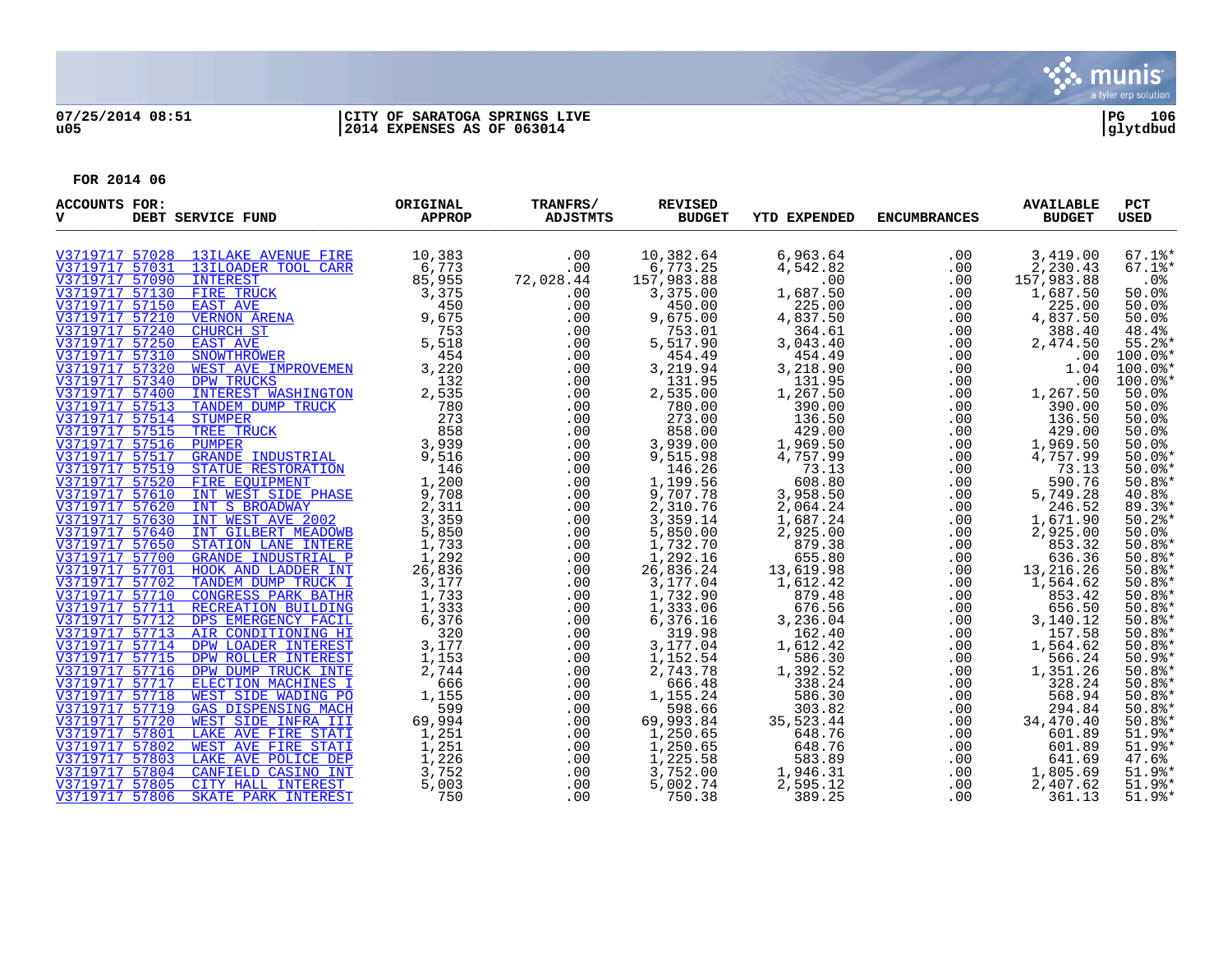

## **07/25/2014 08:51 |CITY OF SARATOGA SPRINGS LIVE |PG 107 u05 |2014 EXPENSES AS OF 063014 |glytdbud**

| <b>ACCOUNTS FOR:</b><br>v        | DEBT SERVICE FUND                                        | ORIGINAL<br><b>APPROP</b> | TRANFRS/<br><b>ADJSTMTS</b> | <b>REVISED</b><br><b>BUDGET</b> | <b>YTD EXPENDED</b>   | <b>ENCUMBRANCES</b> | <b>AVAILABLE</b><br><b>BUDGET</b> | PCT<br><b>USED</b>  |
|----------------------------------|----------------------------------------------------------|---------------------------|-----------------------------|---------------------------------|-----------------------|---------------------|-----------------------------------|---------------------|
| V3719717 57807                   | CONGRESS PARK RESTR                                      | 1,501                     | .00                         | 1,500.83                        | 778.54                | .00                 | 722.29                            | $51.9$ <sup>*</sup> |
| V3719717 57808                   | WEIBEL AVENUE COMPO                                      | 2,751                     | .00                         | 2,751.44                        | 1,427.28              | .00                 | 1,324.16                          | $51.9$ %*           |
| V3719717 57809                   | TRUCK MOUNTED EXCAV                                      | 6,503                     | .00                         | 6,503.44                        | 3,373.59              | .00                 | 3,129.85                          | $51.9$ %*           |
| V3719717 57810                   | CITY WADING POOLS I                                      | 1,251                     | .00                         | 1,250.65                        | 648.76                | .00                 | 601.89                            | $51.9$ %*           |
| V3719717 57811                   | <b>BALLSTON AVE INTERE</b>                               | 1,876                     | .00                         | 1,876.08                        | 973.20                | .00                 | 902.88                            | $51.9$ %*           |
| V3719717 57812                   | MULTI PURPOSE REC F                                      | 2,501                     | .00                         | 2,501.39                        | 1,297.57              | .00                 | 1,203.82                          | $51.9$ %*           |
| V3719717 57813                   | FIRE/EMS BUILDING I                                      | 2,501                     | .00                         | 2,501.39                        | 1,297.57              | .00                 | 1,203.82                          | $51.9$ %*           |
| V3719717 57814                   | PARKING GARAGE INTE                                      | 64,471                    | .00                         | 64, 471.35                      | 33,443.82             | .00                 | 31,027.53                         | 51.9%*              |
|                                  | V3719717 57815 MAPLE AVE STORMWATE                       | 250                       | .00                         | 250.15                          | 129.76                | .00                 | 120.39                            | $51.9$ %*           |
|                                  | V3719717 57816 RECONSTR SAN STORM                        | 1,251                     | .00                         | 1,250.65                        | 648.76                | .00                 | 601.89                            | $51.9$ %*           |
| V3719717 57817                   | WESTSIDE INFRASTRUC                                      | 15,008                    | .00                         | 15,008.13                       | 7,785.31              | .00                 | 7,222.82                          | $51.9$ %*           |
| V3719717 57901                   | 06 INTEREST FIRE ST                                      | 3,797                     | .00                         | 3,797.38                        | 1,924.38              | .00                 | 1,873.00                          | $50.7$ %*           |
| V3719717 57902                   | 06 INTEREST MULTI R<br>V3719717 57903 06 INTEREST GEYSER | 67,451<br>1,772           | .00                         | 67,451.39                       | 34, 181. 92<br>898.09 | .00                 | 33, 269.47<br>874.12              | $50.7$ %*<br>50.7%  |
| V3719717 57904                   | 06 INTEREST GEYSER                                       | 543                       | .00<br>.00                  | 1,772.21<br>542.62              | 274.98                | .00<br>.00          | 267.64                            | 50.7%               |
| V3719717 57905                   | 06 INTEREST SKATEPA                                      | 1,628                     | .00                         | 1,627.56                        | 824.78                | .00                 | 802.78                            | 50.7%               |
| V3719717 57906                   | 06 INTEREST PD FLOO                                      | 362                       | .00                         | 361.63                          | 183.26                | .00                 | 178.37                            | $50.7$ %*           |
| V3719717 57907                   | 06 INTEREST PD BATH                                      | 542                       | .00                         | 542.49                          | 274.91                | .00                 | 267.58                            | 50.7%               |
| V3719717 57908                   | 06 INTEREST JAIL CE                                      | 1,808                     | .00                         | 1,808.27                        | 916.36                | .00                 | 891.91                            | 50.7%               |
| V3719717 57909                   | 06 INTEREST PD ELEC                                      | 1,447                     | .00                         | 1,446.68                        | 733.13                | .00                 | 713.55                            | 50.7%               |
| V3719717 57910                   | 06 INTEREST DUMP TR                                      | 4,340                     | .00                         | 4,339.99                        | 2,199.35              | .00                 | 2,140.64                          | $50.7$ %*           |
| V3719717 57911                   | 06 INTEREST SWEEPER                                      | 5,787                     | .00                         | 5,786.63                        | 2,932.46              | .00                 | 2,854.17                          | $50.7$ %*           |
| V3719717 57912                   | 06 INTEREST ARTS CO                                      | 2,170                     | .00                         | 2,170.03                        | 1,099.69              | .00                 | 1,070.34                          | 50.7%               |
|                                  | V3719717 57913 06 INTEREST CASINO                        | 9,042                     | .00                         | 9,041.75                        | 4,582.03              | .00                 | 4,459.72                          | 50.7%               |
|                                  | V3719717 57914 06 INTEREST SE STOR                       | 3,617                     | .00                         | 3,616.75                        | 1,832.83              | .00                 | 1,783.92                          | 50.7%               |
| V3719717 57915                   | 06 INTEREST EXCELSI                                      | 8,138                     | .00                         | 8,137.52                        | 4,123.80              | .00                 | 4,013.72                          | $50.7$ %*           |
| V3719717 57916                   | 06 INTEREST MAPLE A                                      | 6,329                     | .00                         | 6,329.16                        | 3,207.39              | .00                 | 3,121.77                          | 50.7%               |
| V3719717 57917                   | 06 INTEREST OPEN SP                                      | 114,721                   | .00                         | 114,721.06                      | 58, 136. 47           | .00                 | 56,584.59                         | 50.7%               |
|                                  | V3719717 57918 06 INTEREST EXC CUL                       | 904                       | .00                         | 904.14                          | 458.19                | .00                 | 445.95                            | 50.7%               |
| V3719717 57920                   | 07 I LAKE AVE FIRE                                       | 1,235                     | .00                         | 1,235.08                        | 617.54                | .00                 | 617.54                            | 50.0%               |
| V3719717 57921                   | 07 I SOUTH BROADWAY                                      | 12,709                    | .00                         | 12,708.50                       | 6,354.25              | .00                 | 6,354.25                          | 50.0%               |
| V3719717 57922                   | 07 I ARTS CENTER BU                                      | 1,765                     | .00                         | 1,764.50                        | 882.25                | .00                 | 882.25                            | 50.0%               |
| V3719717 57923                   | 07 I CANFIELD CASIN                                      | 12,351                    | .00                         | 12,350.72                       | 6,175.36              | .00                 | 6,175.36                          | $50.0$ *            |
| V3719717 57924                   | 07 I PUTNAM STREET                                       | 14,468                    | .00                         | 14,467.94                       | 7,233.97              | .00                 | 7,233.97                          | 50.0%               |
| V3719717 57925                   | 07 I CONGRESS PARK                                       | 4,235                     | .00                         | 4,234.58                        | 2,117.29              | .00                 | 2,117.29                          | 50.0%               |
| V3719717 57926                   | 07 I SE STORM DRAIN                                      | 10,586                    | .00                         | 10,586.40                       | 5,293.20              | .00                 | 5,293.20                          | 50.0%               |
| V3719717 57927                   | 07 I COMPOST GRINDE                                      | 13,233<br>1,329           | .00                         | 13,232.96                       | 6,616.48<br>3,528.79  | .00                 | 6,616.48                          | $50.0$ *<br>50.0%   |
| V3719717 57928<br>V3719717 57929 | 07 I WATERFRONT REC<br>07 I DOWNTOWN PEDES               | 2,117                     | 5,728.30<br>.00             | 7,057.58                        | 1,058.66              | .00<br>.00          | 3,528.79<br>1,058.66              | 50.0%               |
| V3719717 57930                   | 07 I POLICE RADIO S                                      | 2,774                     | .00                         | 2,117.32<br>2,773.60            | 1,386.80              | .00                 | 1,386.80                          | 50.0%               |
| V3719717 57931                   | 07 I CITY HALL SECU                                      | 741                       | .00                         | 741.02                          | 370.51                | .00                 | 370.51                            | 50.0%               |
| V3719717 57932                   | 07 I NEW MUNICIPAL                                       | 35,288                    | .00                         | 35, 287.90                      | 17,643.95             | .00                 | 17,643.95                         | $50.0$ *            |
| V3719717 57933                   | 07 I FIRE ENGINE #1                                      | 13,233                    | .00                         | 13,232.92                       | 6,616.46              | .00                 | 6,616.46                          | 50.0%               |
| V3719717 57934                   | 07 I NEW EMS FACILI                                      | 5,293                     | .00                         | 5,293.16                        | 2,646.58              | .00                 | 2,646.58                          | $50.0$ *            |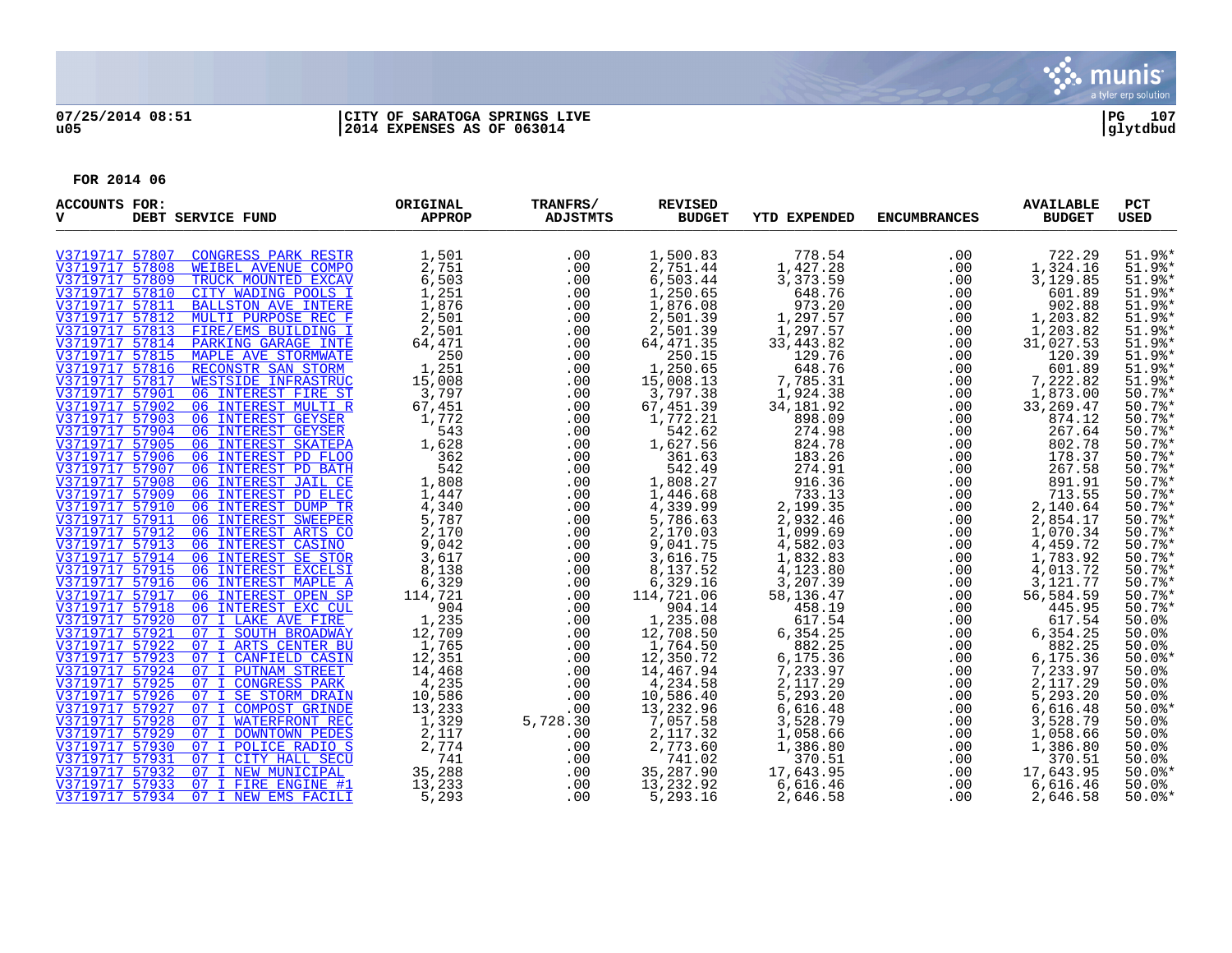

## **07/25/2014 08:51 |CITY OF SARATOGA SPRINGS LIVE |PG 108 u05 |2014 EXPENSES AS OF 063014 |glytdbud**

| <b>ACCOUNTS FOR:</b><br>v | DEBT SERVICE FUND                                        | ORIGINAL<br><b>APPROP</b> | TRANFRS/<br><b>ADJSTMTS</b> | <b>REVISED</b><br><b>BUDGET</b> | <b>YTD EXPENDED</b>    | <b>ENCUMBRANCES</b> | <b>AVAILABLE</b><br><b>BUDGET</b> | PCT<br><b>USED</b>  |
|---------------------------|----------------------------------------------------------|---------------------------|-----------------------------|---------------------------------|------------------------|---------------------|-----------------------------------|---------------------|
|                           | V3719717 57935 07 I REPLACE TRAFFI                       | 4,235                     | .00                         | 4,234.50                        | 2, 117.25              | .00                 | 2,117.25                          | $50.0$ *            |
|                           | V3719717 57936 07 I NEW TRAFFIC SI                       | 5,279                     | .00                         | 5,279.04                        | 2,639.52<br>76,397.84  | .00                 | 2,639.52<br>76,397.84             | 50.0%               |
| V3719717 57937            | 07 I INDOOR RECREAT                                      | 152,796                   | .00                         | 152,795.68                      |                        | .00                 |                                   | 50.0%               |
|                           | V3719717 57938 07 I SOUTH SIDE NET                       | 353                       | .00                         | 352.86                          | 176.43                 | .00                 | 176.43                            | $50.0$ *            |
|                           | V3719717 57939 07 I DPW GARAGE FLO                       | 7,329                     | .00                         | 7,329.28                        | 3,528.79               | .00                 | 3,800.49                          | 48.1%               |
|                           | V3719717 57940 07 I LAKE AVE FIRE                        | 248                       | .00                         | 247.78                          | 123.89                 | .00                 | 123.89                            | $50.0$ *            |
|                           | V3719717 57941 081 LAKE AVE FIRE S                       | 10,653                    | .00                         | 10,652.84                       | 5,326.42               | .00                 | 5,326.42                          | $50.0$ *            |
|                           | V3719717 57942 081 WEST AVE FIRE S                       | 3,457                     | .00                         | 3,456.80                        | 1,728.40               | .00                 | 1,728.40                          | $50.0$ *            |
|                           | V3719717 57943 08I CITY PW GARAGE                        | 6,904                     | .00                         | 6,904.42                        | 3,452.21               | .00                 | 3,452.21                          | $50.0$ *            |
|                           | V3719717 57944 081 SECURITY SYSTEM                       | 2,257                     | .00                         | 2,256.50                        | 1,128.25               | .00                 | 1,128.25                          | 50.0%               |
|                           | V3719717 57945 08I SOUTHEAST STORM                       | 29,919                    | .00                         | 29,919.06                       | 14,959.53              | .00                 | 14,959.53                         | $50.0$ %*           |
|                           | V3719717 57947 08I VANDERBILT STOR                       | 46,029                    | .00                         | 46,028.98                       | 23,014.47              | .00                 | 23,014.51                         | 50.0%               |
|                           | V3719717 57948 081 AUDIO SYSTEM UP                       | 6,904                     | .00                         | 6,904.42                        | 3,452.21               | .00                 | 3,452.21                          | $50.0$ %*           |
| V3719717 57951            | V3719717 57949 081 CITY BUILDINGS<br>08I NEW TELEPHONE S | 6,904                     | .00<br>.00                  | 6,904.42<br>7,824.96            | 3,452.21<br>3,912.48   | .00                 | 3,452.21<br>3,912.48              | $50.0$ *<br>50.0%   |
|                           | V3719717 57952 08IARTS COUNCIL INS                       | 7,825<br>921              | .00                         | 920.60                          | 460.30                 | .00<br>.00          | 460.30                            | $50.0$ *            |
|                           | V3719717 57953 08I BUCKET TRUCK                          | 6,904                     | .00                         | 6,904.42                        | 3,452.21               | .00                 | 3,452.21                          | $50.0$ %*           |
|                           | V3719717 57954 08I TRACTOR BACKHOE                       | $\Omega$                  | 9,164.53                    | 9,164.53                        | 2,301.45               | .00                 | 6,863.08                          | 25.1%               |
| V3719717 57955            | 08I TRAFFIC SIGNAL                                       | 4,833                     | .00                         | 4,833.04                        |                        | .00                 |                                   |                     |
|                           | V3719717 57956 08I GEYSER LIGHTS F                       | 11,645                    | .00                         | 11,645.38                       | 2,416.52<br>5,822.69   | .00                 | 2,416.52<br>5,822.69              | $50.0%$<br>$50.0%$  |
| V3719717 57957            | 081 GEYSER PARK WEL                                      | 1,519                     | .00                         | 1,519.06                        | 759.53                 | .00                 | 759.53                            | $50.0$ *            |
|                           | V3719717 57958 08I CAMERA SECURITY                       | 3,533                     | .00                         | 3,532.76                        |                        | .00                 | 1,766.38                          | $50.0$ *            |
| V3719717 57959            | 081 RESCUE TRUCK                                         | 6,904                     | .00                         | 6,904.42                        | 1,766.38<br>3,452.21   | .00                 | 3,452.21                          | $50.0$ *            |
| V3719717 57961            | 08I CHURCH MYRTLE C                                      | 6,519                     | .00                         | 6,518.82                        | 3,259.41               | .00                 | 3,259.41                          | $50.0$ *            |
|                           | V3719717 57962 081 EXCELSIOR AVE C                       | 3,565                     | .00                         | 3,564.60                        | 1,782.30               | .00                 | 1,782.30                          | 50.0%               |
|                           | V3719717 57963 09I EPC BOND                              | 23,800                    | .00                         | 23,800.00                       | 12,325.00              | .00                 | 11,475.00                         | $51.8$ $*$          |
|                           | V3719717 57964 09I CITY CENTER EXP                       | 4,014                     | .00                         | 4,014.38                        | 2,007.19               | .00                 | 2,007.19                          | 50.0%               |
| V3719717 57965            | 09I CALL BACK SYSTE                                      | 997                       | .00                         | 997.26                          | 498.63                 | .00                 | 498.63                            | $50.0$ %*           |
|                           | V3719717 57966 09I OPEN SPACE                            | 7,148                     | .00                         | 7,147.88                        | 3,573.94               | .00                 | 3,573.94<br>1,763.25              | $50.0$ *            |
|                           | V3719717 57967 09I NEW TELEPHONE S                       | 3,527                     | .00                         | 3,526.50                        | 1,763.25               | .00                 |                                   | $50.0$ $*$          |
|                           | V3719717 57968 10I CANFIELD CASINO                       | 16,538                    | .00                         | 16,538.32                       | 8,269.16               | .00                 | 8,269.16                          | 50.0%               |
|                           | V3719717 57969 101 CITY BUILDINGS                        | 8,269                     | .00                         | 8,268.50                        | 4,134.25               | .00                 | 4,134.25                          | 50.0%               |
| V3719717 57970            | 101 VISITOR CENTER                                       | 7,235                     | .00                         | 7,235.10                        | 3,617.55               | .00                 | 3,617.55                          | $50.0$ %*           |
|                           | V3719717 57971 11ICANFIELD CASINO                        | 4,034                     | .00.00                      | 4,033.66                        | 2,038.94               | .00                 | 1,994.72                          | $50.5$ *            |
|                           | V3719717 57972 11I BUILDINGS & FAC                       | 4,407                     |                             | 4,406.60                        | 2,227.49               | .00                 | 2,179.11                          | $50.5$ $*$          |
|                           | V3719717 57973 11IDPW GARAGE REHAB                       | 4,054                     | .00                         | 4,054.49                        | 2,049.47               | .00                 | 2,005.02                          | $50.5$ $*$          |
|                           | V3719717 57976 11IVACUUM SEWER CLE                       | 4,495                     | .00                         | $4,494.57$<br>2,820.14          | 2, 271.94<br>1, 425.58 | .00                 | 2,222.63                          | $50.5$ *            |
|                           | V3719717 57977 11IBLOOD BORNE DECO                       | 2,820                     | .00                         |                                 |                        | .00                 | 1,394.56                          | $50.5$ *            |
|                           | V3719717 57978 11ILAKE AVE FIRE ST                       | 5,288                     | .00                         | 5,288.15                        | 2,673.13               | .00                 | 2,615.02                          | $50.5$ *            |
|                           | V3719717 57979 11IREFLECTIVE SIGN                        | 3,482                     | .00                         | 3,481.53                        | 1,759.86               | .00                 | 1,721.67                          | 50.5%               |
| V3719717 57980            | 11IWORKPLACE VIOLEN                                      | 1,366                     | .00                         | 1,366.08                        | 690.56                 | .00                 | 675.52                            | $50.6$ *            |
| V3719717 57981            | 11IGPS EOUIPMENT<br>V3719717 57982 11IFIRE TRUCK         | 373                       | .00<br>.00                  | 373.41<br>13,440.89             | 188.79<br>6,794.29     | .00<br>.00          | 184.62<br>6,646.60                | $50.6$ $*$<br>50.5% |
| V3719717 57983            |                                                          | 13,441<br>7.712           | .00                         |                                 |                        | .00                 |                                   |                     |
|                           | 11IVACUUM SEWER JET                                      |                           |                             | 7,712.19                        | 3,898.46               |                     | 3,813.73                          | 50.5%               |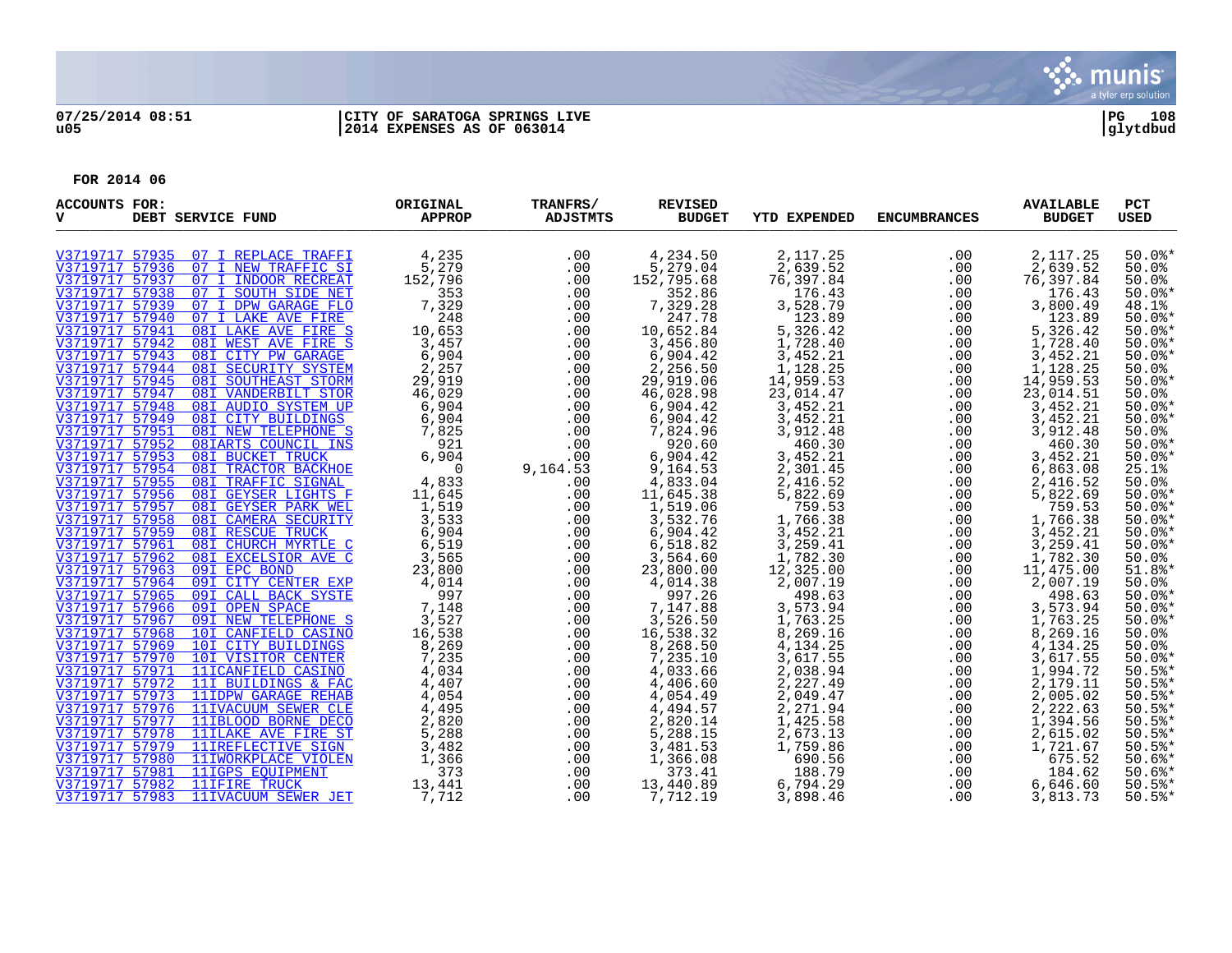

## **07/25/2014 08:51 |CITY OF SARATOGA SPRINGS LIVE |PG 109 u05 |2014 EXPENSES AS OF 063014 |glytdbud**



| <b>ACCOUNTS FOR:</b><br>DEBT SERVICE FUND<br>v                                                                                                                                                                                                                                                                                                                                                                                                                                                                                                                                          | ORIGINAL<br><b>APPROP</b>                                                                                             | TRANFRS/<br>ADJSTMTS                                                                           | <b>REVISED</b><br><b>BUDGET</b>                                                                                                                                 | <b>YTD EXPENDED</b>                                                                                                                                       | <b>ENCUMBRANCES</b>                                                                            | <b>AVAILABLE</b><br><b>BUDGET</b>                                                                                                                         | <b>PCT</b><br>USED                                                                                                                                    |
|-----------------------------------------------------------------------------------------------------------------------------------------------------------------------------------------------------------------------------------------------------------------------------------------------------------------------------------------------------------------------------------------------------------------------------------------------------------------------------------------------------------------------------------------------------------------------------------------|-----------------------------------------------------------------------------------------------------------------------|------------------------------------------------------------------------------------------------|-----------------------------------------------------------------------------------------------------------------------------------------------------------------|-----------------------------------------------------------------------------------------------------------------------------------------------------------|------------------------------------------------------------------------------------------------|-----------------------------------------------------------------------------------------------------------------------------------------------------------|-------------------------------------------------------------------------------------------------------------------------------------------------------|
| V3719717 57984<br>11IDEC REMEDIATION<br>V3719717 57985<br>12I SPIRIT OF LIFE<br>V3719717 57986<br>12I CITY BUILDINGS<br>V3719717 57987<br>12I CANFIELD CASINO<br>V3719717 57988<br>12I LAKE AVE FIRE I<br>V3719717 57989<br>12I LAKE AVE FIRE S<br>V3719717 57990<br>12I POLICE INFASTRU<br>V3719717 57991<br>12I FD RADIO COMMUN<br>V3719717 57992<br>12I SECURITY CAMERA<br>V3719717 57993<br>12I WEST AVE FD PAR<br>V3719717 57994<br>12I SOUND & RECORDI<br>V3719717 57995<br>12I ICE RINK REHABI<br>V3719717 57996<br>12IWOODLAWN AVE PAR<br>V3719717 57997<br>INTEREST 2012R BOND | 8,074<br>661<br>5,288<br>7,932<br>11,993<br>444<br>1,229<br>652<br>3,305<br>1,431<br>449<br>4,911<br>68,267<br>10,100 | .00<br>.00<br>.00<br>.00<br>.00<br>.00<br>.00<br>.00<br>.00<br>.00<br>.00<br>.00<br>.00<br>.00 | 8,073.56<br>660.95<br>5,287.94<br>7,932.02<br>11,993.10<br>443.59<br>1,229.31<br>652.17<br>3,305.08<br>1,430.89<br>449.49<br>4,910.56<br>68,267.40<br>10,100.00 | 4,081.12<br>333.95<br>2,671.82<br>4,007.76<br>6,059.70<br>224.12<br>621.13<br>329.51<br>1,669.94<br>722.97<br>227.12<br>2,481.13<br>34,493.10<br>5,050.00 | .00<br>.00<br>.00<br>.00<br>.00<br>.00<br>.00<br>.00<br>.00<br>.00<br>.00<br>.00<br>.00<br>.00 | 3,992.44<br>327.00<br>2,616.12<br>3,924.26<br>5,933.40<br>219.47<br>608.18<br>322.66<br>1,635.14<br>707.92<br>222.37<br>2,429.43<br>33,774.30<br>5,050.00 | 50.5%<br>$50.5$ *<br>$50.5$ *<br>50.5%<br>$50.5$ *<br>50.5%<br>$50.5$ *<br>$50.5$ *<br>50.5%<br>$50.5$ *<br>$50.5$ *<br>50.5%<br>$50.5$ *<br>$50.0$ * |
| TOTAL DEBT SERVICE INTEREST                                                                                                                                                                                                                                                                                                                                                                                                                                                                                                                                                             | 1,445,898                                                                                                             | 86,921.27                                                                                      | 1,532,819.69                                                                                                                                                    | 760,096.38                                                                                                                                                | .00                                                                                            | 772,723.31                                                                                                                                                | 49.6%                                                                                                                                                 |
| 9 CONTINGENCY/TRANSFERS                                                                                                                                                                                                                                                                                                                                                                                                                                                                                                                                                                 |                                                                                                                       |                                                                                                |                                                                                                                                                                 |                                                                                                                                                           |                                                                                                |                                                                                                                                                           |                                                                                                                                                       |
| V3419719 59901<br>TRANSFERS TO OTHER                                                                                                                                                                                                                                                                                                                                                                                                                                                                                                                                                    | 189,500                                                                                                               | .00                                                                                            | 189,500.00                                                                                                                                                      | .00                                                                                                                                                       | .00                                                                                            | 189,500.00                                                                                                                                                | $.0\%$                                                                                                                                                |
| TOTAL CONTINGENCY/TRANSFERS                                                                                                                                                                                                                                                                                                                                                                                                                                                                                                                                                             | 189,500                                                                                                               | .00                                                                                            | 189,500.00                                                                                                                                                      | .00                                                                                                                                                       | .00                                                                                            | 189,500.00                                                                                                                                                | .0 <sub>8</sub>                                                                                                                                       |
| TOTAL DEBT SERVICE                                                                                                                                                                                                                                                                                                                                                                                                                                                                                                                                                                      | 3,287,409                                                                                                             | 964,529.67                                                                                     | 4, 251, 939.09                                                                                                                                                  | 1,748,172.02                                                                                                                                              | 31,550.00                                                                                      | 2,472,217.07                                                                                                                                              | 41.9%                                                                                                                                                 |
| TOTAL MAYOR                                                                                                                                                                                                                                                                                                                                                                                                                                                                                                                                                                             | 3,287,409                                                                                                             | 964,529.67                                                                                     | 4, 251, 939.09                                                                                                                                                  | 1,748,172.02                                                                                                                                              | 31,550.00                                                                                      | 2,472,217.07                                                                                                                                              | 41.9%                                                                                                                                                 |
| TOTAL DEBT SERVICE FUND                                                                                                                                                                                                                                                                                                                                                                                                                                                                                                                                                                 | 3,287,409                                                                                                             | 964,529.67                                                                                     | 4,251,939.09                                                                                                                                                    | 1,748,172.02                                                                                                                                              | 31,550.00                                                                                      | 2,472,217.07                                                                                                                                              | 41.9%                                                                                                                                                 |
| TOTAL EXPENSES                                                                                                                                                                                                                                                                                                                                                                                                                                                                                                                                                                          | 3,287,409                                                                                                             | 964,529.67                                                                                     | 4,251,939.09                                                                                                                                                    | 1,748,172.02                                                                                                                                              | 31,550.00                                                                                      | 2,472,217.07                                                                                                                                              |                                                                                                                                                       |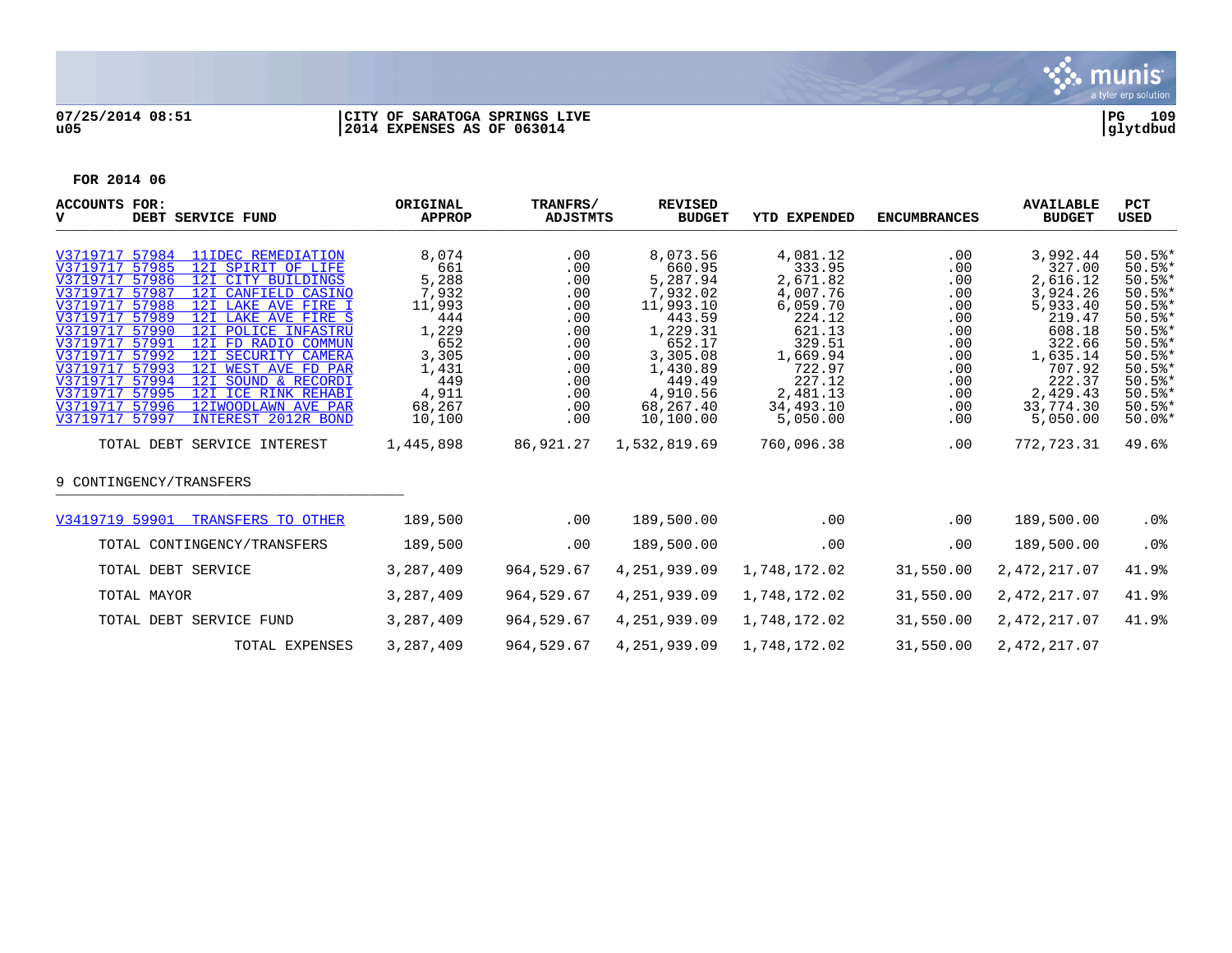| 07/25/2014 08:51 | CITY OF SARATOGA SPRINGS LIVE | l PG     | 110 |
|------------------|-------------------------------|----------|-----|
| u05              | 2014 EXPENSES AS OF 063014    | glytdbud |     |



| <b>ACCOUNTS FOR:</b><br>COMMUNITY DEVELOPMENT FUND<br>Y | ORIGINAL<br><b>APPROP</b> | TRANFRS/<br>ADJSTMTS | <b>REVISED</b><br><b>BUDGET</b> | YTD EXPENDED | <b>ENCUMBRANCES</b> | <b>AVAILABLE</b><br><b>BUDGET</b> | <b>PCT</b><br><b>USED</b> |
|---------------------------------------------------------|---------------------------|----------------------|---------------------------------|--------------|---------------------|-----------------------------------|---------------------------|
| 1 MAYOR                                                 |                           |                      |                                 |              |                     |                                   |                           |
| 6230 SHELTER PLUS CARE                                  |                           |                      |                                 |              |                     |                                   |                           |
| 4 CONTRACTED SERVICES                                   |                           |                      |                                 |              |                     |                                   |                           |
| Y3616234 54720 9997 SHELTER PLUS CA                     | 0                         | .00                  | .00                             | 98,159.00    | .00                 | $-98,159.00$ 100.0%*              |                           |
| TOTAL CONTRACTED SERVICES                               | $\Omega$                  | .00                  | .00                             | 98,159.00    | .00                 | $-98, 159.00$ 100.0%              |                           |
| 9 CONTINGENCY/TRANSFERS                                 |                           |                      |                                 |              |                     |                                   |                           |
| Y3616239 59089 9997 CONT TO CITY FO                     | 0                         | .00                  | .00                             | 4,252.00     | .00                 | $-4,252.00$ 100.0%*               |                           |
| TOTAL CONTINGENCY/TRANSFERS                             | 0                         | .00                  | .00                             | 4,252.00     | .00                 | $-4, 252.00$ 100.0%               |                           |
| TOTAL SHELTER PLUS CARE                                 | 0                         | .00                  | .00                             | 102,411.00   | .00                 | $-102, 411.00$ 100.0%             |                           |
| 8661 NON PUBLIC SERVICE CD                              |                           |                      |                                 |              |                     |                                   |                           |
| 9 CONTINGENCY/TRANSFERS                                 |                           |                      |                                 |              |                     |                                   |                           |
| Y3618669 59901 385 SR CENTER TRANS                      | $\mathbf 0$               | .00                  | .00                             | 30,186.00    | .00                 | $-30,186.00$ 100.0%*              |                           |
| TOTAL CONTINGENCY/TRANSFERS                             | $\Omega$                  | .00                  | .00                             | 30,186.00    | .00                 | $-30,186.00$ 100.0%               |                           |
| TOTAL NON PUBLIC SERVICE CD                             | $\Omega$                  | .00                  | .00                             | 30,186.00    | .00                 | $-30, 186.00$ 100.0%              |                           |
| 8668 REHAB                                              |                           |                      |                                 |              |                     |                                   |                           |
| 4 CONTRACTED SERVICES                                   |                           |                      |                                 |              |                     |                                   |                           |
| Y3618664 54493 388 REBUILDING TOGET                     | $\mathbf 0$               | .00                  | .00                             | 2,117.46     | .00                 | $-2,117.46$ 100.0%*               |                           |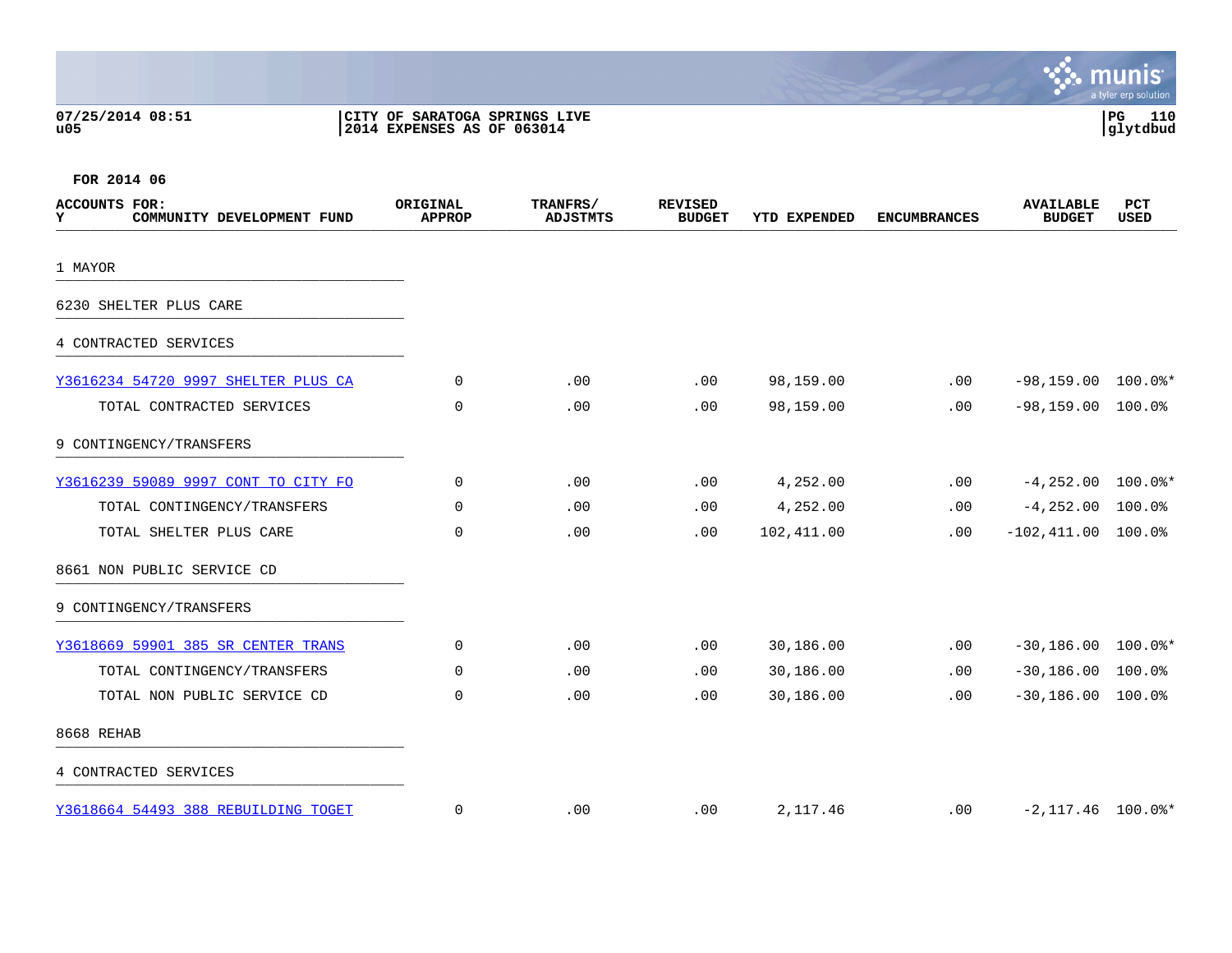

## **07/25/2014 08:51 |CITY OF SARATOGA SPRINGS LIVE |PG 111 u05 |2014 EXPENSES AS OF 063014 |glytdbud**



| <b>ACCOUNTS FOR:</b><br>Y<br>COMMUNITY DEVELOPMENT FUND                                                                                               | ORIGINAL<br><b>APPROP</b>                   | TRANFRS/<br><b>ADJSTMTS</b> | <b>REVISED</b><br><b>BUDGET</b> | <b>YTD EXPENDED</b>                             | <b>ENCUMBRANCES</b>      | <b>AVAILABLE</b><br><b>BUDGET</b>                            | <b>PCT</b><br><b>USED</b>                          |
|-------------------------------------------------------------------------------------------------------------------------------------------------------|---------------------------------------------|-----------------------------|---------------------------------|-------------------------------------------------|--------------------------|--------------------------------------------------------------|----------------------------------------------------|
| Y3618664 54951 332 RESIDENTIAL REHA<br>Y3618664 54951 349 RESIDENTIAL REHA<br>Y3618664 54955 367 SENIOR CENTER<br>Y3618664 54962 384 SARATOGA AFFORDA | 0<br>$\mathbf 0$<br>$\Omega$<br>$\Omega$    | .00<br>.00<br>.00<br>.00    | .00<br>.00<br>.00<br>.00        | 21,752.33<br>14,332.67<br>18,612.00<br>2,683.95 | .00<br>.00<br>.00<br>.00 | $-21,752.33$<br>$-14, 332.67$<br>$-18,612.00$<br>$-2,683.95$ | 100.0%*<br>$100.0$ *<br>$100.0$ *<br>$100.0$ *     |
| TOTAL CONTRACTED SERVICES                                                                                                                             | $\Omega$                                    | .00                         | .00                             | 59,498.41                                       | .00                      | $-59,498.41$                                                 | 100.0%                                             |
| TOTAL REHAB                                                                                                                                           | $\mathbf 0$                                 | .00                         | .00                             | 59,498.41                                       | .00                      | $-59,498.41$ 100.0%                                          |                                                    |
| 8676 PUBLIC SERVICES                                                                                                                                  |                                             |                             |                                 |                                                 |                          |                                                              |                                                    |
| 4 CONTRACTED SERVICES                                                                                                                                 |                                             |                             |                                 |                                                 |                          |                                                              |                                                    |
| Y3618654 54497 378 LITERACY NY GREA<br>Y3618654 54931 381 CATHOLIC FAMILY<br>Y3618654 54955 379 SENIOR CENTER<br>Y3618654 54973 377 DOMESTIC VIOLENC  | 0<br>$\overline{0}$<br>$\Omega$<br>$\Omega$ | .00<br>.00<br>.00<br>.00    | .00<br>.00<br>.00<br>.00        | 2,628.25<br>2,618.30<br>2,729.45<br>2,618.25    | .00<br>.00<br>.00<br>.00 | $-2,628.25$<br>$-2,618.30$<br>$-2,729.45$<br>$-2,618.25$     | $100.0$ $*$<br>$100.0$ *<br>$100.0$ *<br>$100.0$ * |
| TOTAL CONTRACTED SERVICES                                                                                                                             | $\Omega$                                    | .00                         | .00                             | 10,594.25                                       | .00                      | $-10,594.25$                                                 | 100.0%                                             |
| TOTAL PUBLIC SERVICES                                                                                                                                 | $\mathbf 0$                                 | .00                         | .00                             | 10,594.25                                       | .00                      | $-10,594.25$                                                 | $100.0\%$                                          |
| 8686 ADMINISTRATION                                                                                                                                   |                                             |                             |                                 |                                                 |                          |                                                              |                                                    |
| 2 EOUIPMENT AND CAPITAL OUTLAY                                                                                                                        |                                             |                             |                                 |                                                 |                          |                                                              |                                                    |
| Y3618682 52200 390 OFFICE EOUIPMENT                                                                                                                   | $\Omega$                                    | .00                         | .00                             | 157.94                                          | .00                      |                                                              | $-157.94$ 100.0%*                                  |
| TOTAL EQUIPMENT AND CAPITAL OU                                                                                                                        | $\mathbf 0$                                 | .00                         | .00                             | 157.94                                          | .00                      | $-157.94$ 100.0%                                             |                                                    |
| 4 CONTRACTED SERVICES                                                                                                                                 |                                             |                             |                                 |                                                 |                          |                                                              |                                                    |
| Y3618684 54110 390 OFFICE SUPPLIES<br>Y3618684 54120 390 POSTAGE<br>Y3618684 54220 390 TRAVEL<br>Y3618684 54420 390 ADVERTISING                       | 0<br>$\Omega$<br>$\Omega$<br>$\Omega$       | .00<br>.00<br>.00<br>.00    | .00<br>.00<br>.00<br>.00        | 397.71<br>19.99<br>55.74<br>1,272.81            | .00<br>.00<br>.00<br>.00 | $-397.71$<br>$-19.99$<br>$-55.74$<br>$-1, 272.81$            | $100.0$ *<br>100.0%*<br>$100.0$ *<br>$100.0$ *     |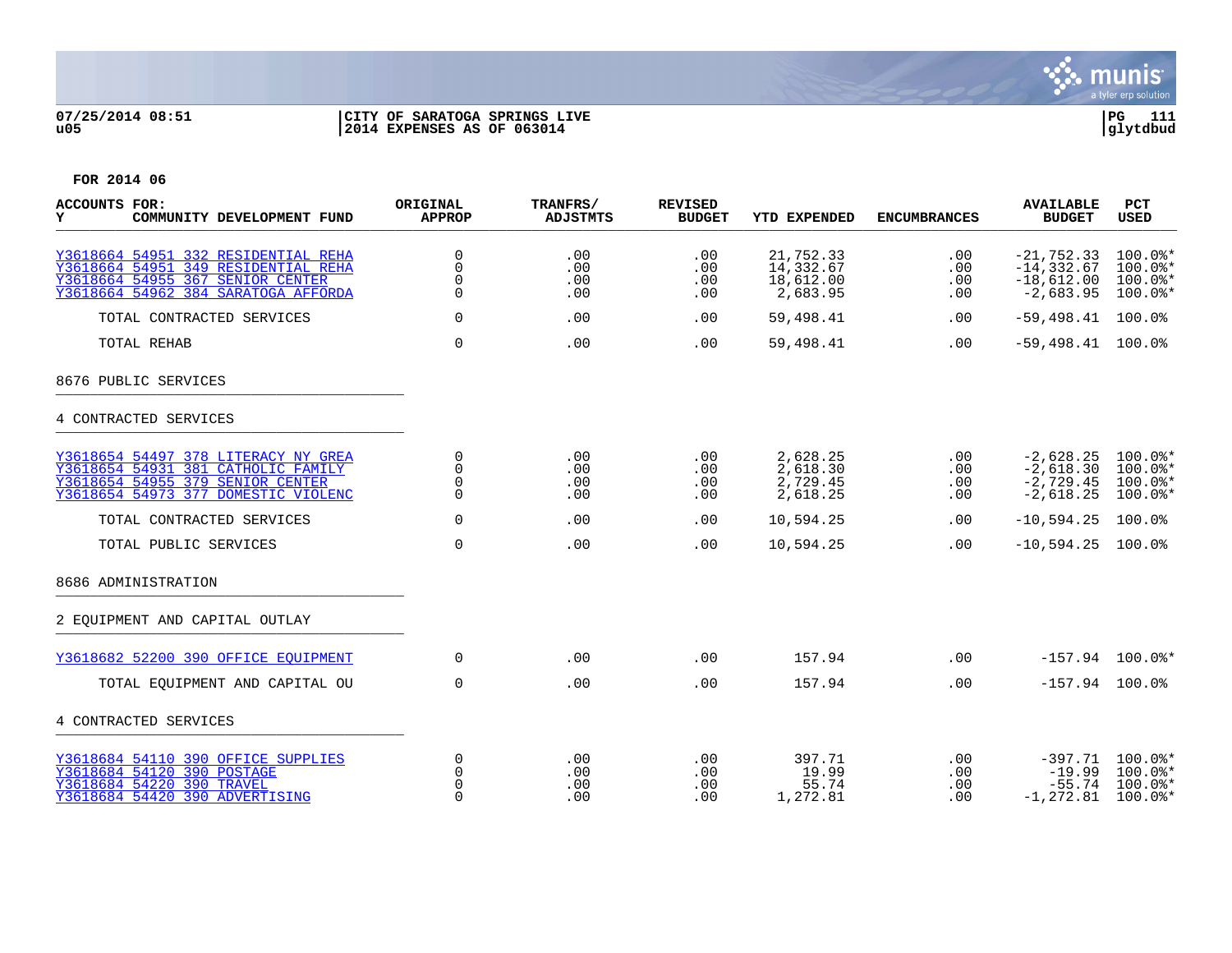

## **07/25/2014 08:51 |CITY OF SARATOGA SPRINGS LIVE |PG 112 u05 |2014 EXPENSES AS OF 063014 |glytdbud**



| ACCOUNTS FOR:<br>COMMUNITY DEVELOPMENT FUND<br>Y                                                 | ORIGINAL<br><b>APPROP</b> | TRANFRS/<br>ADJSTMTS | <b>REVISED</b><br><b>BUDGET</b> | YTD EXPENDED                | <b>ENCUMBRANCES</b> | <b>AVAILABLE</b><br><b>BUDGET</b>    | <b>PCT</b><br>USED                  |
|--------------------------------------------------------------------------------------------------|---------------------------|----------------------|---------------------------------|-----------------------------|---------------------|--------------------------------------|-------------------------------------|
| Y3618684 54670 390 PHONES<br>Y3618684 54689 390 EDUCATION<br>Y3618684 54720 390 SERVICE CONTRACT | $\mathbf 0$               | .00<br>.00<br>.00    | .00<br>.00<br>.00               | 36.74<br>139.66<br>3,122.67 | .00<br>.00<br>.00   | $-36.74$<br>$-139.66$<br>$-3,122.67$ | $100.0$ *<br>$100.0$ *<br>$100.0$ * |
| TOTAL CONTRACTED SERVICES                                                                        | $\mathbf 0$               | .00                  | .00                             | 5,045.32                    | .00                 | $-5,045.32$                          | 100.0%                              |
| 9 CONTINGENCY/TRANSFERS                                                                          |                           |                      |                                 |                             |                     |                                      |                                     |
| Y3618689 59089 390 CONTRIBUTION TO                                                               | $\mathbf 0$               | .00                  | .00                             | 22,998.00                   | .00                 | $-22.998.00$                         | $100.0$ *                           |
| TOTAL CONTINGENCY/TRANSFERS                                                                      | 0                         | .00                  | .00                             | 22,998.00                   | .00                 | $-22,998.00$                         | $100.0$ <sup>8</sup>                |
| TOTAL ADMINISTRATION                                                                             | $\Omega$                  | .00                  | .00                             | 28, 201. 26                 | .00                 | $-28, 201, 26$                       | $100.0$ %                           |
| TOTAL MAYOR                                                                                      | $\mathbf 0$               | .00                  | .00                             | 230,890.92                  | .00                 | $-230,890.92$                        | $100.0$ <sup>8</sup>                |
| TOTAL COMMUNITY DEVELOPMENT FU                                                                   | $\mathbf 0$               | .00                  | .00                             | 230,890.92                  | .00                 | $-230,890.92$                        | 100.0%                              |
| TOTAL EXPENSES                                                                                   | 0                         | .00                  | .00                             | 230,890.92                  | .00                 | $-230,890.92$                        |                                     |
|                                                                                                  |                           |                      |                                 |                             |                     |                                      |                                     |